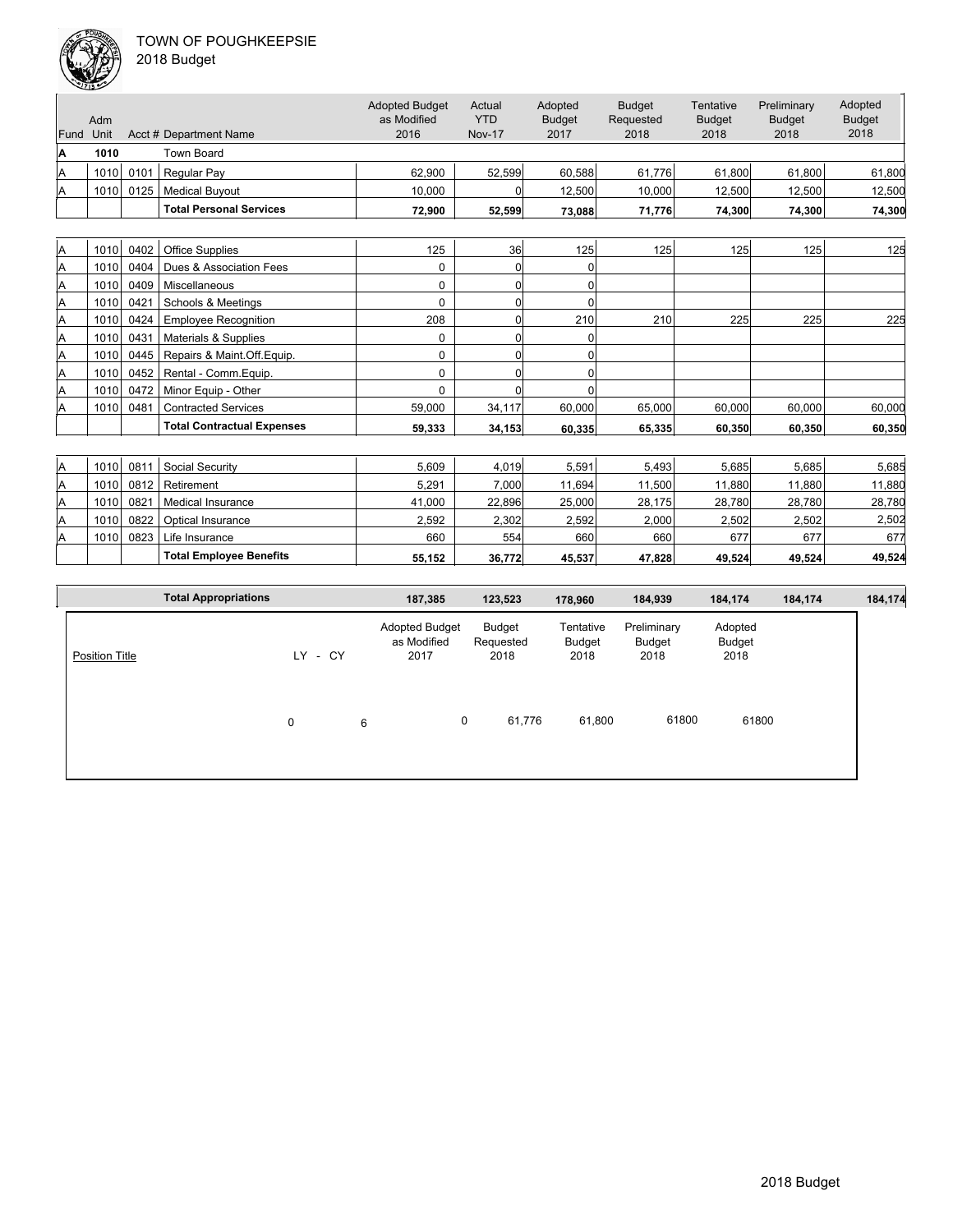### TOWN OF POUGHKEEPSIE  $2<sub>0</sub>$



|  | 018 Budget |
|--|------------|
|--|------------|

|      | متخلقات |      |                                   |                                      |                      |                          |                            |                            |                              |                          |
|------|---------|------|-----------------------------------|--------------------------------------|----------------------|--------------------------|----------------------------|----------------------------|------------------------------|--------------------------|
|      | Adm     |      |                                   | <b>Adopted Budget</b><br>as Modified | Actual<br><b>YTD</b> | Adopted<br><b>Budget</b> | <b>Budget</b><br>Requested | Tentative<br><b>Budget</b> | Preliminary<br><b>Budget</b> | Adopted<br><b>Budget</b> |
| Fund | Unit    |      | Acct # Department Name            | 2016                                 | <b>Nov-17</b>        | 2017                     | 2018                       | 2018                       | 2018                         | 2018                     |
| Α    | 1110    |      | Courts                            |                                      |                      |                          |                            |                            |                              |                          |
| A    | 1110    | 0101 | Regular Pay                       | 300,218                              | 284,832              | 337,405                  | 377,876                    | 377,712                    | 377,712                      | 377,712                  |
| А    | 1110    | 0102 | Longevity                         | 5,300                                | 4,700                | 4,150                    | 4,150                      | 4,700                      | 4,700                        | 4,700                    |
| Α    | 1110    | 0103 | Overtime                          | 27,000                               | 22,840               | 25,000                   | 20,000                     | 25,000                     | 25,000                       | 25,000                   |
| A    | 1110    | 0109 | Out Of Title Pay                  | 3,500                                | 2,889                | 2,500                    | 2,500                      | 2,500                      | 2,500                        | 2,500                    |
| A    | 1110    | 0112 | Part-Time                         | 100,675                              | 68,189               | 120,800                  | 65,000                     | 68,659                     | 68,659                       | 68,659                   |
| Α    | 1110    | 0125 | <b>Medical Buyout</b>             | 0                                    | $\overline{0}$       | $\Omega$                 |                            |                            |                              |                          |
|      |         |      | <b>Total Personal Services</b>    | 436,693                              | 383,450              | 489,855                  | 469,526                    | 478,571                    | 478,571                      | 478,571                  |
|      |         |      |                                   |                                      |                      |                          |                            |                            |                              |                          |
| Α    | 1110    | 0204 | Office Equipment                  | 2,640                                | $\overline{0}$       | 3,350                    | 3,350                      | 3,350                      | 3,350                        | 3,350                    |
| Α    | 1110    | 0205 | <b>Computer Hardware</b>          | 5,800                                | $\overline{0}$       | 5,800                    | 5,800                      | 5,800                      | 5,800                        | 5,800                    |
| Α    | 1110    | 0213 | <b>Building</b>                   | $\Omega$                             | 0                    | $\Omega$                 |                            |                            |                              |                          |
|      |         |      | <b>Total Equipment</b>            | 8,440                                | $\mathbf{0}$         | 9,150                    | 9,150                      | 9,150                      | 9,150                        | 9,150                    |
|      |         |      |                                   |                                      |                      |                          |                            |                            |                              |                          |
| Α    | 1110    | 0402 | <b>Office Supplies</b>            | 11,485                               | 4,880                | 13,000                   | 13,000                     | 13,000                     | 13,000                       | 13,000                   |
| Α    | 1110    | 0403 | Books, Lit & Publications         | 3,915                                | 3,602                | 4,000                    | 4,000                      | 4,000                      | 4,000                        | 4,000                    |
| A    | 1110    | 0404 | Dues & Association Fees           | 500                                  | 260                  | 500                      | 500                        | 500                        | 500                          | 500                      |
| Α    | 1110    | 0406 | Postage                           | 19,000                               | 5,334                | 20,000                   | 20,000                     | 20,000                     | 20,000                       | 20,000                   |
| A    | 1110    | 0413 | Data Processing Support           | $\mathbf 0$                          | $\overline{0}$       | $\Omega$                 |                            |                            |                              |                          |
| Α    | 1110    | 0414 | <b>Computer Software Supp</b>     | 1,600                                | 1,615                | 1,760                    | 1,760                      | 1,760                      | 1,760                        | 1,760                    |
| A    | 1110    | 0421 | Schools & Meetings                | 500                                  | $\Omega$             | 500                      | 500                        | 500                        | 500                          | 500                      |
| Α    | 1110    | 0422 | <b>Travel Reimbursement</b>       | 200                                  | 49                   | 200                      | 200                        | 200                        | 200                          | 200                      |
| Α    | 1110    | 0442 | Repairs & Maint.Bldg              | 3,000                                | 2,030                | 3,000                    | 3,000                      | 3,000                      | 3,000                        | 3,000                    |
| A    | 1110    | 0444 | <b>Maintenance Contracts</b>      | 3,133                                | 595                  | 3,600                    | 3,600                      | 3,600                      | 3,600                        | 3,600                    |
| A    | 1110    | 0445 | Repairs & Maint.Off.Equip.        | 800                                  | 565                  | 6,163                    | 6,163                      | 6,163                      | 6,163                        | 6,163                    |
| Α    | 1110    | 0461 | Telephone                         | 1,510                                | 1,276                | 1,650                    | 1,650                      | 1,650                      | 1,650                        | 1,650                    |
| Α    | 1110    | 0462 | Electric                          | 0                                    | $\overline{0}$       | $\mathbf 0$              |                            |                            |                              |                          |
| A    | 1110    | 0471 | Minor Equip - Office              | 850                                  | 199                  | 900                      | 900                        | 900                        | 900                          | 900                      |
| Α    | 1110    | 0491 | <b>Steno Services</b>             | 5,500                                | 2,520                | 7,000                    | 7,000                      | 7,000                      | 7,000                        | 7,000                    |
| Α    | 1110    | 0492 | Contr.Serv.-Medical               | $\mathbf 0$                          | $\overline{0}$       | $\mathbf 0$              |                            |                            |                              |                          |
| Α    | 1110    | 0493 | Contr.Serv.-Janitorial            | 500                                  | $\Omega$             | 500                      | 500                        | 500                        | 500                          | 500                      |
|      |         |      | <b>Total Contractual Expenses</b> | 52.493                               | 22,926               | 62,773                   | 62,773                     | 62,773                     | 62,773                       | 62,773                   |
|      |         |      |                                   |                                      |                      |                          |                            |                            |                              |                          |
| Α    | 1110    | 0811 | Social Security                   | 32,690                               | 28,582               | 35,670                   | 34,587                     | 35,670                     | 35,670                       | 35,670                   |
| A    | 1110    | 0812 | Retirement                        | 67,088                               | 20,000               | 42,531                   | 56,288                     | 42,531                     | 42,531                       | 42,531                   |
| Α    | 1110    | 0821 | Medical Insurance                 | 97,585                               | 90,549               | 114,371                  | 104,570                    | 117,097                    | 117,097                      | 117,097                  |
| A    | 1110    | 0822 | Optical Insurance                 | 3,024                                | 2.447                | 3,024                    | 3,024                      | 3,024                      | 3,024                        | 3,024                    |
| Α    | 1110    | 0823 | Life Insurance                    | 770                                  | 635                  | 770                      | 770                        | 770                        | 770                          | 770                      |
|      |         |      | <b>Total Employee Benefits</b>    | 201.157                              | 142.212              | 196,366                  | 199,239                    | 199.092                    | 199,092                      | 199.092                  |

|                       | <b>Total Appropriations</b> |             | 698,783                                      | 548,588                     | 758,144                     | 740,688                       | 749,586                   | 749,586 | 749,586 |
|-----------------------|-----------------------------|-------------|----------------------------------------------|-----------------------------|-----------------------------|-------------------------------|---------------------------|---------|---------|
| <b>Position Title</b> |                             | LY - CY     | <b>Adopted Budget</b><br>as Modified<br>2017 | Budget<br>Requested<br>2018 | Tentative<br>Budget<br>2018 | Preliminary<br>Budget<br>2018 | Adopted<br>Budget<br>2018 |         |         |
|                       |                             | $\mathbf 0$ | $\overline{2}$                               | 103,408<br>0                | 103,408                     | 103408                        | 103408                    |         |         |
|                       |                             |             |                                              | 108,240<br>0                | 110,406                     | 110406                        | 110406                    |         |         |
|                       |                             | $\mathbf 0$ | $\overline{2}$                               |                             |                             |                               |                           |         |         |
|                       |                             | $\mathbf 0$ | $\overline{2}$                               | 84,632<br>0                 | 84,632                      | 84632                         | 84632                     |         |         |
|                       |                             | $\mathbf 0$ | $\overline{2}$                               | 81,596<br>0                 | 79,266                      | 79266                         | 79266                     |         |         |
|                       |                             | 0           | $\mathbf{1}$                                 | 0<br>0                      | 68,659                      | 68659                         | 68659                     |         |         |
|                       |                             |             |                                              |                             |                             |                               |                           |         |         |
|                       |                             |             |                                              |                             |                             |                               |                           |         |         |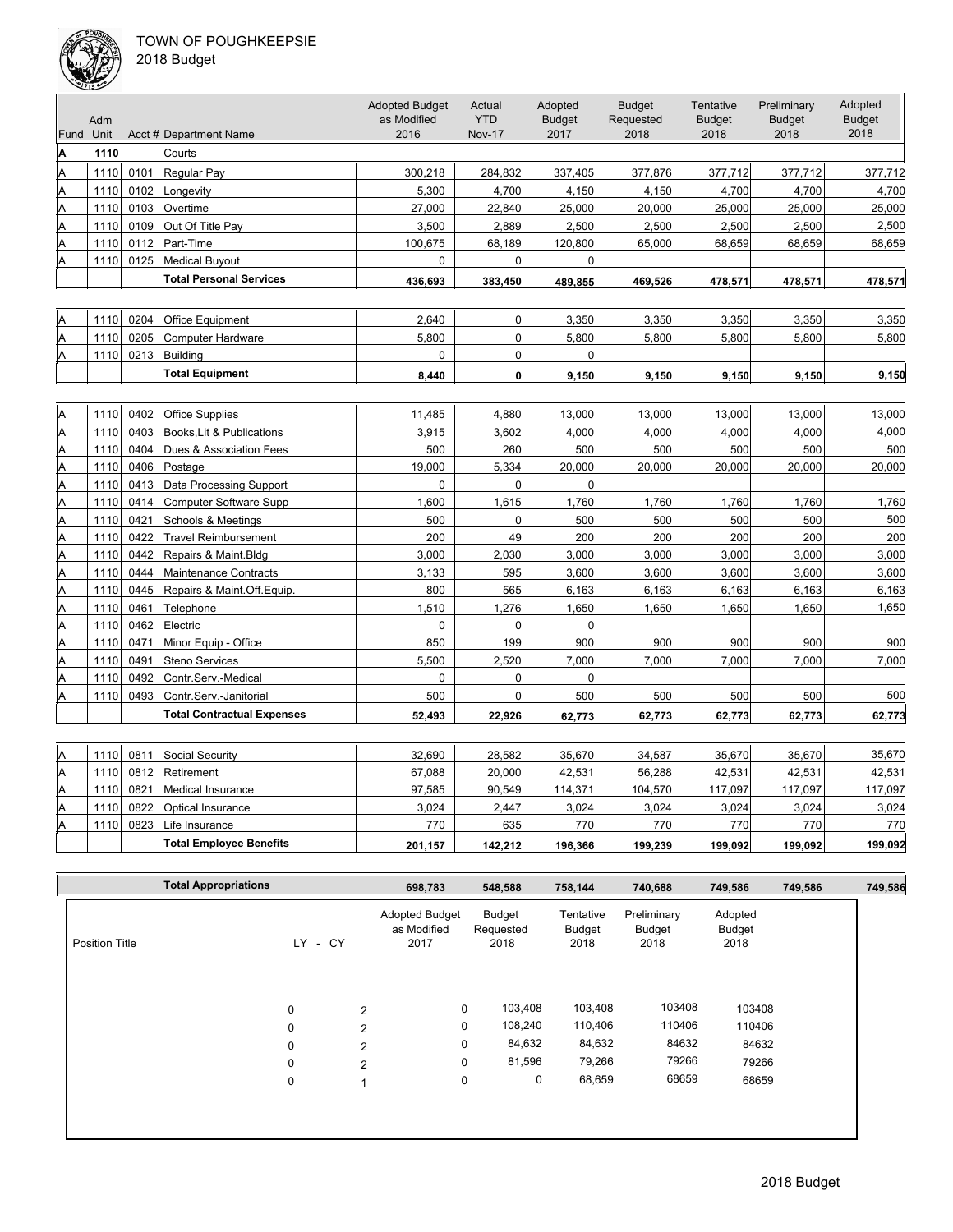

|      | Adm  |      |                                | <b>Adopted Budget</b><br>as Modified | Actual<br>YTD | Adopted<br><b>Budget</b> | <b>Budget</b><br>Requested | Tentative<br><b>Budget</b> | Preliminary<br><b>Budget</b> | Adopted<br><b>Budget</b> |
|------|------|------|--------------------------------|--------------------------------------|---------------|--------------------------|----------------------------|----------------------------|------------------------------|--------------------------|
| Fund | Unit |      | Acct # Department Name         | 2016                                 | <b>Nov-17</b> | 2017                     | 2018                       | 2018                       | 2018                         | 2018                     |
| ΙA   | 1220 |      | Supervisor                     |                                      |               |                          |                            |                            |                              |                          |
| A    | 1220 | 0101 | Regular Pay                    | 110.170                              | 96.810        | 113,388                  | 112.060                    | 110,325                    | 113,388                      | 113,388                  |
| A    | 1220 | 0102 | Longevity                      | $\Omega$                             |               |                          |                            |                            |                              |                          |
| Α    | 1220 | 0103 | Overtime                       |                                      |               |                          |                            |                            |                              |                          |
| A    | 1220 | 0112 | Part-Time                      | 2,000                                | .615          | 2,000                    | 2,000                      | 2,000                      | 2.000                        | 2,000                    |
| ΙA   | 1220 | 0125 | <b>Medical Buyout</b>          | $\Omega$                             |               |                          |                            | 2,500                      | 2,500                        | 2,500                    |
|      |      |      | <b>Total Personal Services</b> | 112,170                              | 98,425        | 115,388                  | 114,060                    | 114,825                    | 117,888                      | 117,888                  |

| ΙA | 1220 | 0402 | <b>Office Supplies</b>            | 610    | 984   | 600    | 700    | 600     | 600    | 600    |
|----|------|------|-----------------------------------|--------|-------|--------|--------|---------|--------|--------|
| A  | 1220 | 0404 | Dues & Association Fees           | 1.315  | 874   | 400    | 400    | 400     | 400    | 400    |
| Α  | 1220 | 0421 | Schools & Meetings                | 690    | 420   | 700    | 700    | 700     | 700    | 700    |
| ΙA | 1220 | 0422 | <b>Travel Reimbursement</b>       |        | 0     | 50     | 50     | 50      | 50     | 50     |
| ΙA | 1220 | 0432 | Gas & Oil                         |        |       |        |        |         |        |        |
| A  | 1220 | 0444 | <b>Maintenance Contracts</b>      |        |       |        |        |         |        |        |
| ΙA | 1220 | 0461 | Telephone                         | 1.000  |       | 1.000  | 000, ا | ا000. ا | 000.1  | 1,000  |
| A  | 1220 | 0471 | Minor Equip - Office              |        |       |        |        |         |        |        |
| ΙA | 1220 | 0481 | <b>Contracted Services</b>        | 23.085 | 6.093 | 15,000 | 24.000 | 15,000  | 15.000 | 15,000 |
|    |      |      | <b>Total Contractual Expenses</b> | 26.700 | 8,370 | 17.750 | 26,850 | 17.750  | 17.750 | 17,750 |
|    |      |      |                                   |        |       |        |        |         |        |        |

| ΙA | 1220 | 081           | Social Security                | 8,582  | .425   | 8.797  | 8.657  | 8.110  | 8.110  | 8,110  |
|----|------|---------------|--------------------------------|--------|--------|--------|--------|--------|--------|--------|
| ΙA | 1220 | 0812          | Retirement                     | 17.108 | 8.000  | 18.108 | 18,108 | 18.365 | 18.365 | 18,365 |
| ΙA | 1220 | $082^{\circ}$ | Medical Insurance              | 25.410 | 22.912 | 31.428 | 26,120 | 23.245 | 23.245 | 23.245 |
| ΙA | 1220 | 0822          | Optical Insurance              | 864    | 859    | 864    | 864    | 864    | 864    | 864    |
| ΙA | 1220 | 0823          | Life Insurance                 | 220    | 207    | 220    | 220    | 220    | 220    | 220    |
|    |      |               | <b>Total Employee Benefits</b> | 52.184 | 39.403 | 59.417 | 53.969 | 50.804 | 50.804 | 50.804 |

|                       | <b>Total Appropriations</b> |             | 191,054                                      | 146,199                     | 192,555                     | 194,879                              | 183,379                   | 186,442 | 186,442 |
|-----------------------|-----------------------------|-------------|----------------------------------------------|-----------------------------|-----------------------------|--------------------------------------|---------------------------|---------|---------|
| <b>Position Title</b> |                             | - CY<br>LY. | <b>Adopted Budget</b><br>as Modified<br>2017 | Budget<br>Requested<br>2018 | Tentative<br>Budget<br>2018 | Preliminary<br><b>Budget</b><br>2018 | Adopted<br>Budget<br>2018 |         |         |
|                       |                             | 0<br>0      | $\overline{A}$                               | 71,260<br>0<br>40,800<br>0  | 69,525<br>40,800            | 72588<br>40800                       | 72588<br>40800            |         |         |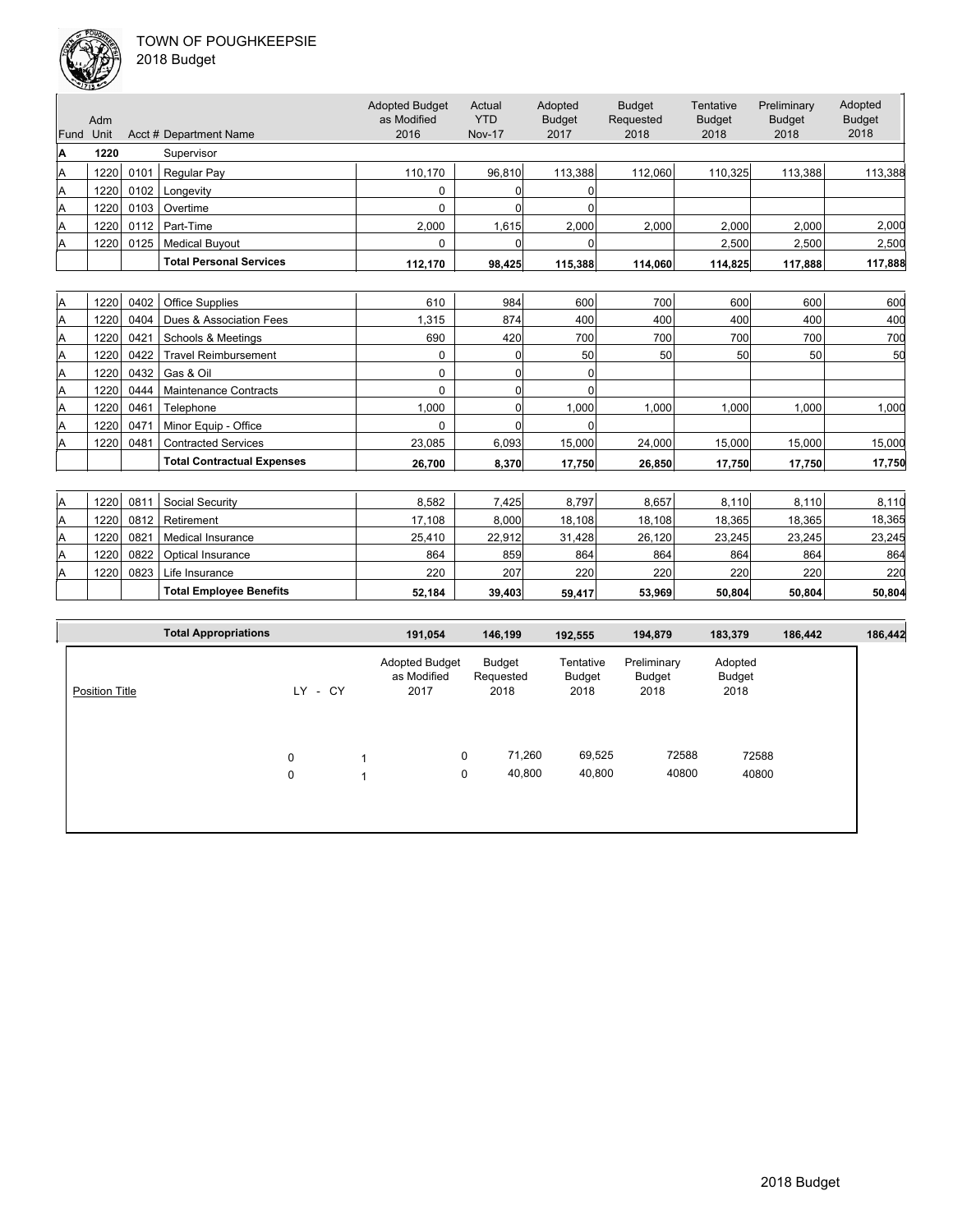

| 2018 Budget |  |
|-------------|--|
|-------------|--|

|      | Adm  |      |                                   | <b>Adopted Budget</b><br>as Modified | Actual<br><b>YTD</b> | Adopted<br><b>Budget</b> | <b>Budget</b><br>Requested | Tentative<br><b>Budget</b> | Preliminary<br><b>Budget</b> | Adopted<br><b>Budget</b> |
|------|------|------|-----------------------------------|--------------------------------------|----------------------|--------------------------|----------------------------|----------------------------|------------------------------|--------------------------|
| Fund | Unit |      | Acct # Department Name            | 2016                                 | <b>Nov-17</b>        | 2017                     | 2018                       | 2018                       | 2018                         | 2018                     |
| A    | 1315 |      | Comptroller                       |                                      |                      |                          |                            |                            |                              |                          |
| Α    | 1315 | 0101 | <b>Regular Pay</b>                | 237,873                              | 184,015              | 204.297                  | 254,068                    | 254,634                    | 254.634                      | 254,634                  |
| A    | 1315 | 0102 | Longevity                         | 2.850                                | 1.700                | 1.700                    | 1.700                      | 1,700                      | 1,700                        | 1.700                    |
| Α    | 1315 | 0103 | Overtime                          | 3,000                                | 102                  | 5,000                    | 3,500                      | 2,000                      | 2,000                        | 2,000                    |
| Α    | 1315 | 0109 | Out Of Title Pay                  | 5,000                                | 3,422                | 2,200                    |                            |                            |                              |                          |
| A    | 1315 | 0112 | Part-Time                         | 20,000                               | 26,236               | 25,000                   | 2,500                      | 5,000                      | 5,000                        | 5,000                    |
| A    | 1315 | 0115 | Temporary                         | $\Omega$                             | 0                    | U                        |                            |                            |                              |                          |
| Α    | 1315 | 0125 | <b>Medical Buyout</b>             | 900                                  | 0                    | 2,500                    | 2,500                      | 2,500                      | 2,500                        | 2,500                    |
|      |      |      | <b>Total Personal Services</b>    | 269,623                              | 215,476              | 240,697                  | 264,268                    | 265,834                    | 265,834                      | 265,834                  |
|      |      |      |                                   |                                      |                      |                          |                            |                            |                              |                          |
| A    | 1315 | 0402 | <b>Office Supplies</b>            | 1.550                                | 932                  | 1.300                    | 1.200                      | 1.300                      | 1.300                        | 1,300                    |
| Α    | 1315 | 0403 | Books, Lit & Publications         | 100                                  | $\Omega$             | 150                      | 150                        | 150                        | 150                          | 150                      |
| A    | 1315 | 0404 | Dues & Association Fees           | 200                                  | 340                  | 330                      | 350                        | 350                        | 350                          | 350                      |
| Α    | 1315 | 0414 | <b>Computer Software Supp</b>     | 0                                    | 26,737               | 15,000                   | 10,000                     | 15,000                     | 15,000                       | 15,000                   |
| Α    | 1315 | 0421 | Schools & Meetings                | 500                                  | 497                  | 550                      | 550                        | 550                        | 550                          | 550                      |
| Α    | 1315 | 0422 | <b>Travel Reimbursement</b>       | 50                                   | 689                  | 750                      | 750                        | 750                        | 750                          | 750                      |
| A    | 1315 | 0428 | <b>College Tuition</b>            | 4.100                                | 1.865                |                          |                            |                            |                              |                          |
| Α    | 1315 | 0471 | Minor Equip - Office              | 450                                  | 179                  | 1.200                    | 1.200                      | 1.200                      | 1.200                        | 1,200                    |
| Α    | 1315 | 0481 | <b>Contracted Services</b>        | 9,775                                | 4,932                | 7,500                    | 7,500                      | 7,500                      | 7,500                        | 7,500                    |
| A    | 1315 | 0482 | Contr.Serv.-Finance/Admn          | 30,905                               | 25,680               | 36,000                   | 36,000                     | 36,000                     | 36,000                       | 36,000                   |
|      |      |      | <b>Total Contractual Expenses</b> | 47,630                               | 61,851               | 62,780                   | 57,700                     | 62,800                     | 62,800                       | 62,800                   |
|      |      |      |                                   |                                      |                      |                          |                            |                            |                              |                          |
| Α    | 1315 | 0811 | Social Security                   | 20,626                               | 16,234               | 18,670                   | 20,217                     | 20,650                     | 20,650                       | 20,650                   |
| A    | 1315 | 0812 | Retirement                        | 36,958                               | 18,000               | 33,360                   | 42,282                     | 33,360                     | 33,360                       | 33,360                   |
| A    | 1315 | 0821 | <b>Medical Insurance</b>          | 57,000                               | 32,809               | 32,594                   | 40,200                     | 37,771                     | 37,771                       | 37,771                   |
| A    | 1315 | 0822 | Optical Insurance                 | 1,296                                | 1,285                | 1,296                    | 1,296                      | 1,296                      | 1,296                        | 1,296                    |
| A    | 1315 | 0823 | Life Insurance                    | 330                                  | 313                  | 330                      | 330                        | 330                        | 330                          | 330                      |
|      |      |      | <b>Total Employee Benefits</b>    | 116,210                              | 68.641               | 86,250                   | 104.325                    | 93.407                     | 93.407                       | 93.407                   |

|                       | <b>Total Appropriations</b> |                  |      | 433,463                                      | 345,968                     | 389,727                     | 426,293                       | 422,041                   | 422,041 | 422,041 |
|-----------------------|-----------------------------|------------------|------|----------------------------------------------|-----------------------------|-----------------------------|-------------------------------|---------------------------|---------|---------|
| <b>Position Title</b> |                             | LY.              | - CY | <b>Adopted Budget</b><br>as Modified<br>2017 | Budget<br>Requested<br>2018 | Tentative<br>Budget<br>2018 | Preliminary<br>Budget<br>2018 | Adopted<br>Budget<br>2018 |         |         |
|                       |                             | 0                |      | $\mathbf 0$                                  | 103,000                     | 103,000                     | 103000                        | 103000                    |         |         |
|                       |                             | 0                |      | 0<br>0                                       | 58,277<br>50,760            | 58,843<br>50,760            | 58843<br>50760                | 58843<br>50760            |         |         |
|                       |                             | $\mathbf 0$<br>0 |      | 0                                            | 42,031                      | 42,031                      | 42031                         | 42031                     |         |         |
|                       |                             |                  |      |                                              |                             |                             |                               |                           |         |         |
|                       |                             |                  |      |                                              |                             |                             |                               |                           |         |         |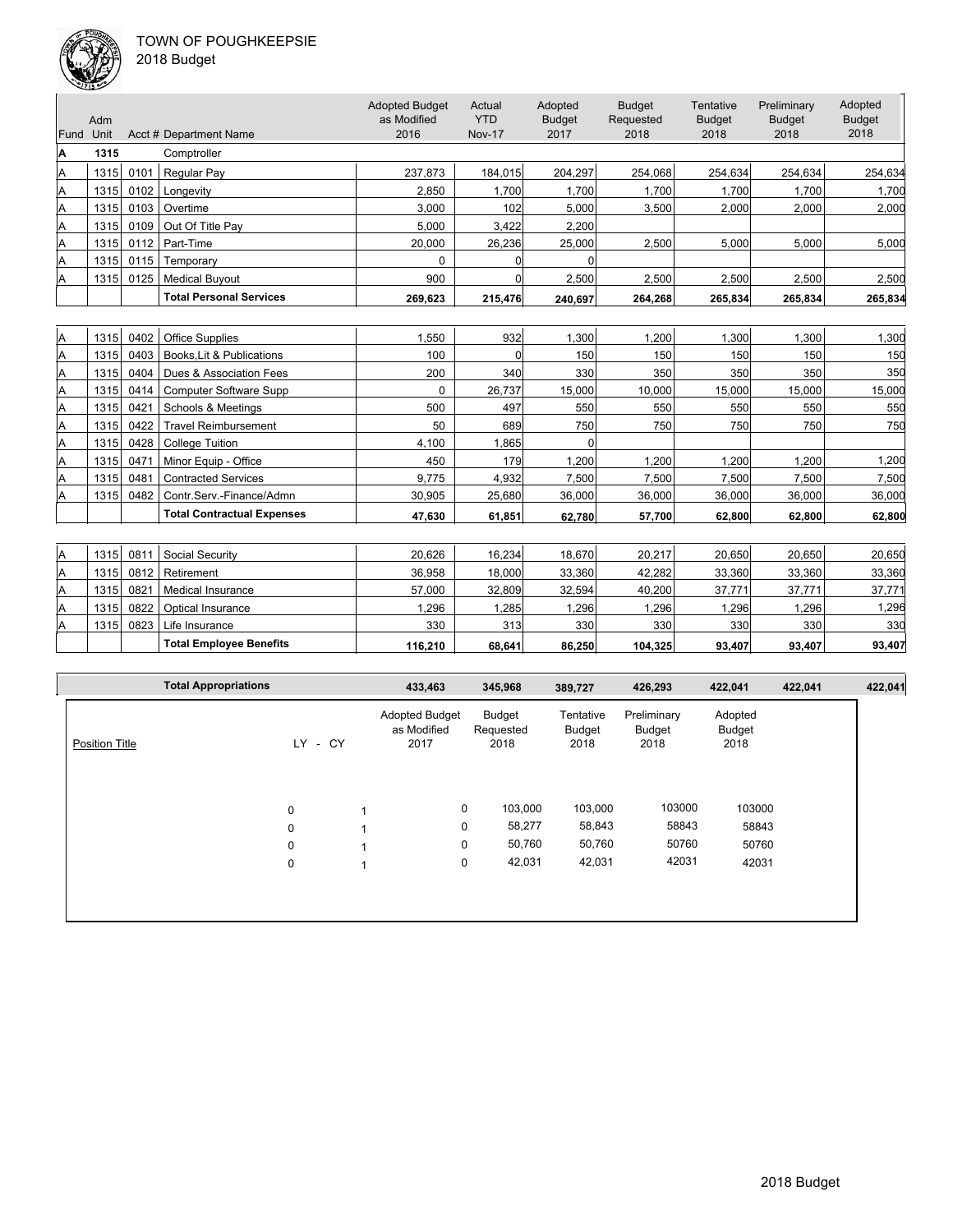

| Fund Unit | Adm  |      | Acct # Department Name            | <b>Adopted Budget</b><br>as Modified<br>2016 | Actual<br><b>YTD</b><br><b>Nov-17</b> | Adopted<br><b>Budget</b><br>2017 | <b>Budget</b><br>Requested<br>2018 | Tentative<br><b>Budget</b><br>2018 | Preliminary<br><b>Budget</b><br>2018 | Adopted<br><b>Budget</b><br>2018 |
|-----------|------|------|-----------------------------------|----------------------------------------------|---------------------------------------|----------------------------------|------------------------------------|------------------------------------|--------------------------------------|----------------------------------|
| Α         | 1330 |      | <b>Tax Receiver</b>               |                                              |                                       |                                  |                                    |                                    |                                      |                                  |
| Α         | 1330 | 0101 | Regular Pay                       | 93.998                                       | 86,446                                | 91,792                           | 91,799                             | 94,200                             | 94,200                               | 94,200                           |
| Α         | 1330 | 0102 | Longevity                         | 1,150                                        | 1,150                                 | 1,700                            | 1.150                              | 1,700                              | 1.700                                | 1,700                            |
| Α         | 1330 | 0103 | Overtime                          | 145                                          | 195                                   | 150                              | 150                                | 600                                | 600                                  | 600                              |
| Α         | 1330 | 0112 | Part-Time                         | 8,300                                        | 8,068                                 | 10,000                           | 15,000                             | 10,000                             | 10,000                               | 10,000                           |
| Α         | 1330 | 0125 | <b>Medical Buyout</b>             | 0                                            | $\overline{0}$                        | 0                                |                                    |                                    |                                      |                                  |
|           |      |      | <b>Total Personal Services</b>    | 103,593                                      | 95,858                                | 103,642                          | 108,099                            | 106,500                            | 106,500                              | 106,500                          |
|           |      |      |                                   |                                              |                                       |                                  |                                    |                                    |                                      |                                  |
| Α         | 1330 | 0204 | Office Equipment                  | 0                                            | 0                                     | $\Omega$                         |                                    |                                    |                                      |                                  |
| Α         | 1330 | 0205 | <b>Computer Hardware</b>          | 0                                            | $\overline{0}$                        | $\Omega$                         |                                    |                                    |                                      |                                  |
|           |      |      | <b>Total Equipment</b>            | 0                                            | $\mathbf{0}$                          | $\mathbf{0}$                     |                                    |                                    |                                      |                                  |
|           |      |      |                                   |                                              |                                       |                                  |                                    |                                    |                                      |                                  |
| Α         | 1330 | 0402 | <b>Office Supplies</b>            | 2,100                                        | 1,439                                 | 2,100                            | 2,100                              | 2,100                              | 2,100                                | 2,100                            |
| Α         | 1330 | 0404 | Dues & Association Fees           | 0                                            | $\Omega$                              | O                                |                                    |                                    |                                      |                                  |
| Α         | 1330 | 0405 | Advertising                       | 400                                          | 347                                   | 400                              | 400                                | 400                                | 400                                  | 400                              |
| Α         | 1330 | 0406 | Postage                           | 8,000                                        | 7,900                                 | 8,000                            | 8,000                              | 8,000                              | 8.000                                | 8,000                            |
| Α         | 1330 | 0413 | Data Processing Support           | 4,150                                        | 3,400                                 | 3,500                            | 3,500                              | 3,500                              | 3,500                                | 3,500                            |
| Α         | 1330 | 0421 | Schools & Meetings                | 150                                          | $\overline{0}$                        | 800                              | 800                                | 800                                | 800                                  | 800                              |
| Α         | 1330 | 0445 | Repairs & Maint.Off.Equip.        | 0                                            | $\overline{0}$                        | $\Omega$                         |                                    |                                    |                                      |                                  |
| Α         | 1330 | 0461 | Telephone                         | $\Omega$                                     | $\Omega$                              | 0                                |                                    |                                    |                                      |                                  |
|           |      |      | <b>Total Contractual Expenses</b> | 14,800                                       | 13,086                                | 14,800                           | 14.800                             | 14,800                             | 14,800                               | 14,800                           |
|           |      |      |                                   |                                              |                                       |                                  |                                    |                                    |                                      |                                  |
| Α         | 1330 | 0811 | Social Security                   | 7,902                                        | 7,073                                 | 8,070                            | 8,270                              | 9,130                              | 9,130                                | 9,130                            |
| Α         | 1330 | 0812 | Retirement                        | 15,449                                       | 7,000                                 | 14,687                           | 15,200                             | 19,100                             | 19,100                               | 19,100                           |
| Α         | 1330 | 0821 | <b>Medical Insurance</b>          | 42,050                                       | 40,586                                | 44,850                           | 43,900                             | 50,888                             | 50,888                               | 50,888                           |
| Α         | 1330 | 0822 | Optical Insurance                 | 864                                          | 799                                   | 864                              | 864                                | 450                                | 450                                  | 450                              |
| Α         | 1330 | 0823 | Life Insurance                    | 220                                          | 192                                   | 220                              | 220                                | 250                                | 250                                  | 250                              |
|           |      |      | <b>Total Employee Benefits</b>    | 66.485                                       | 55,651                                | 68.691                           | 68.454                             | 79,818                             | 79,818                               | 79,818                           |

|                       | <b>Total Appropriations</b> |                  |      | 184,878                                      |        | 164,595                     | 187,133                     | 191,353                       | 201,118                   | 201,118 | 201,118 |
|-----------------------|-----------------------------|------------------|------|----------------------------------------------|--------|-----------------------------|-----------------------------|-------------------------------|---------------------------|---------|---------|
| <b>Position Title</b> |                             | LY               | - CY | <b>Adopted Budget</b><br>as Modified<br>2017 |        | Budget<br>Requested<br>2018 | Tentative<br>Budget<br>2018 | Preliminary<br>Budget<br>2018 | Adopted<br>Budget<br>2018 |         |         |
|                       |                             | $\mathbf 0$<br>0 |      | $\mathbf 1$<br>$\mathbf 1$                   | 0<br>0 | 0<br>0                      | 52,530<br>41,670            | 52530<br>41670                | 52530<br>41670            |         |         |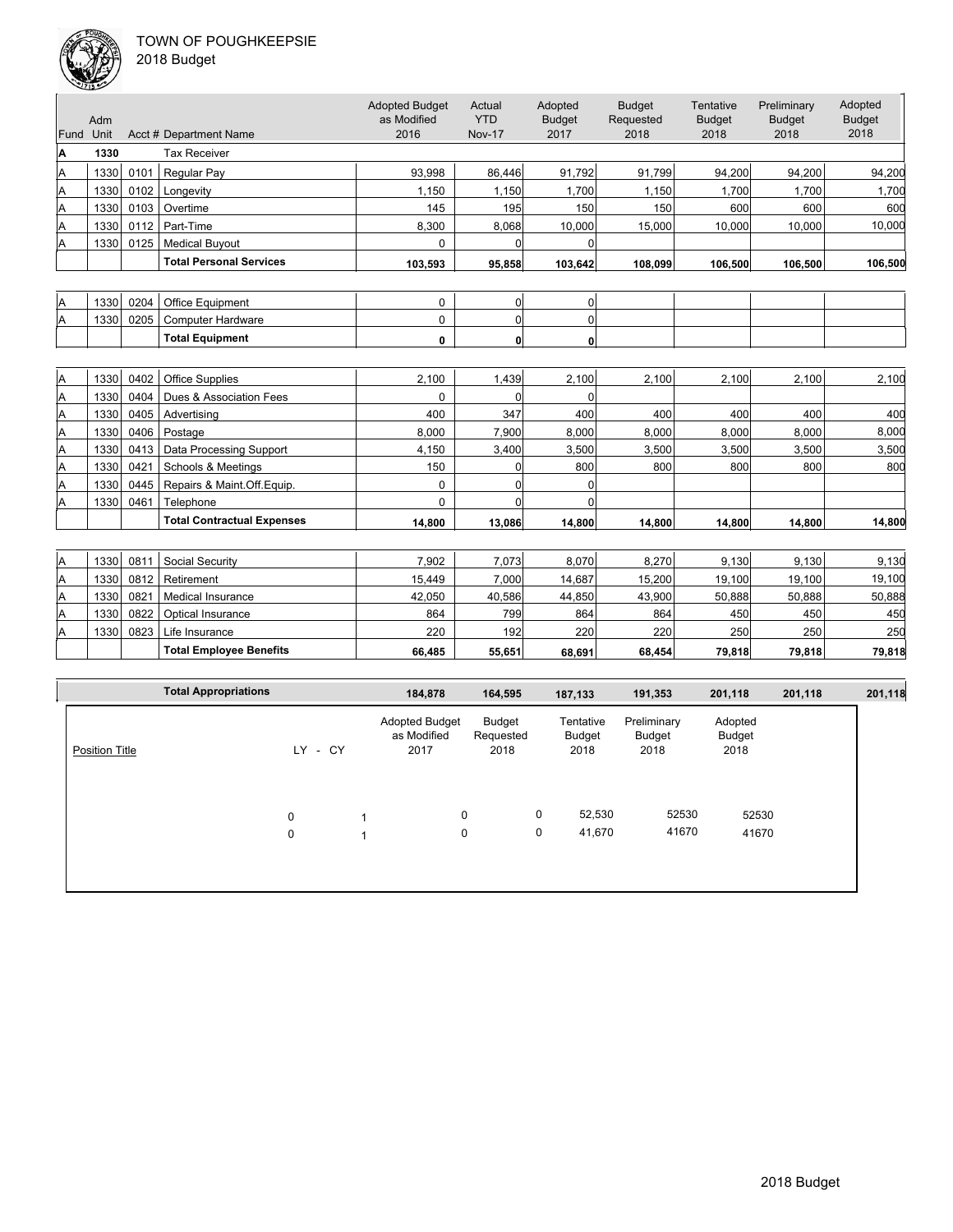

|  | 2018 Budget |  |
|--|-------------|--|
|--|-------------|--|

| Fund Unit      | Adm  |      | Acct # Department Name            | <b>Adopted Budget</b><br>as Modified<br>2016 | Actual<br><b>YTD</b><br><b>Nov-17</b> | Adopted<br><b>Budget</b><br>2017 | <b>Budget</b><br>Requested<br>2018 | Tentative<br><b>Budget</b><br>2018 | Preliminary<br><b>Budget</b><br>2018 | Adopted<br><b>Budget</b><br>2018 |
|----------------|------|------|-----------------------------------|----------------------------------------------|---------------------------------------|----------------------------------|------------------------------------|------------------------------------|--------------------------------------|----------------------------------|
| A              | 1355 |      | Assessor                          |                                              |                                       |                                  |                                    |                                    |                                      |                                  |
| Α              | 1355 | 0101 | Regular Pay                       | 173,933                                      | 138,025                               | 177,348                          | 177,366                            | 177,366                            | 177,366                              | 177,366                          |
| Α              | 1355 | 0102 | Longevity                         | 7,150                                        | 7,700                                 | 7,700                            | 7,150                              | 4,700                              | 4,700                                | 4,700                            |
| Α              | 1355 | 0103 | Overtime                          | 365                                          | $\overline{0}$                        | 450                              | 450                                | 450                                | 450                                  | 450                              |
| Α              | 1355 | 0109 | Out Of Title Pay                  | 0                                            | $\overline{0}$                        | 0                                |                                    |                                    |                                      |                                  |
| Α              | 1355 | 0112 | Part-Time                         | 20.000                                       | 24,226                                | 21,000                           | 20,000                             | 21,000                             | 21,000                               | 21,000                           |
| Α              | 1355 | 0115 | Temporary                         | $\mathbf 0$                                  | $\Omega$                              | 0                                |                                    |                                    |                                      |                                  |
| Α              | 1355 | 0125 | <b>Medical Buyout</b>             | 0                                            | 0                                     | $\mathbf 0$                      |                                    |                                    |                                      |                                  |
|                |      |      | <b>Total Personal Services</b>    | 201,448                                      | 169,950                               | 206,498                          | 204,966                            | 203,516                            | 203,516                              | 203,516                          |
|                |      |      |                                   |                                              |                                       |                                  |                                    |                                    |                                      |                                  |
| Α              | 1355 | 0203 | <b>Motor Vehicles</b>             | 0                                            | 0                                     | 0                                |                                    |                                    |                                      |                                  |
| A              | 1355 | 0204 | Office Equipment                  | $\mathbf 0$                                  | $\overline{0}$                        | 0                                |                                    |                                    |                                      |                                  |
| Α              | 1355 | 0206 | <b>Computer Software</b>          | $\pmb{0}$                                    | $\overline{0}$                        | 0                                |                                    |                                    |                                      |                                  |
| Α              | 1355 | 0210 | <b>Grant Match</b>                | $\mathbf 0$                                  | $\overline{0}$                        | $\mathbf 0$                      |                                    |                                    |                                      |                                  |
|                |      |      | <b>Total Equipment</b>            | 0                                            | 0                                     |                                  |                                    |                                    |                                      |                                  |
|                |      |      |                                   |                                              |                                       | 0                                |                                    |                                    |                                      |                                  |
| A              | 1355 | 0402 | <b>Office Supplies</b>            | 2,000                                        | 888                                   | 2,000                            | 2,000                              | 2,000                              | 2,000                                | 2,000                            |
| A              | 1355 | 0403 | Books.Lit & Publications          | 230                                          | 1,319                                 | 270                              | 270                                | 350                                | 350                                  | 350                              |
| Α              | 1355 | 0404 | Dues & Association Fees           | 500                                          | 300                                   | 320                              | 320                                | 330                                | 330                                  | 330                              |
| Α              | 1355 | 0405 | Advertising                       | 2,220                                        | 2,101                                 | 2,476                            | 2,476                              | 2,632                              | 2,632                                | 2,632                            |
| Α              | 1355 | 0406 | Postage                           | 5,450                                        | 4,650                                 | 3,450                            | 3,450                              | 3,450                              | 3,450                                | 3,450                            |
| Α              | 1355 | 0413 | Data Processing Support           | 1,585                                        | 788                                   | 1,145                            | 1,145                              | 1,260                              | 1,260                                | 1,260                            |
| Α              | 1355 | 0421 | Schools & Meetings                | 1,307                                        | 1,006                                 | 1,260                            | 1,260                              | 1,260                              | 1,260                                | 1,260                            |
| Α              | 1355 | 0422 | <b>Travel Reimbursement</b>       | $\mathbf 0$                                  | 0                                     | $\mathbf 0$                      |                                    |                                    |                                      |                                  |
| Α              | 1355 | 0423 | Shoes                             | 0                                            | $\overline{0}$                        | $\mathbf 0$                      |                                    |                                    |                                      |                                  |
| A              | 1355 | 0432 | Gas & Oil                         | 400                                          | 95                                    | 400                              | 400                                | 400                                | 400                                  | 400                              |
| Α              | 1355 | 0435 | Material & Supp - Film            | 25                                           | $\overline{0}$                        | 25                               | 25                                 | 25                                 | 25                                   | 25                               |
| Α              | 1355 | 0444 | Maintenance Contracts             | 3,400                                        | 1,501                                 | 3,400                            | 3,400                              | 3,400                              | 3,400                                | 3,400                            |
| Α              | 1355 | 0445 | Repairs & Maint.Off.Equip.        | 250                                          | $\overline{0}$                        | 250                              | 250                                | 250                                | 250                                  | 250                              |
| Α              | 1355 | 0461 | Telephone                         | 492                                          | 0                                     | 0                                |                                    |                                    |                                      |                                  |
| Α              | 1355 | 0471 | Minor Equip - Office              | 2,000                                        | $\Omega$                              | 0                                |                                    |                                    |                                      |                                  |
| Α              | 1355 | 0481 | <b>Contracted Services</b>        | 7,185                                        | 719                                   | 8,000                            | 8,000                              | 8,000                              | 8,000                                | 8,000                            |
| Α              | 1355 | 0490 | <b>Board Stipend</b>              | 1,600                                        | 1,200                                 | 1,600                            | 1,600                              | 1,600                              | 1,600                                | 1,600                            |
|                |      |      | <b>Total Contractual Expenses</b> | 28,644                                       | 14,567                                | 24,596                           | 24,596                             | 24,957                             | 24,957                               | 24,957                           |
|                |      |      |                                   |                                              |                                       |                                  |                                    |                                    |                                      |                                  |
| $\overline{A}$ |      |      | 1355 0811 Social Security         | 15,451                                       | 12,877                                | 15,173                           | 15,645                             | 16,515                             | 16,515                               | 16,515                           |
| A              | 1355 | 0812 | Retirement                        | 25,216                                       | 12,646                                | 32,970                           | 32,725                             | 32,970                             | 32,970                               | 32,970                           |
| A              | 1355 | 0821 | Medical Insurance                 | 58,345                                       | 44,687                                | 60,812                           | 62,430                             | 70,136                             | 70,136                               | 70,136                           |
| Α              | 1355 | 0822 | Optical Insurance                 | 1,296                                        | 1,007                                 | 1,290                            | 1,290                              | 1,290                              | 1,290                                | 1,290                            |
| Α              | 1355 | 0823 | Life Insurance                    | 330                                          | 240                                   | 330                              | 330                                | 330                                | 330                                  | 330                              |
|                |      |      | <b>Total Employee Benefits</b>    | 100,638                                      | 71,457                                | 110,575                          | 112,420                            | 121,241                            | 121,241                              | 121,241                          |
|                |      |      |                                   |                                              |                                       |                                  |                                    |                                    |                                      |                                  |
|                |      |      | <b>Total Appropriations</b>       | 330,730                                      | 255,974                               | 341,669                          | 341,982                            | 349,714                            | 349,714                              | 349,714                          |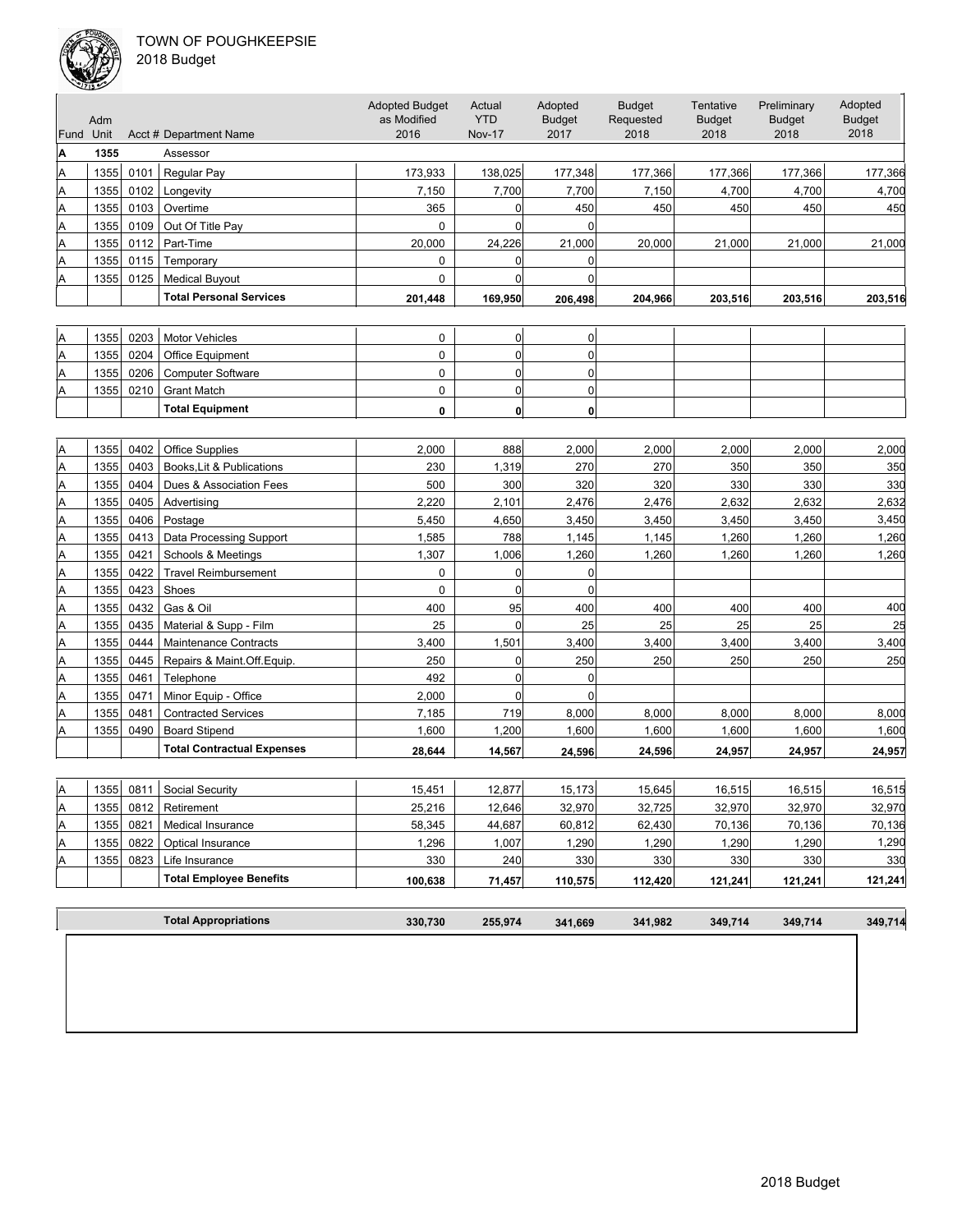

|  | 018 Budget |  |
|--|------------|--|
|--|------------|--|

|           | مستحققات |      |                                   |                                              |                                       |                                  |                                    |                                    |                                      |                                  |
|-----------|----------|------|-----------------------------------|----------------------------------------------|---------------------------------------|----------------------------------|------------------------------------|------------------------------------|--------------------------------------|----------------------------------|
| Fund Unit | Adm      |      | Acct # Department Name            | <b>Adopted Budget</b><br>as Modified<br>2016 | Actual<br><b>YTD</b><br><b>Nov-17</b> | Adopted<br><b>Budget</b><br>2017 | <b>Budget</b><br>Requested<br>2018 | Tentative<br><b>Budget</b><br>2018 | Preliminary<br><b>Budget</b><br>2018 | Adopted<br><b>Budget</b><br>2018 |
| A         | 1410     |      | <b>Town Clerk</b>                 |                                              |                                       |                                  |                                    |                                    |                                      |                                  |
| A         | 1410     | 0101 | Regular Pay                       | 126,525                                      | 116,358                               | 131,237                          | 129.057                            | 135,175                            | 135,175                              | 135,175                          |
| A         | 1410     | 0102 | Longevity                         | $\mathbf 0$                                  | $\Omega$                              | $\Omega$                         |                                    |                                    |                                      |                                  |
| A         | 1410     | 0103 | Overtime                          | $\Omega$                                     | 112                                   | 600                              | 600                                | 500                                | 500                                  | 500                              |
| A         | 1410     | 0112 | Part-Time                         | 12,710                                       | 185                                   | $\Omega$                         | 15,600                             | 500                                | 500                                  | 500                              |
| A         | 1410     | 0115 | Temporary                         | $\mathbf 0$                                  | $\overline{0}$                        | $\Omega$                         |                                    |                                    |                                      |                                  |
| A         | 1410     | 0125 | <b>Medical Buyout</b>             | 5.000                                        | $\Omega$                              | 5,000                            | 5,000                              | 5,000                              | 5.000                                | 5,000                            |
|           |          |      | <b>Total Personal Services</b>    | 144,235                                      | 116,655                               | 136,837                          | 150,257                            | 141,175                            | 141,175                              | 141,175                          |
|           |          |      |                                   |                                              |                                       |                                  |                                    |                                    |                                      |                                  |
| A         | 1410     | 0205 | <b>Computer Hardware</b>          | $\Omega$                                     | $\overline{0}$                        | $\Omega$                         |                                    |                                    |                                      |                                  |
| A         | 1410     | 0206 | <b>Computer Software</b>          | 1,780                                        | 640                                   | 10,200                           |                                    | 9,100                              | 9.100                                | 9,100                            |
|           |          |      | <b>Total Equipment</b>            | 1,780                                        | 640                                   | 10,200                           |                                    | 9,100                              | 9,100                                | 9,100                            |
|           |          |      |                                   |                                              |                                       |                                  |                                    |                                    |                                      |                                  |
| A         | 1410     | 0402 | <b>Office Supplies</b>            | 2,110                                        | 2,432                                 | 1,600                            | 1,600                              | 2,000                              | 2,000                                | 2,000                            |
| A         | 1410     | 0403 | Books, Lit & Publications         | 300                                          | 337                                   | 300                              | 300                                | 300                                | 300                                  | 300                              |
| A         | 1410     | 0404 | Dues & Association Fees           | 135                                          | 160                                   | 180                              | 180                                | 180                                | 180                                  | 180                              |
| A         | 1410     | 0405 | Advertising                       | 3,700                                        | 1,513                                 | 4,000                            | 4,000                              | 3,700                              | 3,700                                | 3,700                            |
| A         | 1410     | 0408 | <b>Bingo Forms</b>                | $\mathbf 0$                                  | $\overline{0}$                        | $\Omega$                         |                                    |                                    |                                      |                                  |
| A         | 1410     | 0410 | Permits                           | 2,400                                        | $\Omega$                              | 2,000                            | 2,000                              | 2,000                              | 2,000                                | 2,000                            |
| A         | 1410     | 0421 | Schools & Meetings                | 1,200                                        | 776                                   | 1,000                            | 1,000                              | 1,000                              | 1,000                                | 1,000                            |
| A         | 1410     | 0422 | <b>Travel Reimbursement</b>       | 125                                          | 109                                   | 125                              | 125                                | 125                                | 125                                  | 125                              |
| A         | 1410     | 0444 | <b>Maintenance Contracts</b>      | 1,065                                        | 460                                   | 1,000                            | 1,000                              | 500                                | 500                                  | 500                              |
| A         | 1410     | 0445 | Repairs & Maint.Off.Equip.        | 300                                          | 0                                     | 200                              | 200                                | 200                                | 200                                  | 200                              |
| A         | 1410     | 0452 | Rental - Comm.Equip.              | 65                                           | $\overline{0}$                        | $\Omega$                         |                                    |                                    |                                      |                                  |
| A         | 1410     | 0471 | Minor Equip - Office              | 1,400                                        | $\overline{0}$                        | 300                              | 300                                | 1,620                              | 1,620                                | 1,620                            |
| A         | 1410     | 0481 | <b>Contracted Services</b>        | 5,000                                        | 5,474                                 | 5,500                            | 5,500                              | 3,000                              | 3,000                                | 3,000                            |
| A         | 1410     | 0487 | Contr.Serv.-Recodification        | 10,200                                       | 7,764                                 | 10,000                           | 10,000                             | 10,000                             | 10,000                               | 10,000                           |
| A         | 1410     | 0494 | Contr.Serv.-Bingo Insp.           | 2,000                                        | 1,325                                 | 2,000                            | 2,000                              | 2,000                              | 2,000                                | 2,000                            |
|           |          |      | <b>Total Contractual Expenses</b> | 30,000                                       | 20,350                                | 28,205                           | 28,205                             | 26,625                             | 26,625                               | 26,625                           |
|           |          |      |                                   |                                              |                                       |                                  |                                    |                                    |                                      |                                  |
| Α         | 1410     | 0811 | Social Security                   | 10,830                                       | 8,979                                 | 10,013                           | 11,495                             | 11,305                             | 11,305                               | 11,305                           |
| A         | 1410     | 0812 | Retirement                        | 20,445                                       | 8,000                                 | 20,939                           | 24,050                             | 23,645                             | 23,645                               | 23,645                           |
| A         | 1410     | 0821 | <b>Medical Insurance</b>          | 24,000                                       | 22,505                                | 25,075                           | 24,000                             | 27,034                             | 27,034                               | 27,034                           |
| A         | 1410     | 0822 | Optical Insurance                 | 1,296                                        | 1,199                                 | 1,300                            | 1,300                              | 1,300                              | 1,300                                | 1,300                            |
| A         | 1410     | 0823 | Life Insurance                    | 330                                          | 289                                   | 300                              | 300                                | 300                                | 300                                  | 300                              |

|                | <b>Total Appropriations</b> |                  |      | 232,916                                      | 178,617                     |        | 232,869                     | 239,607                       | 240,484                          | 240,484 | 240,484 |
|----------------|-----------------------------|------------------|------|----------------------------------------------|-----------------------------|--------|-----------------------------|-------------------------------|----------------------------------|---------|---------|
| Position Title |                             | LY               | - CY | <b>Adopted Budget</b><br>as Modified<br>2017 | Budget<br>Requested<br>2018 |        | Tentative<br>Budget<br>2018 | Preliminary<br>Budget<br>2018 | Adopted<br><b>Budget</b><br>2018 |         |         |
|                |                             | $\mathbf 0$      |      | $\mathbf 0$                                  |                             | 0      | 56,560                      | 56560                         | 56560                            |         |         |
|                |                             | $\mathbf 0$<br>0 |      | 0<br>0                                       |                             | 0<br>0 | 40,897<br>37,718            | 40897<br>37718                | 40897<br>37718                   |         |         |
|                |                             |                  |      |                                              |                             |        |                             |                               |                                  |         |         |
|                |                             |                  |      |                                              |                             |        |                             |                               |                                  |         |         |

**Total Employee Benefits 56,901 40,971 57,627 61,145 63,584 63,584 63,584**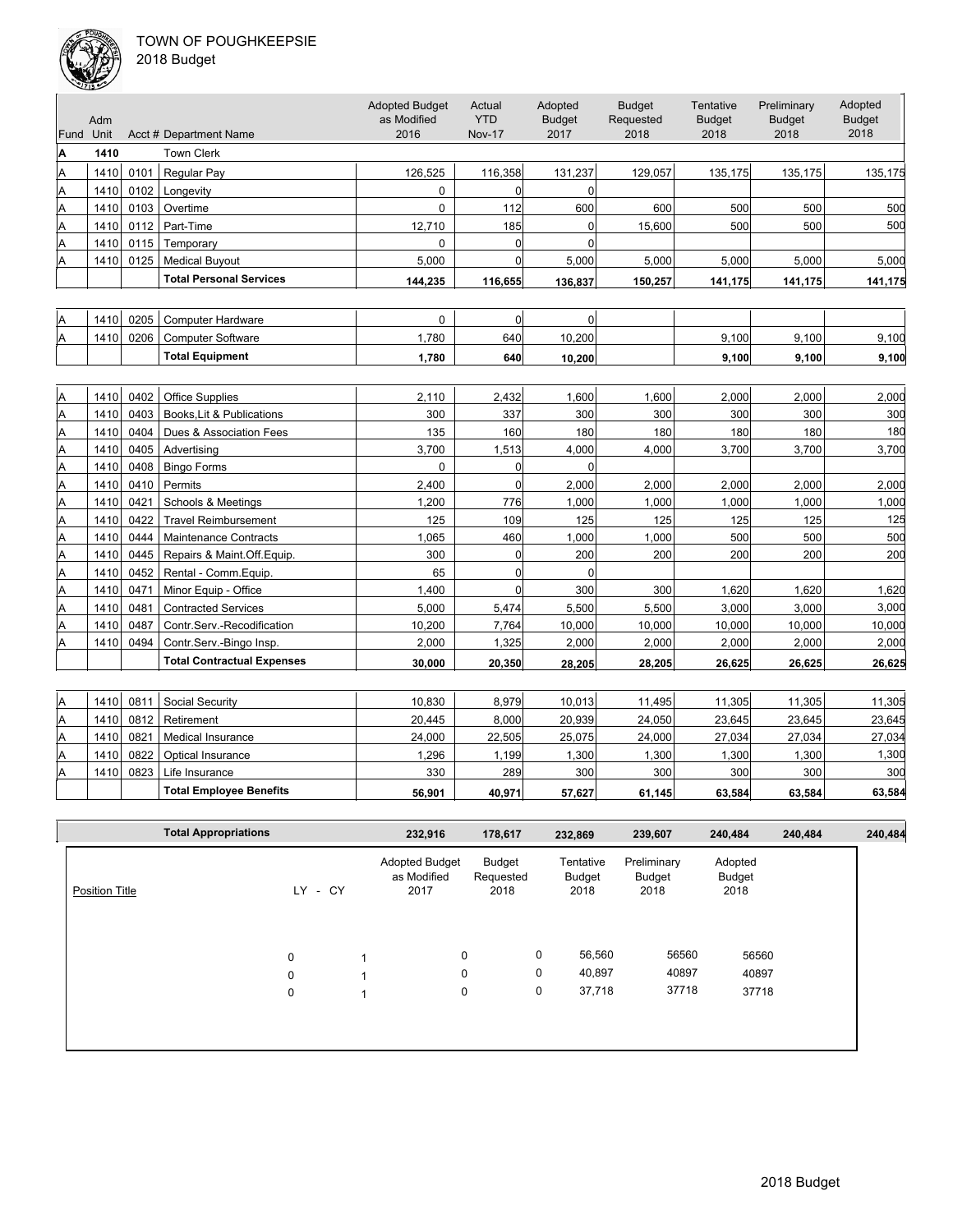

| Fund | Adm<br>Unit |      | Acct # Department Name            | <b>Adopted Budget</b><br>as Modified<br>2016 | Actual<br><b>YTD</b><br><b>Nov-17</b> | Adopted<br><b>Budget</b><br>2017 | <b>Budget</b><br>Requested<br>2018 | Tentative<br><b>Budget</b><br>2018 | Preliminary<br><b>Budget</b><br>2018 | Adopted<br><b>Budget</b><br>2018 |
|------|-------------|------|-----------------------------------|----------------------------------------------|---------------------------------------|----------------------------------|------------------------------------|------------------------------------|--------------------------------------|----------------------------------|
| A    | 1420        |      | Legal                             |                                              |                                       |                                  |                                    |                                    |                                      |                                  |
| Α    | 1420        | 0101 | Regular Pay                       | 56.725                                       | 50,296                                | 46,745                           | 46,745                             | 47,681                             | 47,681                               | 47,681                           |
| Α    | 1420        | 0102 | Longevity                         | 1,150                                        | 1,700                                 | 1,700                            | 1,150                              | 1,700                              | 1,700                                | 1,700                            |
| Α    | 1420        | 0103 | Overtime                          | $\Omega$                                     | 67                                    | 0                                |                                    |                                    |                                      |                                  |
| Α    | 1420        | 0112 | Part-Time                         | 4,100                                        | $\Omega$                              | 17,500                           | 17,500                             | 17,500                             | 17,500                               | 17,500                           |
| Α    | 1420        | 0125 | <b>Medical Buyout</b>             | $\Omega$                                     | $\Omega$                              | $\Omega$                         |                                    |                                    |                                      |                                  |
|      |             |      | <b>Total Personal Services</b>    | 61,975                                       | 52,063                                | 65,945                           | 65,395                             | 66,881                             | 66,881                               | 66,881                           |
|      |             |      |                                   |                                              |                                       |                                  |                                    |                                    |                                      |                                  |
| Α    | 1420        | 0204 | Office Equipment                  | 0                                            | 0                                     | $\overline{0}$                   |                                    |                                    |                                      |                                  |
| Α    | 1420        | 0205 | <b>Computer Hardware</b>          | $\Omega$                                     | $\overline{0}$                        | $\Omega$                         |                                    |                                    |                                      |                                  |
|      |             |      | <b>Total Equipment</b>            | 0                                            | 0                                     | $\mathbf{0}$                     |                                    |                                    |                                      |                                  |
|      |             |      |                                   |                                              |                                       |                                  |                                    |                                    |                                      |                                  |
| Α    | 1420        | 0402 | <b>Office Supplies</b>            | 2,500                                        | 885                                   | 2,500                            | 2,500                              | 2,500                              | 2,500                                | 2,500                            |
| Α    | 1420        | 0403 | Books.Lit & Publications          | 7,100                                        | 6,525                                 | 7,100                            | 7,100                              | 7,100                              | 7,100                                | 7,100                            |
| Α    | 1420        | 0421 | Schools & Meetings                | 400                                          | 0                                     | 400                              | 400                                | 400                                | 400                                  | 400                              |
| Α    | 1420        | 0444 | <b>Maintenance Contracts</b>      | $\Omega$                                     | $\Omega$                              | $\Omega$                         |                                    |                                    |                                      |                                  |
| Α    | 1420        | 0445 | Repairs & Maint.Off.Equip         | $\Omega$                                     | $\Omega$                              | $\Omega$                         |                                    |                                    |                                      |                                  |
| Α    | 1420        | 0481 | <b>Contracted Services</b>        | 256.500                                      | 169,350                               | 261,000                          | 261,000                            | 261,000                            | 261,000                              | 261,000                          |
| Α    | 1420        | 0487 | Contr.Serv.-Recodificatio         | $\Omega$                                     | $\Omega$                              | $\Omega$                         |                                    |                                    |                                      |                                  |
| Α    | 1420        | 0495 | Contr.Serv.-Legal Fees            | 74,500                                       | 47,226                                | 70,000                           | 70,000                             | 70,000                             | 70,000                               | 70,000                           |
|      |             |      | <b>Total Contractual Expenses</b> | 341.000                                      | 223,986                               | 341,000                          | 341.000                            | 341,000                            | 341,000                              | 341,000                          |
|      |             |      |                                   |                                              |                                       |                                  |                                    |                                    |                                      |                                  |
| А    | 1420        | 0811 | Social Security                   | 4.444                                        | 3,983                                 | 5,061                            | 5,061                              | 5,116                              | 5,116                                | 5,116                            |
| Α    | 1420        | 0812 | Retirement                        | 6,480                                        | 5,500                                 | 10,470                           | 11,315                             | 10,700                             | 10,700                               | 10,700                           |
| Α    | 1420        | 0821 | Medical Insurance                 | 24,175                                       | 22,690                                | 25,075                           | 26,780                             | 28,800                             | 28,800                               | 28,800                           |
| Α    | 1420        | 0822 | Optical Insurance                 | 432                                          | 400                                   | 432                              | 432                                | 450                                | 450                                  | 450                              |
| Α    | 1420        | 0823 | Life Insurance                    | 110                                          | 96                                    | 110                              | 110                                | 120                                | 120                                  | 120                              |
|      |             |      | <b>Total Employee Benefits</b>    | 35,641                                       | 32,668                                | 41,148                           | 43,698                             | 45,186                             | 45,186                               | 45,186                           |

|                       | <b>Total Appropriations</b> |   |         |                         | 438,616                                      | 308,717                     |   | 448,093                     | 450,093                       | 453,067                   | 453,067 | 453,067 |
|-----------------------|-----------------------------|---|---------|-------------------------|----------------------------------------------|-----------------------------|---|-----------------------------|-------------------------------|---------------------------|---------|---------|
| <b>Position Title</b> |                             |   | LY - CY |                         | <b>Adopted Budget</b><br>as Modified<br>2017 | Budget<br>Requested<br>2018 |   | Tentative<br>Budget<br>2018 | Preliminary<br>Budget<br>2018 | Adopted<br>Budget<br>2018 |         |         |
|                       |                             | 0 |         | $\overline{\mathbf{A}}$ |                                              | 0                           | 0 | 47,681                      | 47681                         | 47681                     |         |         |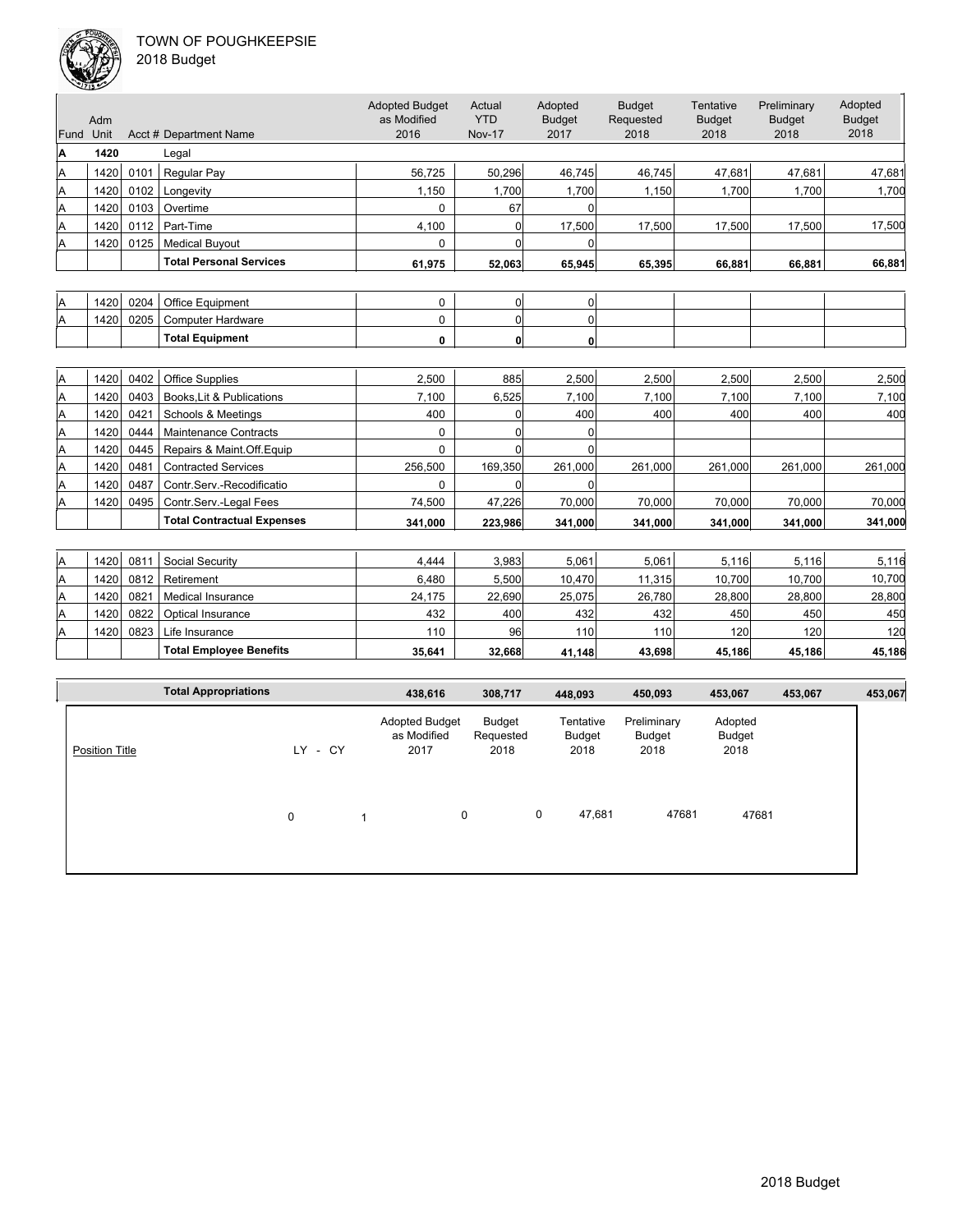| Fund Unit | Adm  |      | Acct # Department Name            | <b>Adopted Budget</b><br>as Modified<br>2016 | Actual<br><b>YTD</b><br><b>Nov-17</b> | Adopted<br><b>Budget</b><br>2017 | <b>Budget</b><br>Requested<br>2018 | Tentative<br><b>Budget</b><br>2018 | Preliminary<br><b>Budget</b><br>2018 | Adopted<br><b>Budget</b><br>2018 |
|-----------|------|------|-----------------------------------|----------------------------------------------|---------------------------------------|----------------------------------|------------------------------------|------------------------------------|--------------------------------------|----------------------------------|
| Α         | 1430 |      | Personnel                         |                                              |                                       |                                  |                                    |                                    |                                      |                                  |
|           |      |      |                                   |                                              |                                       |                                  |                                    |                                    |                                      |                                  |
| Α         | 1430 | 0101 | Regular Pay                       | 0                                            | $\overline{0}$                        | $\overline{0}$                   |                                    |                                    |                                      |                                  |
| Α         | 1430 | 0102 | Longevity                         | 0                                            | $\overline{0}$                        | $\overline{0}$                   |                                    |                                    |                                      |                                  |
| A         | 1430 | 0103 | Overtime                          | 0                                            | $\overline{0}$                        | $\overline{0}$                   |                                    |                                    |                                      |                                  |
| A         | 1430 | 0125 | <b>Medical Buyout</b>             | 0                                            | $\overline{0}$                        | $\overline{0}$                   |                                    |                                    |                                      |                                  |
|           |      |      | <b>Total Personal Services</b>    | 0                                            | $\mathbf{0}$                          | $\mathbf{0}$                     |                                    |                                    |                                      |                                  |
|           |      |      |                                   |                                              |                                       |                                  |                                    |                                    |                                      |                                  |
| Α         | 1430 | 0204 | Office Equipment                  | $\mathbf 0$                                  | $\overline{0}$                        | $\overline{0}$                   |                                    |                                    |                                      |                                  |
|           |      |      | <b>Total Equipment</b>            | 0                                            | $\mathbf{0}$                          | $\mathbf{0}$                     |                                    |                                    |                                      |                                  |
|           |      |      |                                   |                                              |                                       |                                  |                                    |                                    |                                      |                                  |
| A         | 1430 | 0402 | <b>Office Supplies</b>            | 50                                           | $\overline{0}$                        | $\overline{0}$                   |                                    |                                    |                                      |                                  |
| A         | 1430 | 0403 | Books, Lit & Publications         | 0                                            | $\overline{0}$                        | $\overline{0}$                   |                                    |                                    |                                      |                                  |
| A         | 1430 | 0404 | Dues & Association Fees           | 0                                            | $\overline{0}$                        | $\overline{0}$                   |                                    |                                    |                                      |                                  |
| A         | 1430 | 0405 | Advertising                       | $\mathbf 0$                                  | $\overline{0}$                        | $\Omega$                         |                                    |                                    |                                      |                                  |
| A         | 1430 | 0421 | Schools & Meetings                | $\Omega$                                     | $\Omega$                              | $\Omega$                         |                                    |                                    |                                      |                                  |
| A         | 1430 | 0431 | Materials & Supplies              | $\Omega$                                     | $\Omega$                              | $\Omega$                         |                                    |                                    |                                      |                                  |
| A         | 1430 | 0481 | <b>Contracted Services</b>        | 35,005                                       | 24,186                                | 25,000                           | 20,000                             | 15,000                             | 15,000                               | 15,000                           |
|           |      |      | <b>Total Contractual Expenses</b> | 35.055                                       | 24,186                                | 25.000                           | 20.000                             | 15,000                             | 15.000                               | 15,000                           |
|           |      |      |                                   |                                              |                                       |                                  |                                    |                                    |                                      |                                  |
| A         | 1430 | 0811 | Social Security                   | 0                                            | $\overline{0}$                        | 0                                |                                    |                                    |                                      |                                  |
| A         | 1430 | 0812 | Retirement                        | $\mathbf 0$                                  | $\overline{0}$                        | $\Omega$                         |                                    |                                    |                                      |                                  |
| A         | 1430 | 0821 | <b>Medical Insurance</b>          | 0                                            | $\overline{0}$                        | 0                                |                                    |                                    |                                      |                                  |
| A         | 1430 | 0822 | Optical Insurance                 | $\Omega$                                     | $\Omega$                              | $\Omega$                         |                                    |                                    |                                      |                                  |
| A         | 1430 | 0823 | Life Insurance                    | 0                                            | $\overline{0}$                        | $\Omega$                         |                                    |                                    |                                      |                                  |
|           |      |      | <b>Total Employee Benefits</b>    | 0                                            | $\mathbf{0}$                          | 0                                |                                    |                                    |                                      |                                  |
|           |      |      |                                   |                                              |                                       |                                  |                                    |                                    |                                      |                                  |
|           |      |      | <b>Total Appropriations</b>       | 35,055                                       | 24,186                                | 25,000                           | 20,000                             | 15,000                             | 15,000                               | 15,000                           |
|           |      |      |                                   |                                              |                                       |                                  |                                    |                                    |                                      |                                  |
|           |      |      |                                   |                                              |                                       |                                  |                                    |                                    |                                      |                                  |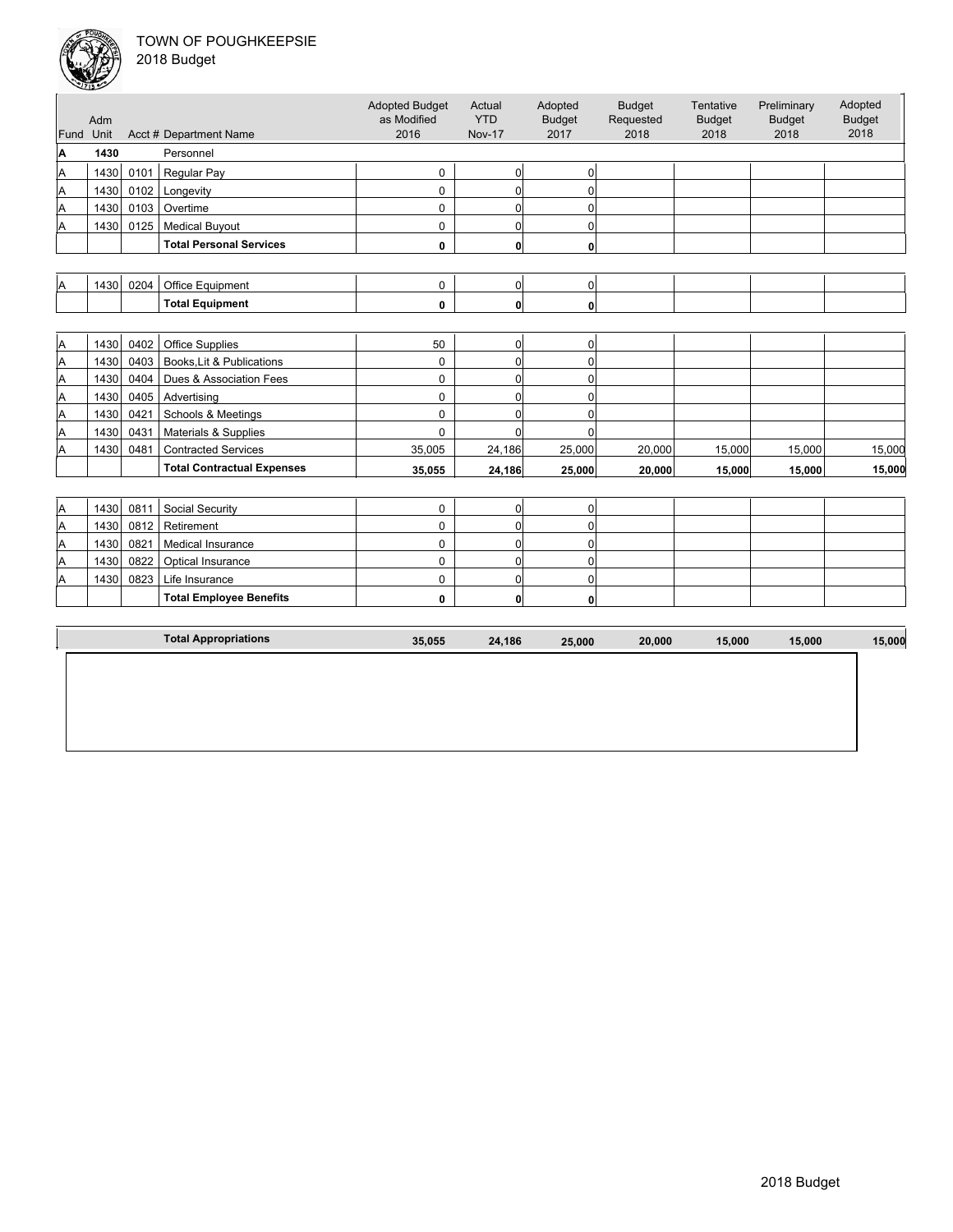#### TOWN OF POUGHKEEPSIE  $\overline{2}$



| Fund | Adm<br>Unit |      | Acct # Department Name            | <b>Adopted Budget</b><br>as Modified<br>2016 | Actual<br><b>YTD</b><br><b>Nov-17</b> | Adopted<br><b>Budget</b><br>2017 | <b>Budget</b><br>Requested<br>2018 | Tentative<br><b>Budget</b><br>2018 | Preliminary<br><b>Budget</b><br>2018 | Adopted<br><b>Budget</b><br>2018 |
|------|-------------|------|-----------------------------------|----------------------------------------------|---------------------------------------|----------------------------------|------------------------------------|------------------------------------|--------------------------------------|----------------------------------|
| Α    | 1440        |      |                                   |                                              |                                       |                                  |                                    |                                    |                                      |                                  |
|      |             |      | Engineering                       |                                              |                                       |                                  |                                    |                                    |                                      |                                  |
| Α    | 1440        | 0101 | Regular Pay                       | 0                                            | $\overline{0}$                        | $\overline{0}$                   |                                    |                                    |                                      |                                  |
| A    | 1440        | 0102 | Longevity                         | 0                                            | $\overline{0}$                        | $\overline{0}$                   |                                    |                                    |                                      |                                  |
| Α    | 1440        | 0103 | Overtime                          | 0                                            | $\overline{0}$                        | $\mathbf 0$                      |                                    |                                    |                                      |                                  |
| Α    | 1440        | 0107 | On Call Pay                       | $\mathbf 0$                                  | $\overline{0}$                        | $\mathbf 0$                      |                                    |                                    |                                      |                                  |
| A    | 1440        | 0109 | Out Of Title Pay                  | 0                                            | $\overline{0}$                        | 0                                |                                    |                                    |                                      |                                  |
| Α    | 1440        | 0125 | <b>Medical Buyout</b>             | 0                                            | $\overline{0}$                        | $\Omega$                         |                                    |                                    |                                      |                                  |
|      |             |      | <b>Total Personal Services</b>    | 0                                            | 0                                     | $\mathbf{0}$                     |                                    |                                    |                                      |                                  |
|      |             |      |                                   |                                              |                                       |                                  |                                    |                                    |                                      |                                  |
| Α    | 1440        | 0204 | Office Equipment                  | 0                                            | $\overline{0}$                        | $\overline{0}$                   |                                    |                                    |                                      |                                  |
| Α    | 1440        | 0205 | <b>Computer Hardware</b>          | 0                                            | $\overline{0}$                        | 0                                |                                    |                                    |                                      |                                  |
| Α    | 1440        | 0206 | <b>Computer Software</b>          | 975                                          | 975                                   | 975                              | 1,000                              | 975                                | 975                                  | 975                              |
|      |             |      | <b>Total Equipment</b>            | 975                                          | 975                                   | 975                              | 1,000                              | 975                                | 975                                  | 975                              |
|      |             |      |                                   |                                              |                                       |                                  |                                    |                                    |                                      |                                  |
| Α    | 1440        | 0402 | <b>Office Supplies</b>            | 1,250                                        | 27                                    | 950                              | 1,200                              | 950                                | 950                                  | 950                              |
| Α    | 1440        | 0403 | Books, Lit & Publications         | 0                                            | $\overline{0}$                        | $\mathbf 0$                      |                                    |                                    |                                      |                                  |
| Α    | 1440        | 0421 | Schools & Meetings                | 0                                            | $\overline{0}$                        | 0                                |                                    |                                    |                                      |                                  |
| Α    | 1440        | 0423 | Shoes                             | 0                                            | $\overline{0}$                        | $\mathbf 0$                      |                                    |                                    |                                      |                                  |
| A    | 1440        | 0432 | Gas & Oil                         | $\Omega$                                     | $\Omega$                              | $\overline{0}$                   |                                    |                                    |                                      |                                  |
| Α    | 1440        | 0444 | <b>Maintenance Contracts</b>      | 0                                            | $\overline{0}$                        | 0                                |                                    |                                    |                                      |                                  |
| Α    | 1440        | 0461 | Telephone                         | 0                                            | $\overline{0}$                        | $\Omega$                         |                                    |                                    |                                      |                                  |
| Α    | 1440        | 0471 | Minor Equip - Office              | $\mathbf 0$                                  | $\overline{0}$                        | $\mathbf 0$                      |                                    |                                    |                                      |                                  |
| Α    | 1440        | 0481 | <b>Contracted Services</b>        | 187,598                                      | 143,715                               | 188,000                          | 191,760                            | 191,760                            | 191,760                              | 191,760                          |
|      |             |      | <b>Total Contractual Expenses</b> | 188,848                                      | 143,743                               | 188,950                          | 192,960                            | 192,710                            | 192,710                              | 192,710                          |
|      |             |      |                                   |                                              |                                       |                                  |                                    |                                    |                                      |                                  |
| Α    | 1440        | 0811 | Social Security                   | 0                                            | 0                                     | $\overline{0}$                   |                                    |                                    |                                      |                                  |
| Α    | 1440        | 0812 | Retirement                        | 0                                            | $\overline{0}$                        | $\mathbf 0$                      |                                    |                                    |                                      |                                  |
| A    | 1440        | 0821 | Medical Insurance                 | $\mathbf 0$                                  | $\overline{0}$                        | $\mathbf 0$                      |                                    |                                    |                                      |                                  |
| Α    | 1440        | 0822 | Optical Insurance                 | $\mathbf 0$                                  | $\overline{0}$                        | $\mathbf 0$                      |                                    |                                    |                                      |                                  |
| A    | 1440        | 0823 | Life Insurance                    | 0                                            | $\overline{0}$                        | $\Omega$                         |                                    |                                    |                                      |                                  |
|      |             |      | <b>Total Employee Benefits</b>    | 0                                            | $\mathbf{0}$                          | 0                                |                                    |                                    |                                      |                                  |
|      |             |      |                                   |                                              |                                       |                                  |                                    |                                    |                                      |                                  |
|      |             |      | <b>Total Appropriations</b>       | 189,823                                      | 144,718                               | 189,925                          | 193,960                            | 193,685                            | 193,685                              | 193,685                          |
|      |             |      |                                   |                                              |                                       |                                  |                                    |                                    |                                      |                                  |
|      |             |      |                                   |                                              |                                       |                                  |                                    |                                    |                                      |                                  |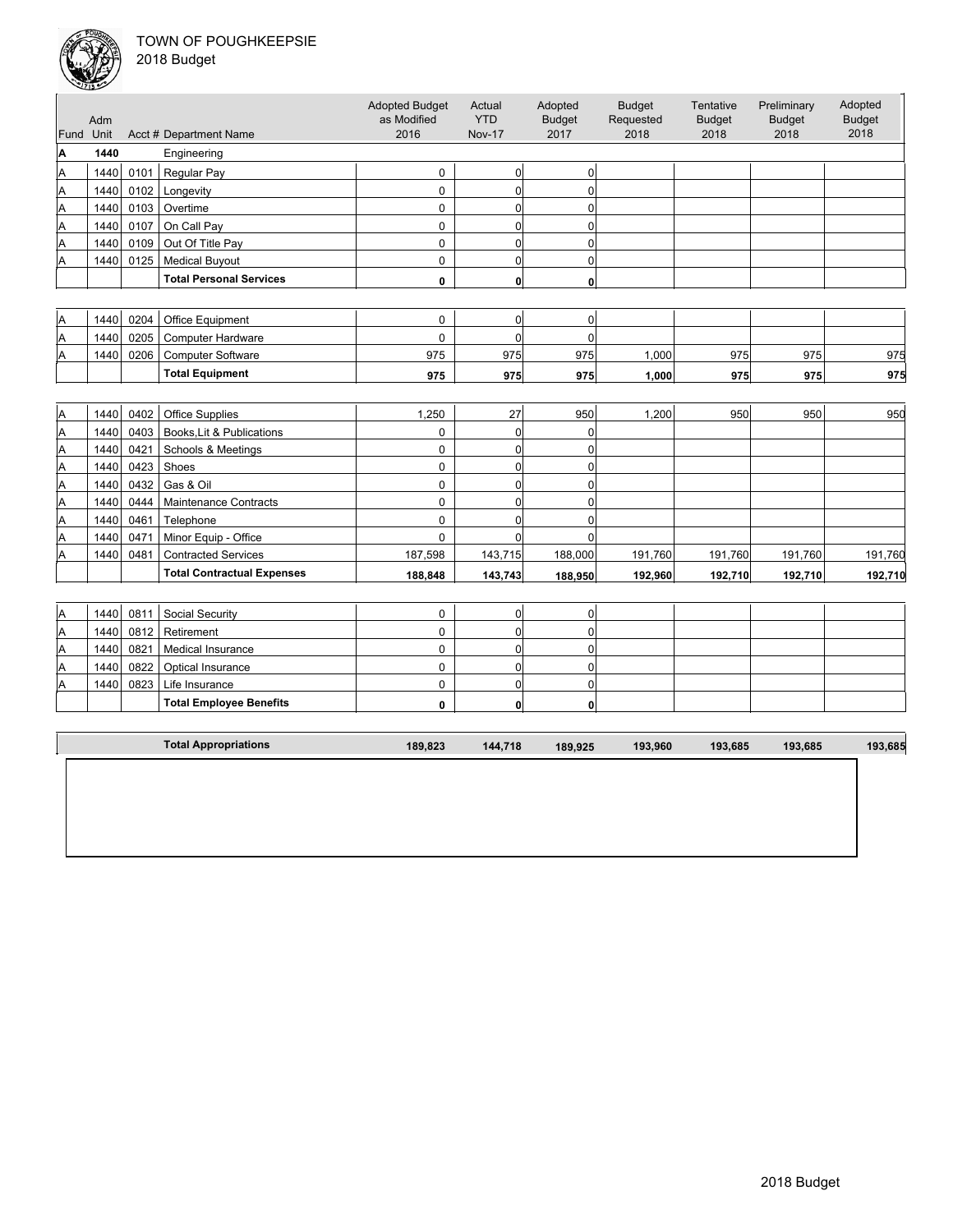

2018 Budget

|      | Adm  |      |                                   | <b>Adopted Budget</b><br>as Modified | Actual<br><b>YTD</b> | Adopted<br><b>Budget</b> | <b>Budget</b><br>Requested | Tentative<br><b>Budget</b> | Preliminary<br><b>Budget</b> | Adopted<br><b>Budget</b> |
|------|------|------|-----------------------------------|--------------------------------------|----------------------|--------------------------|----------------------------|----------------------------|------------------------------|--------------------------|
| Fund | Unit |      | Acct # Department Name            | 2016                                 | <b>Nov-17</b>        | 2017                     | 2018                       | 2018                       | 2018                         | 2018                     |
| A    | 1450 |      | Elections                         |                                      |                      |                          |                            |                            |                              |                          |
| lA   | 1450 | 0402 | <b>Office Supplies</b>            | $\Omega$                             |                      |                          |                            |                            |                              |                          |
| lA   | 1450 | 0443 | Repairs & Maint.Equip             | $\Omega$                             |                      |                          |                            |                            |                              |                          |
| lA   | 1450 | 0451 | Rental - Bldg                     | $\Omega$                             |                      |                          |                            |                            |                              |                          |
| A    | 1450 | 0481 | <b>Contracted Services</b>        | 0                                    |                      |                          |                            |                            |                              |                          |
| A    | 1450 | 0497 | Contr.Serv.-Elect.Insp.           | $\Omega$                             |                      |                          |                            |                            |                              |                          |
|      |      |      | <b>Total Contractual Expenses</b> | 0                                    |                      |                          |                            |                            |                              |                          |
|      |      |      |                                   |                                      |                      |                          |                            |                            |                              |                          |

**Total Appropriations 0 0 0**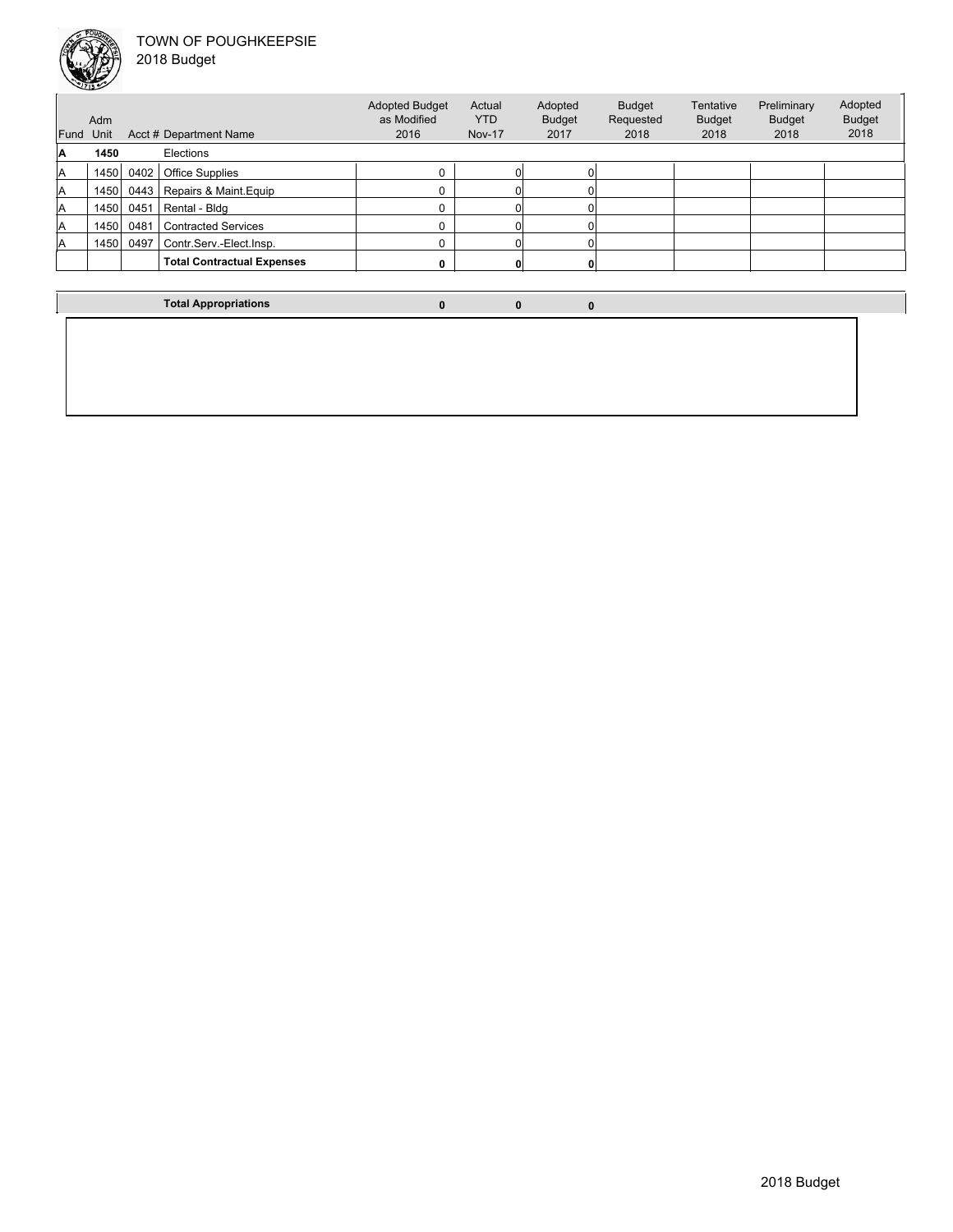

|  | 2018 Budget |  |
|--|-------------|--|
|--|-------------|--|

| Fund     | Adm<br>Unit |      | Acct # Department Name            | <b>Adopted Budget</b><br>as Modified<br>2016 | Actual<br><b>YTD</b><br><b>Nov-17</b> | Adopted<br><b>Budget</b><br>2017 | <b>Budget</b><br>Requested<br>2018 | Tentative<br><b>Budget</b><br>2018 | Preliminary<br><b>Budget</b><br>2018 | Adopted<br><b>Budget</b><br>2018 |
|----------|-------------|------|-----------------------------------|----------------------------------------------|---------------------------------------|----------------------------------|------------------------------------|------------------------------------|--------------------------------------|----------------------------------|
| A        | 1460        |      | Records Management                |                                              |                                       |                                  |                                    |                                    |                                      |                                  |
| A        | 1460        | 0112 | Part-Time                         | 0                                            | $\overline{0}$                        | 0                                |                                    |                                    |                                      |                                  |
|          |             |      | <b>Total Personal Services</b>    | 0                                            | $\mathbf{0}$                          | 0                                |                                    |                                    |                                      |                                  |
|          |             |      |                                   |                                              |                                       |                                  |                                    |                                    |                                      |                                  |
| A        | 1460        | 0206 | <b>Computer Software</b>          | 0                                            | $\overline{0}$                        | 0                                |                                    |                                    |                                      |                                  |
|          |             |      | <b>Total Equipment</b>            | 0                                            | $\mathbf{0}$                          | 0                                |                                    |                                    |                                      |                                  |
|          |             |      |                                   |                                              |                                       |                                  |                                    |                                    |                                      |                                  |
| A        | 1460        | 0402 | <b>Office Supplies</b>            | 0                                            | $\overline{0}$                        | 0                                |                                    |                                    |                                      |                                  |
| A        | 1460        | 0481 | <b>Contracted Services</b>        | 0                                            | $\overline{0}$                        | $\Omega$                         |                                    |                                    |                                      |                                  |
|          |             |      | <b>Total Contractual Expenses</b> | 0                                            | $\mathbf{0}$                          | $\Omega$                         |                                    |                                    |                                      |                                  |
|          |             |      |                                   |                                              |                                       |                                  |                                    |                                    |                                      |                                  |
| <b>A</b> | 1460        | 0811 | Social Security                   | 0                                            | $\overline{0}$                        | $\Omega$                         |                                    |                                    |                                      |                                  |
| <b>A</b> | 1460        | 0821 | Medical Insurance                 | 0                                            | $\overline{0}$                        | 0                                |                                    |                                    |                                      |                                  |
|          |             |      | <b>Total Employee Benefits</b>    | 0                                            | $\mathbf{0}$                          | 0                                |                                    |                                    |                                      |                                  |
|          |             |      |                                   |                                              |                                       |                                  |                                    |                                    |                                      |                                  |
|          |             |      | <b>Total Appropriations</b>       | $\mathbf{0}$                                 | $\bf{0}$                              | $\mathbf{0}$                     |                                    |                                    |                                      |                                  |
|          |             |      |                                   |                                              |                                       |                                  |                                    |                                    |                                      |                                  |
|          |             |      |                                   |                                              |                                       |                                  |                                    |                                    |                                      |                                  |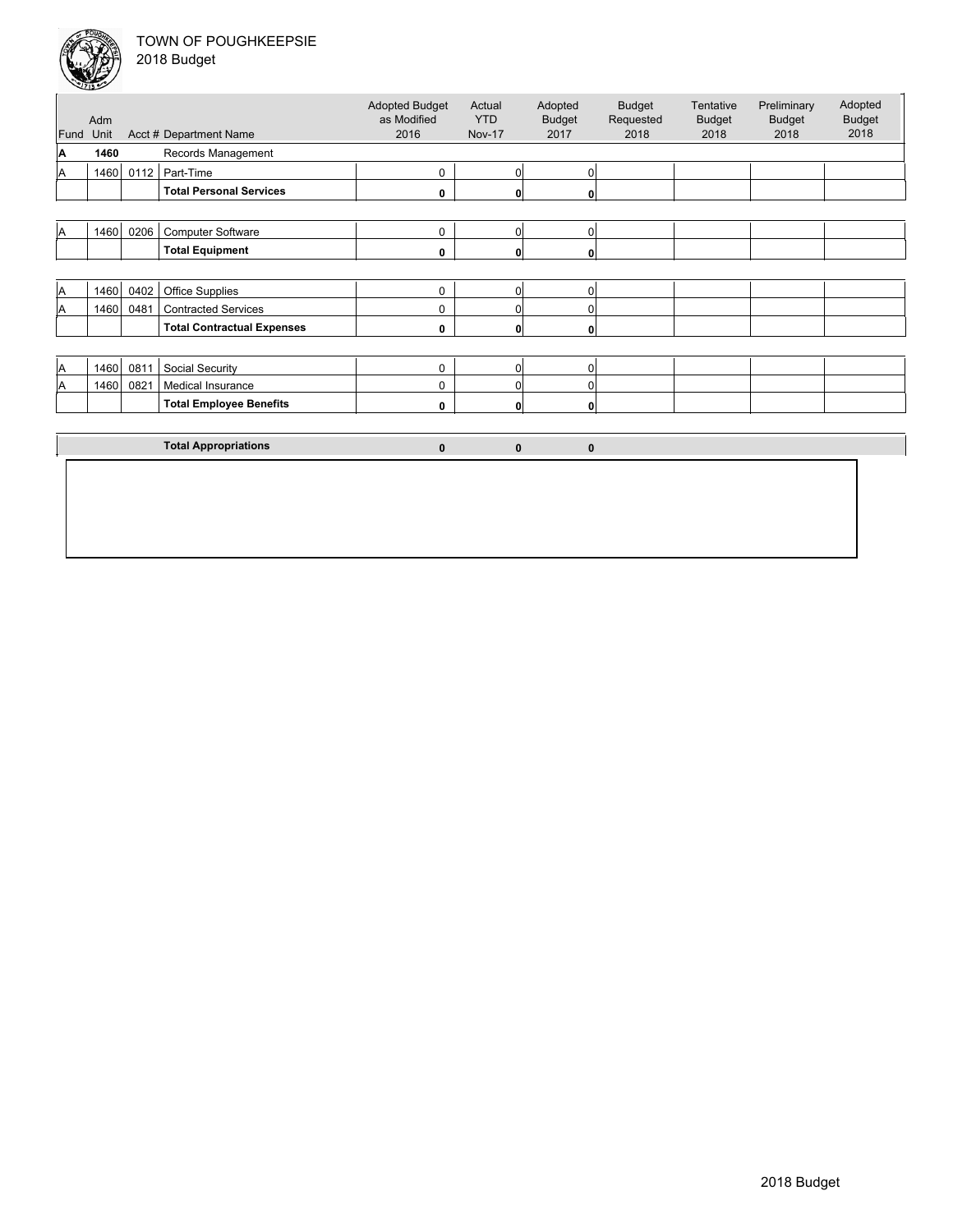#### TOWN OF POUGHKEEPSIE  $2<sub>0</sub>$



|  | :018 Budget |  |
|--|-------------|--|
|--|-------------|--|

| Fund Unit | Adm  |      | Acct # Department Name            | <b>Adopted Budget</b><br>as Modified<br>2016 | Actual<br><b>YTD</b><br><b>Nov-17</b> | Adopted<br><b>Budget</b><br>2017 | <b>Budget</b><br>Requested<br>2018 | Tentative<br><b>Budget</b><br>2018 | Preliminary<br><b>Budget</b><br>2018 | Adopted<br><b>Budget</b><br>2018 |
|-----------|------|------|-----------------------------------|----------------------------------------------|---------------------------------------|----------------------------------|------------------------------------|------------------------------------|--------------------------------------|----------------------------------|
| Α         | 1620 |      | <b>Buildings</b>                  |                                              |                                       |                                  |                                    |                                    |                                      |                                  |
| A         | 1620 | 0101 | Regular Pay                       | 36,982                                       | 32,713                                | 37,725                           | 37,725                             | 38,475                             | 38,475                               | 38,475                           |
| A         | 1620 | 0102 | Longevity                         | 0                                            | 0                                     | $\overline{0}$                   |                                    |                                    |                                      |                                  |
| A         | 1620 | 0103 | Overtime                          | 400                                          | $\overline{0}$                        | 200                              | 200                                | 500                                | 500                                  | 500                              |
| A         | 1620 | 0112 | Part-Time                         | 0                                            | $\overline{0}$                        | 0                                |                                    |                                    |                                      |                                  |
| A         | 1620 | 0125 | <b>Medical Buyout</b>             | 0                                            | 0                                     | $\overline{0}$                   |                                    |                                    |                                      |                                  |
|           |      |      | <b>Total Personal Services</b>    | 37,382                                       | 32,713                                | 37,925                           | 37,925                             | 38,975                             | 38,975                               | 38,975                           |
|           |      |      |                                   |                                              |                                       |                                  |                                    |                                    |                                      |                                  |
| A         | 1620 | 0201 | Equipment                         | 5,370                                        | 6,522                                 | 3,200                            | 3,200                              | 3,200                              | 3,200                                | 3,200                            |
| A         | 1620 | 0203 | Motor Vehicles                    | 0                                            | $\overline{0}$                        | 0                                |                                    |                                    |                                      |                                  |
| A         | 1620 | 0205 | <b>Computer Hardware</b>          | 0                                            | $\mathbf 0$                           | 0                                |                                    |                                    |                                      |                                  |
| A         | 1620 | 0213 | <b>Building</b>                   | 0                                            | $\mathbf 0$                           | 0                                |                                    |                                    |                                      |                                  |
|           |      |      | <b>Total Equipment</b>            | 5,370                                        | 6,522                                 | 3,200                            | 3,200                              | 3,200                              | 3,200                                | 3,200                            |
|           |      |      |                                   |                                              |                                       |                                  |                                    |                                    |                                      |                                  |
| A         | 1620 | 0402 | <b>Office Supplies</b>            | 5,100                                        | 3,864                                 | 6,000                            | 6,000                              | 6,000                              | 6,000                                | 6,000                            |
| Α         | 1620 | 0406 | Postage                           | 15,000                                       | 11,928                                | 15,000                           | 15,000                             | 15,000                             | 15,000                               | 15,000                           |
| A         | 1620 | 0409 | Miscellaneous                     | 850                                          | $\mathbf 0$                           | 0                                |                                    |                                    |                                      |                                  |
| A         | 1620 | 0423 | Shoes                             | 200                                          | $\mathbf 0$                           | 200                              | 200                                | 200                                | 200                                  | 200                              |
| A         | 1620 | 0425 | Uniforms                          | 1,000                                        | 200                                   | 1,000                            | 1,000                              | 1,000                              | 1,000                                | 1,000                            |
| A         | 1620 | 0432 | Gas & Oil                         | 50                                           | $\mathbf 0$                           | 500                              | 500                                | 500                                | 500                                  | 500                              |
| A         | 1620 | 0442 | Repairs & Maint.Bldg              | 26,350                                       | 25,655                                | 25,000                           | 25,000                             | 30,000                             | 30,000                               | 30,000                           |
| A         | 1620 | 0443 | Repairs & Maint. Equip            | 500                                          | 1,257                                 | 1,000                            | 1,000                              | 6,000                              | 6,000                                | 6,000                            |
| A         | 1620 | 0444 | Maintenance Contracts             | 0                                            | 0                                     | 0                                |                                    |                                    |                                      |                                  |
| A         | 1620 | 0452 | Rental - Comm.Equip.              | 0                                            | $\mathbf 0$                           | 0                                |                                    |                                    |                                      |                                  |
| A         | 1620 | 0453 | Rental - Office Equip.            | 4,330                                        | 5,646                                 | 3,500                            | 3,500                              | 3,500                              | 3,500                                | 3,500                            |
| A         | 1620 | 0460 | Refuse Disposal                   | 2,200                                        | 1,460                                 | 2,000                            | 2,000                              | 2,000                              | 2,000                                | 2,000                            |
| A         | 1620 | 0461 | Telephone                         | 25,550                                       | 11,046                                | 18,000                           | 18,000                             | 12,500                             | 12,500                               | 12,500                           |
| A         | 1620 | 0462 | Electric                          | 43,700                                       | 31,234                                | 45,000                           | 45,000                             | 37,500                             | 37,500                               | 37,500                           |
| A         | 1620 | 0463 | Fuel Oil                          | 2,450                                        | 2,097                                 | 4,800                            | 4,800                              | 3,600                              | 3,600                                | 3,600                            |
| A         | 1620 | 0464 | Water                             | 5,200                                        | 14,425                                | 3,600                            | 3,600                              | 5,000                              | 5,000                                | 5,000                            |
| A         | 1620 | 0472 | Minor Equip - Other               | 0                                            | 0                                     | 0                                |                                    |                                    |                                      |                                  |
| A         | 1620 | 0481 | <b>Contracted Services</b>        | 13,200                                       | 1,842                                 | $\overline{0}$                   |                                    | 15,000                             | 15,000                               | 15,000                           |
| A         | 1620 | 0493 | Contr.Serv.-Janitorial            | 0                                            | $\Omega$                              | 0                                |                                    |                                    |                                      |                                  |
|           |      |      | <b>Total Contractual Expenses</b> | 145,680                                      | 110,655                               | 125,600                          | 125,600                            | 137,800                            | 137,800                              | 137,800                          |
|           |      |      |                                   |                                              |                                       |                                  |                                    |                                    |                                      |                                  |
| ΙA        | 1620 | 0811 | Social Security                   | 2,844                                        | 2,291                                 | 2,895                            | 2,895                              | 2,960                              | 2,960                                | 2,960                            |
| A         | 1620 | 0812 | Retirement                        | 5,749                                        | 3,500                                 | 6,056                            | 6,056                              | 6,280                              | 6,280                                | 6,280                            |
| A         | 1620 | 0821 | Medical Insurance                 | 11,000                                       | 8,879                                 | 3,094                            | 11,770                             | 13,500                             | 13,500                               | 13,500                           |
| A         | 1620 | 0822 | Optical Insurance                 | 432                                          | 336                                   | 432                              | 432                                | 432                                | 432                                  | 432                              |
| A         | 1620 | 0823 | Life Insurance                    | 110                                          | 81                                    | 110                              | 110                                | 110                                | 110                                  | 110                              |
|           |      |      | <b>Total Employee Benefits</b>    | 20,135                                       | 15,088                                | 12,587                           | 21,263                             | 23,282                             | 23,282                               | 23,282                           |

|                       | <b>Total Appropriations</b> |   |         | 208,567                                      | 164,978                     |   | 179,312                     | 187,988                       | 203,257                   | 203,257 | 203,257 |
|-----------------------|-----------------------------|---|---------|----------------------------------------------|-----------------------------|---|-----------------------------|-------------------------------|---------------------------|---------|---------|
| <b>Position Title</b> |                             |   | LY - CY | <b>Adopted Budget</b><br>as Modified<br>2017 | Budget<br>Requested<br>2018 |   | Tentative<br>Budget<br>2018 | Preliminary<br>Budget<br>2018 | Adopted<br>Budget<br>2018 |         |         |
|                       |                             | 0 |         | 0                                            |                             | 0 | 38,475                      | 38475                         | 38475                     |         |         |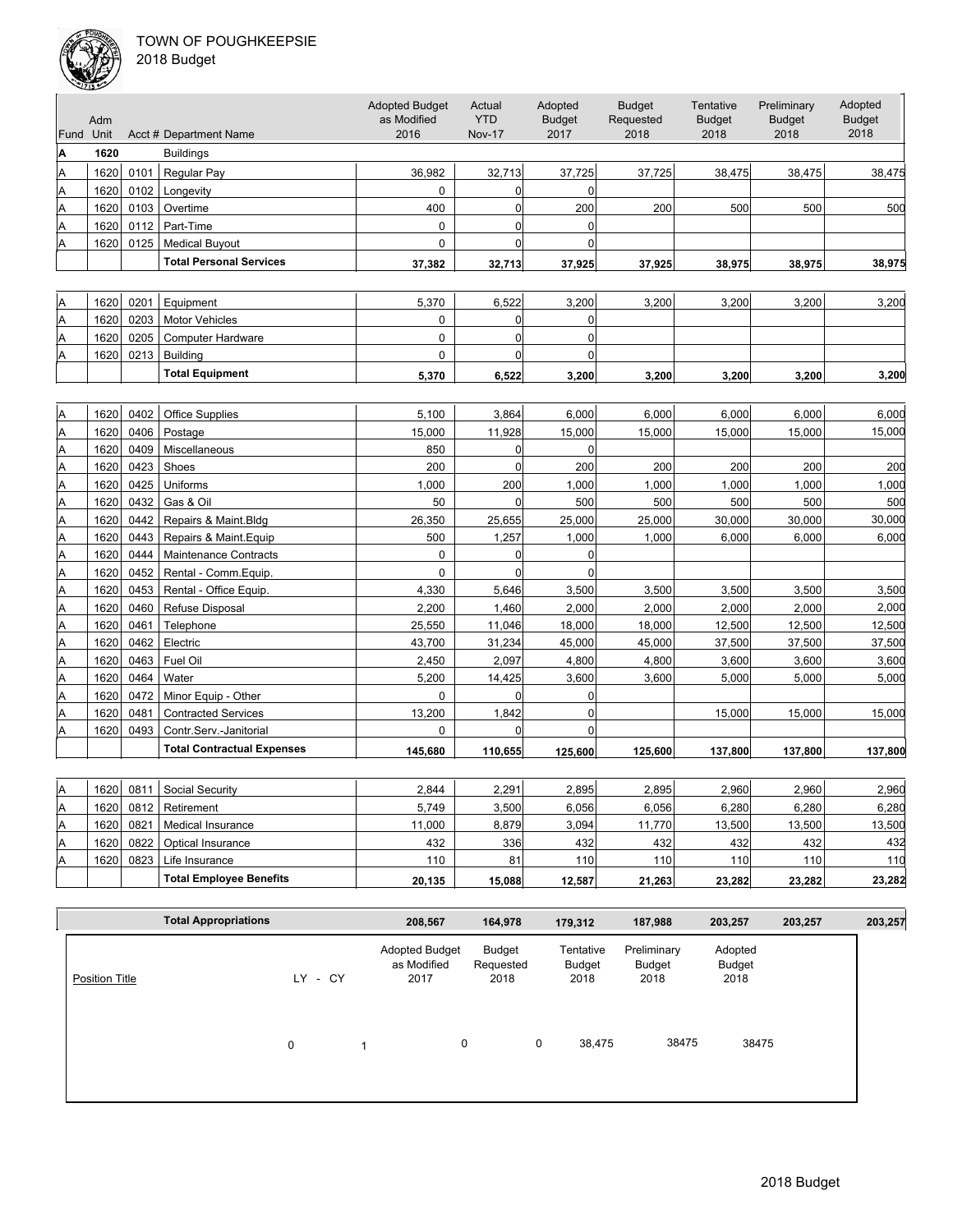

|  |  | 018 Budget |  |  |
|--|--|------------|--|--|
|--|--|------------|--|--|

| Fund | Adm<br>Unit |      | Acct # Department Name            | <b>Adopted Budget</b><br>as Modified<br>2016 | Actual<br><b>YTD</b><br><b>Nov-17</b> | Adopted<br><b>Budget</b><br>2017 | <b>Budget</b><br>Requested<br>2018 | Tentative<br><b>Budget</b><br>2018 | Preliminary<br><b>Budget</b><br>2018 | Adopted<br><b>Budget</b><br>2018 |
|------|-------------|------|-----------------------------------|----------------------------------------------|---------------------------------------|----------------------------------|------------------------------------|------------------------------------|--------------------------------------|----------------------------------|
| A    | 1640        |      | <b>Central Garage</b>             |                                              |                                       |                                  |                                    |                                    |                                      |                                  |
| Α    | 1640        | 0101 | Regular Pay                       | 171.734                                      | 152,956                               | 175,175                          | 188,259                            | 178,679                            | 178.679                              | 178.679                          |
| A    | 1640        | 0102 | Longevity                         | 5,850                                        | 5,850                                 | 5,850                            | 5,850                              | 5,850                              | 5,850                                | 5,850                            |
| Α    | 1640        | 0103 | Overtime                          | 900                                          | 131                                   | 800                              | 800                                | 800                                | 800                                  | 800                              |
| Α    | 1640        | 0109 | Out Of Title Pay                  | 550                                          | 185                                   | 550                              | 550                                | 550                                | 550                                  | 550                              |
| Α    | 1640        | 0125 | <b>Medical Buyout</b>             | 2,500                                        | $\Omega$                              | 3,000                            | 3,000                              | 2,500                              | 2,500                                | 2,500                            |
|      |             |      | <b>Total Personal Services</b>    | 181,534                                      | 159,123                               | 185,375                          | 198,459                            | 188,379                            | 188,379                              | 188,379                          |
|      |             |      |                                   |                                              |                                       |                                  |                                    |                                    |                                      |                                  |
| Α    | 1640        | 0206 | <b>Computer Software</b>          | 1.000                                        | $\overline{0}$                        | 1.000                            | 1,000                              | 1,000                              | 1.000                                | 1,000                            |
| Α    | 1640        | 0211 | Other Equipment                   | 2,000                                        | 1,699                                 | 2,000                            | 2,000                              | 2,000                              | 2,000                                | 2,000                            |
|      |             |      | <b>Total Equipment</b>            | 3,000                                        | 1,699                                 | 3,000                            | 3,000                              | 3,000                              | 3,000                                | 3,000                            |
|      |             |      |                                   |                                              |                                       |                                  |                                    |                                    |                                      |                                  |
| A    | 1640        | 0402 | <b>Office Supplies</b>            | 200                                          | 171                                   | 200                              | 200                                | 200                                | 200                                  | 200                              |
| A    | 1640        | 0403 | Books.Lit & Publications          | $\Omega$                                     | $\Omega$                              | $\Omega$                         |                                    |                                    |                                      |                                  |
| Α    | 1640        | 0412 | <b>Management Services</b>        | $\Omega$                                     | $\Omega$                              | $\Omega$                         |                                    |                                    |                                      |                                  |
| Α    | 1640        | 0422 | <b>Travel Reimbursement</b>       | $\Omega$                                     | $\Omega$                              | $\Omega$                         |                                    |                                    |                                      |                                  |
| A    | 1640        | 0423 | Shoes                             | 600                                          | 320                                   | 600                              | 800                                | 600                                | 600                                  | 600                              |
| Α    | 1640        | 0425 | Uniforms                          | 2,500                                        | 1,635                                 | 2,500                            | 3,000                              | 2,500                              | 2,500                                | 2,500                            |
| Α    | 1640        | 0431 | Materials & Supplies              | 93,180                                       | 42,286                                | 80,240                           | 85,350                             | 75,500                             | 75,500                               | 75,500                           |
| Α    | 1640        | 0432 | Gas & Oil                         | 5,000                                        | 2,473                                 | 5,000                            | 5,000                              | 5,000                              | 5,000                                | 5,000                            |
| Α    | 1640        | 0452 | Rental - Comm.Equip.              | 420                                          | $\Omega$                              | $\Omega$                         |                                    |                                    |                                      |                                  |
| A    | 1640        | 0461 | Telephone                         | 100                                          | $\Omega$                              | $\Omega$                         |                                    |                                    |                                      |                                  |
| A    | 1640        | 0472 | Minor Equip - Other               | 500                                          | 197                                   | 500                              | 500                                | 500                                | 500                                  | 500                              |
| A    | 1640        | 0481 | <b>Contracted Services</b>        | 2.500                                        | 1,981                                 | 3.020                            | 2,700                              | 2,700                              | 2,700                                | 2,700                            |
|      |             |      | <b>Total Contractual Expenses</b> | 105,000                                      | 49,064                                | 92,060                           | 97,550                             | 87,000                             | 87,000                               | 87,000                           |
|      |             |      |                                   |                                              |                                       |                                  |                                    |                                    |                                      |                                  |
| A    | 1640        | 0811 | Social Security                   | 13,890                                       | 12,103                                | 14,182                           | 15,182                             | 14,450                             | 14,450                               | 14,450                           |
| A    | 1640        | 0812 | Retirement                        | 25,751                                       | 10,500                                | 28,474                           | 31,755                             | 30,225                             | 30,225                               | 30,225                           |
| A    | 1640        | 0821 | Medical Insurance                 | 45,410                                       | 43,990                                | 48.610                           | 47,435                             | 55,200                             | 55,200                               | 55,200                           |

|    |       |      | <b>Total Employee Benefits</b> | 86.677 | 68.079 | 92,892 | 95,998 | 101,525 | 101,525 | 101,525 |
|----|-------|------|--------------------------------|--------|--------|--------|--------|---------|---------|---------|
| ΙA | 1640  | 0823 | Life Insurance                 | 330    | 289    | 330    | 330    | 350     | 350     | 350     |
| ΙA | 1640  | 0822 | Optical Insurance              | ,296   | .199   | .296   | .296   | ,300    | ,300    | ,300    |
| ΙA | 1640  | 0821 | Medical Insurance              | 45.410 | 43.990 | 48,610 | 47.435 | 55.200  | 55.200  | 55,200  |
| ΙA | 1640. | 0812 | Retirement                     | 25.751 | 10.500 | 28.474 | 31.755 | 30.225  | 30.225  | 30,225  |

|                       | <b>Total Appropriations</b> |     |      |   | 376,211                                      | 277,965                     |   | 373,327                     | 395,007                              | 379,904                   | 379,904 | 379,904 |
|-----------------------|-----------------------------|-----|------|---|----------------------------------------------|-----------------------------|---|-----------------------------|--------------------------------------|---------------------------|---------|---------|
| <b>Position Title</b> |                             | LY. | - CY |   | <b>Adopted Budget</b><br>as Modified<br>2017 | Budget<br>Requested<br>2018 |   | Tentative<br>Budget<br>2018 | Preliminary<br><b>Budget</b><br>2018 | Adopted<br>Budget<br>2018 |         |         |
|                       |                             | 0   |      | 2 | $\mathbf 0$                                  |                             | 0 | 113,964                     | 113964                               | 113964                    |         |         |
|                       |                             | 0   |      |   | 0                                            |                             | 0 | 64,715                      | 64715                                | 64715                     |         |         |
|                       |                             |     |      |   |                                              |                             |   |                             |                                      |                           |         |         |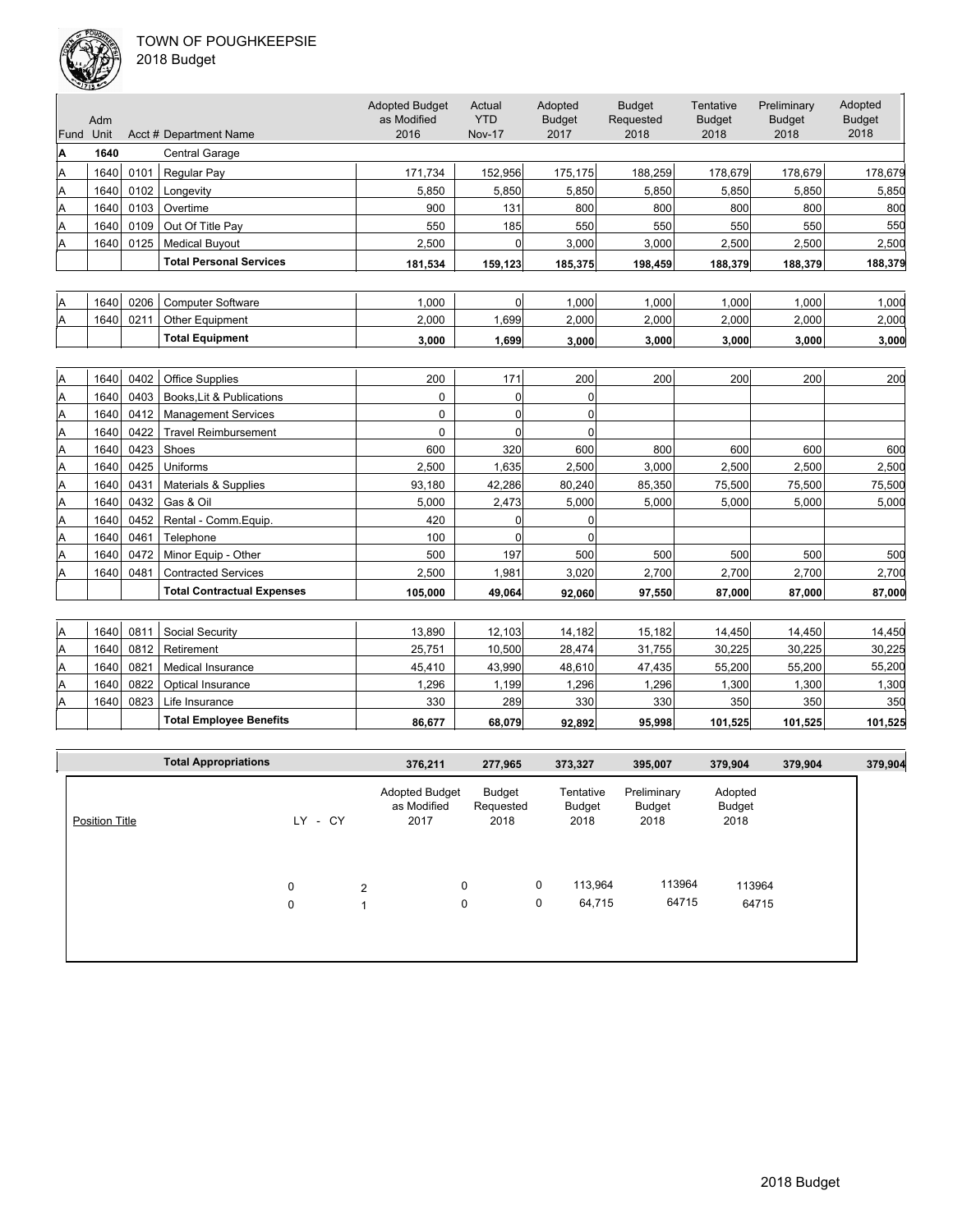| Fund | Adm<br>Unit |      | Acct # Department Name            | <b>Adopted Budget</b><br>as Modified<br>2016 | Actual<br><b>YTD</b><br><b>Nov-17</b> | Adopted<br><b>Budget</b><br>2017 | <b>Budget</b><br>Requested<br>2018 | Tentative<br><b>Budget</b><br>2018 | Preliminary<br><b>Budget</b><br>2018 | Adopted<br><b>Budget</b><br>2018 |
|------|-------------|------|-----------------------------------|----------------------------------------------|---------------------------------------|----------------------------------|------------------------------------|------------------------------------|--------------------------------------|----------------------------------|
| A    | 1680        |      | <b>Central Data Process</b>       |                                              |                                       |                                  |                                    |                                    |                                      |                                  |
| Α    | 1680        | 0101 | <b>Regular Pay</b>                | 65.570                                       | 59,074                                | 65.862                           | 65,862                             | 67,180                             | 67,180                               | 67,180                           |
| Α    | 1680        | 0102 | Longevity                         | 1.750                                        | 1.700                                 | 1.150                            | 1.150                              | 1.700                              | 1,700                                | 1.700                            |
| A    | 1680        | 0103 | Overtime                          | 900                                          | 2,517                                 | 2,500                            | 2,500                              | 1,500                              | 1,500                                | 1,500                            |
| A    | 1680        | 0109 | Out Of Title Pay                  | 0                                            | $\Omega$                              | $\Omega$                         |                                    |                                    |                                      |                                  |
|      |             |      | <b>Total Personal Services</b>    | 68,220                                       | 63,291                                | 69,512                           | 69,512                             | 70,380                             | 70,380                               | 70,380                           |
|      |             |      |                                   |                                              |                                       |                                  |                                    |                                    |                                      |                                  |
| Α    | 1680        | 0205 | <b>Computer Hardware</b>          | 45,818                                       | 45,511                                | 42,650                           | 54,739                             | 54,739                             | 54,739                               | 54,739                           |
|      |             |      | <b>Total Equipment</b>            | 45,818                                       | 45,511                                | 42,650                           | 54,739                             | 54,739                             | 54,739                               | 54,739                           |
|      |             |      |                                   |                                              |                                       |                                  |                                    |                                    |                                      |                                  |
| Α    | 1680        | 0402 | Office Supplies                   | 810                                          | 658                                   | 500                              | 500                                | 500                                | 500                                  | 500                              |
| Α    | 1680        | 0403 | Books, Lit & Publcations          | 0                                            | $\overline{0}$                        | 0                                |                                    |                                    |                                      |                                  |
| Α    | 1680        | 0404 | Dues & Association Fees           | $\Omega$                                     | $\Omega$                              | $\Omega$                         |                                    |                                    |                                      |                                  |
| Α    | 1680        | 0414 | <b>Computer Software Supp</b>     | 161,571                                      | 134,983                               | 144,371                          | 144,778                            | 144,778                            | 144,778                              | 144,778                          |
| A    | 1680        | 0421 | <b>Schools &amp; Meetings</b>     | 140                                          | $\Omega$                              | 500                              | 500                                | 500                                | 500                                  | 500                              |
|      |             |      | <b>Total Contractual Expenses</b> | 162,521                                      | 135,640                               | 145,371                          | 145,778                            | 145,778                            | 145,778                              | 145,778                          |
|      |             |      |                                   |                                              |                                       |                                  |                                    |                                    |                                      |                                  |
| Α    | 1680        | 0811 | Social Security                   | 5.078                                        | 4.701                                 | 5,388                            | 5.601                              | 5,385                              | 5.385                                | 5,385                            |
| Α    | 1680        | 0812 | Retirement                        | 9,745                                        | 5,500                                 | 10,810                           | 11,715                             | 11,040                             | 11,040                               | 11,040                           |
| Α    | 1680        | 0821 | <b>Medical Insurance</b>          | 24,000                                       | 22,896                                | 25,688                           | 25,688                             | 28,780                             | 28,780                               | 28,780                           |
| Α    | 1680        | 0822 | Optical Insurance                 | 432                                          | 400                                   | 432                              | 432                                | 432                                | 432                                  | 432                              |
| A    | 1680        | 0823 | Life Insurance                    | 110                                          | 96                                    | 110                              | 110                                | 110                                | 110                                  | 110                              |
|      |             |      | <b>Total Employee Benefits</b>    | 39,365                                       | 33,593                                | 42,428                           | 43,546                             | 45,747                             | 45,747                               | 45,747                           |

| <b>Total Appropriations</b> |              | 315,924                                           | 278,036                     |             | 299,961                               | 313,575                                | 316,644                            | 316,644 | 316,644 |
|-----------------------------|--------------|---------------------------------------------------|-----------------------------|-------------|---------------------------------------|----------------------------------------|------------------------------------|---------|---------|
| <b>Position Title</b>       | LY - CY<br>0 | <b>Adopted Budget</b><br>as Modified<br>2017<br>0 | Budget<br>Requested<br>2018 | $\mathbf 0$ | Tentative<br>Budget<br>2018<br>67,180 | Preliminary<br>Budget<br>2018<br>67180 | Adopted<br>Budget<br>2018<br>67180 |         |         |
|                             |              |                                                   |                             |             |                                       |                                        |                                    |         |         |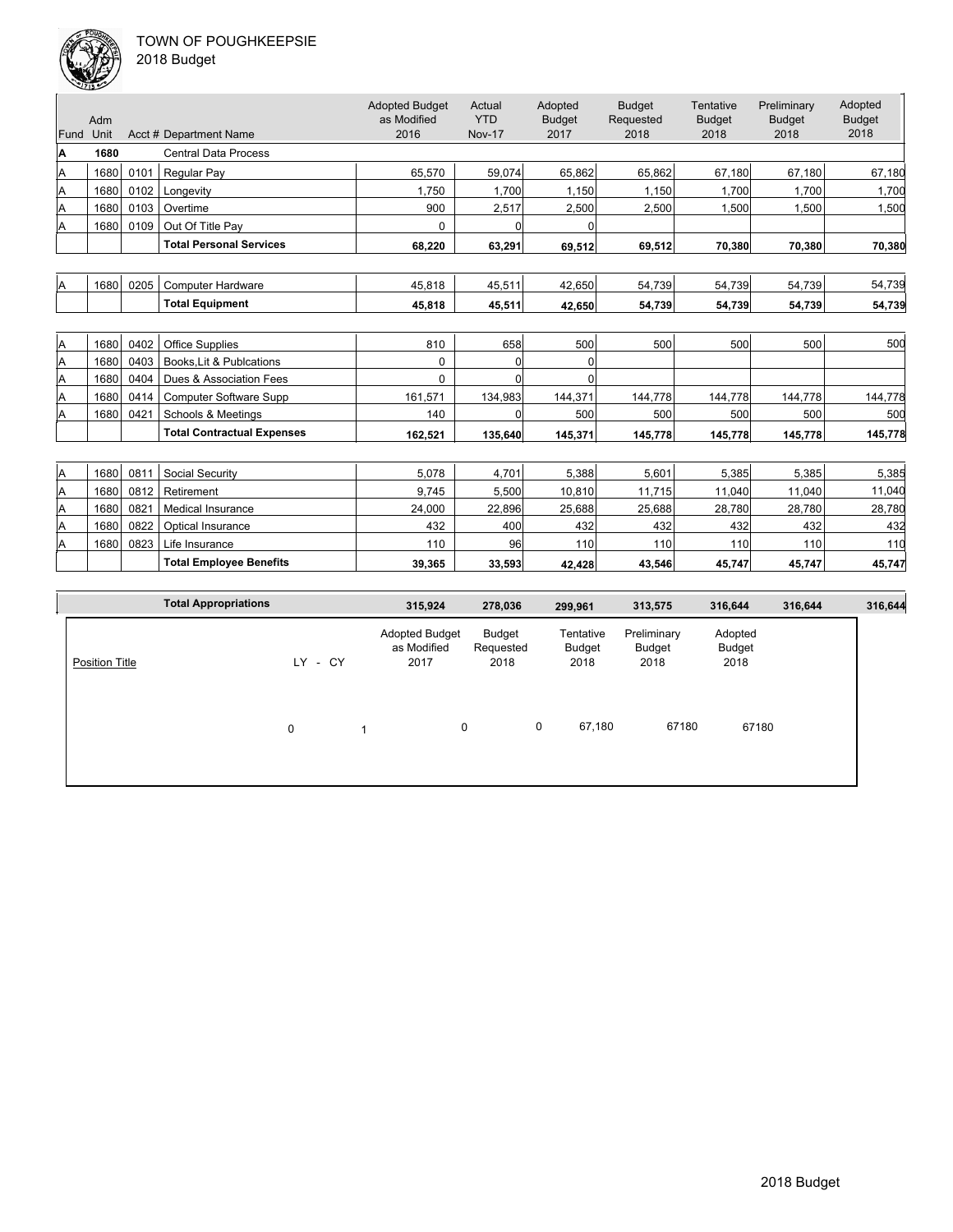

|      |      |                        | <b>Adopted Budget</b> | Actual        | Adopted       | <b>Budget</b> |
|------|------|------------------------|-----------------------|---------------|---------------|---------------|
|      | Adm  |                        | as Modified           | YTD           | <b>Budget</b> | Requested     |
| Fund | Unit | Acct # Department Name | 2016                  | <b>Nov-17</b> | 2017          | 2018          |
| ΙA   | 1910 | Unallocated Insurance  |                       |               |               |               |

| . . | 1 J I V |      | Unallucated misurance             |        |        |         |         |        |        |        |
|-----|---------|------|-----------------------------------|--------|--------|---------|---------|--------|--------|--------|
|     | 1910    | 0466 | Insurance - Auto                  |        |        |         |         |        |        |        |
|     | 1910    | 0467 | Insurance - General Liab.         | 96.320 | 54.948 | 100.000 | 110,000 | 65,000 | 65.000 | 65.000 |
|     | 1910    | 0468 | Insurance - Umbrella              |        |        |         |         |        |        |        |
|     | 1910    | 0469 | Insurance - Other                 |        | 253    |         |         | 15.000 | 15.000 | 15.000 |
|     |         |      | <b>Total Contractual Expenses</b> | 96.320 | 55.201 | 100.000 | 110.000 | 80,000 | 80.000 | 80,000 |

Tentative Budget 2018

Preliminary Budget 2018

Adopted Budget 2018

I

| ⊺ot:<br>™iations | 96.320 | 55.201 | 100.000 | 110.000 | 80.000 | 80,000 | .000 |
|------------------|--------|--------|---------|---------|--------|--------|------|
|                  |        |        |         |         |        |        |      |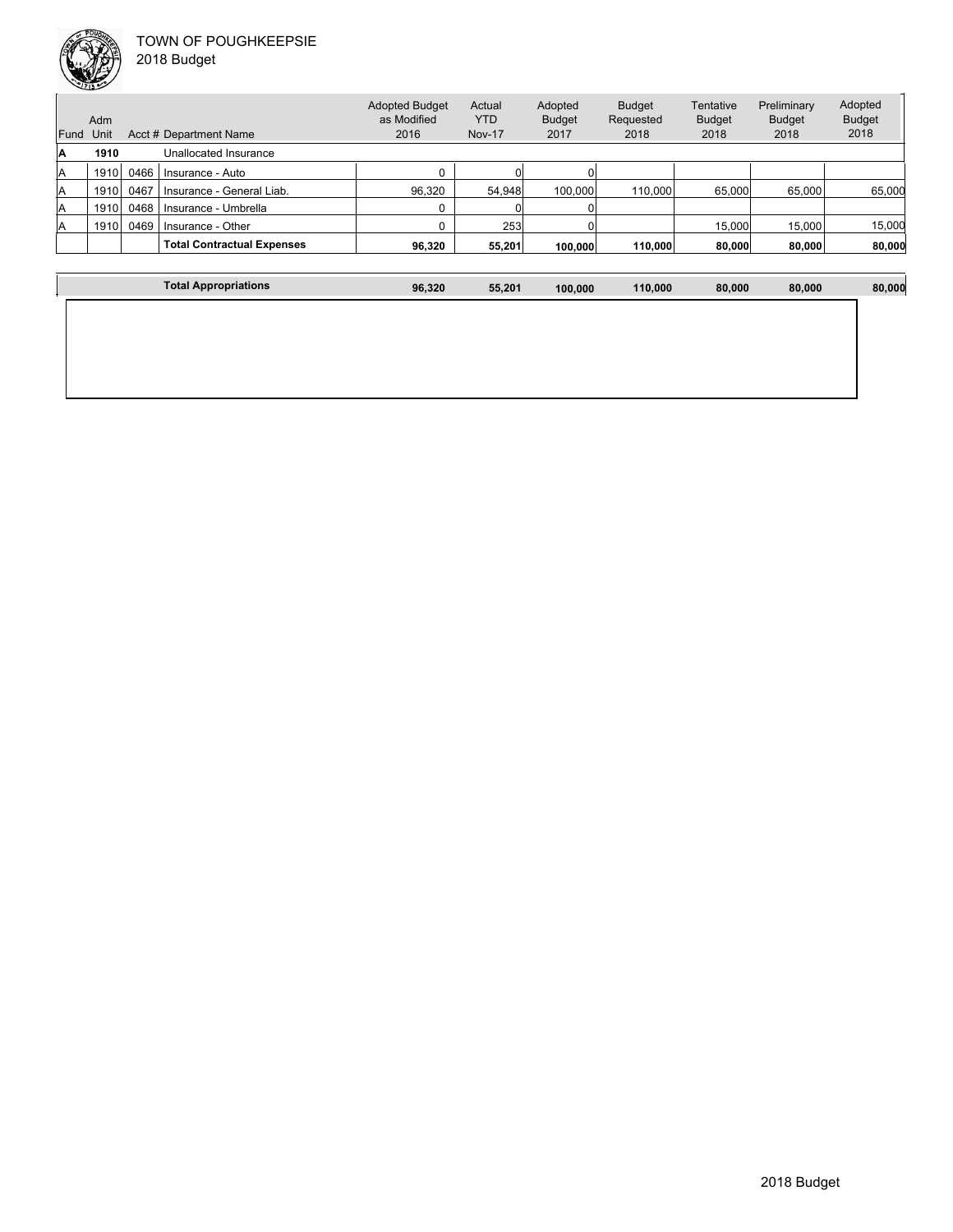| Fund | Adm<br>Unit |      | Acct # Department Name            | <b>Adopted Budget</b><br>as Modified<br>2016 | Actual<br><b>YTD</b><br><b>Nov-17</b> | Adopted<br><b>Budget</b><br>2017 | <b>Budget</b><br>Requested<br>2018 | Tentative<br><b>Budget</b><br>2018 | Preliminary<br><b>Budget</b><br>2018 | Adopted<br><b>Budget</b><br>2018 |
|------|-------------|------|-----------------------------------|----------------------------------------------|---------------------------------------|----------------------------------|------------------------------------|------------------------------------|--------------------------------------|----------------------------------|
| A    | 1920        |      | <b>Municipal Assn Dues</b>        |                                              |                                       |                                  |                                    |                                    |                                      |                                  |
| lA   | 1920        | 0404 | Dues & Association Fees           | 1,650                                        | .650 <sub>1</sub>                     | ∣650.،                           | .650                               | .650                               | 1,650                                | ,650                             |
|      |             |      | <b>Total Contractual Expenses</b> | 1.650                                        | 1.650                                 | 1.650                            | 1,650                              | 1,650                              | 1.650                                | 1,650                            |
|      |             |      |                                   |                                              |                                       |                                  |                                    |                                    |                                      |                                  |
|      |             |      | <b>Total Appropriations</b>       | 1.650                                        | 1.650                                 | 1.650                            | 1,650                              | 1.650                              | 1.650                                | 1,650                            |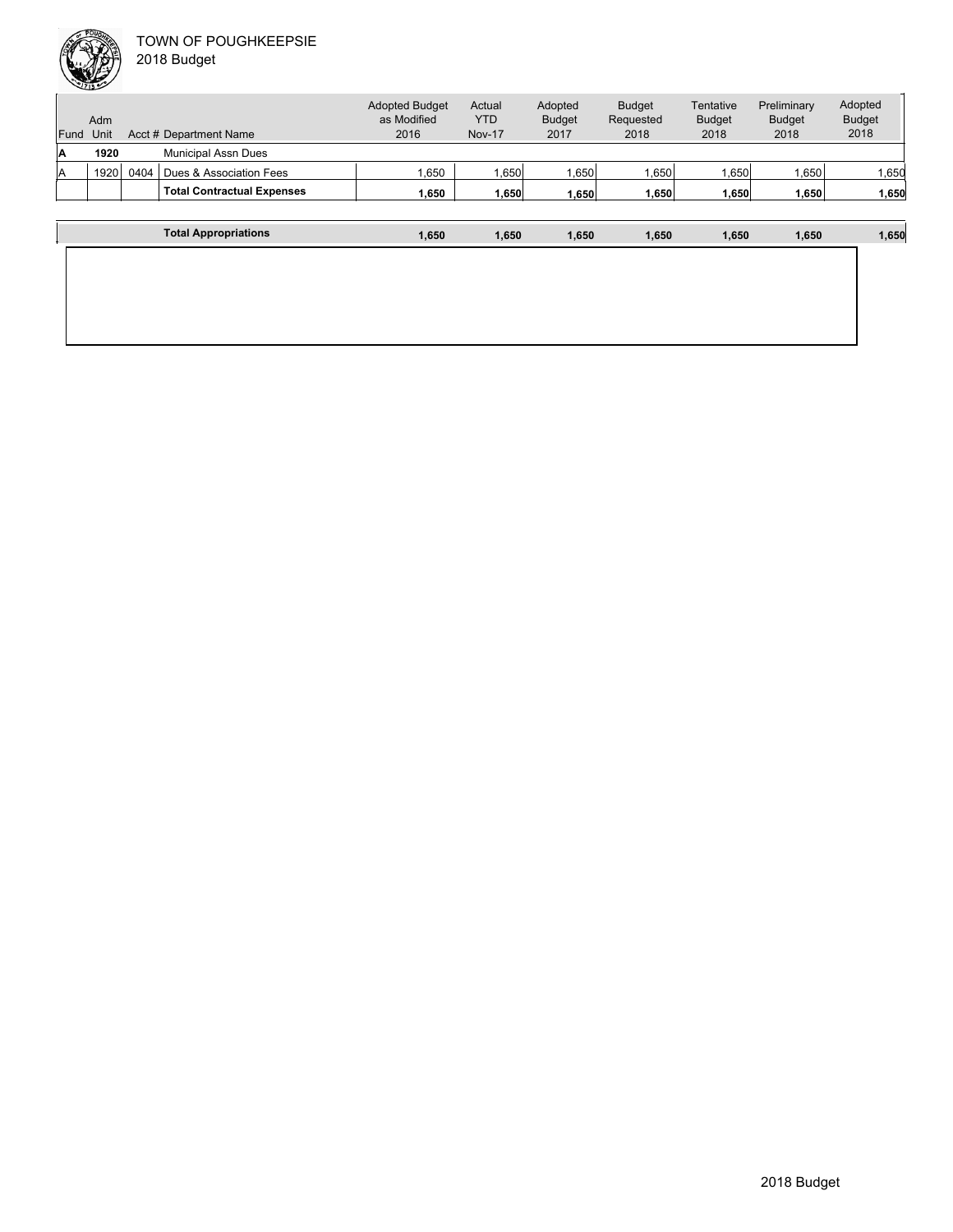|      | Adm  |      |                                   | <b>Adopted Budget</b><br>as Modified | Actual<br><b>YTD</b> | Adopted<br><b>Budget</b> | <b>Budget</b><br>Requested | Tentative<br><b>Budget</b> | Preliminary<br><b>Budget</b> | Adopted<br><b>Budget</b> |
|------|------|------|-----------------------------------|--------------------------------------|----------------------|--------------------------|----------------------------|----------------------------|------------------------------|--------------------------|
| Fund | Unit |      | Acct # Department Name            | 2016                                 | <b>Nov-17</b>        | 2017                     | 2018                       | 2018                       | 2018                         | 2018                     |
| ۱A   | 1930 |      | Judgement & Claims                |                                      |                      |                          |                            |                            |                              |                          |
| lA   | 1930 | 0409 | Miscellaneous                     | 107.745                              | 63,956               | 150,000                  | 150,000                    | 150.000                    | 150,000                      | 150,000                  |
|      |      |      | <b>Total Contractual Expenses</b> | 107.745                              | 63.956               | 150,000                  | 150,000                    | 150,000                    | 150,000                      | 150,000                  |
|      |      |      |                                   |                                      |                      |                          |                            |                            |                              |                          |
|      |      |      | <b>Total Appropriations</b>       | 107,745                              | 63,956               | 150.000                  | 150.000                    | 150,000                    | 150,000                      | 150,000                  |

| <b>Total Appropriations</b> | 107,745 | 63,956 | 150,000 | 150,000 | 150,000 | 150,000 | 150,000 |
|-----------------------------|---------|--------|---------|---------|---------|---------|---------|
|                             |         |        |         |         |         |         |         |
|                             |         |        |         |         |         |         |         |
|                             |         |        |         |         |         |         |         |
|                             |         |        |         |         |         |         |         |
|                             |         |        |         |         |         |         |         |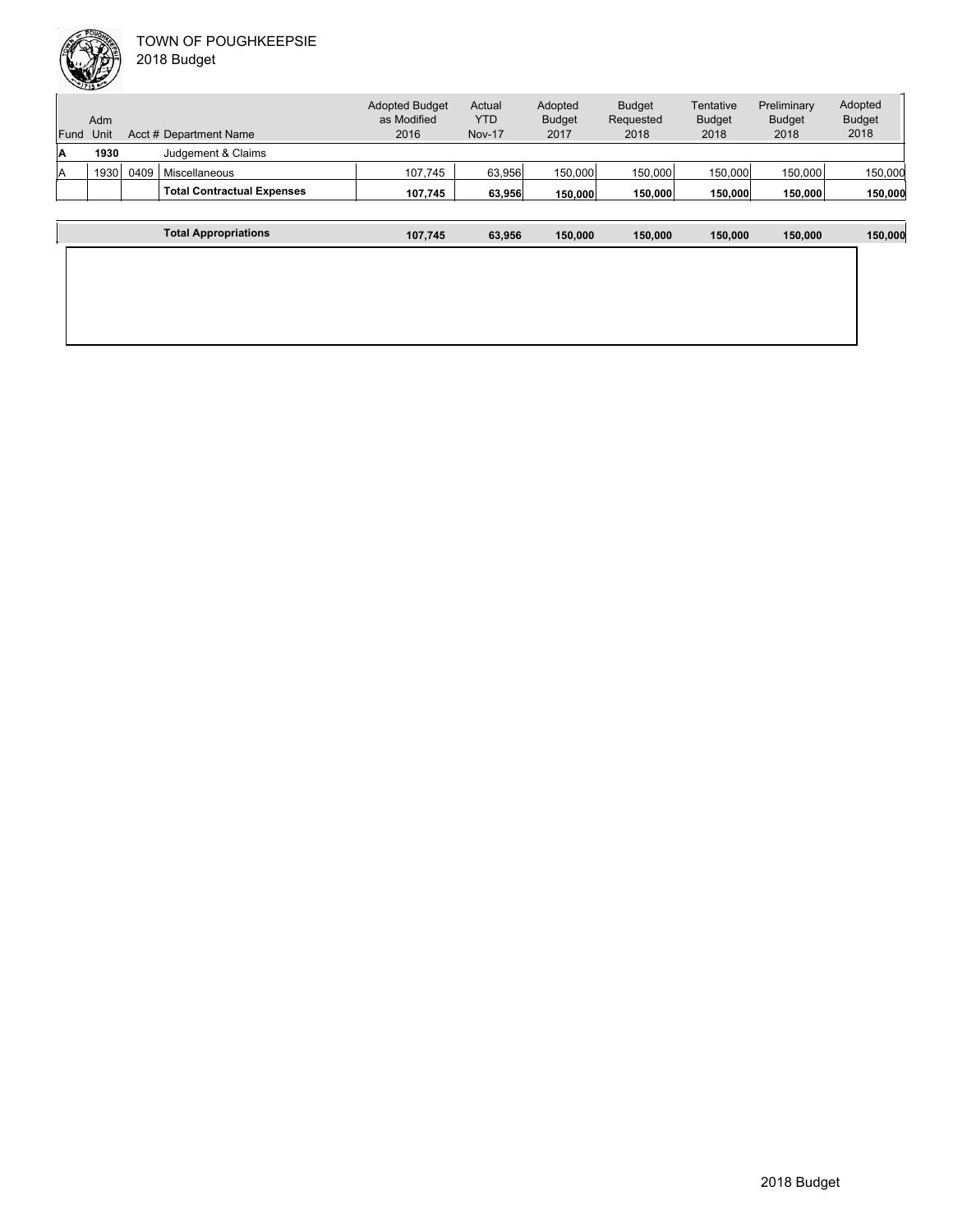|      | Adm  |      |                                   | <b>Adopted Budget</b><br>as Modified | Actual<br><b>YTD</b> | Adopted<br><b>Budget</b> | <b>Budget</b><br>Requested | Tentative<br><b>Budget</b> | Preliminary<br><b>Budget</b> | Adopted<br><b>Budget</b> |
|------|------|------|-----------------------------------|--------------------------------------|----------------------|--------------------------|----------------------------|----------------------------|------------------------------|--------------------------|
| Fund | Unit |      | Acct # Department Name            | 2016                                 | <b>Nov-17</b>        | 2017                     | 2018                       | 2018                       | 2018                         | 2018                     |
| ΙA   | 1950 |      | Taxes & Assessments               |                                      |                      |                          |                            |                            |                              |                          |
| ΙA   | 1950 | 0465 | Taxes & Assessments               | 45.000                               | 39,465               | 40,000                   | 40,000                     | 40,000                     | 40,000                       | 40,000                   |
|      |      |      | <b>Total Contractual Expenses</b> | 45.000                               | 39.465               | 40.000                   | 40.000                     | 40,000                     | 40,000                       | 40,000                   |
|      |      |      |                                   |                                      |                      |                          |                            |                            |                              |                          |

| <b>Total Appropriations</b> | 45,000 | 39,465 | 40,000 | 40,000 | 40,000 | 40,000 | 40,000 |
|-----------------------------|--------|--------|--------|--------|--------|--------|--------|
|                             |        |        |        |        |        |        |        |
|                             |        |        |        |        |        |        |        |
|                             |        |        |        |        |        |        |        |
|                             |        |        |        |        |        |        |        |
|                             |        |        |        |        |        |        |        |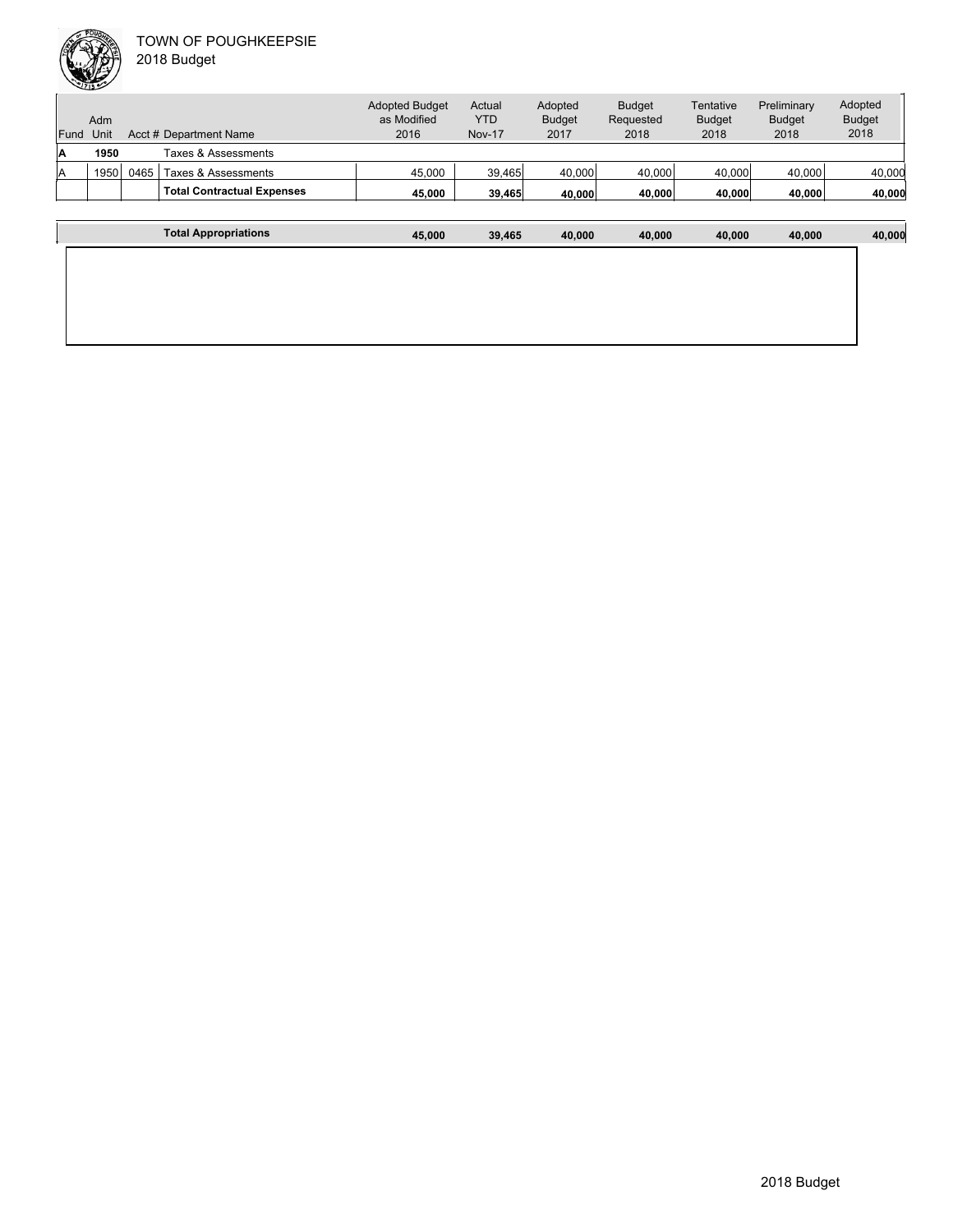|      |      |      |                                   | <b>Adopted Budget</b> | Actual        | Adopted       | <b>Budget</b> | Tentative     | Preliminary   | Adopted       |
|------|------|------|-----------------------------------|-----------------------|---------------|---------------|---------------|---------------|---------------|---------------|
|      | Adm  |      |                                   | as Modified           | <b>YTD</b>    | <b>Budget</b> | Requested     | <b>Budget</b> | <b>Budget</b> | <b>Budget</b> |
| Fund | Unit |      | Acct # Department Name            | 2016                  | <b>Nov-17</b> | 2017          | 2018          | 2018          | 2018          | 2018          |
| IA   | 1980 |      | Pavroll Taxes                     |                       |               |               |               |               |               |               |
| ΙA   | 1980 | 0416 | Mta P/R Tax                       | 8.800                 | 6,674         | 8.900         | 8,100         | 8.900         | 8.900         | 8,900         |
|      |      |      | <b>Total Contractual Expenses</b> | 8,800                 | 6,674         | 8.900         | 8,100         | 8,900         | 8.900         | 8,900         |
|      |      |      |                                   |                       |               |               |               |               |               |               |
|      |      |      | <b>Total Appropriations</b>       | 8,800                 | 6,674         | 8.900         | 8.100         | 8.900         | 8.900         | 8,900         |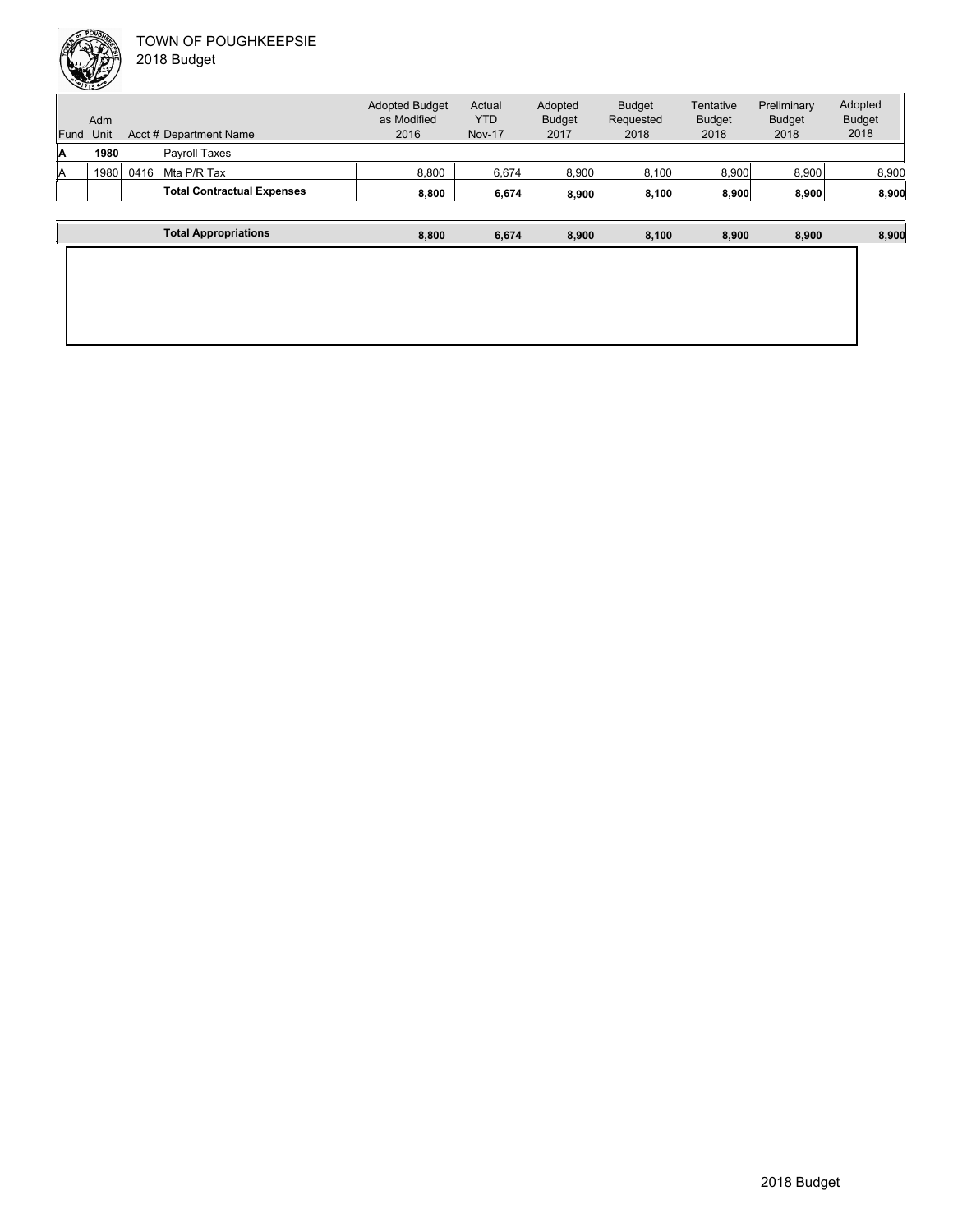

| Fund | Adm<br>Unit |      | Acct # Department Name            | <b>Adopted Budget</b><br>as Modified<br>2016 | Actual<br><b>YTD</b><br><b>Nov-17</b> | Adopted<br><b>Budget</b><br>2017 | <b>Budget</b><br>Requested<br>2018 | Tentative<br><b>Budget</b><br>2018 | Preliminary<br><b>Budget</b><br>2018 | Adopted<br><b>Budget</b><br>2018 |
|------|-------------|------|-----------------------------------|----------------------------------------------|---------------------------------------|----------------------------------|------------------------------------|------------------------------------|--------------------------------------|----------------------------------|
| ΙA   | 1990        |      | Contingency                       |                                              |                                       |                                  |                                    |                                    |                                      |                                  |
| A    | 1990        | 0409 | Miscellaneous                     | n.                                           |                                       |                                  |                                    |                                    |                                      |                                  |
|      |             |      | <b>Total Contractual Expenses</b> | 0                                            |                                       |                                  |                                    |                                    |                                      |                                  |
|      |             |      |                                   |                                              |                                       |                                  |                                    |                                    |                                      |                                  |
|      |             |      | <b>Total Appropriations</b>       |                                              |                                       | 0                                | 0                                  |                                    |                                      |                                  |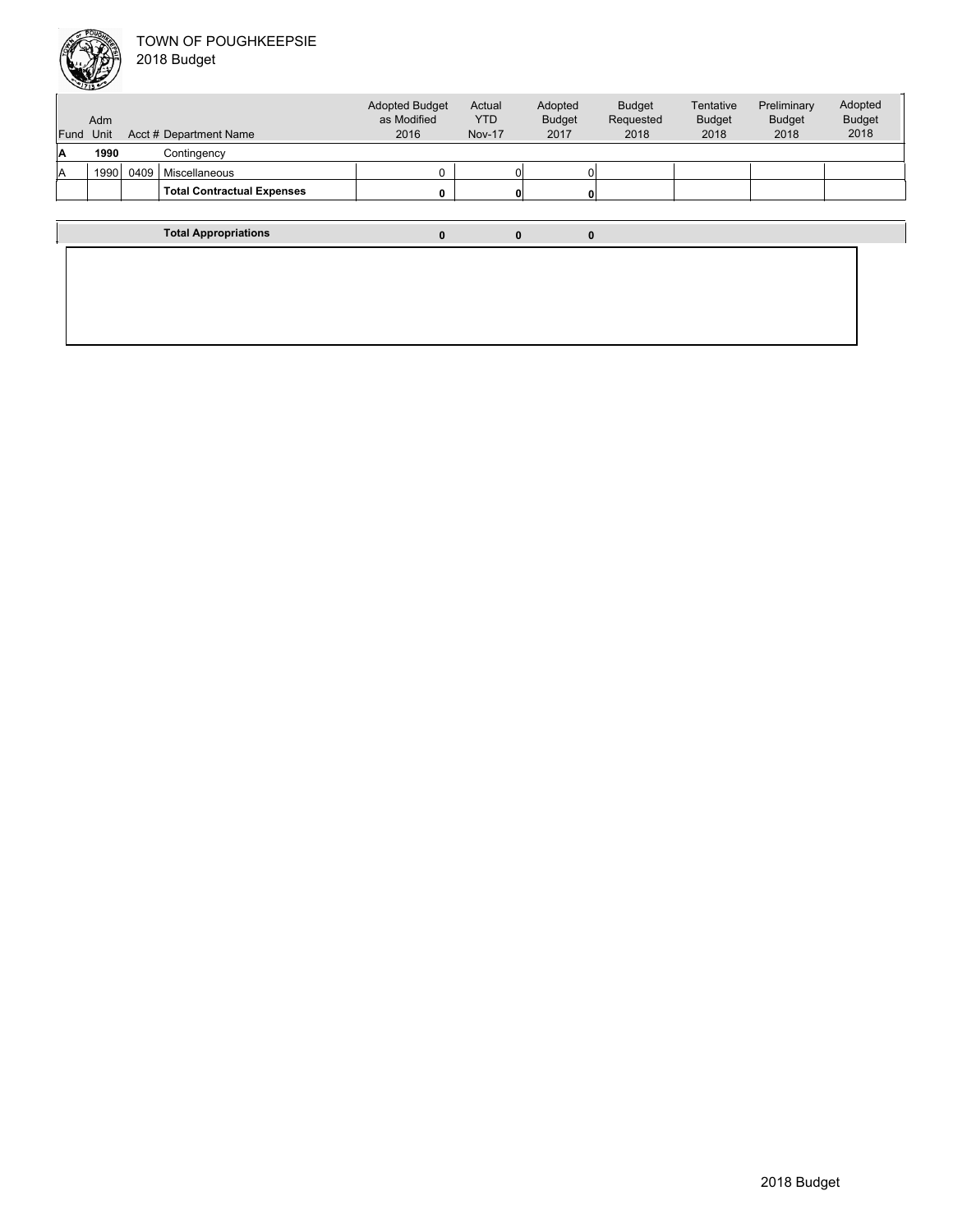

| Fund | Adm<br>Unit |      | Acct # Department Name            | <b>Adopted Budget</b><br>as Modified<br>2016 | Actual<br><b>YTD</b><br><b>Nov-17</b> | Adopted<br><b>Budget</b><br>2017 | <b>Budget</b><br>Requested<br>2018 | Tentative<br><b>Budget</b><br>2018 | Preliminary<br><b>Budget</b><br>2018 | Adopted<br><b>Budget</b><br>2018 |
|------|-------------|------|-----------------------------------|----------------------------------------------|---------------------------------------|----------------------------------|------------------------------------|------------------------------------|--------------------------------------|----------------------------------|
| Α    | 5010        |      | <b>Highway Administration</b>     |                                              |                                       |                                  |                                    |                                    |                                      |                                  |
| A    | 5010        | 0101 | Regular Pay                       | 185,746                                      | 179,555                               | 189,469                          | 189,056                            | 193,676                            | 194,708                              | 194,708                          |
| A    | 5010        | 0102 | Longevity                         | 2,850                                        | 2,300                                 | 7,150                            | 2,850                              | 5,850                              | 5,850                                | 5,850                            |
| A    | 5010        | 0103 | Overtime                          | 0                                            | $\Omega$                              | 0                                |                                    |                                    |                                      |                                  |
| A    | 5010        | 0109 | Out Of Title Pay                  | 0                                            | $\overline{0}$                        | $\Omega$                         |                                    |                                    |                                      |                                  |
| A    | 5010        | 0112 | Part-Time                         | 0                                            | 0                                     | $\Omega$                         |                                    |                                    |                                      |                                  |
| A    | 5010        | 0125 | <b>Medical Buyout</b>             | $\Omega$                                     | $\Omega$                              | 2,500                            | 2,500                              | 2,500                              | 2.500                                | 2,500                            |
|      |             |      | <b>Total Personal Services</b>    | 188,596                                      | 181,855                               | 199,119                          | 194,406                            | 202,026                            | 203,058                              | 203,058                          |
|      |             |      |                                   |                                              |                                       |                                  |                                    |                                    |                                      |                                  |
| Α    | 5010        | 0213 | <b>Building</b>                   | 0                                            | 0                                     | $\overline{0}$                   |                                    |                                    |                                      |                                  |
|      |             |      | <b>Total Equipment</b>            | 0                                            | 0                                     | $\mathbf{0}$                     |                                    |                                    |                                      |                                  |
|      |             |      |                                   |                                              |                                       |                                  |                                    |                                    |                                      |                                  |
| A    | 5010        | 0402 | <b>Office Supplies</b>            | 6,000                                        | 2,654                                 | 6,500                            | 6,500                              | 6,500                              | 6,500                                | 6,500                            |
| A    | 5010        | 0404 | Dues & Association Fees           | 150                                          | 25                                    | 150                              | 150                                | 150                                | 150                                  | 150                              |
| A    | 5010        | 0405 | Advertising                       | 4,000                                        | 0                                     | 4,000                            | 4,000                              | 4,000                              | 4,000                                | 4,000                            |
| A    | 5010        | 0406 | Postage                           | 0                                            | 0                                     | $\Omega$                         |                                    |                                    |                                      |                                  |
| A    | 5010        | 0421 | <b>Schools &amp; Meetings</b>     | 100                                          | $\Omega$                              | 100                              | 100                                | 100                                | 100                                  | 100                              |
| A    | 5010        | 0422 | <b>Travel Reimbursement</b>       | 300                                          | 54                                    | 300                              | 300                                | 300                                | 300                                  | 300                              |
| A    | 5010        | 0442 | Repairs & Maint.Bldg              | 18,100                                       | 14,775                                | 15,000                           | 15,000                             | 15,000                             | 15,000                               | 15,000                           |
| A    | 5010        | 0444 | <b>Maintenance Contracts</b>      | 1,100                                        | 895                                   | 1,100                            | 1,100                              | 1,100                              | 1,100                                | 1,100                            |
| A    | 5010        | 0445 | Repairs & Maint.Off.Equip.        | 1,479                                        | 457                                   | 1,500                            | 1,500                              | 1,500                              | 1,500                                | 1,500                            |
| A    | 5010        | 0451 | Rental - Bldg                     | 0                                            | 0                                     | $\Omega$                         |                                    |                                    |                                      |                                  |
| A    | 5010        | 0452 | Rental - Comm.Equip.              | 25,200                                       | 23,012                                | 25,000                           | 25,000                             | 25,000                             | 25,000                               | 25,000                           |
| A    | 5010        | 0461 | Telephone                         | 4,110                                        | 1,700                                 | 3,500                            | 3,500                              | 2,500                              | 2,500                                | 2,500                            |
| A    | 5010        | 0462 | Electric                          | 61,900                                       | 34,391                                | 52,000                           | 52,000                             | 45,000                             | 45,000                               | 45,000                           |
| A    | 5010        | 0472 | Minor Equip - Other               | 1,000                                        | 995                                   | 1,000                            | 1,000                              | 1,000                              | 1,000                                | 1,000                            |
| A    | 5010        | 0481 | <b>Contracted Services</b>        | 1,420                                        | 1,268                                 | 1,320                            | 1,320                              | 1,320                              | 1,320                                | 1,320                            |
| A    | 5010        | 0492 | Contr.Serv.-Medical               | $\Omega$                                     | $\overline{0}$                        | $\Omega$                         |                                    |                                    |                                      |                                  |
|      |             |      | <b>Total Contractual Expenses</b> | 124.859                                      | 80,226                                | 111,470                          | 111,470                            | 103,470                            | 103,470                              | 103,470                          |
|      |             |      |                                   |                                              |                                       |                                  |                                    |                                    |                                      |                                  |
| A    | 5010        | 0811 | Social Security                   | 14,397                                       | 13,643                                | 15,041                           | 14,872                             | 15,446                             | 15,446                               | 15,446                           |
| A    | 5010        | 0812 | Retirement                        | 27,893                                       | 12,500                                | 37,072                           | 31,105                             | 33,752                             | 33,752                               | 33,752                           |
| A    | 5010        | 0821 | <b>Medical Insurance</b>          | 50,865                                       | 32,061                                | 40,050                           | 54,450                             | 38,654                             | 38,654                               | 38,654                           |
| A    | 5010        | 0822 | Optical Insurance                 | 1,296                                        | 948                                   | 1,296                            | 1,296                              | 1,296                              | 1,296                                | 1,296                            |

|                       | <b>Total Appropriations</b> |                            |      | 408,236                                      | 321,534                     |                  | 404,378                     | 407,929                       | 394,974                          | 396,006 | 396,006 |
|-----------------------|-----------------------------|----------------------------|------|----------------------------------------------|-----------------------------|------------------|-----------------------------|-------------------------------|----------------------------------|---------|---------|
| <b>Position Title</b> |                             | LY.                        | - CY | <b>Adopted Budget</b><br>as Modified<br>2017 | Budget<br>Requested<br>2018 |                  | Tentative<br>Budget<br>2018 | Preliminary<br>Budget<br>2018 | Adopted<br><b>Budget</b><br>2018 |         |         |
|                       |                             | $\mathbf 0$<br>$\mathbf 0$ |      |                                              | $\mathbf 0$<br>$\mathbf 0$  | $\mathbf 0$<br>0 | 105,226<br>$\mathbf 0$      | 106258<br>0                   | 106258<br>$\mathbf 0$            |         |         |
|                       |                             | $\mathbf 0$<br>0           |      |                                              | $\mathbf 0$<br>0            | 0<br>0           | 43,395<br>45,055            | 43395<br>45055                | 43395<br>45055                   |         |         |
|                       |                             |                            |      |                                              |                             |                  |                             |                               |                                  |         |         |

A 5010 0823 Life Insurance 330 300 330 330 330 330 330

**Total Employee Benefits 94,781 59,453 93,789 102,053 89,478 89,478 89,478**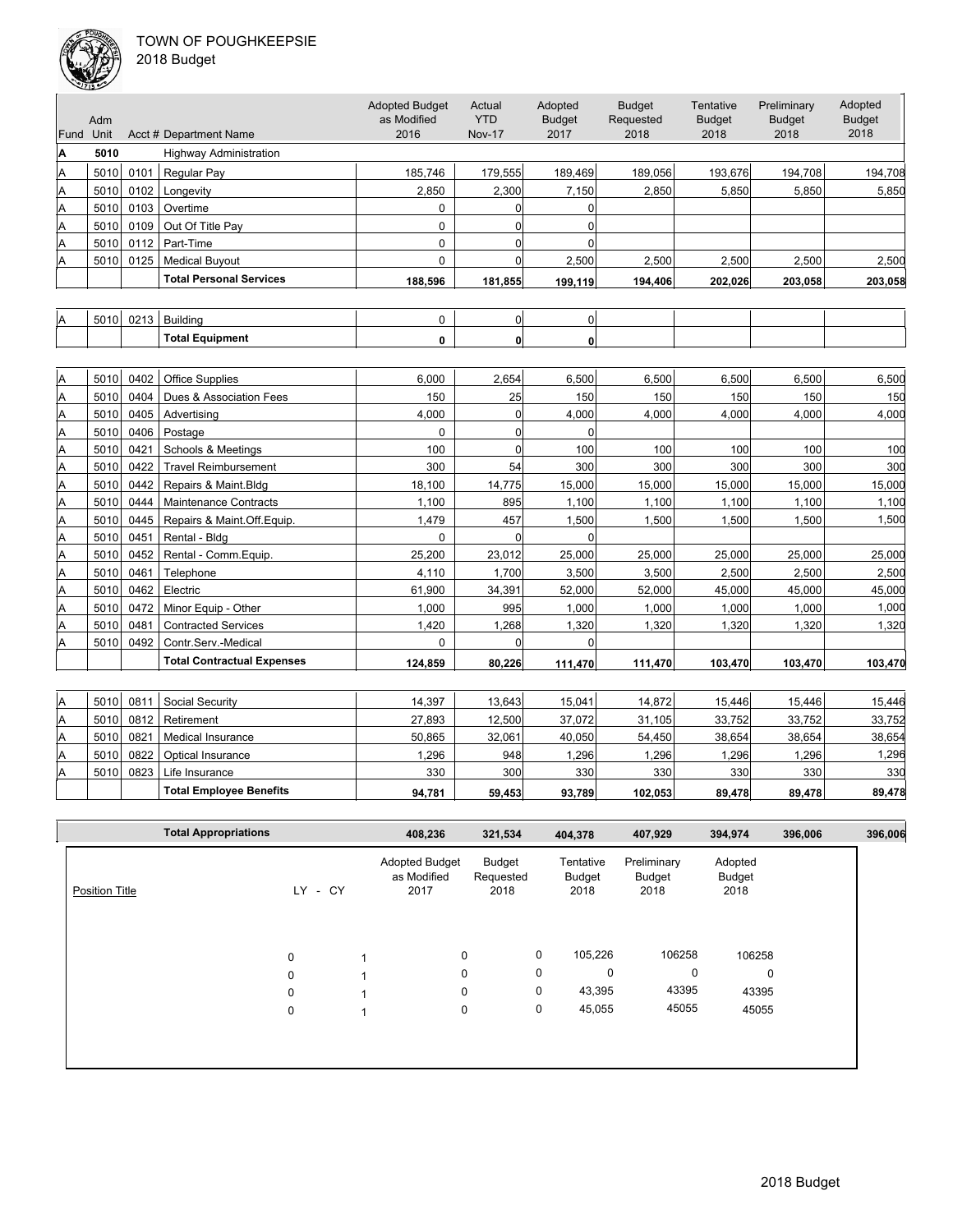

|    | ∸                |      |                                   |                                              |                                       |                                  |                                    |                                    |                                      |                                  |
|----|------------------|------|-----------------------------------|----------------------------------------------|---------------------------------------|----------------------------------|------------------------------------|------------------------------------|--------------------------------------|----------------------------------|
|    | Adm<br>Fund Unit |      | Acct # Department Name            | <b>Adopted Budget</b><br>as Modified<br>2016 | Actual<br><b>YTD</b><br><b>Nov-17</b> | Adopted<br><b>Budget</b><br>2017 | <b>Budget</b><br>Requested<br>2018 | Tentative<br><b>Budget</b><br>2018 | Preliminary<br><b>Budget</b><br>2018 | Adopted<br><b>Budget</b><br>2018 |
| ΙA | 6310             |      | <b>Community Action</b>           |                                              |                                       |                                  |                                    |                                    |                                      |                                  |
| ΙA | 6310             | 0431 | Materials & Supplies              | 0                                            |                                       |                                  | 9,200                              |                                    |                                      |                                  |
| ΙA | 6310             | 0481 | <b>Contractred Services</b>       | 0                                            |                                       |                                  |                                    |                                    |                                      |                                  |
|    |                  |      | <b>Total Contractual Expenses</b> | 0                                            |                                       |                                  | 9,200                              |                                    |                                      |                                  |
|    |                  |      |                                   |                                              |                                       |                                  |                                    |                                    |                                      |                                  |
|    |                  |      | <b>Total Appropriations</b>       | $\bf{0}$                                     | $\bf{0}$                              | $\mathbf 0$                      | 9,200                              | $\mathbf{0}$                       | $\bf{0}$                             |                                  |
|    |                  |      |                                   |                                              |                                       |                                  |                                    |                                    |                                      |                                  |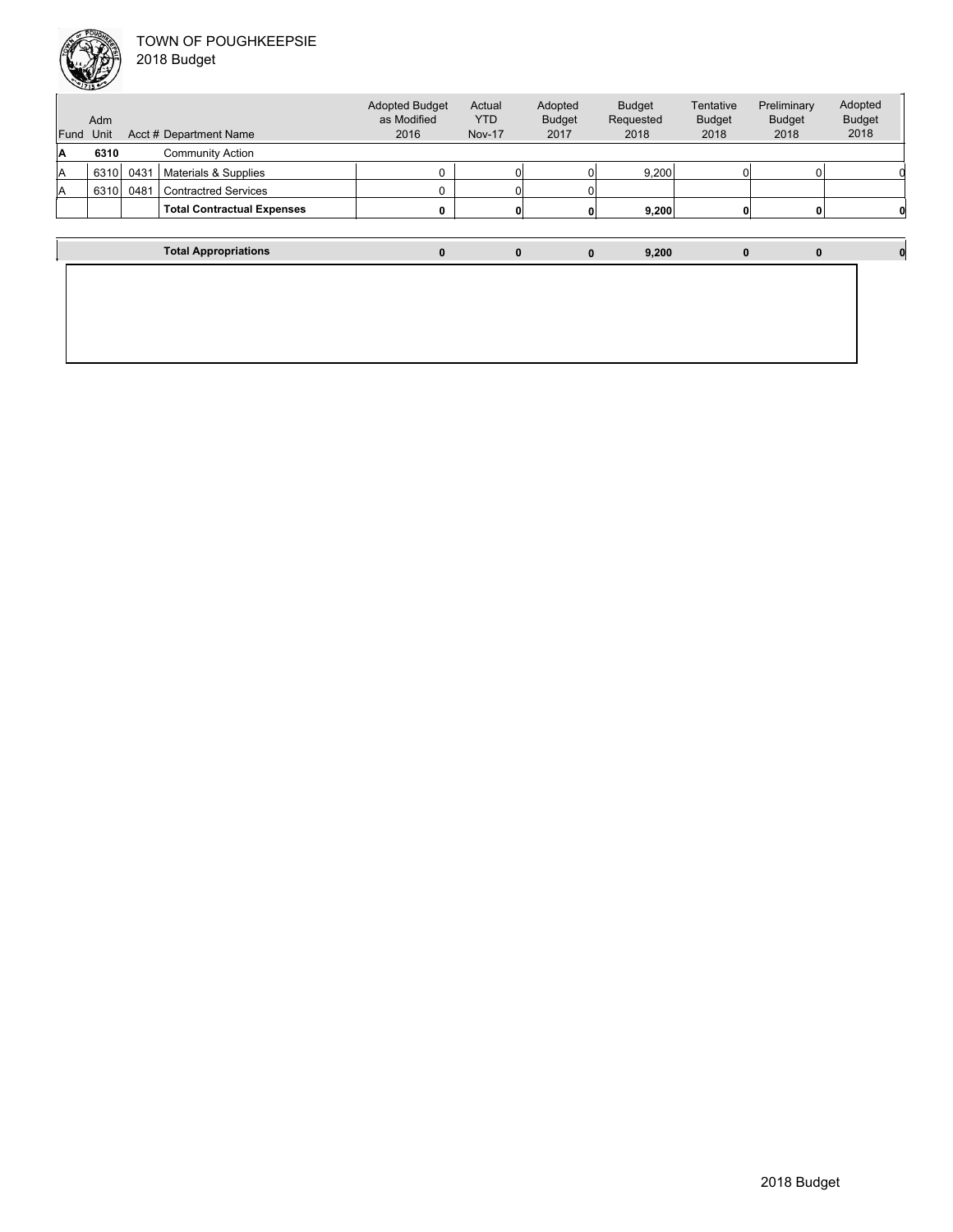

 $\overline{1}$ 

| 2018 Budget |  |
|-------------|--|
|             |  |

| Fund | Adm<br>Unit |      | Acct # Department Name            | <b>Adopted Budget</b><br>as Modified<br>2016 | Actual<br><b>YTD</b><br><b>Nov-17</b> | Adopted<br><b>Budget</b><br>2017 | <b>Budget</b><br>Requested<br>2018 | Tentative<br><b>Budget</b><br>2018 | Preliminary<br><b>Budget</b><br>2018 | Adopted<br><b>Budget</b><br>2018 |
|------|-------------|------|-----------------------------------|----------------------------------------------|---------------------------------------|----------------------------------|------------------------------------|------------------------------------|--------------------------------------|----------------------------------|
| А    | 6772        |      | Programs For Aging                |                                              |                                       |                                  |                                    |                                    |                                      |                                  |
|      |             |      |                                   |                                              |                                       |                                  |                                    |                                    |                                      |                                  |
| Α    | 6772        | 0431 | Materials & Supplies              |                                              | O١                                    |                                  |                                    |                                    |                                      |                                  |
| A    | 6772        | 0451 | Rental - Bldg                     | 11.500                                       | 7.254                                 | 12,500                           | 12.500                             | 10,000                             | 10.000                               | 10,000                           |
| Α    | 6772        | 0481 | <b>Contracted Services</b>        | 69,540                                       | 51,750                                | 69,000                           | 69,000                             | 69,000                             | 69,000                               | 69,000                           |
|      |             |      | <b>Total Contractual Expenses</b> | 81,040                                       | 59,004                                | 81,500                           | 81,500                             | 79,000                             | 79,000                               | 79,000                           |
|      |             |      |                                   |                                              |                                       |                                  |                                    |                                    |                                      |                                  |

| <b>Total Appropriations</b> | 81,040 | 59,004 | 81,500 | 81,500 | 79,000 | 79,000 | 79,000 |
|-----------------------------|--------|--------|--------|--------|--------|--------|--------|
|                             |        |        |        |        |        |        |        |
|                             |        |        |        |        |        |        |        |
|                             |        |        |        |        |        |        |        |
|                             |        |        |        |        |        |        |        |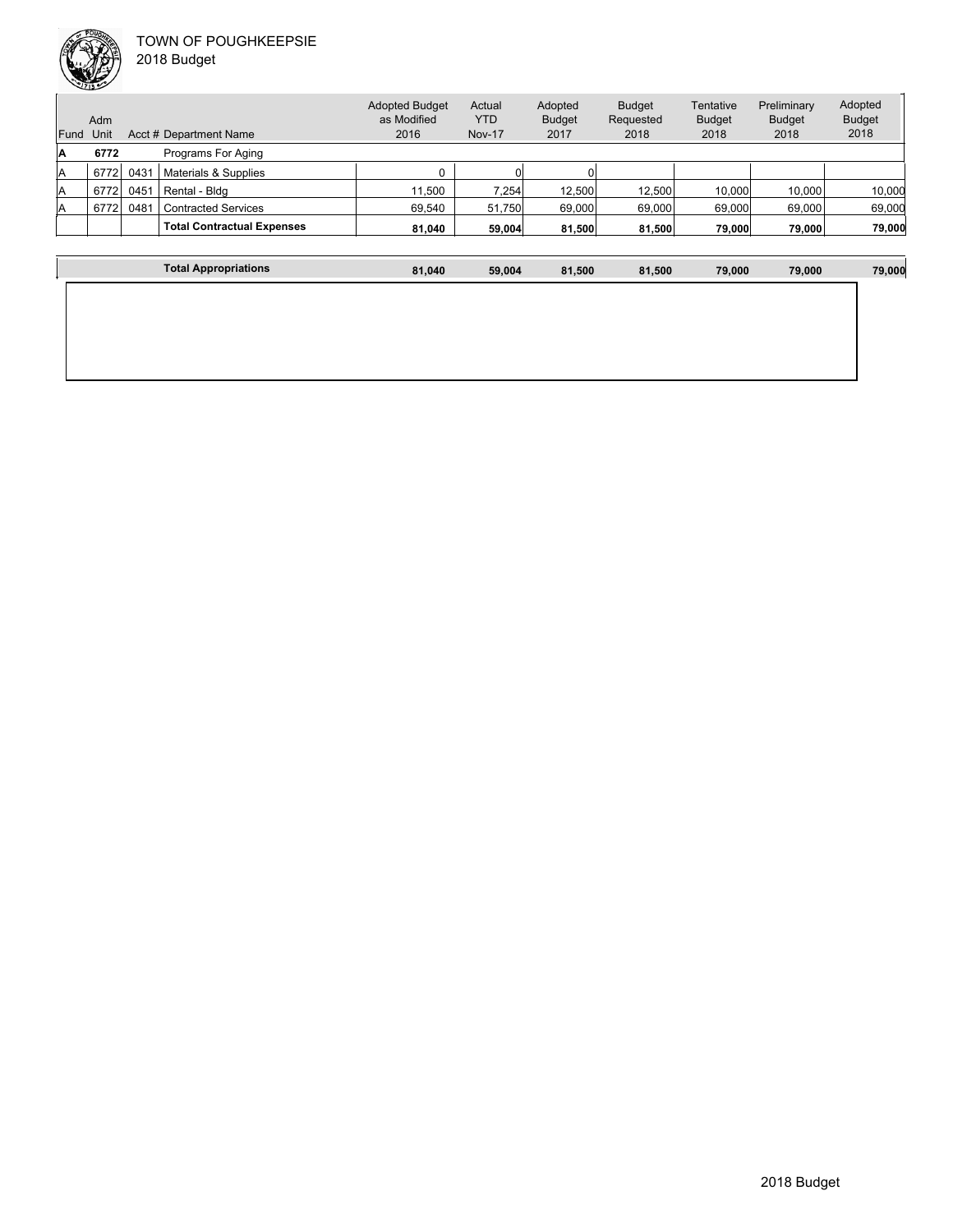

| 018 Budget |  |
|------------|--|
|------------|--|

| Fund Unit | Adm  |      | Acct # Department Name            | <b>Adopted Budget</b><br>as Modified<br>2016 | Actual<br><b>YTD</b><br><b>Nov-17</b> | Adopted<br><b>Budget</b><br>2017 | <b>Budget</b><br>Requested<br>2018 | Tentative<br><b>Budget</b><br>2018 | Preliminary<br><b>Budget</b><br>2018 | Adopted<br><b>Budget</b><br>2018 |
|-----------|------|------|-----------------------------------|----------------------------------------------|---------------------------------------|----------------------------------|------------------------------------|------------------------------------|--------------------------------------|----------------------------------|
| A         | 7020 |      | <b>Recreation Administra</b>      |                                              |                                       |                                  |                                    |                                    |                                      |                                  |
| A         | 7020 | 0101 | Regular Pay                       | 106,165                                      | 95,870                                | 108,290                          | 110,456                            | 110,454                            | 110,454                              | 110,454                          |
| A         | 7020 | 0102 | Longevity                         | 2,300                                        | 2,300                                 | 2,300                            | 2,300                              | 2,300                              | 2,300                                | 2,300                            |
| A         | 7020 | 0103 | Overtime                          | 0                                            | 0                                     | $\overline{0}$                   |                                    |                                    |                                      |                                  |
| A         | 7020 | 0109 | Out Of Title Pay                  | $\Omega$                                     | 0                                     | $\Omega$                         |                                    |                                    |                                      |                                  |
| Α         | 7020 | 0112 | Part-Time                         | 25,846                                       | 24,704                                | 26,104                           | 26,626                             | 26,626                             | 26,626                               | 26,626                           |
| Α         | 7020 | 0116 | Seasonal                          | $\Omega$                                     | 0                                     | $\Omega$                         |                                    |                                    |                                      |                                  |
| Α         | 7020 | 0125 | <b>Medical Buyout</b>             | 2,500                                        | 0                                     | 2,500                            | 2,500                              | 2,500                              | 2,500                                | 2,500                            |
|           |      |      | <b>Total Personal Services</b>    | 136.811                                      | 122.874                               | 139,194                          | 141.882                            | 141.880                            | 141.880                              | 141,880                          |
|           |      |      |                                   |                                              |                                       |                                  |                                    |                                    |                                      |                                  |
| A         | 7020 | 0205 | <b>Computer Hardware</b>          | 0                                            | $\overline{0}$                        | 0                                |                                    |                                    |                                      |                                  |
| A         | 7020 | 0206 | <b>Computer Software</b>          | 0                                            | 3,295                                 | 3,295                            | 3,295                              | 3,295                              | 3,295                                | 3,295                            |
|           |      |      | <b>Total Equipment</b>            | 0                                            | 3,295                                 | 3,295                            | 3,295                              | 3,295                              | 3,295                                | 3,295                            |
|           |      |      |                                   |                                              |                                       |                                  |                                    |                                    |                                      |                                  |
| Α         | 7020 | 0402 | <b>Office Supplies</b>            | 2.120                                        | 1,609                                 | 2,020                            | 2,020                              | 2.020                              | 2.020                                | 2,020                            |
| A         | 7020 | 0403 | Books, Lit & Publications         | $\Omega$                                     | 0                                     | $\Omega$                         |                                    |                                    |                                      |                                  |
| A         | 7020 | 0404 | Dues & Association Fees           | 275                                          | 473                                   | 375                              | 375                                | 375                                | 375                                  | 375                              |
| A         | 7020 | 0405 | Advertising                       | 8,129                                        | 3,036                                 | 8,000                            | 12,000                             | 12,000                             | 12,000                               | 12,000                           |
| A         | 7020 | 0421 | Schools & Meetings                | 1,641                                        | 738                                   | 1,640                            | 1,640                              | 1,640                              | 1,640                                | 1,640                            |
| A         | 7020 | 0423 | Shoes                             | 100                                          | $\overline{0}$                        | 200                              | 200                                | 200                                | 200                                  | 200                              |
| A         | 7020 | 0451 | Rental - Bldg                     | 0                                            | $\overline{0}$                        | $\Omega$                         |                                    |                                    |                                      |                                  |
| A         | 7020 | 0452 | Rental - Comm.Equip.              | 0                                            | $\Omega$                              | $\Omega$                         |                                    |                                    |                                      |                                  |
| A         | 7020 | 0461 | Telephone                         | 820                                          | 903                                   | 720                              | 720                                | 720                                | 720                                  | 720                              |
|           |      |      | <b>Total Contractual Expenses</b> | 13,085                                       | 6,759                                 | 12,955                           | 16,955                             | 16,955                             | 16,955                               | 16,955                           |
|           |      |      |                                   |                                              |                                       |                                  |                                    |                                    |                                      |                                  |
| Α         | 7020 | 0811 | Social Security                   | 10,470                                       | 9,318                                 | 11,541                           | 10,855                             | 10,855                             | 10,855                               | 10,855                           |
| A         | 7020 | 0812 | Retirement                        | 25,044                                       | 6,500                                 | 21,460                           | 22,700                             | 22,700                             | 22,700                               | 22,700                           |
| A         | 7020 | 0821 | Medical Insurance                 | 21,200                                       | 20,235                                | 22,375                           | 28,800                             | 24,637                             | 24,637                               | 24,637                           |
| A         | 7020 | 0822 | Optical Insurance                 | 864                                          | 799                                   | 864                              | 875                                | 875                                | 875                                  | 875                              |
| ΙA        | 7020 | 0823 | Life Insurance                    | 220                                          | 192                                   | 220                              | 22                                 | 220                                | 220                                  | 220                              |
|           |      |      | <b>Total Employee Benefits</b>    | 57,798                                       | 37,045                                | 56,460                           | 63,252                             | 59,287                             | 59,287                               | 59,287                           |
|           |      |      |                                   |                                              |                                       |                                  |                                    |                                    |                                      |                                  |
|           |      |      |                                   |                                              |                                       |                                  |                                    |                                    |                                      |                                  |

|                       | <b>Total Appropriations</b> |                  | 207,694                                      | 169,973                     |        | 211,904                     | 225,384                       | 221,417                   | 221,417 | 221,417 |
|-----------------------|-----------------------------|------------------|----------------------------------------------|-----------------------------|--------|-----------------------------|-------------------------------|---------------------------|---------|---------|
| <b>Position Title</b> |                             | LY.<br>- CY      | <b>Adopted Budget</b><br>as Modified<br>2017 | Budget<br>Requested<br>2018 |        | Tentative<br>Budget<br>2018 | Preliminary<br>Budget<br>2018 | Adopted<br>Budget<br>2018 |         |         |
|                       |                             | $\mathbf 0$<br>0 |                                              | 0<br>0                      | 0<br>0 | 60,338<br>50,116            | 60338<br>50116                | 60338<br>50116            |         |         |
|                       |                             |                  |                                              |                             |        |                             |                               |                           |         |         |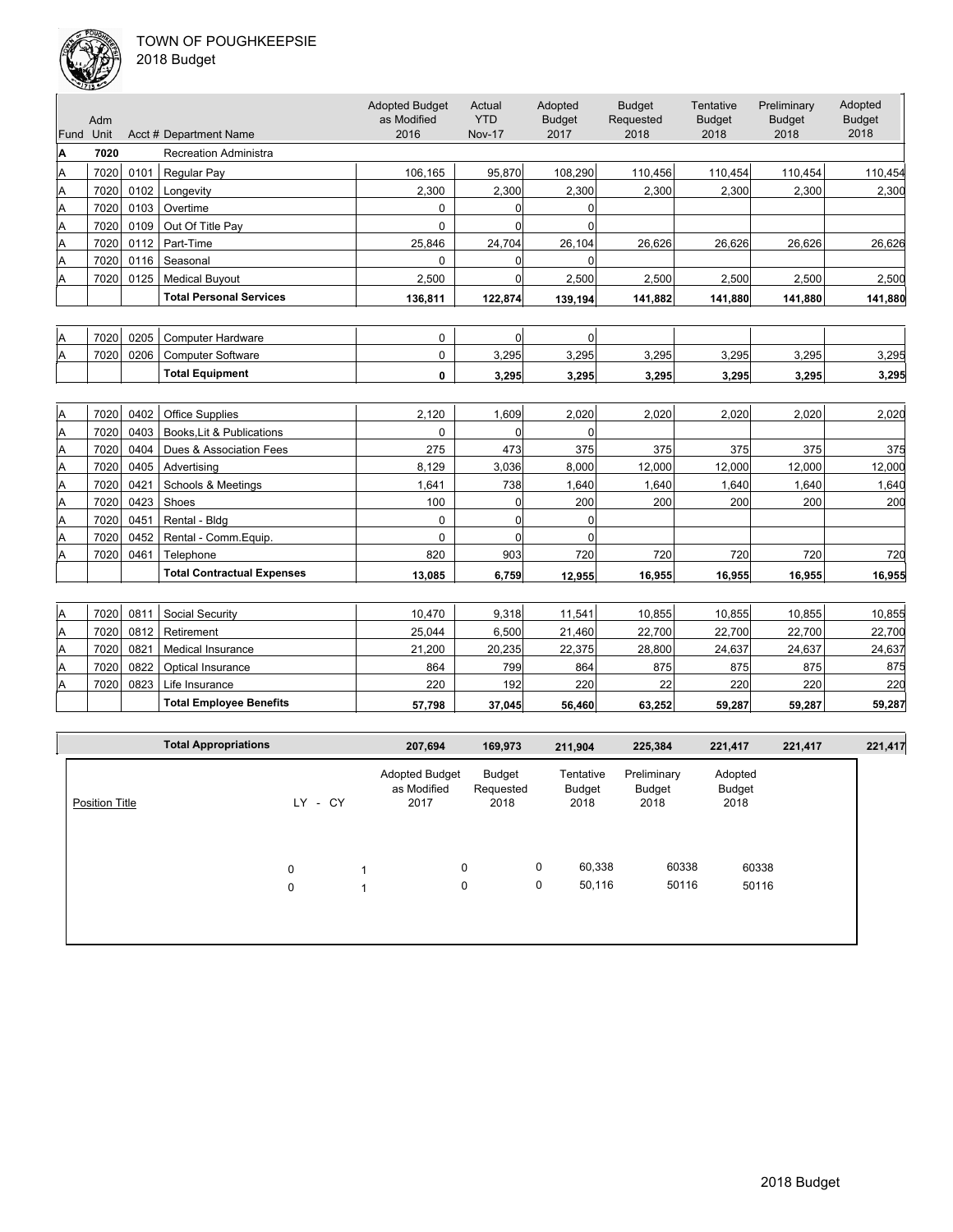

| Fund | Adm<br>Unit |      | Acct # Department Name         | <b>Adopted Budget</b><br>as Modified<br>2016 | Actual<br><b>YTD</b><br><b>Nov-17</b> | Adopted<br><b>Budget</b><br>2017 | <b>Budget</b><br>Requested<br>2018 | Tentative<br><b>Budget</b><br>2018 | Preliminary<br><b>Budget</b><br>2018 | Adopted<br><b>Budget</b><br>2018 |
|------|-------------|------|--------------------------------|----------------------------------------------|---------------------------------------|----------------------------------|------------------------------------|------------------------------------|--------------------------------------|----------------------------------|
| А    | 7110        |      | Parks                          |                                              |                                       |                                  |                                    |                                    |                                      |                                  |
| A    | 7110        | 0101 | Regular Pay                    | 16.600                                       |                                       |                                  |                                    |                                    |                                      |                                  |
| A    | 7110        | 0102 | Longevity                      | 0                                            |                                       |                                  |                                    |                                    |                                      |                                  |
| Α    | 7110        | 0103 | Overtime                       | 0                                            |                                       |                                  |                                    |                                    |                                      |                                  |
| A    | 7110        | 0109 | Out Of Title Pav               |                                              |                                       |                                  |                                    |                                    |                                      |                                  |
| A    | 7110        | 0116 | Seasonal                       | 50,000                                       | 55.806                                | 60.600                           | 61.812                             | 61.812                             | 61.812                               | 61,812                           |
| A    | 7110        | 0125 | <b>Medical Buvout</b>          | 0                                            |                                       |                                  |                                    |                                    |                                      |                                  |
|      |             |      | <b>Total Personal Services</b> | 66,600                                       | 55,815                                | 60.600                           | 61,812                             | 61,812                             | 61,812                               | 61,812                           |

| ΙA | 7110     | 0203 | Motor Vehicles         |        | 34.141 |         |         |         |         |         |
|----|----------|------|------------------------|--------|--------|---------|---------|---------|---------|---------|
| ΙA | 7110     | 0208 | Land                   |        |        |         |         |         |         |         |
| ΙA | 7110     | 0211 | <b>Other Equipment</b> | 000.1  |        | .000    | .000    | .0001   | 000.    | .000    |
| ΙA | $7110$ . | 0212 | Park Improvement       | 49.800 | 39.584 | 100.000 | 100.000 | 100.000 | 100.000 | 100,000 |
|    |          |      | <b>Total Equipment</b> | 50.800 | 73.725 | 101.000 | 101.000 | 101.000 | 101.000 | 101,000 |

| ΙA | 7110 | 0417 | <b>Tickets</b>                    | 0       |         | $\Omega$     |         |         |         |         |
|----|------|------|-----------------------------------|---------|---------|--------------|---------|---------|---------|---------|
| ΙA | 7110 | 0423 | Shoes                             | 200     | 180     | 200          | 200     | 200     | 200     | 200     |
| ΙA | 7110 | 0425 | <b>Uniforms</b>                   | 0       |         | 500          | 500     | 500     | 500     | 500     |
| ΙA | 7110 | 0431 | Materials & Supplies              | 20,937  | 24,061  | 30,000       | 30,000  | 20,000  | 20,000  | 20,000  |
| ΙA | 7110 | 0432 | Gas & Oil                         | 6,050   | 2,543   | 7,300        | 7,300   | 7,300   | 7,300   | 7,300   |
| ΙA | 7110 | 0436 | Material & Supp - Athletic        | 38,929  | 38,009  | 40,000       | 40,000  | 40,000  | 40,000  | 40,000  |
| ΙA | 7110 | 0443 | Repairs & Maint. Equip            | 720     |         | 720          | 720     | 720     | 720     | 720     |
| ΙA | 7110 | 0454 | Rental - Other Equip.             | 8.310   | 7.585   | 8.000        | 8.000   | 8.000   | 8.000   | 8,000   |
| ΙA | 7110 | 0460 | Refuse Disposal                   | 150     | 164     | 100          | 100     | 100     | 100     | 100     |
| ΙA | 7110 | 0461 | Telephone                         | 200     |         | <sup>0</sup> |         |         |         |         |
| ΙA | 7110 | 0462 | Electric                          | 7,600   | 5,909   | 6,000        | 6,000   | 6,000   | 6,000   | 6,000   |
| ΙA | 7110 | 0470 | <b>Emergency Disaster</b>         | 0       |         |              |         |         |         |         |
| ΙA | 7110 | 0481 | <b>Contracted Services</b>        | 99,100  | 90,550  | 83,000       | 100,000 | 100,000 | 100,000 | 100,000 |
|    |      |      | <b>Total Contractual Expenses</b> | 182.195 | 169,002 | 175.820      | 192,820 | 182,820 | 182,820 | 182,820 |

| ΙA | 7110 | 0811 | Social Security                | 5.090 | 4.270 | 4.636 | 4.730 | 4.730 | 4.730 | 4,730 |
|----|------|------|--------------------------------|-------|-------|-------|-------|-------|-------|-------|
| ΙA | 7110 | 0812 | Retirement                     |       |       |       |       |       |       |       |
| ΙA | 7110 | 0821 | Medical Insurance              |       |       |       |       |       |       |       |
| ΙA | 7110 | 0822 | <b>Optical Insurance</b>       |       |       |       |       |       |       |       |
| ΙA | 7110 | 0823 | Life Insurance                 |       |       |       |       |       |       |       |
|    |      |      | <b>Total Employee Benefits</b> | 5,090 | 4,270 | 4,636 | 4,730 | 4,730 | 4,730 | 4,730 |

| <b>Total Appropriations</b> | 304,685 | 302,811 | 342,056 | 360,362 | 350,362 | 350,362 | 350,362 |
|-----------------------------|---------|---------|---------|---------|---------|---------|---------|
|                             |         |         |         |         |         |         |         |
|                             |         |         |         |         |         |         |         |
|                             |         |         |         |         |         |         |         |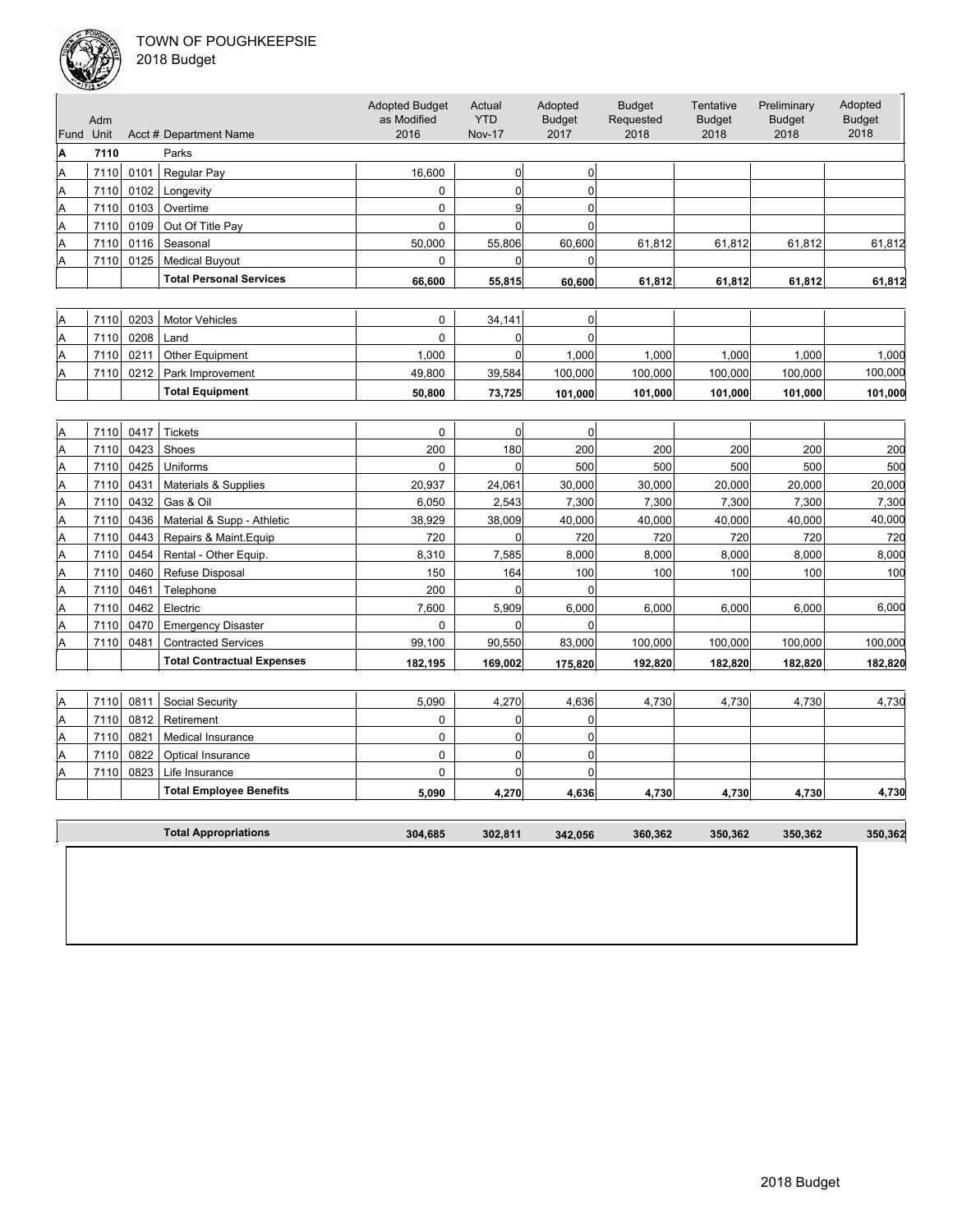Unit Acct # Department Name Adm Actual YTD Nov-17 Budget Requested 2018 Tentative Budget 2018 Preliminary Budget 2018 Adopted Budget 2018 Adopted Budget as Modified 2016 Fund Unit Adopted Budget 2017 **A 7140** Playgrounds/Rec Ctrs A 7140 0116 Seasonal 0 0 0 **Total Personal Services 0 0 0** A 7140 0206 Computer Software 0 0 0 A 7140 0212 Park Improvement 0 0 0 **Total Equipment 0** 0 0 0 0 A | 7140 | 0425 | Uniforms 0 | 0 | 0  $\begin{array}{|c|c|c|c|}\nA & 7140 & 0431 & \text{Materials & \text{Supplies} & & \text{\normalsize 0} & \text{\normalsize 0} & \text{\normalsize 0} & \text{\normalsize 0} & \text{\normalsize 0} & \text{\normalsize 0} & \text{\normalsize 0} & \text{\normalsize 0} & \text{\normalsize 0} & \text{\normalsize 0} & \text{\normalsize 0} & \text{\normalsize 0} & \text{\normalsize 0} & \text{\normalsize 0} & \text{\normalsize 0} & \text{\normalsize 0} & \text{\normalsize 0} & \text{\normals$ A 7140 0451 Rental - Bldg 0 0 0 A 7140 0452 Rental - Comm.Equip. 0 0 0 A 7140 0461 Telephone 0 0 0 0 0 A 7140 0481 Contracted Services 0 0 0 A 7140 0485 Contr.Serv.-Trips/Rec 0 0 0 0 0 0 **Total Contractual Expenses 0** 0 0 0 0 0  $\begin{vmatrix} 1 & 0 & 0 & 0 \\ 0 & 0 & 0 & 0 \\ 0 & 0 & 0 & 0 \end{vmatrix}$   $\begin{vmatrix} 0 & 0 & 0 \\ 0 & 0 & 0 \\ 0 & 0 & 0 \end{vmatrix}$ A 7140 0812 Retirement 0 0 0 Total Employee Benefits **1.1 Contract 1.1 Contract 2.1 Contract 2.1** Contract 2.1 O **Total Appropriations 0 0 0**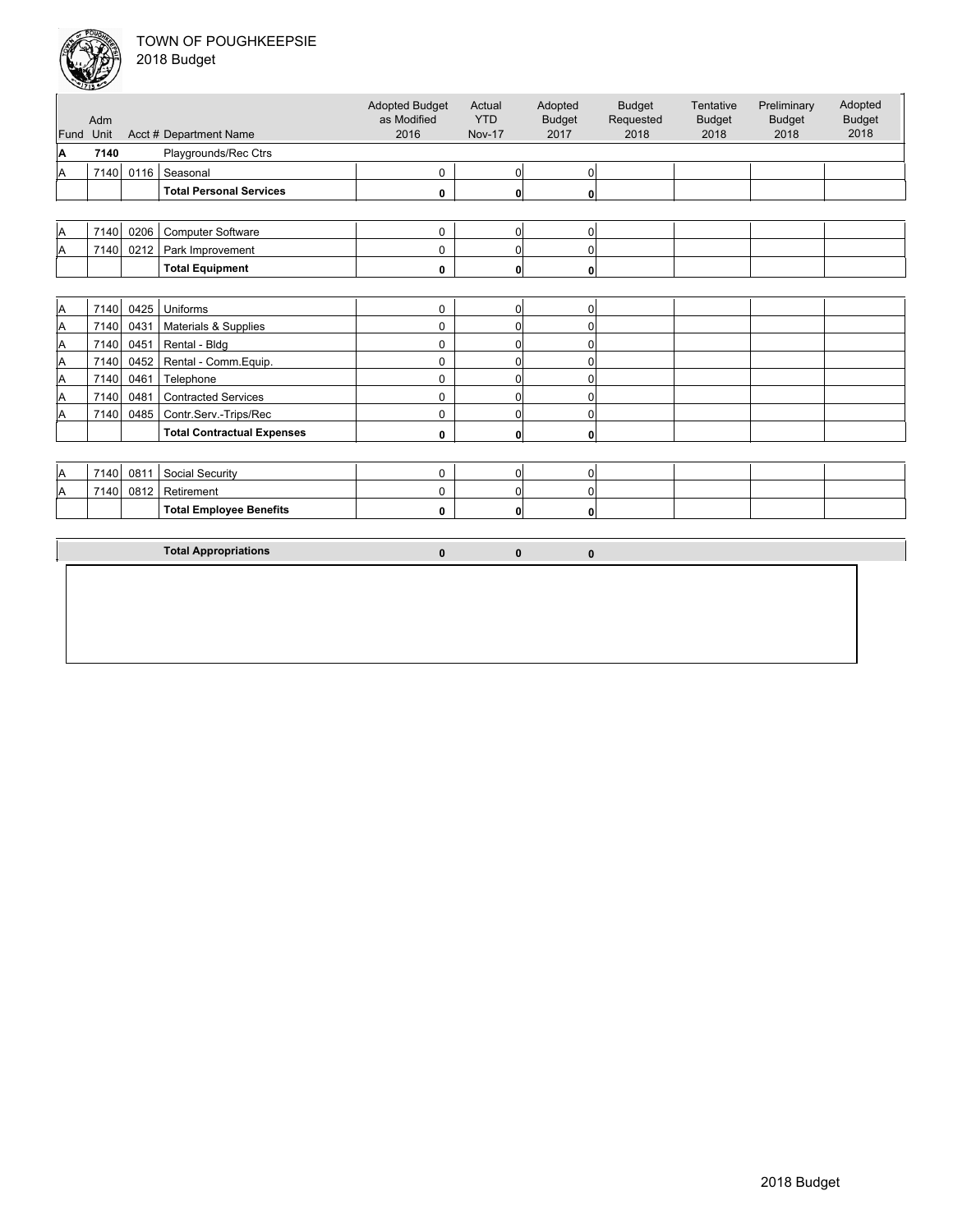| Adm  |                      |                                   | <b>Adopted Budget</b><br>as Modified                    | Actual<br><b>YTD</b> | Adopted<br><b>Budget</b> | <b>Budget</b><br>Requested | Tentative<br><b>Budget</b> | Preliminary<br><b>Budget</b> | Adopted<br><b>Budget</b><br>2018 |
|------|----------------------|-----------------------------------|---------------------------------------------------------|----------------------|--------------------------|----------------------------|----------------------------|------------------------------|----------------------------------|
|      |                      |                                   |                                                         |                      |                          |                            |                            |                              |                                  |
|      |                      |                                   |                                                         |                      |                          |                            |                            |                              |                                  |
|      |                      |                                   |                                                         |                      |                          |                            |                            |                              | 85,267                           |
|      |                      | <b>Total Personal Services</b>    | 62,000                                                  | 69.973               | 80,620                   | 85,267                     | 85,267                     | 85,267                       | 85,267                           |
|      |                      |                                   |                                                         |                      |                          |                            |                            |                              |                                  |
| 7141 | 0211                 | Other Equipment                   | $\mathbf 0$                                             | $\Omega$             | $\overline{0}$           |                            |                            |                              |                                  |
|      |                      | <b>Total Equipment</b>            | 0                                                       | $\mathbf{0}$         | 0                        |                            |                            |                              |                                  |
|      |                      |                                   |                                                         |                      |                          |                            |                            |                              |                                  |
| 7141 | 0402                 | <b>Office Supplies</b>            | 0                                                       | $\Omega$             | $\mathbf 0$              |                            |                            |                              |                                  |
| 7141 | 0425                 | Uniforms                          | 500                                                     | 666                  | 900                      | 900                        | 900                        | 900                          | 900                              |
| 7141 | 0431                 | Materials & Supplies              | 2,553                                                   | 2,016                | 2,500                    | 2,500                      | 2,500                      | 2,500                        | 2,500                            |
| 7141 | 0451                 | Rental - Bldg                     | $\Omega$                                                | 0                    | $\Omega$                 |                            |                            |                              |                                  |
| 7141 | 0452                 | Rental - Comm. Equip.             | 100                                                     | 0                    | 100                      | 100                        | 100                        | 100                          | 100                              |
| 7141 | 0481                 | <b>Contracted Services</b>        | 500                                                     | 0                    | 0                        |                            |                            |                              |                                  |
| 7141 | 0485                 | Contr.Serv.-Trips/Rec             | $\Omega$                                                | $\Omega$             | $\Omega$                 |                            |                            |                              |                                  |
|      |                      | <b>Total Contractual Expenses</b> | 3,653                                                   | 2,682                | 3.500                    | 3,500                      | 3,500                      | 3.500                        | 3,500                            |
|      |                      |                                   |                                                         |                      |                          |                            |                            |                              |                                  |
| 7141 | 0811                 | Social Security                   | 4,743                                                   | 5,353                | 6,167                    | 6,525                      | 6.525                      | 6.525                        | 6,525                            |
| 7141 | 0812                 | Retirement                        | $\Omega$                                                | <sup>0</sup>         | $\Omega$                 |                            |                            |                              |                                  |
|      |                      | <b>Total Employee Benefits</b>    | 4,743                                                   | 5,353                | 6,167                    | 6,525                      | 6,525                      | 6,525                        | 6,525                            |
|      |                      |                                   |                                                         |                      |                          |                            |                            |                              |                                  |
|      |                      | <b>Total Appropriations</b>       | 70,396                                                  | 78,007               | 90,287                   | 95,292                     | 95,292                     | 95,292                       | 95,292                           |
|      | Unit<br>7141<br>7141 |                                   | Acct # Department Name<br>Day Camps<br>0116<br>Seasonal | 2016<br>62,000       | <b>Nov-17</b><br>69,973  | 2017<br>80,620             | 2018<br>85,267             | 2018<br>85,267               | 2018<br>85,267                   |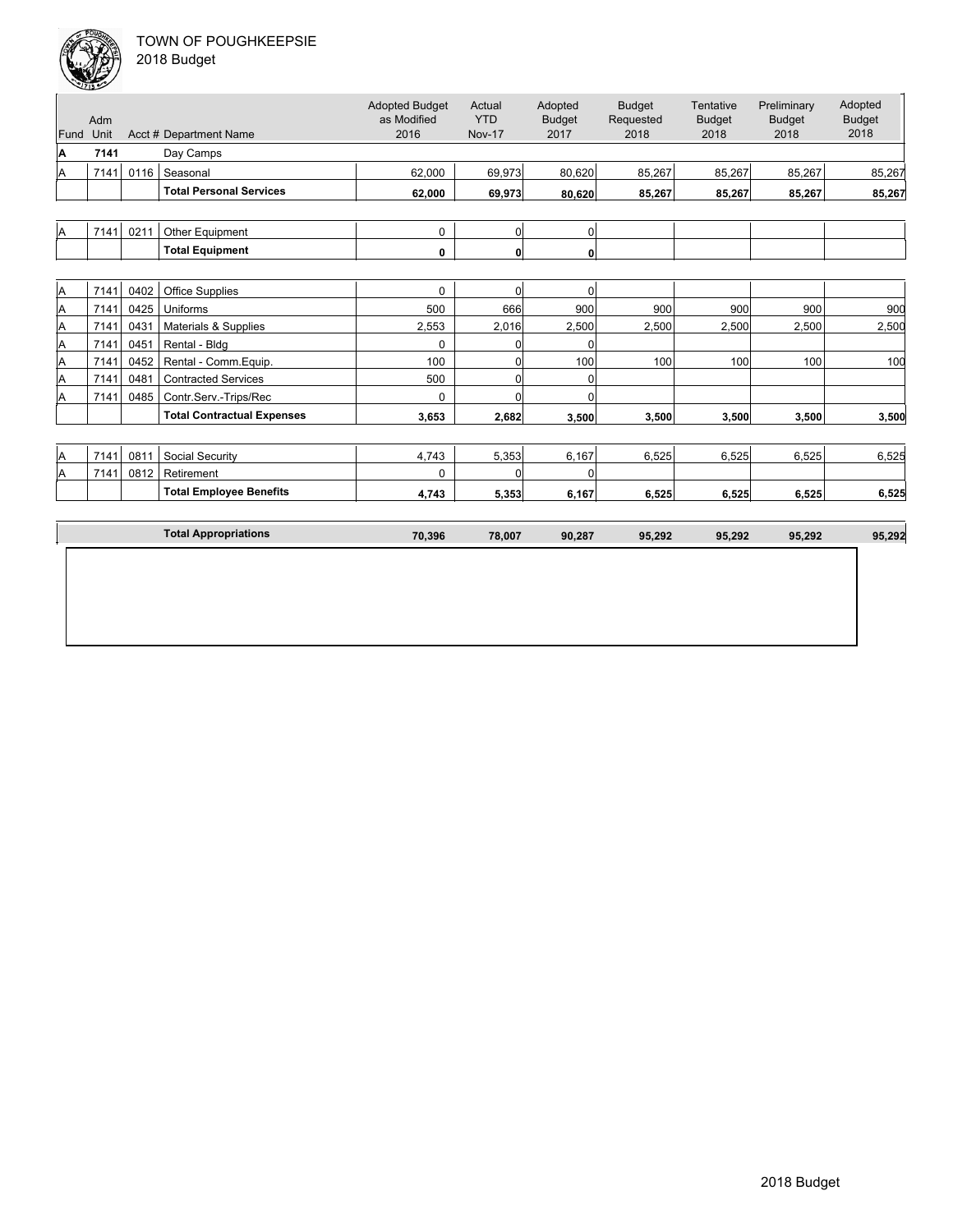

|      | Adm  |      |                                   | <b>Adopted Budget</b><br>as Modified | Actual<br><b>YTD</b> | Adopted<br><b>Budget</b> | <b>Budget</b><br>Requested | Tentative<br><b>Budget</b> | Preliminary<br><b>Budget</b> | Adopted<br><b>Budget</b> |
|------|------|------|-----------------------------------|--------------------------------------|----------------------|--------------------------|----------------------------|----------------------------|------------------------------|--------------------------|
| Fund | Unit |      | Acct # Department Name            | 2016                                 | <b>Nov-17</b>        | 2017                     | 2018                       | 2018                       | 2018                         | 2018                     |
| ΙA   | 7142 |      | <b>Specialty Camps</b>            |                                      |                      |                          |                            |                            |                              |                          |
| ΙA   | 7142 | 0116 | Seasonal                          | 0                                    | $\overline{0}$       | $\Omega$                 |                            |                            |                              |                          |
|      |      |      | <b>Total Personal Services</b>    | 0                                    | 0                    | 0                        |                            |                            |                              |                          |
|      |      |      |                                   |                                      |                      |                          |                            |                            |                              |                          |
| IA.  | 7142 | 0425 | Uniforms                          | $\mathbf 0$                          | $\overline{0}$       | $\overline{0}$           |                            |                            |                              |                          |
| A    | 7142 | 0431 | Materials & Supplies              | 0                                    | 0                    | $\Omega$                 |                            |                            |                              |                          |
| IA.  | 7142 | 0451 | Rental - Bldg                     | 0                                    | 0                    | $\Omega$                 |                            |                            |                              |                          |
| A    | 7142 | 0452 | Rental - Comm. Equip.             | 0                                    | 0                    | $\Omega$                 |                            |                            |                              |                          |
| ΙA   | 7142 | 0481 | <b>Contracted Services</b>        | 0                                    | 0                    | 0                        |                            |                            |                              |                          |
| A    | 7142 | 0485 | Contr.Serv.-Trips/Rec             | 0                                    | 0                    | 0                        |                            |                            |                              |                          |
|      |      |      | <b>Total Contractual Expenses</b> | 0                                    | 0                    | 0                        |                            |                            |                              |                          |
|      |      |      |                                   |                                      |                      |                          |                            |                            |                              |                          |
| ΙA   | 7142 | 0811 | Social Security                   | $\mathbf 0$                          | $\overline{0}$       | $\overline{0}$           |                            |                            |                              |                          |
| ΙA   | 7142 | 0812 | Retirement                        | 0                                    | 0                    | $\Omega$                 |                            |                            |                              |                          |
|      |      |      | <b>Total Employee Benefits</b>    | 0                                    | 0                    | $\Omega$                 |                            |                            |                              |                          |
|      |      |      |                                   |                                      |                      |                          |                            |                            |                              |                          |
|      |      |      | <b>Total Appropriations</b>       | $\mathbf{0}$                         | $\mathbf 0$          | $\bf{0}$                 |                            |                            |                              |                          |
|      |      |      |                                   |                                      |                      |                          |                            |                            |                              |                          |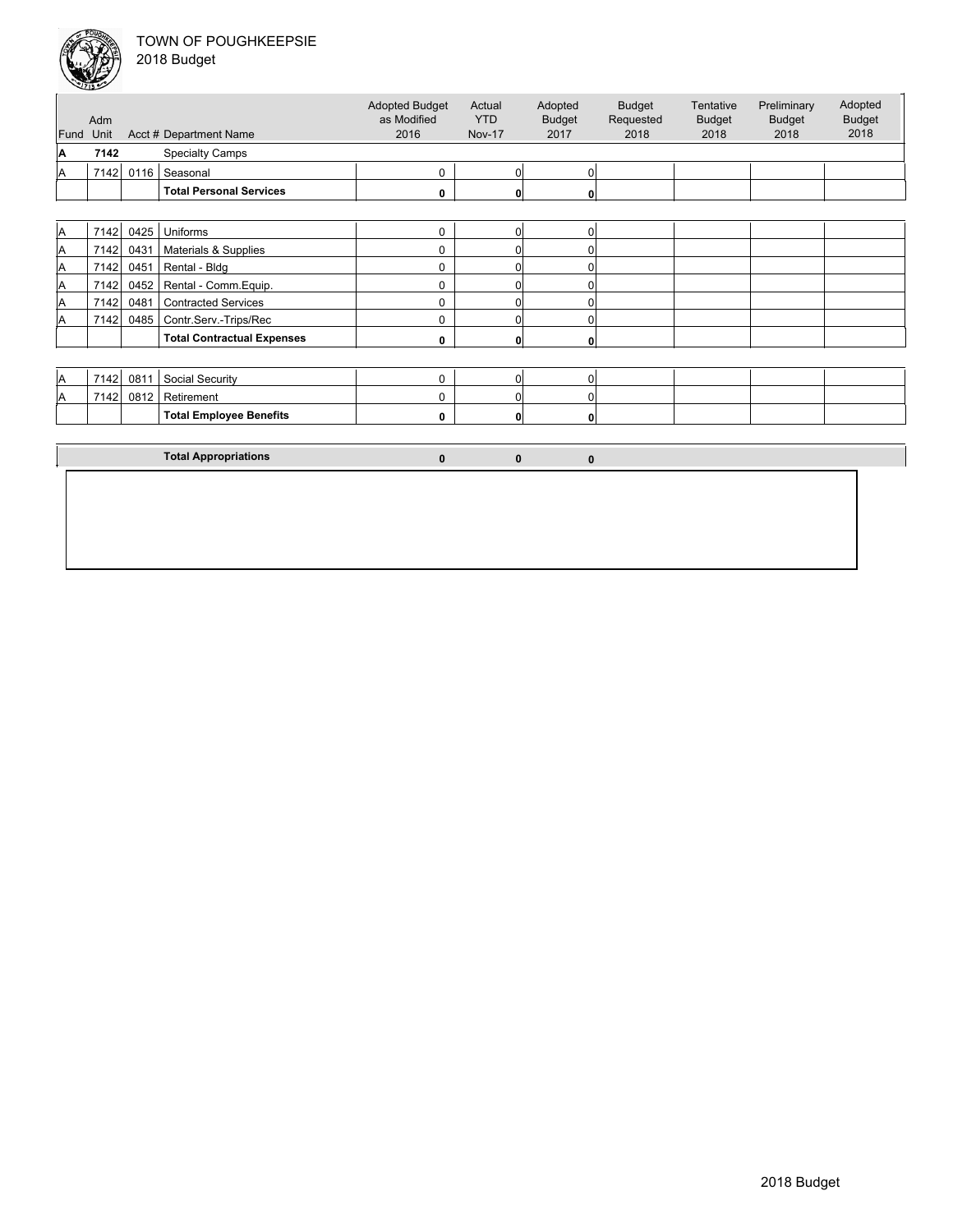

|  | 2018 Budget |  |
|--|-------------|--|
|--|-------------|--|

| Fund<br>A<br>A<br>A<br>A<br>A<br>A | Unit<br>7143<br>7143<br>7143 | 0116 | Acct # Department Name<br>Soccer Camp<br>Seasonal<br><b>Total Personal Services</b> | 2016<br>0    | <b>Nov-17</b><br>$\overline{0}$ | 2017         | 2018 | 2018 | 2018 | 2018 |
|------------------------------------|------------------------------|------|-------------------------------------------------------------------------------------|--------------|---------------------------------|--------------|------|------|------|------|
|                                    |                              |      |                                                                                     |              |                                 |              |      |      |      |      |
|                                    |                              |      |                                                                                     |              |                                 | 0            |      |      |      |      |
|                                    |                              |      |                                                                                     | 0            | 0                               | 0            |      |      |      |      |
|                                    |                              |      |                                                                                     |              |                                 |              |      |      |      |      |
|                                    |                              | 0425 | Uniforms                                                                            | $\mathbf 0$  | $\overline{0}$                  | 0            |      |      |      |      |
|                                    | 7143                         | 0431 | Materials & Supplies                                                                | 0            | 0                               | $\Omega$     |      |      |      |      |
|                                    | 7143                         | 0451 | Rental - Bldg                                                                       | 0            | 0                               | $\Omega$     |      |      |      |      |
|                                    | 7143                         | 0452 | Rental - Comm.Equip.                                                                | 0            | 0                               | $\Omega$     |      |      |      |      |
| A                                  | 7143                         | 0481 | <b>Contracted Services</b>                                                          | 0            | 0                               | $\Omega$     |      |      |      |      |
| A                                  | 7143                         | 0485 | Contr.Serv.-Trips/Rec                                                               | 0            | 0                               | $\Omega$     |      |      |      |      |
|                                    |                              |      | <b>Total Contractual Expenses</b>                                                   | 0            | $\mathbf{0}$                    | 0            |      |      |      |      |
|                                    |                              |      |                                                                                     |              |                                 |              |      |      |      |      |
| A                                  | 7143                         | 0811 | Social Security                                                                     | 0            | $\overline{0}$                  | 0            |      |      |      |      |
| A                                  | 7143                         | 0812 | Retirement                                                                          | 0            | 0                               | $\Omega$     |      |      |      |      |
|                                    |                              |      | <b>Total Employee Benefits</b>                                                      | 0            | 0                               | 0            |      |      |      |      |
|                                    |                              |      |                                                                                     |              |                                 |              |      |      |      |      |
|                                    |                              |      | <b>Total Appropriations</b>                                                         | $\mathbf{0}$ | $\mathbf{0}$                    | $\mathbf{0}$ |      |      |      |      |
|                                    |                              |      |                                                                                     |              |                                 |              |      |      |      |      |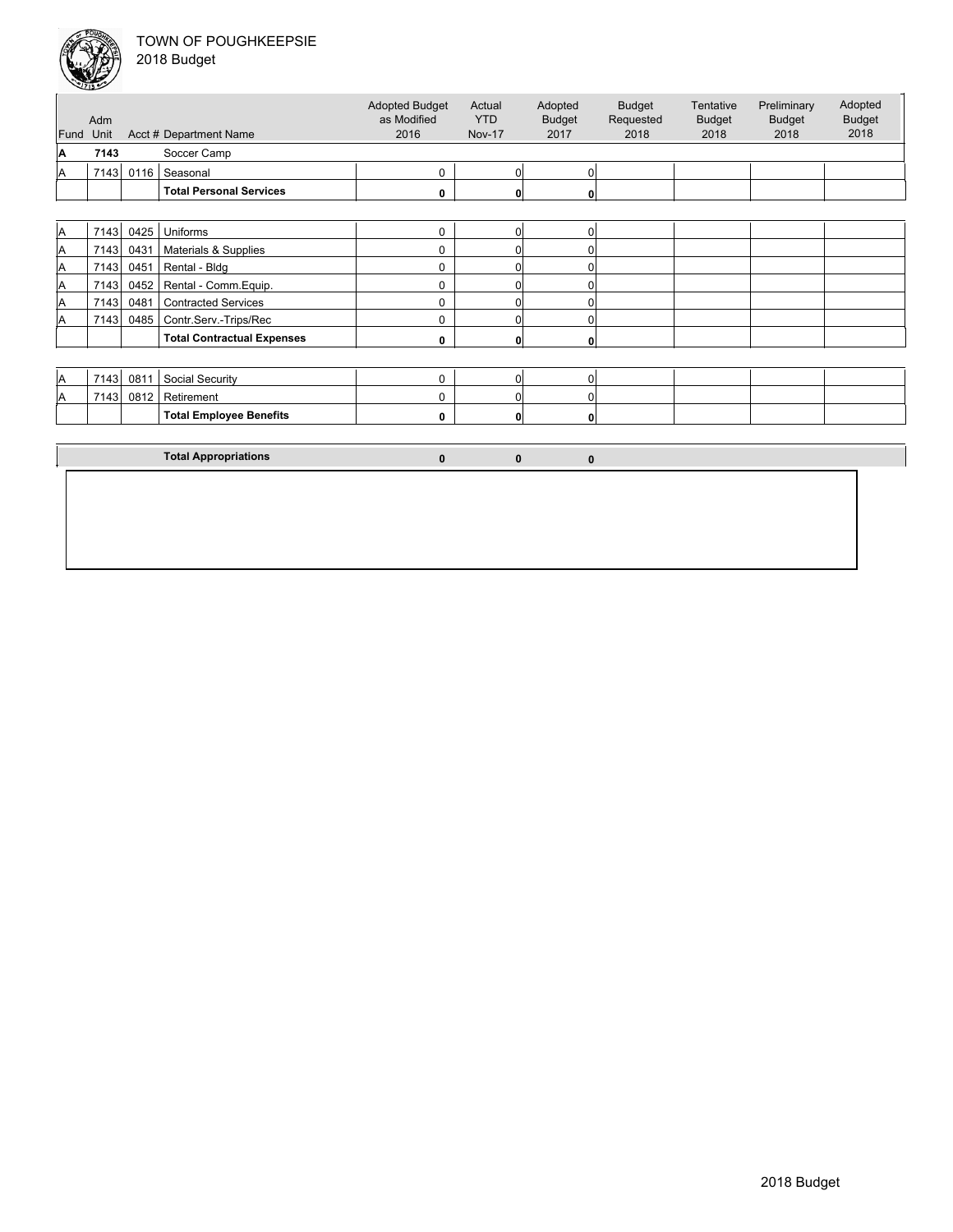

| 018 Budget |  |
|------------|--|
|------------|--|

|      | Adm  |      |                                   | <b>Adopted Budget</b><br>as Modified | Actual<br><b>YTD</b> | Adopted<br><b>Budget</b> | <b>Budget</b><br>Requested | Tentative<br><b>Budget</b> | Preliminary<br><b>Budget</b> | Adopted<br><b>Budget</b> |
|------|------|------|-----------------------------------|--------------------------------------|----------------------|--------------------------|----------------------------|----------------------------|------------------------------|--------------------------|
| Fund | Unit |      | Acct # Department Name            | 2016                                 | <b>Nov-17</b>        | 2017                     | 2018                       | 2018                       | 2018                         | 2018                     |
| A    | 7144 |      | <b>Travel Camp</b>                |                                      |                      |                          |                            |                            |                              |                          |
| A    | 7144 | 0116 | Seasonal                          | 0                                    | $\overline{0}$       | 0                        |                            |                            |                              |                          |
|      |      |      | <b>Total Personal Services</b>    | 0                                    | 0                    | 0                        |                            |                            |                              |                          |
|      |      |      |                                   |                                      |                      |                          |                            |                            |                              |                          |
| A    | 7144 | 0425 | Uniforms                          | $\mathbf 0$                          | $\overline{0}$       | 0                        |                            |                            |                              |                          |
| A    | 7144 | 0431 | Materials & Supplies              | 0                                    | 0                    | $\Omega$                 |                            |                            |                              |                          |
| A    | 7144 | 0451 | Rental - Bldg                     | 0                                    | 0                    | $\Omega$                 |                            |                            |                              |                          |
| A    | 7144 | 0452 | Rental - Comm. Equip.             | 0                                    | 0                    | $\Omega$                 |                            |                            |                              |                          |
| A    | 7144 | 0481 | <b>Contracted Services</b>        | 0                                    | 0                    | $\Omega$                 |                            |                            |                              |                          |
| Α    | 7144 | 0485 | Contr.Serv.-Trips/Rec             | 0                                    | 0                    | $\Omega$                 |                            |                            |                              |                          |
|      |      |      | <b>Total Contractual Expenses</b> | 0                                    | 0                    | 0                        |                            |                            |                              |                          |
|      |      |      |                                   |                                      |                      |                          |                            |                            |                              |                          |
| A    | 7144 | 0811 | Social Security                   | $\mathbf 0$                          | $\overline{0}$       | $\Omega$                 |                            |                            |                              |                          |
| ΙA   | 7144 | 0812 | Retirement                        | 0                                    | 0                    | $\Omega$                 |                            |                            |                              |                          |
|      |      |      | <b>Total Employee Benefits</b>    | 0                                    | 0                    | $\mathbf{0}$             |                            |                            |                              |                          |
|      |      |      |                                   |                                      |                      |                          |                            |                            |                              |                          |
|      |      |      | <b>Total Appropriations</b>       | $\mathbf{0}$                         | $\mathbf 0$          | $\mathbf{0}$             |                            |                            |                              |                          |
|      |      |      |                                   |                                      |                      |                          |                            |                            |                              |                          |
|      |      |      |                                   |                                      |                      |                          |                            |                            |                              |                          |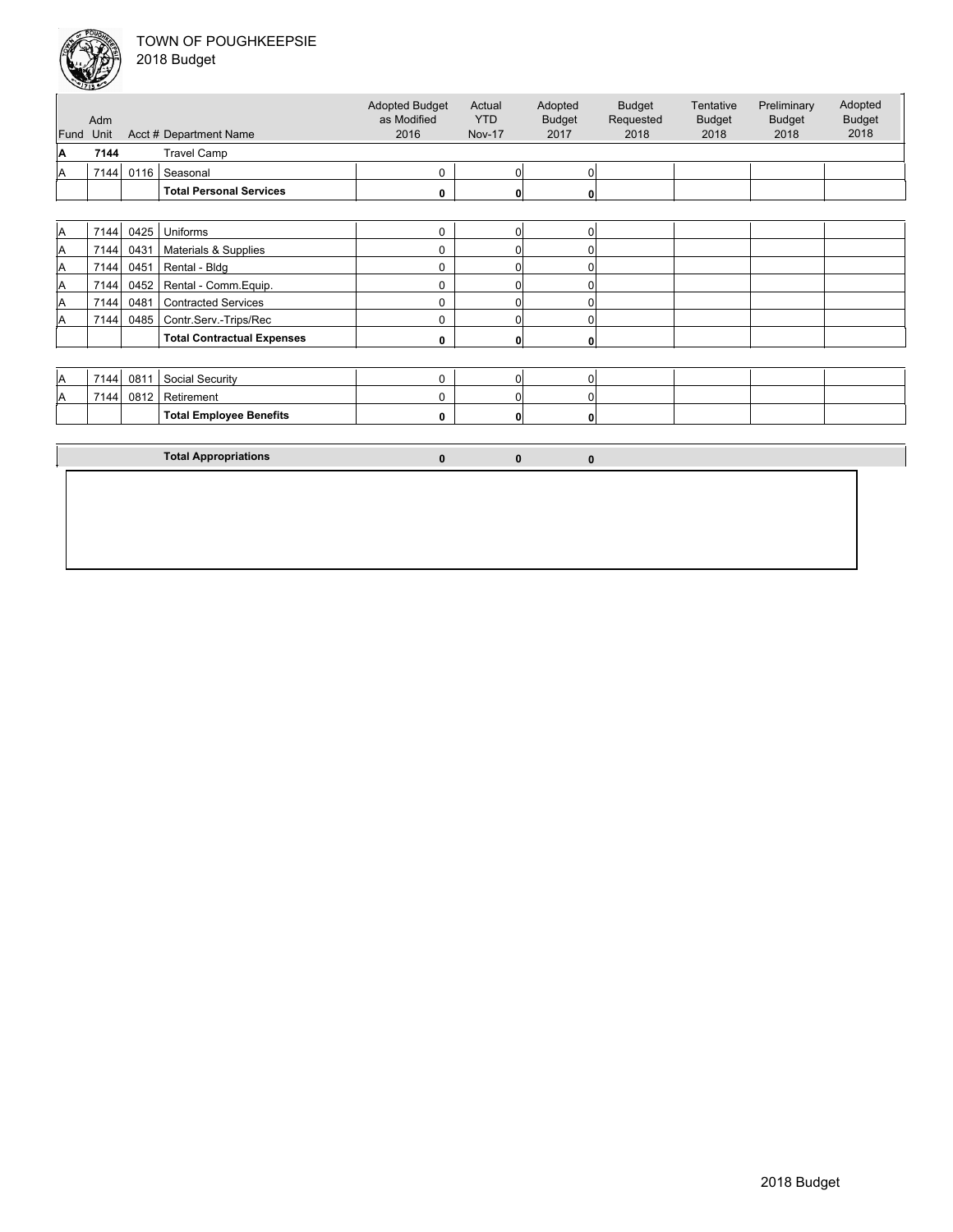

|      | سيب<br>Adm |      |                                   | <b>Adopted Budget</b><br>as Modified | Actual<br><b>YTD</b> | Adopted<br><b>Budget</b> | <b>Budget</b><br>Requested | Tentative<br><b>Budget</b> | Preliminary<br><b>Budget</b> | Adopted<br><b>Budget</b> |
|------|------------|------|-----------------------------------|--------------------------------------|----------------------|--------------------------|----------------------------|----------------------------|------------------------------|--------------------------|
| Fund | Unit       |      | Acct # Department Name            | 2016                                 | <b>Nov-17</b>        | 2017                     | 2018                       | 2018                       | 2018                         | 2018                     |
| A    | 7180       |      | Pool                              |                                      |                      |                          |                            |                            |                              |                          |
| ΙA   | 7180       | 0116 | Seasonal                          | 0                                    | 0                    | $\Omega$                 |                            |                            |                              |                          |
|      |            |      | <b>Total Personal Services</b>    | 0                                    | 0                    | 0                        |                            |                            |                              |                          |
|      |            |      |                                   |                                      |                      |                          |                            |                            |                              |                          |
| ΙA   | 7180       | 0431 | Materials & Supplies              | 14,000                               | 0                    | 14,000                   | 14,000                     | 14,000                     | $\Omega$                     | O                        |
| A    | 7180       | 0475 | Operation & Maintenance           | 0                                    | 0                    | 0                        |                            |                            |                              |                          |
| A    | 7180       | 0481 | <b>Contracted Services</b>        | 0                                    | 0                    | O                        |                            |                            | 14,000                       | 14,000                   |
|      |            |      | <b>Total Contractual Expenses</b> | 14,000                               | 0                    | 14,000                   | 14,000                     | 14,000                     | 14,000                       | 14,000                   |
|      |            |      |                                   |                                      |                      |                          |                            |                            |                              |                          |
| ΙA   | 7180       | 0811 | Social Security                   | 0                                    | 0                    | $\Omega$                 |                            |                            |                              |                          |
|      |            |      | <b>Total Employee Benefits</b>    | 0                                    | $\mathbf{0}$         | 0                        |                            |                            |                              |                          |
|      |            |      |                                   |                                      |                      |                          |                            |                            |                              |                          |
|      |            |      | <b>Total Appropriations</b>       | 14,000                               | $\bf{0}$             | 14,000                   | 14,000                     | 14,000                     | 14,000                       | 14,000                   |
|      |            |      |                                   |                                      |                      |                          |                            |                            |                              |                          |
|      |            |      |                                   |                                      |                      |                          |                            |                            |                              |                          |
|      |            |      |                                   |                                      |                      |                          |                            |                            |                              |                          |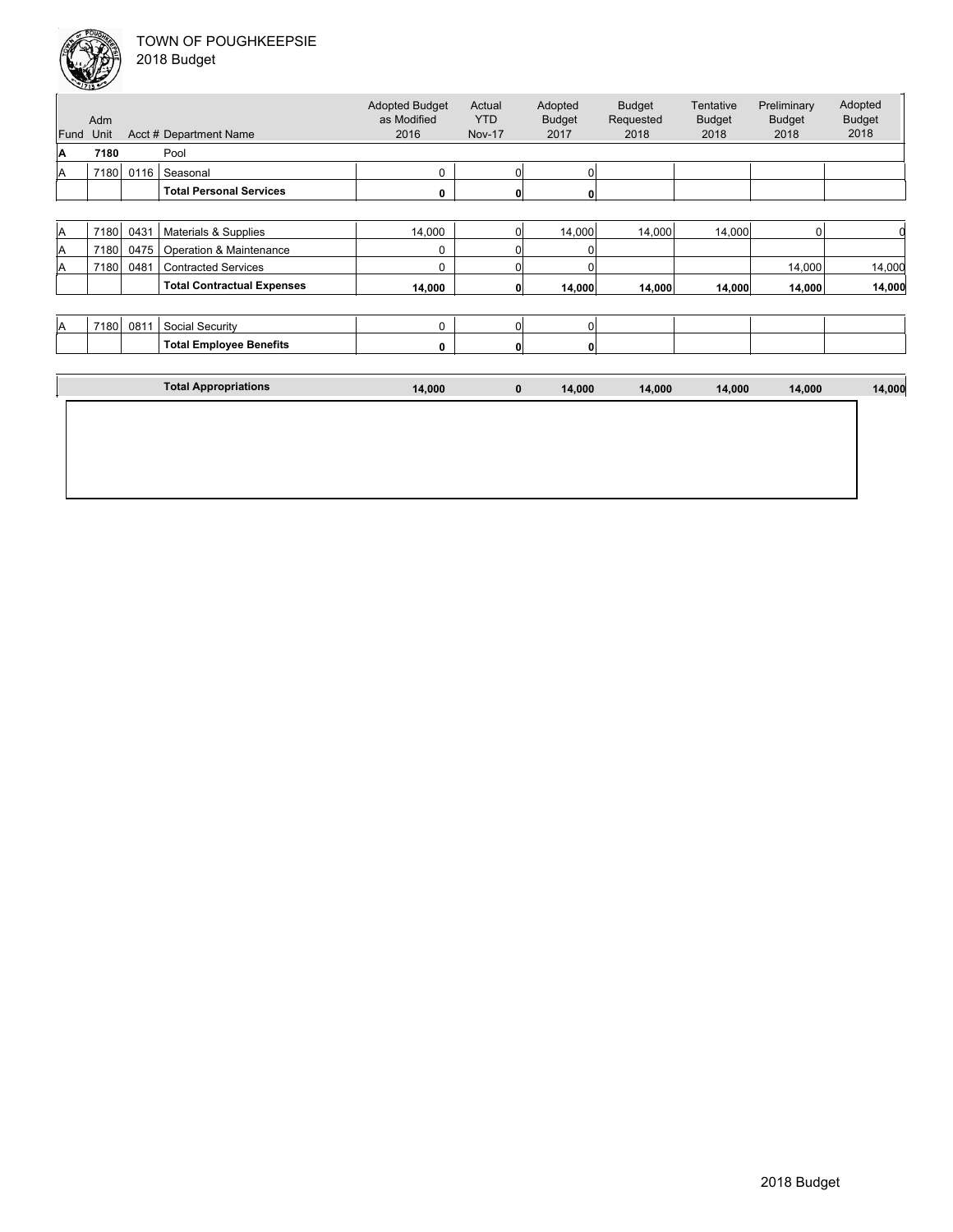

|      | Adm  |      |                                   | <b>Adopted Budget</b><br>as Modified | Actual<br><b>YTD</b> | Adopted<br><b>Budget</b> | <b>Budget</b><br>Requested | Tentative<br><b>Budget</b> | Preliminary<br><b>Budget</b> | Adopted<br><b>Budget</b> |
|------|------|------|-----------------------------------|--------------------------------------|----------------------|--------------------------|----------------------------|----------------------------|------------------------------|--------------------------|
| Fund | Unit |      | Acct # Department Name            | 2016                                 | <b>Nov-17</b>        | 2017                     | 2018                       | 2018                       | 2018                         | 2018                     |
| ΙA   | 7270 |      | Concerts                          |                                      |                      |                          |                            |                            |                              |                          |
| ΙA   | 7270 | 0481 | <b>Contracted Services</b>        | 4,000                                | 4,000                | 4,000                    | 4,000                      | 4,000                      | 4,000                        | 4,000                    |
|      |      |      | <b>Total Contractual Expenses</b> | 4,000                                | 4,000                | 4,000                    | 4,000                      | 4,000                      | 4,000                        | 4,000                    |
|      |      |      |                                   |                                      |                      |                          |                            |                            |                              |                          |

| <b>Total Appropriations</b> | 4,000 | 4,000 | 4,000 | 4,000 | 4,000 | 4,000 | 4,000 |
|-----------------------------|-------|-------|-------|-------|-------|-------|-------|
|                             |       |       |       |       |       |       |       |
|                             |       |       |       |       |       |       |       |
|                             |       |       |       |       |       |       |       |
|                             |       |       |       |       |       |       |       |
|                             |       |       |       |       |       |       |       |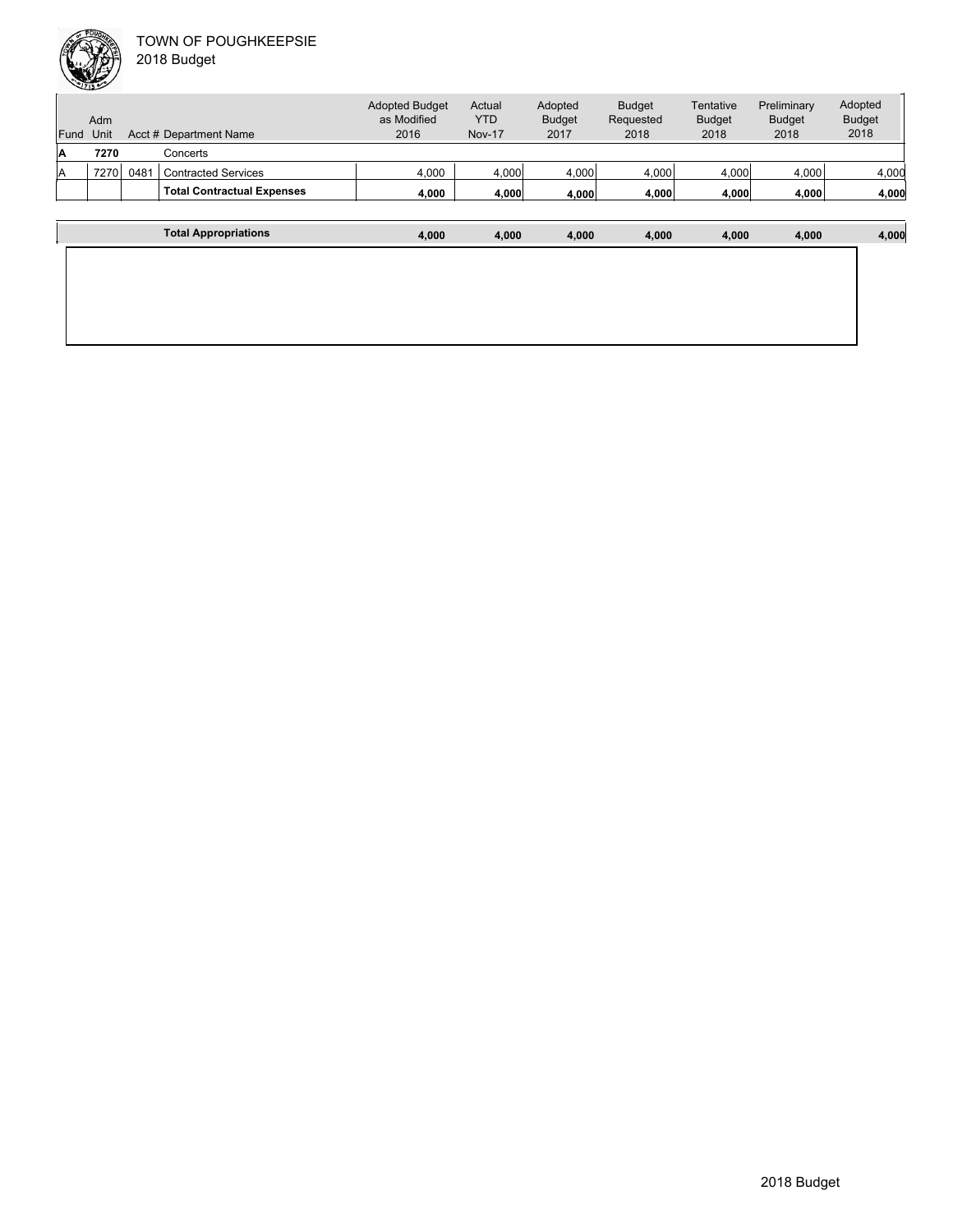

| Fund | Adm<br>Unit |      | Acct # Department Name            | <b>Adopted Budget</b><br>as Modified<br>2016 | Actual<br><b>YTD</b><br><b>Nov-17</b> | Adopted<br><b>Budget</b><br>2017 | <b>Budget</b><br>Requested<br>2018 | Tentative<br><b>Budget</b><br>2018 | Preliminary<br><b>Budget</b><br>2018 | Adopted<br><b>Budget</b><br>2018 |
|------|-------------|------|-----------------------------------|----------------------------------------------|---------------------------------------|----------------------------------|------------------------------------|------------------------------------|--------------------------------------|----------------------------------|
| ΙA   | 7310        |      | Youth Programs                    |                                              |                                       |                                  |                                    |                                    |                                      |                                  |
| ΙA   | 7310        | 0436 | Material & Supp - Athletic        | $\Omega$                                     |                                       |                                  |                                    |                                    |                                      |                                  |
| ΙA   | 7310        | 0481 | <b>Contracted Services</b>        | 8,333                                        | 5,663                                 | 8,333                            | 8,333                              | 8,333                              | 8.333                                | 8,333                            |
|      |             |      | <b>Total Contractual Expenses</b> | 8,333                                        | 5,663                                 | 8,333                            | 8,333                              | 8,333                              | 8,333                                | 8,333                            |
|      |             |      | <b>Total Appropriations</b>       | 8,333                                        | 5,663                                 | 8,333                            | 8,333                              | 8,333                              | 8,333                                | 8,333                            |
|      |             |      |                                   |                                              |                                       |                                  |                                    |                                    |                                      |                                  |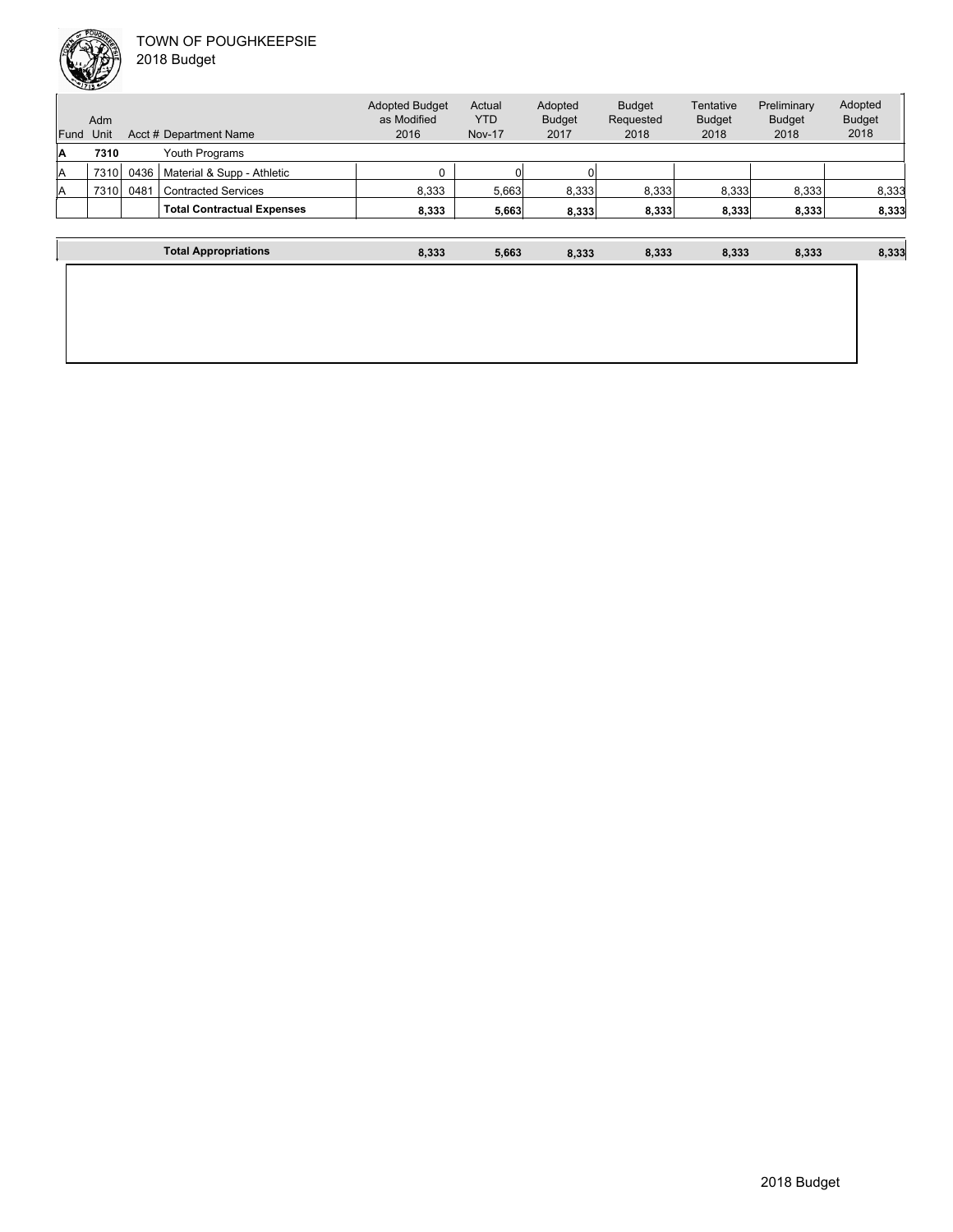

| Fund | Adm<br>Unit |      | Acct # Department Name            | <b>Adopted Budget</b><br>as Modified<br>2016 | Actual<br><b>YTD</b><br><b>Nov-17</b> | Adopted<br><b>Budget</b><br>2017 | <b>Budget</b><br>Requested<br>2018 | Tentative<br><b>Budget</b><br>2018 | Preliminary<br><b>Budget</b><br>2018 | Adopted<br><b>Budget</b><br>2018 |
|------|-------------|------|-----------------------------------|----------------------------------------------|---------------------------------------|----------------------------------|------------------------------------|------------------------------------|--------------------------------------|----------------------------------|
| A    | 7410        |      | Library                           |                                              |                                       |                                  |                                    |                                    |                                      |                                  |
| ΙA   | 7410        | 0481 | <b>Contracted Services</b>        |                                              | Οl                                    |                                  |                                    |                                    |                                      |                                  |
|      |             |      | <b>Total Contractual Expenses</b> |                                              | $\mathbf{0}$                          |                                  |                                    |                                    |                                      |                                  |
|      |             |      |                                   |                                              |                                       |                                  |                                    |                                    |                                      |                                  |
|      |             |      | <b>Total Appropriations</b>       | 0                                            | 0                                     | 0                                |                                    |                                    |                                      |                                  |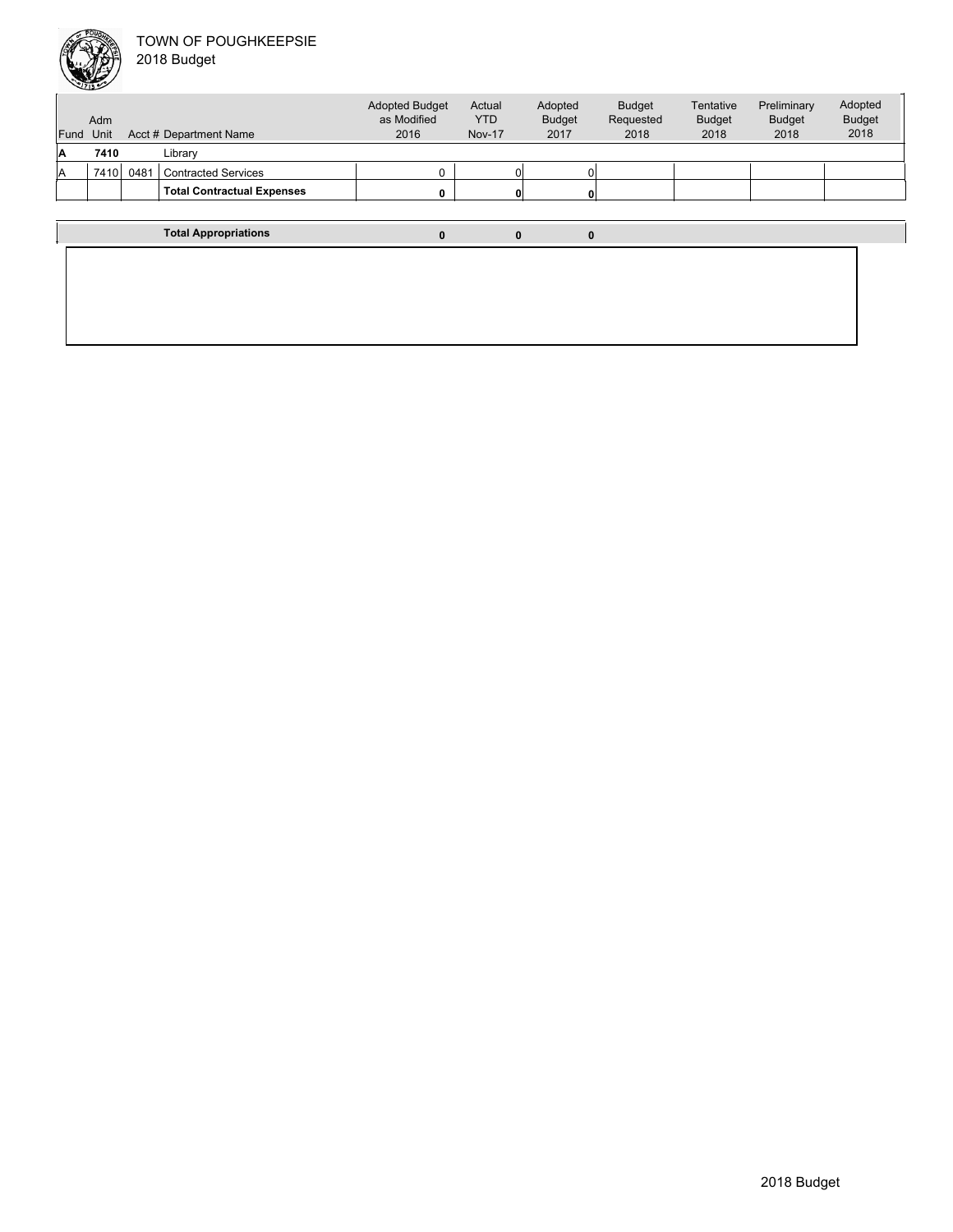

|      | Adm  |      |                                   | <b>Adopted Budget</b><br>as Modified | Actual<br><b>YTD</b> | Adopted<br><b>Budget</b> | <b>Budget</b><br>Requested | Tentative<br><b>Budget</b> | Preliminary<br><b>Budget</b> | Adopted<br><b>Budget</b> |
|------|------|------|-----------------------------------|--------------------------------------|----------------------|--------------------------|----------------------------|----------------------------|------------------------------|--------------------------|
| Fund | Unit |      | Acct # Department Name            | 2016                                 | <b>Nov-17</b>        | 2017                     | 2018                       | 2018                       | 2018                         | 2018                     |
| ۱A   | 7510 |      | Historian                         |                                      |                      |                          |                            |                            |                              |                          |
| lA   | 7510 | 0431 | Materials & Supplies              | 000.                                 | 1.099                | 1,000                    |                            | 3,000                      | 3,000                        | 3,000                    |
|      |      |      | <b>Total Contractual Expenses</b> | 1,000                                | 1,099                | 1,000                    |                            | 3,000                      | 3,000                        | 3,000                    |
|      |      |      |                                   |                                      |                      |                          |                            |                            |                              |                          |
|      |      |      |                                   |                                      |                      |                          |                            |                            |                              |                          |

| <b>Total Appropriations</b> | 1,000 | 1,099 | 1,000 | 0 | 3,000 | 3,000 | 3,000 |
|-----------------------------|-------|-------|-------|---|-------|-------|-------|
|                             |       |       |       |   |       |       |       |
|                             |       |       |       |   |       |       |       |
|                             |       |       |       |   |       |       |       |
|                             |       |       |       |   |       |       |       |
|                             |       |       |       |   |       |       |       |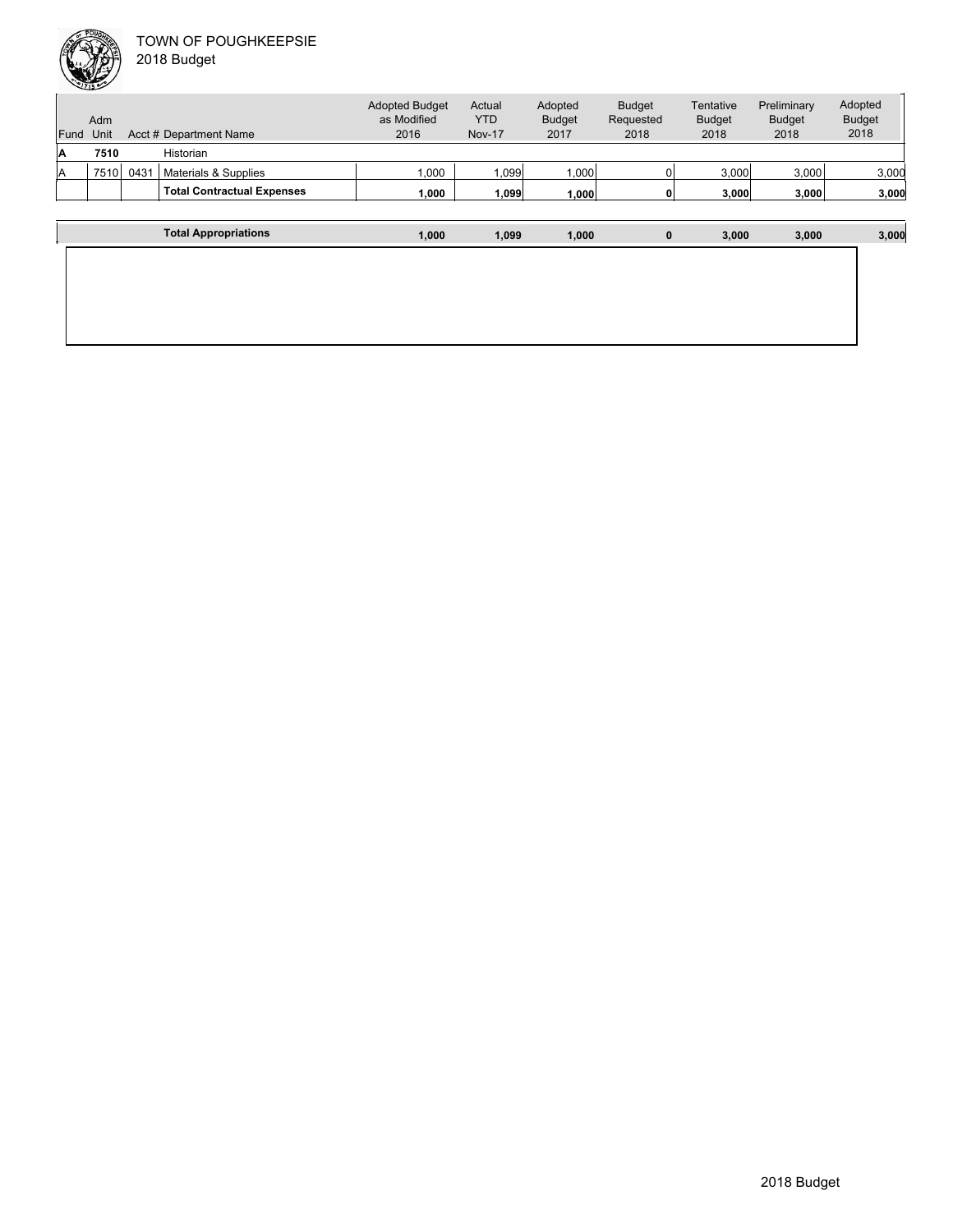

| <b>Fund</b><br>ΙA | Adm<br>Unit<br>7550 |      | Acct # Department Name<br>Celebrations | <b>Adopted Budget</b><br>as Modified<br>2016 | Actual<br><b>YTD</b><br><b>Nov-17</b> | Adopted<br><b>Budget</b><br>2017 | <b>Budget</b><br>Requested<br>2018 | Tentative<br><b>Budget</b><br>2018 | Preliminary<br><b>Budget</b><br>2018 | Adopted<br><b>Budget</b><br>2018 |
|-------------------|---------------------|------|----------------------------------------|----------------------------------------------|---------------------------------------|----------------------------------|------------------------------------|------------------------------------|--------------------------------------|----------------------------------|
| A                 | 7550                | 0431 | Materials & Supplies                   |                                              | 1.401                                 | 1,750                            |                                    |                                    |                                      |                                  |
| A                 | 7550                | 0481 | <b>Contracted Services</b>             | 1,750                                        | 0                                     |                                  | 1,750                              | .750                               | 1,750                                | 1,750                            |
|                   |                     |      | <b>Total Contractual Expenses</b>      | 1.750                                        | 1,401                                 | 1,750                            | 1,750                              | 1,750                              | 1,750                                | 1,750                            |
|                   |                     |      | <b>Total Appropriations</b>            | 1,750                                        | 1,401                                 | 1,750                            | 1,750                              | 1,750                              | 1,750                                | 1,750                            |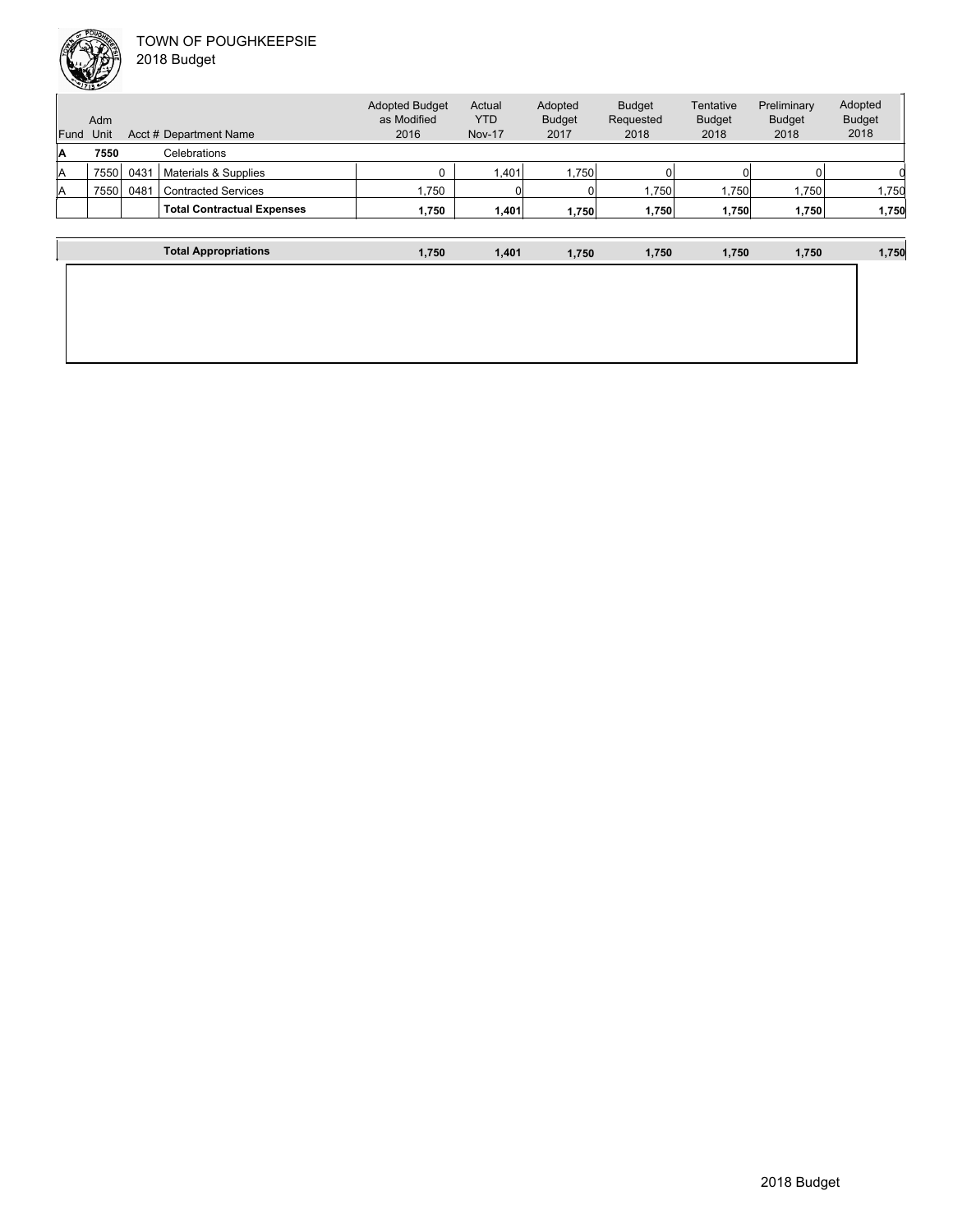

| 018 Budget |  |
|------------|--|
|------------|--|

| Fund Unit | Adm  |      | Acct # Department Name            | <b>Adopted Budget</b><br>as Modified<br>2016 | Actual<br><b>YTD</b><br><b>Nov-17</b> | Adopted<br><b>Budget</b><br>2017 | <b>Budget</b><br>Requested<br>2018 | Tentative<br><b>Budget</b><br>2018 | Preliminary<br><b>Budget</b><br>2018 | Adopted<br><b>Budget</b><br>2018 |
|-----------|------|------|-----------------------------------|----------------------------------------------|---------------------------------------|----------------------------------|------------------------------------|------------------------------------|--------------------------------------|----------------------------------|
| A         | 7620 |      | <b>Adult Recreation</b>           |                                              |                                       |                                  |                                    |                                    |                                      |                                  |
| Α         | 7620 | 0103 | Overtime                          | 300                                          | 0                                     | $\overline{0}$                   |                                    |                                    |                                      |                                  |
| Α         | 7620 | 0112 | Part-Time                         | 51,722                                       | 49,441                                | 53,961                           | 55,040                             | 55,040                             | 55,040                               | 55,040                           |
|           |      |      | <b>Total Personal Services</b>    | 52.022                                       | 49.441                                | 53.961                           | 55.040                             | 55.040                             | 55.040                               | 55,040                           |
|           |      |      |                                   |                                              |                                       |                                  |                                    |                                    |                                      |                                  |
| A         | 7620 | 0211 | Other Equipment                   | 5.000                                        | 0                                     | 5.000                            | 5.000                              | 5.000                              | 5.000                                | 5,000                            |
|           |      |      | <b>Total Equipment</b>            | 5.000                                        | 0                                     | 5,000                            | 5,000                              | 5,000                              | 5.000                                | 5,000                            |
|           |      |      |                                   |                                              |                                       |                                  |                                    |                                    |                                      |                                  |
| A         | 7620 | 0403 | Books, Lit & Publications         | 620                                          | 418                                   | 620                              | 620                                | 620                                | 620                                  | 620                              |
| Α         | 7620 | 0431 | Materials & Supplies              | 11,040                                       | 12,426                                | 10,200                           | 10,200                             | 10,200                             | 10,200                               | 10,200                           |
| Α         | 7620 | 0442 | Repairs & Maint.Bldg              | 19,572                                       | 5,761                                 | 20,000                           | 20,000                             | 20,000                             | 20,000                               | 20,000                           |
| Α         | 7620 | 0451 | Rental - Bldg                     | 0                                            | $\Omega$                              | $\Omega$                         |                                    |                                    |                                      |                                  |
| A         | 7620 | 0461 | Telephone                         | 2,500                                        | 1,849                                 | 2,000                            | 2,000                              | 2,000                              | 2,000                                | 2,000                            |
| Α         | 7620 | 0462 | Electric                          | 10,000                                       | 3,040                                 | 4,000                            | 4,000                              | 4,000                              | 4,000                                | 4,000                            |
| Α         | 7620 | 0464 | Water                             | 1,000                                        | 18                                    | 400                              | 400                                | 400                                | 400                                  | 400                              |
| A         | 7620 | 0481 | <b>Contractred Services</b>       | 24,459                                       | 25,418                                | 53,880                           | 37,200                             | 37,200                             | 37,200                               | 37,200                           |
| Α         | 7620 | 0485 | Contr.Serv.-Trips/Rec             | 31,250                                       | 19,695                                | 32,000                           | 42,940                             | 42,940                             | 42,940                               | 42,940                           |
|           |      |      | <b>Total Contractual Expenses</b> | 100,441                                      | 68,624                                | 123,100                          | 117,360                            | 117,360                            | 117,360                              | 117,360                          |
|           |      |      |                                   |                                              |                                       |                                  |                                    |                                    |                                      |                                  |
| A         | 7620 | 0811 | Social Security                   | 3,933                                        | 3,742                                 | 3,945                            | 4,211                              | 4,211                              | 4,211                                | 4,211                            |
| Α         | 7620 | 0821 | Medical Insurance                 | 1,800                                        | 1,685                                 | $\Omega$                         |                                    |                                    |                                      |                                  |
| Α         | 7620 | 0822 | Optical Insurance                 | 70                                           | 64                                    | 0                                |                                    |                                    |                                      |                                  |
| Α         | 7620 | 0823 | Life Insurance                    | 20                                           | 15                                    | $\Omega$                         |                                    |                                    |                                      |                                  |
|           |      |      | <b>Total Employee Benefits</b>    | 5,823                                        | 5,506                                 | 3,945                            | 4,211                              | 4,211                              | 4,211                                | 4,211                            |
|           |      |      |                                   |                                              |                                       |                                  |                                    |                                    |                                      |                                  |
|           |      |      | <b>Total Appropriations</b>       | 163,286                                      | 123,571                               | 186.006                          | 181,611                            | 181,611                            | 181,611                              | 181,611                          |
|           |      |      |                                   |                                              |                                       |                                  |                                    |                                    |                                      |                                  |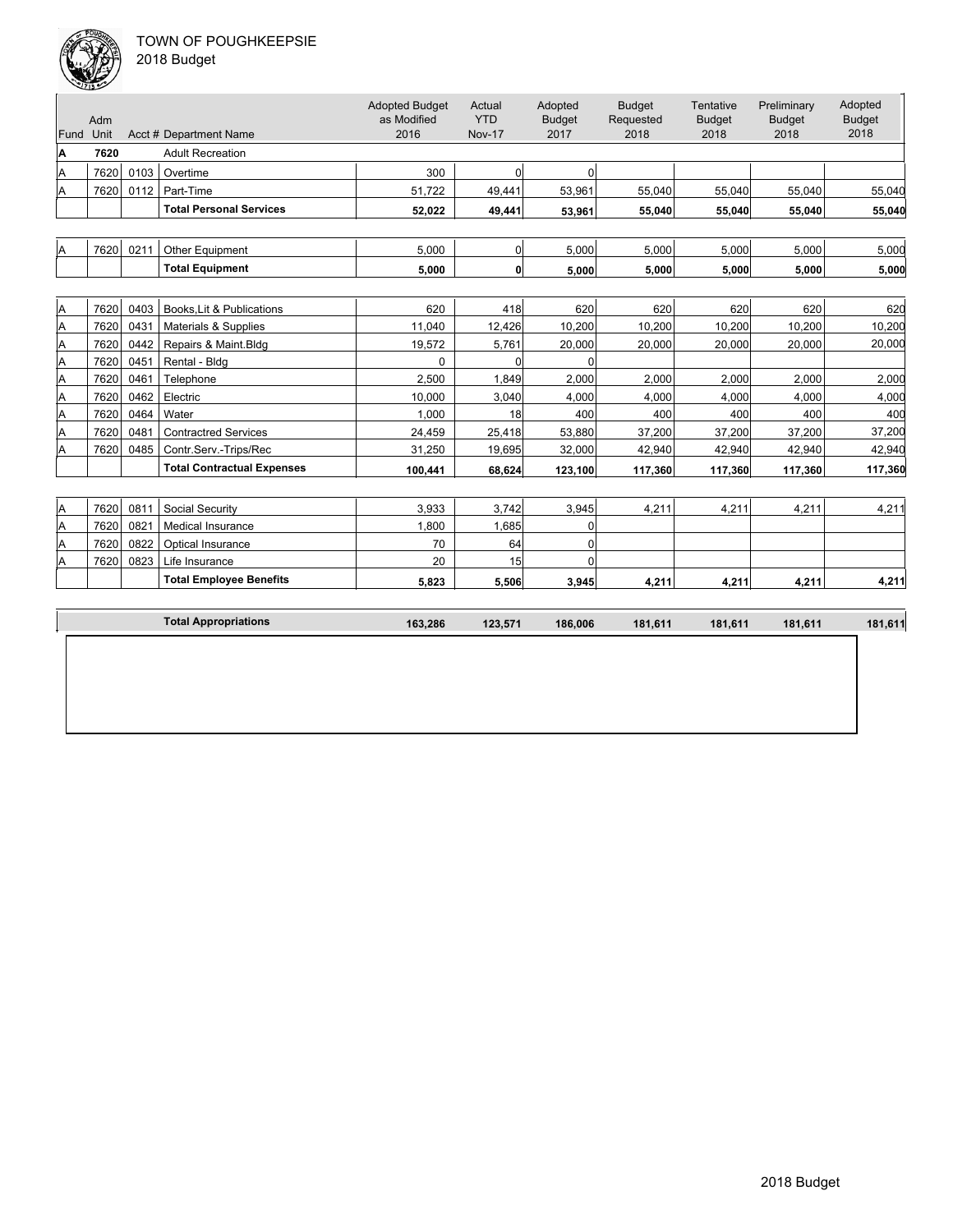

| 2018 Budget |  |
|-------------|--|
|-------------|--|

| Fund     | Adm<br>Unit |      | Acct # Department Name            | <b>Adopted Budget</b><br>as Modified<br>2016 | Actual<br><b>YTD</b><br><b>Nov-17</b> | Adopted<br><b>Budget</b><br>2017 | <b>Budget</b><br>Requested<br>2018 | Tentative<br><b>Budget</b><br>2018 | Preliminary<br><b>Budget</b><br>2018 | Adopted<br><b>Budget</b><br>2018 |
|----------|-------------|------|-----------------------------------|----------------------------------------------|---------------------------------------|----------------------------------|------------------------------------|------------------------------------|--------------------------------------|----------------------------------|
| A        | 8510        |      | Comm.Beautification               |                                              |                                       |                                  |                                    |                                    |                                      |                                  |
| A        | 8510        | 0103 | Overtime                          | 33,000                                       | 27,943                                | 33,000                           | 33,000                             | 33,000                             | 33,000                               | 33,000                           |
|          |             |      | <b>Total Personal Services</b>    | 33,000                                       | 27,943                                | 33,000                           | 33,000                             | 33,000                             | 33,000                               | 33,000                           |
|          |             |      |                                   |                                              |                                       |                                  |                                    |                                    |                                      |                                  |
| <b>A</b> | 8510        | 0402 | <b>Office Supplies</b>            | 250                                          | $\overline{0}$                        | 250                              | 250                                | 250                                | 250                                  | 250                              |
| <b>A</b> | 8510        | 0405 | Advertising                       | 4,500                                        | 3,532                                 | 4,500                            | 4,500                              | 2,500                              | 2,500                                | 2,500                            |
| A        | 8510        | 0431 | Materials & Supplies              | 500                                          | 159                                   | 500                              | 500                                | 500                                | 500                                  | 500                              |
| A        | 8510        | 0460 | Refuse Disposal                   | 40,985                                       | 49,119                                | 40,000                           | U                                  |                                    | $\Omega$                             |                                  |
| Α        | 8510        | 0481 | <b>Contracted Services</b>        | 27,000                                       | 8,036                                 | 27,000                           | 30,000                             | 30,000                             | 30,000                               | 30,000                           |
|          |             |      | <b>Total Contractual Expenses</b> | 73,235                                       | 60,846                                | 72,250                           | 35,250                             | 33,250                             | 33,250                               | 33,250                           |
|          |             |      |                                   |                                              |                                       |                                  |                                    |                                    |                                      |                                  |
| <b>A</b> | 8510        | 0811 | Social Security                   | 2,525                                        | 2,073                                 | 2,525                            | 2,525                              | 2,525                              | 2,525                                | 2,525                            |
| A        | 8510        | 0821 | Medical Insurance                 | 8,200                                        | 9,045                                 | 0                                |                                    |                                    |                                      |                                  |
| A        | 8510        | 0822 | Optical Insurance                 | 150                                          | 138                                   | O                                |                                    |                                    |                                      |                                  |
| A        | 8510        | 0823 | Life Insurance                    | 50                                           | 47                                    | $\Omega$                         |                                    |                                    |                                      |                                  |
|          |             |      | <b>Total Employee Benefits</b>    | 10,925                                       | 11,302                                | 2,525                            | 2,525                              | 2,525                              | 2,525                                | 2,525                            |
|          |             |      | <b>Total Appropriations</b>       | 117,160                                      | 100,091                               | 107,775                          | 70,775                             | 68,775                             | 68,775                               | 68,775                           |
|          |             |      |                                   |                                              |                                       |                                  |                                    |                                    |                                      |                                  |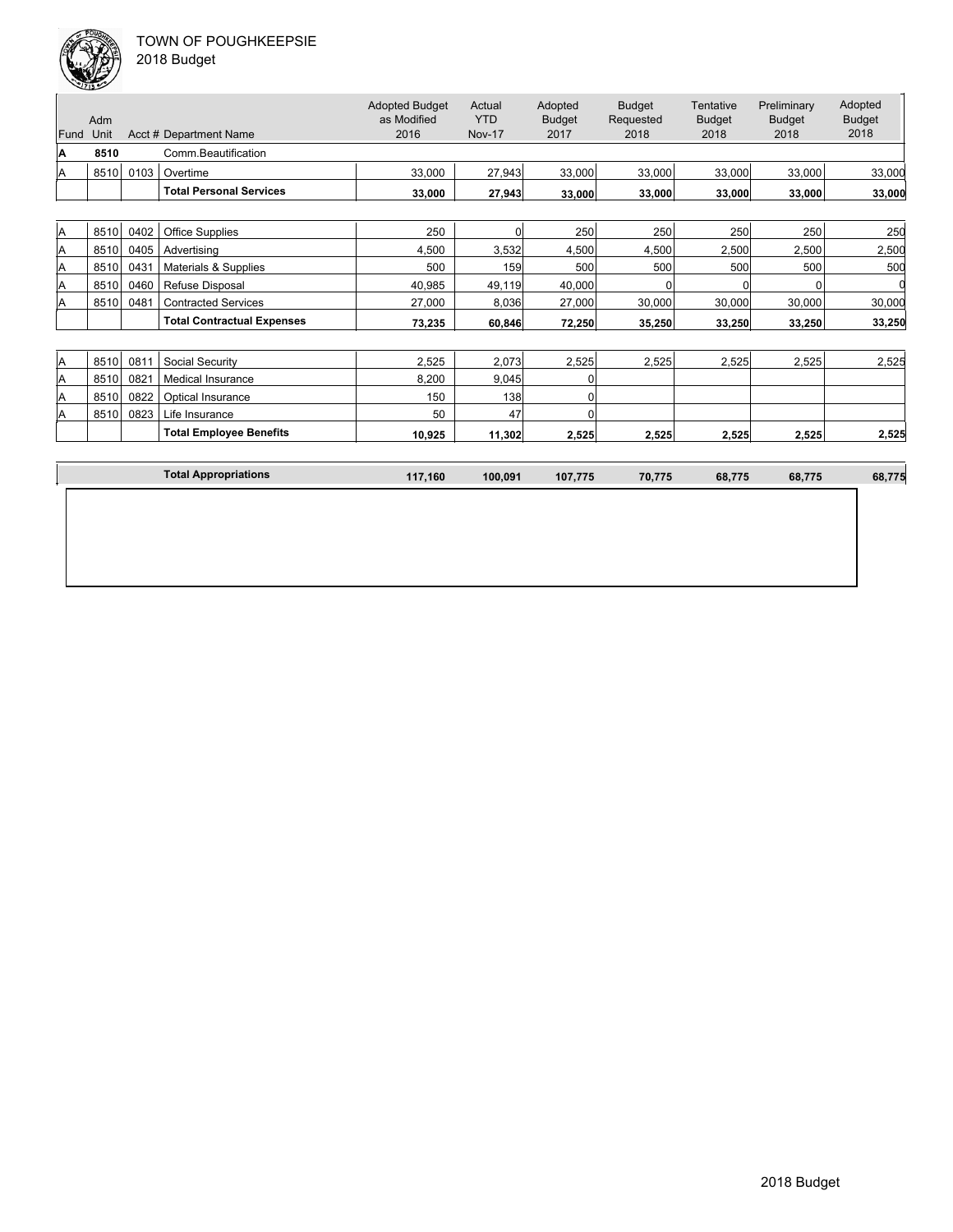

**The Community of Community** 

| Fund | <b>Adm</b><br>Unit |      | Acct # Department Name            | <b>Adopted Budget</b><br>as Modified<br>2016 | Actual<br><b>YTD</b><br><b>Nov-17</b> | Adopted<br><b>Budget</b><br>2017 | <b>Budget</b><br>Requested<br>2018 | Tentative<br><b>Budget</b><br>2018 | Preliminary<br><b>Budget</b><br>2018 | Adopted<br><b>Budget</b><br>2018 |
|------|--------------------|------|-----------------------------------|----------------------------------------------|---------------------------------------|----------------------------------|------------------------------------|------------------------------------|--------------------------------------|----------------------------------|
| Α    | 8540               |      | Drainage                          |                                              |                                       |                                  |                                    |                                    |                                      |                                  |
|      |                    |      |                                   |                                              |                                       |                                  |                                    |                                    |                                      |                                  |
| A    | 8540               | 043' | Materials & Supplies              | 20,000                                       | 11.028                                | 20,000                           | 20,000                             | 20,000                             | 20,000                               | 20,000                           |
| A    | 8540               | 0481 | Contracted Services               | 53,306                                       |                                       | 53,000                           | 53,000                             | 53,000                             | 53,000                               | 53,000                           |
| A    | 8540               | 0482 | Contr.Serv.-Finance/Admn          |                                              |                                       | 27,000                           | 27,000                             |                                    |                                      |                                  |
|      |                    |      | <b>Total Contractual Expenses</b> | 73,306                                       | 11.028                                | 100.000                          | 100,000                            | 73,000                             | 73,000                               | 73,000                           |
|      |                    |      |                                   |                                              |                                       |                                  |                                    |                                    |                                      |                                  |

| <b>Total Appropriations</b> | 73,306 | 11,028 | 100,000 | 100,000 | 73,000 | 73,000 | 73,000 |
|-----------------------------|--------|--------|---------|---------|--------|--------|--------|
|                             |        |        |         |         |        |        |        |
|                             |        |        |         |         |        |        |        |
|                             |        |        |         |         |        |        |        |
|                             |        |        |         |         |        |        |        |
|                             |        |        |         |         |        |        |        |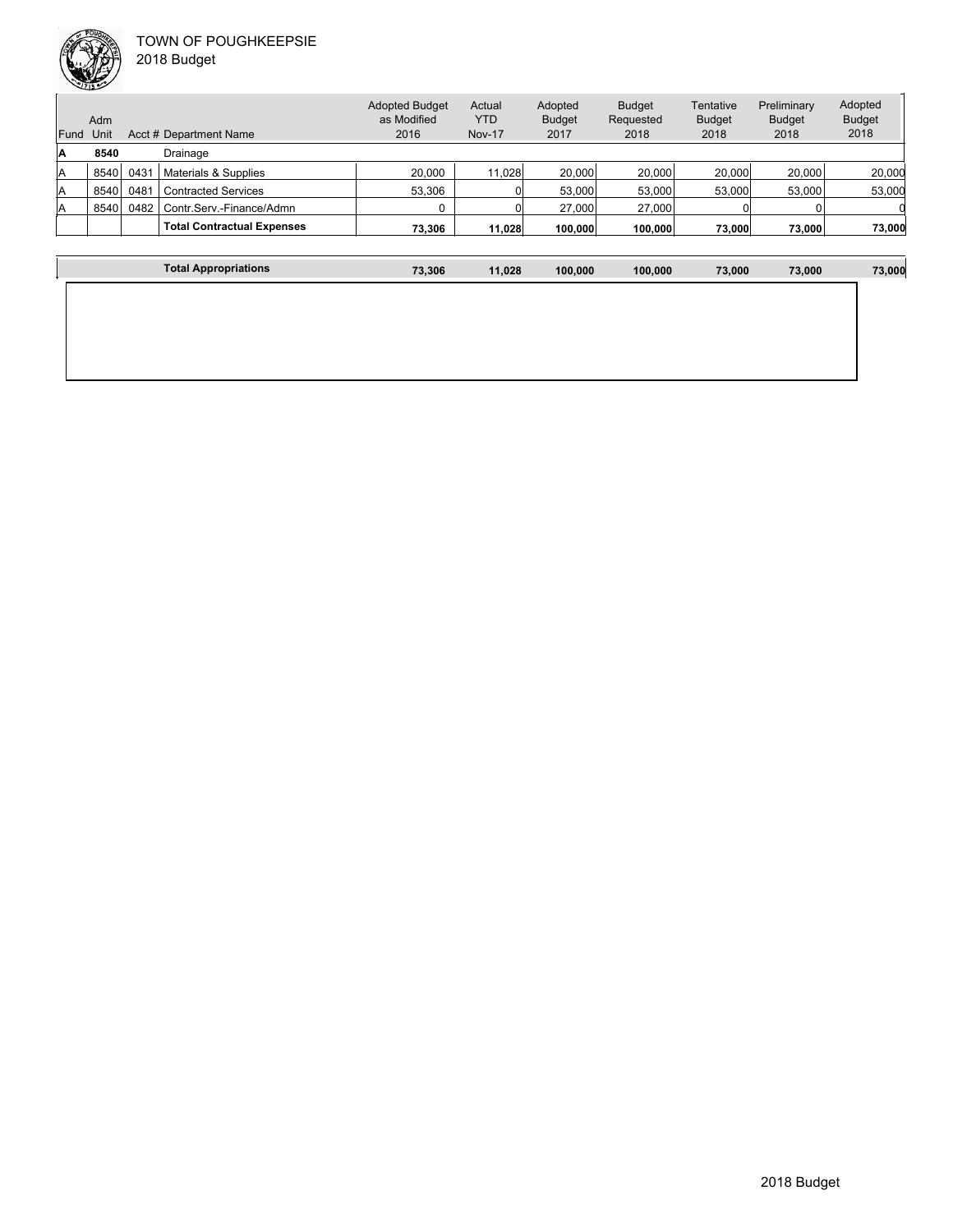| Fund | Adm<br>Unit |      | Acct # Department Name         | <b>Adopted Budget</b><br>as Modified<br>2016 | Actual<br><b>YTD</b><br><b>Nov-17</b> | Adopted<br><b>Budget</b><br>2017 | <b>Budget</b><br>Requested<br>2018 | Tentative<br><b>Budget</b><br>2018 | Preliminary<br><b>Budget</b><br>2018 | Adopted<br><b>Budget</b><br>2018 |
|------|-------------|------|--------------------------------|----------------------------------------------|---------------------------------------|----------------------------------|------------------------------------|------------------------------------|--------------------------------------|----------------------------------|
| IA   | 9010        |      | <b>State Retirement</b>        |                                              |                                       |                                  |                                    |                                    |                                      |                                  |
| lA   | 9010        | 0812 | Retirement                     | 12,381                                       | 10,000                                | 13.500                           | 25,000                             | 20,000                             | 20,000                               | 20,000                           |
|      |             |      | <b>Total Employee Benefits</b> | 12.381                                       | 10.000                                | 13.500                           | 25,000                             | 20,000                             | 20,000                               | 20,000                           |
|      |             |      |                                |                                              |                                       |                                  |                                    |                                    |                                      |                                  |
|      |             |      | <b>Total Appropriations</b>    | 12.381                                       | 10.000                                | 13.500                           | 25.000                             | 20.000                             | 20,000                               | 20,000                           |

| <b>Total Appropriations</b> | 12,381 | 10,000 | 13,500 | 25,000 | 20,000 | 20,000 | 20,000 |
|-----------------------------|--------|--------|--------|--------|--------|--------|--------|
|                             |        |        |        |        |        |        |        |
|                             |        |        |        |        |        |        |        |
|                             |        |        |        |        |        |        |        |
|                             |        |        |        |        |        |        |        |
|                             |        |        |        |        |        |        |        |
|                             |        |        |        |        |        |        |        |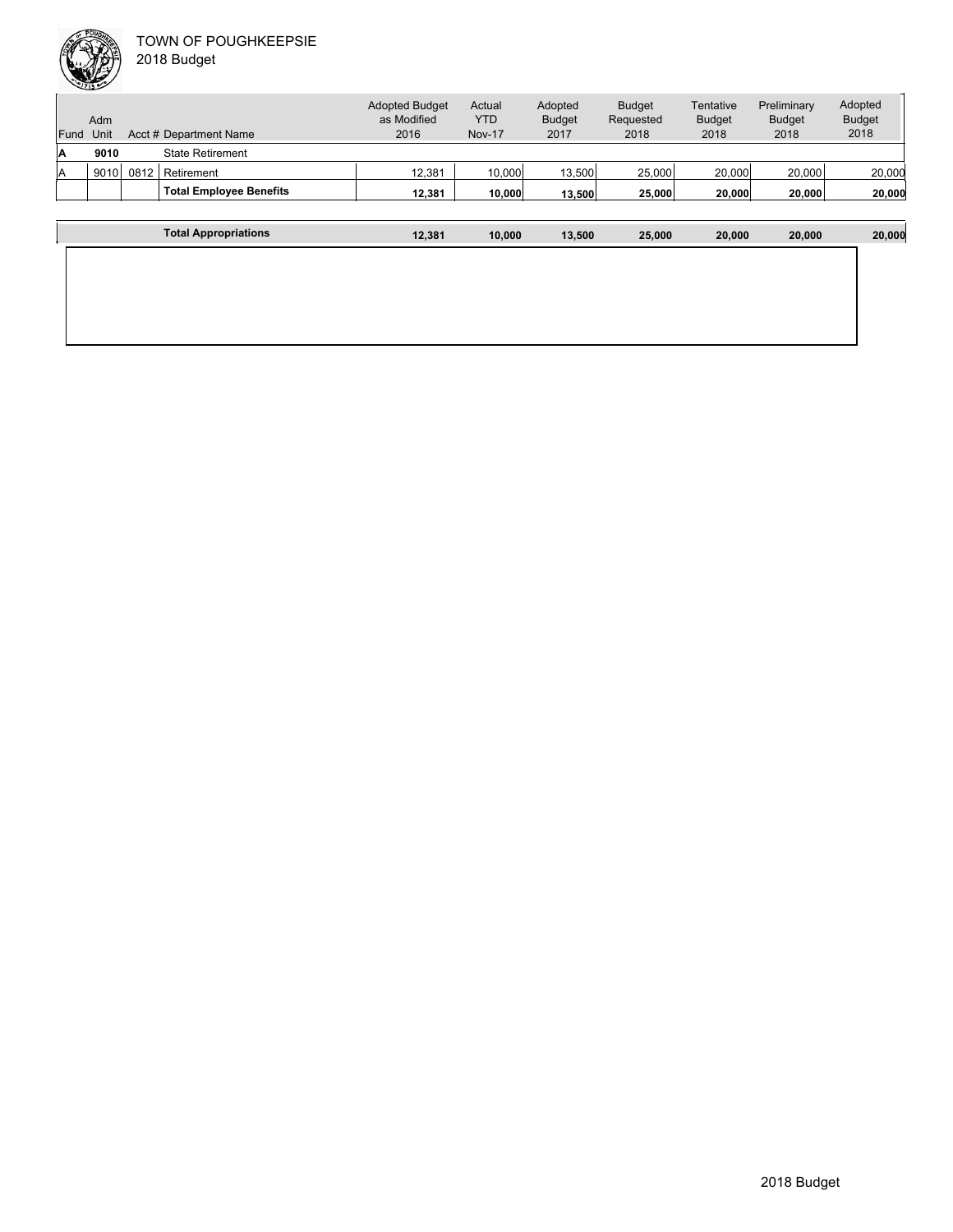| Fund | Adm<br>Unit |                  | Acct # Department Name         | <b>Adopted Budget</b><br>as Modified<br>2016 | Actual<br><b>YTD</b><br><b>Nov-17</b> | Adopted<br><b>Budget</b><br>2017 | <b>Budget</b><br>Requested<br>2018 | Tentative<br><b>Budget</b><br>2018 | Preliminary<br><b>Budget</b><br>2018 | Adopted<br><b>Budget</b><br>2018 |
|------|-------------|------------------|--------------------------------|----------------------------------------------|---------------------------------------|----------------------------------|------------------------------------|------------------------------------|--------------------------------------|----------------------------------|
| ۱A   | 9040        |                  | Workers' Comp Insur.           |                                              |                                       |                                  |                                    |                                    |                                      |                                  |
| ΙA   | 9040        | 080 <sup>7</sup> | <b>Workers Compensation</b>    | 69,500                                       | 70,000                                | 73,000                           | 75,000                             | 75,000                             | 75,000                               | 75,000                           |
|      |             |                  | <b>Total Employee Benefits</b> | 69.500                                       | 70.000                                | 73.000                           | 75,000                             | 75,000                             | 75,000                               | 75,000                           |
|      |             |                  |                                |                                              |                                       |                                  |                                    |                                    |                                      |                                  |

| <b>Total Appropriations</b> | 69,500 | 70,000 | 73,000 | 75,000 | 75,000 | 75,000 | 75,000 |
|-----------------------------|--------|--------|--------|--------|--------|--------|--------|
|                             |        |        |        |        |        |        |        |
|                             |        |        |        |        |        |        |        |
|                             |        |        |        |        |        |        |        |
|                             |        |        |        |        |        |        |        |
|                             |        |        |        |        |        |        |        |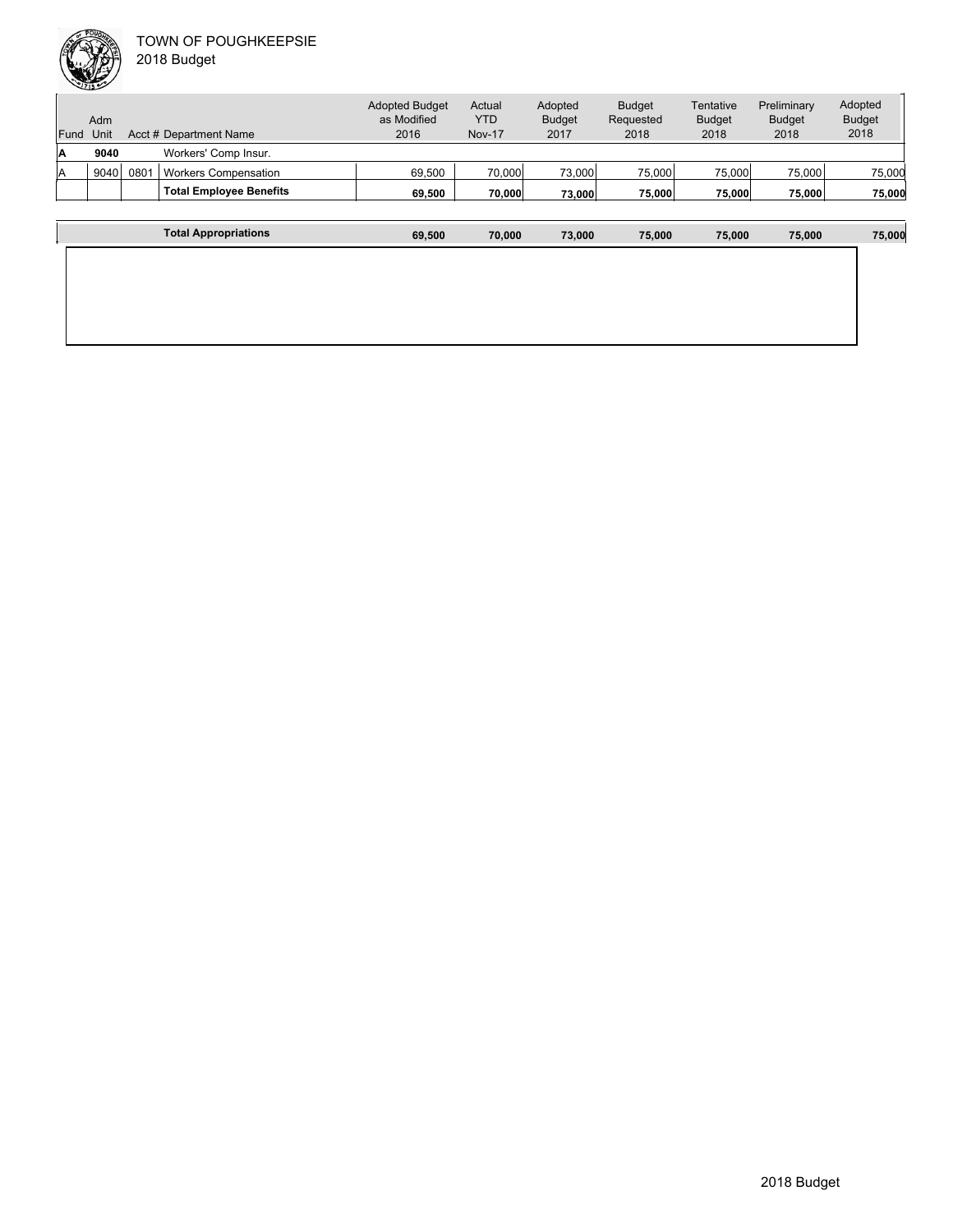

| Fund | Adm<br>Unit |      | Acct # Department Name         | <b>Adopted Budget</b><br>as Modified<br>2016 | Actual<br><b>YTD</b><br><b>Nov-17</b> | Adopted<br><b>Budget</b><br>2017 | <b>Budget</b><br>Requested<br>2018 | Tentative<br><b>Budget</b><br>2018 | Preliminary<br><b>Budget</b><br>2018 | Adopted<br><b>Budget</b><br>2018 |
|------|-------------|------|--------------------------------|----------------------------------------------|---------------------------------------|----------------------------------|------------------------------------|------------------------------------|--------------------------------------|----------------------------------|
| Α    | 9050        |      | Unemployment Insur.            |                                              |                                       |                                  |                                    |                                    |                                      |                                  |
| ΙA   | 9050        | 0802 | Unemployment Insurance         | 2,000                                        | 320                                   | 2,000                            | 2,000                              | 2,000                              | 2,000                                | 2,000                            |
|      |             |      | <b>Total Employee Benefits</b> | 2.000                                        | 320                                   | 2.000                            | 2.000                              | 2.000                              | 2,000                                | 2,000                            |
|      |             |      |                                |                                              |                                       |                                  |                                    |                                    |                                      |                                  |
|      |             |      | <b>Total Appropriations</b>    | 2,000                                        | 320                                   | 2.000                            | 2,000                              | 2,000                              | 2,000                                | 2,000                            |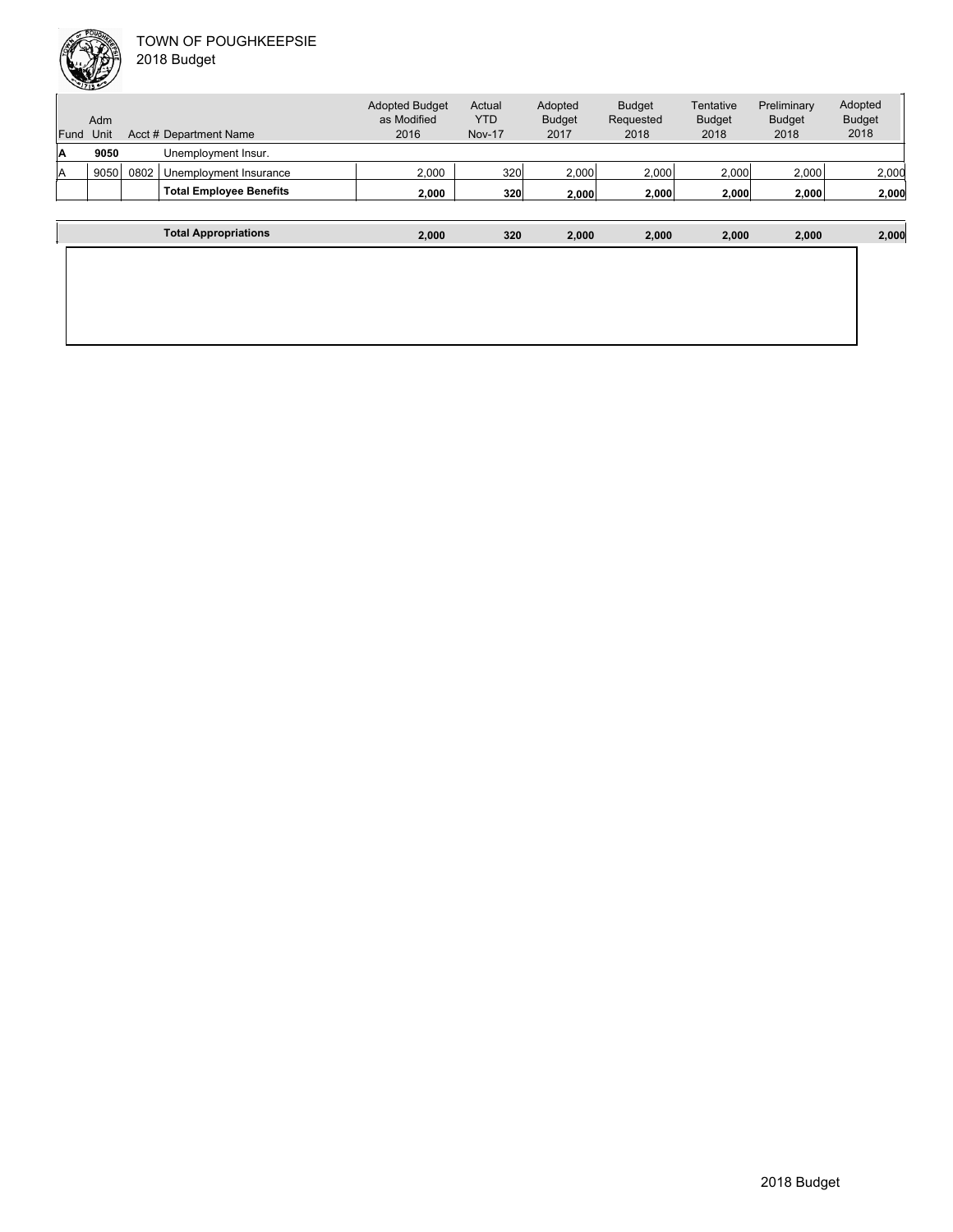

 $\overline{1}$ 

| Fund | Adm<br>Unit |      | Acct # Department Name         | <b>Adopted Budget</b><br>as Modified<br>2016 | Actual<br>YTD<br><b>Nov-17</b> | Adopted<br><b>Budget</b><br>2017 | <b>Budget</b><br>Requested<br>2018 | Tentative<br><b>Budget</b><br>2018 | Preliminary<br><b>Budget</b><br>2018 | Adopted<br><b>Budget</b><br>2018 |
|------|-------------|------|--------------------------------|----------------------------------------------|--------------------------------|----------------------------------|------------------------------------|------------------------------------|--------------------------------------|----------------------------------|
|      |             |      |                                |                                              |                                |                                  |                                    |                                    |                                      |                                  |
| A    | 9060        |      | Hospital & Med Insur.          |                                              |                                |                                  |                                    |                                    |                                      |                                  |
| ΙA   | 9060        | 0821 | Medical Insurance              | 168.500                                      | 212.227                        | 197.450                          | 250,000                            | 225,000                            | 225.000                              | 225,000                          |
| lA   | 9060        | 0823 | Life Insurance                 | 300                                          |                                |                                  |                                    |                                    |                                      |                                  |
| ΙA   | 9060        | 0825 | Emplovee Assistance Pro.       | 1.200                                        | .111                           |                                  | 10.000                             |                                    |                                      |                                  |
|      |             |      | <b>Total Employee Benefits</b> | 170.000                                      | 213,338                        | 197.450                          | 260,000                            | 225,000                            | 225,000                              | 225,000                          |
|      |             |      |                                |                                              |                                |                                  |                                    |                                    |                                      |                                  |

| <b>Total Appropriations</b> | 170,000 | 213,338 | 197,450 | 260,000 | 225,000 | 225,000 | 225,000 |
|-----------------------------|---------|---------|---------|---------|---------|---------|---------|
|                             |         |         |         |         |         |         |         |
|                             |         |         |         |         |         |         |         |
|                             |         |         |         |         |         |         |         |
|                             |         |         |         |         |         |         |         |
|                             |         |         |         |         |         |         |         |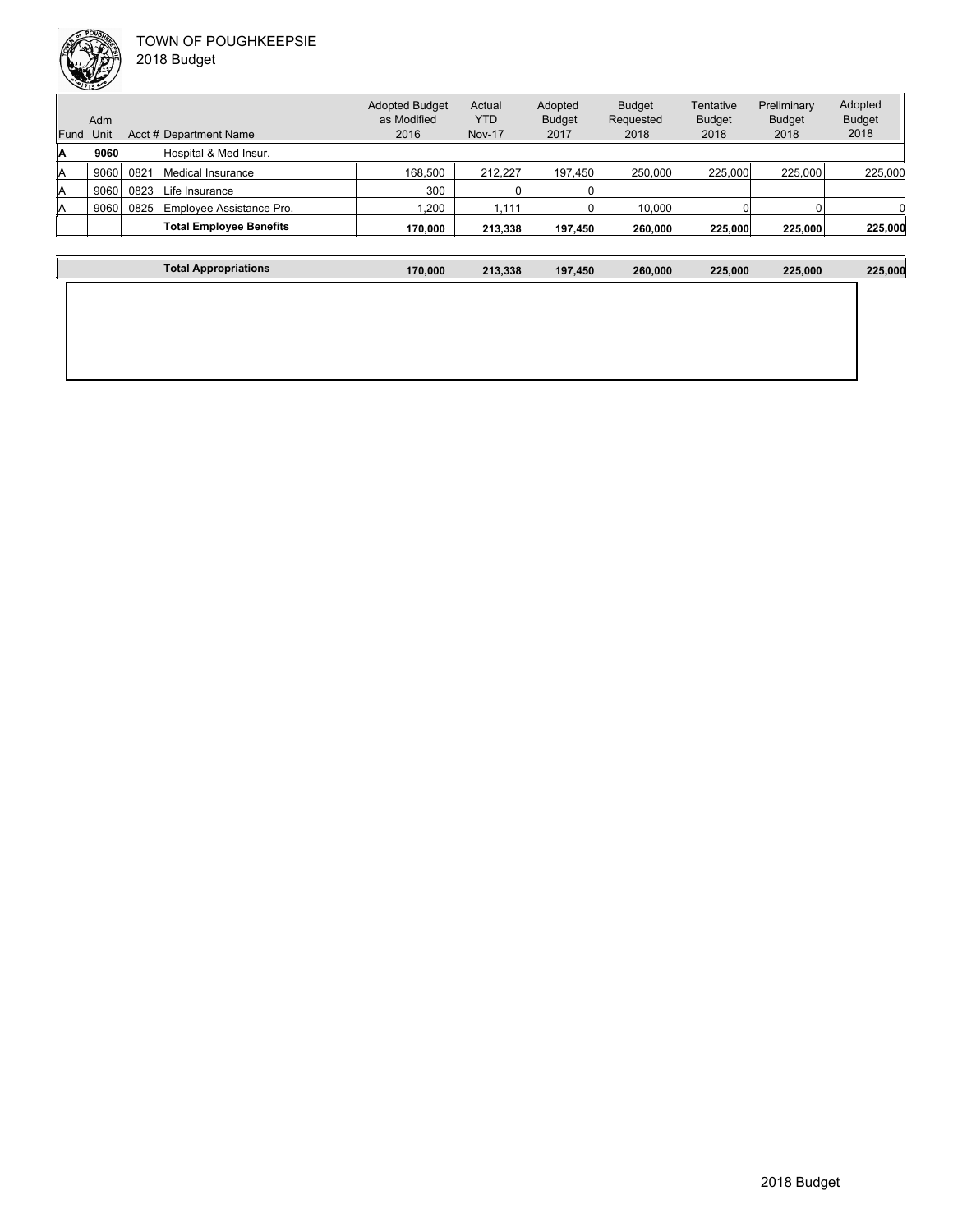| Fund | Adm<br>Unit |      | Acct # Department Name            | <b>Adopted Budget</b><br>as Modified<br>2016 | Actual<br><b>YTD</b><br><b>Nov-17</b> | Adopted<br><b>Budget</b><br>2017 | <b>Budget</b><br>Requested<br>2018 | Tentative<br><b>Budget</b><br>2018 | Preliminary<br><b>Budget</b><br>2018 | Adopted<br><b>Budget</b><br>2018 |
|------|-------------|------|-----------------------------------|----------------------------------------------|---------------------------------------|----------------------------------|------------------------------------|------------------------------------|--------------------------------------|----------------------------------|
| A    | 9710        |      | Serial Bonds                      |                                              |                                       |                                  |                                    |                                    |                                      |                                  |
| ΙA   | 9710        | 0415 | <b>Administration Charges</b>     | 0                                            | $\overline{0}$                        |                                  | $\Omega$                           |                                    | $\Omega$                             |                                  |
|      |             |      | <b>Total Contractual Expenses</b> | 0                                            | $\mathbf{0}$                          |                                  | $\mathbf{0}$                       |                                    | 0                                    |                                  |
|      |             |      |                                   |                                              |                                       |                                  |                                    |                                    |                                      |                                  |
| ΙA   | 9710        | 0601 | Principal                         | 483,200                                      | 350,800                               | 350,800                          | 240,000                            | 240,000                            | 240,000                              | 240,000                          |
|      |             |      | Total                             | 483,200                                      | 350,800                               | 350,800                          | 240,000                            | 240,000                            | 240,000                              | 240,000                          |
|      |             |      |                                   |                                              |                                       |                                  |                                    |                                    |                                      |                                  |
| ΙA   | 9710        | 0701 | Interest                          | 40,627                                       | 55,172                                | 29,385                           | 22,895                             | 22,895                             | 22,895                               | 22,895                           |
|      |             |      | Total                             | 40,627                                       | 55,172                                | 29,385                           | 22,895                             | 22,895                             | 22,895                               | 22,895                           |
|      |             |      |                                   |                                              |                                       |                                  |                                    |                                    |                                      |                                  |
|      |             |      | <b>Total Appropriations</b>       | 523,827                                      | 405,972                               | 380,185                          | 262,895                            | 262,895                            | 262,895                              | 262,895                          |
|      |             |      |                                   |                                              |                                       |                                  |                                    |                                    |                                      |                                  |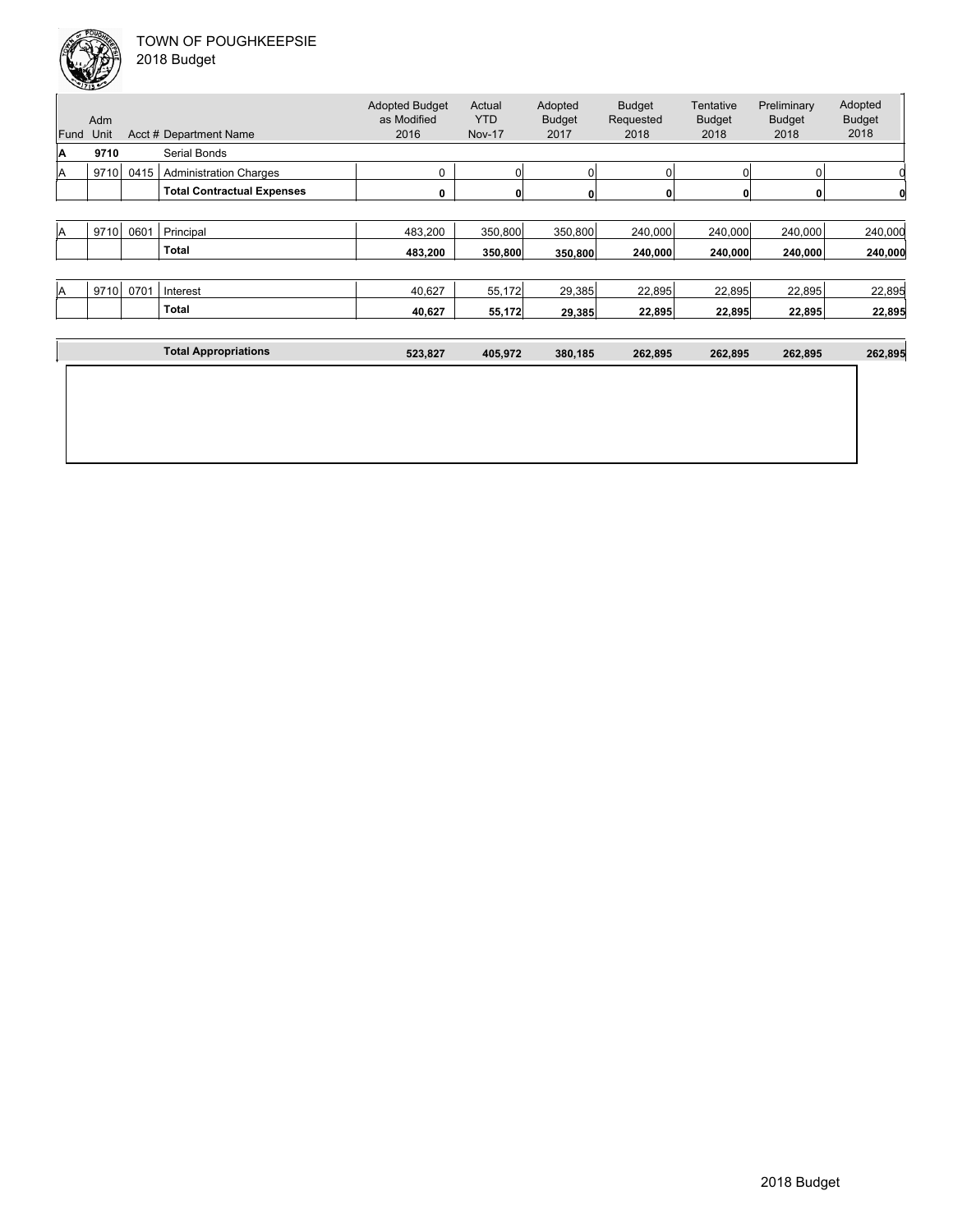

| Fund | Adm<br>Unit |      | Acct # Department Name         | <b>Adopted Budget</b><br>as Modified<br>2016 | Actual<br><b>YTD</b><br><b>Nov-17</b> | Adopted<br><b>Budget</b><br>2017 | <b>Budget</b><br>Requested<br>2018 | <b>Tentative</b><br><b>Budget</b><br>2018 | Preliminary<br><b>Budget</b><br>2018 | Adopted<br><b>Budget</b><br>2018 |
|------|-------------|------|--------------------------------|----------------------------------------------|---------------------------------------|----------------------------------|------------------------------------|-------------------------------------------|--------------------------------------|----------------------------------|
| ۱A   | 9730        |      | <b>Bond Anticipation Notes</b> |                                              |                                       |                                  |                                    |                                           |                                      |                                  |
| ΙA   | 9730        | 0601 | Principal                      | 0                                            | C                                     | 0                                |                                    |                                           |                                      |                                  |
|      |             |      | <b>Total</b>                   | 0                                            |                                       |                                  |                                    |                                           |                                      |                                  |
|      |             |      |                                |                                              |                                       |                                  |                                    |                                           |                                      |                                  |
| A    | 9730        | 0701 | Interest                       | 0                                            | $\Omega$                              | 0                                |                                    |                                           |                                      |                                  |
|      |             |      | <b>Total</b>                   | 0                                            | 0                                     | 0                                |                                    |                                           |                                      |                                  |
|      |             |      |                                |                                              |                                       |                                  |                                    |                                           |                                      |                                  |
|      |             |      | <b>Total Appropriations</b>    | 0                                            | $\bf{0}$                              | $\mathbf{0}$                     |                                    |                                           |                                      |                                  |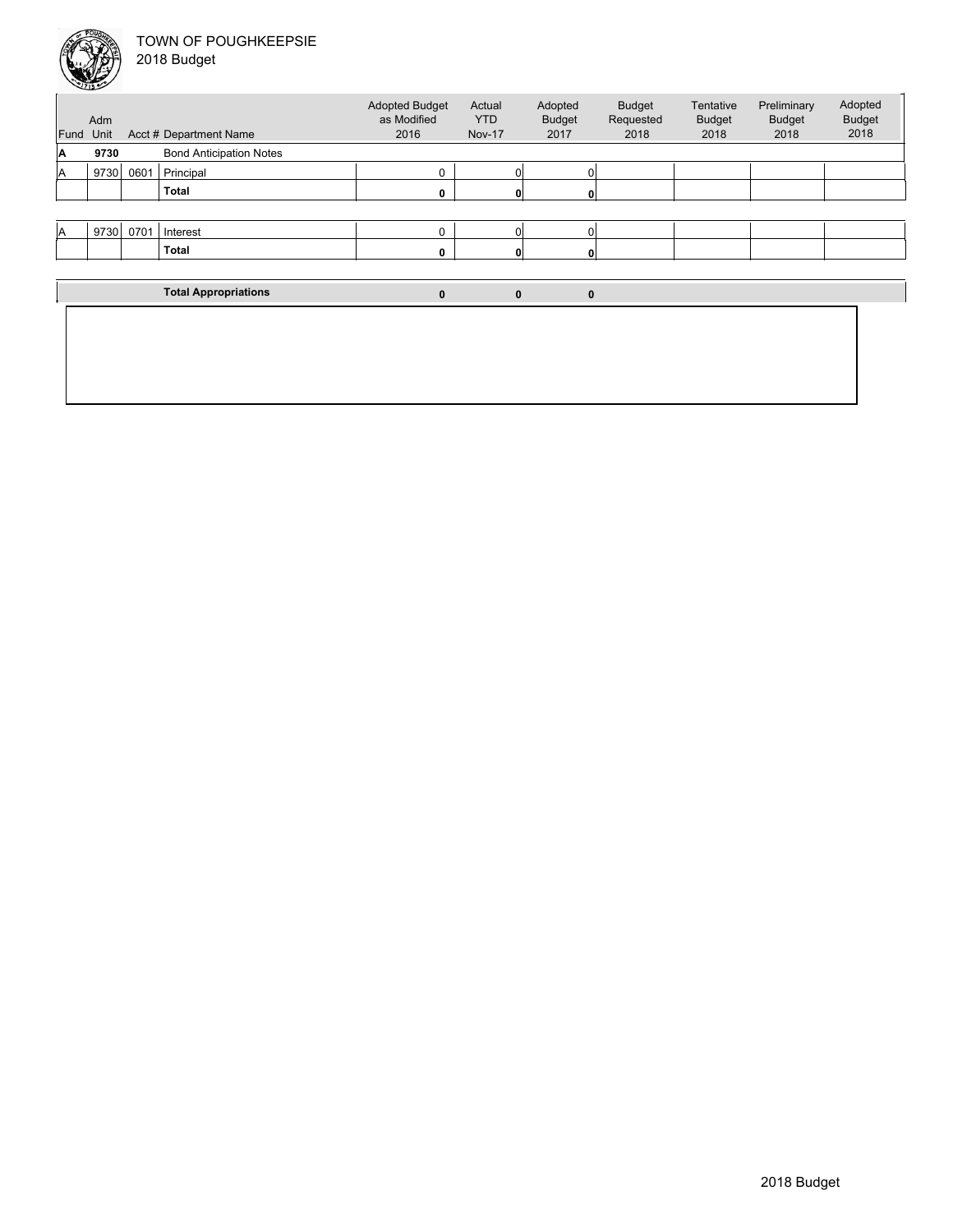

| Fund | Adm<br>Unit |      | Acct # Department Name      | <b>Adopted Budget</b><br>as Modified<br>2016 | Actual<br><b>YTD</b><br><b>Nov-17</b> | Adopted<br><b>Budget</b><br>2017 | <b>Budget</b><br>Requested<br>2018 | Tentative<br><b>Budget</b><br>2018 | Preliminary<br>Budget<br>2018 | Adopted<br><b>Budget</b><br>2018 |
|------|-------------|------|-----------------------------|----------------------------------------------|---------------------------------------|----------------------------------|------------------------------------|------------------------------------|-------------------------------|----------------------------------|
| ۱A   | 9902        |      | Interfund Trans Unempl      |                                              |                                       |                                  |                                    |                                    |                               |                                  |
| ΙA   | 9902        | 0901 | Transfer To Other Funds     | 0                                            |                                       |                                  |                                    |                                    |                               |                                  |
|      |             |      | <b>Total</b>                | 0                                            | $\mathbf{0}$                          |                                  |                                    |                                    |                               |                                  |
|      |             |      |                             |                                              |                                       |                                  |                                    |                                    |                               |                                  |
|      |             |      | <b>Total Appropriations</b> | 0                                            | 0                                     |                                  |                                    |                                    |                               |                                  |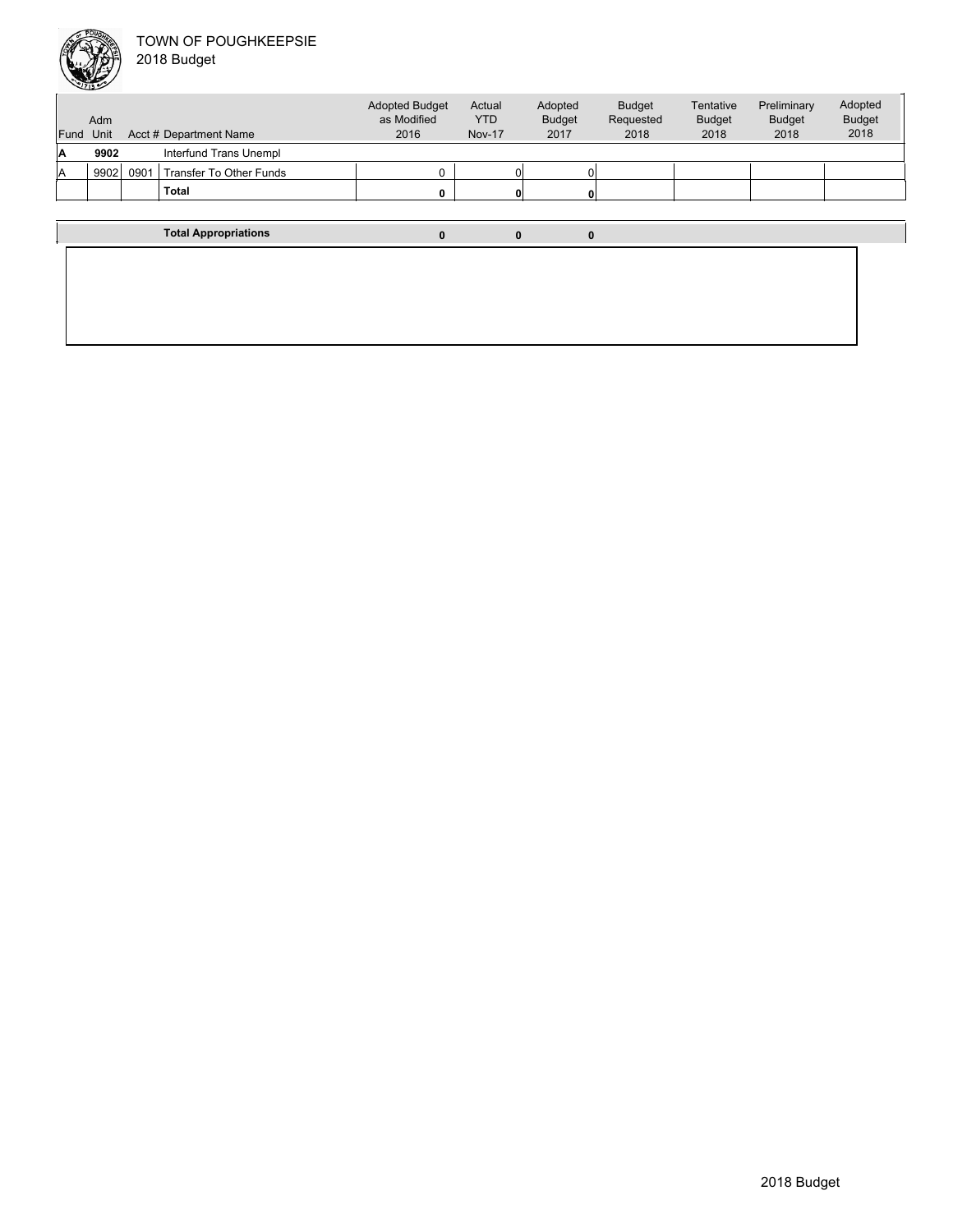

| Fund Unit | Adm  |      | Acct # Department Name      | <b>Adopted Budget</b><br>as Modified<br>2016 | Actual<br><b>YTD</b><br><b>Nov-17</b> | Adopted<br><b>Budget</b><br>2017 | <b>Budget</b><br>Requested<br>2018 | Tentative<br><b>Budget</b><br>2018 | Preliminary<br><b>Budget</b><br>2018 | Adopted<br><b>Budget</b><br>2018 |
|-----------|------|------|-----------------------------|----------------------------------------------|---------------------------------------|----------------------------------|------------------------------------|------------------------------------|--------------------------------------|----------------------------------|
|           |      |      |                             |                                              |                                       |                                  |                                    |                                    |                                      |                                  |
| Α         | 9910 |      | Interfund Trans Other       |                                              |                                       |                                  |                                    |                                    |                                      |                                  |
| A         | 9910 | 0901 | Transfers To Other Funds    |                                              |                                       |                                  |                                    |                                    |                                      |                                  |
|           |      |      | Total                       |                                              |                                       |                                  |                                    |                                    |                                      |                                  |
|           |      |      |                             |                                              |                                       |                                  |                                    |                                    |                                      |                                  |
|           |      |      | <b>Total Appropriations</b> | 0                                            | 0                                     | 0                                |                                    |                                    |                                      |                                  |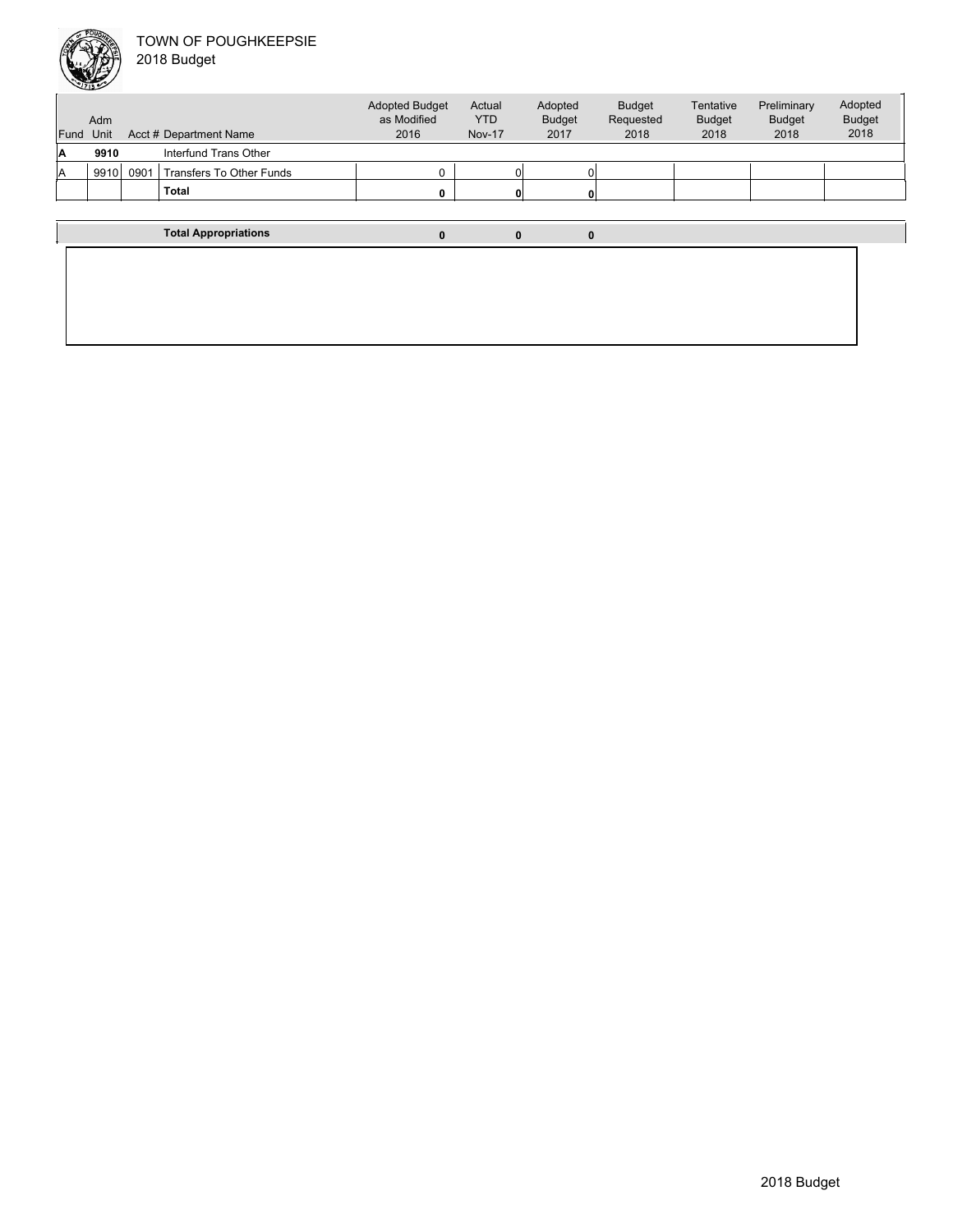|     | Adm<br>Fund Unit |      | Acct # Department Name            | <b>Adopted Budget</b><br>as Modified<br>2016 | Actual<br><b>YTD</b><br><b>Nov-17</b> | Adopted<br><b>Budget</b><br>2017 | <b>Budget</b><br>Requested<br>2018 | Tentative<br><b>Budget</b><br>2018 | Preliminary<br><b>Budget</b><br>2018 | Adopted<br><b>Budget</b><br>2018 |
|-----|------------------|------|-----------------------------------|----------------------------------------------|---------------------------------------|----------------------------------|------------------------------------|------------------------------------|--------------------------------------|----------------------------------|
| B   | 1315             |      | Comptroller                       |                                              |                                       |                                  |                                    |                                    |                                      |                                  |
| lB. | 1315             | 0482 | Contr.Serv.-Finance/Admn          | 25,680                                       | 25,680                                | 25,000                           | n۱                                 | 25,000                             | 25,000                               | 25,000                           |
|     |                  |      | <b>Total Contractual Expenses</b> | 25,680                                       | 25,680                                | 25,000                           | 01                                 | 25,000                             | 25,000                               | 25,000                           |
|     |                  |      |                                   |                                              |                                       |                                  |                                    |                                    |                                      |                                  |
|     |                  |      | <b>Total Appropriations</b>       | 25,680                                       | 25,680                                | 25,000                           | $\mathbf 0$                        | 25,000                             | 25,000                               | 25,000                           |
|     |                  |      |                                   |                                              |                                       |                                  |                                    |                                    |                                      |                                  |
|     |                  |      |                                   |                                              |                                       |                                  |                                    |                                    |                                      |                                  |
|     |                  |      |                                   |                                              |                                       |                                  |                                    |                                    |                                      |                                  |
|     |                  |      |                                   |                                              |                                       |                                  |                                    |                                    |                                      |                                  |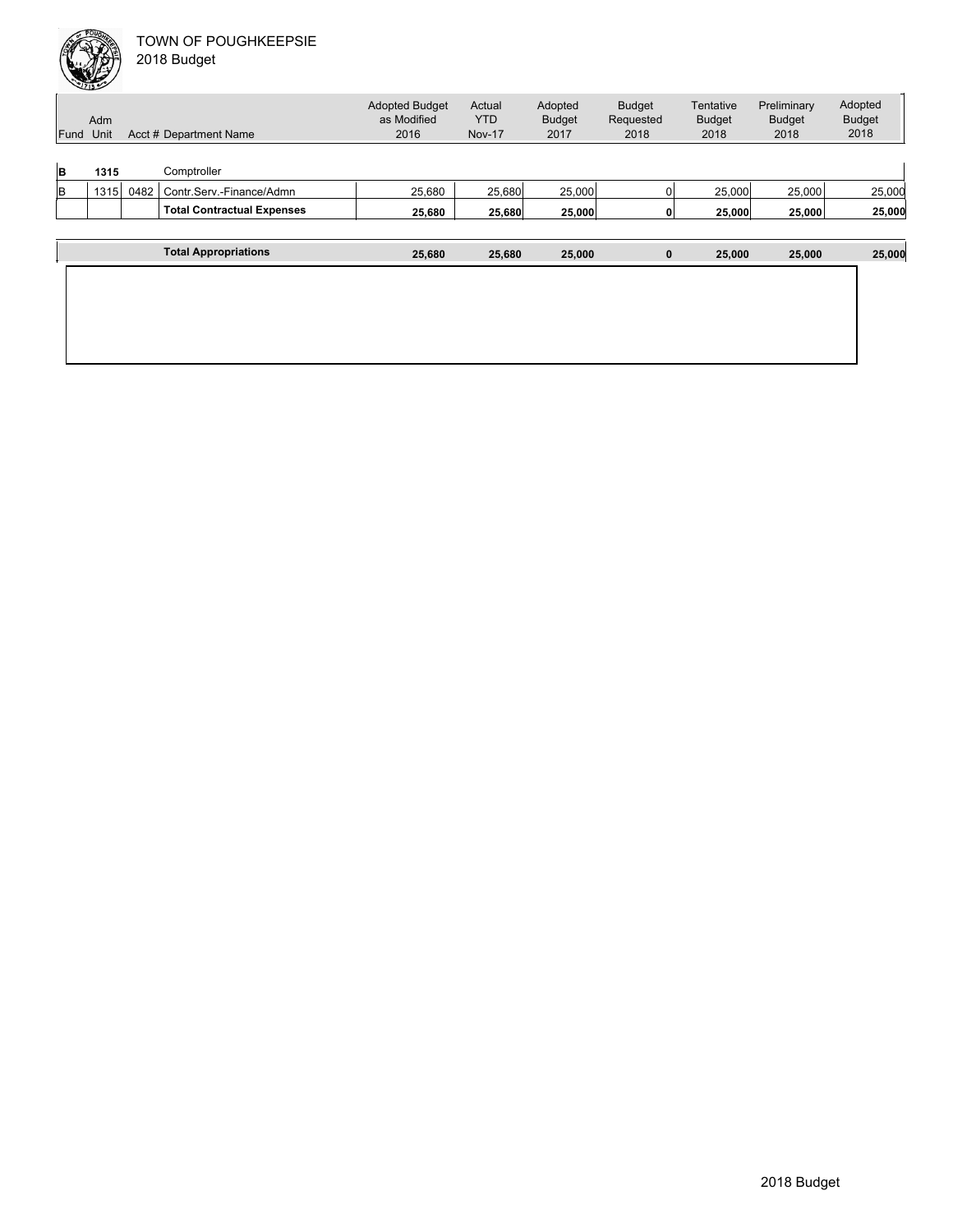

|                | ستخلفا       |              |                                   |                                      |                      |                           |                            |                            |                              |                          |
|----------------|--------------|--------------|-----------------------------------|--------------------------------------|----------------------|---------------------------|----------------------------|----------------------------|------------------------------|--------------------------|
|                | Adm          |              |                                   | <b>Adopted Budget</b><br>as Modified | Actual<br><b>YTD</b> | Adopted<br><b>Budget</b>  | <b>Budget</b><br>Requested | Tentative<br><b>Budget</b> | Preliminary<br><b>Budget</b> | Adopted<br><b>Budget</b> |
| Fund Unit      |              |              | Acct # Department Name            | 2016                                 | <b>Nov-17</b>        | 2017                      | 2018                       | 2018                       | 2018                         | 2018                     |
| B              | 1620         |              | <b>Buildings</b>                  |                                      |                      |                           |                            |                            |                              |                          |
| B              | 1620         | 0101         | <b>Regular Pay</b>                | 46.895                               | 41,548               | 47,716                    | 47,716                     | 48,670                     | 48,670                       | 48,670                   |
| B              | 1620         | 0102         | Longevity                         | 1,700                                | 1,700                | 1,700                     | 1,150                      | 1,700                      | 1,700                        | 1,700                    |
| B              | 1620         | 0103         | Overtime                          | 500                                  | 793                  | 500                       | 500                        | 750                        | 750                          | 750                      |
| B              | 1620         | 0112         | Part-Time                         | $\mathbf 0$                          | $\overline{0}$       | $\overline{0}$            |                            |                            |                              |                          |
| B              | 1620         | 0125         | <b>Medical Buyout</b>             | $\mathbf 0$                          | $\overline{0}$       | $\Omega$                  |                            |                            |                              |                          |
|                |              |              | <b>Total Personal Services</b>    | 49,095                               | 44,040               | 49,916                    | 49,366                     | 51,120                     | 51,120                       | 51,120                   |
|                |              |              |                                   |                                      |                      |                           |                            |                            |                              |                          |
| B              | 1620         | 0201         |                                   | 5,220                                | 6,522                | 5,000                     | 5,000                      | 4,000                      | 4.000                        | 4,000                    |
|                | 1620         | 0203         | Equipment<br><b>Motor Vehicle</b> | $\mathbf 0$                          | 0                    | $\overline{0}$            |                            |                            |                              |                          |
| B<br>B         | 1620         | 0211         | Other Equipment                   | $\mathbf 0$                          | $\mathbf 0$          | $\overline{0}$            |                            |                            |                              |                          |
| B              | 1620         | 0213         | <b>Building</b>                   | $\Omega$                             | 0                    | $\Omega$                  |                            |                            |                              |                          |
|                |              |              | <b>Total Equipment</b>            |                                      |                      |                           |                            |                            |                              |                          |
|                |              |              |                                   | 5,220                                | 6,522                | 5,000                     | 5,000                      | 4.000                      | 4.000                        | 4,000                    |
|                |              |              |                                   |                                      |                      |                           |                            |                            |                              |                          |
| B              | 1620         | 0402         | <b>Office Supplies</b>            | $\mathbf 0$                          | 0                    | 0                         |                            |                            |                              |                          |
| $\mathsf B$    | 1620         | 0403         | Books, Lit & Publications         | $\mathbf 0$                          | 0                    | $\overline{0}$            |                            |                            |                              |                          |
| B              | 1620         | 0405         | Advertising                       | $\mathbf 0$                          | 0                    | $\overline{0}$            |                            |                            |                              |                          |
| B              | 1620         | 0421         | Schools & Meetings                | $\mathbf 0$                          | $\mathbf 0$          | $\overline{0}$            |                            |                            |                              |                          |
| $\sf{B}$       | 1620         | 0423         | Shoes                             | 200                                  | $\mathbf 0$          | 200                       | 200                        | 200                        | 200                          | 200                      |
| $\sf{B}$       | 1620         | 0425         | Uniforms                          | 500                                  | 120                  | 500<br>$\overline{0}$     | 500                        | 500                        | 500                          | 500                      |
| B              | 1620         | 0432         | Gas & Oil                         | 800                                  | 642                  |                           |                            | 500                        | 500                          | 500                      |
| B              | 1620         | 0442         | Repairs & Maint.Bldg              | 24,900                               | 9,070                | 20,000                    | 20,000                     | 24,000                     | 24,000                       | 24,000                   |
| $\overline{B}$ | 1620         | 0443         | Repairs & Maint.Equip             | 1,000                                | 0                    | 1,000                     | 1,000                      | 6,000                      | 6,000                        | 6,000                    |
| B              | 1620         | 0452         | Rental - Comm. Equip.             | 360                                  | $\mathbf{0}$         | $\Omega$                  |                            |                            |                              |                          |
| $\sf{B}$       | 1620         | 0461         | Telephone                         | 1,600                                | 2,731                | 360                       | 360                        | 4,500                      | 4,500                        | 4,500                    |
| $\sf{B}$<br>B  | 1620<br>1620 | 0462<br>0472 | Electric<br>Minor Equip - Other   | 83,700<br>$\mathbf 0$                | 85,764<br>0          | 110,000<br>$\overline{0}$ | 110,000                    | 110,000                    | 110,000                      | 110,000                  |
| B              | 1620         | 0481         | <b>Contracted Services</b>        | 12,800                               | 8,507                | 2,800                     | 2,800                      | 20,000                     | 20,000                       | 20,000                   |
| B              | 1620         | 0493         | Contr.Serv.-Janitorial            | 0                                    | 0                    | $\overline{0}$            |                            |                            |                              |                          |
|                |              |              | <b>Total Contractual Expenses</b> | 125.860                              |                      |                           |                            |                            |                              |                          |
|                |              |              |                                   |                                      | 106,833              | 134,860                   | 134,860                    | 165,700                    | 165,700                      | 165,700                  |
| B              | 1620         | 0811         | Social Security                   | 3,705                                | 3,303                | 3,777                     | 3,777                      | 3,915                      | 3,915                        | 3,915                    |
| $\sf{B}$       | 1620         | 0812         | Retirement                        | 7,906                                | 6,000                | 7,900                     | 7,900                      | 8,200                      | 8,200                        | 8,200                    |
| $\, {\bf B}$   | 1620         | 0821         | Medical Insurance                 | 23,905                               | 9,852                | 8,698                     | 25,580                     | 12,500                     | 12,500                       | 12,500                   |
| $\sf{B}$       | 1620         | 0822         | Optical Insurance                 | 432                                  | 400                  | 432                       | 432                        | 432                        | 432                          | 432                      |
| B              | 1620         | 0823         | Life Insurance                    | 110                                  | 96                   | 110                       | 110                        | 110                        | 110                          | 110                      |
|                |              |              | <b>Total Employee Benefits</b>    |                                      |                      |                           |                            |                            |                              | 25,157                   |
|                |              |              |                                   | 36,058                               | 19.650               | 20,917                    | 37,799                     | 25,157                     | 25,157                       |                          |

|                       | <b>Total Appropriations</b> |   |         |                         | 216,233                                      | 177,047                     |   | 210,693                     | 227,025                       | 245,977                   | 245,977 | 245,977 |
|-----------------------|-----------------------------|---|---------|-------------------------|----------------------------------------------|-----------------------------|---|-----------------------------|-------------------------------|---------------------------|---------|---------|
| <b>Position Title</b> |                             |   | LY - CY |                         | <b>Adopted Budget</b><br>as Modified<br>2017 | Budget<br>Requested<br>2018 |   | Tentative<br>Budget<br>2018 | Preliminary<br>Budget<br>2018 | Adopted<br>Budget<br>2018 |         |         |
|                       |                             | 0 |         | $\overline{\mathbf{A}}$ | 0                                            |                             | 0 | 48,670                      | 48670                         | 48670                     |         |         |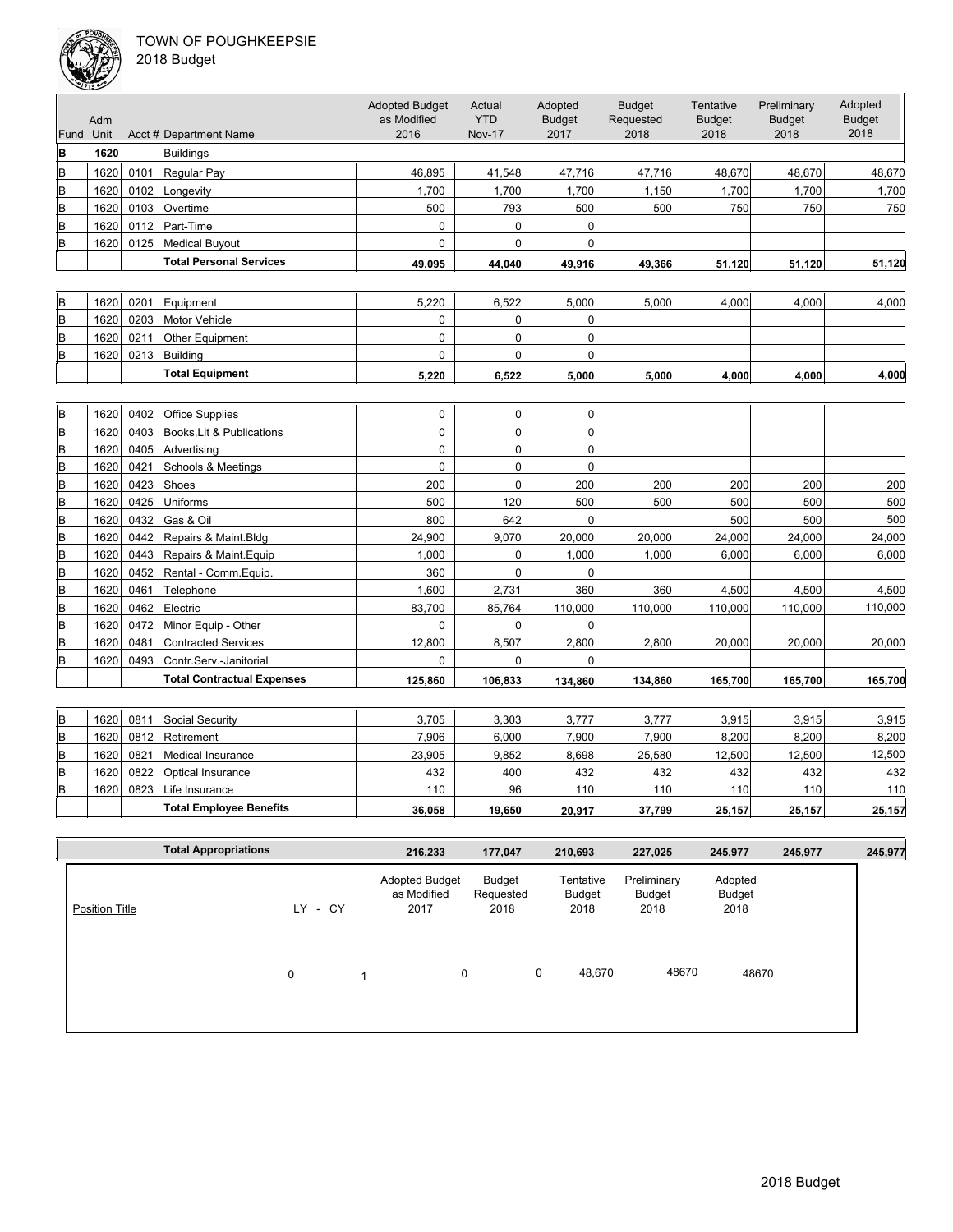

Unit Acct # Department Name Adm Actual YTD Nov-17 Budget Requested 2018 **Tentative** Budget 2018 Preliminary Budget 2018 Adopted Budget 2018 Adopted Budget as Modified 2016 Fund Unit Adopted Budget 2017 **B 1910** Unallocated Insurance B 1910 0466 Insurance - Auto 250,000 260,000 0 0 470,000 250,000 250,000 250,000 250,000 250,000 250,000 250,000 250,000 250,000 250,000 250,000 250,000 250,000 250,000 250,000 250,000 250,000 250,000 250,000 250,000 250,0 B 1910 0467 Insurance - General Liab. 217,320 208,459 415,000  $\begin{array}{|c|c|c|c|c|}\n\hline\n B & 1910 & 0468 & \text{Insurance - Umbrella} \\
\hline\n\end{array}$  1910  $\begin{array}{|c|c|c|c|}\n\hline\n0 & 0 & 0 \\
\hline\n\end{array}$ B 1910 0469 Insurance - Other 0 1,496 0 30,000 30,000 30,000 **Total Contractual Expenses 217,320 209,955 415,000 470,000 280,000 280,000 280,000**

| ™ota.<br>' Appropriations | 217.320 | 209.955 | 115.000 | 470.000 | 280.000 | 280.000 | 280,000 |
|---------------------------|---------|---------|---------|---------|---------|---------|---------|
|                           |         |         |         |         |         |         |         |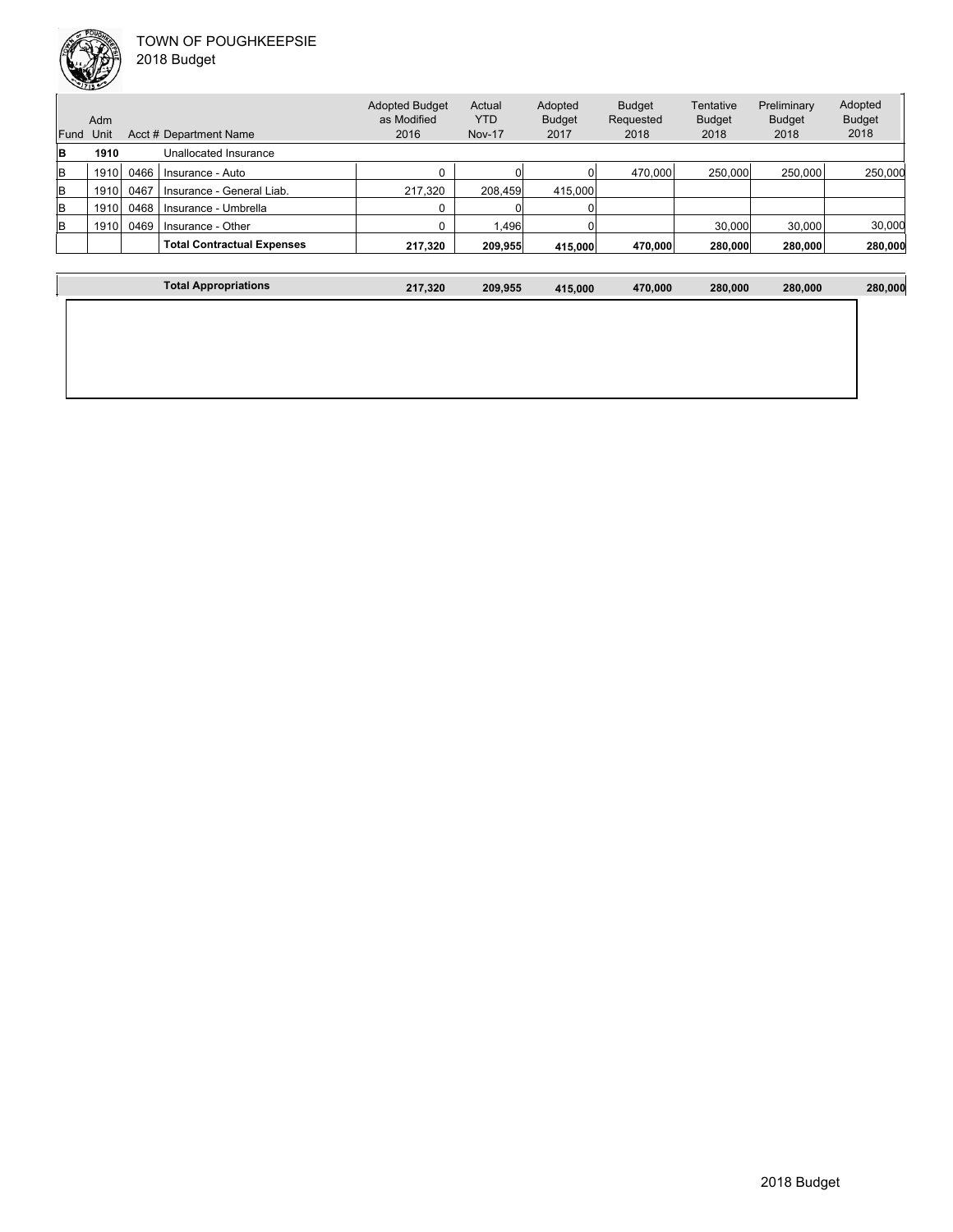| Fund | Adm<br>Unit |      | Acct # Department Name            | <b>Adopted Budget</b><br>as Modified<br>2016 | Actual<br><b>YTD</b><br><b>Nov-17</b> | Adopted<br><b>Budget</b><br>2017 | <b>Budget</b><br>Requested<br>2018 | Tentative<br><b>Budget</b><br>2018 | Preliminary<br><b>Budget</b><br>2018 | Adopted<br><b>Budget</b><br>2018 |
|------|-------------|------|-----------------------------------|----------------------------------------------|---------------------------------------|----------------------------------|------------------------------------|------------------------------------|--------------------------------------|----------------------------------|
| lB   | 1980        |      | <b>Pavroll Taxes</b>              |                                              |                                       |                                  |                                    |                                    |                                      |                                  |
| lв   | 1980        | 0416 | Mta P/R Tax                       | 41.580                                       | 28,898                                | 42,000                           | 35,000                             | 30,000                             | 30,000                               | 30,000                           |
|      |             |      | <b>Total Contractual Expenses</b> | 41,580                                       | 28.898                                | 42,000                           | 35,000                             | 30,000                             | 30,000                               | 30,000                           |
|      |             |      |                                   |                                              |                                       |                                  |                                    |                                    |                                      |                                  |
|      |             |      | <b>Total Appropriations</b>       | 41.580                                       | 28.898                                | 42.000                           | 35.000                             | 30,000                             | 30,000                               | 30,000                           |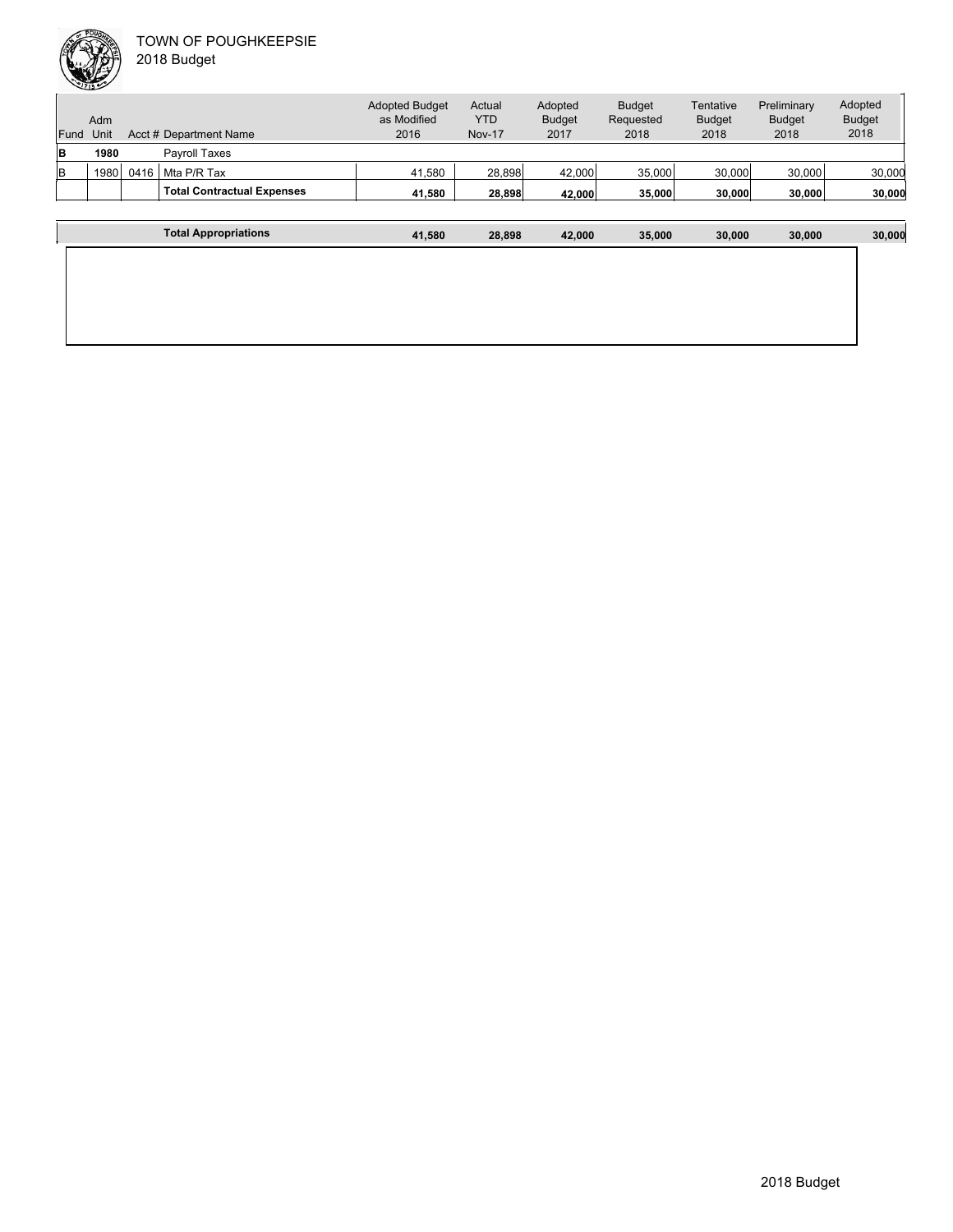

| Fund | Adm<br>Unit |      | Acct # Department Name            | <b>Adopted Budget</b><br>as Modified<br>2016 | Actual<br><b>YTD</b><br><b>Nov-17</b> | Adopted<br><b>Budget</b><br>2017 | <b>Budget</b><br>Requested<br>2018 | Tentative<br><b>Budget</b><br>2018 | Preliminary<br><b>Budget</b><br>2018 | Adopted<br><b>Budget</b><br>2018 |
|------|-------------|------|-----------------------------------|----------------------------------------------|---------------------------------------|----------------------------------|------------------------------------|------------------------------------|--------------------------------------|----------------------------------|
| B    | 1990        |      | Contingency                       |                                              |                                       |                                  |                                    |                                    |                                      |                                  |
| lв   | 1990        | 0409 | Miscellaneous                     |                                              |                                       | Οl                               |                                    |                                    |                                      |                                  |
|      |             |      | <b>Total Contractual Expenses</b> |                                              |                                       | $\mathbf{0}$                     |                                    |                                    |                                      |                                  |
|      |             |      |                                   |                                              |                                       |                                  |                                    |                                    |                                      |                                  |
|      |             |      | <b>Total Appropriations</b>       |                                              |                                       | 0                                | 0                                  |                                    |                                      |                                  |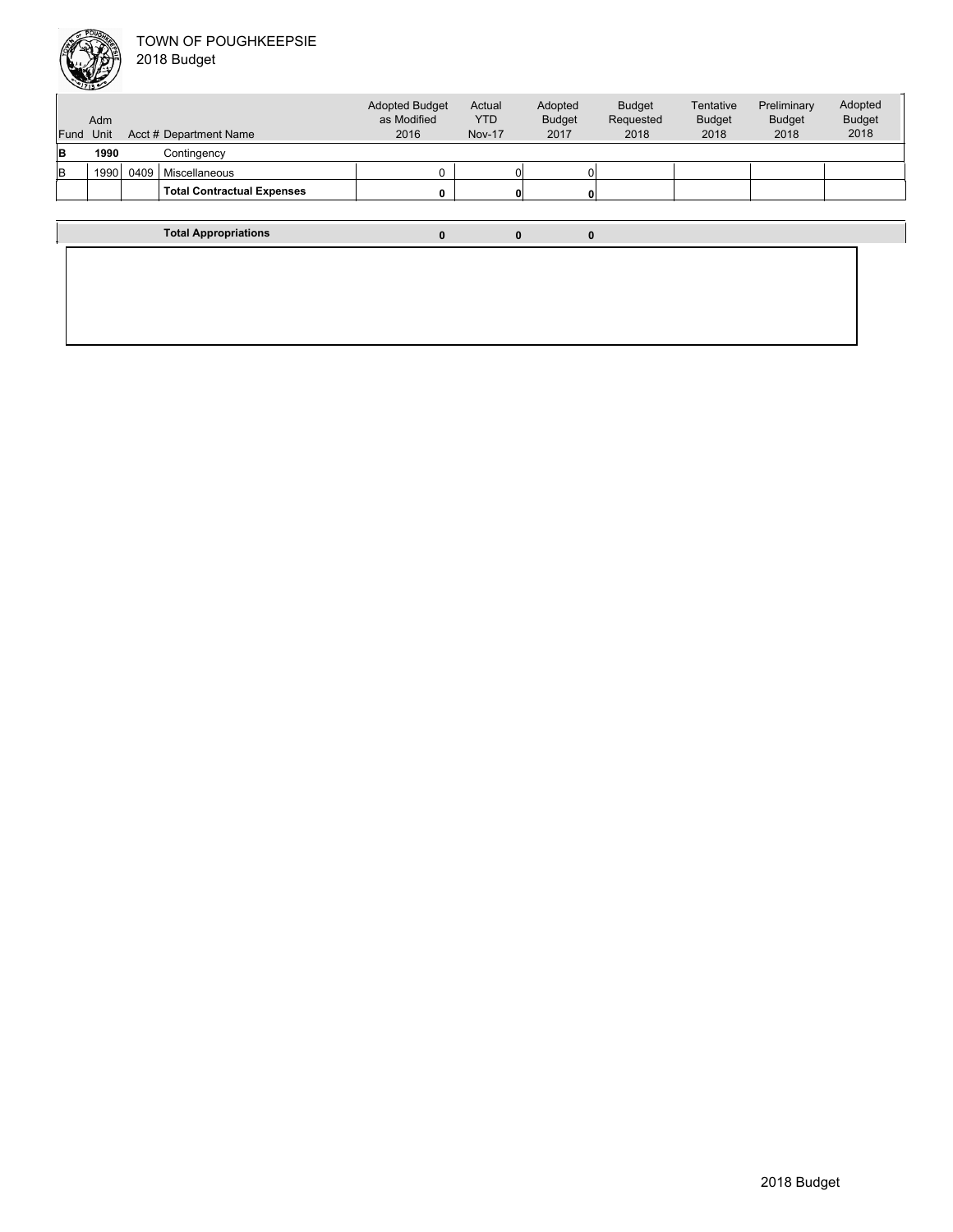

|      | Adm  |      |                                | <b>Adopted Budget</b><br>as Modified | Actual<br><b>YTD</b> | Adopted<br><b>Budget</b> | <b>Budget</b><br>Requested | Tentative<br><b>Budget</b> | Preliminary<br><b>Budget</b> | Adopted<br><b>Budget</b> |
|------|------|------|--------------------------------|--------------------------------------|----------------------|--------------------------|----------------------------|----------------------------|------------------------------|--------------------------|
| Fund | Unit |      | Acct # Department Name         | 2016                                 | <b>Nov-17</b>        | 2017                     | 2018                       | 2018                       | 2018                         | 2018                     |
| B    | 3120 |      | Police                         |                                      |                      |                          |                            |                            |                              |                          |
| lΒ   | 3120 | 0101 | Regular Pay                    | 8,123,911                            | 7,161,899            | 8,002,421                | 8,002,421                  | 8,183,235                  | 8,183,235                    | 8,183,235                |
| lΒ   | 3120 | 0102 | Longevity                      | 15,765                               | 13,000               | 104,355                  | 104,355                    | 151,970                    | 151,970                      | 151,970                  |
| B    | 3120 | 0103 | Overtime                       | 495,732                              | 556,350              | 585,646                  | 664,904                    | 640,000                    | 640,000                      | 640,000                  |
| lB.  | 3120 | 0106 | <b>School Crossing Guards</b>  | 46,310                               | 31,830               | 46,310                   | 46,310                     | 39,960                     | 39,960                       | 39,960                   |
| lΒ   | 3120 | 0107 | On Call Pay                    | 24,180                               | 11,926               | 24,180                   | 24,180                     | 24,180                     | 24,180                       | 24,180                   |
| lΒ   | 3120 | 0108 | <b>Sick Time Benefits</b>      | 60,000                               | 0                    | 60,000                   | 60,000                     |                            |                              |                          |
| lΒ   | 3120 | 0109 | Out Of Title Pay               | 59,835                               | 56,064               | 39,115                   | 42,115                     | 50,000                     | 50,000                       | 50,000                   |
| lB.  | 3120 | 0112 | Part-Time                      | 117,146                              | 27,356               | 121,120                  | 121,120                    | 144,518                    | 144,518                      | 144,518                  |
| B    | 3120 | 0115 | Temporary                      | 53,875                               |                      |                          |                            |                            |                              |                          |
| lΒ   | 3120 | 0119 | College Degree Incremnt        | 27,600                               |                      | 15,100                   | 15,100                     | 15,900                     | 15,900                       | 15,900                   |
| lB.  | 3120 | 0120 | Detective Increment            | $\Omega$                             |                      |                          |                            |                            |                              |                          |
| lΒ   | 3120 | 0125 | <b>Medical Buyout</b>          | 22,500                               |                      | 20,000                   | 20,000                     | 20,000                     | 20,000                       | 20,000                   |
|      |      |      | <b>Total Personal Services</b> | 9,046,854                            | 7,858,425            | 9,018,247                | 9,100,505                  | 9,269,763                  | 9,269,763                    | 9,269,763                |

| lΒ | 3120 | 0203 | <b>Motor Vehicles</b>    | 192.434 | 177.420 | 88.500 | 126,000 | 63,000 | 63.000 | 63,000 |
|----|------|------|--------------------------|---------|---------|--------|---------|--------|--------|--------|
| lв | 3120 | 0204 | <b>Office Equipment</b>  |         |         |        |         |        |        |        |
| lΒ | 3120 | 0205 | Computer Hardware        |         |         |        |         |        |        |        |
| lΒ | 3120 | 0206 | <b>Computer Software</b> |         |         |        |         |        |        |        |
| lΒ | 3120 | 0209 | <b>Protective Vests</b>  |         |         |        |         |        |        |        |
| lΒ | 3120 | 0210 | <b>Grant Match</b>       |         |         |        |         |        |        |        |
| lΒ | 3120 | 0211 | <b>Other Equipment</b>   | 41.661  | 19.624  |        |         |        |        |        |
| lΒ | 3120 | 0214 | Warden Equipment         |         |         |        |         |        |        |        |
|    |      |      | <b>Total Equipment</b>   | 234.095 | 197.044 | 88.500 | 126.000 | 63,000 | 63.000 | 63,000 |

| lΒ | 3120 | 0402 | <b>Office Supplies</b>       | 28,520   | 17,861       | 28,520         | 28,520  | 25,000  | 25,000  | 25,000  |
|----|------|------|------------------------------|----------|--------------|----------------|---------|---------|---------|---------|
| B  | 3120 | 0403 | Books, Lit & Publications    | 900      | O            | 900            | 900     | 900     | 900     | 900     |
| B  | 3120 | 0404 | Dues & Association Fees      | 3,750    | 2,485        | 3,750          | 3,750   | 3,750   | 3,750   | 3,750   |
| B  | 3120 | 0406 | Postage                      | 2,000    | 2,634        | 2,000          | 2,000   | 2,000   | 2,000   | 2,000   |
| B  | 3120 | 0407 | <b>Computer Hardware</b>     | 14,240   | 6,469        | 7,000          | 14,300  | 28,300  | 28,300  | 28,300  |
| В  | 3120 | 0409 | Miscellaneous                | 2,760    | 1,257        | 2,500          | 2,500   | 3,400   | 3,400   | 3,400   |
| B  | 3120 | 0411 | Consultants                  | 900      | $\Omega$     | $\Omega$       |         |         |         |         |
| B  | 3120 | 0414 | <b>Computer Software</b>     | 14,875   | 1,927        | 9,000          | 9,000   | 9,000   | 9,000   | 9,000   |
| B  | 3120 | 0421 | Schools & Meetings           | 31,389   | 16,954       | 20,000         | 24,500  | 24,500  | 24,500  | 24,500  |
| B  | 3120 | 0423 | Shoes                        | 1,350    | <sup>0</sup> | 600            | 600     | 600     | 600     | 600     |
| B  | 3120 | 0425 | Uniforms                     | 2,670    | 2,377        | 3,420          | 3,420   | 3,420   | 3,420   | 3,420   |
| B  | 3120 | 0427 | <b>Clothing Allowance</b>    | 75,456   | 33,599       | 75,456         | 75,456  | 65,000  | 65,000  | 65,000  |
| B  | 3120 | 0428 | <b>College Tuition</b>       | 28,000   | 40,665       | 28,000         | 28,000  | 28,000  | 28,000  | 28,000  |
| B  | 3120 | 0431 | Materials & Supplies         | 23,908   | 2,427        | 14,000         | 14,000  | 16,600  | 16,600  | 16,600  |
| B  | 3120 | 0432 | Gas & Oil                    | 155,375  | 103,617      | 175,000        | 175,000 | 150,000 | 150,000 | 150,000 |
| B  | 3120 | 0435 | Material & Supp - Film       | 8,600    | 2,944        | 8,600          | 8,600   | 8,600   | 8,600   | 8,600   |
| B  | 3120 | 0439 | Ammunition                   | 32,242   | 19,571       | 25,000         | 29,842  | 25,000  | 25,000  | 25,000  |
| B  | 3120 | 0441 | Repairs & Maint.Auto         | 30,513   | 9,526        | 12,400         | 12,400  | 12,400  | 12,400  | 12,400  |
| B  | 3120 | 0442 | Repairs & Maint.Bldg         | 12,144   | 5,460        | 15,500         | 15,500  | 15,500  | 15,500  | 15,500  |
| B  | 3120 | 0443 | Repairs & Maint. Equip       | 9,950    | 1,473        | 9,950          | 9,950   | 9,950   | 9,950   | 9,950   |
| В  | 3120 | 0444 | <b>Maintenance Contracts</b> | 33,993   | 10,492       | 48,736         | 48,736  | 71,400  | 71,400  | 71,400  |
| B  | 3120 | 0445 | Repairs & Maint.Off.Equip    | $\Omega$ | $\Omega$     | $\overline{0}$ |         |         |         |         |
| B  | 3120 | 0452 | Rental - Comm. Equip.        | 115,296  | 91,915       | 105,000        | 115,000 | 115,000 | 115,000 | 115,000 |
| B  | 3120 | 0454 | Rental - Other Equip.        | 2.957    | 3,372        | 2,957          | 2.957   | 2,950   | 2,950   | 2,950   |
| B  | 3120 | 0456 | Rental - Other               | 2,700    | 2,000        | 2,700          | 2,700   | 2,700   | 2,700   | 2,700   |
| B  | 3120 | 0460 | Refuse Disposal              | 1,422    | 981          | 1,425          | 1,425   | 1,425   | 1,425   | 1,425   |
| B  | 3120 | 0461 | Telephone                    | 34,790   | 27,055       | 40,000         | 40,000  | 40,000  | 40,000  | 40,000  |
| B  | 3120 | 0462 | Electric                     | 22,250   | $\Omega$     | $\Omega$       |         |         |         |         |
| B  | 3120 | 0471 | Minor Equip - Office         | 4,000    | 2,939        | 4,000          | 4,000   | 4,000   | 4,000   | 4,000   |
| B  | 3120 | 0472 | Minor Equip - Other          | 27,199   | 10,896       | 24,040         | 24,040  | 24,000  | 24,000  | 24,000  |
| B  | 3120 | 0481 | <b>Contracted Services</b>   | 92,522   | 87,732       | 138,000        | 150,000 | 153,130 | 153,130 | 153,130 |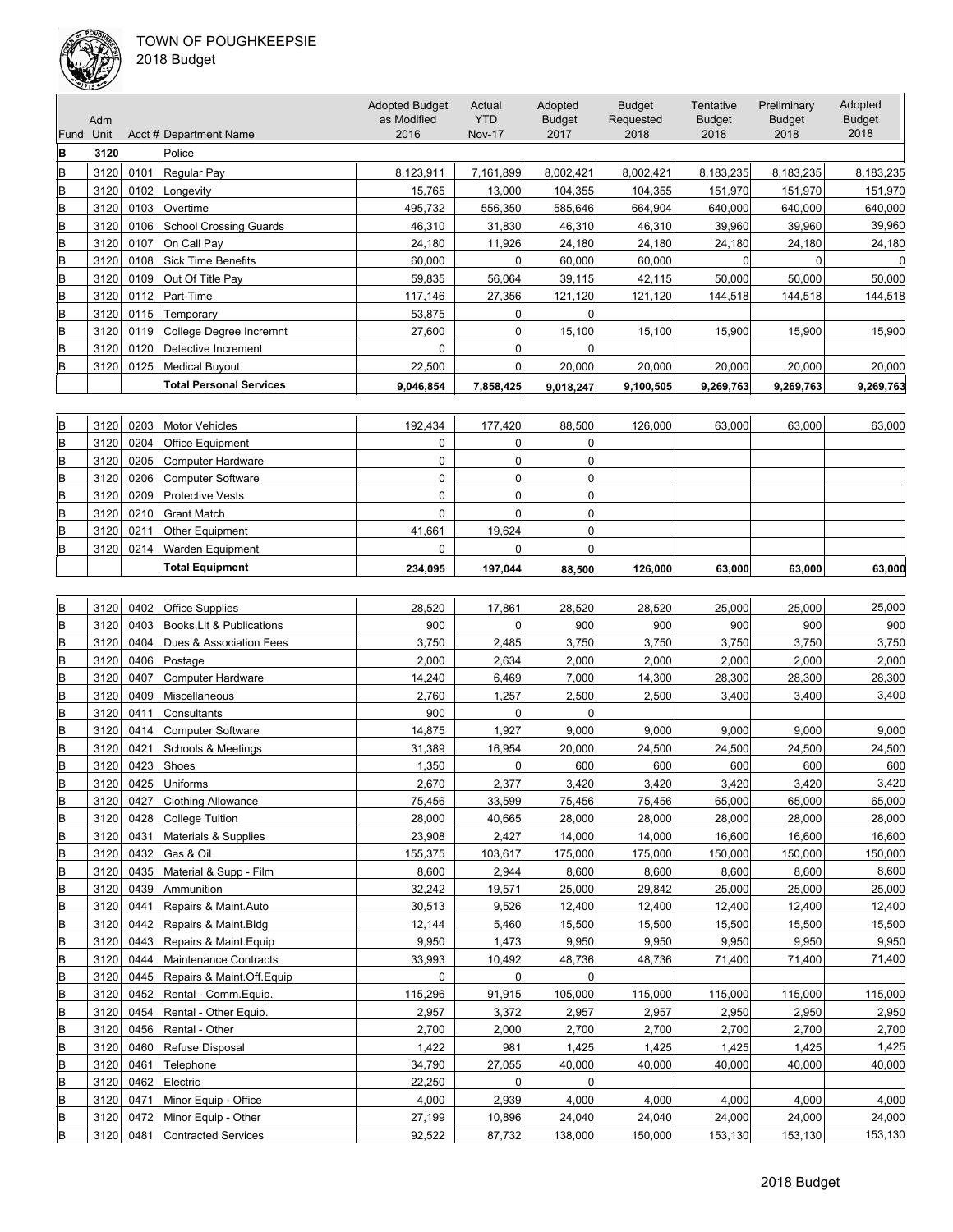|      | Adm  |      |                                   | <b>Adopted Budget</b><br>as Modified | Actual<br>YTD | Adopted<br><b>Budget</b> | <b>Budget</b><br>Requested | Tentative<br><b>Budget</b> | Preliminary<br><b>Budget</b> | Adopted<br><b>Budget</b> |
|------|------|------|-----------------------------------|--------------------------------------|---------------|--------------------------|----------------------------|----------------------------|------------------------------|--------------------------|
| Fund | Unit |      | Acct # Department Name            | 2016                                 | <b>Nov-17</b> | 2017                     | 2018                       | 2018                       | 2018                         | 2018                     |
| lB.  | 3120 | 0492 | Contr.Serv.-Medical               | 10.483                               | 6,893         | 11.500                   | 11.500                     | 11,500                     | 11.500                       | 11,500                   |
|      |      |      | <b>Total Contractual Expenses</b> | 827,154                              | 515,523       | 819.954                  | 858,596                    | 858,025                    | 858,025                      | 858,025                  |
|      |      |      |                                   |                                      |               |                          |                            |                            |                              |                          |
| lв   | 3120 | 081' | <b>Social Security</b>            | 682.482                              | 572,888       | 685,255                  | 685,255                    | 711.045                    | 711.045                      | 711,045                  |
| lB.  | 3120 | 0812 | Retirement                        | 2,100,336                            | 360.773       | 2,214,900                | 2,214,900                  | 2,500,000                  | 2,500,000                    | 2,500,000                |
| B    | 3120 | 0821 | Medical Insurance                 | 1.601.700                            | 1,427,726     | 1,647,800                | 1,647,800                  | .812.580                   | 1.812.580                    | 1,812,580                |
| lв   | 3120 | 0822 | <b>Optical Insurance</b>          | 39,412                               | 35.182        | 39,312                   | 39,312                     | 40,000                     | 40,000                       | 40,000                   |

| 3120 | 0823 | Life Insurance                 | 10.025    | 8.611     | 10.000    | 10.000    | 12.000    | 12.000    | 12.000    |
|------|------|--------------------------------|-----------|-----------|-----------|-----------|-----------|-----------|-----------|
| 3120 | 0824 | Workers Comp Police            |           |           |           |           |           |           |           |
|      |      | <b>Total Emplovee Benefits</b> | 4.433.955 | 2.405.179 | 4.597.267 | 4,597,267 | 5.075.625 | 5.075.625 | 5,075,625 |
|      |      |                                |           |           |           |           |           |           |           |

| <b>Fotal Appropriations</b> | 14.542.058 | 10.976.171 | 14,523,968 | 14.682.368 | 15.266.413 | 15.266.413 | 15.266.413 |
|-----------------------------|------------|------------|------------|------------|------------|------------|------------|
|                             |            |            |            |            |            |            |            |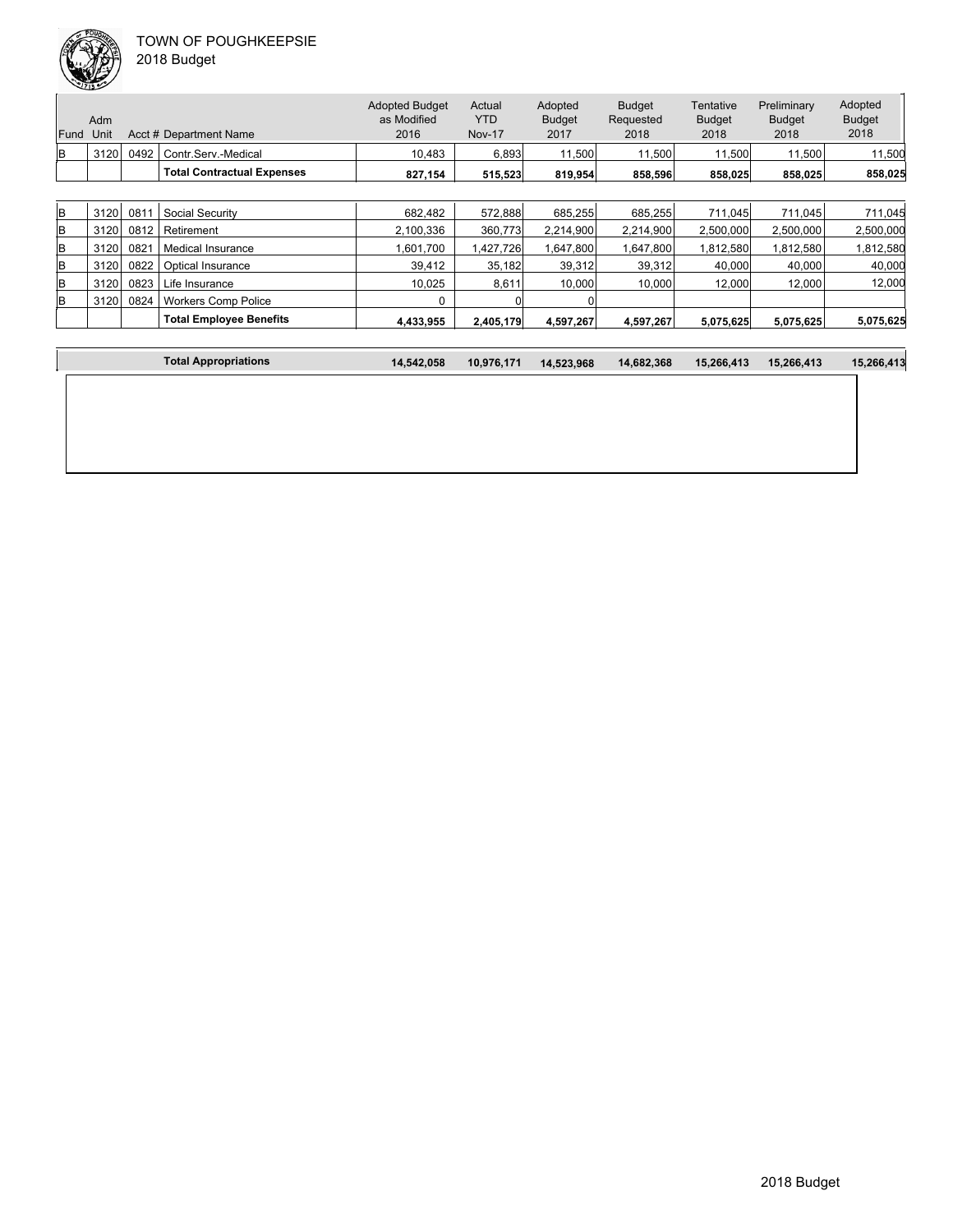

| 2018 Budget |
|-------------|
|-------------|

| Fund | Adm<br>Unit |      | Acct # Department Name            | <b>Adopted Budget</b><br>as Modified<br>2016 | Actual<br><b>YTD</b><br><b>Nov-17</b> | Adopted<br><b>Budget</b><br>2017 | <b>Budget</b><br>Requested<br>2018 | Tentative<br><b>Budget</b><br>2018 | Preliminary<br><b>Budget</b><br>2018 | Adopted<br><b>Budget</b><br>2018 |
|------|-------------|------|-----------------------------------|----------------------------------------------|---------------------------------------|----------------------------------|------------------------------------|------------------------------------|--------------------------------------|----------------------------------|
| B    | 3121        |      | Police K-9 Program                |                                              |                                       |                                  |                                    |                                    |                                      |                                  |
| B    | 3121        | 0103 | Overtime                          | 21,042                                       | 17,673                                | 21,050                           | 21,050                             | 21,100                             | 21,100                               | 21,100                           |
| B    | 3121        | 0112 | Part-Time                         | 7,540                                        | 6,380                                 | 7,540                            | 7,540                              | 7,500                              | 7,500                                | 7,500                            |
|      |             |      | <b>Total Personal Services</b>    | 28,582                                       | 24,053                                | 28,590                           | 28,590                             | 28,600                             | 28,600                               | 28,600                           |
|      |             |      |                                   |                                              |                                       |                                  |                                    |                                    |                                      |                                  |
| B    | 3121        | 0201 | Equipment                         | 1.400                                        | 531                                   | 1.400                            | 1.400                              | 1,400                              | 1,400                                | 1,400                            |
|      |             |      | <b>Total Equipment</b>            | 1,400                                        | 531                                   | 1.400                            | 1,400                              | 1,400                              | 1,400                                | 1,400                            |
|      |             |      |                                   |                                              |                                       |                                  |                                    |                                    |                                      |                                  |
| B    | 3121        | 0409 | Miscellaneous                     | 1,412                                        | $\overline{0}$                        | 2,000                            | 2,000                              | 2,000                              | 2,000                                | 2,000                            |
| B    | 3121        | 0421 | Schools & Meetings                | 1,535                                        | $\Omega$                              | 2,400                            | 2,400                              | 2,400                              | 2,400                                | 2,400                            |
| B    | 3121        | 0472 | Minor Equip - Other               | 500                                          | 330                                   | 500                              | 500                                | 500                                | 500                                  | 500                              |
| B    | 3121        | 0481 | <b>Contracted Services</b>        | 0                                            | $\Omega$                              | 1,500                            | 1,500                              | 1,500                              | 1,500                                | 1,500                            |
| B    | 3121        | 0492 | Contr.Serv.-Medical               | 5,953                                        | $\overline{0}$                        | 3,000                            | 3,000                              | 3,000                              | 3,000                                | 3,000                            |
|      |             |      | <b>Total Contractual Expenses</b> | 9,400                                        | 330                                   | 9.400                            | 9,400                              | 9,400                              | 9,400                                | 9,400                            |
|      |             |      |                                   |                                              |                                       |                                  |                                    |                                    |                                      |                                  |
| lв   | 3121        | 0811 | Social Security                   | 2,067                                        | 1,830                                 | 2,188                            | 2,188                              | 2,220                              | 2,220                                | 2,220                            |
| B    | 3121        | 0812 | Retirement                        | 0                                            | 0                                     | 0                                |                                    |                                    |                                      |                                  |
| B    | 3121        | 0821 | <b>Medical Insurance</b>          | 0                                            | $\Omega$                              | 0                                |                                    |                                    |                                      |                                  |
| B    | 3121        | 0822 | Optical Insurance                 | 95                                           | 99                                    | 0                                |                                    |                                    |                                      |                                  |
| B    | 3121        | 0823 | Life Insurance                    | 25                                           | 24                                    | $\Omega$                         |                                    |                                    |                                      |                                  |
|      |             |      | <b>Total Employee Benefits</b>    | 2,187                                        | 1,953                                 | 2,188                            | 2,188                              | 2,220                              | 2,220                                | 2,220                            |
|      |             |      |                                   |                                              |                                       |                                  |                                    |                                    |                                      |                                  |
|      |             |      | <b>Total Appropriations</b>       | 41,569                                       | 26,867                                | 41,578                           | 41,578                             | 41,620                             | 41,620                               | 41,620                           |
|      |             |      |                                   |                                              |                                       |                                  |                                    |                                    |                                      |                                  |
|      |             |      |                                   |                                              |                                       |                                  |                                    |                                    |                                      |                                  |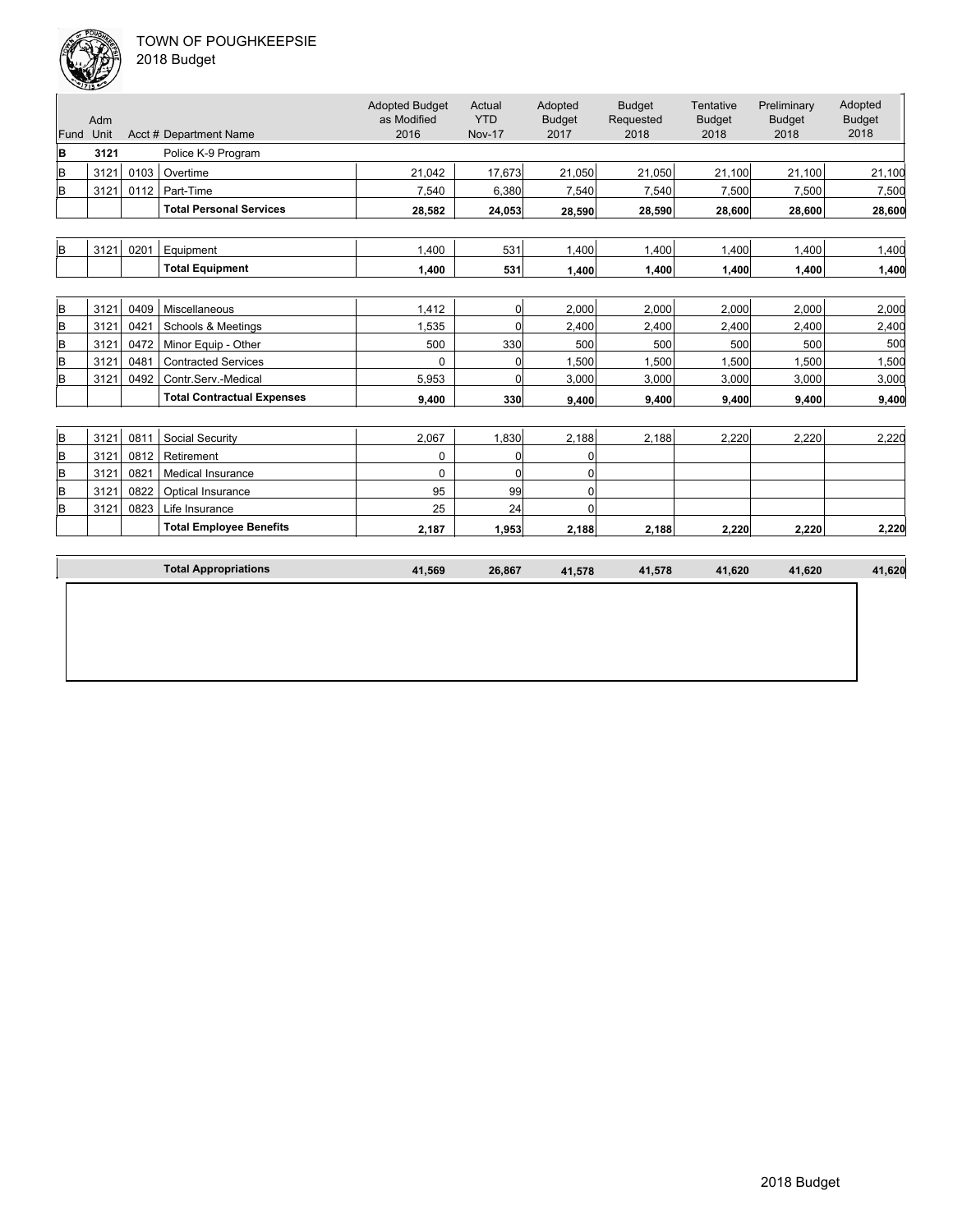

**The Community of Community** 

|      | Adm  |      |                                   | <b>Adopted Budget</b><br>as Modified | Actual<br><b>YTD</b> | Adopted<br><b>Budget</b> | <b>Budget</b><br>Requested | Tentative<br><b>Budget</b> | Preliminary<br><b>Budget</b> | Adopted<br><b>Budget</b> |
|------|------|------|-----------------------------------|--------------------------------------|----------------------|--------------------------|----------------------------|----------------------------|------------------------------|--------------------------|
| Fund | Unit |      | Acct # Department Name            | 2016                                 | <b>Nov-17</b>        | 2017                     | 2018                       | 2018                       | 2018                         | 2018                     |
| B    | 3310 |      | Traffic Control                   |                                      |                      |                          |                            |                            |                              |                          |
| B    | 3310 | 0431 | Materials & Supplies              | 13,400                               | 3.224                | 10.000                   | 10.000                     | 10.000                     | 10.000                       | 10,000                   |
| lв   | 3310 | 0442 | Repairs & Maint.Bldg              |                                      |                      |                          |                            |                            |                              |                          |
| lв   | 3310 | 0481 | <b>Contracted Services</b>        | 7,567                                | 9,314                | 15,000                   | 15,000                     | 10,000                     | 10,000                       | 10,000                   |
|      |      |      | <b>Total Contractual Expenses</b> | 20.967                               | 12.538               | 25,000                   | 25,000                     | 20,000                     | 20,000                       | 20,000                   |
|      |      |      |                                   |                                      |                      |                          |                            |                            |                              |                          |

| <b>Total Appropriations</b> | 20,967 | 12,538 | 25,000 | 25,000 | 20,000 | 20,000 | 20,000 |
|-----------------------------|--------|--------|--------|--------|--------|--------|--------|
|                             |        |        |        |        |        |        |        |
|                             |        |        |        |        |        |        |        |
|                             |        |        |        |        |        |        |        |
|                             |        |        |        |        |        |        |        |
|                             |        |        |        |        |        |        |        |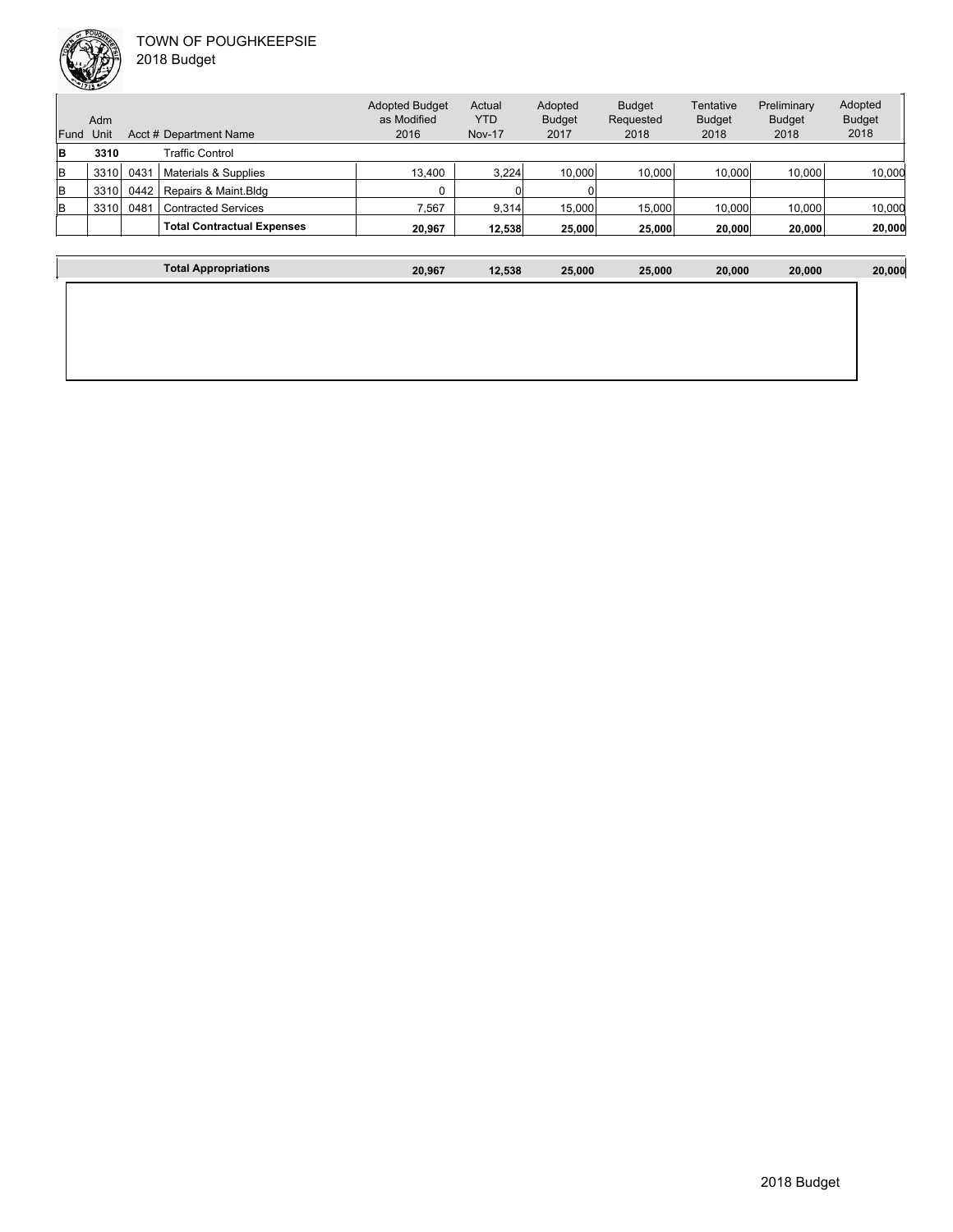

Unit Acct # Department Name Adm Actual YTD Nov-17 Budget Requested 2018 Tentative Budget 2018 Preliminary Budget 2018 Adopted Budget 2018 Adopted Budget as Modified 2016 Fund Unit Adopted Budget 2017 **B 3410** Fire Fighting B 3410 0443 Repairs & Maint.Equip 5,000 4,240 5,000 5,000 5,000 5,000 5,000 **Total Contractual Expenses 5,000 4,240 5,000 5,000 5,000 5,000 5,000**

| <b>Total Appropriations</b> | 5,000 | 4,240 | 5,000 | 5,000 | 5,000 | 5,000 | 5,000 |
|-----------------------------|-------|-------|-------|-------|-------|-------|-------|
|                             |       |       |       |       |       |       |       |
|                             |       |       |       |       |       |       |       |
|                             |       |       |       |       |       |       |       |
|                             |       |       |       |       |       |       |       |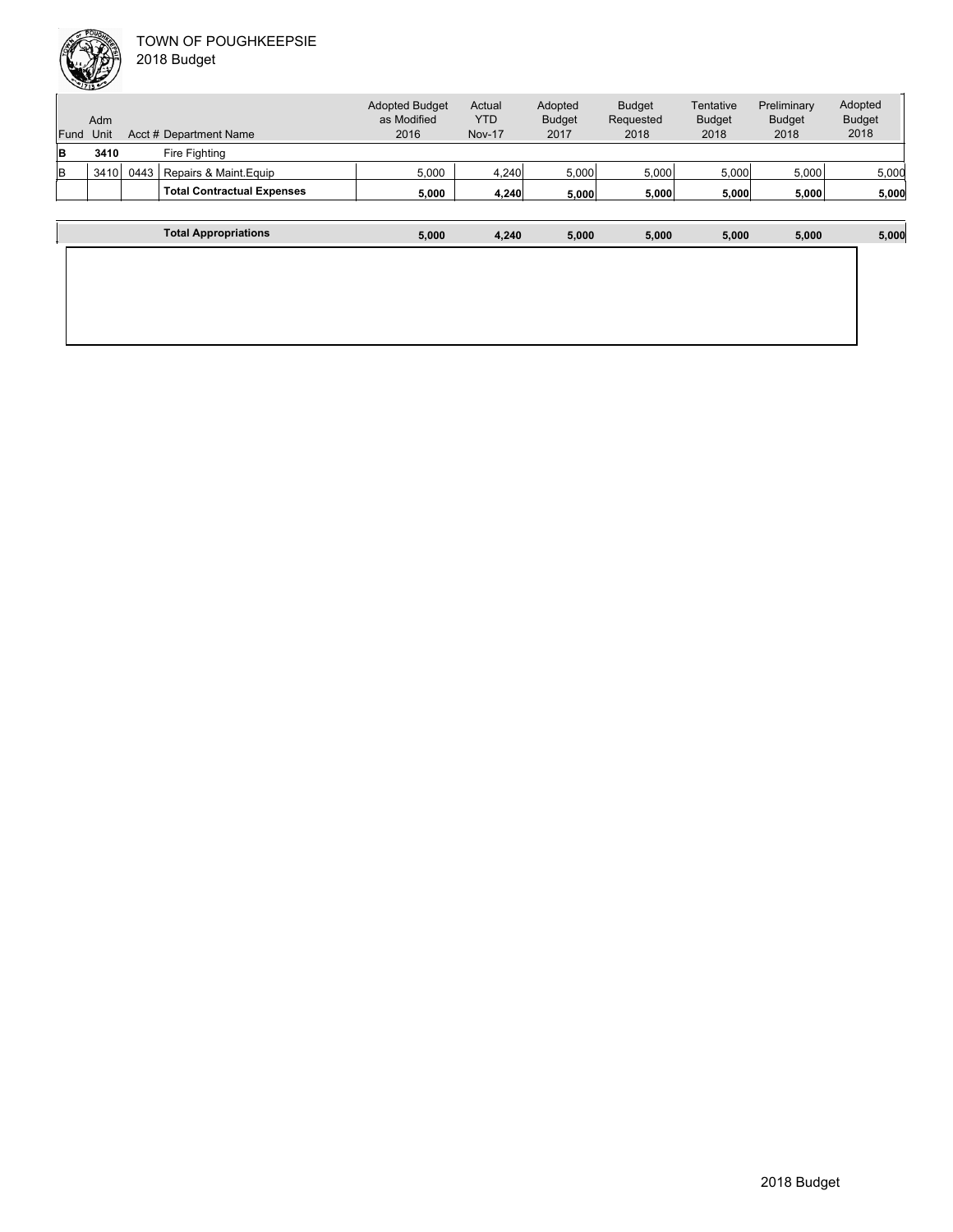

| 018 Budget |  |
|------------|--|
|------------|--|

|      | حديب |      |                                   | <b>Adopted Budget</b> | Actual         | Adopted        | <b>Budget</b> | Tentative     | Preliminary   | Adopted       |
|------|------|------|-----------------------------------|-----------------------|----------------|----------------|---------------|---------------|---------------|---------------|
|      | Adm  |      |                                   | as Modified           | <b>YTD</b>     | <b>Budget</b>  | Requested     | <b>Budget</b> | <b>Budget</b> | <b>Budget</b> |
| Fund | Unit |      | Acct # Department Name            | 2016                  | <b>Nov-17</b>  | 2017           | 2018          | 2018          | 2018          | 2018          |
| B    | 3620 |      | Safety Inspection                 |                       |                |                |               |               |               |               |
| B    | 3620 | 0101 | Regular Pay                       | 539,228               | 476,419        | 547,408        | 548,289       | 558,470       | 556,686       | 556,686       |
| B    | 3620 | 0102 | Longevity                         | 17,450                | 21,250         | 20,100         | 15,100        | 21,280        | 21,280        | 21,280        |
| B    | 3620 | 0103 | Overtime                          | 3,500                 | 896            | 4,000          | 4,000         | 2,500         | 2,500         | 2,500         |
| B    | 3620 | 0109 | Out Of Title Pay                  | 500                   | 192            | 500            | 500           | 500           | 500           | 500           |
| B    | 3620 | 0112 | Part-Time                         | 65,095                | 57,861         | 66,403         | 65,000        | 67,700        | 67,700        | 67,700        |
| B    | 3620 | 0115 | Temporary                         | 0                     | $\overline{0}$ | 0              |               |               |               |               |
| B    | 3620 | 0125 | <b>Medical Buyout</b>             | 0                     | $\overline{0}$ | $\mathbf{0}$   |               |               |               |               |
|      |      |      | <b>Total Personal Services</b>    | 625,773               | 556,617        | 638,411        | 632,889       | 650,450       | 648,666       | 648,666       |
|      |      |      |                                   |                       |                |                |               |               |               |               |
| B    | 3620 | 0204 | Office Equipment                  | $\Omega$              | 0              | $\Omega$       |               |               |               |               |
| B    | 3620 | 0205 | <b>Computer Hardware</b>          | $\mathbf 0$           | $\overline{0}$ | $\overline{0}$ |               |               |               |               |
| B    | 3620 | 0206 | <b>Computer Software</b>          | 600                   | $\overline{0}$ | 1,200          | 1,200         | 1,200         | 1,200         | 1,200         |
|      |      |      | <b>Total Equipment</b>            | 600                   | $\mathbf{0}$   | 1,200          | 1,200         | 1,200         | 1,200         | 1,200         |
|      |      |      |                                   |                       |                |                |               |               |               |               |
| B    | 3620 | 0402 | <b>Office Supplies</b>            | 3,000                 | 1,162          | 4,200          | 4,200         | 4,200         | 4,200         | 4.200         |
| B    | 3620 | 0403 | Books, Lit & Publications         | 1,000                 | $\overline{0}$ | 1,200          | 1,200         | 1,200         | 1,200         | 1,200         |
| B    | 3620 | 0404 | Dues & Association Fees           | 2,485                 | 1,170          | 2,485          | 2,485         | 2,485         | 2,485         | 2,485         |
| B    | 3620 | 0405 | Advertising                       | 0                     | $\overline{0}$ | 0              |               |               |               |               |
| B    | 3620 | 0409 | Miscellaneous                     | $\mathbf 0$           | $\overline{0}$ | $\mathbf 0$    |               | 1,500         | 1,500         | 1,500         |
| B    | 3620 | 0421 | Schools & Meetings                | 2,350                 | 2,560          | 2,200          | 2,200         | 2,400         | 2,400         | 2,400         |
| B    | 3620 | 0422 | <b>Travel Reimbursement</b>       | 100                   | $\overline{0}$ | 100            | 100           | 100           | 100           | 100           |
| B    | 3620 | 0423 | Shoes                             | 1,250                 | 240            | 1,400          | 1,400         | 1,400         | 1,400         | 1,400         |
| B    | 3620 | 0432 | Gas & Oil                         | 7,000                 | 2,378          | 6,000          | 7,000         | 4,000         | 4,000         | 4,000         |
| B    | 3620 | 0435 | Material & Supp - Film            | 0                     | $\overline{0}$ | 0              |               |               |               |               |
| B    | 3620 | 0444 | <b>Maintenance Contracts</b>      | $\mathbf 0$           | $\overline{0}$ | $\mathbf 0$    |               |               |               |               |
| B    | 3620 | 0452 | Rental - Comm.Equip.              | 1,100                 | $\overline{0}$ | $\mathbf 0$    |               |               |               |               |
| B    | 3620 | 0471 | Minor Equip - Office              | 0                     | $\overline{0}$ | $\Omega$       |               |               |               |               |
| B    | 3620 | 0473 | Minor Equip - Metrs/Inspeq        | 3,185                 | 49             | 3,185          | 3,185         | 3,060         | 3,060         | 3,060         |
| B    | 3620 | 0481 | <b>Contracted Services</b>        | 900                   | 230            | 2,000          | 2,000         | 2,000         | 2,000         | 2,000         |
| B    | 3620 | 0488 | Contr.Serv.-Plumbing Insp         | 950                   | $\overline{0}$ | 950            | 950           | 950           | 950           | 950           |
| B    | 3620 | 0490 | <b>Board Stipend</b>              | 0                     | $\Omega$       | $\Omega$       |               |               |               |               |
|      |      |      | <b>Total Contractual Expenses</b> | 23,320                | 7,789          | 23,720         | 24,720        | 23,295        | 23,295        | 23,295        |
|      |      |      |                                   |                       |                |                |               |               |               |               |
| B    | 3620 | 0811 | Social Security                   | 47,392                | 41,900         | 48,561         | 48,350        | 50,193        | 50,193        | 50,193        |
| B    | 3620 | 0812 | Retirement                        | 98,888                | 55,000         | 101,560        | 101,121       | 104,979       | 104,979       | 104,979       |
| B    | 3620 | 0821 | Medical Insurance                 | 197,075               | 176,964        | 207,687        | 212,150       | 227,450       | 227,450       | 227,450       |
| B    | 3620 | 0822 | Optical Insurance                 | 3,756                 | 3,553          | 3,456          | 3,456         | 3,456         | 3,456         | 3,456         |
| B    | 3620 | 0823 | Life Insurance                    | 930                   | 854            | 880            | 880           | 880           | 880           | 880           |
|      |      |      | <b>Total Employee Benefits</b>    | 348,041               | 278,270        | 362,144        | 365,957       | 386,958       | 386,958       | 386,958       |

|                       | <b>Total Appropriations</b> |             |      |   | 997,734                                      | 842,677                     |   | 1,025,475                   | 1,024,766                     | 1,061,903                 | 1,060,119 | 1,060,119 |
|-----------------------|-----------------------------|-------------|------|---|----------------------------------------------|-----------------------------|---|-----------------------------|-------------------------------|---------------------------|-----------|-----------|
| <b>Position Title</b> |                             | LY.         | - CY |   | <b>Adopted Budget</b><br>as Modified<br>2017 | Budget<br>Requested<br>2018 |   | Tentative<br>Budget<br>2018 | Preliminary<br>Budget<br>2018 | Adopted<br>Budget<br>2018 |           |           |
|                       |                             | $\mathbf 0$ |      |   | 0                                            |                             | 0 | 90,948                      | 89164                         | 89164                     |           |           |
|                       |                             | $\mathbf 0$ |      | 4 | 0                                            |                             | 0 | 288,076                     | 288076                        | 288076                    |           |           |
|                       |                             | $\mathbf 0$ |      | 3 | 0                                            |                             | 0 | 135,165                     | 135165                        | 135165                    |           |           |
|                       |                             | 0           |      | 1 | 0                                            |                             | 0 | 44,281                      | 44281                         | 44281                     |           |           |
|                       |                             |             |      |   |                                              |                             |   |                             |                               |                           |           |           |
|                       |                             |             |      |   |                                              |                             |   |                             |                               |                           |           |           |
|                       |                             |             |      |   |                                              |                             |   |                             |                               |                           |           |           |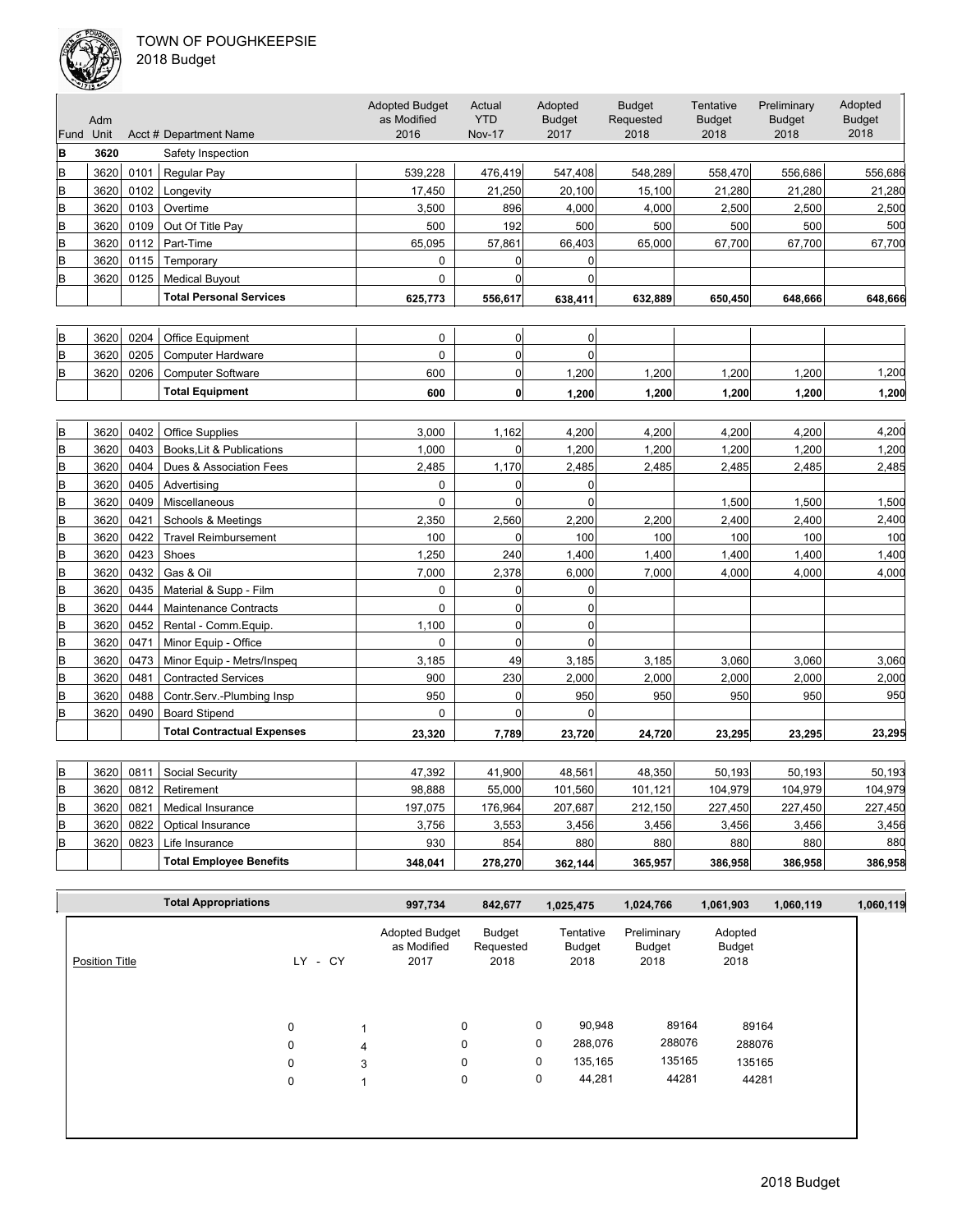

2018 Budget

|           | حديب |      |                                   |                                              |                                       |                                  |                                    |                                    |                                      |                                  |
|-----------|------|------|-----------------------------------|----------------------------------------------|---------------------------------------|----------------------------------|------------------------------------|------------------------------------|--------------------------------------|----------------------------------|
| Fund Unit | Adm  |      | Acct # Department Name            | <b>Adopted Budget</b><br>as Modified<br>2016 | Actual<br><b>YTD</b><br><b>Nov-17</b> | Adopted<br><b>Budget</b><br>2017 | <b>Budget</b><br>Requested<br>2018 | Tentative<br><b>Budget</b><br>2018 | Preliminary<br><b>Budget</b><br>2018 | Adopted<br><b>Budget</b><br>2018 |
| B         | 8010 |      | Zoning                            |                                              |                                       |                                  |                                    |                                    |                                      |                                  |
| B         | 8010 | 0101 | Regular Pay                       | 102,046                                      | 86,938                                | 103,781                          | 103,781                            | 105,856                            | 105,856                              | 105,856                          |
| B         | 8010 | 0102 | Longevity                         | 2,300                                        | 1,150                                 | 2,300                            | 2,300                              | 2,850                              | 2,850                                | 2,850                            |
| B         | 8010 | 0103 | Overtime                          | 50                                           | 39                                    | $\Omega$                         |                                    |                                    |                                      |                                  |
| B         | 8010 | 0109 | Out Of Title Pay                  | $\mathbf 0$                                  | $\overline{0}$                        | $\mathbf 0$                      |                                    |                                    |                                      |                                  |
| B         | 8010 | 0112 | Part-Time                         | 0                                            | $\Omega$                              | $\Omega$                         |                                    |                                    |                                      |                                  |
| B         | 8010 | 0125 | <b>Medical Buyout</b>             | 2,500                                        | 1,458                                 | 2,500                            | 2,500                              | $\Omega$                           | $\Omega$                             |                                  |
|           |      |      | <b>Total Personal Services</b>    | 106,896                                      | 89,585                                | 108,581                          | 108,581                            | 108,706                            | 108,706                              | 108,706                          |
|           |      |      |                                   |                                              |                                       |                                  |                                    |                                    |                                      |                                  |
| B         | 8010 | 0205 | <b>Computer Hardware</b>          | $\mathbf 0$                                  | $\overline{0}$                        | $\overline{0}$                   |                                    |                                    |                                      |                                  |
| B         | 8010 | 0211 | Other Equipment                   | $\mathbf 0$                                  | $\Omega$                              | $\mathbf 0$                      |                                    |                                    |                                      |                                  |
|           |      |      | <b>Total Equipment</b>            | 0                                            | 0                                     | 0                                |                                    |                                    |                                      |                                  |
|           |      |      |                                   |                                              |                                       |                                  |                                    |                                    |                                      |                                  |
| B         | 8010 | 0402 | <b>Office Supplies</b>            | 1,910                                        | 85                                    | 1,000                            | 1,000                              | 1,000                              | 1,000                                | 1,000                            |
| B         | 8010 | 0403 | Books, Lit & Publications         | 290                                          | $\Omega$                              | 500                              | 500                                | 500                                | 500                                  | 500                              |
| B         | 8010 | 0405 | Advertising                       | 4,025                                        | 1,710                                 | 2,500                            | 2,500                              | 2,500                              | 2,500                                | 2,500                            |
| lв        | 8010 | 0421 | Schools & Meetings                | 6                                            | $\overline{0}$                        | 300                              | 300                                | 300                                | 300                                  | 300                              |
| B         | 8010 | 0423 | Shoes                             | 0                                            | $\overline{0}$                        | $\mathbf 0$                      |                                    |                                    |                                      |                                  |
| B         | 8010 | 0427 | Uniforms                          | 0                                            | $\Omega$                              | $\mathbf 0$                      |                                    |                                    |                                      |                                  |
| B         | 8010 | 0432 | Gas & Oil                         | 125                                          | 135                                   | 450                              | 450                                | 450                                | 450                                  | 450                              |
| B         | 8010 | 0444 | <b>Maintenance Contracts</b>      | $\mathbf 0$                                  | $\Omega$                              | $\mathbf 0$                      |                                    |                                    |                                      |                                  |
| B         | 8010 | 0471 | Minor Equip - Office              | 0                                            | $\Omega$                              | $\Omega$                         |                                    |                                    |                                      |                                  |
| lB.       | 8010 | 0481 | <b>Contracted Services</b>        | 3.294                                        | 860                                   | 4.000                            | 4.000                              | 4,000                              | 4.000                                | 4,000                            |
| B         | 8010 | 0490 | <b>Board Stipend</b>              | 7,500                                        | 3,825                                 | 5,500                            | 5,500                              | 5,500                              | 5,500                                | 5,500                            |
|           |      |      | <b>Total Contractual Expenses</b> | 17,150                                       | 6,615                                 | 14,250                           | 14,250                             | 14,250                             | 14,250                               | 14,250                           |
|           |      |      |                                   |                                              |                                       |                                  |                                    |                                    |                                      |                                  |
| İΒ        | 8010 | 0811 | Social Security                   | 8,151                                        | 6,081                                 | 8,307                            | 8,307                              | 8,320                              | 8,320                                | 8,320                            |
| B         | 8010 | 0812 | Retirement                        | 16,990                                       | 9,000                                 | 17,375                           | 17,375                             | 17,395                             | 17,395                               | 17,395                           |
| ΙB        | 8010 | 0821 | <b>Medical Insurance</b>          | 21,500                                       | 21,753                                | 21,500                           | 21,500                             | 52,632                             | 52,632                               | 52,632                           |
| B         | 8010 | 0822 | Optical Insurance                 | 864                                          | 738                                   | 864                              | 864                                | 864                                | 864                                  | 864                              |
| ΙB        | 8010 | 0823 | Life Insurance                    | 220                                          | 175                                   | 220                              | 220                                | 220                                | 220                                  | 220                              |

|                       | <b>Total Appropriations</b> |           | 171,771                                      | 133,946                     |   | 171,097                     | 171,097                       | 202,387                   | 202,387 | 202,387 |
|-----------------------|-----------------------------|-----------|----------------------------------------------|-----------------------------|---|-----------------------------|-------------------------------|---------------------------|---------|---------|
| <b>Position Title</b> |                             | LY - CY   | <b>Adopted Budget</b><br>as Modified<br>2017 | Budget<br>Requested<br>2018 |   | Tentative<br>Budget<br>2018 | Preliminary<br>Budget<br>2018 | Adopted<br>Budget<br>2018 |         |         |
|                       |                             | $\pmb{0}$ | 0                                            |                             | 0 | 0                           | 0                             | $\mathbf 0$               |         |         |
|                       |                             | 0         | 0                                            |                             | 0 | 45,051<br>60,805            | 45051                         | 45051                     |         |         |
|                       |                             | 0         | 0                                            |                             | 0 |                             | 60805                         | 60805                     |         |         |
|                       |                             |           |                                              |                             |   |                             |                               |                           |         |         |

**Total Employee Benefits 47,725 37,746 48,266 48,266 79,431 79,431 79,431**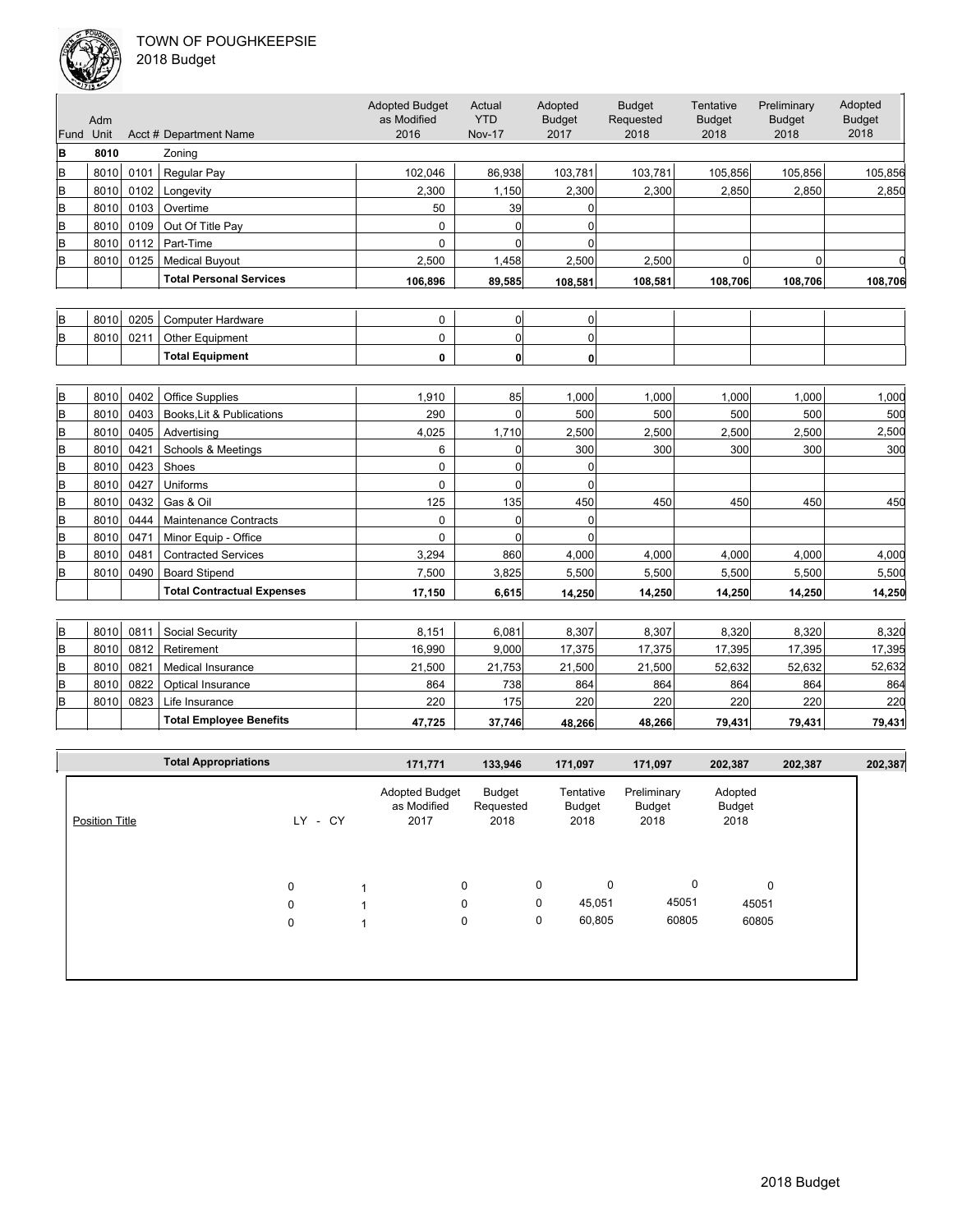### TOWN OF POUGHKEEPSIE  $2<sub>0</sub>$



| 018 Budget! |  |
|-------------|--|
|-------------|--|

|                | $\sqrt{213}$ |      |                                   |                                              |                                       |                                  |                                    |                                    |                                      |                                  |
|----------------|--------------|------|-----------------------------------|----------------------------------------------|---------------------------------------|----------------------------------|------------------------------------|------------------------------------|--------------------------------------|----------------------------------|
| Fund           | Adm<br>Unit  |      | Acct # Department Name            | <b>Adopted Budget</b><br>as Modified<br>2016 | Actual<br><b>YTD</b><br><b>Nov-17</b> | Adopted<br><b>Budget</b><br>2017 | <b>Budget</b><br>Requested<br>2018 | Tentative<br><b>Budget</b><br>2018 | Preliminary<br><b>Budget</b><br>2018 | Adopted<br><b>Budget</b><br>2018 |
| B              | 8020         |      | Planning                          |                                              |                                       |                                  |                                    |                                    |                                      |                                  |
| B              | 8020         | 0101 | Regular Pay                       | 175.772                                      | 101,800                               | 169,598                          | 169,598                            | 170,215                            | 170,215                              | 170,215                          |
| B              | 8020         | 0102 | Longevity                         | 4,550                                        | 2,850                                 | 4,550                            | 4,550                              | 2,850                              | 2,850                                | 2,850                            |
| B              | 8020         | 0103 | Overtime                          | 300                                          | 998                                   | 300                              | 300                                | 600                                | 600                                  | 600                              |
| B              | 8020         | 0109 | Out Of Title Pay                  | 0                                            | $\Omega$                              | $\mathbf 0$                      |                                    |                                    |                                      |                                  |
| B              | 8020         | 0112 | Part-Time                         | 19,833                                       | 18,236                                | 20,234                           | 20,000                             | 20,500                             | 20,500                               | 20,500                           |
| B              | 8020         | 0125 | <b>Medical Buyout</b>             | $\Omega$                                     | $\Omega$                              | $\Omega$                         |                                    |                                    |                                      |                                  |
|                |              |      | <b>Total Personal Services</b>    | 200,455                                      | 123,884                               | 194,682                          | 194,448                            | 194,165                            | 194,165                              | 194,165                          |
|                |              |      |                                   |                                              |                                       |                                  |                                    |                                    |                                      |                                  |
| B              | 8020         | 0204 | Office Equipment                  | 0                                            | 0                                     | 0                                |                                    |                                    |                                      |                                  |
| B              | 8020         | 0205 | <b>Computer Hardware</b>          | 0                                            | $\overline{0}$                        | $\Omega$                         |                                    |                                    |                                      |                                  |
| B              | 8020         | 0206 | <b>Computer Software</b>          | 0                                            | $\overline{0}$                        | 0                                |                                    |                                    |                                      |                                  |
|                |              |      | <b>Total Equipment</b>            | 0                                            | 0                                     | 0                                |                                    |                                    |                                      |                                  |
|                |              |      |                                   |                                              |                                       |                                  |                                    |                                    |                                      |                                  |
| B              | 8020         | 0402 | <b>Office Supplies</b>            | 2,000                                        | 1,205                                 | 2,000                            | 2,000                              | 2,000                              | 2.000                                | 2,000                            |
| B              | 8020         | 0403 | Books, Lit & Publications         | 0                                            | 0                                     | 0                                |                                    |                                    |                                      |                                  |
| B              | 8020         | 0404 | Dues & Association Fees           | 0                                            | $\overline{0}$                        | 0                                |                                    |                                    |                                      |                                  |
| B              | 8020         | 0405 | Advertising                       | 0                                            | $\overline{0}$                        | $\mathbf 0$                      |                                    |                                    |                                      |                                  |
| B              | 8020         | 0415 | <b>Administration Charges</b>     | 0                                            | 0                                     | $\Omega$                         |                                    |                                    |                                      |                                  |
| B              | 8020         | 0421 | <b>Schools &amp; Meetings</b>     | 200                                          | 0                                     | 200                              | 200                                | 200                                | 200                                  | 200                              |
| B              | 8020         | 0431 | Materials & Supplies              | $\mathbf 0$                                  | $\overline{0}$                        | $\Omega$                         |                                    |                                    |                                      |                                  |
| B              | 8020         | 0432 | Gas & Oil                         | 400                                          | 24                                    | 400                              | 400                                | 400                                | 400                                  | 400                              |
| B              | 8020         | 0444 | <b>Maintenance Contracts</b>      | $\Omega$                                     | $\Omega$                              | $\Omega$                         |                                    |                                    |                                      |                                  |
| B              | 8020         | 0461 | Telephone                         | 100                                          | $\overline{0}$                        | 100                              | 100                                | 100                                | 100                                  | 100                              |
| B              | 8020         | 0481 | <b>Contracted Services</b>        | 117.580                                      | 94,444                                | 118,140                          | 118,140                            | 118,140                            | 118,140                              | 118,140                          |
| B              | 8020         | 0490 | <b>Board Stipend</b>              | 8,060                                        | 4,990                                 | 7,500                            | 7,500                              | 7,500                              | 7,500                                | 7,500                            |
|                |              |      | <b>Total Contractual Expenses</b> | 128,340                                      | 100,663                               | 128,340                          | 128,340                            | 128,340                            | 128,340                              | 128,340                          |
|                |              |      |                                   |                                              |                                       |                                  |                                    |                                    |                                      |                                  |
| B              | 8020         | 0811 | Social Security                   | 14,734                                       | 8,953                                 | 14,875                           | 14,875                             | 15,100                             | 15,100                               | 15,100                           |
| B              | 8020         | 0812 | Retirement                        | 33,575                                       | 20,000                                | 31,125                           | 31,125                             | 31,515                             | 31,515                               | 31,515                           |
| $\overline{B}$ | 8020         | 0821 | <b>Medical Insurance</b>          | 59,375                                       | 45,648                                | 60,902                           | 59,500                             | 67,434                             | 67,434                               | 67,434                           |
| B              | 8020         | 0822 | Optical Insurance                 | 1,296                                        | 799                                   | 1,296                            | 1,296                              | 1,296                              | 1,296                                | 1,296                            |
| B              | 8020         | 0823 | Life Insurance                    | 330                                          | 192                                   | 330                              | 330                                | 330                                | 330                                  | 330                              |

|                       | <b>Total Appropriations</b> |             | 438,105                                      | 300,139                     |   | 431,550                     | 429,914                       | 438,180                   | 438,180 | 438,180 |
|-----------------------|-----------------------------|-------------|----------------------------------------------|-----------------------------|---|-----------------------------|-------------------------------|---------------------------|---------|---------|
| <b>Position Title</b> |                             | - CY<br>LY. | <b>Adopted Budget</b><br>as Modified<br>2017 | Budget<br>Requested<br>2018 |   | Tentative<br>Budget<br>2018 | Preliminary<br>Budget<br>2018 | Adopted<br>Budget<br>2018 |         |         |
|                       |                             | $\mathbf 0$ | 0                                            |                             | 0 | 65,778                      | 65778                         | 65778                     |         |         |
|                       |                             | $\mathbf 0$ | 0                                            |                             | 0 | 59,280                      | 59280                         | 59280                     |         |         |
|                       |                             | 0           | 0                                            |                             | 0 | 45,157                      | 45157                         | 45157                     |         |         |
|                       |                             |             |                                              |                             |   |                             |                               |                           |         |         |
|                       |                             |             |                                              |                             |   |                             |                               |                           |         |         |

**Total Employee Benefits 109,310 75,592 108,528 107,126 115,675 115,675 115,675**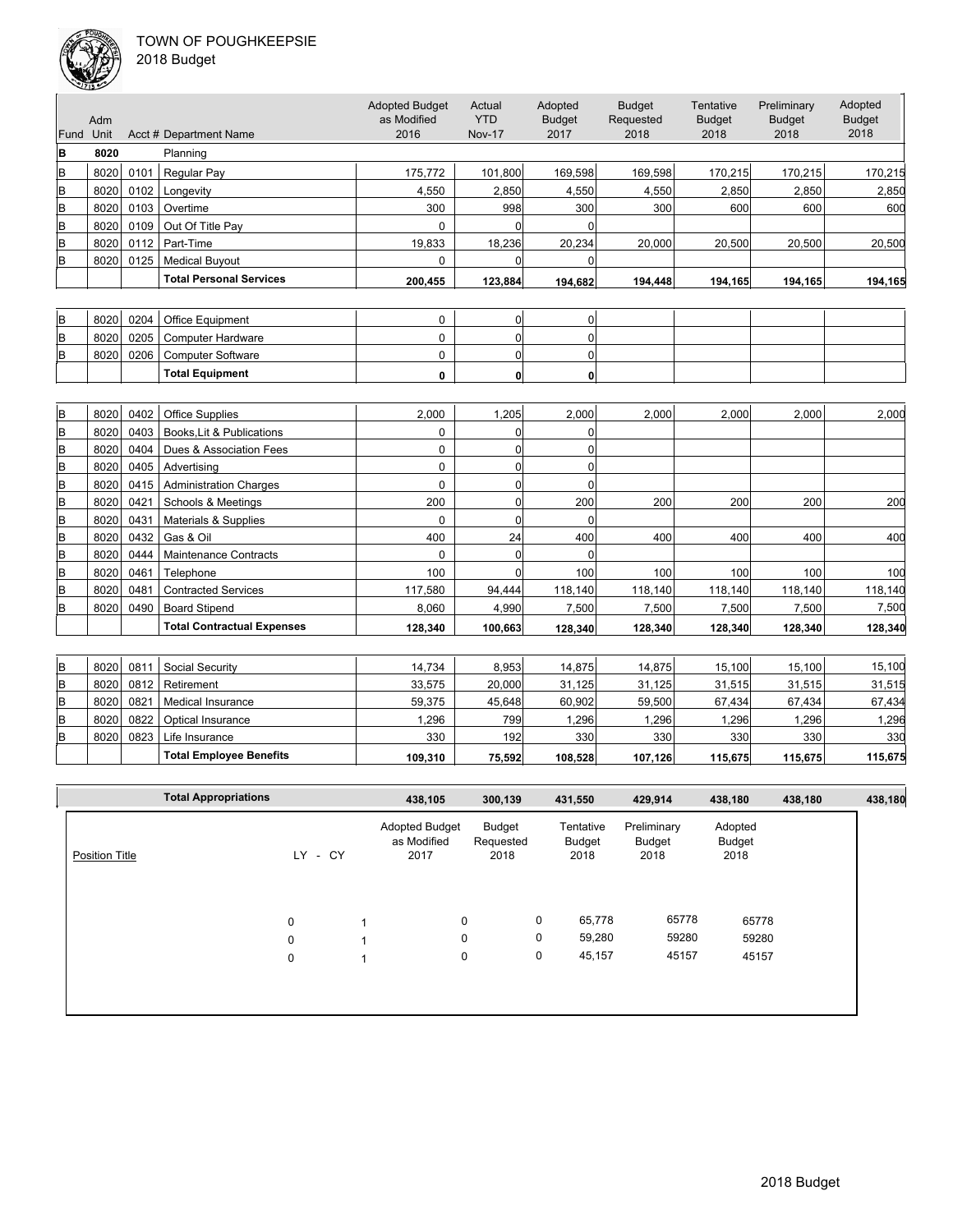

| Fund | Adm<br>Unit |      | Acct # Department Name            | <b>Adopted Budget</b><br>as Modified<br>2016 | Actual<br><b>YTD</b><br><b>Nov-17</b> | Adopted<br><b>Budget</b><br>2017 | <b>Budget</b><br>Requested<br>2018 | Tentative<br><b>Budget</b><br>2018 | Preliminary<br><b>Budget</b><br>2018 | Adopted<br><b>Budget</b><br>2018 |  |
|------|-------------|------|-----------------------------------|----------------------------------------------|---------------------------------------|----------------------------------|------------------------------------|------------------------------------|--------------------------------------|----------------------------------|--|
| в    | 8160        |      | Refuse & Garbage                  |                                              |                                       |                                  |                                    |                                    |                                      |                                  |  |
| В    | 8160        | 0481 | <b>Contracted Services</b>        |                                              |                                       |                                  |                                    |                                    |                                      |                                  |  |
|      |             |      | <b>Total Contractual Expenses</b> | 0                                            | 0                                     |                                  |                                    |                                    |                                      |                                  |  |
|      |             |      |                                   |                                              |                                       |                                  |                                    |                                    |                                      |                                  |  |
|      |             |      | <b>Total Appropriations</b>       | $\mathbf{0}$                                 | 0                                     | 0                                |                                    |                                    |                                      |                                  |  |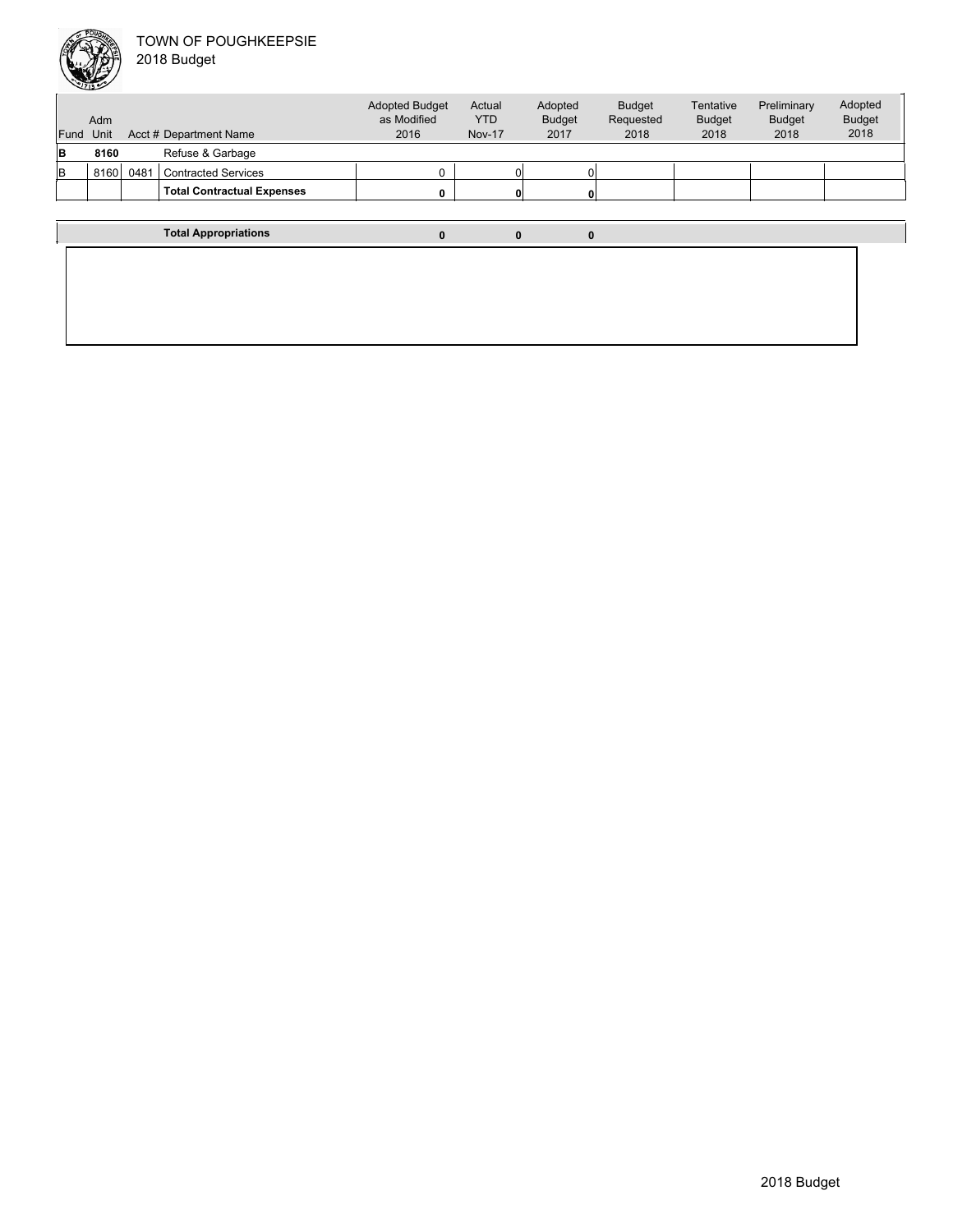

|          | Adm  |      |                                   | <b>Adopted Budget</b><br>as Modified | Actual<br><b>YTD</b> | Adopted<br><b>Budget</b> | <b>Budget</b><br>Requested | Tentative<br><b>Budget</b> | Preliminary<br><b>Budget</b> | Adopted<br><b>Budget</b> |
|----------|------|------|-----------------------------------|--------------------------------------|----------------------|--------------------------|----------------------------|----------------------------|------------------------------|--------------------------|
| Fund     | Unit |      | Acct # Department Name            | 2016                                 | <b>Nov-17</b>        | 2017                     | 2018                       | 2018                       | 2018                         | 2018                     |
| <b>B</b> | 8540 |      | Drainage                          |                                      |                      |                          |                            |                            |                              |                          |
| lв       | 8540 | 0481 | <b>Contracted Services</b>        | 11,020                               |                      | 10.000                   | 10,000                     |                            |                              |                          |
|          |      |      | <b>Total Contractual Expenses</b> | 11,020                               | $\mathbf{0}$         | 10.000                   | 10,000                     |                            |                              |                          |
|          |      |      |                                   |                                      |                      |                          |                            |                            |                              |                          |
|          |      |      | <b>Total Appropriations</b>       | 11.020                               | 0                    | 10.000                   | 10,000                     | 0                          | $\mathbf{0}$                 |                          |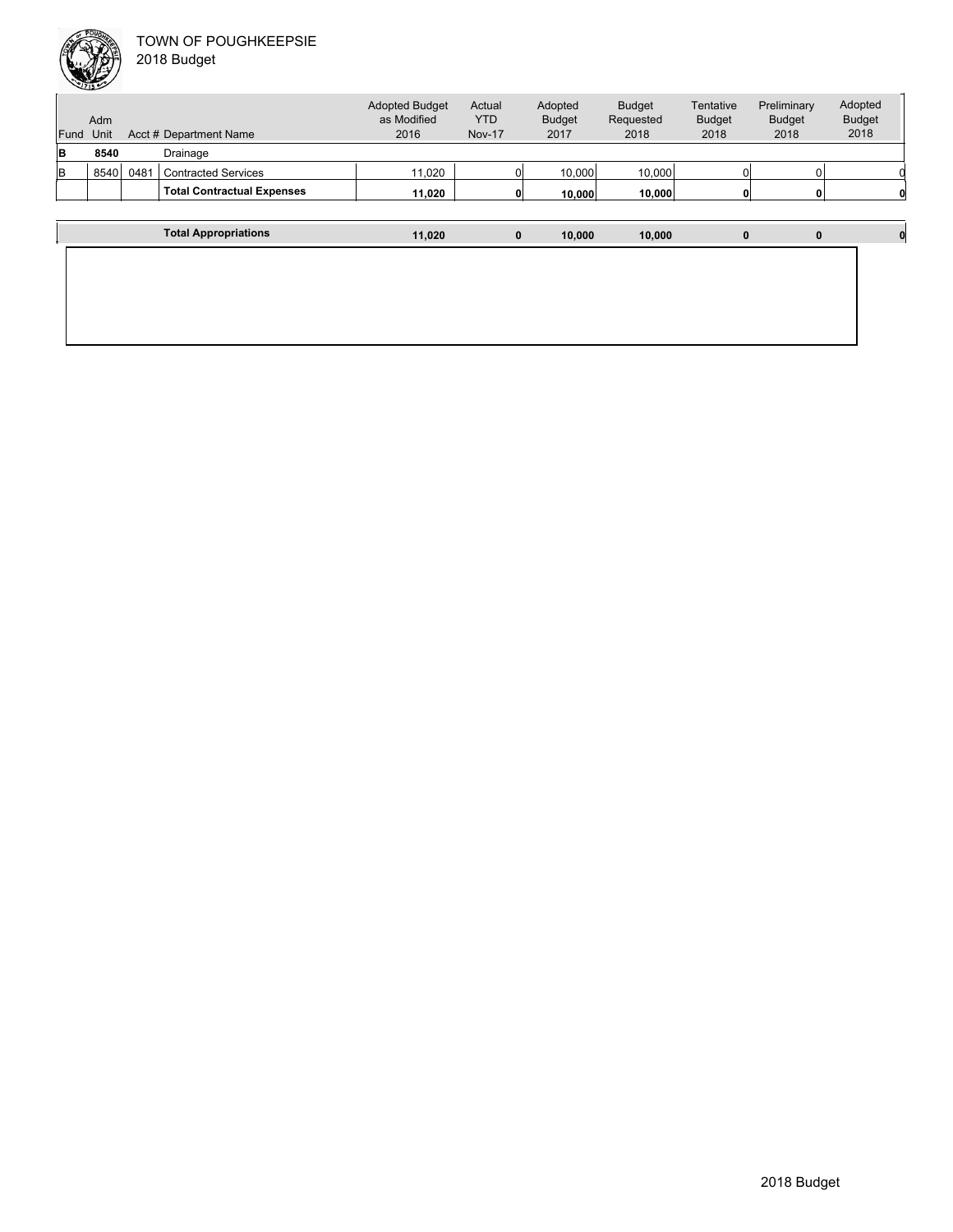|          | Adm  |      |                                | <b>Adopted Budget</b><br>as Modified | Actual<br><b>YTD</b> | Adopted<br><b>Budget</b> | <b>Budget</b><br>Requested | Tentative<br><b>Budget</b> | Preliminary<br><b>Budget</b> | Adopted<br><b>Budget</b> |
|----------|------|------|--------------------------------|--------------------------------------|----------------------|--------------------------|----------------------------|----------------------------|------------------------------|--------------------------|
|          |      |      |                                |                                      |                      |                          |                            |                            |                              |                          |
| Fund     | Unit |      | Acct # Department Name         | 2016                                 | <b>Nov-17</b>        | 2017                     | 2018                       | 2018                       | 2018                         | 2018                     |
| <b>B</b> | 9010 |      | <b>State Retirement</b>        |                                      |                      |                          |                            |                            |                              |                          |
| lB.      | 9010 | 0812 | Retirement                     | 38.935                               | 8,391                | 40.000                   | 40.000                     | 55,000                     | 55.000                       | 55,000                   |
|          |      |      | <b>Total Employee Benefits</b> | 38.935                               | 8,391                | 40,000                   | 40.000                     | 55,000                     | 55,000                       | 55,000                   |
|          |      |      |                                |                                      |                      |                          |                            |                            |                              |                          |
|          |      |      | <b>Total Appropriations</b>    | 38,935                               | 8,391                | 40.000                   | 40.000                     | 55,000                     | 55.000                       | 55,000                   |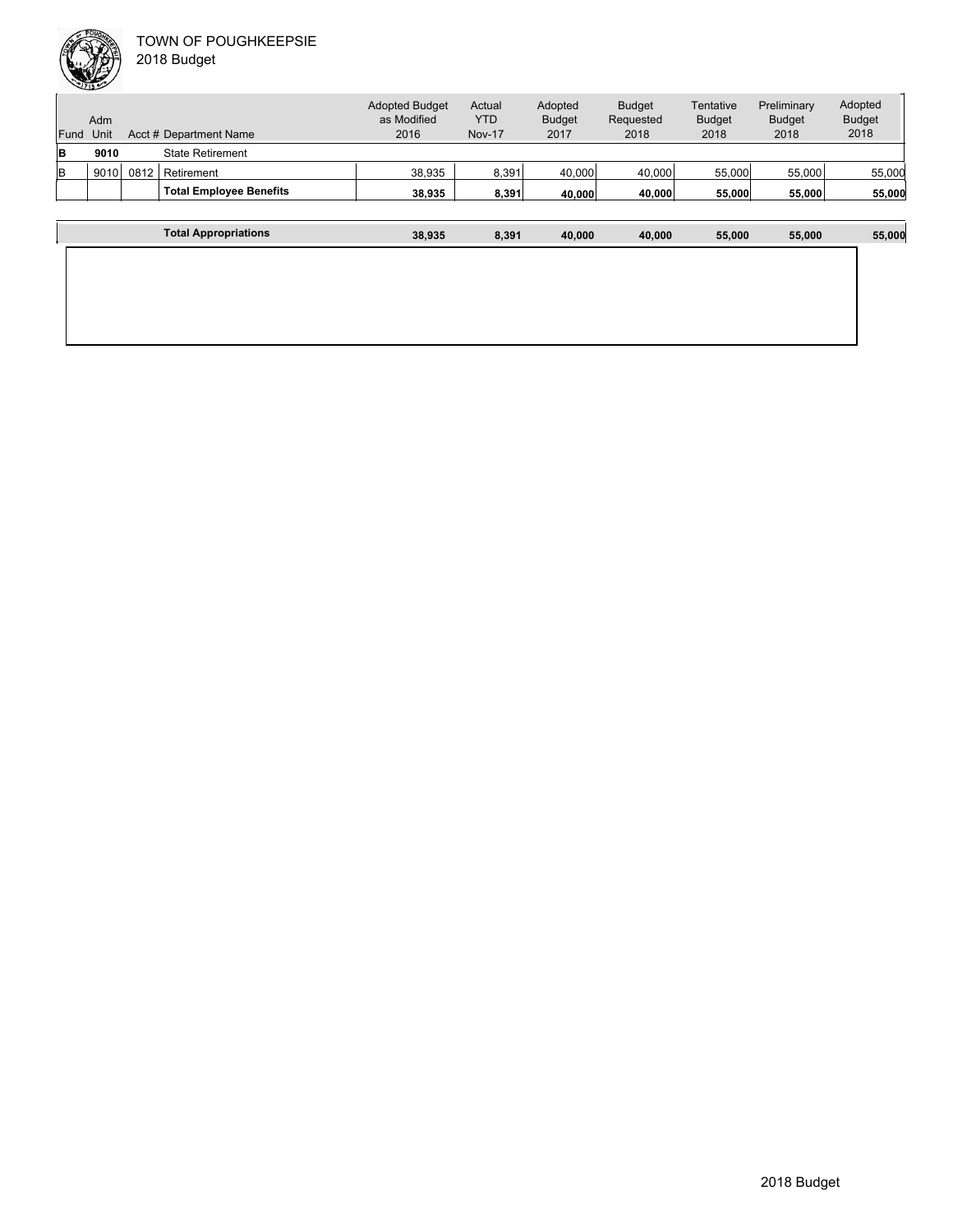|      | حنفلك |      |                                | <b>Adopted Budget</b> | Actual        | Adopted       | <b>Budget</b> | Tentative     | Preliminary   | Adopted       |
|------|-------|------|--------------------------------|-----------------------|---------------|---------------|---------------|---------------|---------------|---------------|
|      | Adm   |      |                                | as Modified           | YTD           | <b>Budget</b> | Requested     | <b>Budget</b> | <b>Budget</b> | <b>Budget</b> |
| Fund | Unit  |      | Acct # Department Name         | 2016                  | <b>Nov-17</b> | 2017          | 2018          | 2018          | 2018          | 2018          |
| lΒ   | 9015  |      | Police&Fire Retirement         |                       |               |               |               |               |               |               |
| lΒ   | 9015  | 0813 | Police & Fire Retirement       | 111.385               |               | 175,000       | 175,000       | 150,000       | 150,000       | 150,000       |
|      |       |      | <b>Total Employee Benefits</b> | 111.385               |               | 175,000       | 175,000       | 150,000       | 150,000       | 150,000       |
|      |       |      |                                |                       |               |               |               |               |               |               |
|      |       |      | <b>Total Appropriations</b>    | 111,385               |               | 0<br>175.000  | 175,000       | 150,000       | 150,000       | 150,000       |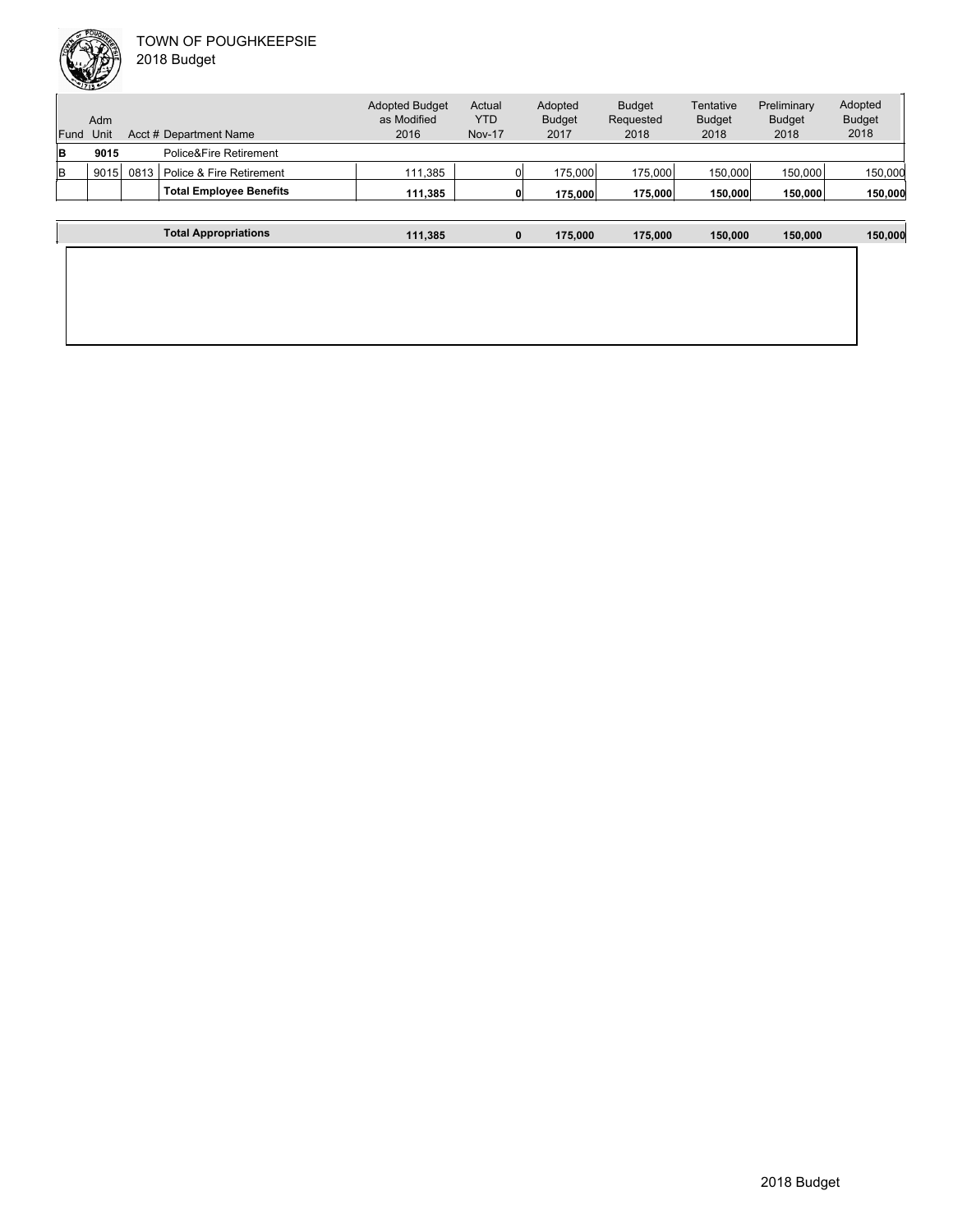| Fund | Adm<br>Unit |      | Acct # Department Name         | <b>Adopted Budget</b><br>as Modified<br>2016 | Actual<br><b>YTD</b><br><b>Nov-17</b> | Adopted<br><b>Budget</b><br>2017 | <b>Budget</b><br>Requested<br>2018 | Tentative<br><b>Budget</b><br>2018 | Preliminary<br><b>Budget</b><br>2018 | Adopted<br><b>Budget</b><br>2018 |
|------|-------------|------|--------------------------------|----------------------------------------------|---------------------------------------|----------------------------------|------------------------------------|------------------------------------|--------------------------------------|----------------------------------|
| lB.  | 9040        |      | Workers' Comp Insur.           |                                              |                                       |                                  |                                    |                                    |                                      |                                  |
| lв   | 9040        | 0801 | <b>Workers Compensation</b>    | 252.500                                      | 252,992                               | 255,000                          | 264.800                            | 260,000                            | 260,000                              | 260,000                          |
|      |             |      | <b>Total Employee Benefits</b> | 252.500                                      | 252,992                               | 255.000                          | 264,800                            | 260,000                            | 260,000                              | 260,000                          |
|      |             |      |                                |                                              |                                       |                                  |                                    |                                    |                                      |                                  |
|      |             |      | Total Appropriations           | 252.500                                      | 252,992                               | 255,000                          | 264.800                            | 260,000                            | 260,000                              | 260,000                          |

| 2018 Budget |
|-------------|
|             |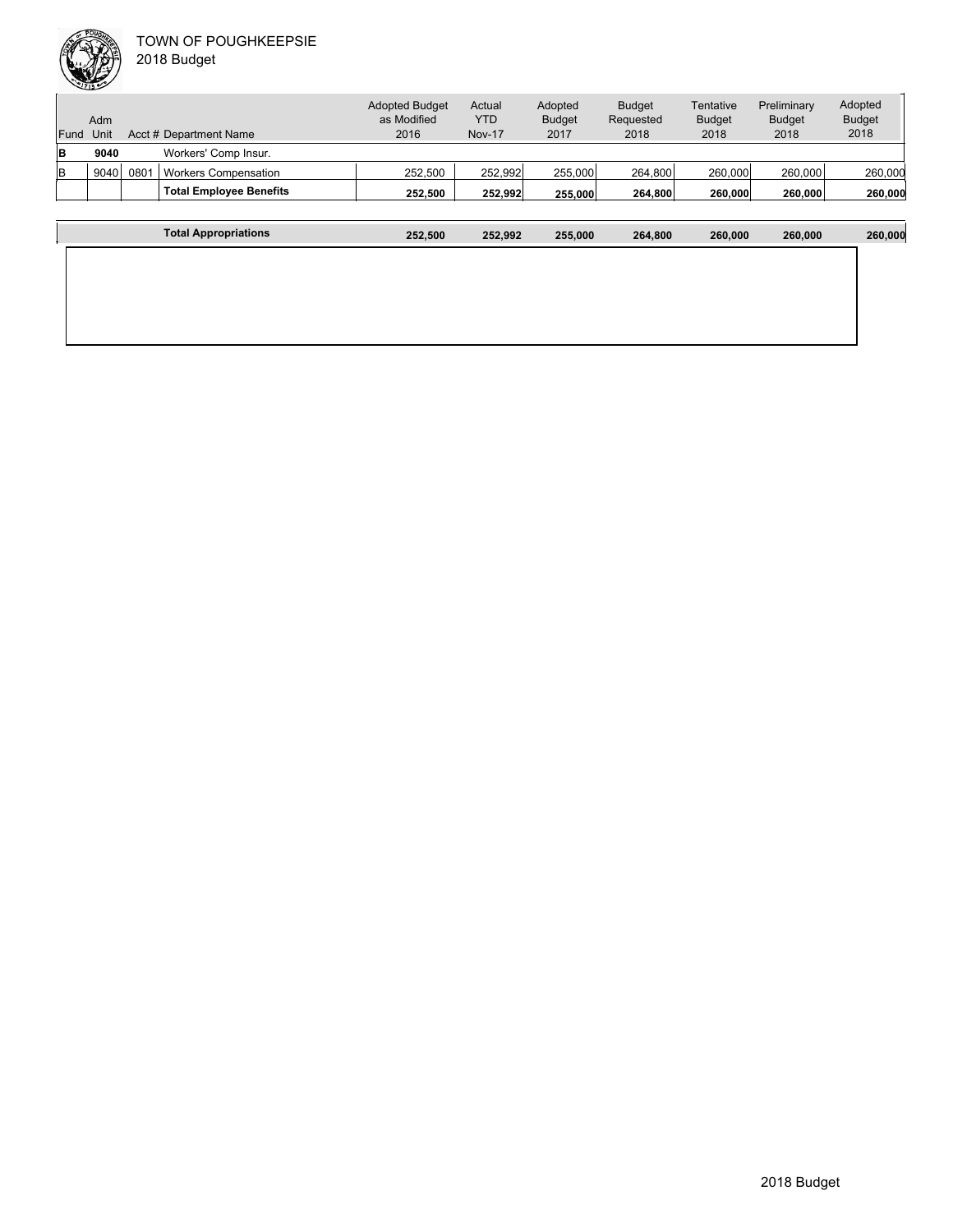

| Fund | Adm<br>Unit |      | Acct # Department Name         | <b>Adopted Budget</b><br>as Modified<br>2016 | Actual<br><b>YTD</b><br><b>Nov-17</b> | Adopted<br><b>Budget</b><br>2017 | <b>Budget</b><br>Requested<br>2018 | Tentative<br><b>Budget</b><br>2018 | Preliminary<br><b>Budget</b><br>2018 | Adopted<br><b>Budget</b><br>2018 |
|------|-------------|------|--------------------------------|----------------------------------------------|---------------------------------------|----------------------------------|------------------------------------|------------------------------------|--------------------------------------|----------------------------------|
| B    | 9050        |      | Unemployment Insur.            |                                              |                                       |                                  |                                    |                                    |                                      |                                  |
| lв   | 9050        | 0802 | Unemployment Insurance         | 7,500                                        | 308                                   | 7,500                            | 5.000                              | 2,500                              | 2,500                                | 2,500                            |
|      |             |      | <b>Total Employee Benefits</b> | 7.500                                        | 308                                   | 7.500                            | 5,000                              | 2.500                              | 2,500                                | 2,500                            |
|      |             |      |                                |                                              |                                       |                                  |                                    |                                    |                                      |                                  |
|      |             |      | <b>Total Appropriations</b>    | 7,500                                        | 308                                   | 7.500                            | 5,000                              | 2,500                              | 2,500                                | 2,500                            |
|      |             |      |                                |                                              |                                       |                                  |                                    |                                    |                                      |                                  |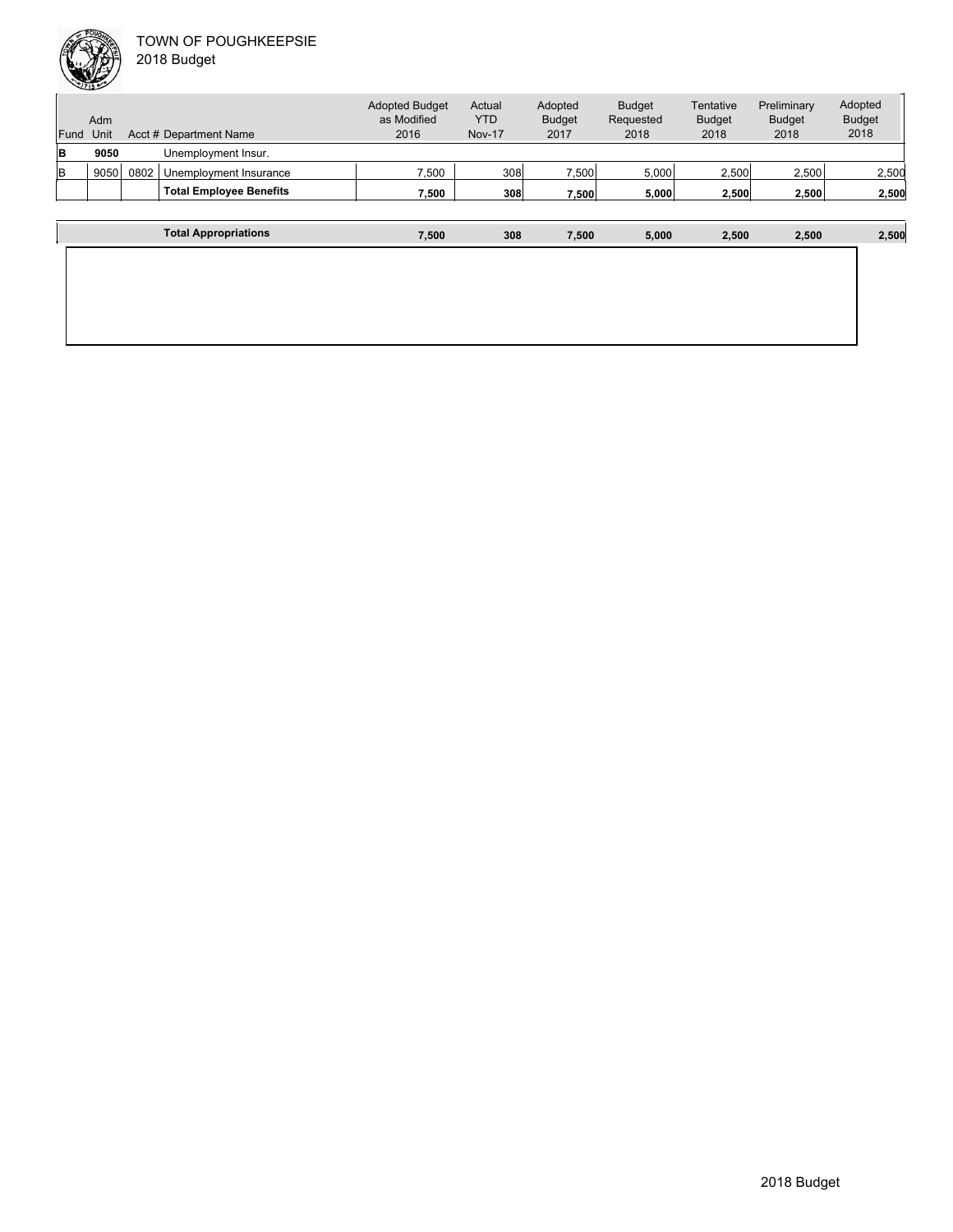

Unit Acct # Department Name Adm Actual YTD Nov-17 Budget Requested 2018 **Tentative** Budget 2018 Preliminary Budget 2018 Adopted Budget 2018 Adopted Budget as Modified 2016 Fund Unit Adopted Budget 2017 **B 9060** Hospital & Med Insur. B 9060 0821 Medical Insurance 1,388,450 1,465,187 1,359,961 1,800,000 1,400,000 1,400,000 1,400,000 1,400,000 B 9060 0823 Life Insurance 1,000 0 0 B 9060 0825 Employee Assistance Pro. 9,000 2,651 0 2,500 5,000 5,000 5,000 **Total Employee Benefits 1,398,450 1,467,838 1,359,961 1,802,500 1,405,000 1,405,000 1,405,000**

| <b>Total Appropriations</b> | 1,398,450 | 1,467,838 | 1,359,961 | 1,802,500 | 1,405,000 | 1,405,000 | 1,405,000 |
|-----------------------------|-----------|-----------|-----------|-----------|-----------|-----------|-----------|
|                             |           |           |           |           |           |           |           |
|                             |           |           |           |           |           |           |           |
|                             |           |           |           |           |           |           |           |
|                             |           |           |           |           |           |           |           |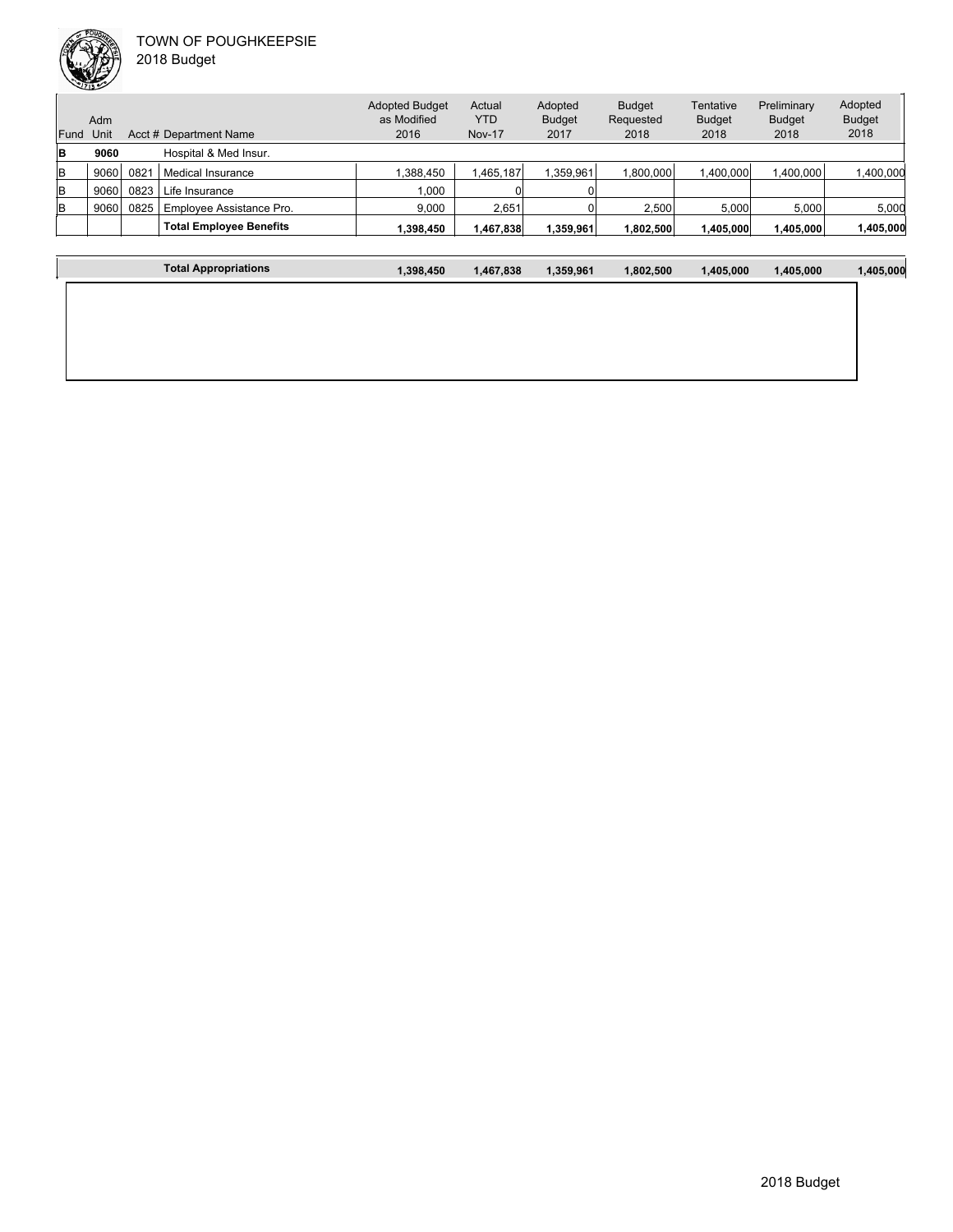| Fund | Adm<br>Unit |      | Acct # Department Name | <b>Adopted Budget</b><br>as Modified<br>2016 | Actual<br><b>YTD</b><br><b>Nov-17</b> | Adopted<br><b>Budget</b><br>2017 | <b>Budget</b><br>Requested<br>2018 | Tentative<br><b>Budget</b><br>2018 | Preliminary<br><b>Budget</b><br>2018 | Adopted<br><b>Budget</b><br>2018 |
|------|-------------|------|------------------------|----------------------------------------------|---------------------------------------|----------------------------------|------------------------------------|------------------------------------|--------------------------------------|----------------------------------|
| lΒ   | 9710        |      | Serial Bonds           |                                              |                                       |                                  |                                    |                                    |                                      |                                  |
| lв   | 9710        | 0601 | Principal              | 277,200                                      | 222.200                               | 222,200                          | 222.200                            |                                    |                                      |                                  |
|      |             |      | <b>Total</b>           | 277,200                                      | 222,200                               | 222,200                          | 222,200                            |                                    |                                      |                                  |
|      |             |      |                        |                                              |                                       |                                  |                                    |                                    |                                      |                                  |
| lв   | 9710        | 0701 | Interest               | 20,515                                       | 7,280                                 | 7,285                            | 7,285                              | 0                                  |                                      |                                  |
|      |             |      | <b>Total</b>           | 20,515                                       | 7,280                                 | 7,285                            | 7,285                              | 0                                  | $\mathbf{0}$                         |                                  |

| <b>Total Appropriations</b> | 297,715 | 229,480 | 229,485 | 229,485 | 0 | $\bf{0}$ |  |
|-----------------------------|---------|---------|---------|---------|---|----------|--|
|                             |         |         |         |         |   |          |  |
|                             |         |         |         |         |   |          |  |
|                             |         |         |         |         |   |          |  |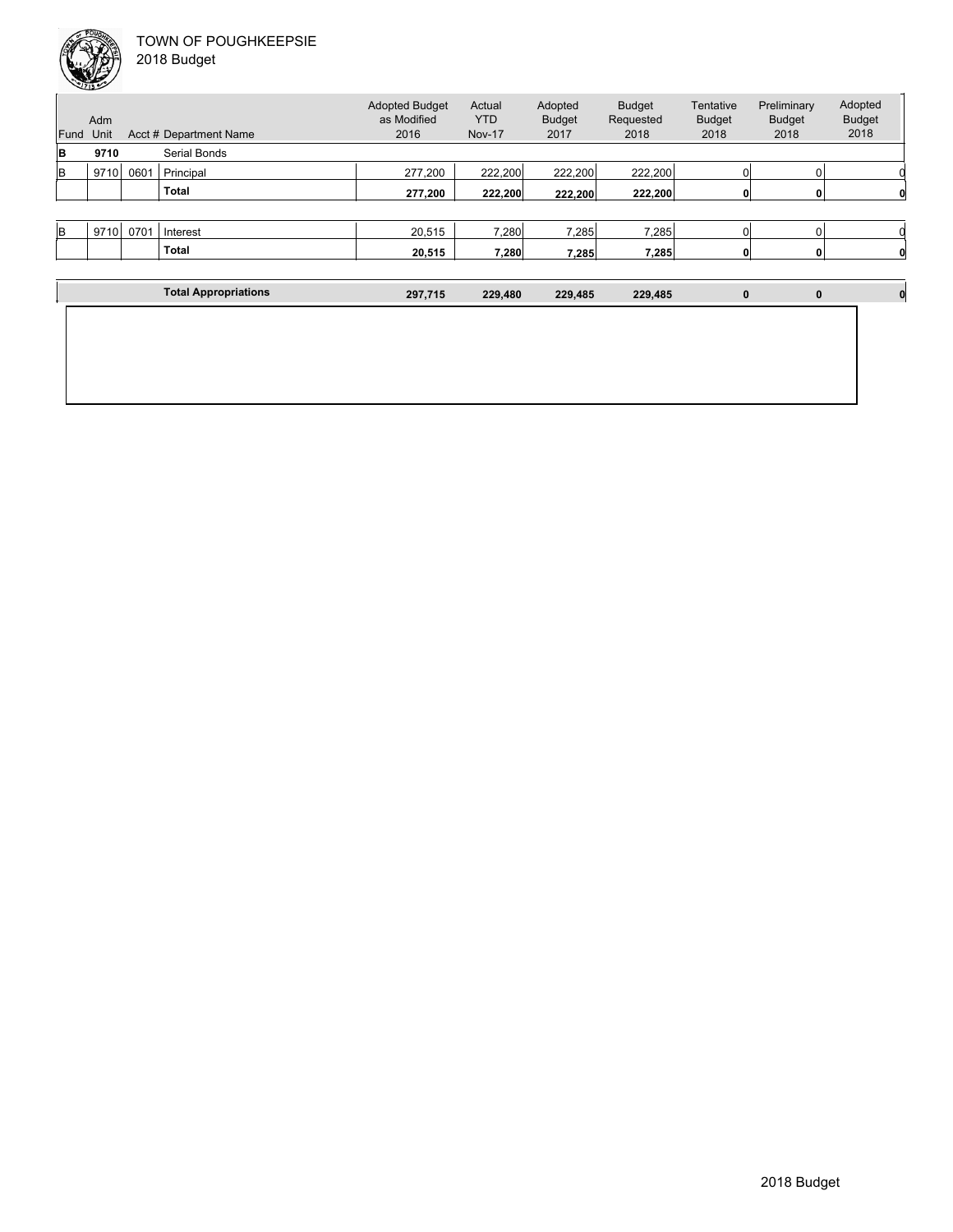

| Fund     | Adm<br>Unit                                                                                                   |      |                             | <b>Adopted Budget</b><br>as Modified<br>2016 | Actual<br><b>YTD</b><br><b>Nov-17</b> | Adopted<br><b>Budget</b><br>2017 | <b>Budget</b><br>Requested<br>2018 | Tentative<br><b>Budget</b><br>2018 | Preliminary<br><b>Budget</b><br>2018 | Adopted<br><b>Budget</b><br>2018 |
|----------|---------------------------------------------------------------------------------------------------------------|------|-----------------------------|----------------------------------------------|---------------------------------------|----------------------------------|------------------------------------|------------------------------------|--------------------------------------|----------------------------------|
| B        | Acct # Department Name<br><b>Bond Anticipation Notes</b><br>9730<br>9730<br>0601<br>Principal<br><b>Total</b> |      |                             |                                              |                                       |                                  |                                    |                                    |                                      |                                  |
| lB       |                                                                                                               |      |                             | $\Omega$                                     | 0                                     |                                  |                                    |                                    |                                      |                                  |
|          |                                                                                                               |      |                             | 0                                            |                                       |                                  |                                    |                                    |                                      |                                  |
|          |                                                                                                               |      |                             |                                              |                                       |                                  |                                    |                                    |                                      |                                  |
| <b>B</b> | 9730                                                                                                          | 0701 | Interest                    | $\mathbf 0$                                  | $\Omega$                              |                                  |                                    |                                    |                                      |                                  |
|          |                                                                                                               |      | <b>Total</b>                | 0                                            |                                       |                                  |                                    |                                    |                                      |                                  |
|          |                                                                                                               |      |                             |                                              |                                       |                                  |                                    |                                    |                                      |                                  |
|          |                                                                                                               |      | <b>Total Appropriations</b> | $\bf{0}$                                     | $\bf{0}$                              | $\mathbf 0$                      |                                    |                                    |                                      |                                  |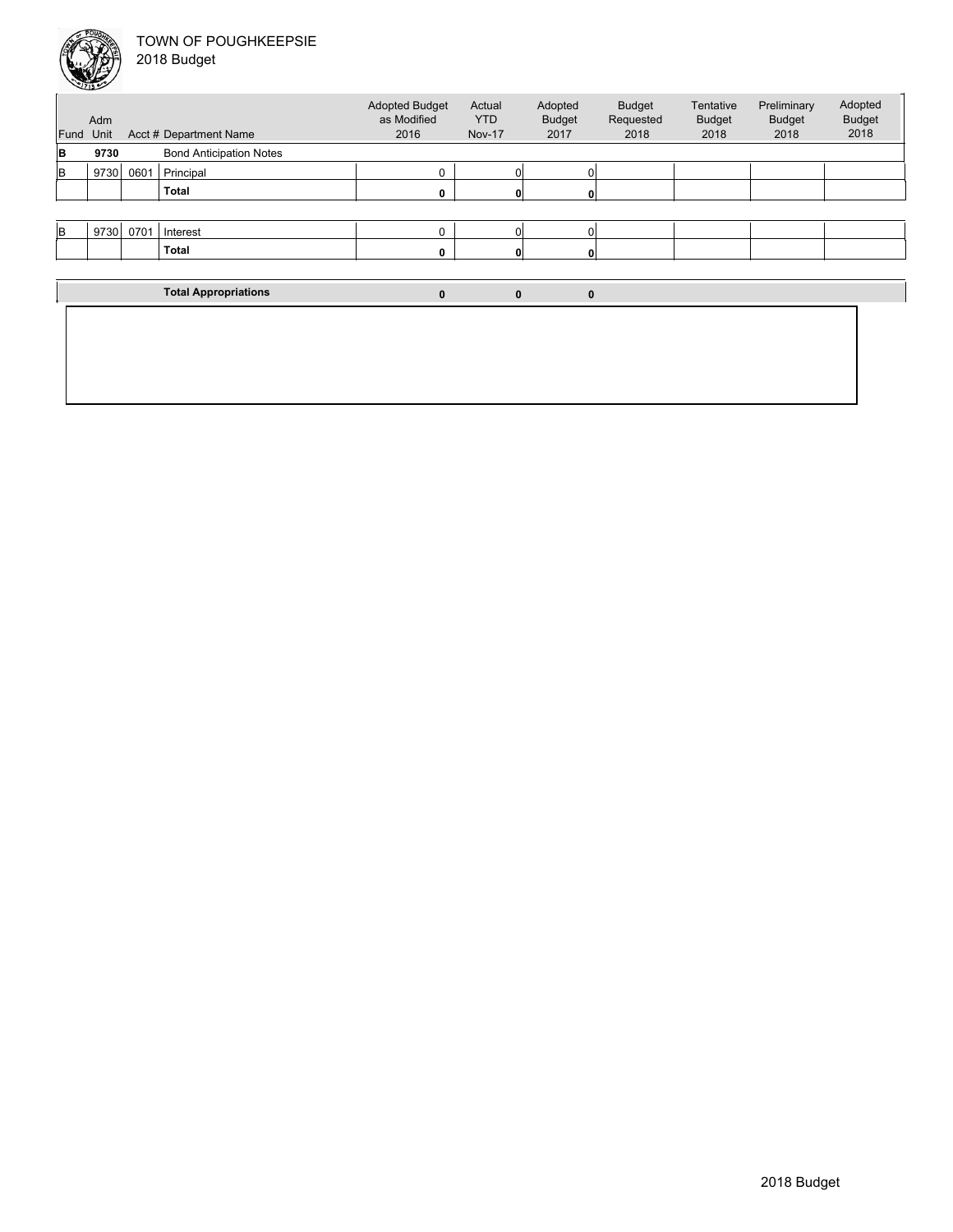

| Fund     | Adm<br>Unit |      | Acct # Department Name        | <b>Adopted Budget</b><br>as Modified<br>2016 | Actual<br><b>YTD</b><br><b>Nov-17</b> | Adopted<br><b>Budget</b><br>2017 | <b>Budget</b><br>Requested<br>2018 | Tentative<br><b>Budget</b><br>2018 | Preliminary<br><b>Budget</b><br>2018 | Adopted<br><b>Budget</b><br>2018 |
|----------|-------------|------|-------------------------------|----------------------------------------------|---------------------------------------|----------------------------------|------------------------------------|------------------------------------|--------------------------------------|----------------------------------|
| B        | 9760        |      | <b>Tax Anticipation Notes</b> |                                              |                                       |                                  |                                    |                                    |                                      |                                  |
| <b>B</b> | 9760        | 0601 | Principal                     |                                              | 0                                     |                                  |                                    |                                    |                                      |                                  |
|          |             |      | <b>Total</b>                  |                                              |                                       |                                  |                                    |                                    |                                      |                                  |
|          |             |      |                               |                                              |                                       |                                  |                                    |                                    |                                      |                                  |
| <b>B</b> | 9760        | 0701 | Interest                      | $\Omega$                                     | 01                                    |                                  |                                    |                                    |                                      |                                  |
|          |             |      | <b>Total</b>                  |                                              |                                       |                                  |                                    |                                    |                                      |                                  |
|          |             |      |                               |                                              |                                       |                                  |                                    |                                    |                                      |                                  |
|          |             |      | <b>Total Appropriations</b>   | $\mathbf{0}$                                 | $\mathbf 0$                           | $\mathbf{0}$                     |                                    |                                    |                                      |                                  |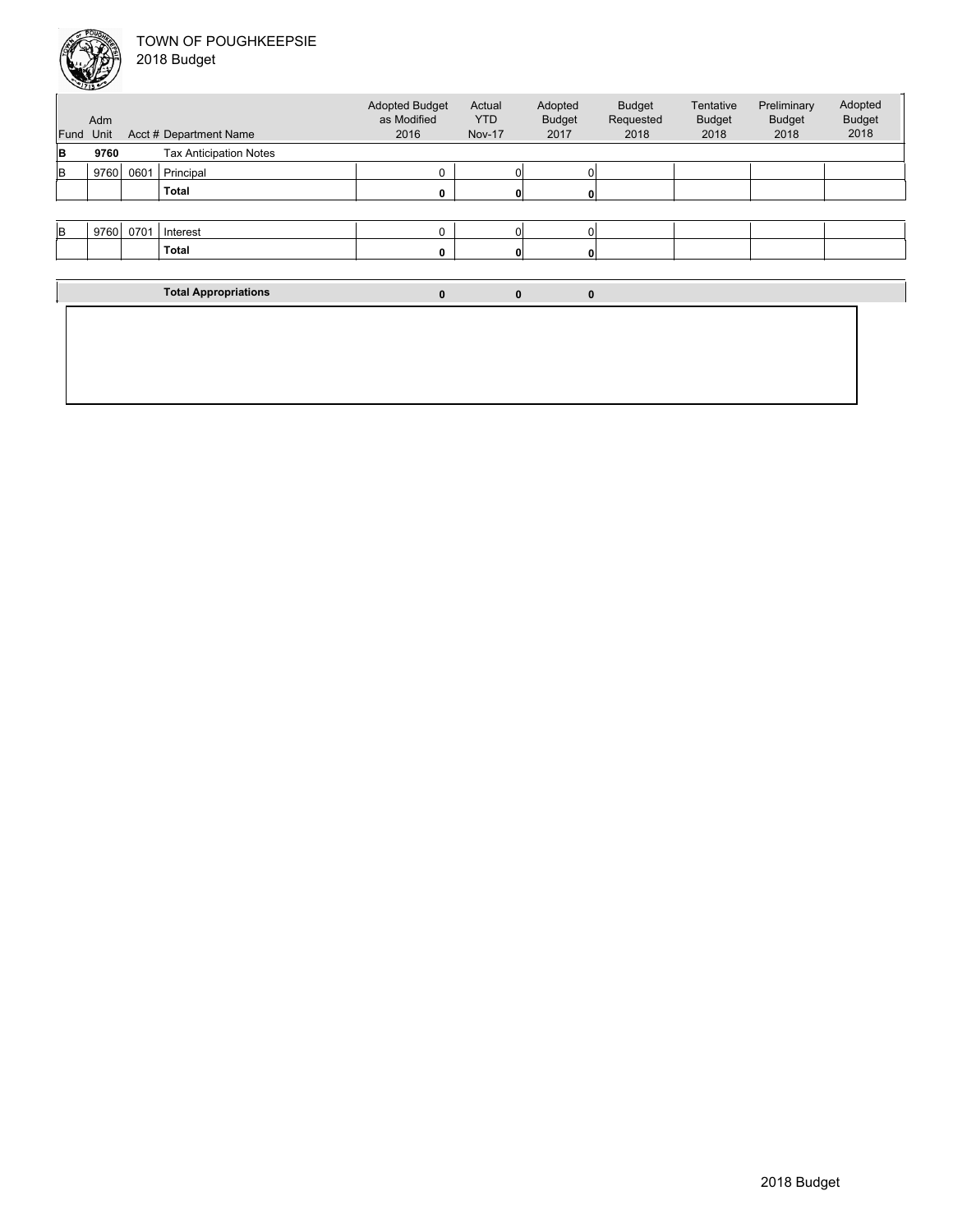

Unit Acct # Department Name Adm Actual YTD Nov-17 Budget Requested 2018 Tentative Budget 2018 Preliminary Budget 2018 Adopted Budget 2018 Adopted Budget as Modified 2016 Fund Unit Adopted Budget 2017 **B 9902** Interfund Trans Unempl B 9902 0901 Transfer To Other Funds 0 0 0 **Total 0 0 0 Total Appropriations 0 0 0**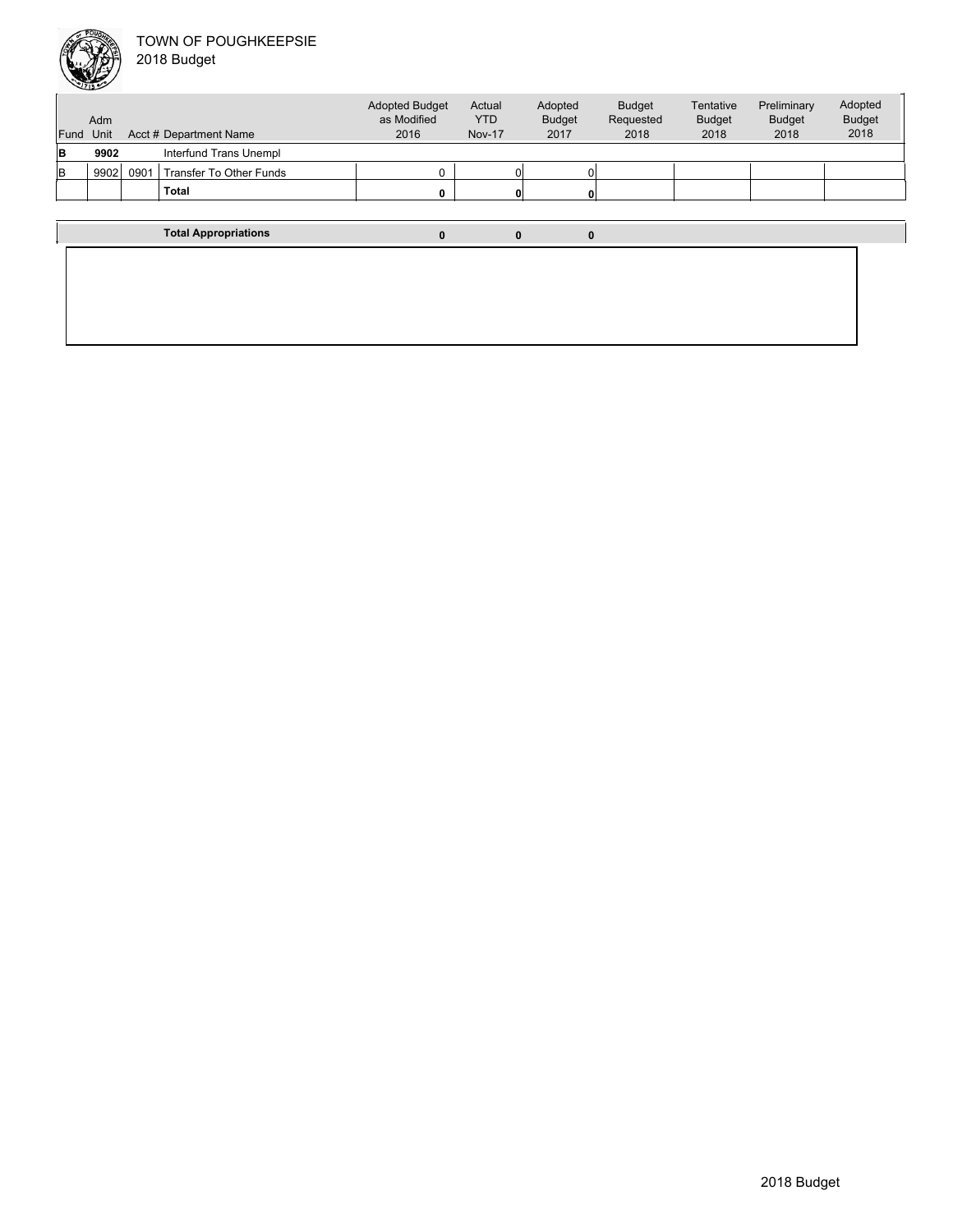

| Fund | Adm<br>Unit |      | Acct # Department Name      | <b>Adopted Budget</b><br>as Modified<br>2016 | Actual<br><b>YTD</b><br><b>Nov-17</b> | Adopted<br><b>Budget</b><br>2017 | <b>Budget</b><br>Requested<br>2018 | Tentative<br><b>Budget</b><br>2018 | Preliminary<br><b>Budget</b><br>2018 | Adopted<br><b>Budget</b><br>2018 |
|------|-------------|------|-----------------------------|----------------------------------------------|---------------------------------------|----------------------------------|------------------------------------|------------------------------------|--------------------------------------|----------------------------------|
|      |             |      |                             |                                              |                                       |                                  |                                    |                                    |                                      |                                  |
| B    | 9910        |      | Interfund Trans Other       |                                              |                                       |                                  |                                    |                                    |                                      |                                  |
| lв   | 9910        | 0901 | Transfers To Other Funds    |                                              |                                       |                                  |                                    |                                    |                                      |                                  |
|      |             |      | Total                       |                                              |                                       | $\mathbf{0}$                     |                                    |                                    |                                      |                                  |
|      |             |      |                             |                                              |                                       |                                  |                                    |                                    |                                      |                                  |
|      |             |      | <b>Total Appropriations</b> | 0                                            |                                       | 0<br>0                           |                                    |                                    |                                      |                                  |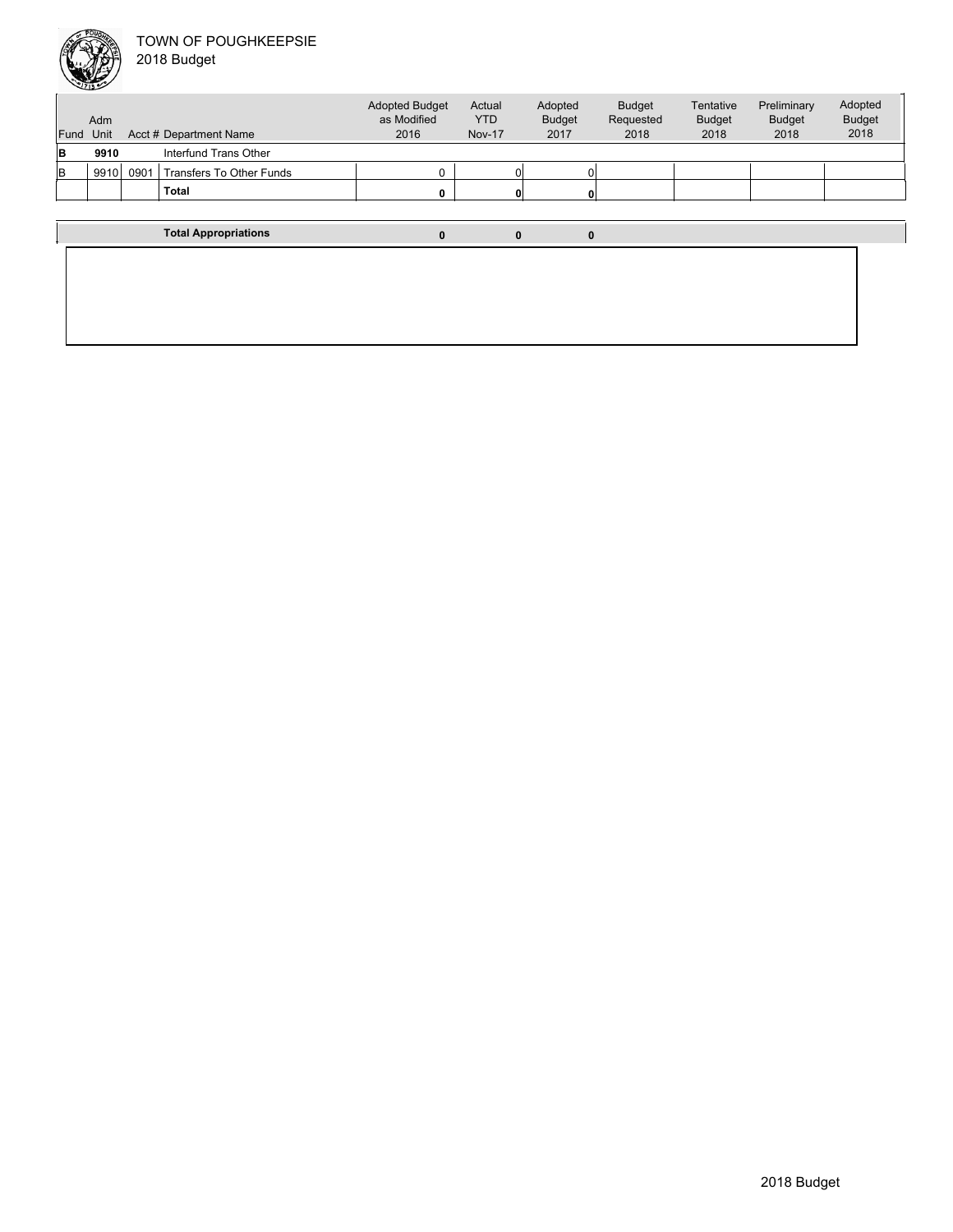| Fund      | Adm<br>Unit |      | Acct # Department Name            | <b>Adopted Budget</b><br>as Modified<br>2016 | Actual<br><b>YTD</b><br><b>Nov-17</b> | Adopted<br><b>Budget</b><br>2017 | <b>Budget</b><br>Requested<br>2018 | Tentative<br><b>Budget</b><br>2018 | Preliminary<br><b>Budget</b><br>2018 | Adopted<br><b>Budget</b><br>2018 |
|-----------|-------------|------|-----------------------------------|----------------------------------------------|---------------------------------------|----------------------------------|------------------------------------|------------------------------------|--------------------------------------|----------------------------------|
| <b>DB</b> | 1910        |      | Unallocated Insurance             |                                              |                                       |                                  |                                    |                                    |                                      |                                  |
| <b>DB</b> | 1910        | 0466 | Insurance - Auto                  | 0                                            |                                       |                                  |                                    |                                    |                                      |                                  |
| DB        | 1910        | 0467 | Insurance - General Liab.         | 92,400                                       | 46,144                                | 97,100                           | 60,000                             | 50,500                             | 50,500                               | 50,500                           |
| <b>DB</b> | 1910        | 0468 | Insurance - Umbrella              |                                              |                                       |                                  |                                    |                                    |                                      |                                  |
| <b>DB</b> | 1910        | 0469 | Insurance - Other                 |                                              |                                       |                                  |                                    |                                    |                                      |                                  |
|           |             |      | <b>Total Contractual Expenses</b> | 92.400                                       | 46.144                                | 97.100                           | 60,000                             | 50.500                             | 50,500                               | 50,500                           |
|           |             |      |                                   |                                              |                                       |                                  |                                    |                                    |                                      |                                  |
|           |             |      | <b>Total Appropriations</b>       | 92,400                                       | 46,144                                | 97,100                           | 60,000                             | 50,500                             | 50,500                               | 50,500                           |
|           |             |      |                                   |                                              |                                       |                                  |                                    |                                    |                                      |                                  |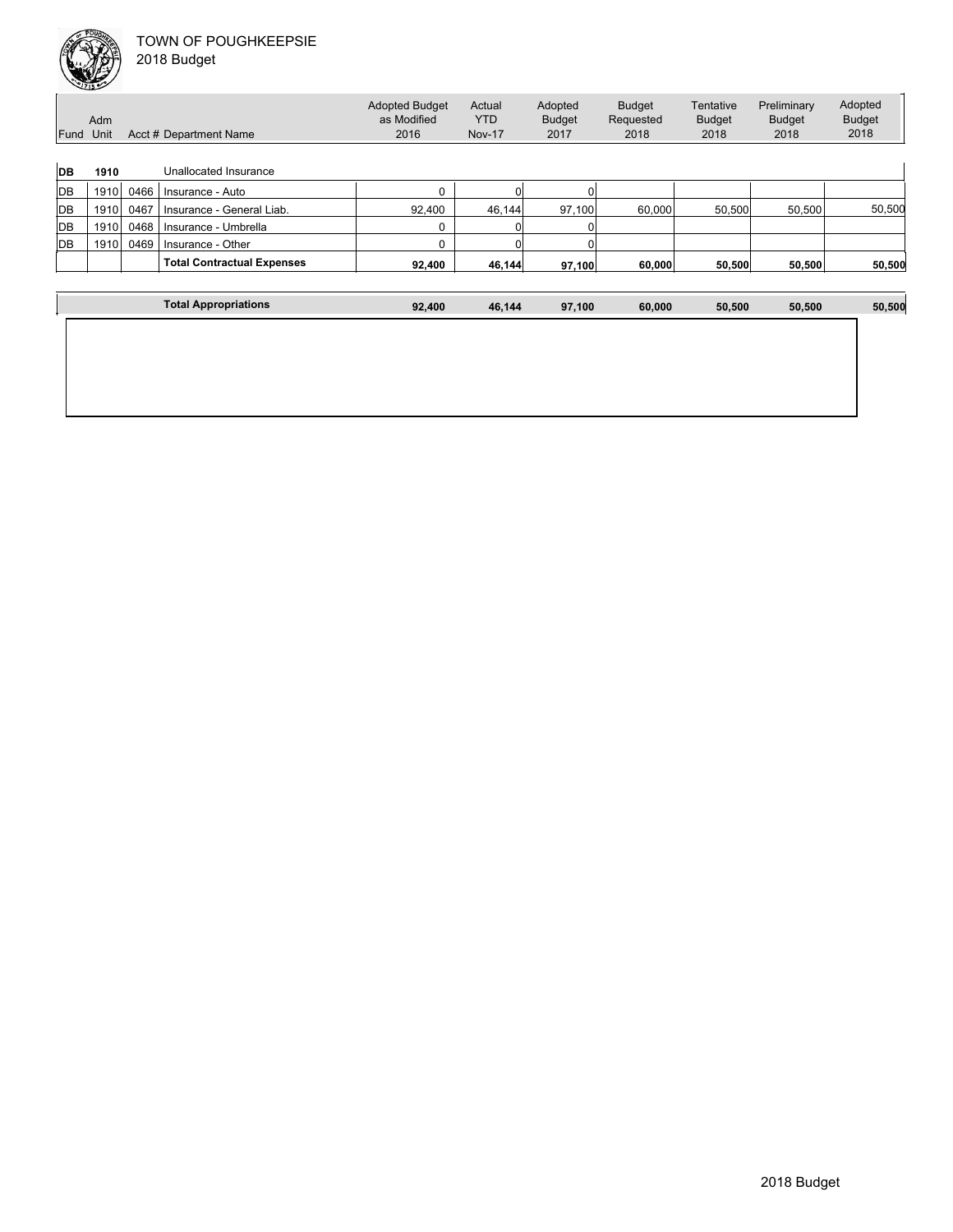

| Fund       | Adm<br>Unit |      | Acct # Department Name            | <b>Adopted Budget</b><br>as Modified<br>2016 | Actual<br><b>YTD</b><br><b>Nov-17</b> | Adopted<br><b>Budget</b><br>2017 | <b>Budget</b><br>Requested<br>2018 | Tentative<br><b>Budget</b><br>2018 | Preliminary<br><b>Budget</b><br>2018 | Adopted<br><b>Budget</b><br>2018 |
|------------|-------------|------|-----------------------------------|----------------------------------------------|---------------------------------------|----------------------------------|------------------------------------|------------------------------------|--------------------------------------|----------------------------------|
| <b>DB</b>  | 1980        |      | <b>Payroll Taxes</b>              |                                              |                                       |                                  |                                    |                                    |                                      |                                  |
| <b>IDB</b> | 1980        | 0416 | Mta P/R Tax                       | 5,670                                        | 4.856                                 | 5,100                            | 5,100                              | 5,100                              | 5,100                                | 5,100                            |
|            |             |      | <b>Total Contractual Expenses</b> | 5,670                                        | 4,856                                 | 5.100                            | 5,100                              | 5,100                              | 5,100                                | 5,100                            |
|            |             |      |                                   |                                              |                                       |                                  |                                    |                                    |                                      |                                  |
|            |             |      | <b>Total Appropriations</b>       | 5,670                                        | 4,856                                 | 5.100                            | 5,100                              | 5.100                              | 5.100                                | 5,100                            |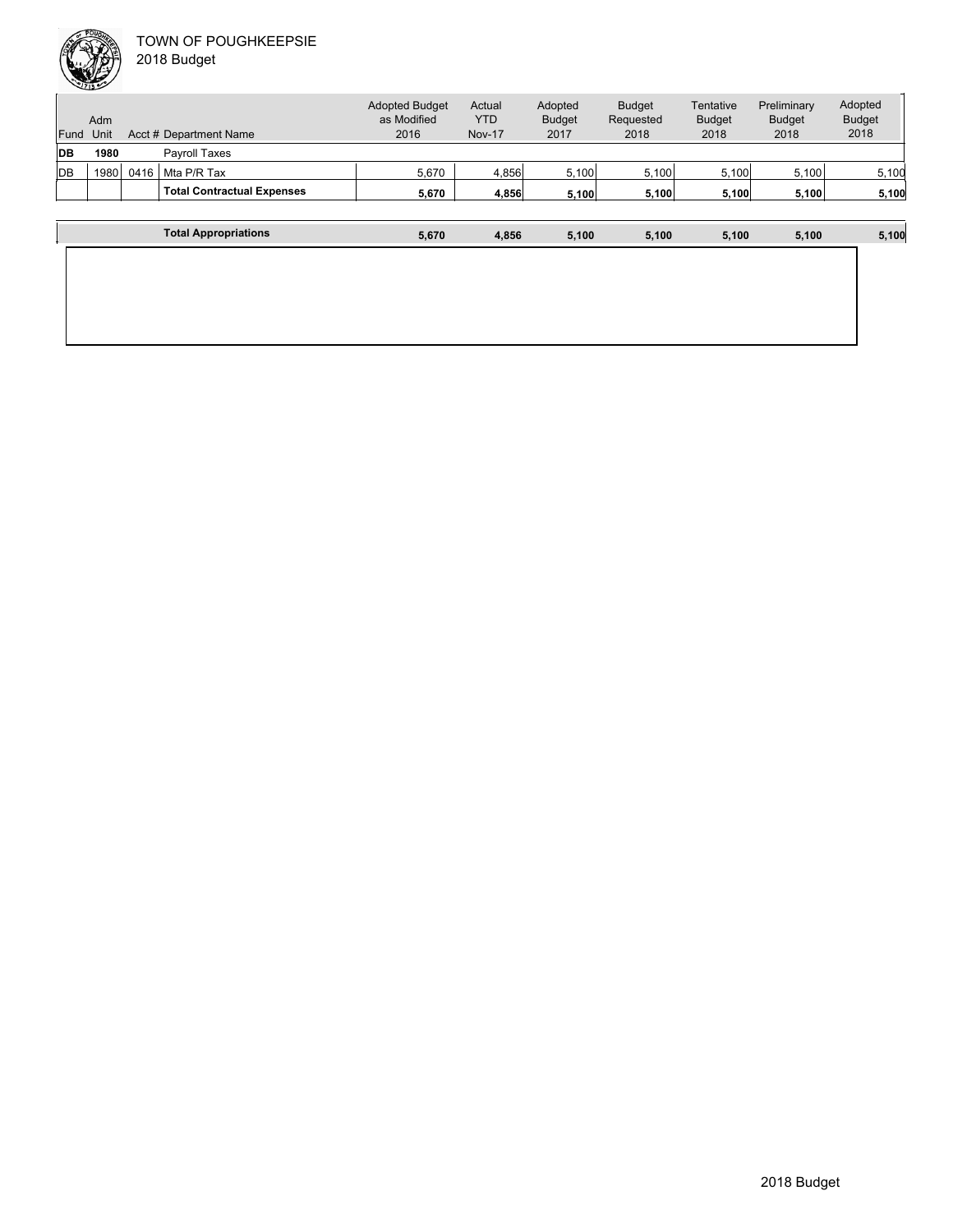

|      | ستخلصك      |      |                                   |                                              |                                       |                                  |                                    |                                           |                                      |                                  |
|------|-------------|------|-----------------------------------|----------------------------------------------|---------------------------------------|----------------------------------|------------------------------------|-------------------------------------------|--------------------------------------|----------------------------------|
| Fund | Adm<br>Unit |      | Acct # Department Name            | <b>Adopted Budget</b><br>as Modified<br>2016 | Actual<br><b>YTD</b><br><b>Nov-17</b> | Adopted<br><b>Budget</b><br>2017 | <b>Budget</b><br>Requested<br>2018 | <b>Tentative</b><br><b>Budget</b><br>2018 | Preliminary<br><b>Budget</b><br>2018 | Adopted<br><b>Budget</b><br>2018 |
| IDВ  | 5110        |      | <b>Highway General Repair</b>     |                                              |                                       |                                  |                                    |                                           |                                      |                                  |
| IDВ  | 5110        | 0101 | Regular Pay                       | 1,307,747                                    | 1,180,930                             | 1,325,137                        | 1,364,891                          | 1,351,564                                 | 1,351,510                            | 1,351,510                        |
| IDВ  | 5110        | 0102 | Longevity                         | 40.300                                       | 38,200                                | 44,050                           | 50,050                             | 50,050                                    | 50,050                               | 50,050                           |
| DB   | 5110        | 0103 | Overtime                          | 35,000                                       | 31,104                                | 35,000                           | 35,000                             | 35,000                                    | 35,000                               | 35,000                           |
| DB   | 5110        | 0109 | Out Of Title Pay                  | $\Omega$                                     | 0                                     | $\Omega$                         |                                    |                                           |                                      |                                  |
| DB   | 5110        | 0112 | Part-Time                         | 0                                            | 0                                     | $\Omega$                         |                                    |                                           |                                      |                                  |
| IDВ  | 5110        | 0125 | <b>Medical Buyout</b>             | 2,500                                        | $\Omega$                              | 2,500                            | 2,500                              | 2,500                                     | 2,500                                | 2,500                            |
|      |             |      | <b>Total Personal Services</b>    | 1,385,547                                    | 1,250,234                             | 1,406,687                        | 1,452,441                          | 1,439,114                                 | 1,439,060                            | 1,439,060                        |
|      |             |      |                                   |                                              |                                       |                                  |                                    |                                           |                                      |                                  |
| DB   | 5110        | 0201 | Equipment                         | 114,966                                      | 54,764                                | 0                                | 20,000                             | 20,000                                    | 20,000                               | 20,000                           |
| IDВ  | 5110        | 0202 | <b>Permanent Roads</b>            | 0                                            | 0                                     | $\overline{0}$                   |                                    |                                           |                                      |                                  |
| IDВ  | 5110        | 0210 | <b>Grant Match</b>                | 4,186                                        | 0                                     | 0                                |                                    |                                           |                                      |                                  |
|      |             | 0213 | <b>Building</b>                   | $\Omega$                                     | $\Omega$                              | 0                                |                                    |                                           |                                      |                                  |
| DB   | 5110        |      |                                   |                                              |                                       |                                  |                                    |                                           |                                      |                                  |
|      |             |      | <b>Total Equipment</b>            | 119,153                                      | 54,764                                | $\mathbf{0}$                     | 20.000                             | 20.000                                    | 20.000                               | 20,000                           |
|      |             |      |                                   |                                              |                                       |                                  |                                    |                                           |                                      |                                  |
| IDВ  | 5110        | 0409 | Miscellaneous                     | 1,500                                        | 307                                   | 1,500                            | 1,500                              | 1,500                                     | 1,500                                | 1,500                            |
| IDВ  | 5110        | 0423 | Shoes                             | 6,000                                        | 5,853                                 | 6,675                            | 6,800                              | 6,800                                     | 6,800                                | 6,800                            |
| IDВ  | 5110        | 0425 | Uniforms                          | 9.000                                        | 8,229                                 | 10,000                           | 10,000                             | 10,000                                    | 10,000                               | 10,000                           |
| ldв  | 5110        | 0429 | Eeoc & Osha Compliance            | 1,700                                        | 1,672                                 | 1,700                            | 1,700                              | 1,700                                     | 1,700                                | 1,700                            |
| DB   | 5110        | 0431 | Materials & Supplies              | 81,000                                       | 52,582                                | 81.000                           | 81.000                             | 81,000                                    | 81.000                               | 81,000                           |
| ldв  | 5110        | 0432 | Gas & Oil                         | 78,300                                       | 52,450                                | 100,000                          | 100,000                            | 100,000                                   | 100,000                              | 100,000                          |
| IDВ  | 5110        | 0443 | Repairs & Maint. Equip            | 0                                            | 0                                     | $\Omega$                         |                                    |                                           |                                      |                                  |
| ldв  | 5110        | 0447 | Road Repair & Maintenance         | 355,000                                      | 387,111                               | 355,000                          | 450,000                            | 375,000                                   | 375,000                              | 375,000                          |
| ldв  | 5110        | 0454 | Rental - Other Equip.             | 47,700                                       | 15,928                                | 45,000                           | 45,000                             | 45,000                                    | 45,000                               | 45,000                           |
| IDВ  | 5110        | 0481 | <b>Contracted Services</b>        | 221,650                                      | 73,724                                | 159,650                          | 159,650                            | 159,650                                   | 159,650                              | 159,650                          |
|      |             |      | <b>Total Contractual Expenses</b> | 801,850                                      | 597,857                               | 760,525                          | 855,650                            | 780,650                                   | 780,650                              | 780,650                          |
|      |             |      |                                   |                                              |                                       |                                  |                                    |                                           |                                      |                                  |
| DB   | 5110        | 0811 | Social Security                   | 105,207                                      | 92,545                                | 104,929                          | 111,112                            | 109,945                                   | 109,945                              | 109,945                          |

|    |      |                  | <b>Total Employee Benefits</b> | 786.992 | 609.543 | 822.616  | 896.172  | 882.995  | 882.995  | 882,995 |
|----|------|------------------|--------------------------------|---------|---------|----------|----------|----------|----------|---------|
| DB | 5110 | 0823             | Life Insurance                 | 2,750   | 2,362   | 2,750    | 3,000    | 3,000    | 3,000    | 3,000   |
| DB | 5110 | 0822             | Optical Insurance              | 7.500   | 6.652   | 7,500    | 8,000    | 8.000    | 8.000    | 8,000   |
| DB | 5110 | 082 <sup>-</sup> | Medical Insurance              | 440.800 | 389.185 | 487,987  | 541.665  | 531.950  | 531.950  | 531,950 |
| DB | 5110 | 0812             | Retirement                     | 230.735 | 118.798 | 219.450  | 232,395  | 230.100  | 230,100  | 230,100 |
| DВ | 5110 | U81              | Social Security                | 105.207 | 92.5451 | 104.9291 | 111.1121 | 109.9451 | 109.9451 | 109.945 |

| <b>Total Appropriations</b> |             |                | 3,093,542                             | 2,512,397                   |             | 2,989,828                   | 3,224,263                     | 3,122,759                 | 3,122,705 | 3,122,705 |
|-----------------------------|-------------|----------------|---------------------------------------|-----------------------------|-------------|-----------------------------|-------------------------------|---------------------------|-----------|-----------|
| <b>Position Title</b>       | LY.<br>- CY |                | Adopted Budget<br>as Modified<br>2017 | Budget<br>Requested<br>2018 |             | Tentative<br>Budget<br>2018 | Preliminary<br>Budget<br>2018 | Adopted<br>Budget<br>2018 |           |           |
|                             |             |                |                                       |                             |             |                             |                               |                           |           |           |
|                             | 0           | 8              | 0                                     |                             | $\mathbf 0$ | 384,712                     | 384712                        | 384712                    |           |           |
|                             | $\mathbf 0$ | 2              | 0                                     |                             | 0           | 81,416                      | 81416                         | 81416                     |           |           |
|                             | 0           | 3              | 0                                     |                             | 0           | 192,123                     | 192123                        | 192123                    |           |           |
|                             | $\mathbf 0$ | 2              | 0                                     |                             | 0           | 106,706                     | 106706                        | 106706                    |           |           |
|                             | 0           |                | 0                                     |                             | 0           | 76,995                      | 76995                         | 76995                     |           |           |
|                             | $\mathbf 0$ |                | 0                                     |                             | 0           | 49,878                      | 49878                         | 49878                     |           |           |
|                             | 0           | $\overline{2}$ | $\mathbf 0$                           |                             | 0           | 120,770                     | 120716                        | 120716                    |           |           |
|                             | $\pmb{0}$   | 6              | 0                                     |                             | 0           | 338,964                     | 338964                        | 338964                    |           |           |
|                             |             |                |                                       |                             |             |                             |                               |                           |           |           |
|                             |             |                |                                       |                             |             |                             |                               |                           |           |           |
|                             |             |                |                                       |                             |             |                             |                               |                           |           |           |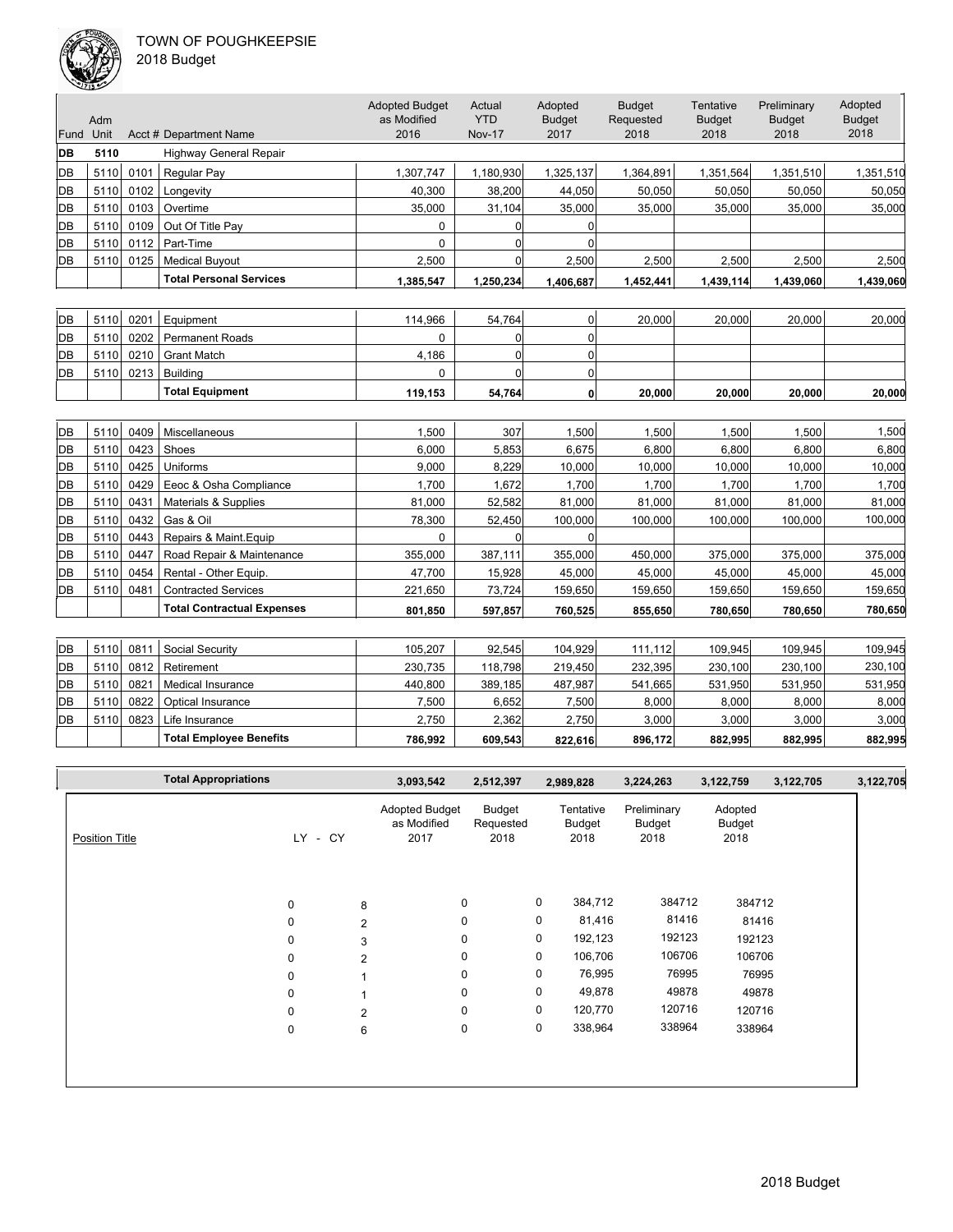

| Fund      | Adm<br>Unit |      | Acct # Department Name | <b>Adopted Budget</b><br>as Modified<br>2016 | Actual<br>YTD<br><b>Nov-17</b> | Adopted<br><b>Budget</b><br>2017 | <b>Budget</b><br>Requested<br>2018 | Tentative<br><b>Budget</b><br>2018 | Preliminary<br><b>Budget</b><br>2018 | Adopted<br><b>Budget</b><br>2018 |
|-----------|-------------|------|------------------------|----------------------------------------------|--------------------------------|----------------------------------|------------------------------------|------------------------------------|--------------------------------------|----------------------------------|
| <b>DB</b> | 5112        |      | Highway Improvements   |                                              |                                |                                  |                                    |                                    |                                      |                                  |
| DB        | 5112        | 0202 | <b>Permanent Roads</b> | 406.439                                      | 196,429                        | 325,000                          | 300,000                            | 300,000                            | 300,000                              | 300,000                          |
|           |             |      | <b>Total Equipment</b> | 406.439                                      | 196,429                        | 325,000                          | 300,000                            | 300,000                            | 300,000                              | 300,000                          |
|           |             |      |                        |                                              |                                |                                  |                                    |                                    |                                      |                                  |
|           |             |      | Total Appropriations   | 406.439                                      | 196.429                        | 325.000                          | 300,000                            | 300,000                            | 300,000                              | 300,000                          |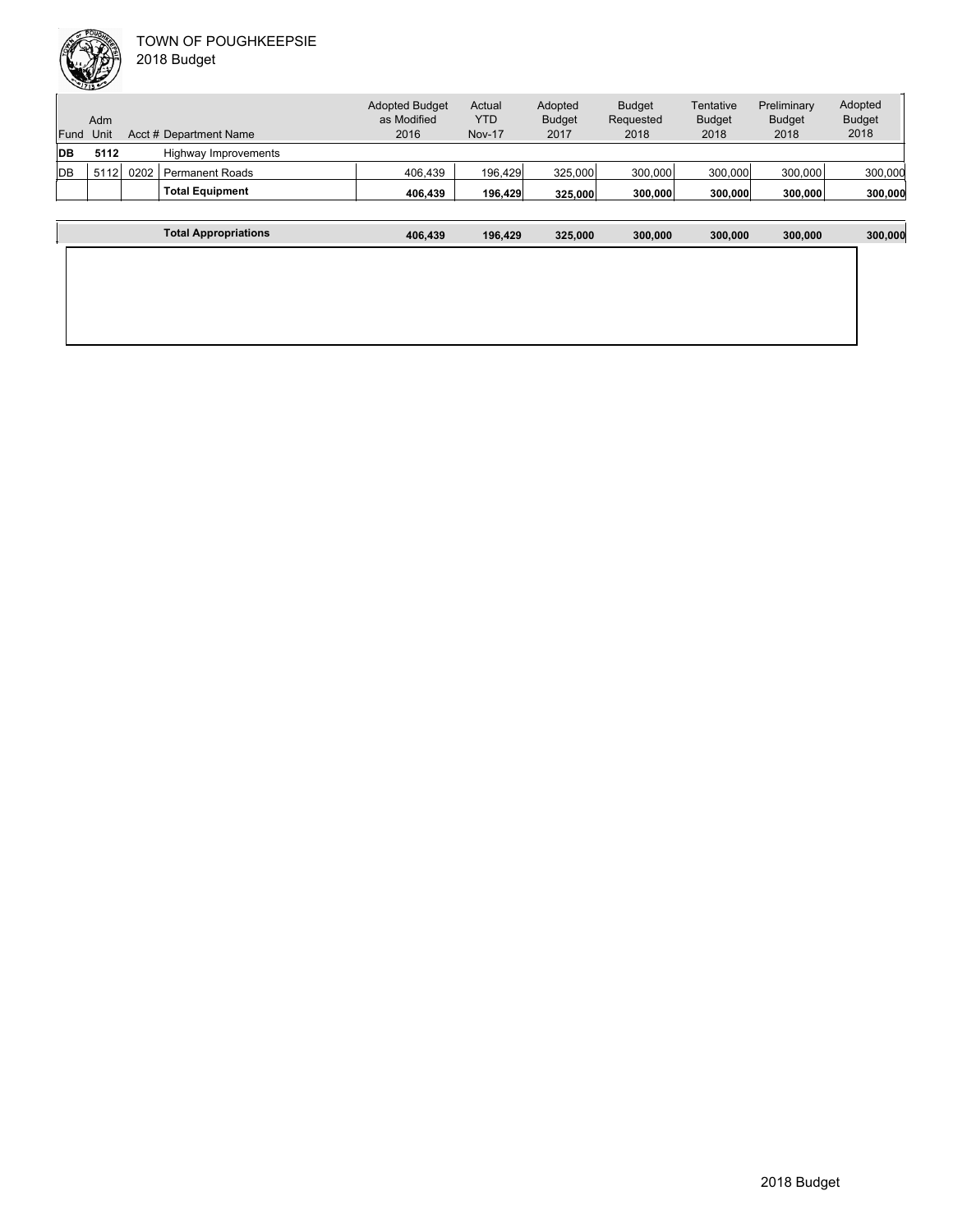

| 2018 Budget |  |
|-------------|--|
|-------------|--|

| Fund | Adm<br>Unit |      | Acct # Department Name            | <b>Adopted Budget</b><br>as Modified<br>2016 | Actual<br><b>YTD</b><br><b>Nov-17</b> | Adopted<br><b>Budget</b><br>2017 | <b>Budget</b><br>Requested<br>2018 | Tentative<br><b>Budget</b><br>2018 | Preliminary<br><b>Budget</b><br>2018 | Adopted<br><b>Budget</b><br>2018 |
|------|-------------|------|-----------------------------------|----------------------------------------------|---------------------------------------|----------------------------------|------------------------------------|------------------------------------|--------------------------------------|----------------------------------|
| DA   | 5120        |      | <b>Bridge Maintenance</b>         |                                              |                                       |                                  |                                    |                                    |                                      |                                  |
| DA   | 5120        | 0431 | Materials & Supplies              | 1,000                                        |                                       | 1,000                            | 1,000                              |                                    |                                      |                                  |
|      |             |      | <b>Total Contractual Expenses</b> | 1,000                                        |                                       | 1.000                            | 1,000                              |                                    |                                      |                                  |
|      |             |      |                                   |                                              |                                       |                                  |                                    |                                    |                                      |                                  |
|      |             |      | <b>Total Appropriations</b>       | 1.000                                        | 0                                     | 1.000                            | 1,000                              | $\bf{0}$                           | $\bf{0}$                             |                                  |
|      |             |      |                                   |                                              |                                       |                                  |                                    |                                    |                                      |                                  |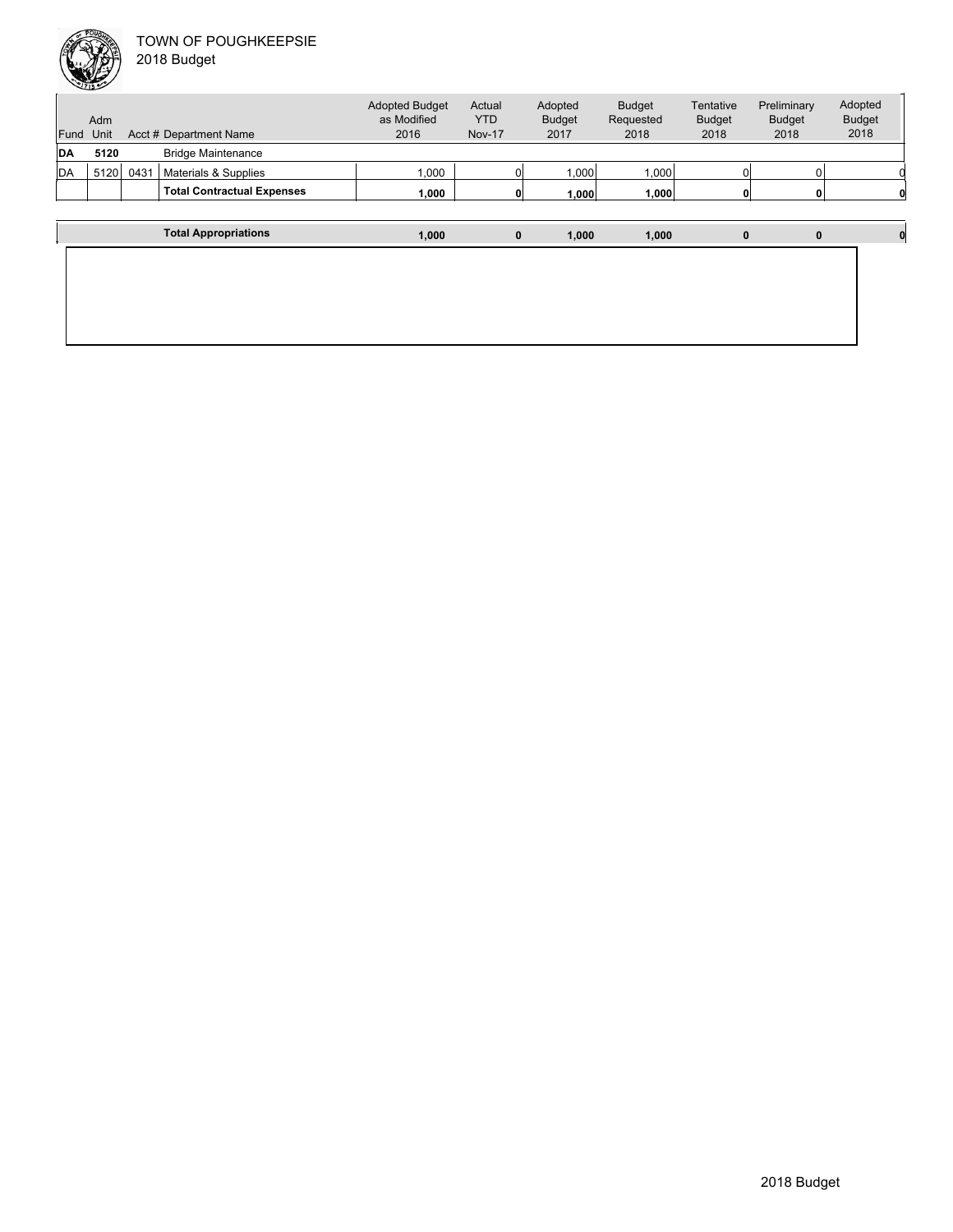

| 2018 Budget |  |
|-------------|--|
|             |  |

| Fund | Adm<br>Unit |      | Acct # Department Name            | <b>Adopted Budget</b><br>as Modified<br>2016 | Actual<br><b>YTD</b><br><b>Nov-17</b> | Adopted<br><b>Budget</b><br>2017 | <b>Budget</b><br>Requested<br>2018 | Tentative<br><b>Budget</b><br>2018 | Preliminary<br><b>Budget</b><br>2018 | Adopted<br><b>Budget</b><br>2018 |
|------|-------------|------|-----------------------------------|----------------------------------------------|---------------------------------------|----------------------------------|------------------------------------|------------------------------------|--------------------------------------|----------------------------------|
| DB   | 5130        |      | <b>Highway Machinery</b>          |                                              |                                       |                                  |                                    |                                    |                                      |                                  |
| DB   | 5130        | 0203 | <b>Motor Vehicles</b>             | 178,000                                      | 177,373                               | 150,000                          | 178,000                            | 178,000                            | 178,000                              | 178,000                          |
| DB   | 5130        | 021' | <b>Other Equipment</b>            | 0                                            |                                       |                                  |                                    |                                    |                                      |                                  |
|      |             |      | <b>Total Equipment</b>            | 178.000                                      | 177,373                               | 150,000                          | 178,000                            | 178,000                            | 178,000                              | 178,000                          |
|      |             |      |                                   |                                              |                                       |                                  |                                    |                                    |                                      |                                  |
| DB   | 5130        | 0443 | Repairs & Maint. Equip            | 122,200                                      | 91,377                                | 120,000                          | 120,000                            | 120,000                            | 120,000                              | 120,000                          |
| DB   | 5130        | 0472 | Minor Equip - Other               | 1.000                                        | 995                                   | 1.000                            | 1.000                              | 1,000                              | 1.000                                | 1,000                            |
|      |             |      | <b>Total Contractual Expenses</b> | 123,200                                      | 92,372                                | 121,000                          | 121,000                            | 121,000                            | 121,000                              | 121,000                          |
|      |             |      |                                   |                                              |                                       |                                  |                                    |                                    |                                      |                                  |
|      |             |      | <b>Total Appropriations</b>       | 301,200                                      | 269,745                               | 271,000                          | 299,000                            | 299,000                            | 299,000                              | 299,000                          |
|      |             |      |                                   |                                              |                                       |                                  |                                    |                                    |                                      |                                  |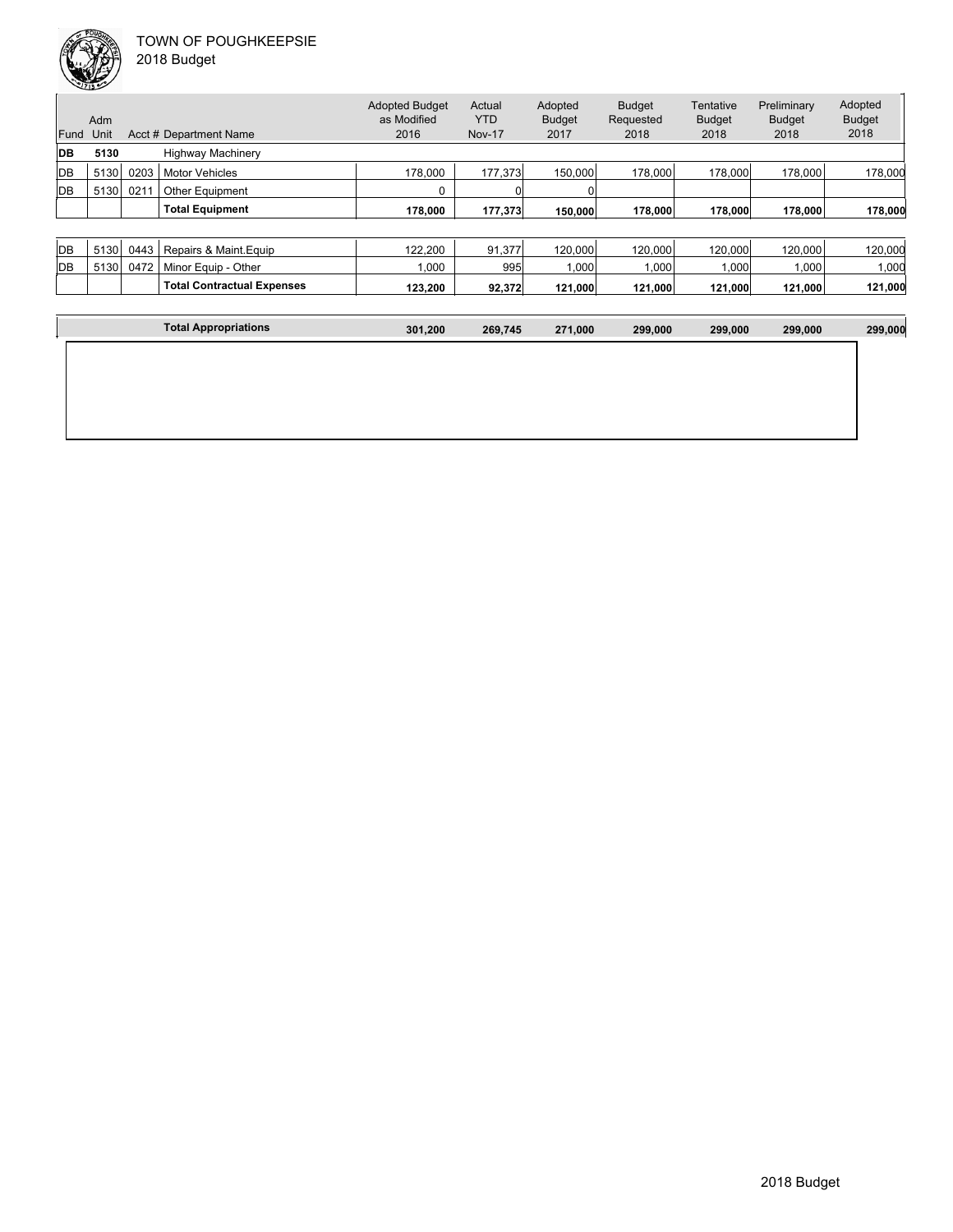| Fund | Adm<br>Unit |      | Acct # Department Name            | <b>Adopted Budget</b><br>as Modified<br>2016 | Actual<br><b>YTD</b><br><b>Nov-17</b> | Adopted<br><b>Budget</b><br>2017 | <b>Budget</b><br>Requested<br>2018 | Tentative<br><b>Budget</b><br>2018 | Preliminary<br><b>Budget</b><br>2018 | Adopted<br><b>Budget</b><br>2018 |
|------|-------------|------|-----------------------------------|----------------------------------------------|---------------------------------------|----------------------------------|------------------------------------|------------------------------------|--------------------------------------|----------------------------------|
| DB   | 5140        |      | Misc Brush & Weeds                |                                              |                                       |                                  |                                    |                                    |                                      |                                  |
| DB   | 5140        | 0116 | Seasonal                          | 40,680                                       | 27,187                                | 48,000                           | 48,000                             | 48,000                             | 48,000                               | 48,000                           |
|      |             |      | <b>Total Personal Services</b>    | 40,680                                       | 27,187                                | 48,000                           | 48,000                             | 48,000                             | 48,000                               | 48,000                           |
|      |             |      |                                   |                                              |                                       |                                  |                                    |                                    |                                      |                                  |
| DB   | 5140        | 0409 | Miscellaneous                     | 1,500                                        | 1,157                                 | 1,500                            | 1,500                              | 1,500                              | 1,500                                | 1,500                            |
| DB   | 5140        | 0481 | <b>Contracted Services</b>        | 109,580                                      | 15,602                                | 100,000                          | 100,000                            | 100,000                            | 100,000                              | 100,000                          |
|      |             |      | <b>Total Contractual Expenses</b> | 111,080                                      | 16,759                                | 101,500                          | 101,500                            | 101,500                            | 101,500                              | 101,500                          |
|      |             |      |                                   |                                              |                                       |                                  |                                    |                                    |                                      |                                  |
| DB   | 5140        | 0811 | Social Security                   | 3,672                                        | 2,080                                 | 3,672                            | 3,672                              | 3,672                              | 3,672                                | 3,672                            |
| DB   | 5140        | 0812 | Retirement                        | 0                                            | O                                     |                                  |                                    |                                    |                                      |                                  |
|      |             |      | <b>Total Employee Benefits</b>    | 3,672                                        | 2,080                                 | 3,672                            | 3,672                              | 3,672                              | 3,672                                | 3,672                            |
|      |             |      |                                   |                                              |                                       |                                  |                                    |                                    |                                      |                                  |
|      |             |      | <b>Total Appropriations</b>       | 155,432                                      | 46,027                                | 153,172                          | 153,172                            | 153,172                            | 153,172                              | 153,172                          |
|      |             |      |                                   |                                              |                                       |                                  |                                    |                                    |                                      |                                  |
|      |             |      |                                   |                                              |                                       |                                  |                                    |                                    |                                      |                                  |
|      |             |      |                                   |                                              |                                       |                                  |                                    |                                    |                                      |                                  |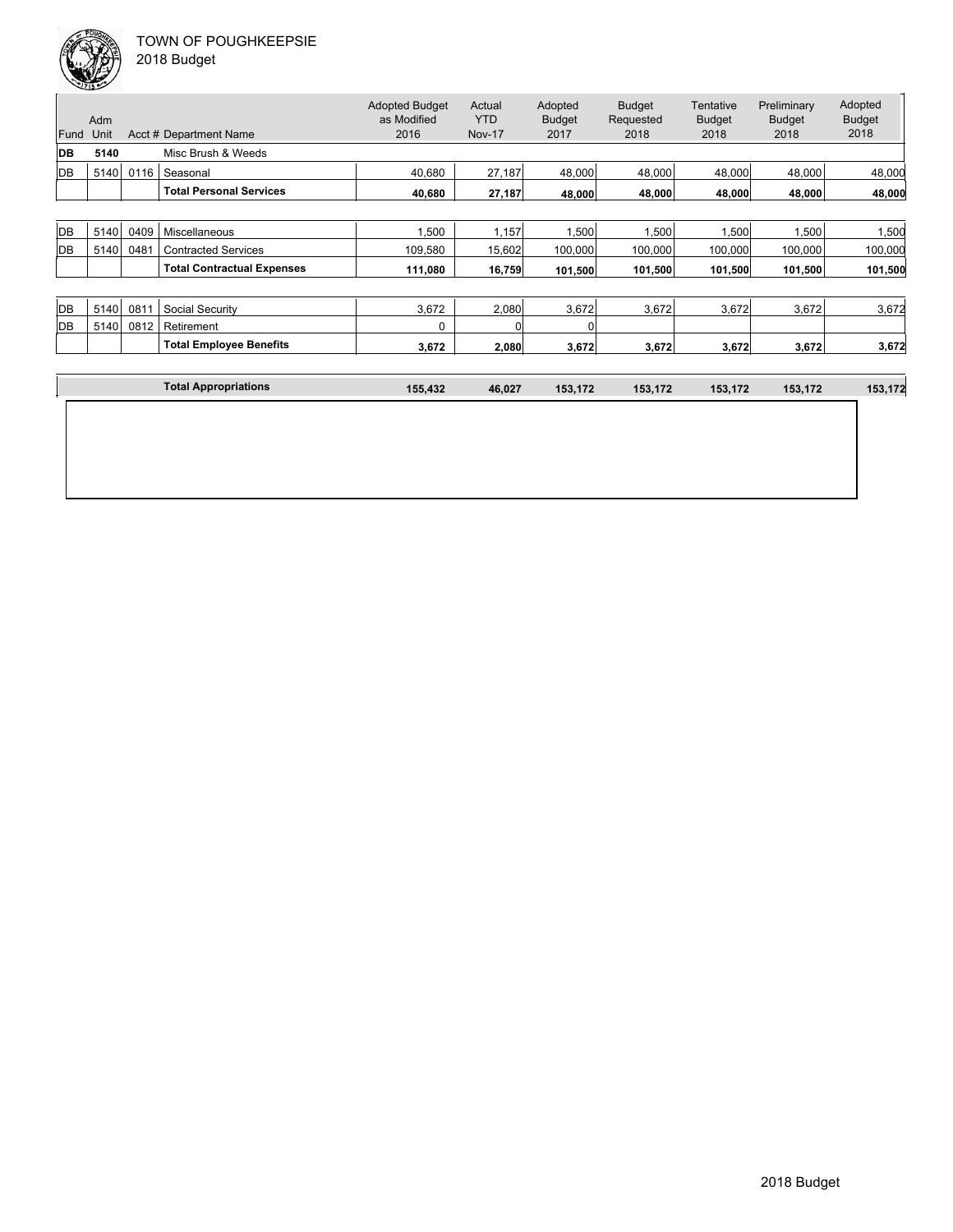

| 2018 Budget |  |
|-------------|--|
|-------------|--|

| Fund | Adm<br>Unit |      | Acct # Department Name            | <b>Adopted Budget</b><br>as Modified<br>2016 | Actual<br><b>YTD</b><br><b>Nov-17</b> | Adopted<br><b>Budget</b><br>2017 | <b>Budget</b><br>Requested<br>2018 | <b>Tentative</b><br><b>Budget</b><br>2018 | Preliminary<br><b>Budget</b><br>2018 | Adopted<br><b>Budget</b><br>2018 |
|------|-------------|------|-----------------------------------|----------------------------------------------|---------------------------------------|----------------------------------|------------------------------------|-------------------------------------------|--------------------------------------|----------------------------------|
| DB   | 5142        |      | Snow Removal                      |                                              |                                       |                                  |                                    |                                           |                                      |                                  |
| DB   | 5142        | 0103 | Overtime                          | 58,000                                       | 83,452                                | 118,000                          | 118,000                            | 118,000                                   | 118,000                              | 118,000                          |
| DB   | 5142        | 0112 | Part-Time                         | 5,000                                        | 0                                     | 5,000                            | 5,000                              | 5,000                                     | 5,000                                | 5,000                            |
|      |             |      | <b>Total Personal Services</b>    | 63,000                                       | 83,452                                | 123,000                          | 123,000                            | 123,000                                   | 123,000                              | 123,000                          |
|      |             |      |                                   |                                              |                                       |                                  |                                    |                                           |                                      |                                  |
| DB   | 5142        | 0431 | Materials & Supplies              | 384,384                                      | 249,819                               | 375,000                          | 375,000                            | 375,000                                   | 375,000                              | 375,000                          |
| DB   | 5142        | 0481 | <b>Contracted Services</b>        | 100,000                                      | 74,270                                | 100,000                          | 100,000                            | 100,000                                   | 100,000                              | 100,000                          |
|      |             |      | <b>Total Contractual Expenses</b> | 484.384                                      | 324,088                               | 475,000                          | 475,000                            | 475,000                                   | 475,000                              | 475,000                          |
|      |             |      |                                   |                                              |                                       |                                  |                                    |                                           |                                      |                                  |
| DB   | 5142        | 0811 | Social Security                   | 9,410                                        | 6,249                                 | 9,410                            | 9,410                              | 9,410                                     | 9,410                                | 9,410                            |
| DB   | 5142        | 0821 | <b>Medical Insurance</b>          | 9,600                                        | 01                                    | 0                                |                                    |                                           |                                      |                                  |
| DB   | 5142        | 0822 | <b>Optical Insurance</b>          | 175                                          | 01                                    | O                                |                                    |                                           |                                      |                                  |
| DB   | 5142        | 0823 | Life Insurance                    | 75                                           | 0                                     | U                                |                                    |                                           |                                      |                                  |
|      |             |      | <b>Total Employee Benefits</b>    | 19,260                                       | 6,249                                 | 9,410                            | 9,410                              | 9,410                                     | 9,410                                | 9,410                            |
|      |             |      |                                   |                                              |                                       |                                  |                                    |                                           |                                      |                                  |
|      |             |      | <b>Total Appropriations</b>       | 566,644                                      | 413,789                               | 607,410                          | 607,410                            | 607,410                                   | 607,410                              | 607,410                          |
|      |             |      |                                   |                                              |                                       |                                  |                                    |                                           |                                      |                                  |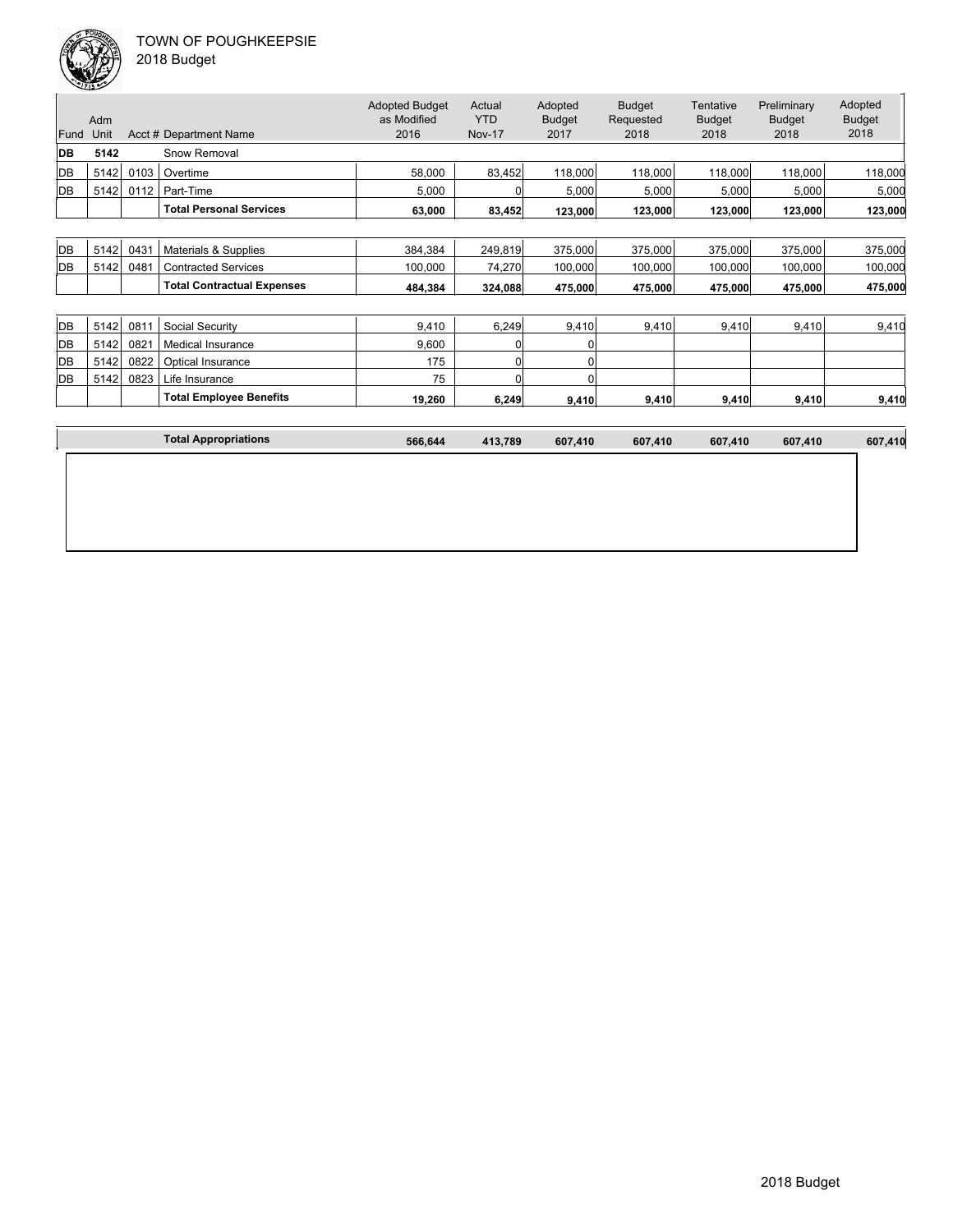

| Fund       | Adm<br>Unit |      | Acct # Department Name         | <b>Adopted Budget</b><br>as Modified<br>2016 | Actual<br><b>YTD</b><br><b>Nov-17</b> | Adopted<br><b>Budget</b><br>2017 | <b>Budget</b><br>Requested<br>2018 | Tentative<br><b>Budget</b><br>2018 | Preliminary<br><b>Budget</b><br>2018 | Adopted<br><b>Budget</b><br>2018 |
|------------|-------------|------|--------------------------------|----------------------------------------------|---------------------------------------|----------------------------------|------------------------------------|------------------------------------|--------------------------------------|----------------------------------|
| <b>IDB</b> | 9010        |      | <b>State Retirement</b>        |                                              |                                       |                                  |                                    |                                    |                                      |                                  |
| <b>IDB</b> | 9010        | 0812 | Retirement                     | 12,801                                       |                                       | 19.680                           | 25,000                             | 20,000                             | 20,000                               | 20,000                           |
|            |             |      | <b>Total Employee Benefits</b> | 12.801                                       |                                       | 19,680                           | 25,000                             | 20,000                             | 20.000                               | 20,000                           |
|            |             |      |                                |                                              |                                       |                                  |                                    |                                    |                                      |                                  |
|            |             |      | <b>Total Appropriations</b>    | 12,801                                       | 0                                     | 19.680                           | 25,000                             | 20,000                             | 20,000                               | 20,000                           |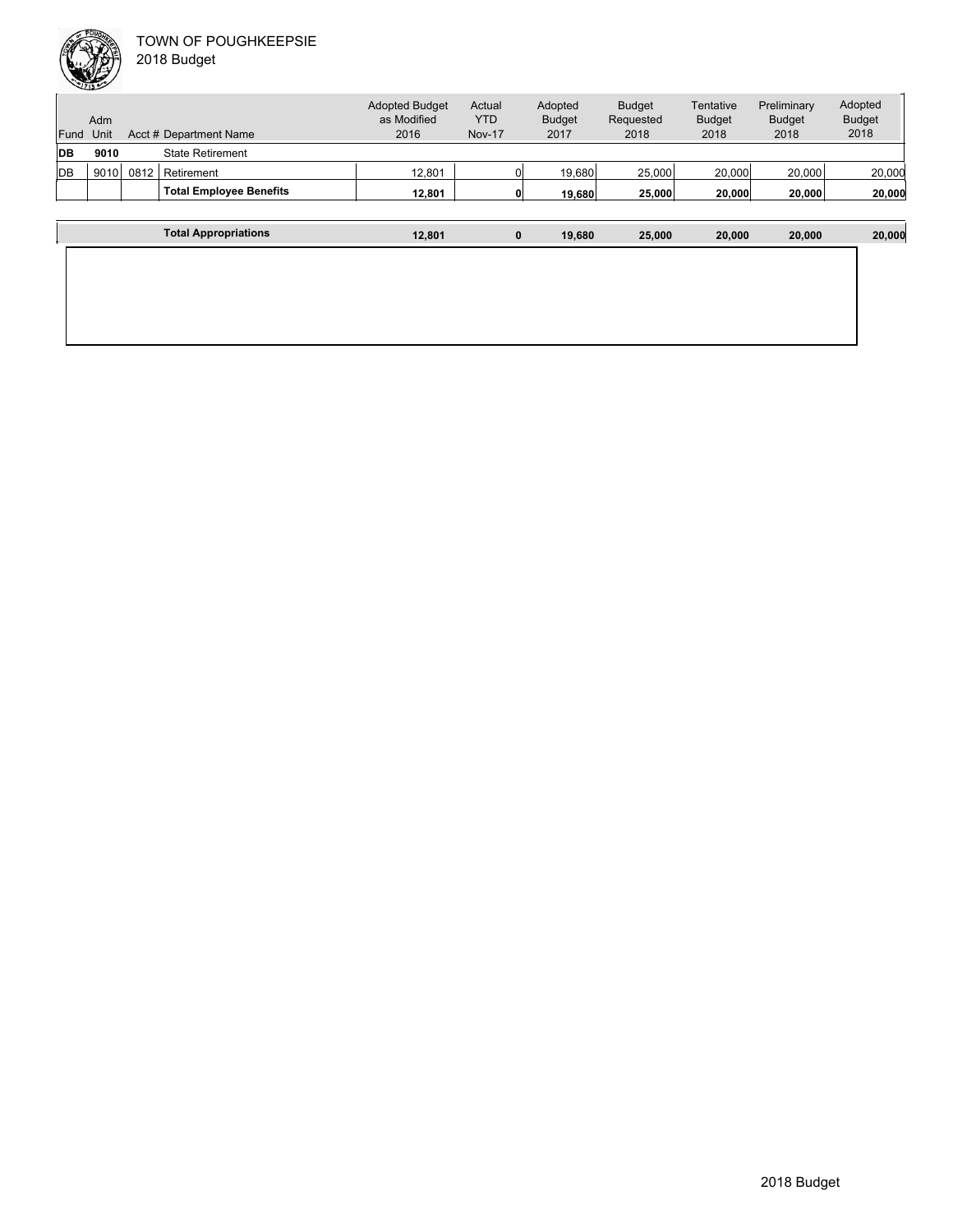|      | Adm  |      |                                | <b>Adopted Budget</b><br>as Modified | Actual<br><b>YTD</b> | Adopted<br><b>Budget</b> | <b>Budget</b><br>Requested | Tentative<br><b>Budget</b> | Preliminary<br><b>Budget</b> | Adopted<br><b>Budget</b> |
|------|------|------|--------------------------------|--------------------------------------|----------------------|--------------------------|----------------------------|----------------------------|------------------------------|--------------------------|
| Fund | Unit |      | Acct # Department Name         | 2016                                 | <b>Nov-17</b>        | 2017                     | 2018                       | 2018                       | 2018                         | 2018                     |
| IDВ  | 9040 |      | Workers' Comp Insur.           |                                      |                      |                          |                            |                            |                              |                          |
| ldв  | 9040 | 0801 | <b>Workers Compensation</b>    | 70,000                               | 70,000               | 70,000                   | 75,000                     | 86,536                     | 86,536                       | 86,536                   |
|      |      |      | <b>Total Employee Benefits</b> | 70.000                               | 70.000               | 70.000                   | 75,000                     | 86,536                     | 86,536                       | 86,536                   |
|      |      |      |                                |                                      |                      |                          |                            |                            |                              |                          |

| <b>Total Appropriations</b> | 70,000 | 70,000 | 70,000 | 75,000 | 86,536 | 86,536 | 86,536 |
|-----------------------------|--------|--------|--------|--------|--------|--------|--------|
|                             |        |        |        |        |        |        |        |
|                             |        |        |        |        |        |        |        |
|                             |        |        |        |        |        |        |        |
|                             |        |        |        |        |        |        |        |
|                             |        |        |        |        |        |        |        |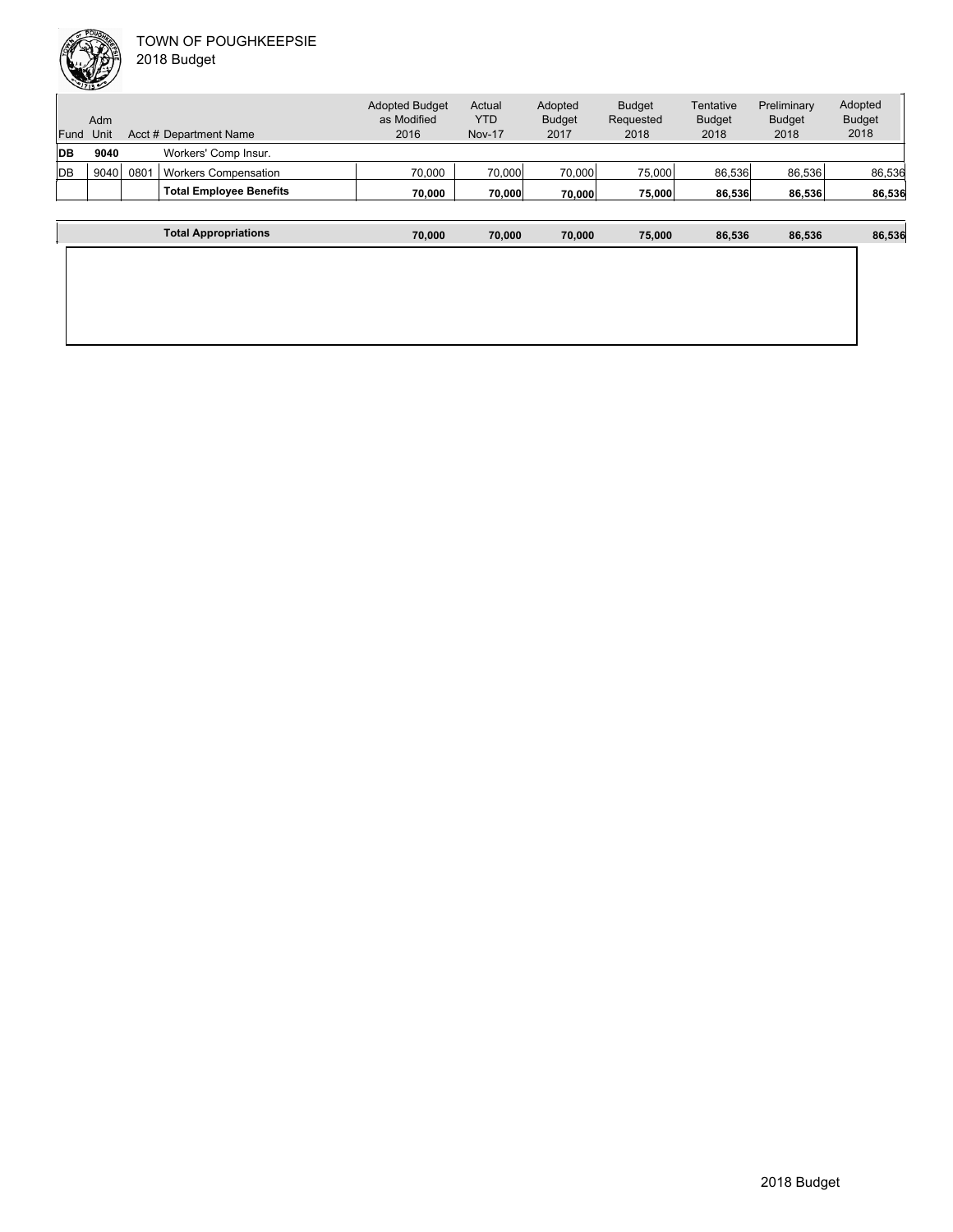

| Fund       | Adm<br>Unit |      | Acct # Department Name         | <b>Adopted Budget</b><br>as Modified<br>2016 | Actual<br><b>YTD</b><br><b>Nov-17</b> | Adopted<br><b>Budget</b><br>2017 | <b>Budget</b><br>Requested<br>2018 | Tentative<br><b>Budget</b><br>2018 | Preliminary<br><b>Budget</b><br>2018 | Adopted<br><b>Budget</b><br>2018 |
|------------|-------------|------|--------------------------------|----------------------------------------------|---------------------------------------|----------------------------------|------------------------------------|------------------------------------|--------------------------------------|----------------------------------|
| <b>IDB</b> | 9050        |      | Unemployment Insur.            |                                              |                                       |                                  |                                    |                                    |                                      |                                  |
| <b>DB</b>  | 9050        | 0802 | Unemployment Insurance         |                                              |                                       |                                  |                                    |                                    |                                      |                                  |
|            |             |      | <b>Total Employee Benefits</b> | 0                                            |                                       |                                  |                                    |                                    |                                      |                                  |
|            |             |      |                                |                                              |                                       |                                  |                                    |                                    |                                      |                                  |
|            |             |      | <b>Total Appropriations</b>    | $\mathbf{0}$                                 | 0                                     | $\Omega$                         |                                    |                                    |                                      |                                  |
|            |             |      |                                |                                              |                                       |                                  |                                    |                                    |                                      |                                  |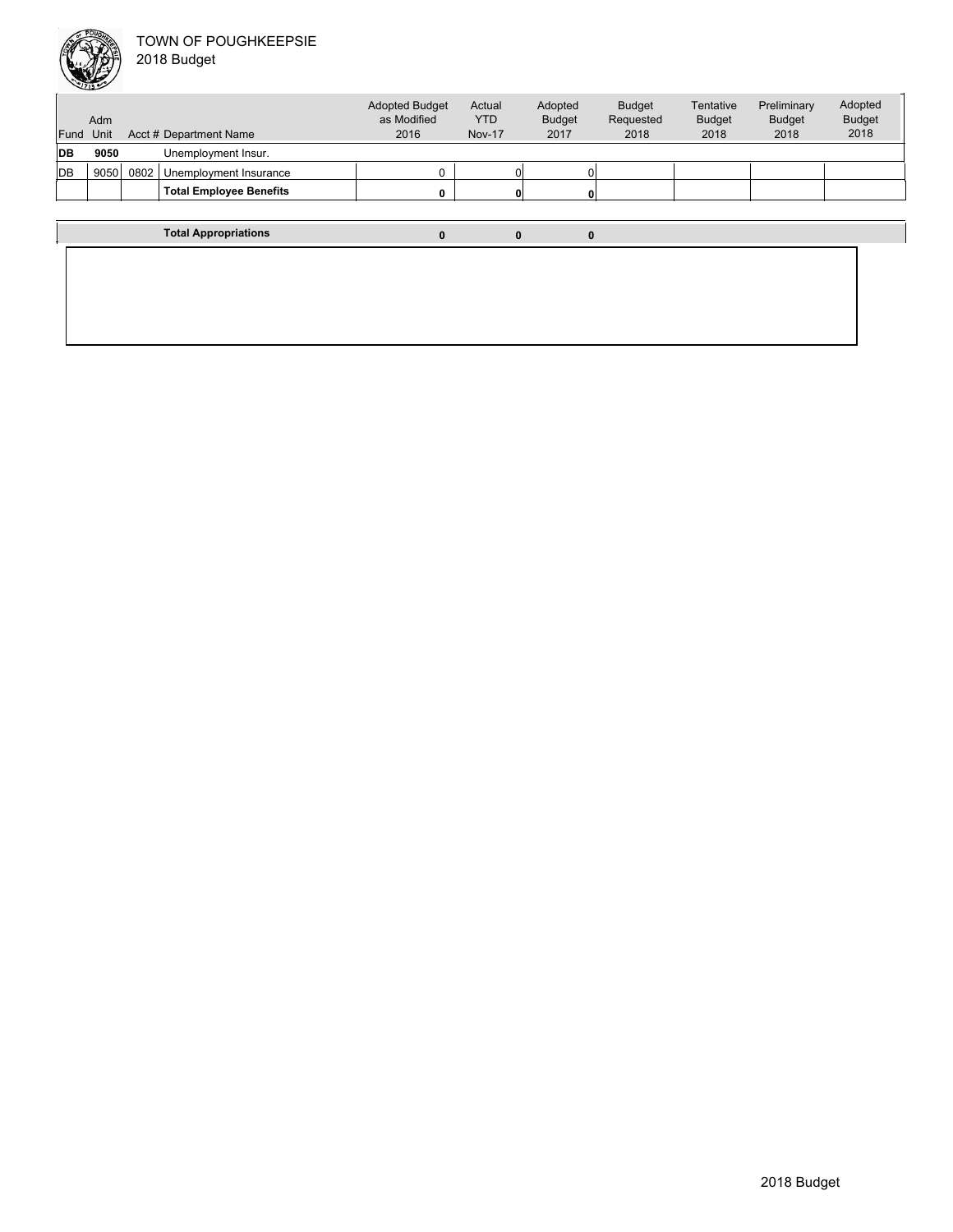

Unit Acct # Department Name Adm Actual YTD Nov-17 Budget Requested 2018 Tentative Adopted Budget as Modified 2016 Fund Unit Adopted Budget 2017 **DB 9060** Hospital & Med Insur.

| -- | JUUU |      | i iospital o ivicu ilisul.     |        |        |        |        |        |        |        |
|----|------|------|--------------------------------|--------|--------|--------|--------|--------|--------|--------|
| DB | 9060 | 082' | Medical Insurance              | 64.300 | 54.799 | 69.550 | 75.000 | 70,000 | 70.000 | 70.000 |
| DB | 9060 | 0823 | Life Insurance                 | 75     |        |        |        |        |        |        |
| DB | 9060 | 0825 | Employee Assistance Pro.       | 625    | 616    |        |        | 462    | 462    | 462    |
|    |      |      | <b>Total Employee Benefits</b> | 65.000 | 55.415 | 69.550 | 75.000 | 70.462 | 70.462 | 70,462 |
|    |      |      |                                |        |        |        |        |        |        |        |

Budget 2018

Preliminary Budget 2018

Adopted Budget 2018

| <b>Total Appropriations</b> | 65,000 | 55,415 | 69,550 | 75,000 | 70,462 | 70,462 | 70,462 |
|-----------------------------|--------|--------|--------|--------|--------|--------|--------|
|                             |        |        |        |        |        |        |        |
|                             |        |        |        |        |        |        |        |
|                             |        |        |        |        |        |        |        |
|                             |        |        |        |        |        |        |        |
|                             |        |        |        |        |        |        |        |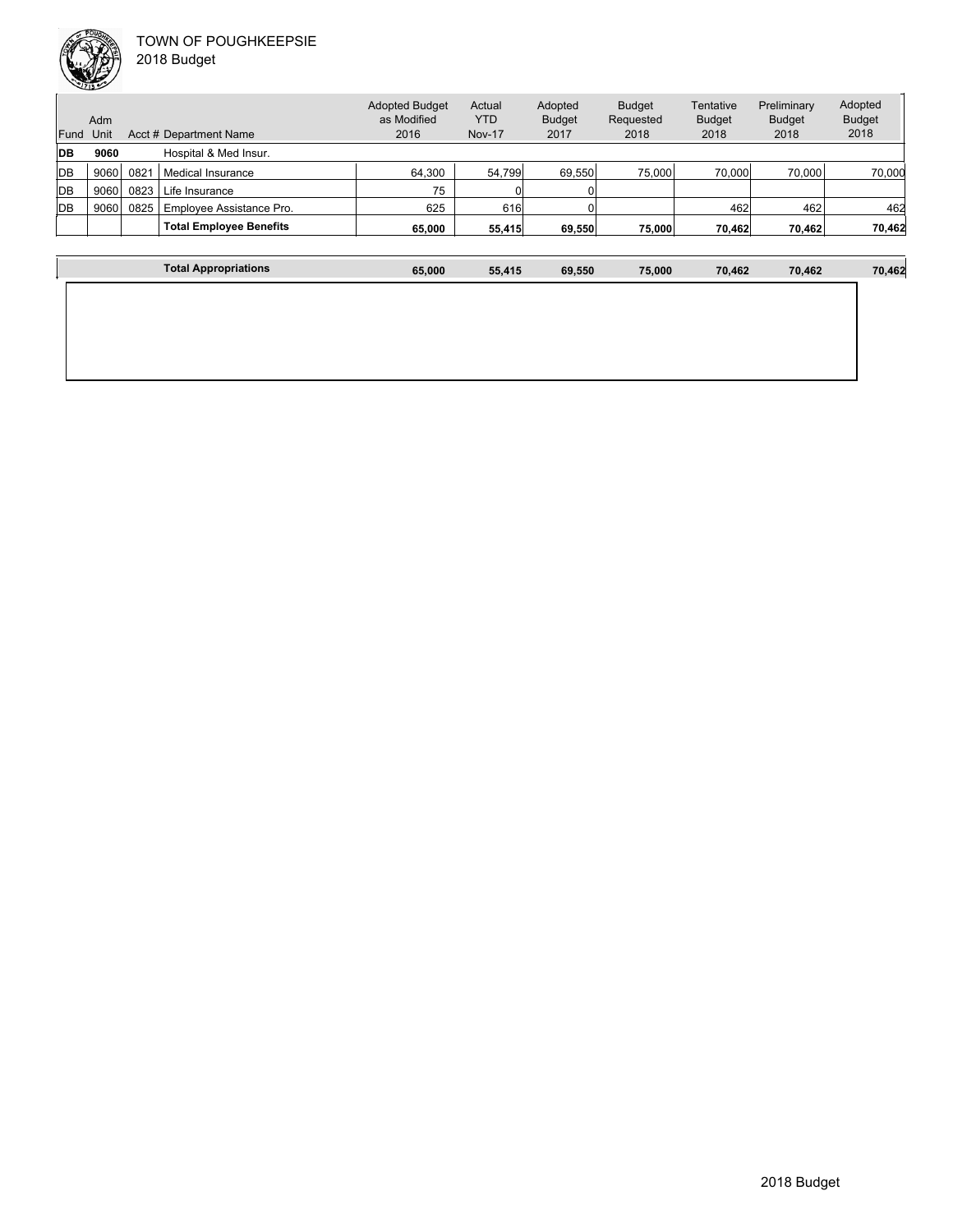| Fund       | Adm<br>Unit |      | Acct # Department Name | <b>Adopted Budget</b><br>as Modified<br>2016 | Actual<br>YTD<br><b>Nov-17</b> | Adopted<br><b>Budget</b><br>2017 | <b>Budget</b><br>Requested<br>2018 | Tentative<br><b>Budget</b><br>2018 | Preliminary<br><b>Budget</b><br>2018 | Adopted<br><b>Budget</b><br>2018 |
|------------|-------------|------|------------------------|----------------------------------------------|--------------------------------|----------------------------------|------------------------------------|------------------------------------|--------------------------------------|----------------------------------|
| <b>IDB</b> | 9710        |      | Serial Bonds           |                                              |                                |                                  |                                    |                                    |                                      |                                  |
| <b>IDB</b> | 9710        | 0601 | Principal              | .468.846                                     | 1,497,959                      | 1,497,960                        | 1,531,630                          | 1,531,630                          | 1,531,630                            | 1,531,630                        |
|            |             |      | <b>Total</b>           | 1,468,846                                    | 1,497,959                      | 1,497,960                        | 1,531,630                          | 1,531,630                          | 1,531,630                            | 1,531,630                        |
|            |             |      |                        |                                              |                                |                                  |                                    |                                    |                                      |                                  |
| <b>IDB</b> | 9710        | 0701 | Interest               | 306.023                                      | 257,182                        | 257,185                          | 204.850                            | 204,850                            | 204,850                              | 204,850                          |
|            |             |      | <b>Total</b>           | 306,023                                      | 257,182                        | 257,185                          | 204,850                            | 204,850                            | 204,850                              | 204,850                          |

| 1,774,869 | 1,755,141 | 1,755,145 | 1,736,480 | 1,736,480 | 1,736,480 | 1,736,480 |
|-----------|-----------|-----------|-----------|-----------|-----------|-----------|
|           |           |           |           |           |           |           |
|           |           |           |           |           |           |           |
|           |           |           |           |           |           |           |
|           |           |           |           |           |           |           |
|           |           |           |           |           |           |           |
|           |           |           |           |           |           |           |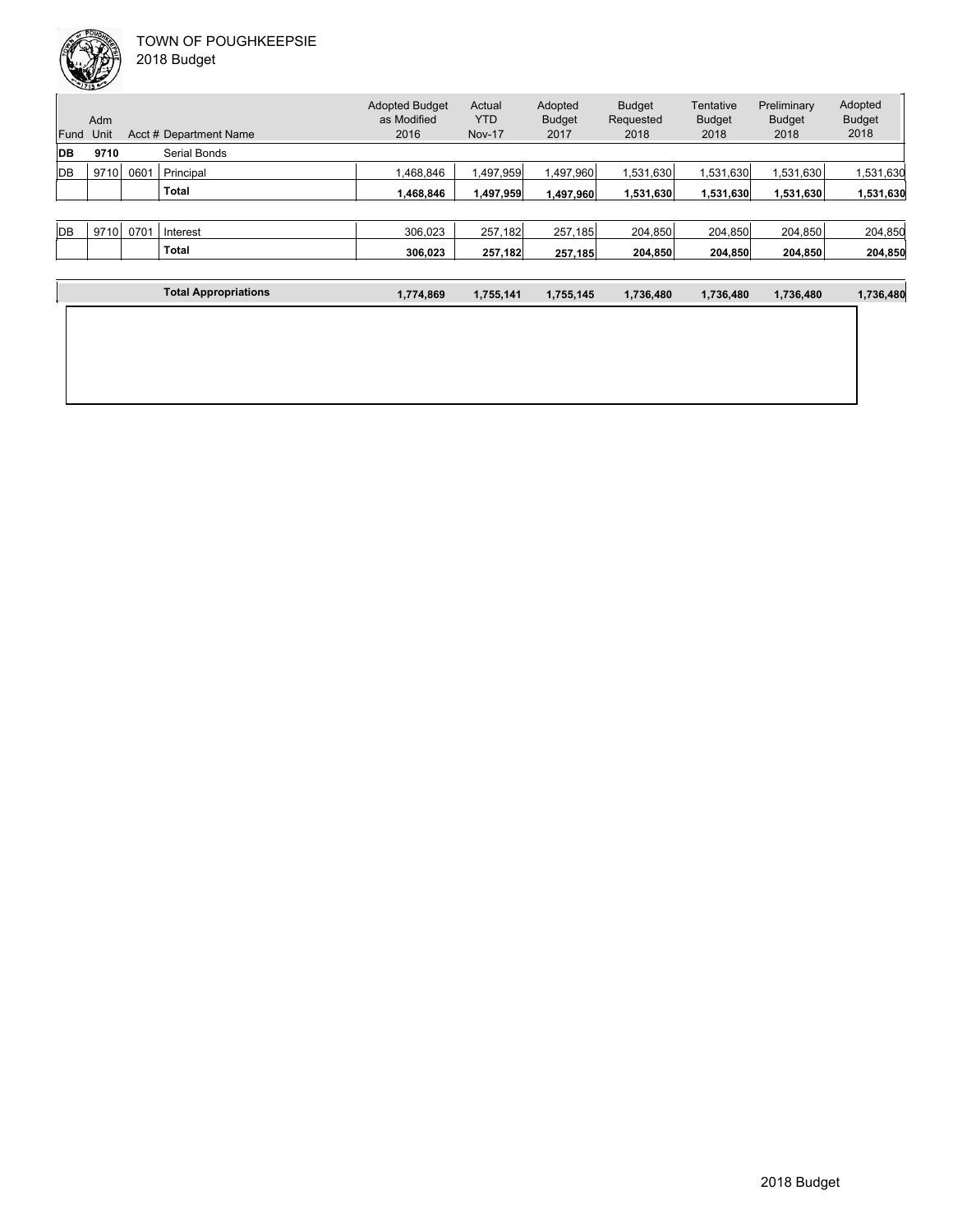

|  | 2018 Budget |  |
|--|-------------|--|
|--|-------------|--|

| Fund<br>DB | Adm<br>Unit<br>9730 |      | Acct # Department Name<br><b>Bond Anticipation Notes</b> | <b>Adopted Budget</b><br>as Modified<br>2016 | Actual<br><b>YTD</b><br><b>Nov-17</b> | Adopted<br><b>Budget</b><br>2017 | <b>Budget</b><br>Requested<br>2018 | Tentative<br><b>Budget</b><br>2018 | Preliminary<br><b>Budget</b><br>2018 | Adopted<br><b>Budget</b><br>2018 |
|------------|---------------------|------|----------------------------------------------------------|----------------------------------------------|---------------------------------------|----------------------------------|------------------------------------|------------------------------------|--------------------------------------|----------------------------------|
| DB         | 9730                | 0601 | Principal                                                | $\mathbf 0$                                  | $\Omega$                              | $\Omega$                         |                                    | 140,000                            | 140,000                              | 140,000                          |
|            |                     |      | Total                                                    | 0                                            | $\mathbf{0}$                          | 0                                |                                    | 140,000                            | 140,000                              | 140,000                          |
|            |                     |      |                                                          |                                              |                                       |                                  |                                    |                                    |                                      |                                  |
| DB         | 9730                | 0701 | Interest                                                 | $\mathbf 0$                                  | 0                                     | $\Omega$                         |                                    | 115,830                            | 115,830                              | 115,830                          |
|            |                     |      | <b>Total</b>                                             | 0                                            |                                       | 0                                |                                    | 115,830                            | 115,830                              | 115,830                          |
|            |                     |      |                                                          |                                              |                                       |                                  |                                    |                                    |                                      |                                  |
|            |                     |      | <b>Total Appropriations</b>                              | $\bf{0}$                                     | $\mathbf 0$                           | $\mathbf 0$                      |                                    | 255,830                            | 255,830                              | 255,830                          |
|            |                     |      |                                                          |                                              |                                       |                                  |                                    |                                    |                                      |                                  |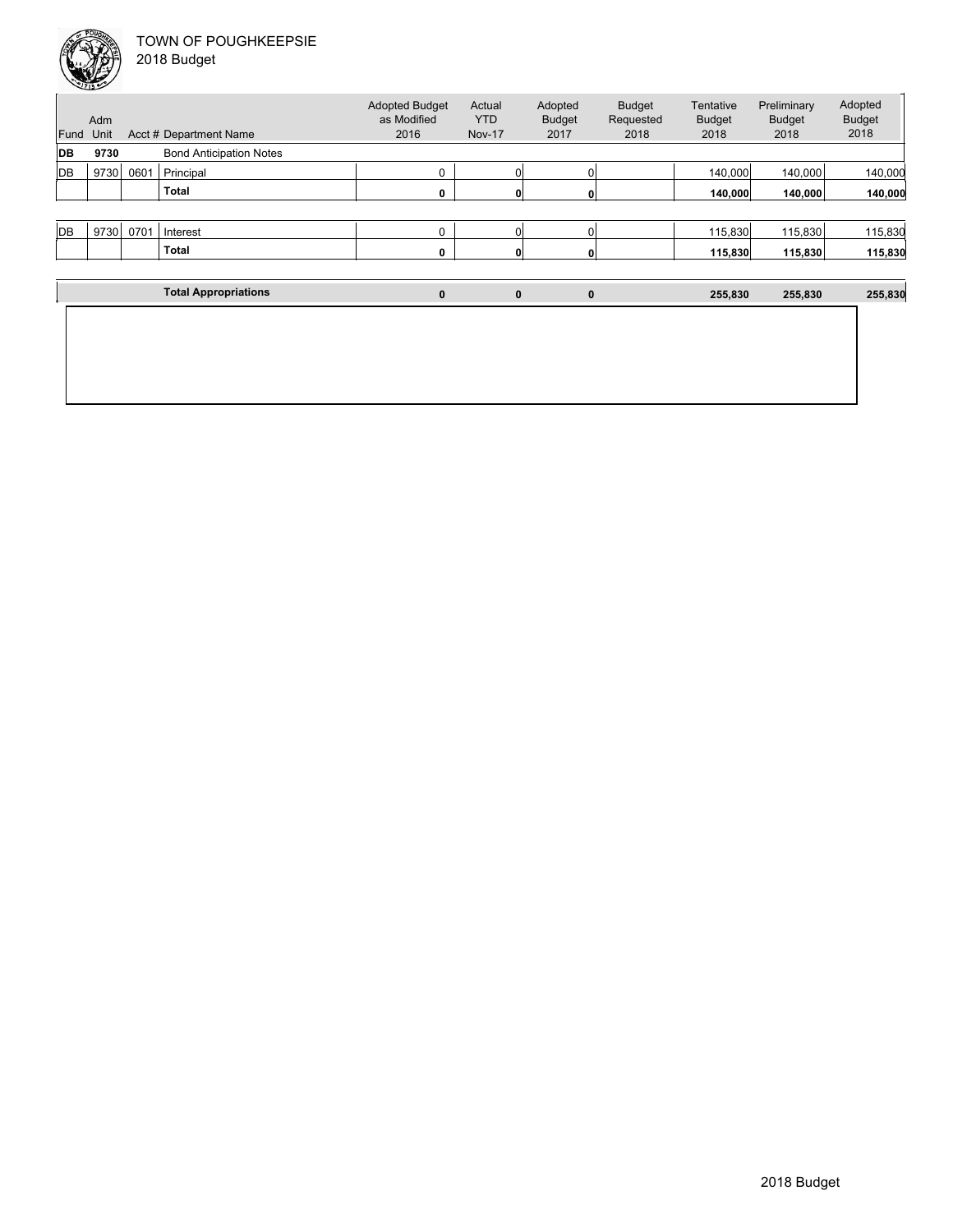

| Fund       | Adm<br>Unit |      | Acct # Department Name          | <b>Adopted Budget</b><br>as Modified<br>2016 | Actual<br><b>YTD</b><br><b>Nov-17</b> | Adopted<br><b>Budget</b><br>2017 | Budget<br>Requested<br>2018 | Tentative<br><b>Budget</b><br>2018 | Preliminary<br>Budget<br>2018 | Adopted<br><b>Budget</b><br>2018 |
|------------|-------------|------|---------------------------------|----------------------------------------------|---------------------------------------|----------------------------------|-----------------------------|------------------------------------|-------------------------------|----------------------------------|
| <b>IDB</b> | 9910        |      | Interfund Trans Other           |                                              |                                       |                                  |                             |                                    |                               |                                  |
| <b>IDB</b> | 9910        | 0901 | <b>Transfers To Other Funds</b> | 0                                            |                                       |                                  |                             |                                    |                               |                                  |
|            |             |      | <b>Total</b>                    | 0                                            | $\mathbf{0}$                          |                                  |                             |                                    |                               |                                  |
|            |             |      |                                 |                                              |                                       |                                  |                             |                                    |                               |                                  |
|            |             |      | <b>Total Appropriations</b>     | 0                                            | 0                                     | 0                                |                             |                                    |                               |                                  |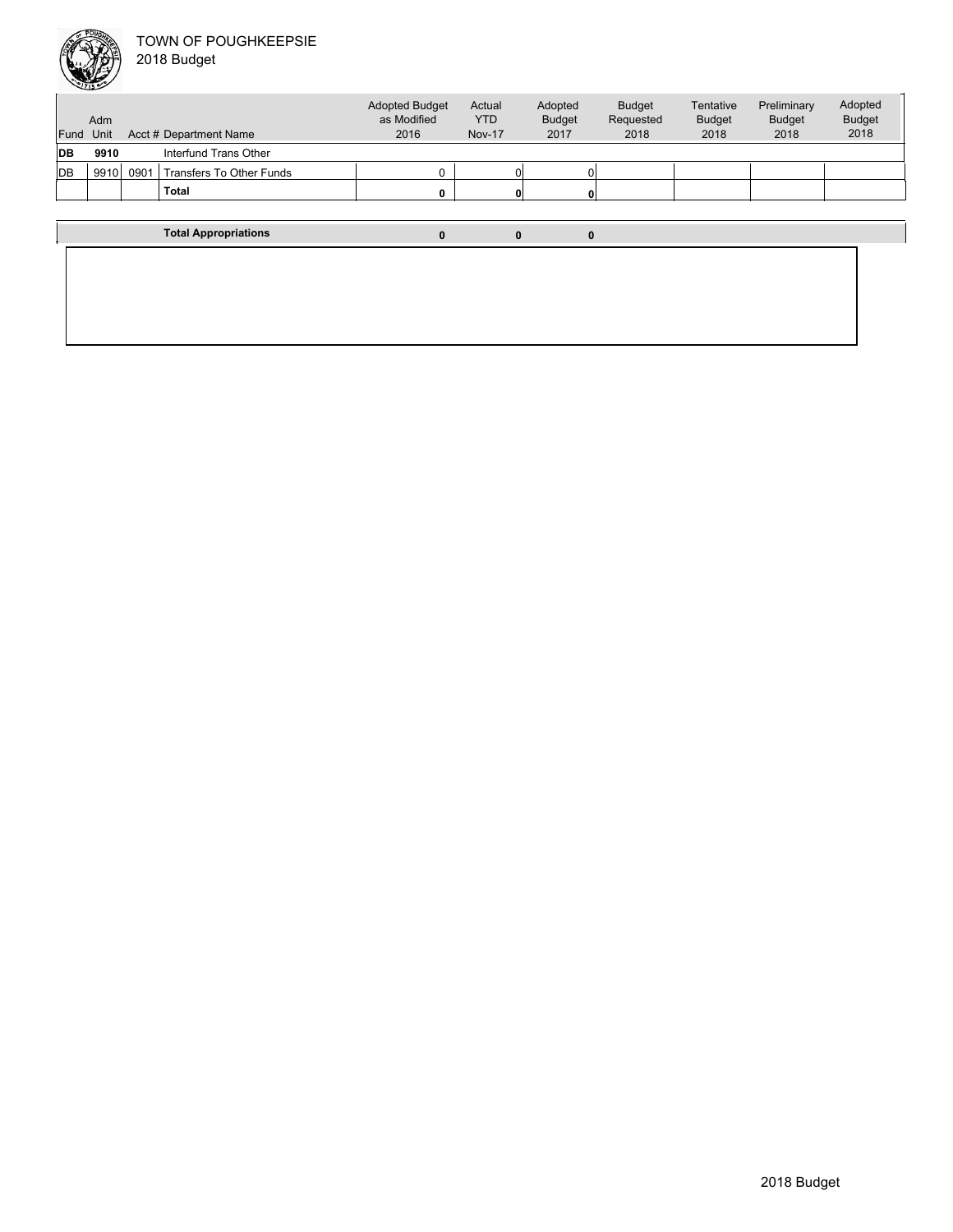| Fund | Adm<br>Unit |      | Acct # Department Name            | <b>Adopted Budget</b><br>as Modified<br>2016 | Actual<br><b>YTD</b><br><b>Nov-17</b> | Adopted<br><b>Budget</b><br>2017 | <b>Budget</b><br>Requested<br>2018 | Tentative<br><b>Budget</b><br>2018 | Preliminary<br>Budget<br>2018 | Adopted<br><b>Budget</b><br>2018 |
|------|-------------|------|-----------------------------------|----------------------------------------------|---------------------------------------|----------------------------------|------------------------------------|------------------------------------|-------------------------------|----------------------------------|
| IF   | 1910        |      | Unallocated Insurance             |                                              |                                       |                                  |                                    |                                    |                               |                                  |
| lF   | 1910        | 0466 | Insurance - Auto                  |                                              |                                       |                                  |                                    |                                    |                               |                                  |
| IF   | 1910        | 0467 | Insurance - General Liab.         | 66,250                                       | 62,000                                | 135,000                          | 148,500                            | 75,000                             | 75,000                        | 75,000                           |
| lF   | 1910        | 0468 | Insurance - Umbrella              | 0                                            |                                       |                                  |                                    |                                    |                               |                                  |
| IF   | 1910        | 0469 | Insurance - Other                 | 0                                            |                                       |                                  |                                    |                                    |                               |                                  |
|      |             |      | <b>Total Contractual Expenses</b> | 66.250                                       | 62,000                                | 135,000                          | 148,500                            | 75,000                             | 75,000                        | 75,000                           |
|      |             |      |                                   |                                              |                                       |                                  |                                    |                                    |                               |                                  |
|      |             |      | <b>Total Appropriations</b>       | 66,250                                       | 62,000                                | 135,000                          | 148,500                            | 75,000                             | 75,000                        | 75,000                           |
|      |             |      |                                   |                                              |                                       |                                  |                                    |                                    |                               |                                  |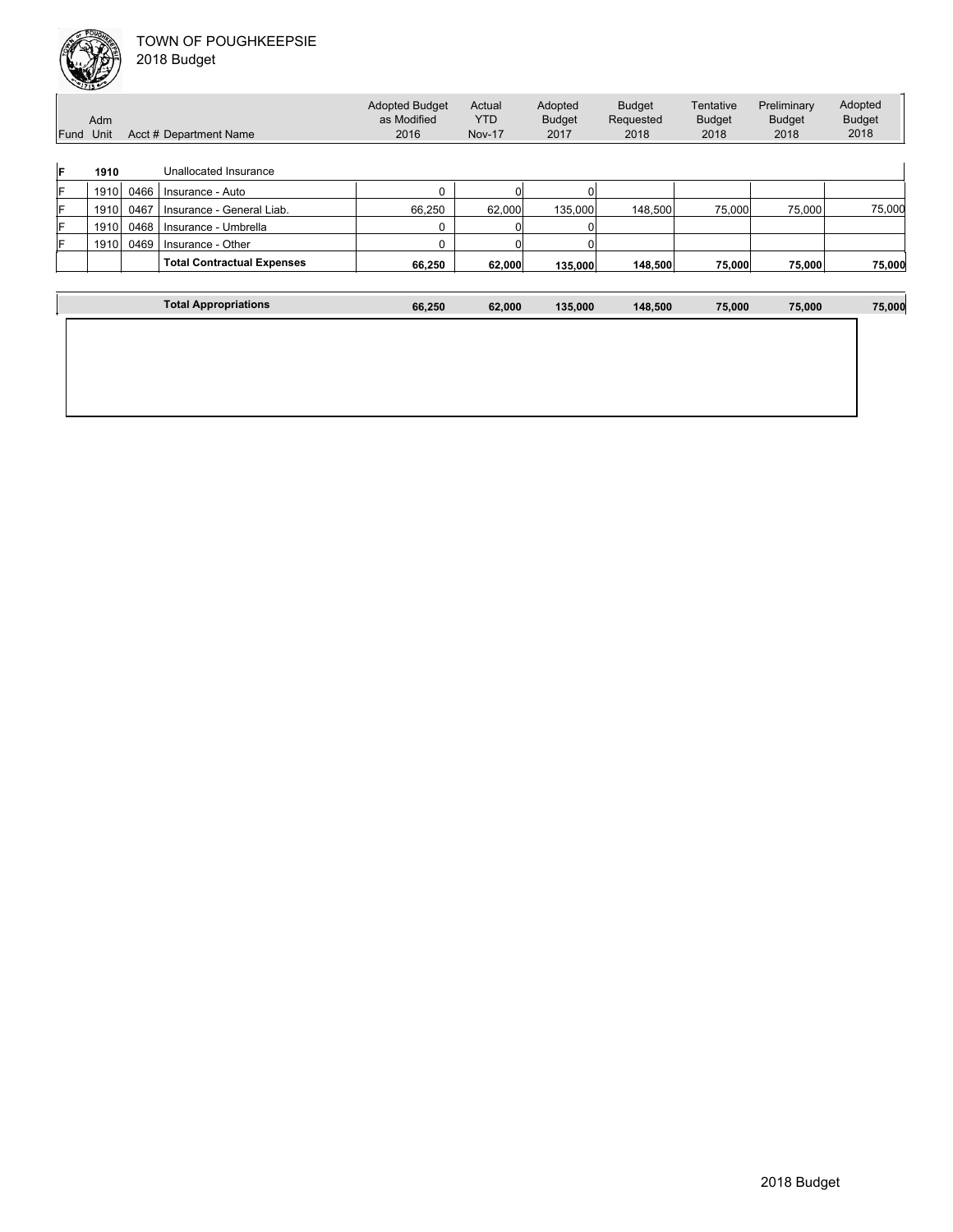| Fund | Adm<br>Unit |      | Acct # Department Name            | <b>Adopted Budget</b><br>as Modified<br>2016 | Actual<br><b>YTD</b><br><b>Nov-17</b> | Adopted<br><b>Budget</b><br>2017 | <b>Budget</b><br>Requested<br>2018 | Tentative<br><b>Budget</b><br>2018 | Preliminary<br><b>Budget</b><br>2018 | Adopted<br><b>Budget</b><br>2018 |
|------|-------------|------|-----------------------------------|----------------------------------------------|---------------------------------------|----------------------------------|------------------------------------|------------------------------------|--------------------------------------|----------------------------------|
| lF   | 1980        |      | Pavroll Taxes                     |                                              |                                       |                                  |                                    |                                    |                                      |                                  |
| IF   | 1980        | 0416 | Mta P/R Tax                       | 3,100                                        | 3.268                                 | 3,100                            | 3,500                              | 3,200                              | 3,200                                | 3,200                            |
|      |             |      | <b>Total Contractual Expenses</b> | 3,100                                        | 3.268                                 | 3.100                            | 3,500                              | 3.200                              | 3.200                                | 3,200                            |
|      |             |      |                                   |                                              |                                       |                                  |                                    |                                    |                                      |                                  |
|      |             |      | <b>Total Appropriations</b>       | 3.100                                        | 3.268                                 | 3.100                            | 3.500                              | 3.200                              | 3.200                                | 3,200                            |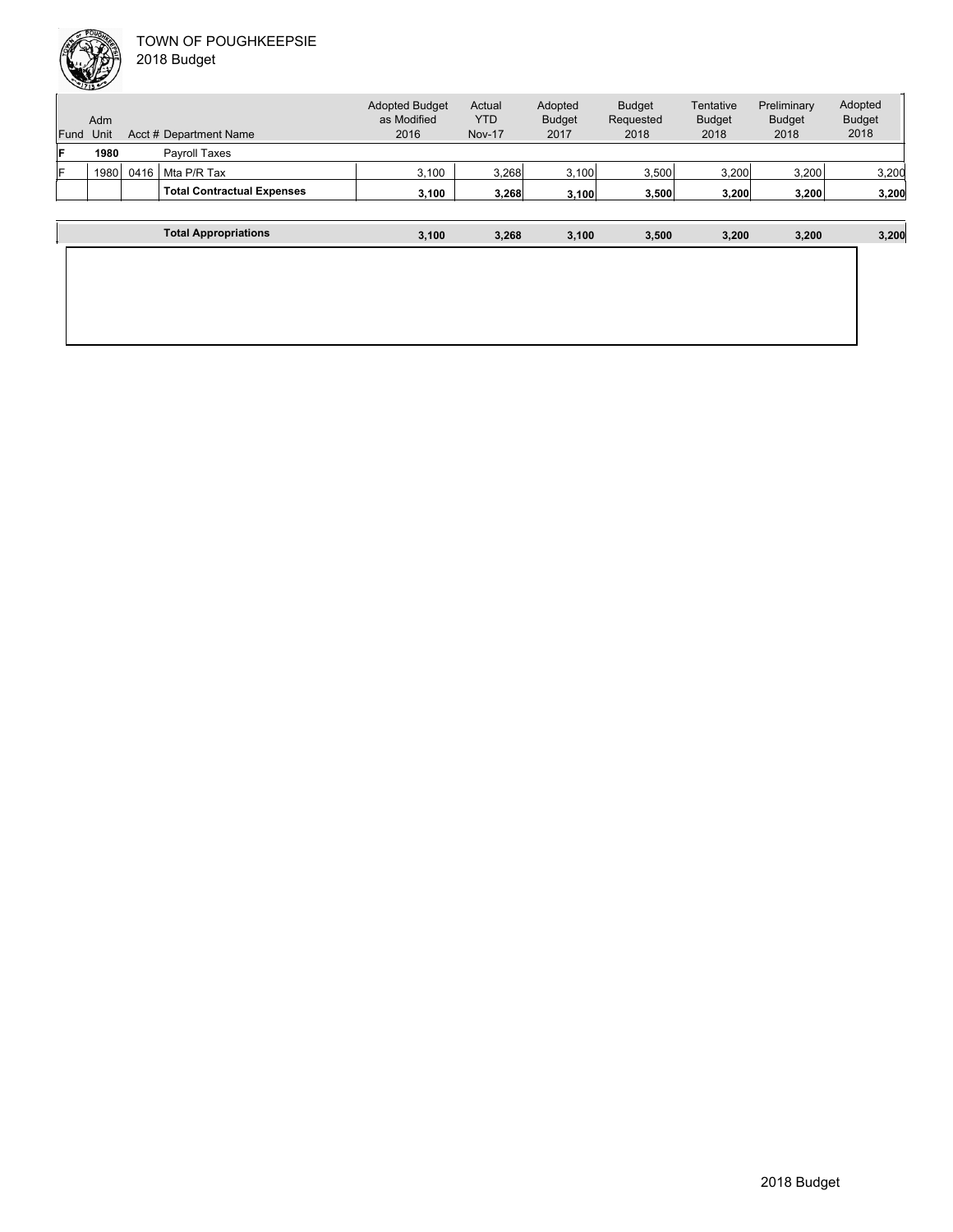

| <b>Fund</b>                 | Adm<br>Unit |      | Acct # Department Name            | <b>Adopted Budget</b><br>as Modified<br>2016 | Actual<br><b>YTD</b><br><b>Nov-17</b> | Adopted<br><b>Budget</b><br>2017 | <b>Budget</b><br>Requested<br>2018 | Tentative<br><b>Budget</b><br>2018 | Preliminary<br><b>Budget</b><br>2018 | Adopted<br><b>Budget</b><br>2018 |
|-----------------------------|-------------|------|-----------------------------------|----------------------------------------------|---------------------------------------|----------------------------------|------------------------------------|------------------------------------|--------------------------------------|----------------------------------|
| F                           | 1990        |      | Contingency                       |                                              |                                       |                                  |                                    |                                    |                                      |                                  |
| F                           | 1990        | 0409 | Miscellaneous                     |                                              |                                       | 01                               |                                    |                                    |                                      |                                  |
|                             |             |      | <b>Total Contractual Expenses</b> |                                              |                                       | $\mathbf{0}$                     |                                    |                                    |                                      |                                  |
|                             |             |      |                                   |                                              |                                       |                                  |                                    |                                    |                                      |                                  |
| <b>Total Appropriations</b> |             |      |                                   |                                              |                                       | 0                                | 0                                  |                                    |                                      |                                  |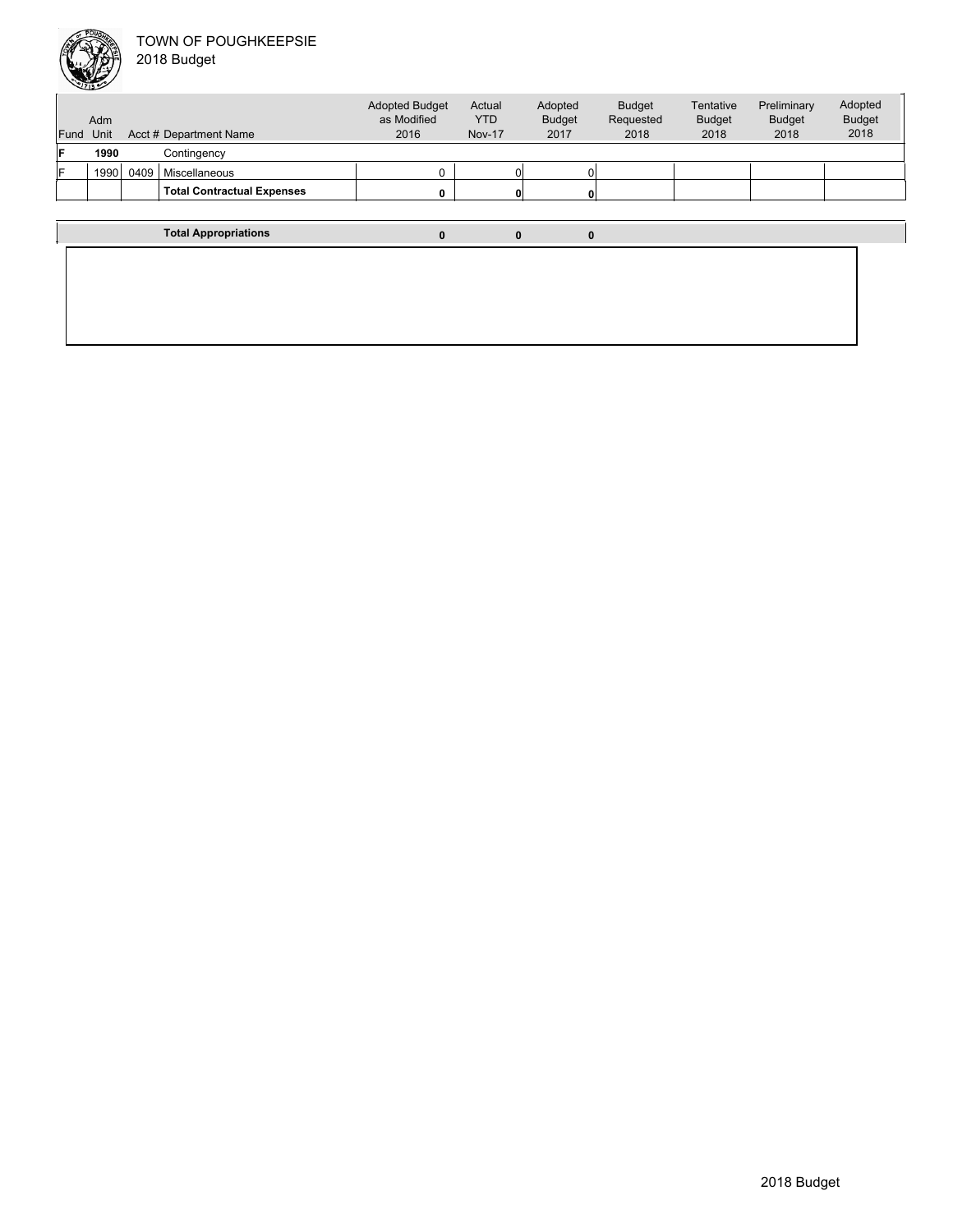

| Fund | Adm<br>Unit  |              | Acct # Department Name            | <b>Adopted Budget</b><br>as Modified<br>2016 | Actual<br><b>YTD</b><br><b>Nov-17</b> | Adopted<br><b>Budget</b><br>2017 | <b>Budget</b><br>Requested<br>2018 | Tentative<br><b>Budget</b><br>2018 | Preliminary<br><b>Budget</b><br>2018 | Adopted<br><b>Budget</b><br>2018 |
|------|--------------|--------------|-----------------------------------|----------------------------------------------|---------------------------------------|----------------------------------|------------------------------------|------------------------------------|--------------------------------------|----------------------------------|
| F    | 8310         |              | <b>Water Administration</b>       |                                              |                                       |                                  |                                    |                                    |                                      |                                  |
| F    | 8310         | 0101         | Regular Pay                       | 222,841                                      | 194,671                               | 219,693                          | 226,482                            | 232,938                            | 232,938                              | 232,938                          |
| F    | 8310         | 0102         | Longevity                         | 2,850                                        | 2,850                                 | 2,850                            | 2,850                              | 2,850                              | 2,850                                | 2,850                            |
| F    | 8310         | 0103         | Overtime                          | 150                                          | $\overline{7}$                        | 150                              | 150                                | 150                                | 150                                  | 150                              |
| F    | 8310         | 0109         | Out Of Title Pay                  | $\mathbf 0$                                  | $\overline{0}$                        | $\mathbf 0$                      |                                    |                                    |                                      |                                  |
| F    | 8310         | 0112         | Part-Time                         | $\mathbf 0$                                  | $\Omega$                              | $\mathbf 0$                      |                                    |                                    |                                      |                                  |
| F    | 8310         | 0125         | <b>Medical Buyout</b>             | $\mathbf 0$                                  | $\overline{0}$                        | $\mathbf 0$                      |                                    |                                    |                                      |                                  |
|      |              |              | <b>Total Personal Services</b>    | 225,841                                      | 197,528                               | 222,693                          | 229,482                            | 235,938                            | 235,938                              | 235,938                          |
|      |              |              |                                   |                                              |                                       |                                  |                                    |                                    |                                      |                                  |
|      | 8310         | 0201         | Equipment                         | 1,490                                        | 1,863                                 | 1,490                            | 1,490                              | 1,500                              | 1,500                                | 1,500                            |
| F    | 8310         | 0205         | Computer Hardware                 | 0                                            | $\Omega$                              | $\mathbf 0$                      |                                    |                                    |                                      |                                  |
| F    | 8310         | 0206         | <b>Computer Software</b>          | $\pmb{0}$                                    | $\overline{0}$                        | $\mathbf 0$                      |                                    |                                    |                                      |                                  |
|      |              |              | <b>Total Equipment</b>            | 1,490                                        | 1,863                                 | 1,490                            | 1,490                              | 1,500                              | 1,500                                | 1,500                            |
|      |              |              |                                   |                                              |                                       |                                  |                                    |                                    |                                      |                                  |
| F    |              |              |                                   |                                              |                                       |                                  |                                    |                                    |                                      | 8,000                            |
| F    | 8310         | 0402<br>0406 | <b>Office Supplies</b>            | 8,000                                        | 5,067                                 | 8,000                            | 8,000                              | 8,000                              | 8,000                                | 25,000                           |
| F    | 8310<br>8310 | 0409         | Postage<br>Miscellaneous          | 25,000<br>400                                | 25,000<br>118                         | 25,000<br>400                    | 25,000<br>400                      | 25,000<br>400                      | 25,000<br>400                        | 400                              |
| F    | 8310         | 0411         | Consultants                       | 0                                            | 0                                     | $\mathbf 0$                      |                                    |                                    |                                      |                                  |
| Ë    | 8310         | 0412         | <b>Management Services</b>        | $\mathbf 0$                                  | $\mathbf 0$                           | $\mathbf 0$                      |                                    |                                    |                                      |                                  |
| F    | 8310         | 0413         | Data Processing Support           | 3,000                                        | 2,713                                 | 3,000                            | 3,000                              | 3,600                              | 3,600                                | 3,600                            |
| F    | 8310         | 0422         | <b>Travel Reimbursement</b>       | 500                                          | 418                                   | 500                              | 500                                | 500                                | 500                                  | 500                              |
|      | 8310         | 0425         | Uniforms                          | 5,322                                        | 5,329                                 | 5,322                            | 5,322                              | 5,350                              | 5,350                                | 5,350                            |
| F    | 8310         | 0429         | Eeoc & Osha Compliance            | 2,428                                        | 1,077                                 | 2,428                            | 2,428                              | 2,500                              | 2,500                                | 2,500                            |
| F    | 8310         | 0432         | Gas & Oil                         | 28,600                                       | 25,939                                | 35,000                           | 40,000                             | 35,000                             | 35,000                               | 35,000                           |
| F    | 8310         | 0441         | Repairs & Maint.Auto              | 5,000                                        | 3,075                                 | 10,000                           | 18,000                             | 18,000                             | 18,000                               | 18,000                           |
| F    | 8310         | 0443         | Repairs & Maint.Equip             | 800                                          | 477                                   | 800                              | 800                                | 800                                | 800                                  | 800                              |
| Ë    | 8310         | 0444         | <b>Maintenance Contracts</b>      | 3,200                                        | 2,373                                 | 3,200                            | 3,200                              | 3,200                              | 3,200                                | 3,200                            |
| F    | 8310         | 0452         | Rental - Comm. Equip.             | 8,200                                        | 7,392                                 | 8,200                            | 8,200                              | 8,200                              | 8,200                                | 8,200                            |
| F    | 8310         | 0460         | Refuse Disposal                   | 825                                          | 748                                   | 700                              | 700                                | 700                                | 700                                  | 700                              |
| Ë    | 8310         | 0461         | Telephone                         | 5,775                                        | 4,514                                 | 5,500                            | 5,500                              | 5,000                              | 5,000                                | 5,000                            |
| F    | 8310         | 0471         | Minor Equip - Office              | 700                                          | $\mathbf 0$                           | 700                              | 700                                | 700                                | 700                                  | 700                              |
| F    | 8310         | 0481         | <b>Contracted Services</b>        | 38,500                                       | 35,165                                | 48,000                           | 48,000                             | 48,000                             | 48,000                               | 48,000                           |
| F    | 8310         | 0489         | Contr.Serv.-Lab                   | 37,000                                       | 25,388                                | 50,000                           | 50,000                             | 45,000                             | 45,000                               | 45,000                           |
|      |              |              | <b>Total Contractual Expenses</b> | 173,250                                      | 144,793                               | 206,750                          | 219,750                            | 209,950                            | 209,950                              | 209,950                          |
|      |              |              |                                   |                                              |                                       |                                  |                                    |                                    |                                      |                                  |
| F    | 8310         | 0811         | Social Security                   | 16,993                                       | 14,673                                | 17,024                           | 17,585                             | 18,155                             | 18,155                               | 18,155                           |
| F    | 8310         | 0812         | Retirement                        | 41,104                                       | 20,000                                | 35,607                           | 36,817                             | 37,900                             | 37,900                               | 37,900                           |
| F    | 8310         | 0821         | Medical Insurance                 | 70,000                                       | 58,974                                | 74,078                           | 62,000                             | 61,385                             | 61,385                               | 61,385                           |
| F    | 8310         | 0822         | Optical Insurance                 | 1,612                                        | 1,352                                 | 1,612                            | 1,612                              | 1,612                              | 1,612                                | 1,612                            |
| F    | 8310         | 0823         | Life Insurance                    | 440                                          | 385                                   | 440                              | 440                                | 440                                | 440                                  | 440                              |
|      |              |              | <b>Total Employee Benefits</b>    | 130.149                                      | 95,384                                | 128,761                          | 118.454                            | 119,492                            | 119,492                              | 119,492                          |

| <b>Total Appropriations</b> |             | 530,730                                      | 439,567                     | 559,694                     | 569,176                       | 566,880                   | 566,880 | 566,880 |
|-----------------------------|-------------|----------------------------------------------|-----------------------------|-----------------------------|-------------------------------|---------------------------|---------|---------|
| <b>Position Title</b>       | LY.<br>- CY | <b>Adopted Budget</b><br>as Modified<br>2017 | Budget<br>Requested<br>2018 | Tentative<br>Budget<br>2018 | Preliminary<br>Budget<br>2018 | Adopted<br>Budget<br>2018 |         |         |
|                             |             |                                              |                             |                             |                               |                           |         |         |
|                             | 0           | $\mathbf 0$                                  | 0                           | 97,642                      | 97642                         | 97642                     |         |         |
|                             | 0           | 0                                            | 0                           | 48,215                      | 48215                         | 48215                     |         |         |
|                             | 0           | $\mathbf 0$                                  | 0                           | 48,215                      | 48215                         | 48215                     |         |         |
|                             | 0           | 0                                            | 0                           | 38,866                      | 38866                         | 38866                     |         |         |
|                             |             |                                              |                             |                             |                               |                           |         |         |
|                             |             |                                              |                             |                             |                               |                           |         |         |
|                             |             |                                              |                             |                             |                               |                           |         |         |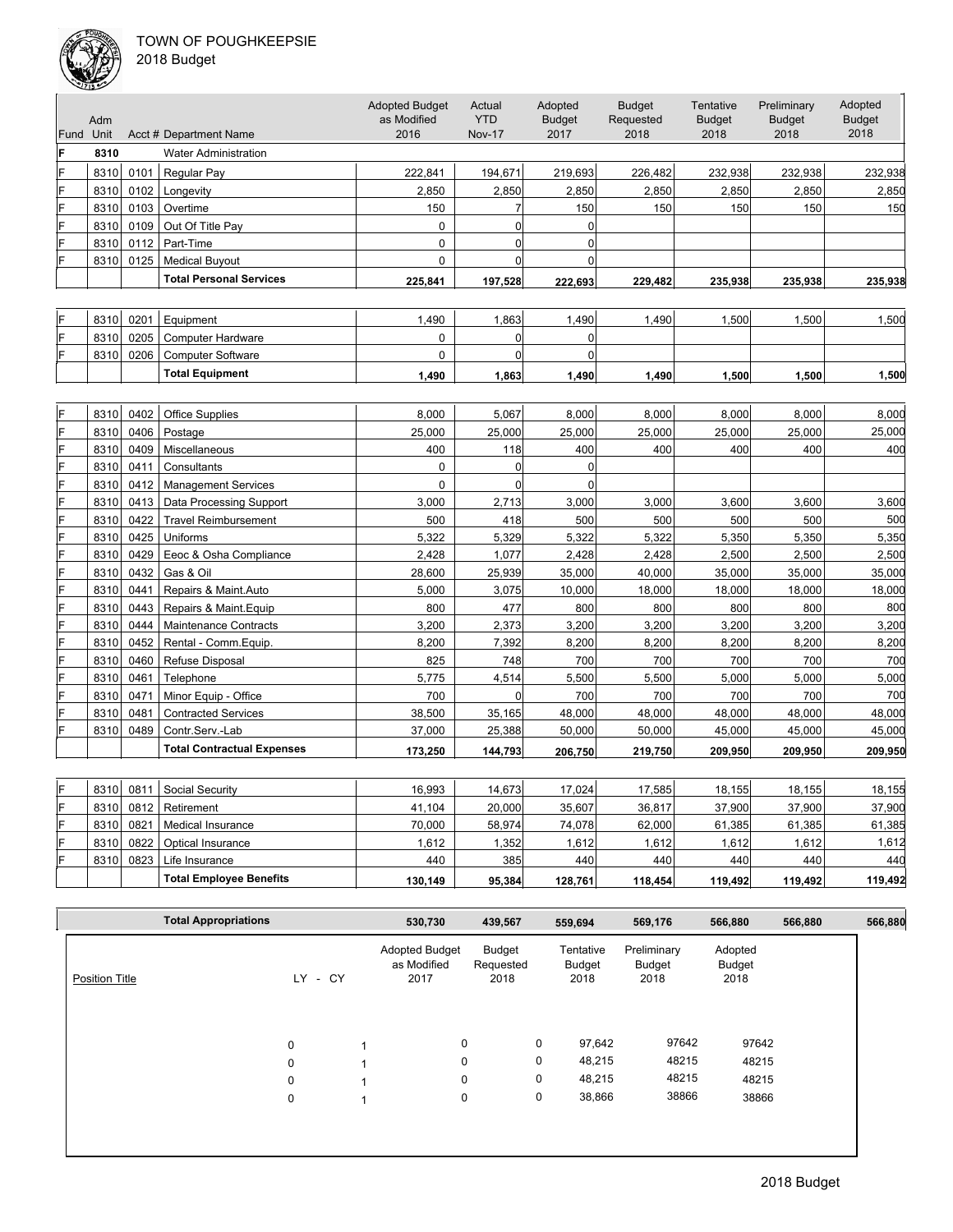

| 018 Budget |  |
|------------|--|
|------------|--|

|      | فسيحقق والإيك |      |                                   |                                              |                                       |                                  |                                    |                                    |                                      |                                  |
|------|---------------|------|-----------------------------------|----------------------------------------------|---------------------------------------|----------------------------------|------------------------------------|------------------------------------|--------------------------------------|----------------------------------|
| Fund | Adm<br>Unit   |      | Acct # Department Name            | <b>Adopted Budget</b><br>as Modified<br>2016 | Actual<br><b>YTD</b><br><b>Nov-17</b> | Adopted<br><b>Budget</b><br>2017 | <b>Budget</b><br>Requested<br>2018 | Tentative<br><b>Budget</b><br>2018 | Preliminary<br><b>Budget</b><br>2018 | Adopted<br><b>Budget</b><br>2018 |
| ΙF   | 8320          |      | Source Supp, Pwr, Pump            |                                              |                                       |                                  |                                    |                                    |                                      |                                  |
| F    | 8320          | 0101 | Regular Pay                       | 178,785                                      | 157,532                               | 177,668                          | 177,668                            | 181,222                            | 181,222                              | 181,222                          |
| F    | 8320          | 0102 | Longevity                         | 6.000                                        | 6,000                                 | 6.000                            | 6,000                              | 6.000                              | 6.000                                | 6,000                            |
| F    | 8320          | 0103 | Overtime                          | 30,400                                       | 20,194                                | 35,000                           | 35,000                             | 35,000                             | 35,000                               | 35,000                           |
| F    | 8320          | 0109 | Out Of Title Pay                  | 1.200                                        | 1,018                                 | 1.200                            | 1,200                              | 1.200                              | 1,200                                | 1,200                            |
| F    | 8320          | 0125 | <b>Medical Buyout</b>             | $\Omega$                                     | $\Omega$                              | n                                |                                    |                                    |                                      |                                  |
|      |               |      | <b>Total Personal Services</b>    | 216,385                                      | 184,743                               | 219,868                          | 219,868                            | 223,422                            | 223,422                              | 223,422                          |
|      |               |      |                                   |                                              |                                       |                                  |                                    |                                    |                                      |                                  |
| ΙF   | 8320          | 0205 | <b>Computer Hardware</b>          | 0                                            | $\Omega$                              | $\Omega$                         |                                    |                                    |                                      |                                  |
| F    | 8320          | 0211 | Other Equipment                   | 25.175                                       | 16,695                                | 25,000                           | 35,000                             | 25,000                             | 25,000                               | 25,000                           |
|      |               |      | <b>Total Equipment</b>            | 25,175                                       | 16.695                                | 25,000                           | 35.000                             | 25,000                             | 25,000                               | 25,000                           |
|      |               |      |                                   |                                              |                                       |                                  |                                    |                                    |                                      |                                  |
| F    | 8320          | 0431 | Materials & Supplies              | 5,000                                        | 3,627                                 | 5.000                            | 5,000                              | 5,000                              | 5.000                                | 5,000                            |
| F    | 8320          | 0438 | Material & Supp - Chemical        | 600                                          | 422                                   | 600                              | 600                                | 600                                | 600                                  | 600                              |
| F    | 8320          | 0440 | Purchase Of Water                 | 1,600,000                                    | 1,200,000                             | 1,600,000                        | 1,600,000                          | 1,750,000                          | 1,750,000                            | 1,750,000                        |
| F    | 8320          | 0442 | Repairs & Maint.Bldg              | 4,500                                        | 2,379                                 | 4,500                            | 4,500                              | 4,500                              | 4,500                                | 4,500                            |
| F    | 8320          | 0443 | Repairs & Maint.Equip             | 4,000                                        | 2,293                                 | 4,000                            | 4,000                              | 4,000                              | 4,000                                | 4,000                            |
| F    | 8320          | 0462 | Electric                          | 135,200                                      | 81,898                                | 125,000                          | 130.000                            | 125,000                            | 125,000                              | 125,000                          |
| F    | 8320          | 0463 | Fuel Oil                          | 7,800                                        | 4,163                                 | 9,000                            | 13,000                             | 9,000                              | 9,000                                | 9,000                            |
| F    | 8320          | 0481 | <b>Contracted Services</b>        | 3,000                                        | $\Omega$                              | 3,000                            | 3,000                              | 3,000                              | 3,000                                | 3,000                            |
|      |               |      | <b>Total Contractual Expenses</b> | 1,760,100                                    | 1,294,781                             | 1,751,100                        | 1,760,100                          | 1,901,100                          | 1,901,100                            | 1,901,100                        |
|      |               |      |                                   |                                              |                                       |                                  |                                    |                                    |                                      |                                  |
| F    | 8320          | 0811 | Social Security                   | 16.553                                       | 13,976                                | 16.896                           | 16.896                             | 17,230                             | 17,230                               | 17,230                           |
| F    | 8320          | 0812 | Retirement                        | 31,614                                       | 20,000                                | 35,450                           | 35,450                             | 36,050                             | 36,050                               | 36,050                           |
| F    | 8320          | 0821 | <b>Medical Insurance</b>          | 56,000                                       | 51,549                                | 60,000                           | 60,000                             | 64,475                             | 64,475                               | 64,475                           |
| F    | 8320          | 0822 | Optical Insurance                 | 1,060                                        | 806                                   | 1,060                            | 1,060                              | 1,060                              | 1,060                                | 1,060                            |

|                       | <b>Total Appropriations</b> |      | 2,107,217                                    | 1,582,838                   |   | 2,109,704                   | 2,128,704                     | 2,268,667                 | 2,268,667 | 2,268,667 |
|-----------------------|-----------------------------|------|----------------------------------------------|-----------------------------|---|-----------------------------|-------------------------------|---------------------------|-----------|-----------|
| <b>Position Title</b> | LY.                         | - CY | <b>Adopted Budget</b><br>as Modified<br>2017 | Budget<br>Requested<br>2018 |   | Tentative<br>Budget<br>2018 | Preliminary<br>Budget<br>2018 | Adopted<br>Budget<br>2018 |           |           |
|                       | 0                           |      | 0                                            |                             | 0 | 67,766                      | 67766                         | 67766                     |           |           |
|                       | 0                           |      | 0                                            |                             | 0 | 75,481                      | 75481                         | 75481                     |           |           |
|                       | 0                           |      | 0                                            |                             | 0 | 37,975                      | 37975                         | 37975                     |           |           |

F 8320 0823 Life Insurance 330 289 289 330 330 330 330 330 330 330 330

Total Employee Benefits **105,557** 86,619 113,736 113,736 119,145 119,145 119,145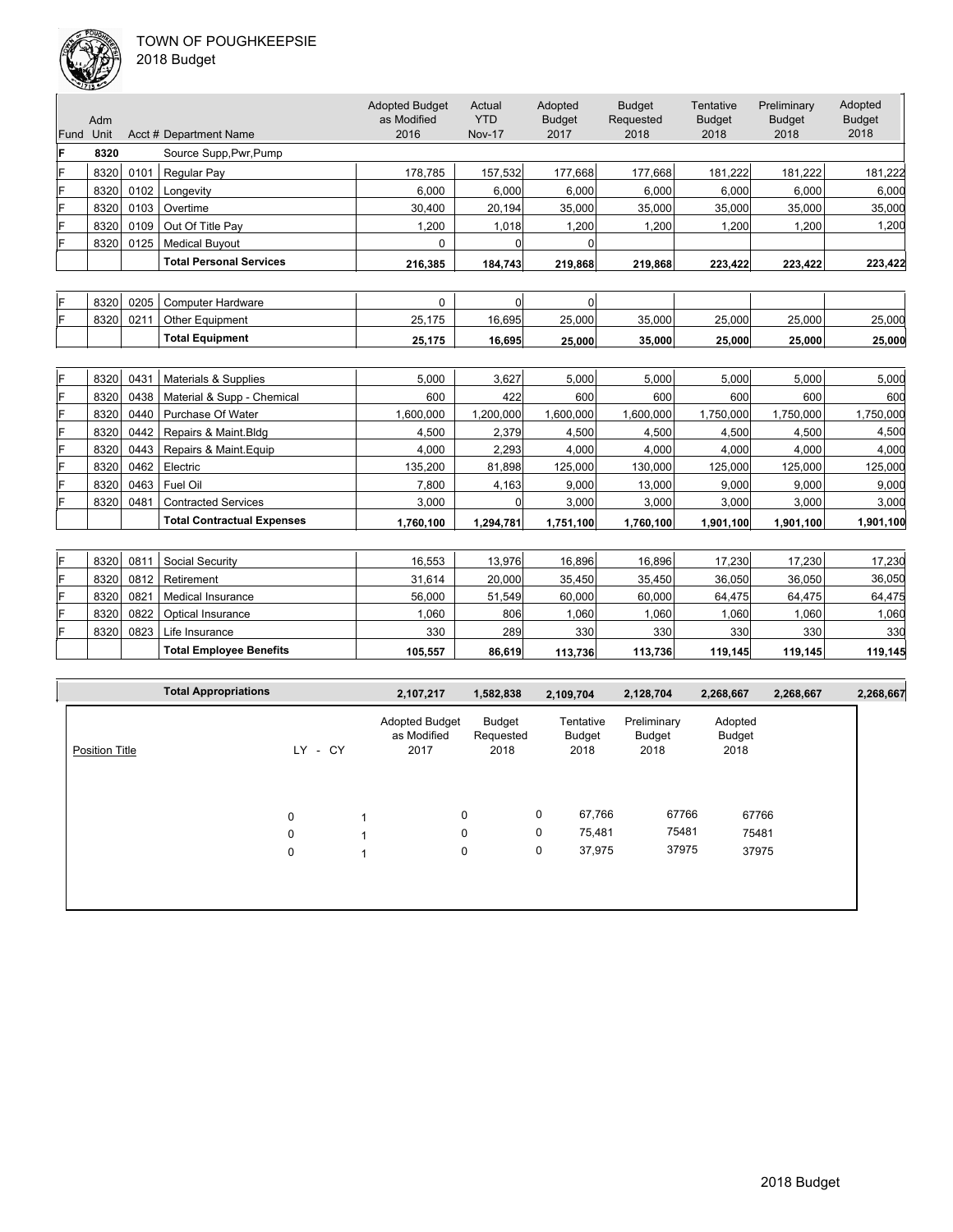

| 2018 Budget |  |
|-------------|--|
|-------------|--|

|      |      |      |                                | <b>Adopted Budget</b> | Actual        | Adopted       | <b>Budget</b> | Tentative         | Preliminary   | Adopted       |
|------|------|------|--------------------------------|-----------------------|---------------|---------------|---------------|-------------------|---------------|---------------|
|      | Adm  |      |                                | as Modified           | <b>YTD</b>    | <b>Budget</b> | Requested     | <b>Budget</b>     | <b>Budget</b> | <b>Budget</b> |
| Fund | Unit |      | Acct # Department Name         | 2016                  | <b>Nov-17</b> | 2017          | 2018          | 2018              | 2018          | 2018          |
|      | 8340 |      | Transmission & Distrib         |                       |               |               |               |                   |               |               |
|      | 8340 | 0101 | Regular Pay                    | 505.000               | 452.157       | 498.747       | 500.617       | 495.939           | 495,939       | 495,939       |
|      | 8340 | 0102 | Longevity                      | 14,550                | 15,100        | 15,100        | 14.550        | 12,650            | 12,650        | 12,650        |
|      | 8340 | 0103 | Overtime                       | 18,800                | 20,369        | 30,000        | 30,000        | 30,000            | 30,000        | 30,000        |
|      | 8340 | 0109 | Out Of Title Pav               | 1,200                 | 390           | 1,200         | 1.200         | .200 <sub>1</sub> | 1,200         | 1,200         |
|      | 8340 | 0115 | Temporarv                      | 0                     |               |               |               |                   |               |               |
|      | 8340 | 0125 | <b>Medical Buvout</b>          | 2.500                 |               | 2.500         | 2.500         | 2.500             | 2.500         | 2,500         |
|      |      |      | <b>Total Personal Services</b> | 542,050               | 488,015       | 547,547       | 548,867       | 542,289           | 542,289       | 542,289       |
|      |      |      |                                |                       |               |               |               |                   |               |               |

| 8340 |      | 0203   Motor Vehicles    |        |        |        |        |        |        |        |
|------|------|--------------------------|--------|--------|--------|--------|--------|--------|--------|
| 8340 |      | 0205   Computer Hardware |        |        |        |        |        |        |        |
| 8340 |      | 0206   Computer Software |        |        |        |        |        |        |        |
| 8340 | 0207 | Meters                   |        |        |        |        |        |        |        |
| 8340 | 0211 | <b>Other Equipment</b>   | 30,000 | 12.677 | 30,000 | 30,000 | 50,000 | 50.000 | 50,000 |
| 8340 | 0213 | <b>Building</b>          |        |        |        |        |        |        |        |
|      |      | <b>Total Equipment</b>   | 30.000 | 12.677 | 30.000 | 30,000 | 50,000 | 50,000 | 50,000 |

| ΙF  | 8340 | 0423 | Shoes                             | 2.975   | 2,253   | 3.000   | 3.000   | 3.000   | 3.000   | 3,000   |
|-----|------|------|-----------------------------------|---------|---------|---------|---------|---------|---------|---------|
| ΙF  | 8340 | 0431 | Materials & Supplies              | 7.225   | 5.904   | 7,200   | 7.200   | 7.500   | 7.500   | 7,500   |
| ΙF  | 8340 | 0443 | Repairs & Maint. Equip            | 5,000   | 3,671   | 5,000   | 5,000   | 5,000   | 5,000   | 5,000   |
| ΙF  | 8340 | 0446 | Repairs & Maint.Lines             | 158,000 | 44,251  | 50.000  | 70,000  | 50,000  | 50.000  | 50,000  |
| ΙF  | 8340 | 0454 | Rental - Other Equip.             | 1.500   | 363     | 1.500   | 1.500   | .500    | .500    | 1,500   |
| ΙF  | 8340 | 0472 | Minor Equip - Other               | 4.000   | 970     | 4.000   | 4.000   | 4.000   | 4.000   | 4,000   |
| ΙF  | 8340 | 0473 | Minor Equip -Meters/Inspe         | 90.000  | 71.351  | 90,000  | 90,000  | 90,000  | 90.000  | 90,000  |
| ΙF  | 8340 | 0481 | <b>Contracted Services</b>        | 25,000  | 10,796  | 25,000  | 25,000  | 25,000  | 25,000  | 25,000  |
| F40 | 8340 | 0481 | <b>Contracted Services</b>        |         |         |         |         |         |         |         |
|     |      |      | <b>Total Contractual Expenses</b> | 293.700 | 139,559 | 185.700 | 205,700 | 186,000 | 186.000 | 186,000 |

| F | 8340 | 081           | Social Security                | 41.470  | 36.156  | 41.990  | 41.990  | 41.090  | 41.090  | 41,090  |
|---|------|---------------|--------------------------------|---------|---------|---------|---------|---------|---------|---------|
| F | 8340 | 0812          | Retirement                     | 81.860  | 55.991  | 87.818  | 87.818  | 75.312  | 75.312  | 75,312  |
| F | 8340 | $082^{\circ}$ | Medical Insurance              | 199.980 | 198.887 | 214,000 | 214,000 | 164.736 | 164.736 | 164,736 |
| F | 8340 | 0822          | Optical Insurance              | 3.285   | 3.164   | 3,300   | 3,300   | 3,600   | 3,600   | 3,600   |
|   | 8340 | 0823          | Life Insurance                 | 1.210   | .058    | 1,210   | .210    | .250    | 1,250   | 1,250   |
|   |      |               | <b>Total Employee Benefits</b> | 327.805 | 295.257 | 348,318 | 348.318 | 285.988 | 285.988 | 285,988 |

|                       | <b>Total Appropriations</b> |                            |                     | 1,193,555                                    | 935,508                     |        | 1,111,565                   | 1,132,885                     | 1,064,277                 | 1,064,277 | 1,064,277 |
|-----------------------|-----------------------------|----------------------------|---------------------|----------------------------------------------|-----------------------------|--------|-----------------------------|-------------------------------|---------------------------|-----------|-----------|
| <b>Position Title</b> |                             | LY.<br>- CY                |                     | <b>Adopted Budget</b><br>as Modified<br>2017 | Budget<br>Requested<br>2018 |        | Tentative<br>Budget<br>2018 | Preliminary<br>Budget<br>2018 | Adopted<br>Budget<br>2018 |           |           |
|                       |                             | $\mathbf 0$                |                     | $\mathbf 0$                                  |                             | 0      | 52,129                      | 52129                         | 52129                     |           |           |
|                       |                             | $\mathbf 0$<br>$\mathbf 0$ | 6<br>$\overline{4}$ | 0<br>0                                       |                             | 0<br>0 | 289,770<br>154,040          | 289770<br>154040              | 289770<br>154040          |           |           |
|                       |                             |                            |                     |                                              |                             |        |                             |                               |                           |           |           |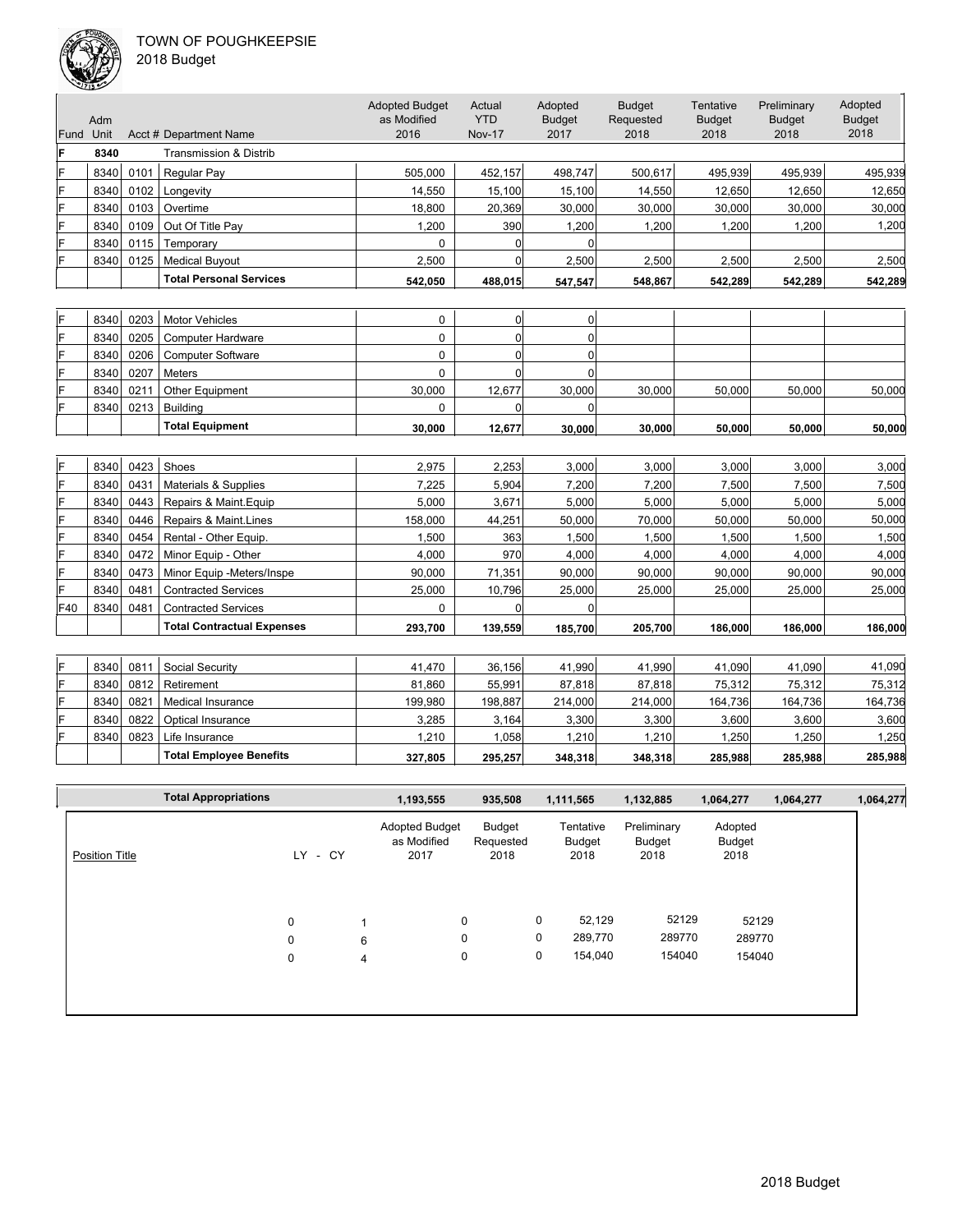

| 018 Budget |  |
|------------|--|
|------------|--|

| Fund | Adm<br>Unit |      | Acct # Department Name         | <b>Adopted Budget</b><br>as Modified<br>2016 | Actual<br><b>YTD</b><br><b>Nov-17</b> | Adopted<br><b>Budget</b><br>2017 | <b>Budget</b><br>Requested<br>2018 | Tentative<br><b>Budget</b><br>2018 | Preliminary<br><b>Budget</b><br>2018 | Adopted<br><b>Budget</b><br>2018 |
|------|-------------|------|--------------------------------|----------------------------------------------|---------------------------------------|----------------------------------|------------------------------------|------------------------------------|--------------------------------------|----------------------------------|
| F    | 9010        |      | <b>State Retirement</b>        |                                              |                                       |                                  |                                    |                                    |                                      |                                  |
|      | 9010        | 0812 | Retirement                     | 42.197                                       |                                       | 38,000                           | 45.000                             | 45,000                             | 45,000                               | 45,000                           |
|      |             |      | <b>Total Employee Benefits</b> | 42.197                                       |                                       | $\mathbf{0}$<br>38,000           | 45,000                             | 45,000                             | 45,000                               | 45,000                           |
|      |             |      |                                |                                              |                                       |                                  |                                    |                                    |                                      |                                  |
|      |             |      | <b>Total Appropriations</b>    | 42.197                                       |                                       | $\mathbf 0$<br>38,000            | 45.000                             | 45,000                             | 45,000                               | 45,000                           |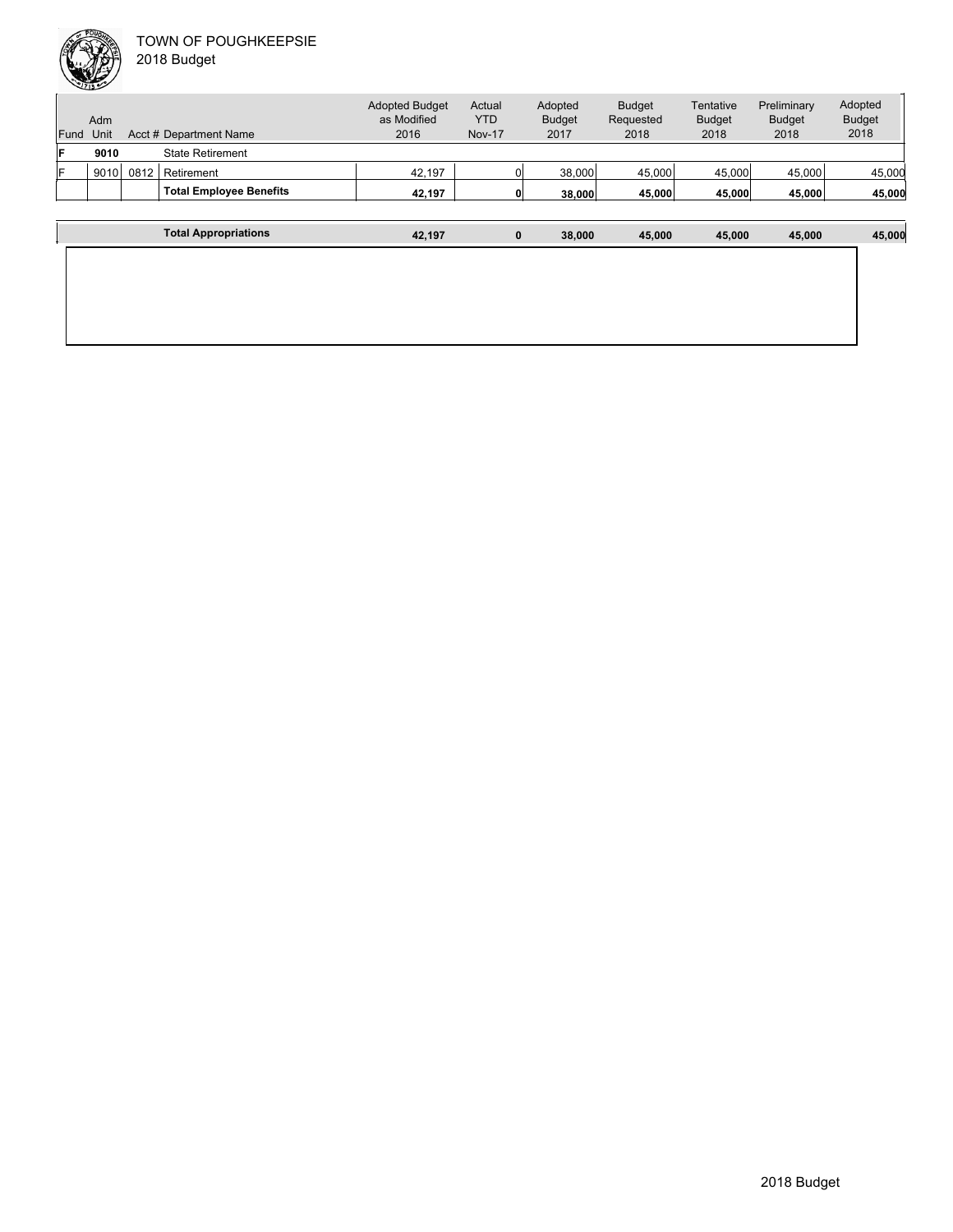

Unit Acct # Department Name Adm Actual YTD Nov-17 Budget Requested 2018 **Tentative** Budget 2018 Preliminary Budget 2018 Adopted Budget 2018 Adopted Budget as Modified 2016 Fund Unit Adopted Budget 2017 **F 9040** Workers' Comp Insur. F 9040 0801 Workers Compensation 42,500 40,000 44,625 44,625 45,000 45,000 45,000 45,000 **Total Employee Benefits 42,500 40,000 44,625 44,625 45,000 45,000 45,000 Total Appropriations 42,500 40,000 44,625 44,625 45,000 45,000 45,000**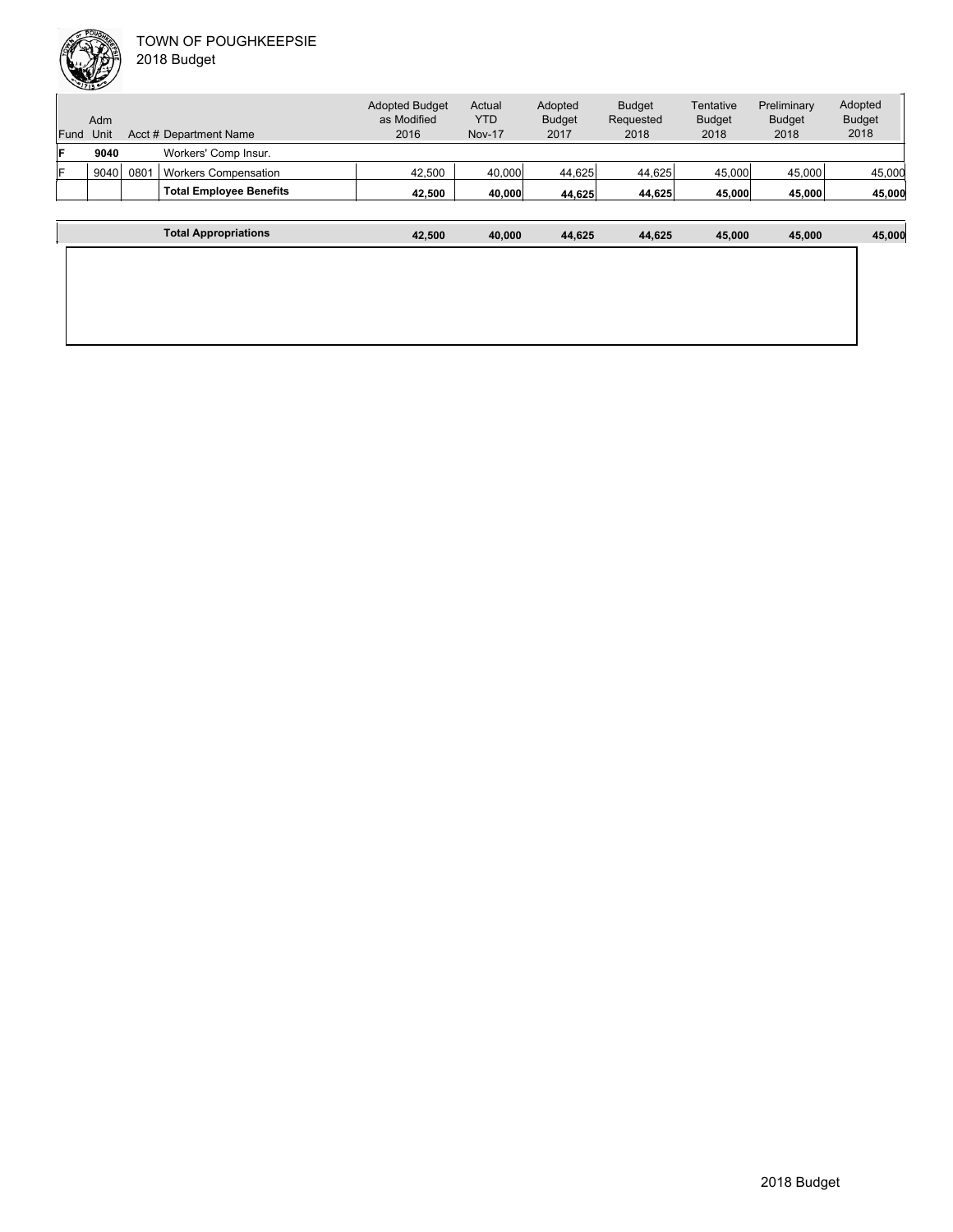

| Fund | Adm<br>Unit |      | Acct # Department Name         | <b>Adopted Budget</b><br>as Modified<br>2016 | Actual<br>YTD.<br><b>Nov-17</b> | Adopted<br><b>Budget</b><br>2017 | <b>Budget</b><br>Requested<br>2018 | Tentative<br><b>Budget</b><br>2018 | Preliminary<br><b>Budget</b><br>2018 | Adopted<br><b>Budget</b><br>2018 |
|------|-------------|------|--------------------------------|----------------------------------------------|---------------------------------|----------------------------------|------------------------------------|------------------------------------|--------------------------------------|----------------------------------|
| IF   | 9060        |      | Hospital & Med Insur.          |                                              |                                 |                                  |                                    |                                    |                                      |                                  |
| IF   | 9060        | 0821 | Medical Insurance              | 73,635                                       | 51,030                          | 69,550                           | 69.550                             | 75,000                             | 75,000                               | 75,000                           |
| IF.  | 9060        | 0823 | Life Insurance                 | 100                                          |                                 |                                  |                                    | 750                                | 750                                  | 750                              |
| ΙF   | 9060        | 0825 | Employee Assistance Pro.       | 225                                          | 374                             |                                  |                                    |                                    |                                      |                                  |
|      |             |      | <b>Total Employee Benefits</b> | 73.960                                       | 51,404                          | 69.550                           | 69,550                             | 75,750                             | 75,750                               | 75,750                           |
|      |             |      |                                |                                              |                                 |                                  |                                    |                                    |                                      |                                  |

| <b>Total Appropriations</b> | 73,960 | 51,404 | 69,550 | 69,550 | 75,750 | 75,750 | 75,750 |
|-----------------------------|--------|--------|--------|--------|--------|--------|--------|
|                             |        |        |        |        |        |        |        |
|                             |        |        |        |        |        |        |        |
|                             |        |        |        |        |        |        |        |
|                             |        |        |        |        |        |        |        |
|                             |        |        |        |        |        |        |        |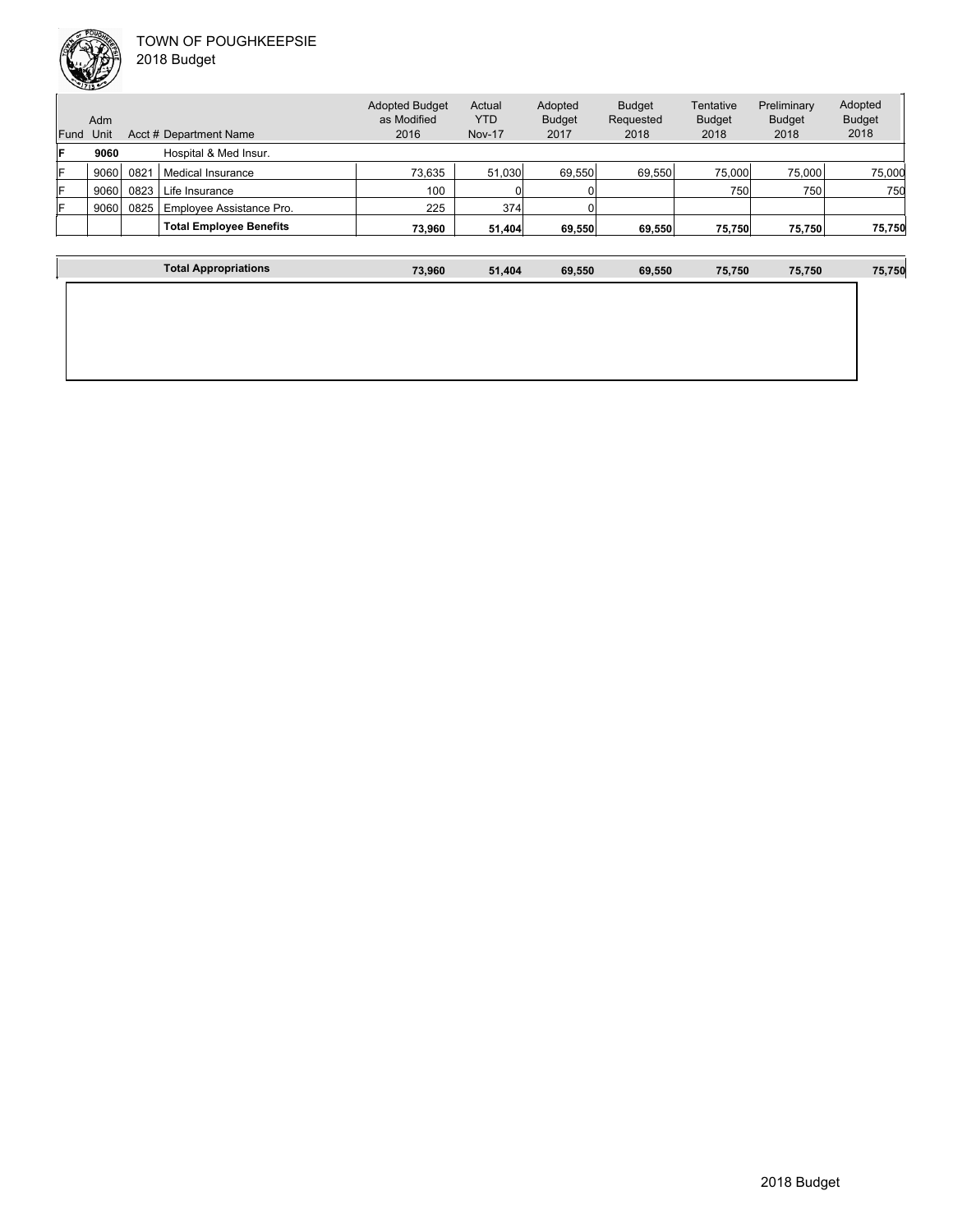

 $\mathbf{I}$ 

|            | <b>CONTRACTOR</b> |      |                        |                                      |               |                          |                            |                            |                              |                          |
|------------|-------------------|------|------------------------|--------------------------------------|---------------|--------------------------|----------------------------|----------------------------|------------------------------|--------------------------|
|            | Adm               |      |                        | <b>Adopted Budget</b><br>as Modified | Actual<br>YTD | Adopted<br><b>Budget</b> | <b>Budget</b><br>Requested | Tentative<br><b>Budget</b> | Preliminary<br><b>Budget</b> | Adopted<br><b>Budget</b> |
| Fund       | Unit              |      | Acct # Department Name | 2016                                 | <b>Nov-17</b> | 2017                     | 2018                       | 2018                       | 2018                         | 2018                     |
| lF         | 9710              |      | <b>Serial Bonds</b>    |                                      |               |                          |                            |                            |                              |                          |
| lF         | 9710              | 0601 | Principal              | 1.150.385                            | 687,507       | 740,000                  | 680,000                    | 836,800                    | 836,800                      | 836,800                  |
| <b>F40</b> | 9710              | 0601 | Principal              | 80.000                               | 80,000        | 80,000                   | 85.000                     | 85,000                     | 85,000                       | 85.000                   |
|            |                   |      |                        |                                      |               |                          |                            |                            |                              |                          |

| ΙF  | 9710 | 0701 | Interest     | 243.817 | 218,436 | 142.035 | 87.850  | 223.245 | 223.245 | 223.245 |
|-----|------|------|--------------|---------|---------|---------|---------|---------|---------|---------|
| F40 | 9710 | 0701 | Interest     | 35.388  | 32,988  | 32,988  | 30,090  | 30,088  | 30,088  | 30,088  |
|     |      |      | <b>Total</b> | 279.205 | 251.424 | 175,023 | 117.940 | 253.333 | 253.333 | 253,333 |

**Total 1,230,385 767,507 820,000 765,000 921,800 921,800 921,800**

| <b>Total Appropriations</b> | 1,509,590 | 1.018,931 | 995,023 | 882,940 | 1,175,133 | 1,175,133 | 1,175,133 |
|-----------------------------|-----------|-----------|---------|---------|-----------|-----------|-----------|

| 2018 Budget |
|-------------|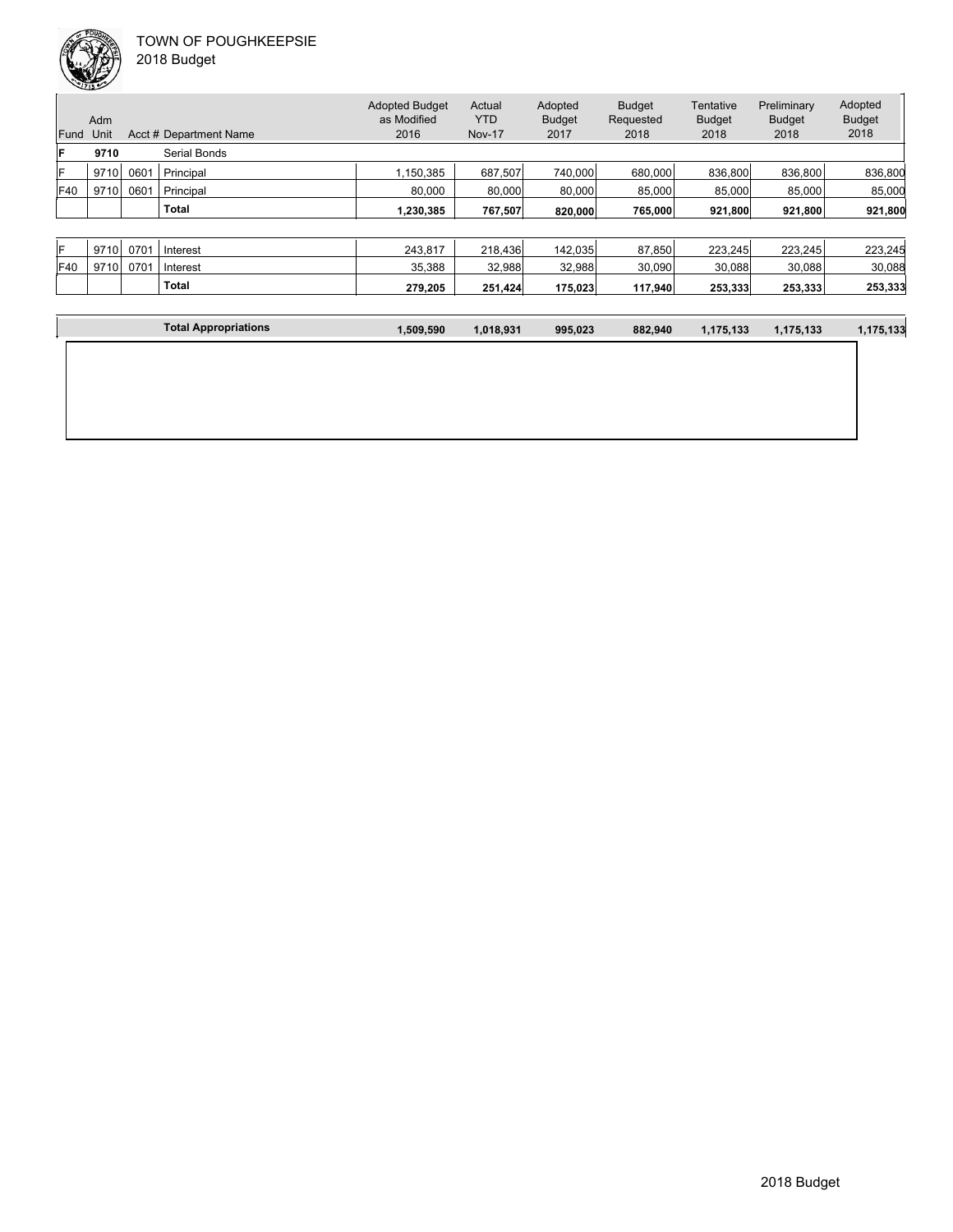

|            | $\sqrt{2713}$ |      |                                |                                      |                      |                          |                            |                            |                              |
|------------|---------------|------|--------------------------------|--------------------------------------|----------------------|--------------------------|----------------------------|----------------------------|------------------------------|
|            | Adm           |      |                                | <b>Adopted Budget</b><br>as Modified | Actual<br><b>YTD</b> | Adopted<br><b>Budget</b> | <b>Budget</b><br>Requested | Tentative<br><b>Budget</b> | Preliminary<br><b>Budget</b> |
| Fund       | Unit          |      | Acct # Department Name         | 2016                                 | <b>Nov-17</b>        | 2017                     | 2018                       | 2018                       | 2018                         |
| <b>F40</b> | 9730          |      | <b>Bond Anticipation Notes</b> |                                      |                      |                          |                            |                            |                              |
| F40        | 9730          | 0601 | Principal                      | 0                                    |                      |                          |                            |                            |                              |
|            |               |      | <b>Total</b>                   | 0                                    |                      |                          |                            |                            |                              |
|            |               |      |                                |                                      |                      |                          |                            |                            |                              |
|            |               |      | $EAO$ $0720$ $0701$ $l$ $l$    | $\Omega$                             |                      | ΩI                       |                            |                            |                              |

| F40 | 9730 | 0701 | Interest |  |  |  |  |
|-----|------|------|----------|--|--|--|--|
|     |      |      | Total    |  |  |  |  |
|     |      |      |          |  |  |  |  |

| <b>Total Appropriations</b> | $\bf{0}$ | 0 |  |
|-----------------------------|----------|---|--|
|                             |          |   |  |
|                             |          |   |  |
|                             |          |   |  |

Adopted Budget 2018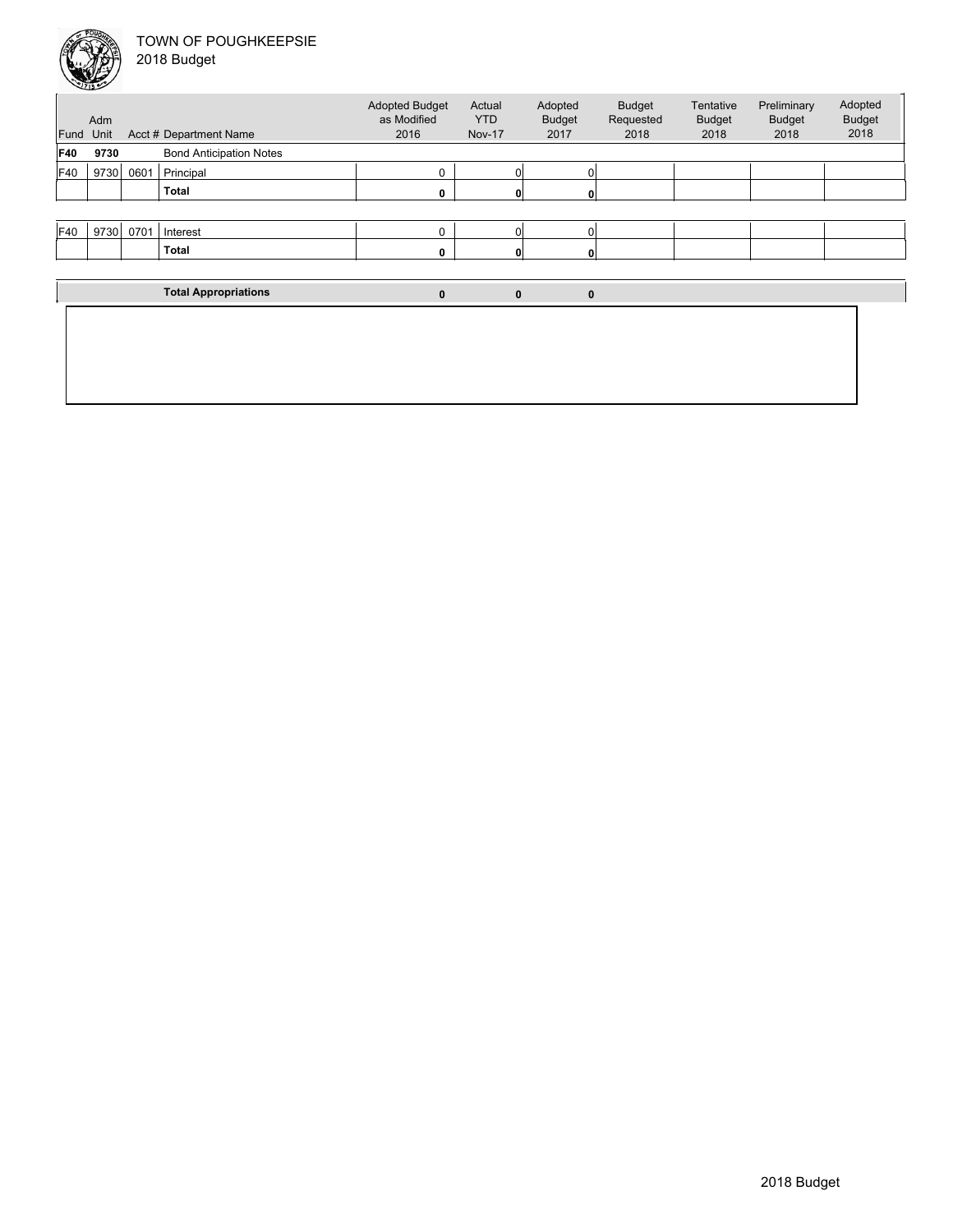|      |      |      | <b>Total</b>             | 400.000                              |               | 500,000                  | 250,000                    | 400.000                    | 400.000                      | 400,000                  |
|------|------|------|--------------------------|--------------------------------------|---------------|--------------------------|----------------------------|----------------------------|------------------------------|--------------------------|
| lF   | 9910 | 0901 | Transfers To Other Funds | 400.000                              |               | 500,000                  | 250,000                    | 400.000                    | 400,000                      | 400,000                  |
| lF   | 9910 |      | Interfund Trans Other    |                                      |               |                          |                            |                            |                              |                          |
| Fund | Unit |      | Acct # Department Name   | 2016                                 | <b>Nov-17</b> | 2017                     | 2018                       | 2018                       | 2018                         | 2018                     |
|      | Adm  |      |                          | <b>Adopted Budget</b><br>as Modified | Actual<br>YTD | Adopted<br><b>Budget</b> | <b>Budget</b><br>Requested | Tentative<br><b>Budget</b> | Preliminary<br><b>Budget</b> | Adopted<br><b>Budget</b> |

| <b>Total Appropriations</b> | 400,000 | $\mathbf{0}$ | 500,000 | 250,000 | 400,000 | 400,000 | 400,000 |
|-----------------------------|---------|--------------|---------|---------|---------|---------|---------|
|                             |         |              |         |         |         |         |         |
|                             |         |              |         |         |         |         |         |
|                             |         |              |         |         |         |         |         |
|                             |         |              |         |         |         |         |         |
|                             |         |              |         |         |         |         |         |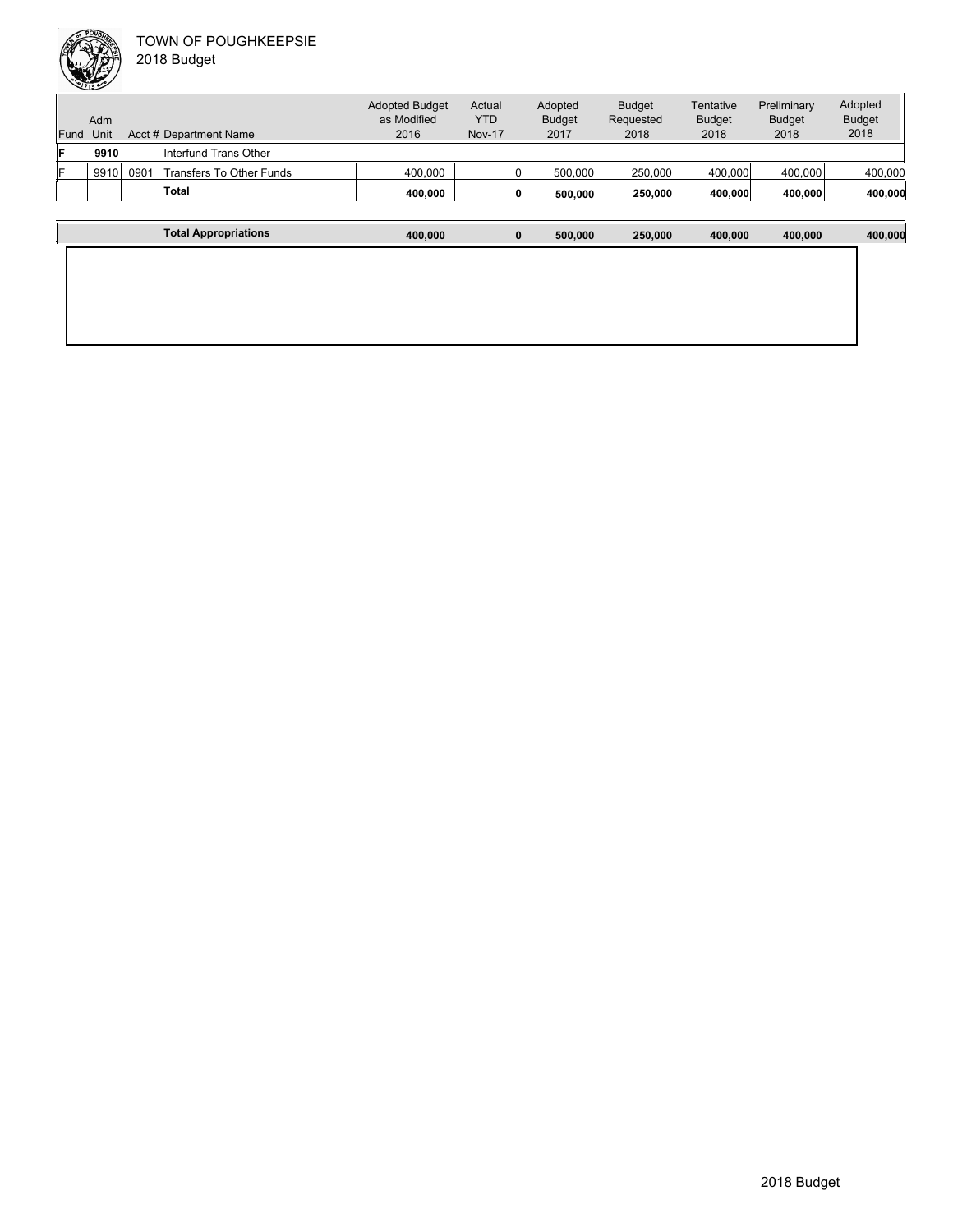|      | ∸    |      |                                   |                                      |               |               |               |               |               |               |
|------|------|------|-----------------------------------|--------------------------------------|---------------|---------------|---------------|---------------|---------------|---------------|
|      |      |      |                                   | <b>Adopted Budget</b><br>as Modified | Actual        | Adopted       | <b>Budget</b> | Tentative     | Preliminary   | Adopted       |
|      | Adm  |      |                                   |                                      | <b>YTD</b>    | <b>Budget</b> | Requested     | <b>Budget</b> | <b>Budget</b> | <b>Budget</b> |
| Fund | Unit |      | Acct # Department Name            | 2016                                 | <b>Nov-17</b> | 2017          | 2018          | 2018          | 2018          | 2018          |
|      |      |      |                                   |                                      |               |               |               |               |               |               |
| ш    | 7410 |      | Library                           |                                      |               |               |               |               |               |               |
| IЦ   | 7410 | 0401 | Fire Fighting/Library             | 3,762,925                            | 4,172,035     | 4,055,061     |               | 4,195,450     | 4,195,450     | 4,195,450     |
|      |      |      | <b>Total Contractual Expenses</b> | 3,762,925                            | 4,172,035     | 4,055,061     |               | 4,195,450     | 4,195,450     | 4,195,450     |
|      |      |      |                                   |                                      |               |               |               |               |               |               |
|      |      |      | <b>Total Appropriations</b>       | 3,762,925                            | 4,172,035     | 4,055,061     |               | 4,195,450     | 4,195,450     | 4,195,450     |
|      |      |      |                                   |                                      |               |               |               |               |               |               |
|      |      |      |                                   |                                      |               |               |               |               |               |               |
|      |      |      |                                   |                                      |               |               |               |               |               |               |
|      |      |      |                                   |                                      |               |               |               |               |               |               |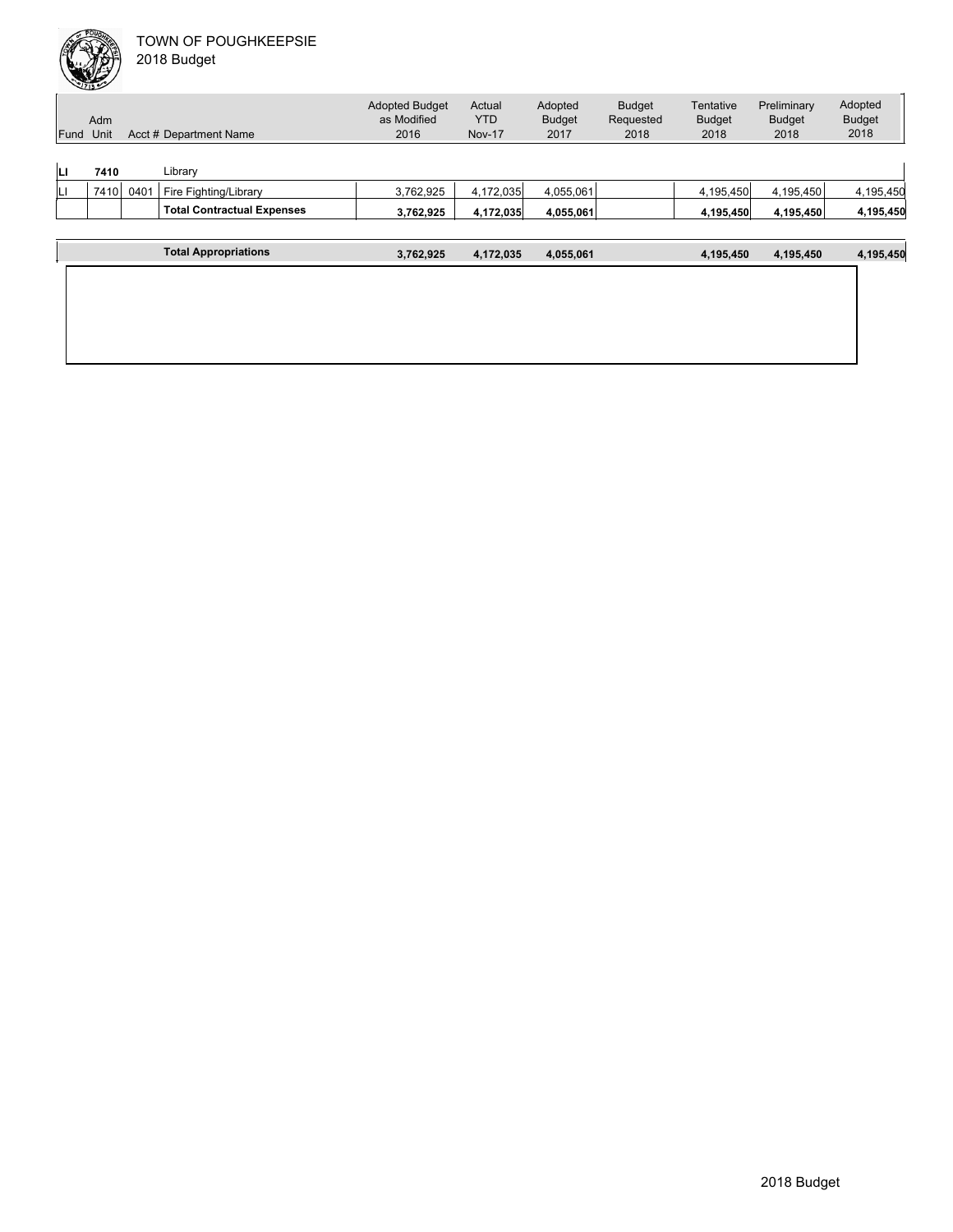|           | حنفلك                               |      |                                   |                                      |                      |                          |                            |                            |                              |                          |
|-----------|-------------------------------------|------|-----------------------------------|--------------------------------------|----------------------|--------------------------|----------------------------|----------------------------|------------------------------|--------------------------|
|           | Adm                                 |      |                                   | <b>Adopted Budget</b><br>as Modified | Actual<br><b>YTD</b> | Adopted<br><b>Budget</b> | <b>Budget</b><br>Requested | Tentative<br><b>Budget</b> | Preliminary<br><b>Budget</b> | Adopted<br><b>Budget</b> |
|           | Acct # Department Name<br>Fund Unit |      |                                   | 2016                                 | <b>Nov-17</b>        | 2017                     | 2018                       | 2018                       | 2018                         | 2018                     |
|           |                                     |      |                                   |                                      |                      |                          |                            |                            |                              |                          |
| <b>MA</b> | 1680                                |      | <b>Central Data Process</b>       |                                      |                      |                          |                            |                            |                              |                          |
| MA        | 1680                                | 0481 | <b>Contracted Services</b>        | 0                                    | $\Omega$             | 0                        |                            |                            |                              |                          |
|           |                                     |      | <b>Total Contractual Expenses</b> | 0                                    | 0                    | 0                        |                            |                            |                              |                          |
|           |                                     |      |                                   |                                      |                      |                          |                            |                            |                              |                          |
|           |                                     |      | <b>Total Appropriations</b>       | 0                                    | $\mathbf{0}$         | $\mathbf 0$              |                            |                            |                              |                          |
|           |                                     |      |                                   |                                      |                      |                          |                            |                            |                              |                          |
|           |                                     |      |                                   |                                      |                      |                          |                            |                            |                              |                          |
|           |                                     |      |                                   |                                      |                      |                          |                            |                            |                              |                          |
|           |                                     |      |                                   |                                      |                      |                          |                            |                            |                              |                          |
|           |                                     |      |                                   |                                      |                      |                          |                            |                            |                              |                          |
|           |                                     |      |                                   |                                      |                      |                          |                            |                            |                              |                          |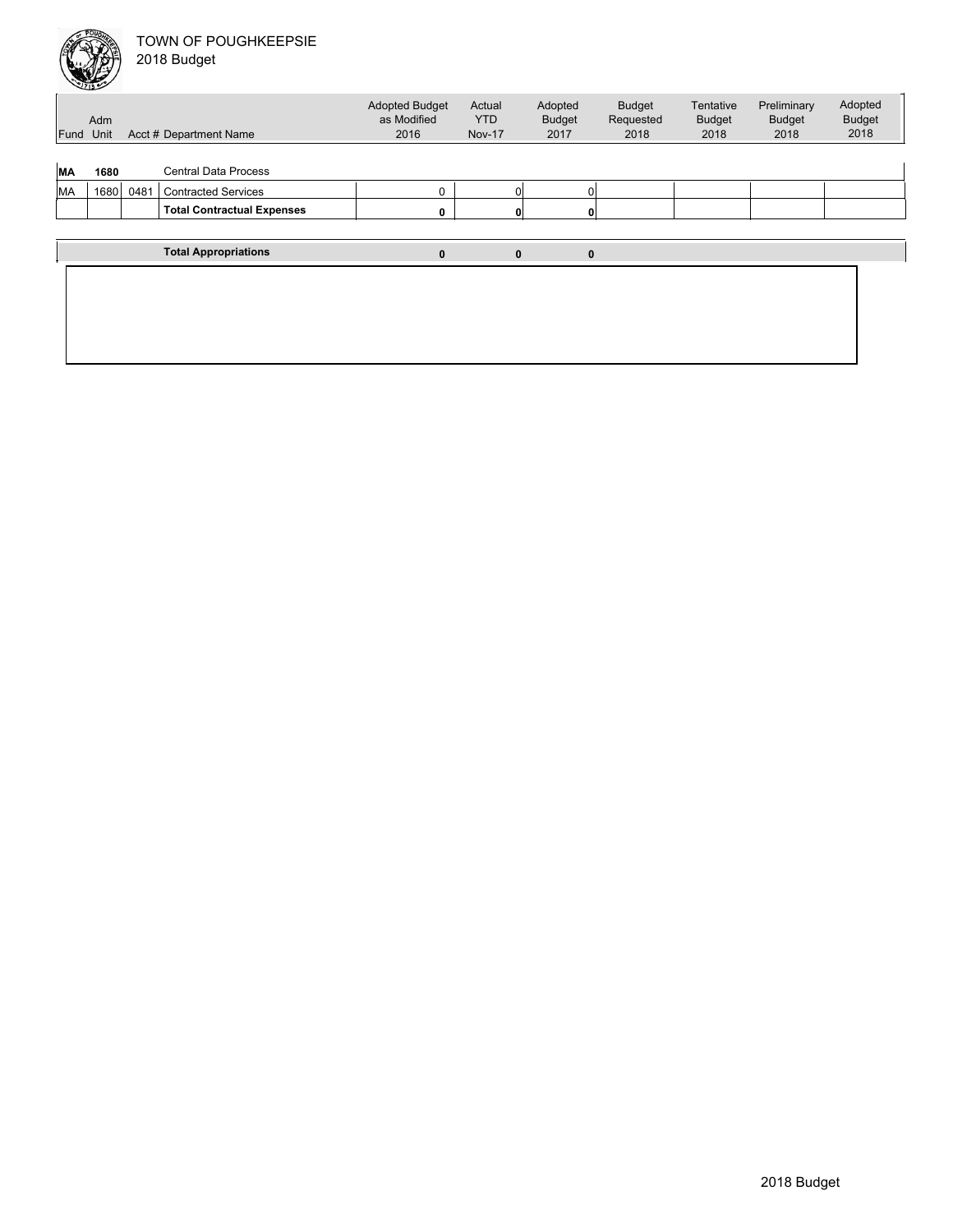

| Fund      | Adm<br>Unit |      | Acct # Department Name            | <b>Adopted Budget</b><br>as Modified<br>2016 | Actual<br><b>YTD</b><br><b>Nov-17</b> | Adopted<br><b>Budget</b><br>2017 | <b>Budget</b><br>Requested<br>2018 | Tentative<br><b>Budget</b><br>2018 | Preliminary<br><b>Budget</b><br>2018 | Adopted<br><b>Budget</b><br>2018 |
|-----------|-------------|------|-----------------------------------|----------------------------------------------|---------------------------------------|----------------------------------|------------------------------------|------------------------------------|--------------------------------------|----------------------------------|
| MВ        | 5120        |      | <b>Bridge Maintenance</b>         |                                              |                                       |                                  |                                    |                                    |                                      |                                  |
| <b>MB</b> | 5120        | 0481 | <b>Contracted Services</b>        |                                              |                                       |                                  |                                    |                                    |                                      |                                  |
|           |             |      | <b>Total Contractual Expenses</b> | 0                                            | 0                                     |                                  |                                    |                                    |                                      |                                  |
|           |             |      |                                   |                                              |                                       |                                  |                                    |                                    |                                      |                                  |
|           |             |      | <b>Total Appropriations</b>       | 0                                            |                                       | $\bf{0}$<br>0                    |                                    |                                    |                                      |                                  |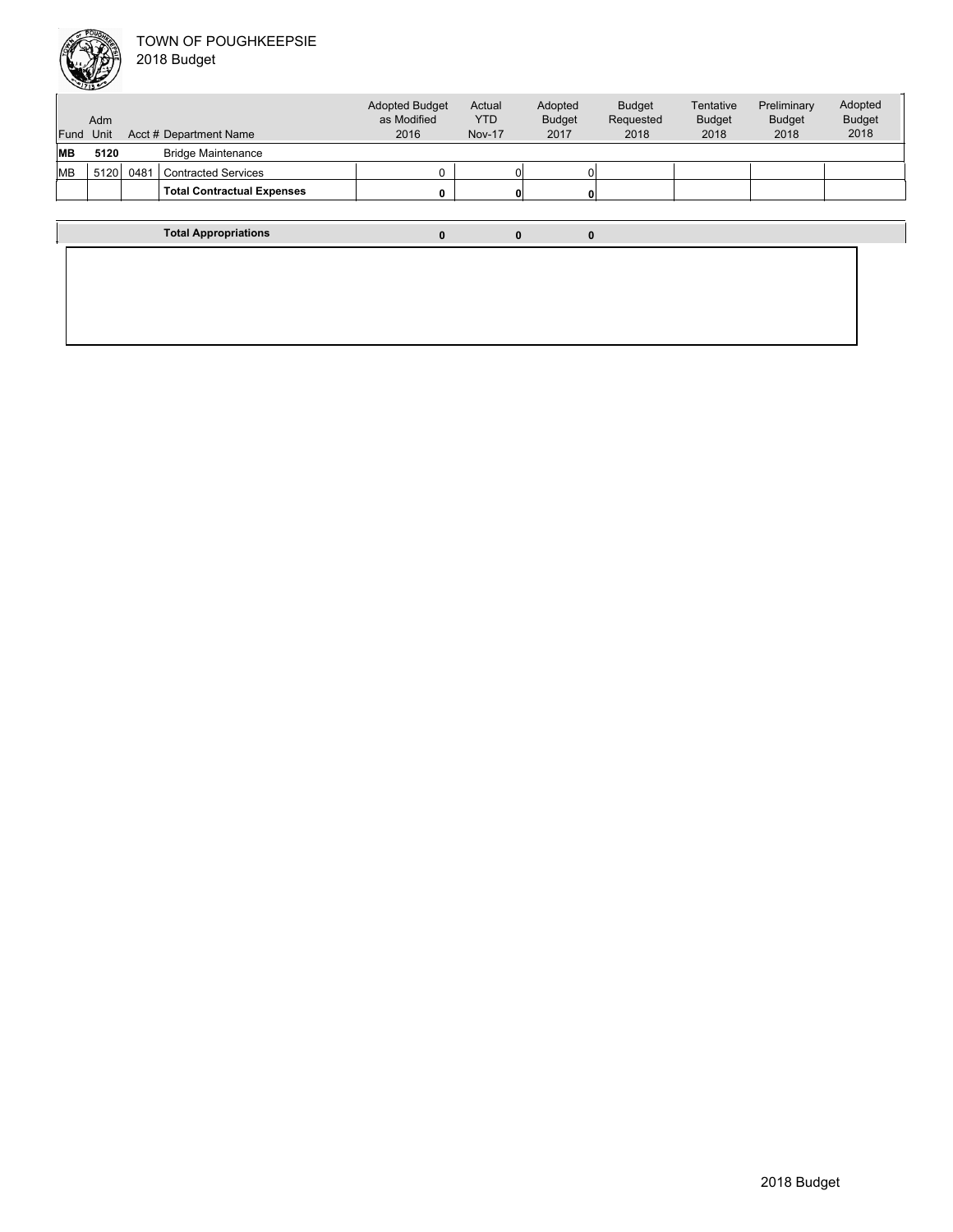| Fund      | Adm<br>Unit |      | Acct # Department Name            | <b>Adopted Budget</b><br>as Modified<br>2016 | Actual<br><b>YTD</b><br><b>Nov-17</b> | Adopted<br><b>Budget</b><br>2017 | <b>Budget</b><br>Requested<br>2018 | Tentative<br><b>Budget</b><br>2018 | Preliminary<br><b>Budget</b><br>2018 | Adopted<br><b>Budget</b><br>2018 |
|-----------|-------------|------|-----------------------------------|----------------------------------------------|---------------------------------------|----------------------------------|------------------------------------|------------------------------------|--------------------------------------|----------------------------------|
| <b>MA</b> | 6310        |      | Community Action                  |                                              |                                       |                                  |                                    |                                    |                                      |                                  |
| <b>MA</b> | 6310        | 0481 | <b>Contracted Services</b>        | 57,500                                       | 58,500                                | 58,500                           | 57,500                             | 57,500                             | 57,500                               | 57,500                           |
|           |             |      | <b>Total Contractual Expenses</b> | 57,500                                       | 58,500                                | 58.500                           | 57,500                             | 57,500                             | 57,500                               | 57,500                           |
|           |             |      |                                   |                                              |                                       |                                  |                                    |                                    |                                      |                                  |
|           |             |      | <b>Total Appropriations</b>       | 57.500                                       | 58,500                                | 58.500                           | 57.500                             | 57,500                             | 57.500                               | 57,500                           |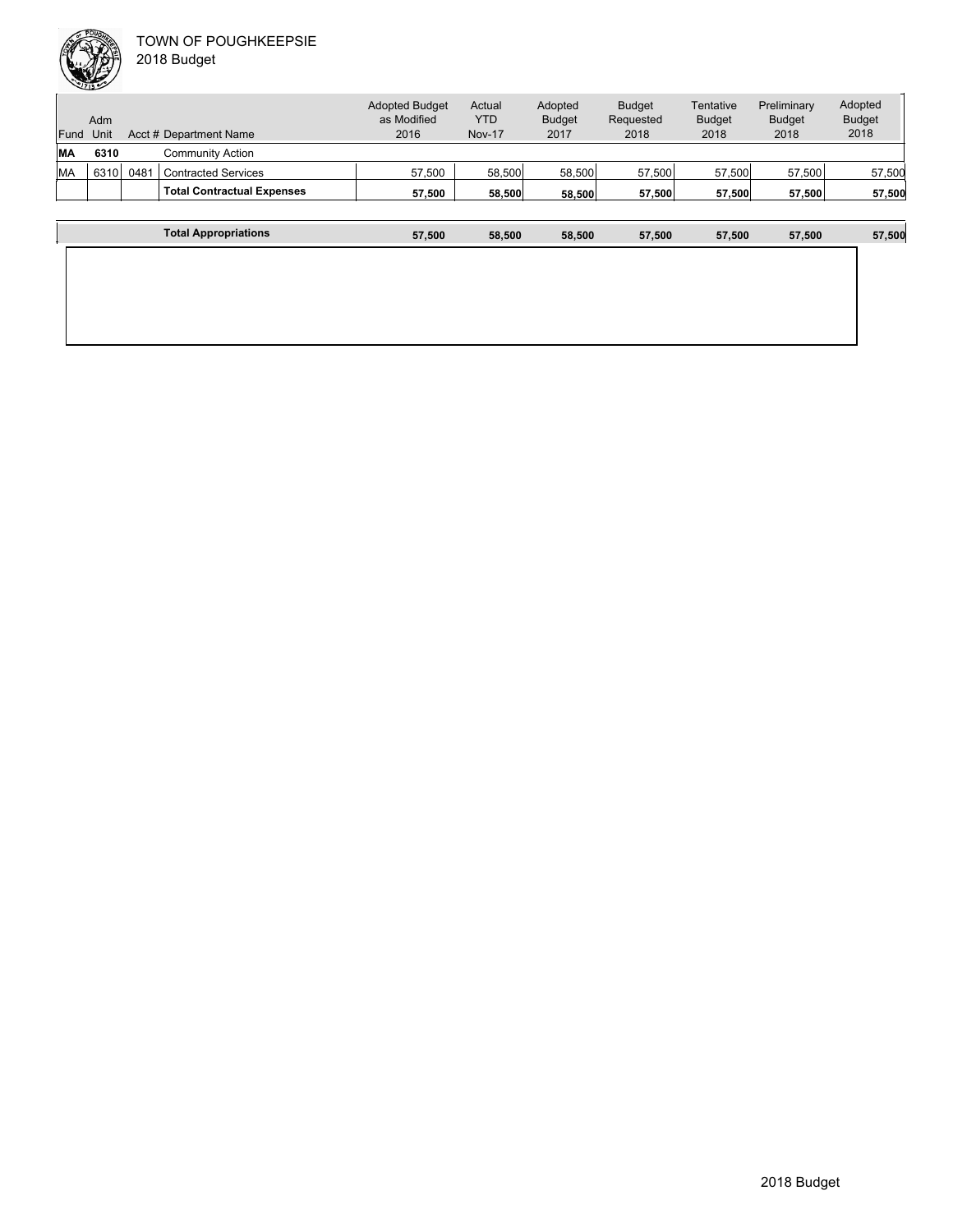| Fund      | Adm<br>Unit |      | Acct # Department Name | <b>Adopted Budget</b><br>as Modified<br>2016 | Actual<br><b>YTD</b><br><b>Nov-17</b> | Adopted<br><b>Budget</b><br>2017 | <b>Budget</b><br>Requested<br>2018 | Tentative<br><b>Budget</b><br>2018 | Preliminary<br><b>Budget</b><br>2018 | Adopted<br><b>Budget</b><br>2018 |
|-----------|-------------|------|------------------------|----------------------------------------------|---------------------------------------|----------------------------------|------------------------------------|------------------------------------|--------------------------------------|----------------------------------|
| MВ        | 9710        |      | Serial Bonds           |                                              |                                       |                                  |                                    |                                    |                                      |                                  |
| <b>MB</b> | 9710        | 0601 | Principal              | 6,000                                        | 6,000                                 | 6,000                            | 6,000                              | 6,000                              | 6,000                                | 6,000                            |
|           |             |      | <b>Total</b>           | 6,000                                        | 6,000                                 | 6,000                            | 6,000                              | 6,000                              | 6,000                                | 6,000                            |
|           |             |      |                        |                                              |                                       |                                  |                                    |                                    |                                      |                                  |
| <b>MB</b> | 9710        | 0701 | Interest               | 740                                          | 530                                   | 530                              | 315                                | 315                                | 315                                  | 315                              |
|           |             |      | <b>Total</b>           | 740                                          | 530                                   | 530                              | 315                                | 315                                | 315                                  | 315                              |
|           |             |      |                        |                                              |                                       |                                  |                                    |                                    |                                      |                                  |

| <b>Total Appropriations</b> | 6,740 | 6,530 | 6,530 | 6,315 | 6,315 | 6,315 | 6,315 |
|-----------------------------|-------|-------|-------|-------|-------|-------|-------|
|                             |       |       |       |       |       |       |       |
|                             |       |       |       |       |       |       |       |
|                             |       |       |       |       |       |       |       |
|                             |       |       |       |       |       |       |       |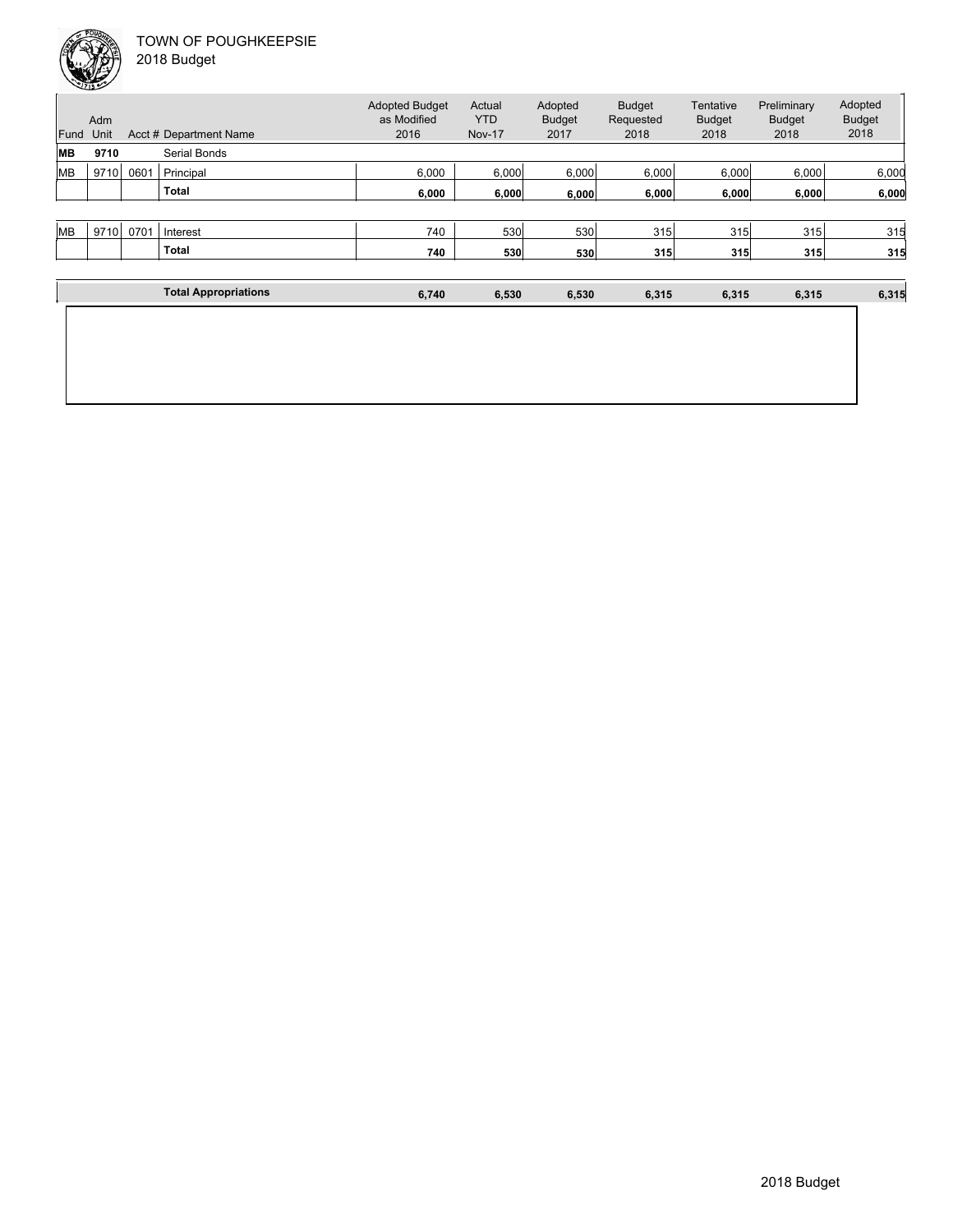| Fund      | Adm<br>Unit |      | Acct # Department Name            | <b>Adopted Budget</b><br>as Modified<br>2016 | Actual<br><b>YTD</b><br><b>Nov-17</b> | Adopted<br><b>Budget</b><br>2017 | <b>Budget</b><br>Requested<br>2018 | Tentative<br><b>Budget</b><br>2018 | Preliminary<br><b>Budget</b><br>2018 | Adopted<br><b>Budget</b><br>2018 |
|-----------|-------------|------|-----------------------------------|----------------------------------------------|---------------------------------------|----------------------------------|------------------------------------|------------------------------------|--------------------------------------|----------------------------------|
| <b>SM</b> | 1610        |      | <b>Central Srv-Ambulance</b>      |                                              |                                       |                                  |                                    |                                    |                                      |                                  |
| <b>SM</b> | 1610        | 0481 | <b>Contracted Services</b>        | 35,426                                       | 29,520                                | 36,000                           | 36,000                             | 36,000                             | 36,000                               | 36,000                           |
|           |             |      | <b>Total Contractual Expenses</b> | 35,426                                       | 29,520                                | 36,000                           | 36,000                             | 36,000                             | 36,000                               | 36,000                           |
|           |             |      |                                   |                                              |                                       |                                  |                                    |                                    |                                      |                                  |
|           |             |      | <b>Total Appropriations</b>       | 35,426                                       | 29,520                                | 36,000                           | 36,000                             | 36,000                             | 36,000                               | 36,000                           |
|           |             |      |                                   |                                              |                                       |                                  |                                    |                                    |                                      |                                  |
|           |             |      |                                   |                                              |                                       |                                  |                                    |                                    |                                      |                                  |
|           |             |      |                                   |                                              |                                       |                                  |                                    |                                    |                                      |                                  |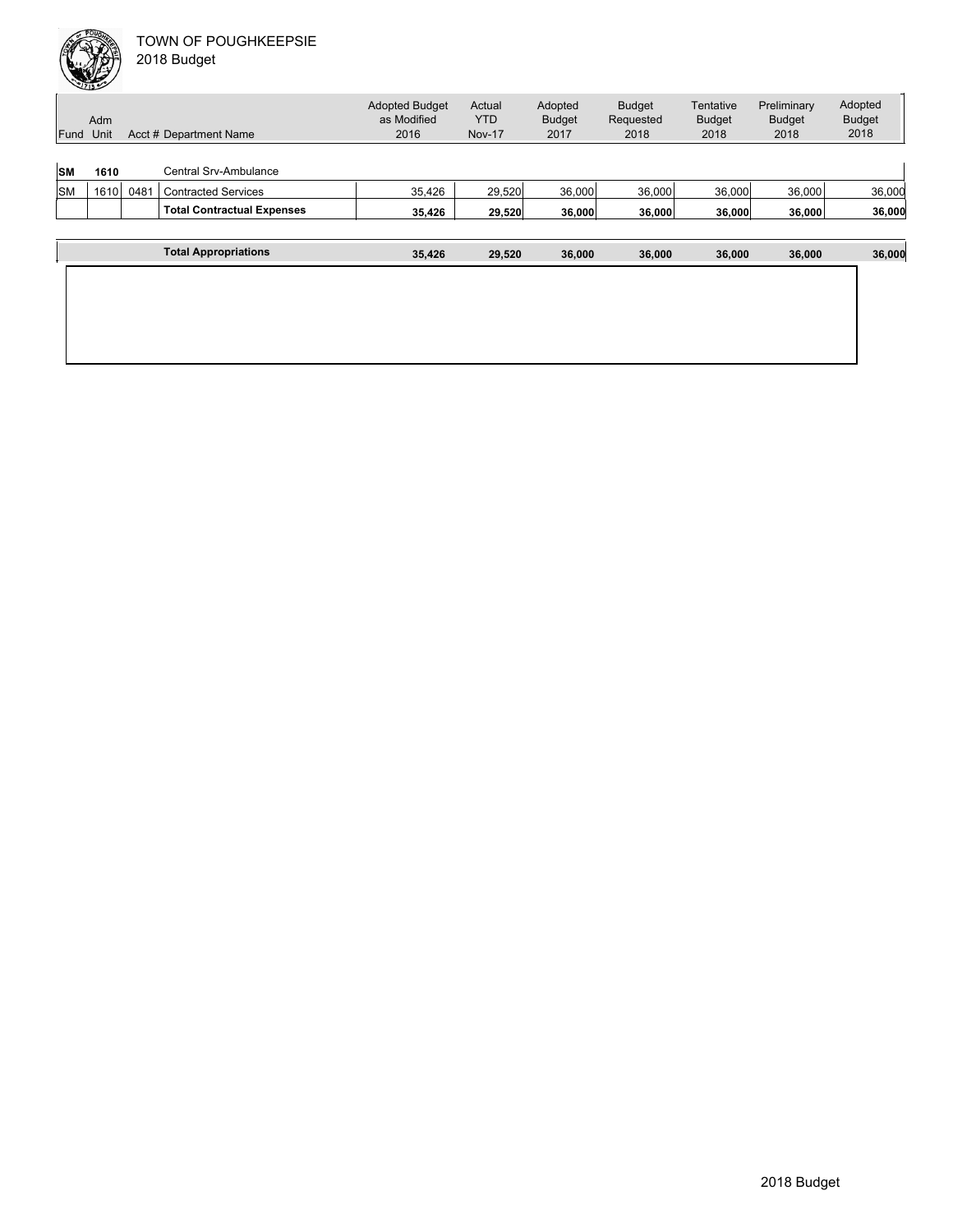

Unit Acct # Department Name Adm Actual YTD Nov-17 Budget Requested 2018 **Tentative** Budget 2018 Preliminary Budget 2018 Adopted Budget 2018 Adopted Budget as Modified 2016 Fund Unit Adopted Budget 2017 **S 1910** Unallocated Insurance S 1910 0466 Insurance - Auto 0 0 0 S 1910 0467 Insurance - General Liab. 88,230 67,000 105,000 121,000 75,000 75,000 75,000  $\begin{array}{|c|c|c|c|c|}\hline \small{S} & \small{1910} & \small{0468} & \small{Insurance - Umbrella} \ \hline \end{array} \hspace{1.2cm} \begin{array}{c} \small{O} & \small{O} & \small{O} & \small{O} \ \hline \end{array}$ S 1910 0469 Insurance - Other 0 0 0 **Total Contractual Expenses 88,230 67,000 105,000 121,000 75,000 75,000 75,000**

| <b>Total Appropriations</b> | 88,230 | 67,000 | 105,000 | 121,000 | 75,000 | 75,000 | 75,000 |
|-----------------------------|--------|--------|---------|---------|--------|--------|--------|
|                             |        |        |         |         |        |        |        |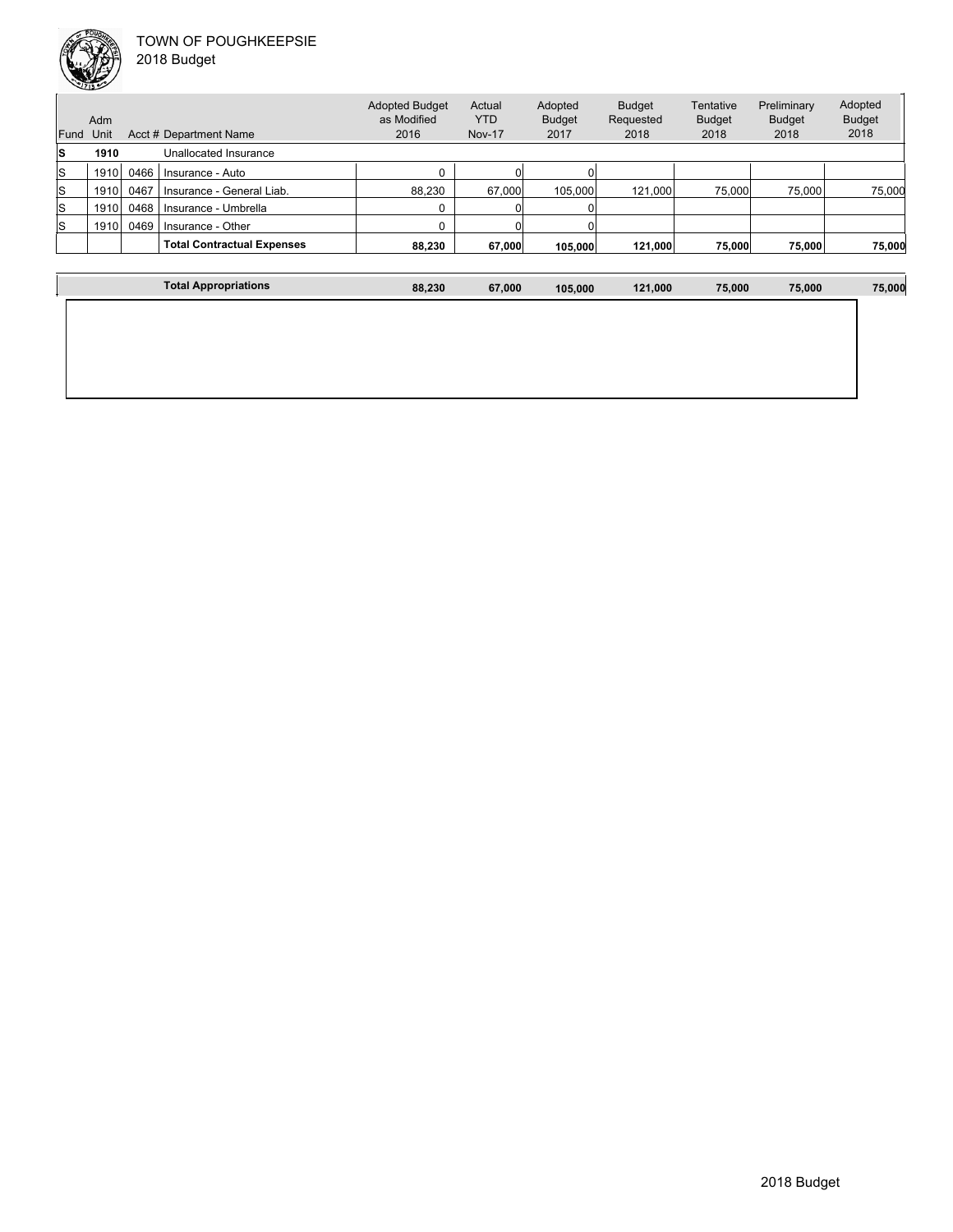| Fund | Adm<br>Unit |      | Acct # Department Name            | <b>Adopted Budget</b><br>as Modified<br>2016 | Actual<br><b>YTD</b><br><b>Nov-17</b> | Adopted<br><b>Budget</b><br>2017 | <b>Budget</b><br>Requested<br>2018 | Tentative<br><b>Budget</b><br>2018 | Preliminary<br><b>Budget</b><br>2018 | Adopted<br><b>Budget</b><br>2018 |
|------|-------------|------|-----------------------------------|----------------------------------------------|---------------------------------------|----------------------------------|------------------------------------|------------------------------------|--------------------------------------|----------------------------------|
| ls   | 1980        |      | <b>Pavroll Taxes</b>              |                                              |                                       |                                  |                                    |                                    |                                      |                                  |
| ls   | 1980        | 0416 | Mta P/R Tax                       | 4.500                                        | 1,914                                 | 4,600                            | 3,500                              | 3,500                              | 3.500                                | 3,500                            |
|      |             |      | <b>Total Contractual Expenses</b> | 4.500                                        | 1.914                                 | 4.600                            | 3,500                              | 3,500                              | 3.500                                | 3,500                            |
|      |             |      | <b>Total Appropriations</b>       | 4.500                                        | 1.914                                 | 4.600                            | 3.500                              | 3.500                              | 3.500                                | 3,500                            |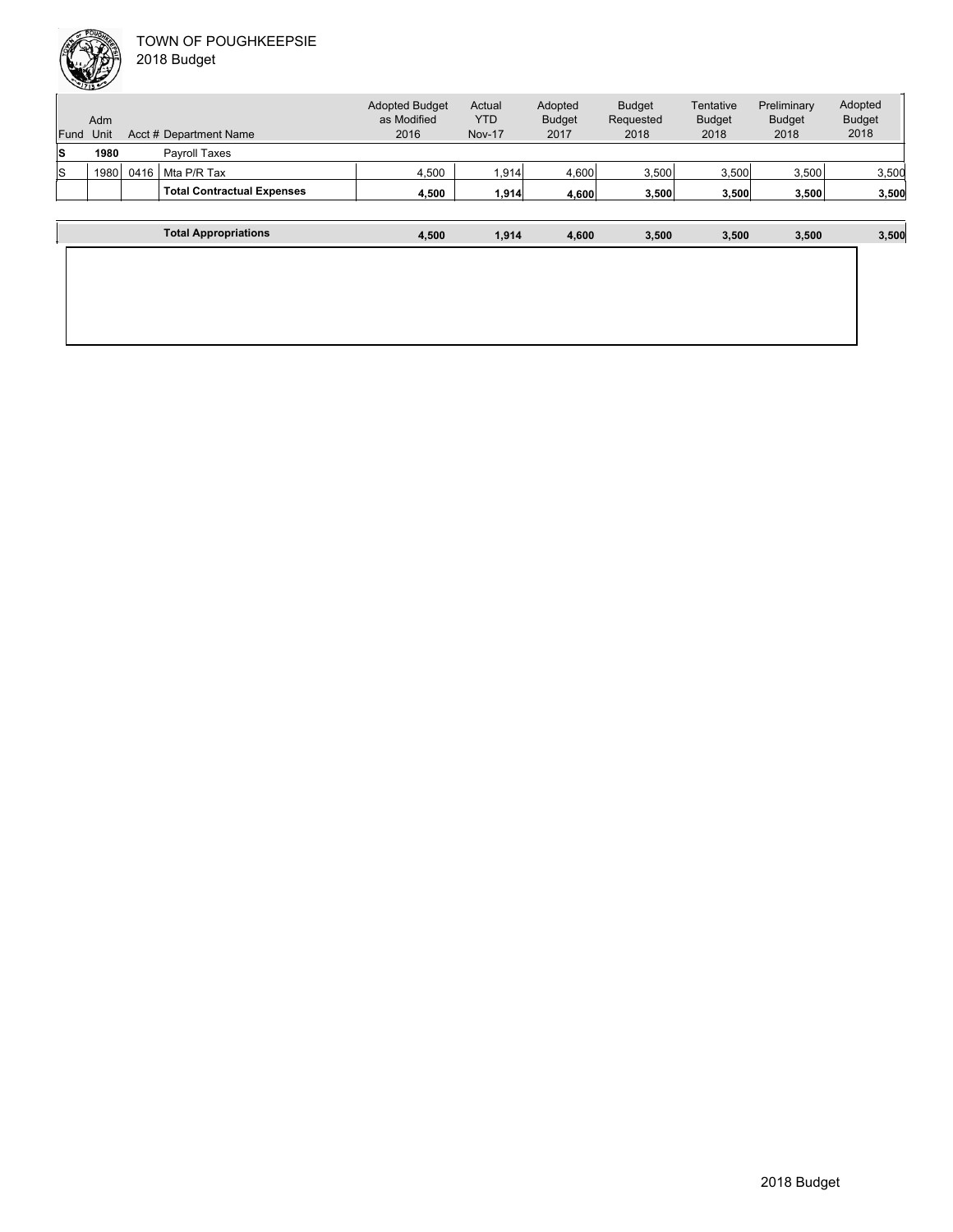

|  | 018 Budget |  |
|--|------------|--|
|--|------------|--|

| Fund | Adm<br>Unit |      | Acct # Department Name            | <b>Adopted Budget</b><br>as Modified<br>2016 | Actual<br><b>YTD</b><br><b>Nov-17</b> | Adopted<br><b>Budget</b><br>2017 | <b>Budget</b><br>Requested<br>2018 | Tentative<br><b>Budget</b><br>2018 | Preliminary<br><b>Budget</b><br>2018 | Adopted<br><b>Budget</b><br>2018 |
|------|-------------|------|-----------------------------------|----------------------------------------------|---------------------------------------|----------------------------------|------------------------------------|------------------------------------|--------------------------------------|----------------------------------|
| s    | 1990        |      | Contingency                       |                                              |                                       |                                  |                                    |                                    |                                      |                                  |
| S    | 1990        | 0409 | Miscellaneous                     | 0                                            |                                       |                                  |                                    | 1,000                              | 1,000                                | 1,000                            |
|      |             |      | <b>Total Contractual Expenses</b> | 0                                            | 0                                     | 0                                |                                    | 1,000                              | 1,000                                | 1,000                            |
|      |             |      |                                   |                                              |                                       |                                  |                                    |                                    |                                      |                                  |
|      |             |      | <b>Total Appropriations</b>       | $\bf{0}$                                     | $\mathbf{0}$                          | $\mathbf 0$                      |                                    | 1,000                              | 1,000                                | 1,000                            |
|      |             |      |                                   |                                              |                                       |                                  |                                    |                                    |                                      |                                  |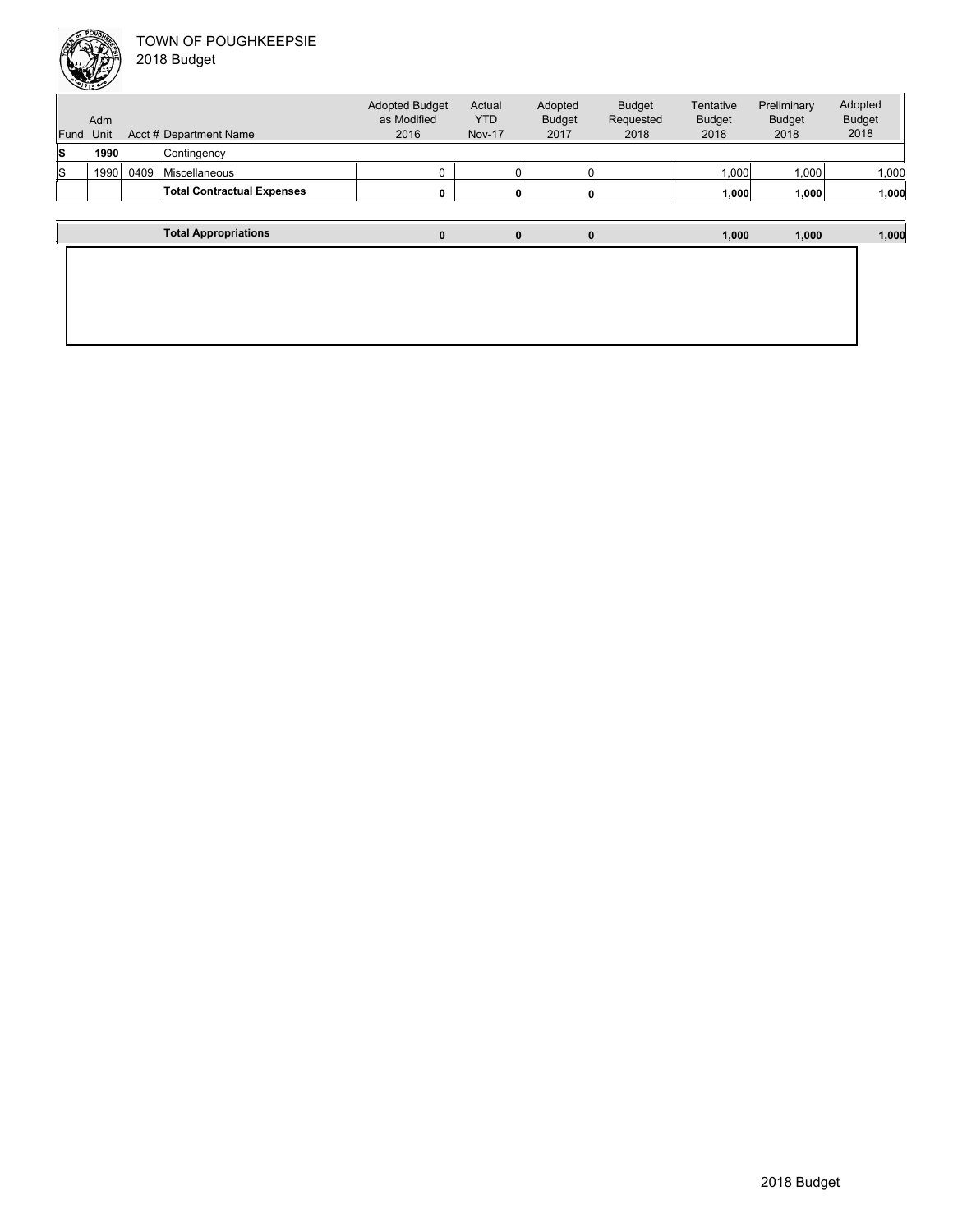

|           | Adm  |      |                                   | <b>Adopted Budget</b><br>as Modified | Actual<br><b>YTD</b> | Adopted<br><b>Budget</b> | <b>Budget</b><br>Requested | Tentative<br><b>Budget</b> | Preliminary<br><b>Budget</b> | Adopted<br><b>Budget</b> |
|-----------|------|------|-----------------------------------|--------------------------------------|----------------------|--------------------------|----------------------------|----------------------------|------------------------------|--------------------------|
| Fund Unit |      |      | Acct # Department Name            | 2016                                 | <b>Nov-17</b>        | 2017                     | 2018                       | 2018                       | 2018                         | 2018                     |
| <b>SF</b> | 3410 |      | Fire Fighting                     |                                      |                      |                          |                            |                            |                              |                          |
| lSF       | 3410 | 0401 | Fire Fighting/Library             | 16,778,925                           | 17,216,806           | 16,694,400               |                            | 17,370,400                 | 16,967,500                   | 16,967,500               |
| lSF       | 3410 | 0401 | Fire Fighting/Library             | 2,522,705                            | 2,513,774            | 2,513,926                |                            | 3,520,000                  | 3,520,000                    | 3,520,000                |
| <b>SF</b> | 3410 | 0401 | Fire Fighting/Library             | 865.762                              | 873.741              | 873.741                  |                            | 891.775                    | 891,775                      | 891,775                  |
|           |      |      | <b>Total Contractual Expenses</b> | 20,167,392                           | 20,604,321           | 20,082,067               |                            | 21,782,175                 | 21,379,275                   | 21,379,275               |

| <b>Total Appropriations</b> | 20,167,392 | 20,604,321 | 20,082,067 | 21,782,175 | 21,379,275 | 21,379,275 |
|-----------------------------|------------|------------|------------|------------|------------|------------|
|                             |            |            |            |            |            |            |
|                             |            |            |            |            |            |            |
|                             |            |            |            |            |            |            |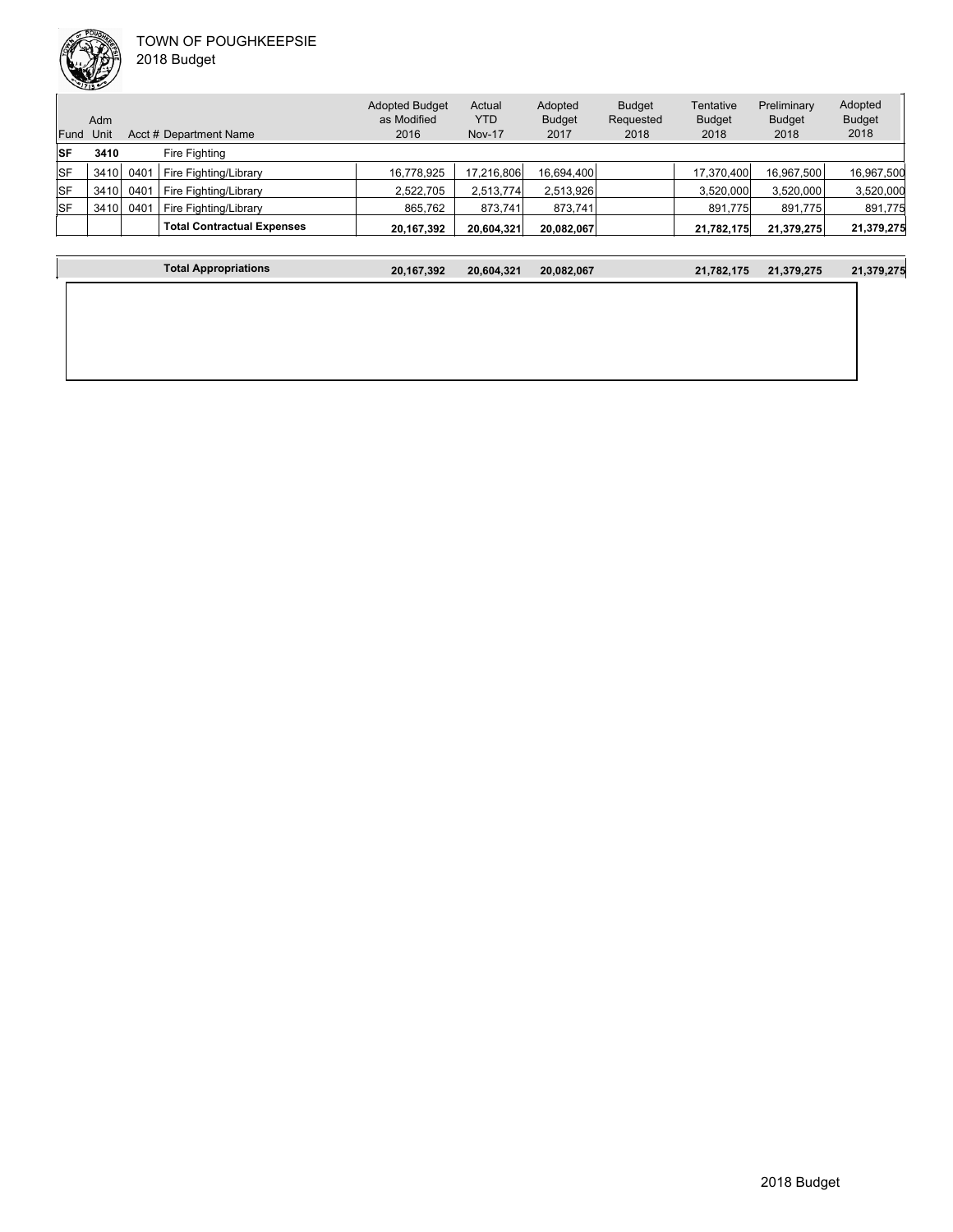| Fund | Adm<br>Unit |      | Acct # Department Name | <b>Adopted Budget</b><br>as Modified<br>2016 | Actual<br><b>YTD</b><br><b>Nov-17</b> | Adopted<br><b>Budget</b><br>2017 | <b>Budget</b><br>Requested<br>2018 | Tentative<br><b>Budget</b><br>2018 | Preliminary<br><b>Budget</b><br>2018 | Adopted<br><b>Budget</b><br>2018 |
|------|-------------|------|------------------------|----------------------------------------------|---------------------------------------|----------------------------------|------------------------------------|------------------------------------|--------------------------------------|----------------------------------|
| ISL  | 5182        |      | <b>Street Lighting</b> |                                              |                                       |                                  |                                    |                                    |                                      |                                  |
| lsl  | 5182        | 021  | <b>Other Equipment</b> | 20,000                                       | 3,342                                 | 12.000                           | 12,000                             | 12.000                             | 12.000                               | 12,000                           |
|      |             |      | <b>Total Equipment</b> | 20,000                                       | 3,342                                 | 12.000                           | 12,000                             | 12,000                             | 12.000                               | 12,000                           |
|      |             |      |                        |                                              |                                       |                                  |                                    |                                    |                                      |                                  |
| lsl  | 5182        | 0443 | Repairs & Maint. Equip | 80.000                                       | 15,018                                | 75,000                           | 75.000                             | 75,000                             | 75,000                               | 75,000                           |

|           |             |      | <b>Total Contractual Expenses</b> | 960.000 | 755.285  | 925.000 | 900.000 | 838.000 | 838.000 | 875,000 |
|-----------|-------------|------|-----------------------------------|---------|----------|---------|---------|---------|---------|---------|
| <b>SL</b> | 5182        | 0462 | Electric                          | 880.000 | 740.267  | 850.000 | 825.000 | 763.000 | 763.000 | 800.000 |
| ∣ง∟       | <b>PIOZ</b> | U44, | Repairs & Mairic Equip            | ov.vvv  | 10.U IOI | / JUU.G | rojuu.c | , vuu.c | UUU.C   | ro.uuu  |

| <b>Total Appropriations</b><br>980,000 | 758,627 | 937,000 | 912,000 | 850,000 | 850,000 | 887,000 |
|----------------------------------------|---------|---------|---------|---------|---------|---------|
|                                        |         |         |         |         |         |         |
|                                        |         |         |         |         |         |         |
|                                        |         |         |         |         |         |         |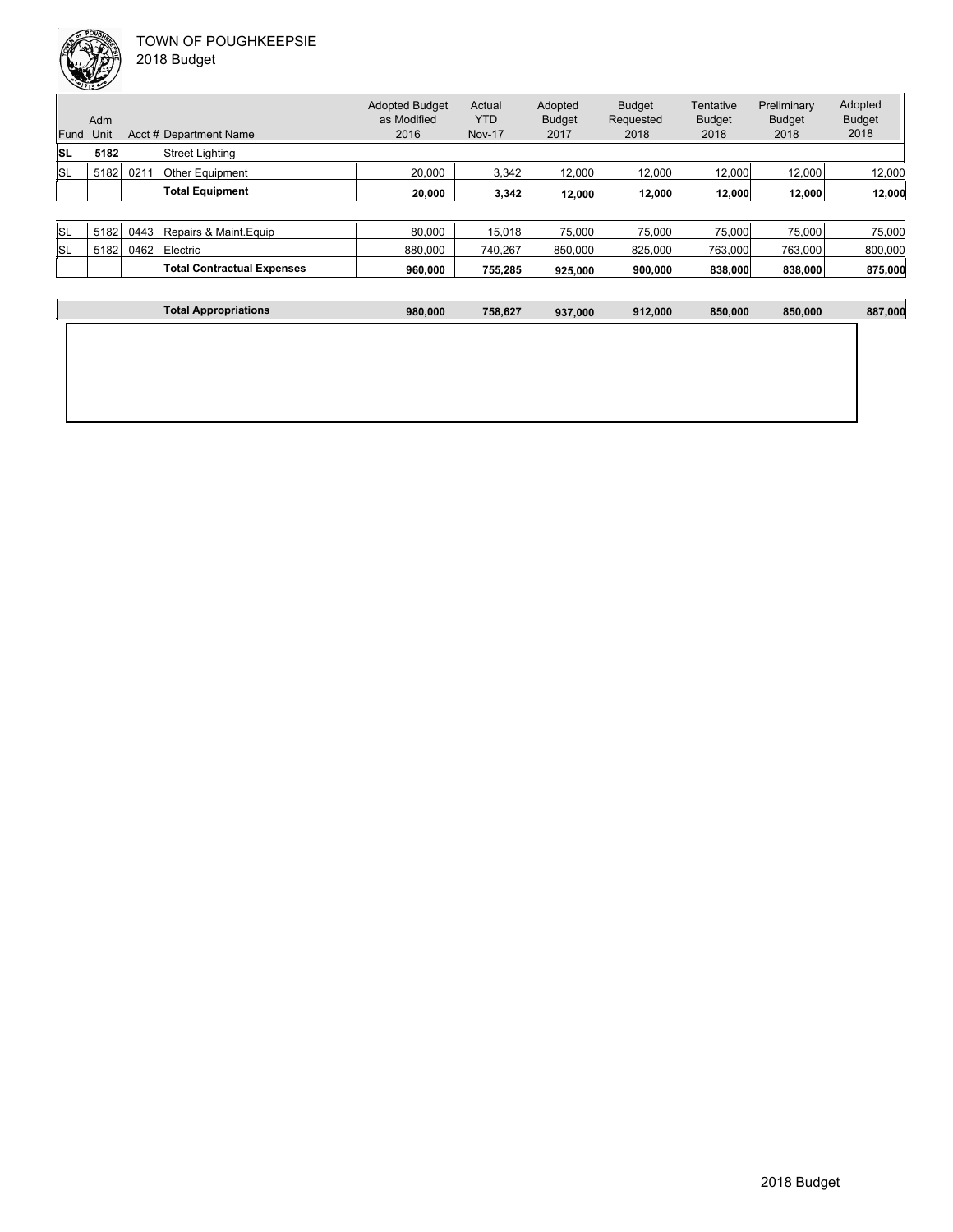

| :018 Budget |
|-------------|
|             |

|           | حصد  |      |                                   |                                              |                                       |                                  |                                    |                                    |                                      |                                  |
|-----------|------|------|-----------------------------------|----------------------------------------------|---------------------------------------|----------------------------------|------------------------------------|------------------------------------|--------------------------------------|----------------------------------|
| Fund Unit | Adm  |      | Acct # Department Name            | <b>Adopted Budget</b><br>as Modified<br>2016 | Actual<br><b>YTD</b><br><b>Nov-17</b> | Adopted<br><b>Budget</b><br>2017 | <b>Budget</b><br>Requested<br>2018 | Tentative<br><b>Budget</b><br>2018 | Preliminary<br><b>Budget</b><br>2018 | Adopted<br><b>Budget</b><br>2018 |
| ls        | 8110 |      | Sewer Administraion               |                                              |                                       |                                  |                                    |                                    |                                      |                                  |
| lS        | 8110 | 0101 | Regular Pay                       | 43,306                                       | 38,388                                | 49,172                           | 49,172                             | 45,055                             | 45,055                               | 45,055                           |
| S         | 8110 | 0102 | Longevity                         | 3,060                                        | 0                                     | 3,000                            | 3,000                              | 3,000                              | 3,000                                | 3,000                            |
| ls        | 8110 | 0103 | Overtime                          | 2,940                                        | 1,023                                 | 3,000                            | 3,000                              | 3,000                              | 3,000                                | 3,000                            |
| ls        | 8110 | 0109 | Out Of Title Pay                  | 0                                            | 0                                     | 0                                |                                    |                                    |                                      |                                  |
| ls        | 8110 | 0112 | Part-Time                         | 0                                            | $\overline{0}$                        | $\Omega$                         |                                    |                                    |                                      |                                  |
| ls        | 8110 | 0125 | <b>Medical Buyout</b>             | $\Omega$                                     | $\Omega$                              | $\Omega$                         |                                    |                                    |                                      |                                  |
|           |      |      | <b>Total Personal Services</b>    | 49,306                                       | 39,410                                | 55,172                           | 55,172                             | 51,055                             | 51,055                               | 51,055                           |
|           |      |      |                                   |                                              |                                       |                                  |                                    |                                    |                                      |                                  |
| ls        | 8110 | 0205 | <b>Computer Hardware</b>          | 750                                          | 0                                     | 800                              | 800                                | 800                                | 800                                  | 800                              |
| ls        | 8110 | 0211 | Other Equipment                   | 1.500                                        | 1.863                                 | 1,450                            | 1,450                              | 1,500                              | 1,500                                | 1,500                            |
|           |      |      | <b>Total Equipment</b>            | 2,250                                        | 1,863                                 | 2,250                            | 2,250                              | 2,300                              | 2,300                                | 2,300                            |
|           |      |      |                                   |                                              |                                       |                                  |                                    |                                    |                                      |                                  |
| ls        | 8110 | 0402 | <b>Office Supplies</b>            | 3.280                                        | 1,860                                 | 3,500                            | 3,300                              | 3,750                              | 3.750                                | 3,750                            |
| S         | 8110 | 0403 | Books. Lit & Publications         | $\Omega$                                     | $\mathbf 0$                           | $\Omega$                         |                                    |                                    |                                      |                                  |
| S         | 8110 | 0406 | Postage                           | 4.000                                        | 3,525                                 | 4.000                            | 4,000                              | 4,000                              | 4,000                                | 4,000                            |
| S         | 8110 | 0410 | Permits                           | 100                                          | $\overline{0}$                        | 100                              | 100                                | $\Omega$                           | $\Omega$                             |                                  |
| S         | 8110 | 0411 | Consultants                       | 2,000                                        | 0                                     | 2.000                            | 2,000                              | 2,000                              | 2,000                                | 2,000                            |
| S         | 8110 | 0444 | <b>Maintenance Contracts</b>      | 1.500                                        | $\Omega$                              | 1,500                            | 1,500                              | 1,500                              | 1,500                                | 1,500                            |
| S         | 8110 | 0453 | Rental - Office Equip.            | 0                                            | $\mathbf 0$                           | $\Omega$                         |                                    |                                    |                                      |                                  |
| S         | 8110 | 0461 | Telephone                         | 4,520                                        | 3,608                                 | 5,000                            |                                    | 5,000                              | 5,000                                | 5,000                            |
| ls        | 8110 | 0481 | <b>Contracted Services</b>        | 21,877                                       | 12,526                                | 25,000                           | 24,000                             | 81,750                             | 81,750                               | 81,750                           |
|           |      |      | <b>Total Contractual Expenses</b> | 37,277                                       | 21,519                                | 41,100                           | 34,900                             | 98,000                             | 98.000                               | 98,000                           |
|           |      |      |                                   |                                              |                                       |                                  |                                    |                                    |                                      |                                  |
| S         | 8110 | 0811 | Social Security                   | 3,772                                        | 3,015                                 | 4,221                            | 4,221                              | 4,300                              | 4,300                                | 4,300                            |
| S         | 8110 | 0812 | Retirement                        | 10,365                                       | 0                                     | 8,875                            | 8,875                              | 9,000                              | 9,000                                | 9,000                            |
| S         | 8110 | 0821 | <b>Medical Insurance</b>          | 9,836                                        | 9,311                                 | 10,315                           | 10,315                             | 11,621                             | 11,621                               | 11,621                           |
| S         | 8110 | 0822 | Optical Insurance                 | 432                                          | 400                                   | 432                              | 432                                | 450                                | 450                                  | 450                              |
| S         | 8110 | 0823 | Life Insurance                    | 106                                          | 96                                    | 96                               | 96                                 | 125                                | 125                                  | 125                              |
|           |      |      | <b>Total Employee Benefits</b>    | 24,511                                       | 12.822                                | 23,939                           | 23,939                             | 25.496                             | 25,496                               | 25,496                           |
|           |      |      |                                   |                                              |                                       |                                  |                                    |                                    |                                      |                                  |
|           |      |      | <b>Total Appropriations</b>       | 113,344                                      | 75.614                                | 122,461                          | 116,261                            | 176.851                            | 176,851                              | 176,851                          |

|                       | <b>Total Appropriations</b> |             | 113,344                                      | 75,614                      |   | 122,461                     | 116,261                       | 176,851                   | 176,851 | 176,851 |
|-----------------------|-----------------------------|-------------|----------------------------------------------|-----------------------------|---|-----------------------------|-------------------------------|---------------------------|---------|---------|
| <b>Position Title</b> |                             | - CY<br>LY. | <b>Adopted Budget</b><br>as Modified<br>2017 | Budget<br>Requested<br>2018 |   | Tentative<br>Budget<br>2018 | Preliminary<br>Budget<br>2018 | Adopted<br>Budget<br>2018 |         |         |
|                       |                             | 0           | 0                                            |                             | 0 | 45,055                      | 45055                         | 45055                     |         |         |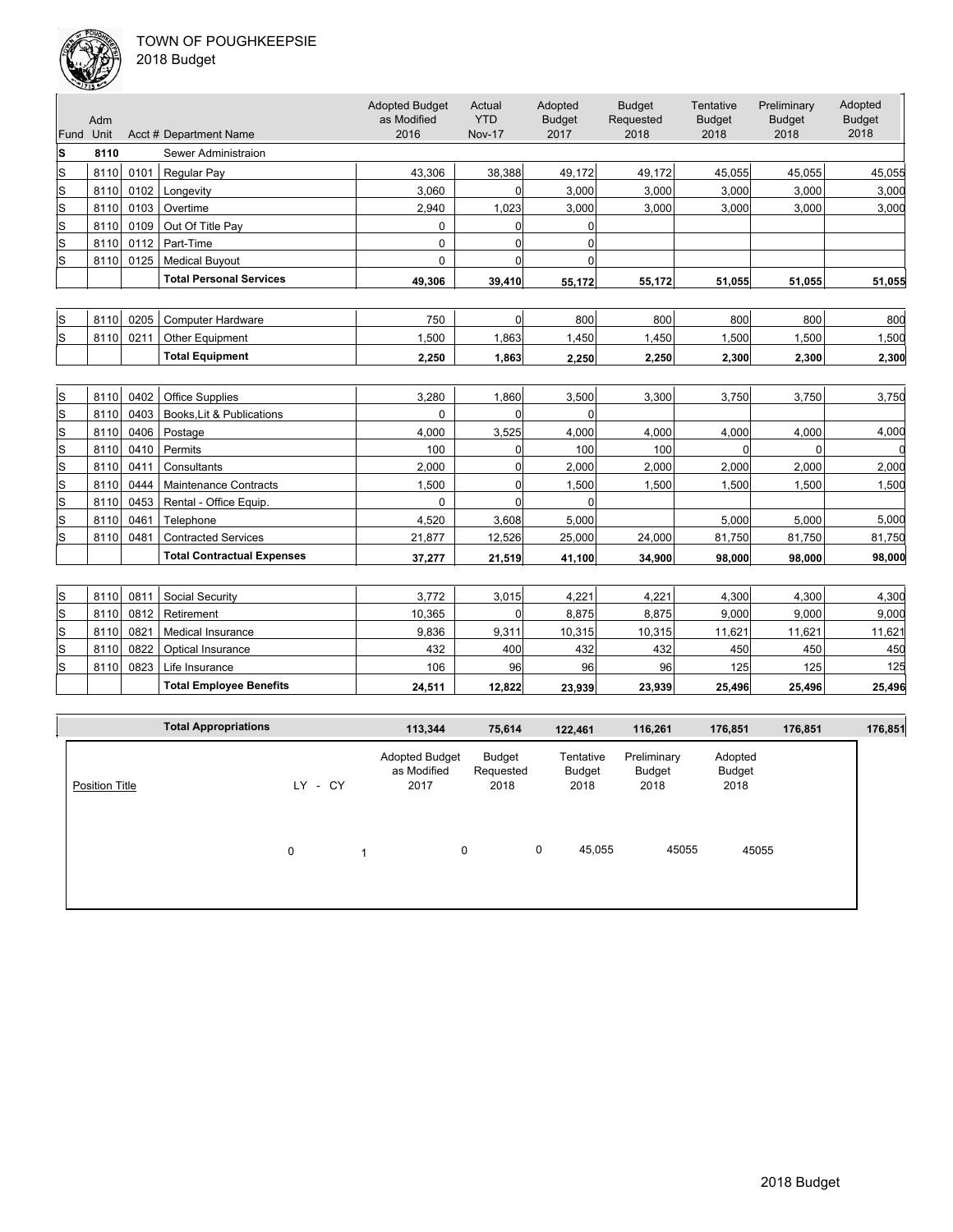

|  | 2018 Budget |  |
|--|-------------|--|
|--|-------------|--|

| Fund Unit   | Adm  |      | Acct # Department Name            | <b>Adopted Budget</b><br>as Modified<br>2016 | Actual<br><b>YTD</b><br><b>Nov-17</b> | Adopted<br><b>Budget</b><br>2017 | <b>Budget</b><br>Requested<br>2018 | Tentative<br><b>Budget</b><br>2018 | Preliminary<br><b>Budget</b><br>2018 | Adopted<br><b>Budget</b><br>2018 |
|-------------|------|------|-----------------------------------|----------------------------------------------|---------------------------------------|----------------------------------|------------------------------------|------------------------------------|--------------------------------------|----------------------------------|
| S           | 8120 |      | <b>Sanitary Swr Collection</b>    |                                              |                                       |                                  |                                    |                                    |                                      |                                  |
| ls          | 8120 | 0101 | Regular Pay                       | 505,799                                      | 450,051                               | 501,012                          | 506,737                            | 516,027                            | 516,027                              | 516,027                          |
| S           | 8120 | 0102 | Longevity                         | 21,000                                       | 18,000                                | 21,000                           | 21,000                             | 12,000                             | 12,000                               | 12,000                           |
| lS          | 8120 | 0103 | Overtime                          | 55,000                                       | 26,714                                | 56,000                           | 55,000                             | 50,000                             | 50,000                               | 50,000                           |
| S           | 8120 | 0109 | Out Of Title Pay                  | 0                                            | 0                                     | 0                                |                                    |                                    |                                      |                                  |
| $\mathbf S$ | 8120 | 0110 | <b>Flusher Pay Differential</b>   | 1,040                                        | 0                                     | $\mathbf 0$                      |                                    |                                    |                                      |                                  |
| S           | 8120 | 0116 | Seasonal                          | $\mathbf 0$                                  | $\overline{0}$                        | $\mathbf 0$                      |                                    |                                    |                                      |                                  |
| ls          | 8120 | 0125 | <b>Medical Buyout</b>             | $\mathbf 0$                                  | $\overline{0}$                        | $\mathbf 0$                      |                                    |                                    |                                      |                                  |
|             |      |      | <b>Total Personal Services</b>    | 582,839                                      | 494,766                               | 578,012                          | 582,737                            | 578,027                            | 578,027                              | 578,027                          |
|             |      |      |                                   |                                              |                                       |                                  |                                    |                                    |                                      |                                  |
| S           | 8120 | 0202 | <b>Permanent Roads</b>            | $\pmb{0}$                                    | $\overline{0}$                        | $\pmb{0}$                        |                                    |                                    |                                      |                                  |
| ls          | 8120 | 0203 | <b>Motor Vehicles</b>             | $\mathbf{0}$                                 | $\Omega$                              | $\Omega$                         |                                    |                                    |                                      |                                  |
| S           | 8120 | 0211 | Other Equipment                   | 145,000                                      | 9,389                                 | 105,000                          | 105,000                            | $\Omega$                           | 0                                    |                                  |
| S           | 8120 | 0213 | <b>Building</b>                   | 10,000                                       | 1,955                                 | 10,000                           | 10,000                             | 7,500                              | 7,500                                | 7,500                            |
|             |      |      | <b>Total Equipment</b>            | 155,000                                      | 11,344                                | 115,000                          | 115,000                            | 7,500                              | 7,500                                | 7,500                            |
|             |      |      |                                   |                                              |                                       |                                  |                                    |                                    |                                      |                                  |
| ls          | 8120 | 0409 | Miscellaneous                     | 65,000                                       | 17,835                                | 50,000                           | 50,000                             | 52,000                             | 52,000                               | 52,000                           |
| S           | 8120 | 0410 | Permits                           | 500                                          | 700                                   | 750                              | 750                                | 850                                | 850                                  | 850                              |
| S           | 8120 | 0423 | Shoes                             | 1,800                                        | 395                                   | 1,800                            | 1,800                              | 1,800                              | 1,800                                | 1,800                            |
| S           | 8120 | 0425 | Uniforms                          | 4,500                                        | 2,646                                 | 4,500                            | 4,500                              | 4,500                              | 4,500                                | 4,500                            |
| S           | 8120 | 0429 | Eeoc & Osha Compliance            | 1,200                                        | $\overline{0}$                        | 1,200                            | 1,200                              | 1,100                              | 1,100                                | 1,100                            |
| S           | 8120 | 0430 | <b>Medical Exams</b>              | 2,000                                        | 108                                   | 2,000                            | 2,000                              | 2,000                              | 2,000                                | 2,000                            |
| S           | 8120 | 0431 | Materials & Supplies              | 45,000                                       | 28,458                                | 48,525                           | 48,525                             | 47,500                             | 47,500                               | 47,500                           |
| S           | 8120 | 0432 | Gas & Oil                         | 36,000                                       | 11,411                                | 30,000                           | 30,000                             | 30,000                             | 30,000                               | 30,000                           |
| S           | 8120 | 0438 | Material & Supp - Chemical        | 35,000                                       | 0                                     | 35,000                           | 35,000                             | 32,000                             | 32,000                               | 32,000                           |
| S           | 8120 | 0442 | Repairs & Maint.Bldg              | 15,000                                       | 14,676                                | 15,000                           | 15,000                             | 15,500                             | 15,500                               | 15,500                           |
| S           | 8120 | 0443 | Repairs & Maint. Equip            | 169,877                                      | 125,550                               | 160,000                          | 160,000                            | 162,000                            | 162,000                              | 162,000                          |
| ls          | 8120 | 0446 | Repairs & Maint.Lines             | 177,547                                      | 75,754                                | 96,000                           | 96,000                             | 145,000                            | 145,000                              | 145,000                          |
| S           | 8120 | 0452 | Rental - Comm.Equip.              | 12,000                                       | 6,270                                 | 12,000                           | 12,000                             | 20,000                             | 20,000                               | 20,000                           |
| S           | 8120 | 0454 | Rental - Other Equip.             | 17,700                                       | 8,448                                 | 18,000                           | 18,000                             | 25,000                             | 25,000                               | 25,000                           |
| S           | 8120 | 0460 | Refuse Disposal                   | 800                                          | 755                                   | 500                              | 500                                | 500                                | 500                                  | 500                              |
| S           | 8120 | 0462 | Electric                          | 140,000                                      | 100,288                               | 140,000                          | 140,000                            | 140,000                            | 140,000                              | 140,000                          |
| S           | 8120 | 0472 | Minor Equip - Other               | 20,000                                       | 235                                   | 20,000                           | 20,000                             | 23,000                             | 23,000                               | 23,000                           |
| S           | 8120 | 0481 | <b>Contracted Services</b>        | 175,720                                      | 55,214                                | 30,000                           | 30,000                             | $\overline{0}$                     | $\mathbf 0$                          |                                  |
|             |      |      | <b>Total Contractual Expenses</b> | 919.643                                      | 448,743                               | 665,275                          | 665,275                            | 702,750                            | 702,750                              | 702,750                          |
|             |      |      |                                   |                                              |                                       |                                  |                                    |                                    |                                      |                                  |
| S           | 8120 | 0811 | Social Security                   | 43,900                                       | 36,508                                | 47,743                           | 44,580                             | 43,850                             | 43,850                               | 43,850                           |
|             |      |      |                                   |                                              |                                       |                                  |                                    |                                    |                                      |                                  |

| S  | 8120 | 0811 | <b>Social Security</b>         | 43.900  | 36.508  | 47.743  | 44.580  | 43.850  | 43.850  | 43,850  |
|----|------|------|--------------------------------|---------|---------|---------|---------|---------|---------|---------|
| lS | 8120 | 0812 | Retirement                     | 181.000 | 96.722  | 99.855  | 105,000 | 91.700  | 91,700  | 91,700  |
| lS | 8120 | 0821 | Medical Insurance              | 178.100 | 152.505 | 200,738 | 187.500 | 204.254 | 204.254 | 204.254 |
| lS | 8120 | 0822 | Optical Insurance              | 3.456   | 3,300   | 3,456   | 3,456   | 3,500   | 3,500   | 3,500   |
| ls | 8120 | 0823 | Life Insurance                 | 880     | 769     | 880     | 880     | 950     | 950     | 950     |
|    |      |      | <b>Total Employee Benefits</b> | 407.336 | 289.805 | 352.672 | 341.416 | 344.254 | 344.254 | 344,254 |

|         | 2,064,818 |                  | 1,244,658                            | 1,710,959                   | 1,704,428                     | 1,632,531                 | 1,632,531       | 1,632,531       |
|---------|-----------|------------------|--------------------------------------|-----------------------------|-------------------------------|---------------------------|-----------------|-----------------|
| LY - CY | 2017      |                  |                                      | Tentative<br>Budget<br>2018 | Preliminary<br>Budget<br>2018 | Adopted<br>Budget<br>2018 |                 |                 |
| 0<br>0  | 8         | $\mathbf 0$<br>0 |                                      | 94,795<br>421,232           |                               |                           |                 |                 |
|         |           |                  | <b>Adopted Budget</b><br>as Modified | Budget<br>Requested<br>2018 | 0<br>0                        |                           | 94795<br>421232 | 94795<br>421232 |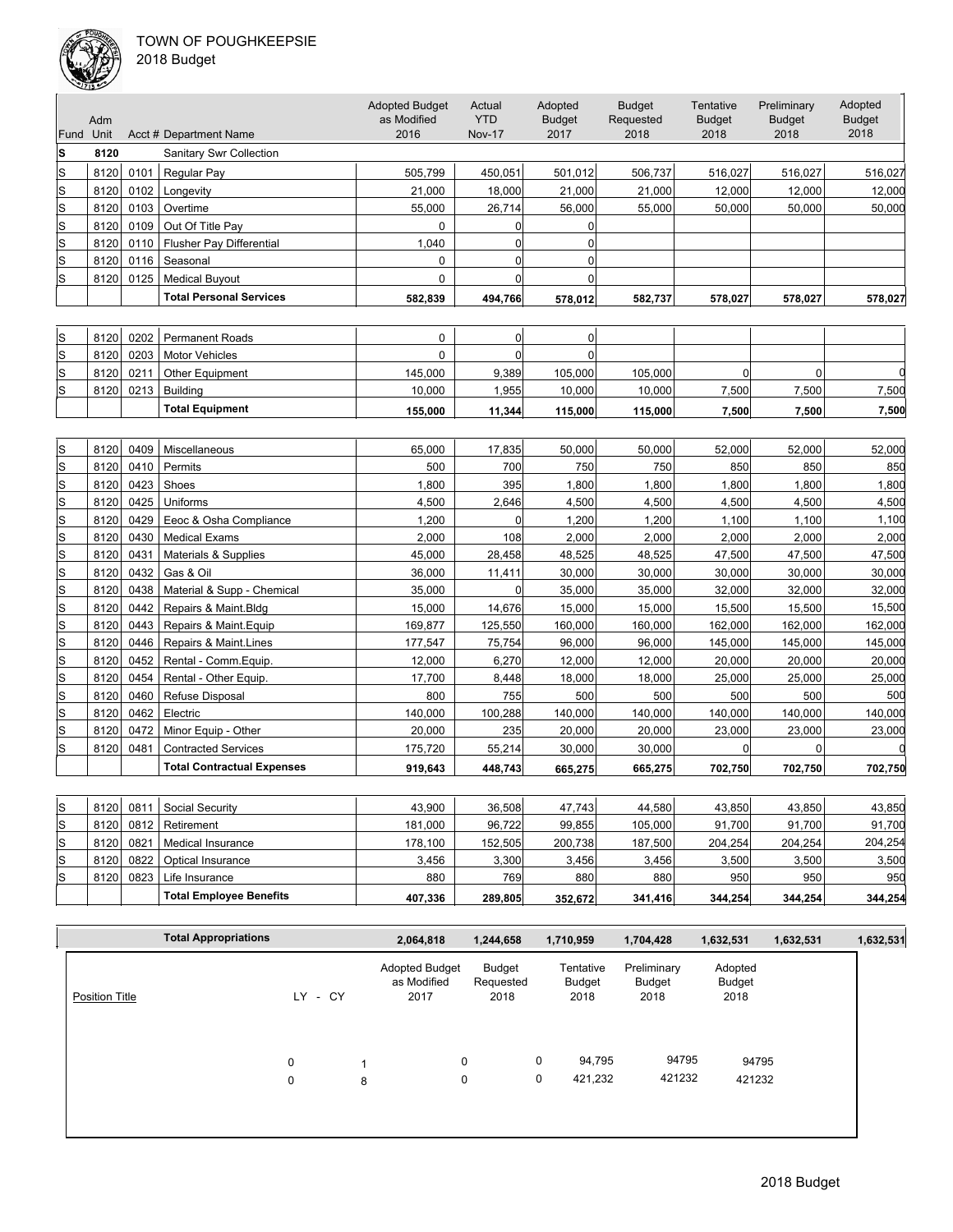

| Fund | Adm<br>Unit |      | Acct # Department Name            | <b>Adopted Budget</b><br>as Modified<br>2016 | Actual<br><b>YTD</b><br><b>Nov-17</b> | Adopted<br><b>Budget</b><br>2017 | <b>Budget</b><br>Requested<br>2018 | Tentative<br><b>Budget</b><br>2018 | Preliminary<br><b>Budget</b><br>2018 | Adopted<br><b>Budget</b><br>2018 |
|------|-------------|------|-----------------------------------|----------------------------------------------|---------------------------------------|----------------------------------|------------------------------------|------------------------------------|--------------------------------------|----------------------------------|
| ls   | 8121        |      | Pre-Treatment Prog.               |                                              |                                       |                                  |                                    |                                    |                                      |                                  |
| ls   | 8121        | 0472 | Minor Equip - Other               | 3.500                                        |                                       | 3.500                            | 3,500                              | 3,500                              | 3.500                                | 3,500                            |
| ls   | 8121        | 0481 | <b>Contracted Services</b>        | 11.000                                       |                                       | 12.000                           | 12,000                             |                                    |                                      |                                  |
| ls   | 8121        | 0489 | Contr.Serv.-Lab                   | 800                                          |                                       | .000                             | 1,000                              | 000                                | 1,000                                | 1,000                            |
|      |             |      | <b>Total Contractual Expenses</b> | 15.300                                       |                                       | 16.500                           | 16,500                             | 4,500                              | 4,500                                | 4,500                            |
|      |             |      |                                   |                                              |                                       |                                  |                                    |                                    |                                      |                                  |

| <b>Total Appropriations</b> | 15,300 | $\mathbf 0$ | 16,500 | 16,500 | 4,500 | 4,500 | 4,500 |
|-----------------------------|--------|-------------|--------|--------|-------|-------|-------|
|                             |        |             |        |        |       |       |       |
|                             |        |             |        |        |       |       |       |
|                             |        |             |        |        |       |       |       |
|                             |        |             |        |        |       |       |       |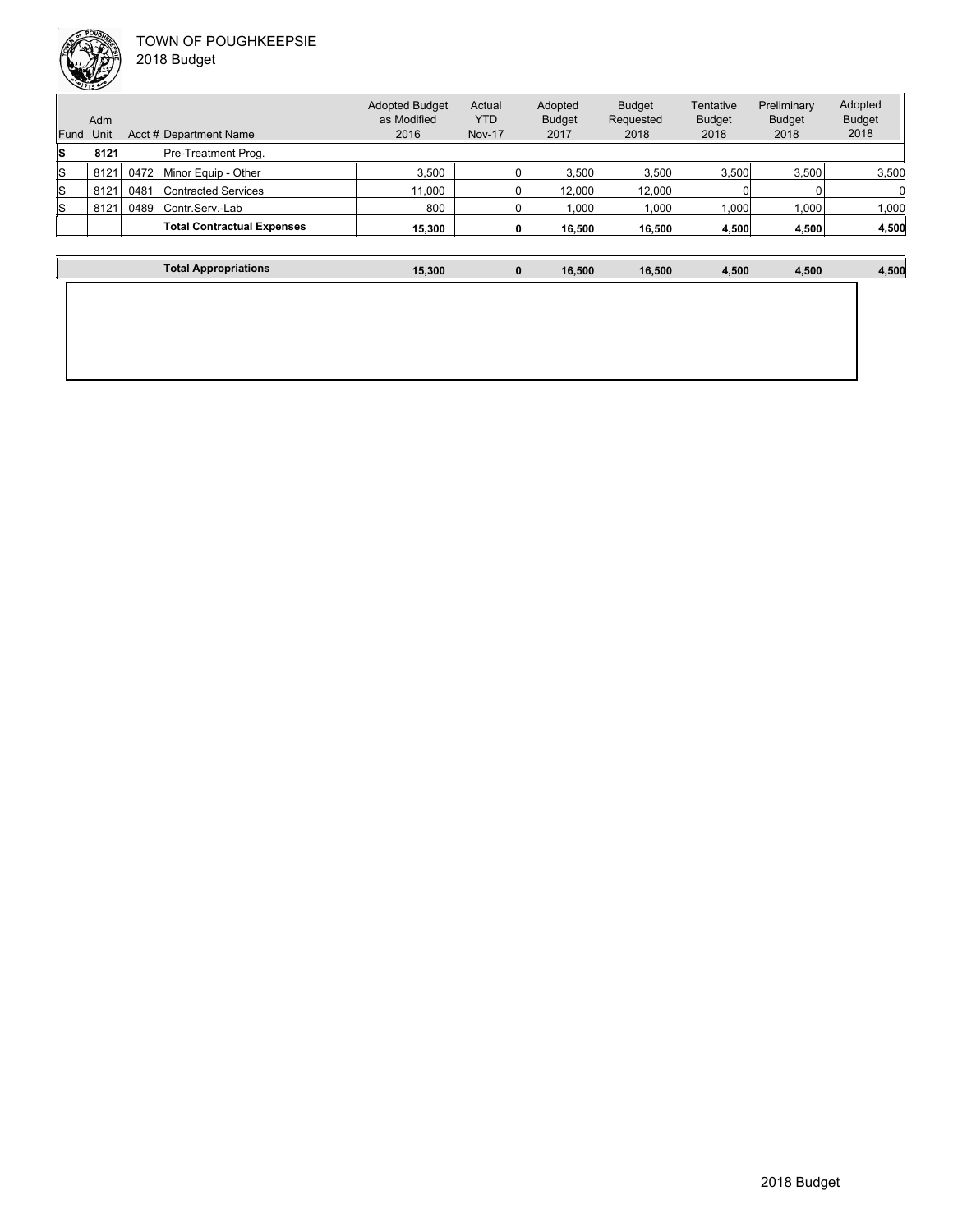

|              |      |      |                                   | <b>Adopted Budget</b> | Actual         | Adopted        | <b>Budget</b> | Tentative     | Preliminary   | Adopted       |
|--------------|------|------|-----------------------------------|-----------------------|----------------|----------------|---------------|---------------|---------------|---------------|
|              | Adm  |      |                                   | as Modified           | <b>YTD</b>     | <b>Budget</b>  | Requested     | <b>Budget</b> | <b>Budget</b> | <b>Budget</b> |
| Fund Unit    |      |      | Acct # Department Name            | 2016                  | <b>Nov-17</b>  | 2017           | 2018          | 2018          | 2018          | 2018          |
| S            | 8130 |      | Sewage Treat/ Disposal            |                       |                |                |               |               |               |               |
| ls           | 8130 | 0101 | Regular Pay                       | 0                     | $\overline{0}$ | 0              |               |               |               |               |
| lS           | 8130 | 0102 | Longevity                         | 0                     | $\mathbf 0$    | $\overline{0}$ |               |               |               |               |
| S            | 8130 | 0103 | Overtime                          | 0                     | $\overline{0}$ | 0              |               |               |               |               |
| $\mathbb S$  | 8130 | 0109 | Out Of Title Pay                  | 0                     | $\overline{0}$ | $\Omega$       |               |               |               |               |
| lS           | 8130 | 0110 | Flusher Pay Differential          | 0                     | $\overline{0}$ | $\mathbf 0$    |               |               |               |               |
| S            | 8130 | 0116 | Seasonal                          | 0                     | $\overline{0}$ | $\Omega$       |               |               |               |               |
| lS           | 8130 | 0125 | <b>Medical Buyout</b>             | 0                     | $\overline{0}$ | $\overline{0}$ |               |               |               |               |
|              |      |      | <b>Total Personal Services</b>    | 0                     | 0              | $\mathbf{0}$   |               |               |               |               |
|              |      |      |                                   |                       |                |                |               |               |               |               |
| ls           | 8130 | 0211 | Other Equipment                   | 0                     | $\overline{0}$ | 0              |               |               |               |               |
|              |      |      | <b>Total Equipment</b>            | 0                     | $\mathbf{0}$   | $\mathbf{0}$   |               |               |               |               |
|              |      |      |                                   |                       |                |                |               |               |               |               |
| S            | 8130 | 0404 | Dues & Association Fees           | 0                     | $\overline{0}$ | 0              |               |               |               |               |
| lS           | 8130 | 0410 | Permits                           | 0                     | $\Omega$       | 0              |               |               |               |               |
| S            | 8130 | 0412 | <b>Management Services</b>        | 1,594,151             | 1,490,841      | 1,641,975      | 1,641,975     | 1,641,975     | 1,641,975     | 1,641,975     |
| S            | 8130 | 0421 | Schools & Meetings                | 0                     | $\overline{0}$ | $\overline{0}$ |               |               |               |               |
| S            | 8130 | 0422 | <b>Travel Reimbursement</b>       | 0                     | $\overline{0}$ | $\overline{0}$ |               |               |               |               |
| $\mathbb S$  | 8130 | 0423 | Shoes                             | 0                     | $\overline{0}$ | $\overline{0}$ |               |               |               |               |
| $\mathsf{s}$ | 8130 | 0425 | Uniforms                          | 0                     | $\overline{0}$ | $\Omega$       |               |               |               |               |
| $\mathbb S$  | 8130 | 0429 | Eeoc & Osha Compliance            | 0                     | $\overline{0}$ | $\overline{0}$ |               |               |               |               |
| lS           | 8130 | 0430 | <b>Medical Exams</b>              | 0                     | $\mathbf 0$    | $\overline{0}$ |               |               |               |               |
| S            | 8130 | 0431 | Materials & Supplies              | 0                     | $\overline{0}$ | $\overline{0}$ |               |               |               |               |
| S            | 8130 | 0437 | Material & Supp - Lab             | 0                     | $\mathbf 0$    | $\overline{0}$ |               |               |               |               |
| $\mathsf{s}$ | 8130 | 0438 | Material & Supp - Chemical        | 0                     | $\overline{0}$ | $\Omega$       |               |               |               |               |
| lS           | 8130 | 0441 | Repairs & Maint.Auto              | 0                     | $\overline{0}$ | $\Omega$       |               |               |               |               |
| S            | 8130 | 0442 | Repairs & Maint.Bldg              | 97,000                | 61,143         | 145,000        | 145,000       | 145,000       | 145,000       | 145,000       |
| S            | 8130 | 0443 | Repairs & Maint.Equip             | 0                     | 0              | 0              |               |               |               |               |
| S            | 8130 | 0444 | <b>Maintenance Contracts</b>      | 0                     | 0              | $\overline{0}$ |               |               |               |               |
| $\mathbf{s}$ | 8130 | 0454 | Rental - Other Equip.             | 0                     | 0              | 0              |               |               |               |               |
| S            | 8130 | 0460 | Refuse Disposal                   | 274,000               | 260,556        | 274,000        | 274,000       | 274,000       | 274,000       | 274,000       |
| lS           | 8130 | 0462 | Electric                          | 200,000               | 137,172        | 152,000        | 152,000       | 200,000       | 200,000       | 200,000       |
| S            | 8130 | 0463 | Fuel Oil                          | 0                     | $\overline{0}$ | $\overline{0}$ |               |               |               |               |
| $\mathbb S$  | 8130 | 0472 | Minor Equip - Other               | 0                     | $\overline{0}$ | $\Omega$       |               |               |               |               |
| S            | 8130 | 0481 | <b>Contracted Services</b>        | 0                     | 0              | $\overline{0}$ |               |               |               |               |
| <b>S</b>     | 8130 | 0489 | Cont.Serv.-Lab                    | $\Omega$              | 0              | $\Omega$       |               |               |               |               |
|              |      |      | <b>Total Contractual Expenses</b> | 2,165,151             | 1,949,712      | 2,212,975      | 2,212,975     | 2,260,975     | 2,260,975     | 2,260,975     |
|              |      |      |                                   |                       |                |                |               |               |               |               |
| S            | 8130 | 0811 | Social Security                   | 0                     | 0              | 0              |               |               |               |               |
| S            | 8130 | 0812 | Retirement                        | 0                     | $\overline{0}$ | 0              |               |               |               |               |
| S            | 8130 | 0821 | Medical Insurance                 | 0                     | $\overline{0}$ | 0              |               |               |               |               |
| S            | 8130 | 0822 | Optical Insurance                 | 0                     | 0              | 0              |               |               |               |               |
|              |      |      |                                   |                       |                |                |               |               |               |               |

|    |      |      | <b>Total Appropriations</b> | 2,165,151 | 1,949,712 | 2,212,975 | 2.212.975 | 2,260,975 | 2,260,975 | 2,260,975 |
|----|------|------|-----------------------------|-----------|-----------|-----------|-----------|-----------|-----------|-----------|
|    |      |      |                             |           |           |           |           |           |           |           |
|    |      |      | ' Total Employee Benefits   |           | n         |           |           |           |           |           |
| ls | 8130 | 0823 | Life Insurance              |           |           |           |           |           |           |           |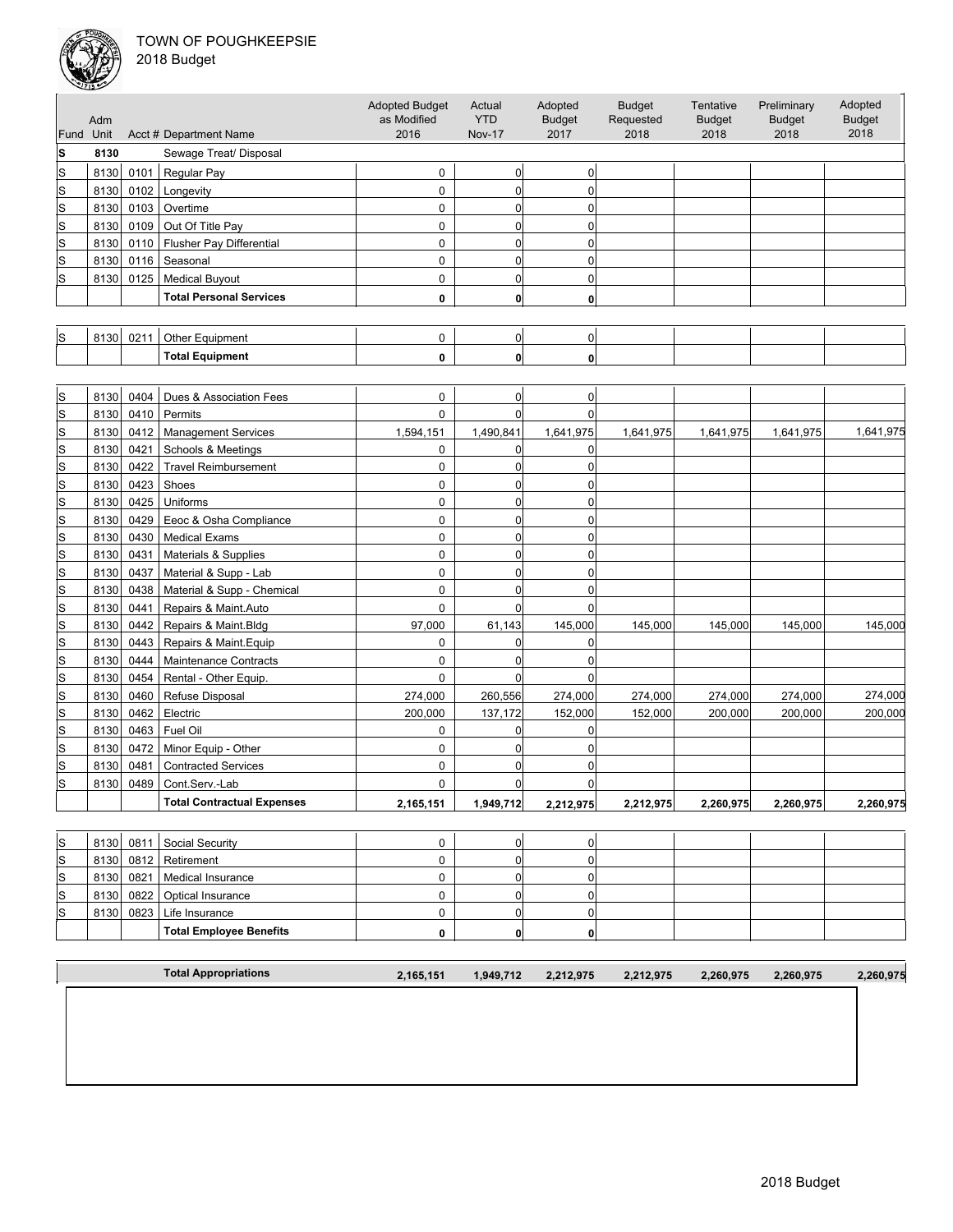

|           | <b>Adm</b> |      |                                   | <b>Adopted Budget</b><br>as Modified | Actual<br><b>YTD</b> | Adopted<br><b>Budget</b> | <b>Budget</b><br>Requested | Tentative<br><b>Budget</b> | Preliminary<br><b>Budget</b> | Adopted<br><b>Budget</b> |
|-----------|------------|------|-----------------------------------|--------------------------------------|----------------------|--------------------------|----------------------------|----------------------------|------------------------------|--------------------------|
| Fund Unit |            |      | Acct # Department Name            | 2016                                 | <b>Nov-17</b>        | 2017                     | 2018                       | 2018                       | 2018                         | 2018                     |
| <b>SD</b> | 8540       |      | Drainage                          |                                      |                      |                          |                            |                            |                              |                          |
| <b>SD</b> | 8540       | 0481 | <b>Contracted Services</b>        |                                      |                      | 0                        |                            |                            |                              |                          |
|           |            |      | <b>Total Contractual Expenses</b> |                                      |                      | $\mathbf{0}$             |                            |                            |                              |                          |
|           |            |      |                                   |                                      |                      |                          |                            |                            |                              |                          |
|           |            |      | <b>Total Appropriations</b>       | 0                                    |                      | 0<br>0                   |                            |                            |                              |                          |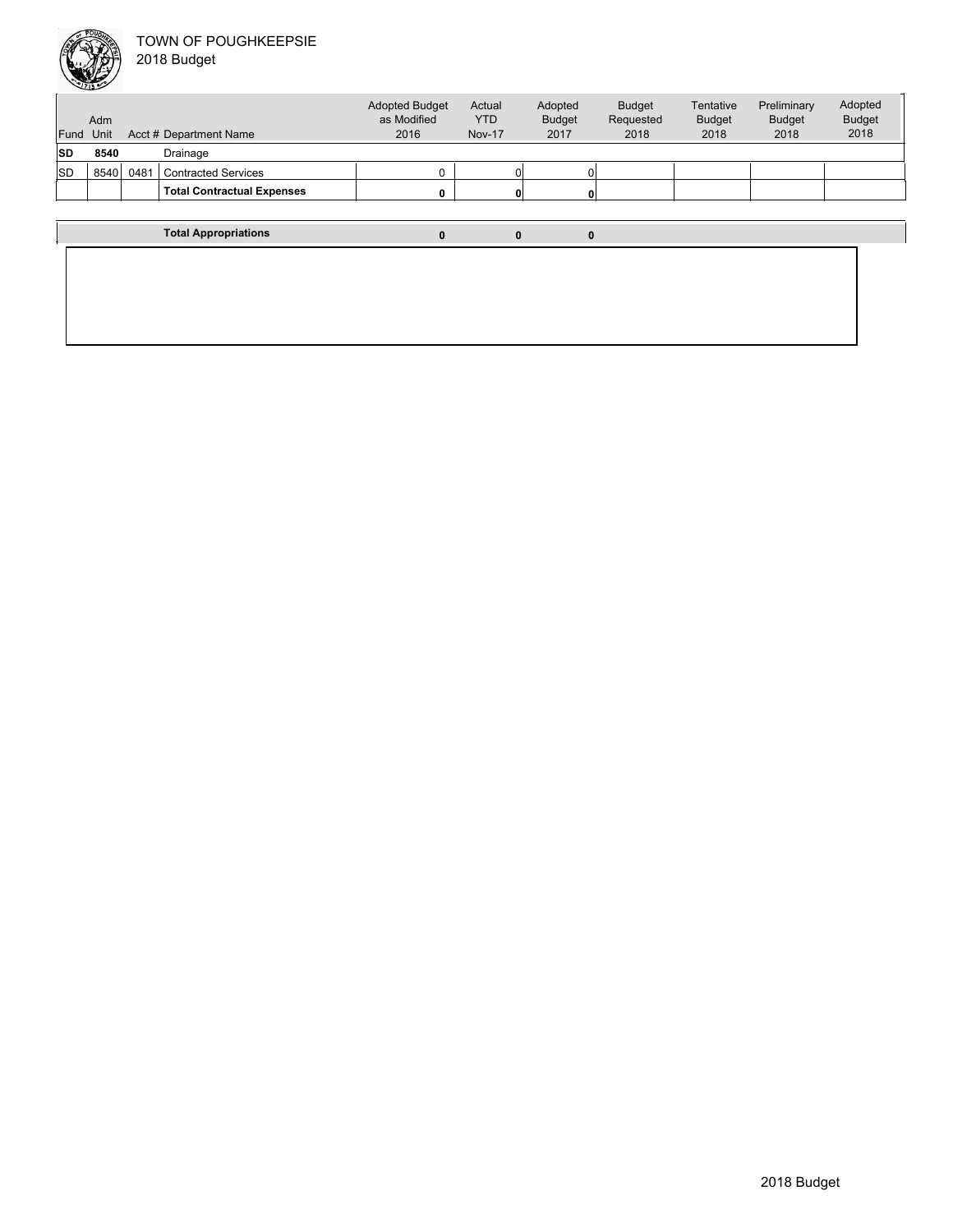

| Fund | Adm<br>Unit |      | Acct # Department Name         | <b>Adopted Budget</b><br>as Modified<br>2016 | Actual<br><b>YTD</b><br><b>Nov-17</b> | Adopted<br><b>Budget</b><br>2017 | <b>Budget</b><br>Requested<br>2018 | Tentative<br><b>Budget</b><br>2018 | Preliminary<br><b>Budget</b><br>2018 | Adopted<br><b>Budget</b><br>2018 |
|------|-------------|------|--------------------------------|----------------------------------------------|---------------------------------------|----------------------------------|------------------------------------|------------------------------------|--------------------------------------|----------------------------------|
| ls   | 9010        |      | <b>State Retirement</b>        |                                              |                                       |                                  |                                    |                                    |                                      |                                  |
| ls   | 9010        | 0812 | Retirement                     | 6,920                                        |                                       | 7,100                            | 7,100                              | 10,000                             | 10,000                               | 10,000                           |
|      |             |      | <b>Total Employee Benefits</b> | 6,920                                        |                                       | 7,100                            | 7,100                              | 10,000                             | 10,000                               | 10,000                           |
|      |             |      |                                |                                              |                                       |                                  |                                    |                                    |                                      |                                  |
|      |             |      | <b>Total Appropriations</b>    | 6,920                                        |                                       | $\bf{0}$<br>7.100                | 7,100                              | 10,000                             | 10,000                               | 10,000                           |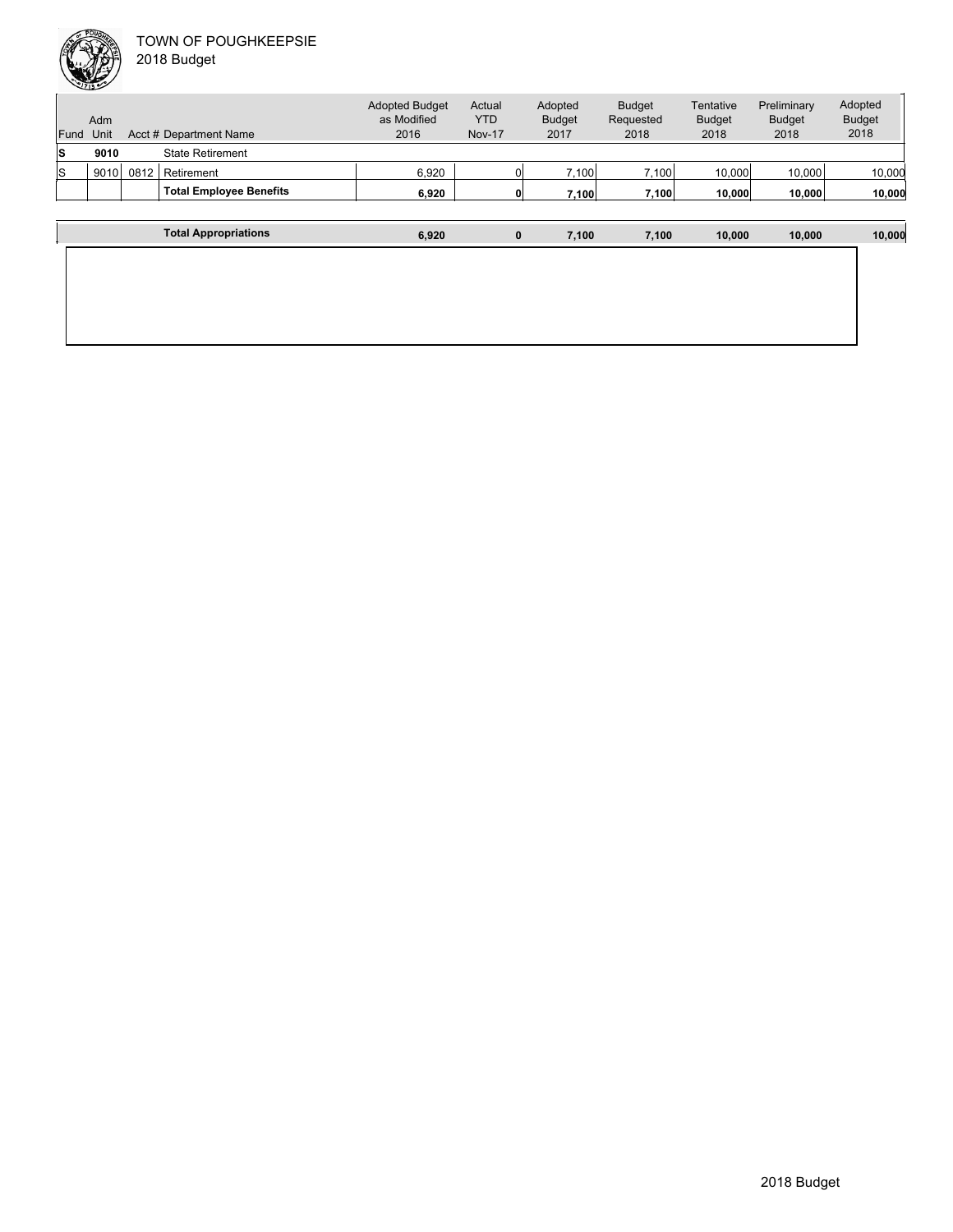|      | Adm  |     |                                | <b>Adopted Budget</b><br>as Modified | Actual<br>YTD | Adopted<br><b>Budget</b> | <b>Budget</b><br>Requested | Tentative<br><b>Budget</b> | Preliminary<br><b>Budget</b> | Adopted<br><b>Budget</b> |
|------|------|-----|--------------------------------|--------------------------------------|---------------|--------------------------|----------------------------|----------------------------|------------------------------|--------------------------|
| Fund | Unit |     | Acct # Department Name         | 2016                                 | <b>Nov-17</b> | 2017                     | 2018                       | 2018                       | 2018                         | 2018                     |
| ls   | 9040 |     | Workers' Comp Insur.           |                                      |               |                          |                            |                            |                              |                          |
| ls   | 9040 | 080 | <b>Workers Compensation</b>    | 38.492                               | 40,000        | 40,416                   | 40,000                     | 43,000                     | 43,000                       | 43,000                   |
|      |      |     | <b>Total Employee Benefits</b> | 38,492                               | 40,000        | 40,416                   | 40,000                     | 43,000                     | 43,000                       | 43,000                   |
|      |      |     |                                |                                      |               |                          |                            |                            |                              |                          |

| <b>Total Appropriations</b> | 38,492 | 40,000 | 40,416 | 40,000 | 43,000 | 43,000 | 43,000 |
|-----------------------------|--------|--------|--------|--------|--------|--------|--------|
|                             |        |        |        |        |        |        |        |
|                             |        |        |        |        |        |        |        |
|                             |        |        |        |        |        |        |        |
|                             |        |        |        |        |        |        |        |
|                             |        |        |        |        |        |        |        |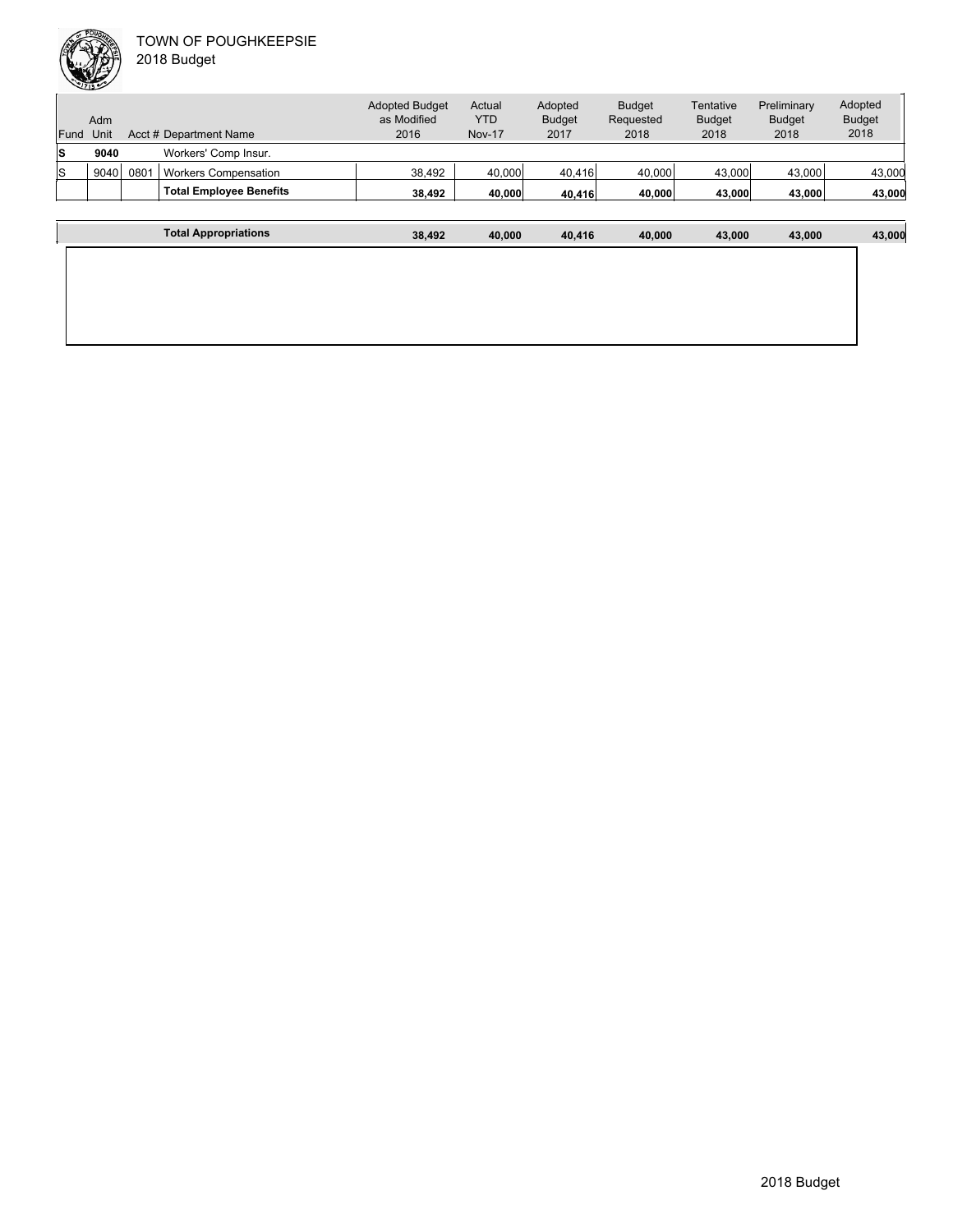

Unit Acct # Department Name Adm Actual YTD Nov-17 Budget Requested 2018 Tentative Budget 2018 Preliminary Budget 2018 Adopted Budget as Modified 2016 Fund Unit Adopted Budget 2017 **S 9050** Unemployment Insur.  $\begin{array}{|c|c|c|c|c|}\hline \bf S & 9050 & 0802 & \text{Unemployment Insurance} & & & & & 0 & & & 0 \ \hline \end{array}$ Total Employee Benefits **1989 (1991) 1989** (1991) **1999** (1991) **1999** (1991) **1999** 

**Total Appropriations 0 0 0**

Adopted Budget 2018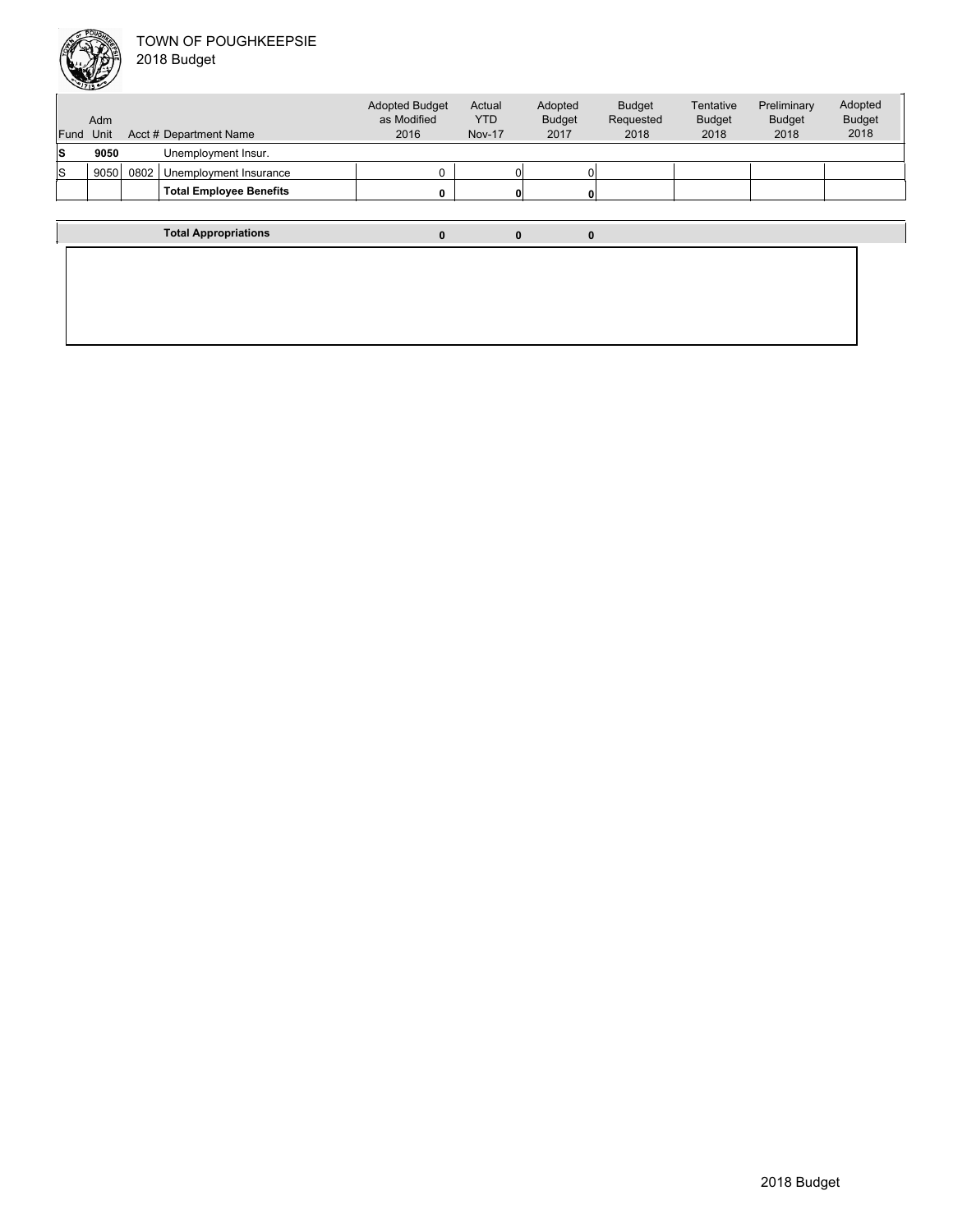

**The Community of Community** 

| Fund | Adm<br>Unit |      | Acct # Department Name         | <b>Adopted Budget</b><br>as Modified<br>2016 | Actual<br><b>YTD</b><br><b>Nov-17</b> | Adopted<br><b>Budget</b><br>2017 | <b>Budget</b><br>Requested<br>2018 | Tentative<br><b>Budget</b><br>2018 | Preliminary<br><b>Budget</b><br>2018 | Adopted<br><b>Budget</b><br>2018 |
|------|-------------|------|--------------------------------|----------------------------------------------|---------------------------------------|----------------------------------|------------------------------------|------------------------------------|--------------------------------------|----------------------------------|
| ls   | 9060        |      | Hospital & Med Insur.          |                                              |                                       |                                  |                                    |                                    |                                      |                                  |
| ls   | 9060        | 082  | Medical Insurance              | 174,380                                      | 156.849                               | 187.250                          | 187.250                            | 200.000                            | 200,000                              | 200,000                          |
| ls   | 9060        | 0823 | Life Insurance                 | 220                                          |                                       |                                  |                                    |                                    |                                      |                                  |
| ls   | 9060        | 0825 | Employee Assistance Pro.       | 400                                          | 220                                   |                                  |                                    | 1.000                              | 1,000                                | 1,000                            |
|      |             |      | <b>Total Employee Benefits</b> | 175.000                                      | 157,069                               | 187.250                          | 187,250                            | 201,000                            | 201,000                              | 201,000                          |

| <b>Total Appropriations</b> | 175,000 | 157,069 | 187,250 | 187,250 | 201,000 | 201,000 | 201,000 |
|-----------------------------|---------|---------|---------|---------|---------|---------|---------|
|                             |         |         |         |         |         |         |         |
|                             |         |         |         |         |         |         |         |
|                             |         |         |         |         |         |         |         |
|                             |         |         |         |         |         |         |         |
|                             |         |         |         |         |         |         |         |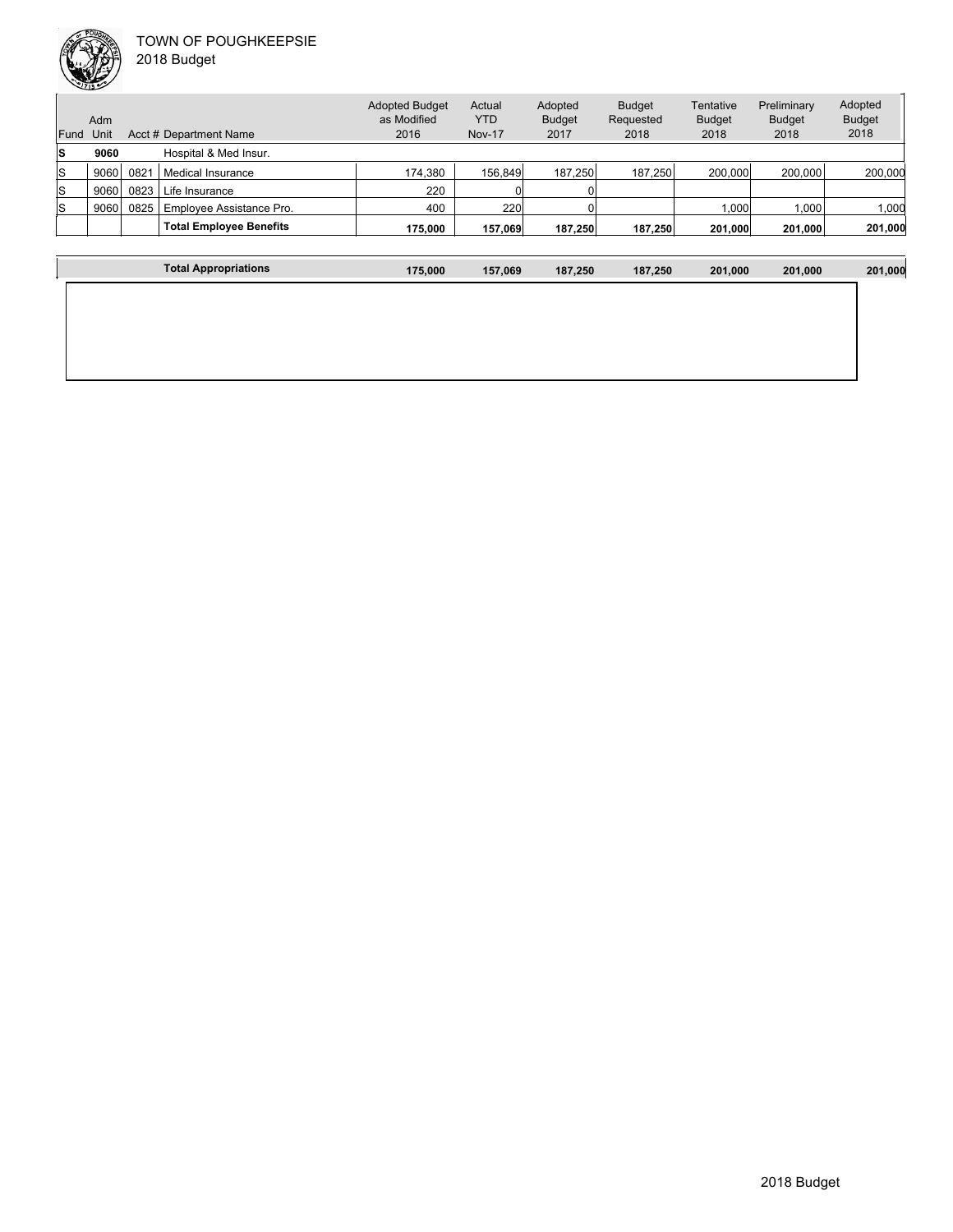

| Fund<br>lS | Adm<br>Unit<br>9710 |      | Acct # Department Name<br>Serial Bonds | <b>Adopted Budget</b><br>as Modified<br>2016 | Actual<br><b>YTD</b><br><b>Nov-17</b> | Adopted<br><b>Budget</b><br>2017 | <b>Budget</b><br>Requested<br>2018 | Tentative<br><b>Budget</b><br>2018 | Preliminary<br><b>Budget</b><br>2018 | Adopted<br><b>Budget</b><br>2018 |
|------------|---------------------|------|----------------------------------------|----------------------------------------------|---------------------------------------|----------------------------------|------------------------------------|------------------------------------|--------------------------------------|----------------------------------|
| lS         | 9710                | 0601 | Principal                              | 0                                            | 01                                    | 50,000                           | 50,000                             | 388,656                            | 388,656                              | 388,656                          |
| <b>SD</b>  | 9710                | 0601 | Principal                              | 0                                            |                                       |                                  |                                    |                                    |                                      |                                  |
| <b>SD</b>  | 9710                | 0601 | Principal                              | 176,655                                      | 143,042                               | 143,042                          | 67,375                             | 67,372                             | 67,372                               | 67,372                           |
|            |                     |      | <b>Total</b>                           | 176,655                                      | 143,042                               | 193.042                          | 117,375                            | 456,028                            | 456,028                              | 456,028                          |
|            |                     |      |                                        |                                              |                                       |                                  |                                    |                                    |                                      |                                  |
| lS.        | 9710                | 0701 | Interest                               | 3,650                                        | 0                                     | 40,000                           | 40,000                             | 391,004                            | 391,004                              | 391,004                          |
| SD         | 9710                | 0701 | Interest                               | $\Omega$                                     |                                       |                                  |                                    |                                    |                                      |                                  |
| <b>SD</b>  | 9710                | 0701 | Interest                               | 17,986                                       | 11,394                                | 11,395                           | 7,215                              | 7,211                              | 7,211                                | 7,211                            |
|            |                     |      | <b>Total</b>                           | 21,636                                       | 11,394                                | 51,395                           | 47,215                             | 398,215                            | 398,215                              | 398,215                          |
|            |                     |      |                                        |                                              |                                       |                                  |                                    |                                    |                                      |                                  |

| <b>Total Appropriations</b> | 198,291 | 154,436 | 244,437 | 164.590 | 854,243 | 854,243 | 854,243 |
|-----------------------------|---------|---------|---------|---------|---------|---------|---------|
|                             |         |         |         |         |         |         |         |
|                             |         |         |         |         |         |         |         |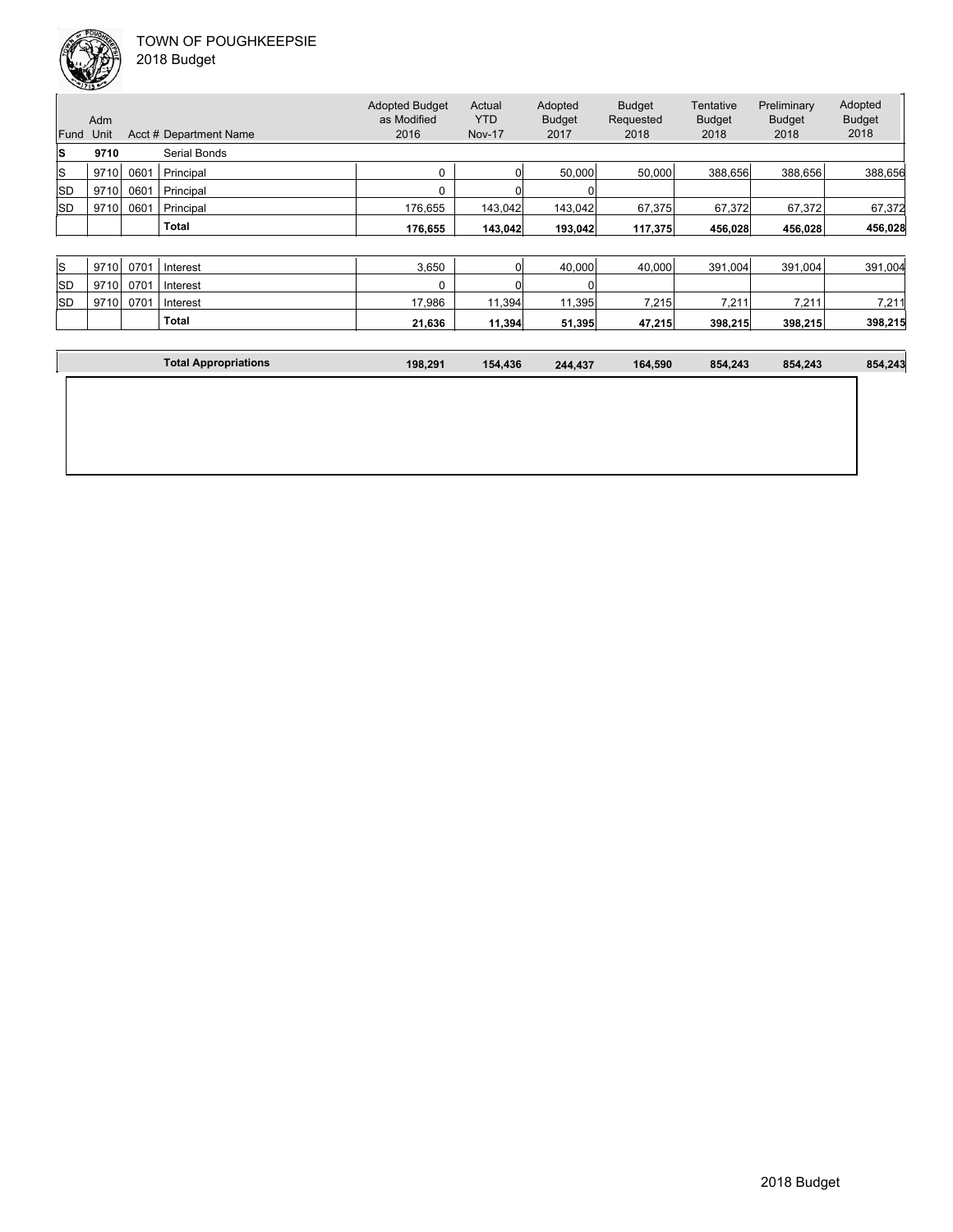

| Fund | Adm<br>Unit |      | Acct # Department Name         | <b>Adopted Budget</b><br>as Modified<br>2016 | Actual<br><b>YTD</b><br><b>Nov-17</b> | Adopted<br><b>Budget</b><br>2017 | <b>Budget</b><br>Requested<br>2018 | Tentative<br><b>Budget</b><br>2018 | Preliminary<br><b>Budget</b><br>2018 | Adopted<br><b>Budget</b><br>2018 |
|------|-------------|------|--------------------------------|----------------------------------------------|---------------------------------------|----------------------------------|------------------------------------|------------------------------------|--------------------------------------|----------------------------------|
| ls   | 9901        |      | Interfund Tran Wtr/Swr         |                                              |                                       |                                  |                                    |                                    |                                      |                                  |
| ls   | 9901        | 0901 | <b>Transfer To Other Funds</b> | 0                                            |                                       |                                  |                                    |                                    |                                      |                                  |
|      |             |      | <b>Total</b>                   | 0                                            |                                       |                                  |                                    |                                    |                                      |                                  |
|      |             |      |                                |                                              |                                       |                                  |                                    |                                    |                                      |                                  |
|      |             |      | <b>Total Appropriations</b>    | $\bf{0}$                                     | 0                                     | $\bf{0}$                         |                                    |                                    |                                      |                                  |
|      |             |      |                                |                                              |                                       |                                  |                                    |                                    |                                      |                                  |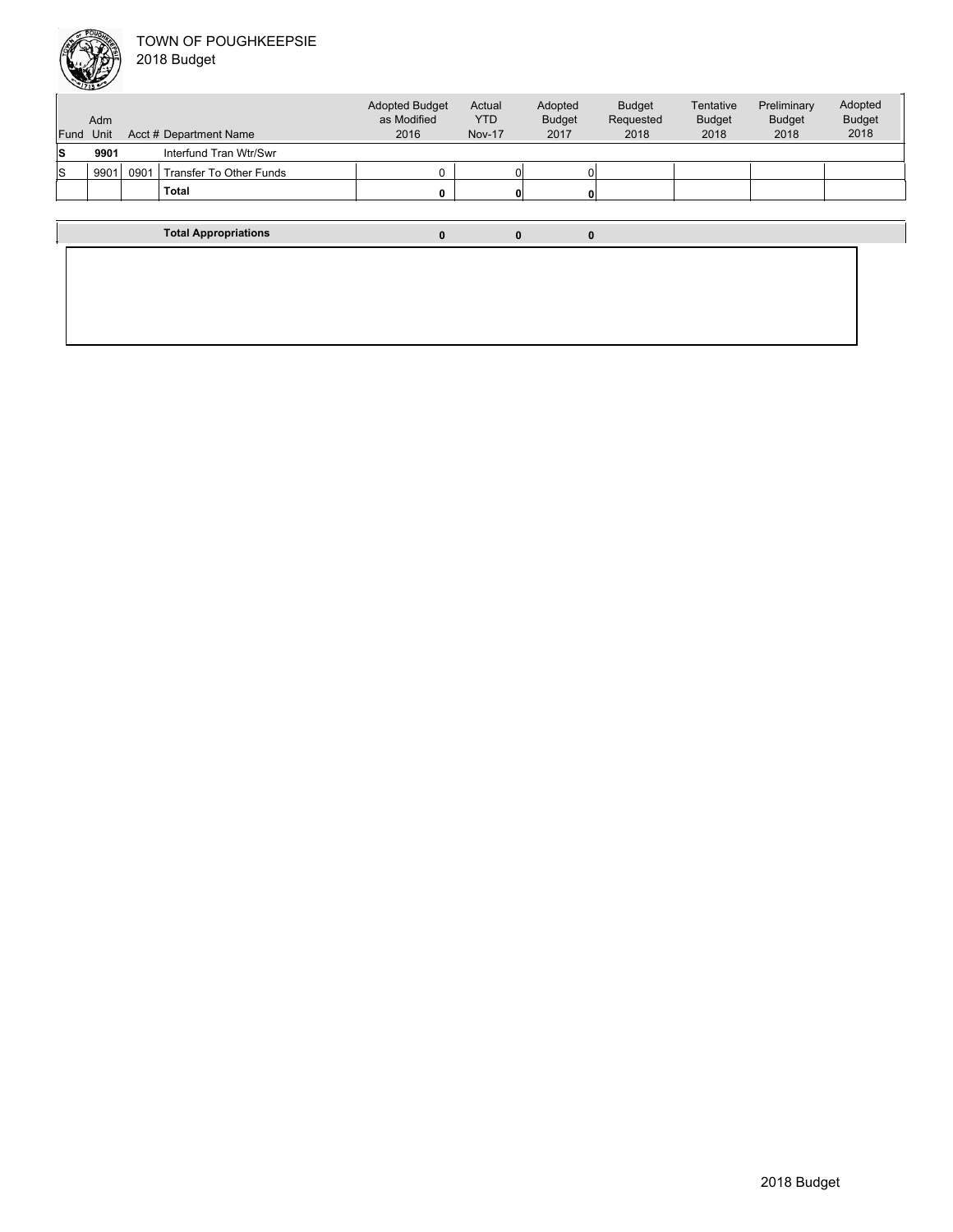### TOWN OF POUGHKEEPSIE  $\overline{2}$



|  | 2018 Budget |  |
|--|-------------|--|
|--|-------------|--|

| Fund Unit | Adm  |      | Acct # Department Name      | <b>Adopted Budget</b><br>as Modified<br>2016 | Actual<br><b>YTD</b><br><b>Nov-17</b> | Adopted<br><b>Budget</b><br>2017 | <b>Budget</b><br>Requested<br>2018 | Tentative<br><b>Budget</b><br>2018 | Preliminary<br><b>Budget</b><br>2018 | Adopted<br><b>Budget</b><br>2018 |
|-----------|------|------|-----------------------------|----------------------------------------------|---------------------------------------|----------------------------------|------------------------------------|------------------------------------|--------------------------------------|----------------------------------|
| s         | 9910 |      | Interfund Trans Other       |                                              |                                       |                                  |                                    |                                    |                                      |                                  |
| S         | 9910 | 0901 | Transfers To Other Funds    |                                              |                                       |                                  |                                    |                                    |                                      |                                  |
| <b>SD</b> | 9910 | 0901 | Transfers To Other Funds    | O                                            |                                       |                                  |                                    |                                    |                                      |                                  |
|           |      |      | <b>Total</b>                | 0                                            |                                       |                                  |                                    |                                    |                                      |                                  |
|           |      |      |                             |                                              |                                       |                                  |                                    |                                    |                                      |                                  |
|           |      |      | <b>Total Appropriations</b> | $\mathbf{0}$                                 | $\bf{0}$                              | $\mathbf{0}$                     |                                    |                                    |                                      |                                  |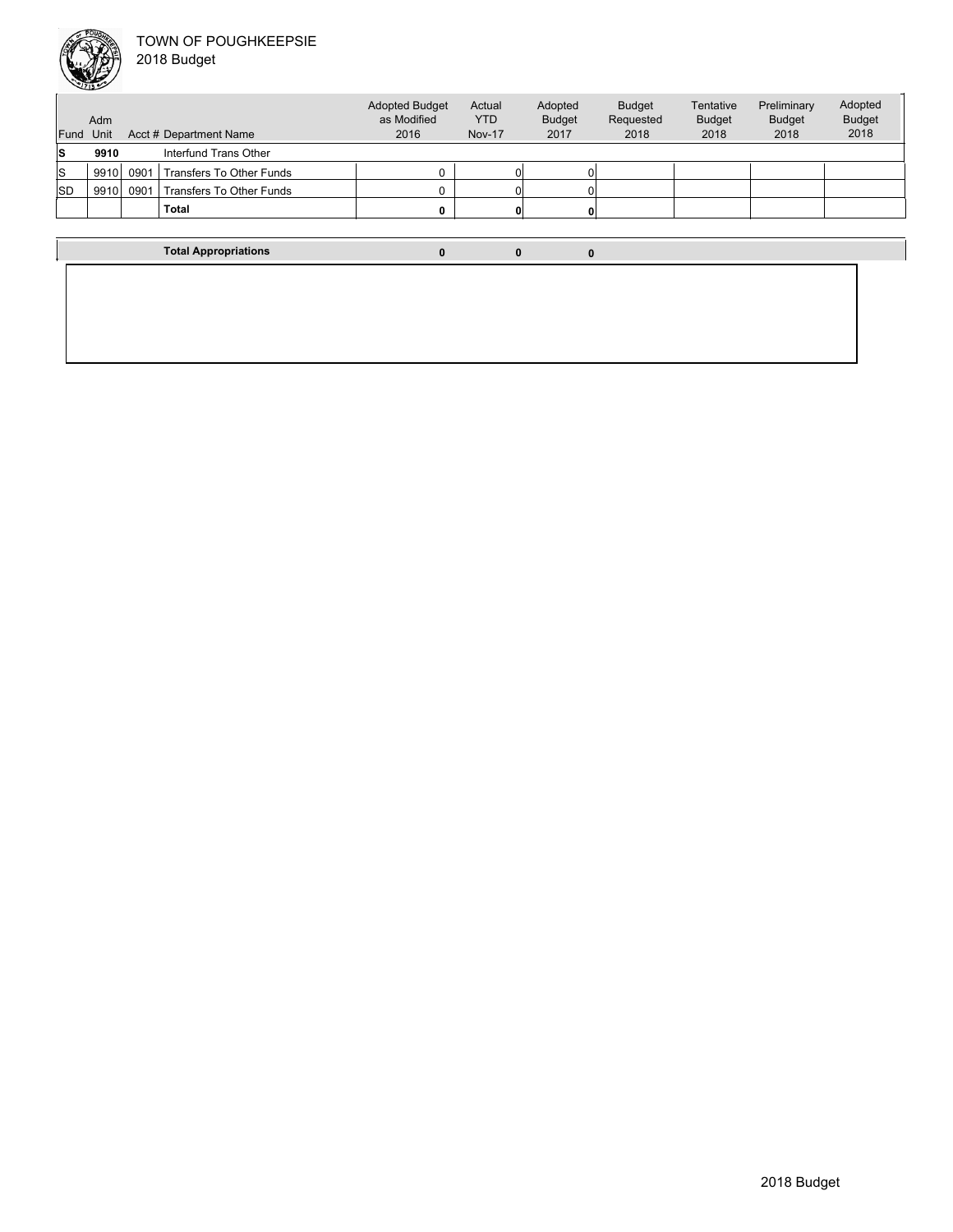

| Fund | Adm<br>Unit |      | Acct # Department Name | <b>Adopted Budget</b><br>as Modified<br>2016 | Actual<br><b>YTD</b><br><b>Nov-17</b> | Adopted<br><b>Budget</b><br>2017 | <b>Budget</b><br>Requested<br>2018 | Tentative<br><b>Budget</b><br>2018 | Preliminary<br><b>Budget</b><br>2018 | Adopted<br><b>Budget</b><br>2018 |
|------|-------------|------|------------------------|----------------------------------------------|---------------------------------------|----------------------------------|------------------------------------|------------------------------------|--------------------------------------|----------------------------------|
| A    | 1110        |      | Courts                 |                                              |                                       |                                  |                                    |                                    |                                      |                                  |
| A    | 1110        | 2610 | Fines & Forfeited Bail | $-800,000$                                   | $-544,527$                            | $-810,000$                       | $-810,000$                         | $-800,000$                         | $-800,000$                           | $-800,000$                       |
| A    | 1110        | 2611 | Fines Dog Cases        | 0                                            | C                                     |                                  |                                    |                                    |                                      |                                  |
|      |             |      | <b>Total</b>           | $-800,000$                                   | $-544,527$                            | $-810,000$                       | $-810,000$                         | $-800,000$                         | $-800,000$                           | $-800,000$                       |
|      |             |      |                        |                                              |                                       |                                  |                                    |                                    |                                      |                                  |
| ΙA   | 1110        | 2770 | Miscellaneous Revenue  | $\mathbf 0$                                  | $-87$                                 | 0 <sub>1</sub>                   |                                    |                                    |                                      |                                  |
|      |             |      | Total                  | 0                                            | $-87$                                 | 0                                |                                    |                                    |                                      |                                  |
|      |             |      |                        |                                              |                                       |                                  |                                    |                                    |                                      |                                  |
| A    | 1110        | 3070 | Nys Jcap Grant         | 0                                            | 0                                     | 0 <sub>1</sub>                   |                                    |                                    |                                      |                                  |
|      |             |      | Total                  | 0                                            | 0                                     | 0                                |                                    |                                    |                                      |                                  |
|      |             |      |                        |                                              |                                       |                                  |                                    |                                    |                                      |                                  |
|      |             |      | <b>Total Revenue</b>   | $-800,000$                                   | $-544,614$                            | $-810,000$                       | $-810,000$                         | $-800,000$                         | $-800,000$                           | $-800,000$                       |
|      |             |      |                        |                                              |                                       |                                  |                                    |                                    |                                      |                                  |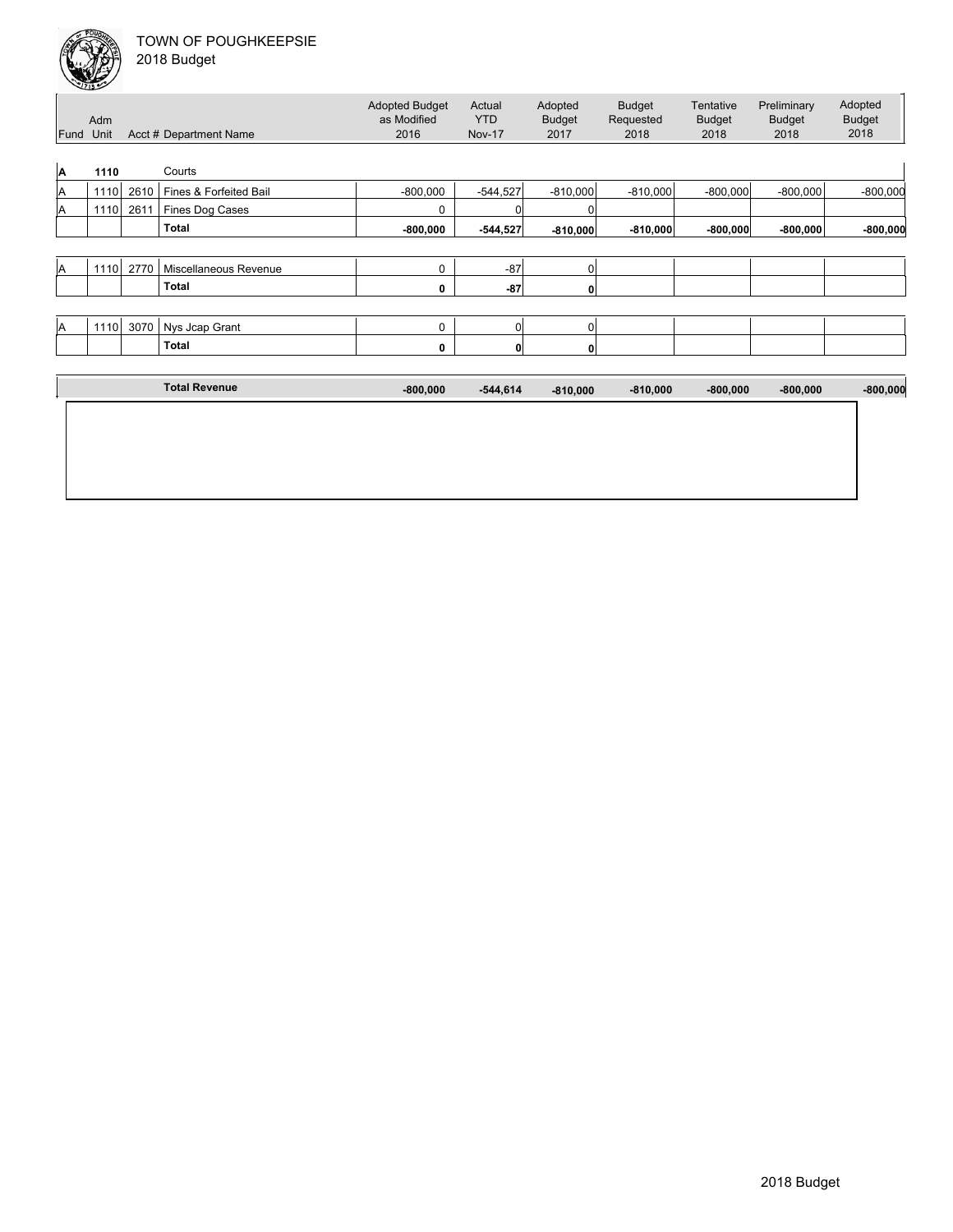

|  | 2018 Budget |  |
|--|-------------|--|
|--|-------------|--|

| Fund Unit | Adm  |      | Acct # Department Name               | <b>Adopted Budget</b><br>as Modified<br>2016 | Actual<br><b>YTD</b><br><b>Nov-17</b> | Adopted<br><b>Budget</b><br>2017 | <b>Budget</b><br>Requested<br>2018 | Tentative<br><b>Budget</b><br>2018 | Preliminary<br><b>Budget</b><br>2018 | Adopted<br><b>Budget</b><br>2018 |
|-----------|------|------|--------------------------------------|----------------------------------------------|---------------------------------------|----------------------------------|------------------------------------|------------------------------------|--------------------------------------|----------------------------------|
| A         | 1315 |      | Comptroller                          |                                              |                                       |                                  |                                    |                                    |                                      |                                  |
| A         | 1315 | 1001 | Property Tax                         | $-3,602,805$                                 | $-3,504,467$                          | $-3,504,467$                     |                                    | $-3,466,318$                       | $-3,466,318$                         | $-3,466,318$                     |
| A         | 1315 | 1081 | In Lieu Of Taxes                     | 0                                            | 0                                     | 0                                |                                    |                                    |                                      |                                  |
|           |      |      | <b>Total</b>                         | $-3,602,805$                                 | $-3,504,467$                          | $-3,504,467$                     |                                    | $-3,466,318$                       | $-3,466,318$                         | $-3,466,318$                     |
|           |      |      |                                      |                                              |                                       |                                  |                                    |                                    |                                      |                                  |
| A         | 1315 | 2401 | Interest & Earnings                  | $-30,000$                                    | $-107,829$                            | $-15,000$                        | $-15,000$                          | $-60,475$                          | $-61,736$                            | $-61,736$                        |
| Α         | 1315 | 2410 | <b>Rental Of Real Property</b>       | 0                                            | 0                                     | $\overline{0}$                   |                                    |                                    |                                      |                                  |
|           |      |      | <b>Total</b>                         | $-30,000$                                    | $-107,829$                            | $-15,000$                        | $-15,000$                          | $-60,475$                          | $-61,736$                            | $-61,736$                        |
|           |      |      |                                      |                                              |                                       |                                  |                                    |                                    |                                      |                                  |
| A         | 1315 | 2612 | Fines/Non-Compliance                 | 0                                            | 0                                     | $\overline{0}$                   |                                    |                                    |                                      |                                  |
| A         | 1315 | 2655 | Minor Sales/Other                    | 0                                            | $\overline{0}$                        | 0                                |                                    |                                    |                                      |                                  |
| Α         | 1315 | 2660 | Sale Of Real Property                | 0                                            | $-3,038$                              | $\overline{0}$                   |                                    |                                    |                                      |                                  |
| Α         | 1315 | 2680 | <b>Insurance Recoveries</b>          | $-4,000$                                     | $-14,232$                             | $\mathbf 0$                      |                                    |                                    |                                      |                                  |
|           |      |      | <b>Total</b>                         | $-4,000$                                     | $-17,270$                             | 0                                |                                    |                                    |                                      |                                  |
|           |      |      |                                      |                                              |                                       |                                  |                                    |                                    |                                      |                                  |
| Α         | 1315 | 2701 | Refund Prior Year Exp                | $-5,000$                                     | 0                                     | $\sigma$                         |                                    |                                    |                                      |                                  |
| A         | 1315 | 2705 | Gifts & Donations                    | 0                                            | $\overline{0}$                        | $\mathbf 0$                      |                                    |                                    |                                      |                                  |
| Α         | 1315 | 2770 | Miscellaneous Revenue                | $-22,500$                                    | $-893$                                | $-17,000$                        | $-20,000$                          | $-15,000$                          | $-15,000$                            | $-15,000$                        |
|           |      |      | <b>Total</b>                         | $-27,500$                                    | $-893$                                | $-17,000$                        | $-20,000$                          | $-15,000$                          | $-15,000$                            | $-15,000$                        |
|           |      |      |                                      |                                              |                                       |                                  |                                    |                                    |                                      |                                  |
| A         | 1315 | 3005 | Nys Mortgage Tax                     | $-800,000$                                   | $-316,776$                            | $-825,000$                       | $-825,000$                         | $-825,000$                         | $-825,000$                           | $-825,000$                       |
|           |      |      | <b>Total</b>                         | $-800,000$                                   | $-316,776$                            | $-825,000$                       | $-825,000$                         | $-825,000$                         | $-825,000$                           | $-825,000$                       |
|           |      |      |                                      |                                              |                                       |                                  |                                    |                                    |                                      |                                  |
| Α         | 1315 | 3990 | <b>Nys Enviromental Conservation</b> | 0                                            | 0                                     | $\overline{0}$                   |                                    |                                    |                                      |                                  |
|           |      |      | <b>Total</b>                         | 0                                            | $\mathbf{0}$                          | 0                                |                                    |                                    |                                      |                                  |
|           |      |      |                                      |                                              |                                       |                                  |                                    |                                    |                                      |                                  |
| Α         | 1315 | 4089 | Ushud-Section 8 Hsg.Admn             | 0                                            | 0                                     | $\sigma$                         |                                    |                                    |                                      |                                  |
|           |      |      | <b>Total</b>                         | 0                                            | $\mathbf{0}$                          | $\mathbf{0}$                     |                                    |                                    |                                      |                                  |
|           |      |      |                                      |                                              |                                       |                                  |                                    |                                    |                                      |                                  |
| A         | 1315 | 4322 | Fema Grant                           | 0                                            | 0                                     | $\overline{0}$                   |                                    |                                    |                                      |                                  |
|           |      |      | <b>Total</b>                         | 0                                            | $\mathbf{0}$                          | 0                                |                                    |                                    |                                      |                                  |
|           |      |      |                                      |                                              |                                       |                                  |                                    |                                    |                                      |                                  |
| A         | 1315 | 5095 | Appropriated Fund Balance            | 0                                            | 0                                     | $\overline{0}$                   |                                    |                                    |                                      |                                  |
|           |      |      | <b>Total</b>                         | 0                                            | $\mathbf{0}$                          | 0                                |                                    |                                    |                                      |                                  |
|           |      |      |                                      |                                              |                                       |                                  |                                    |                                    |                                      |                                  |
|           |      |      | <b>Total Revenue</b>                 | $-4,464,305$                                 | $-3,947,236$                          | $-4,361,467$                     | $-860,000$                         | $-4,366,793$                       | $-4,368,054$                         | $-4,368,054$                     |
|           |      |      |                                      |                                              |                                       |                                  |                                    |                                    |                                      |                                  |
|           |      |      |                                      |                                              |                                       |                                  |                                    |                                    |                                      |                                  |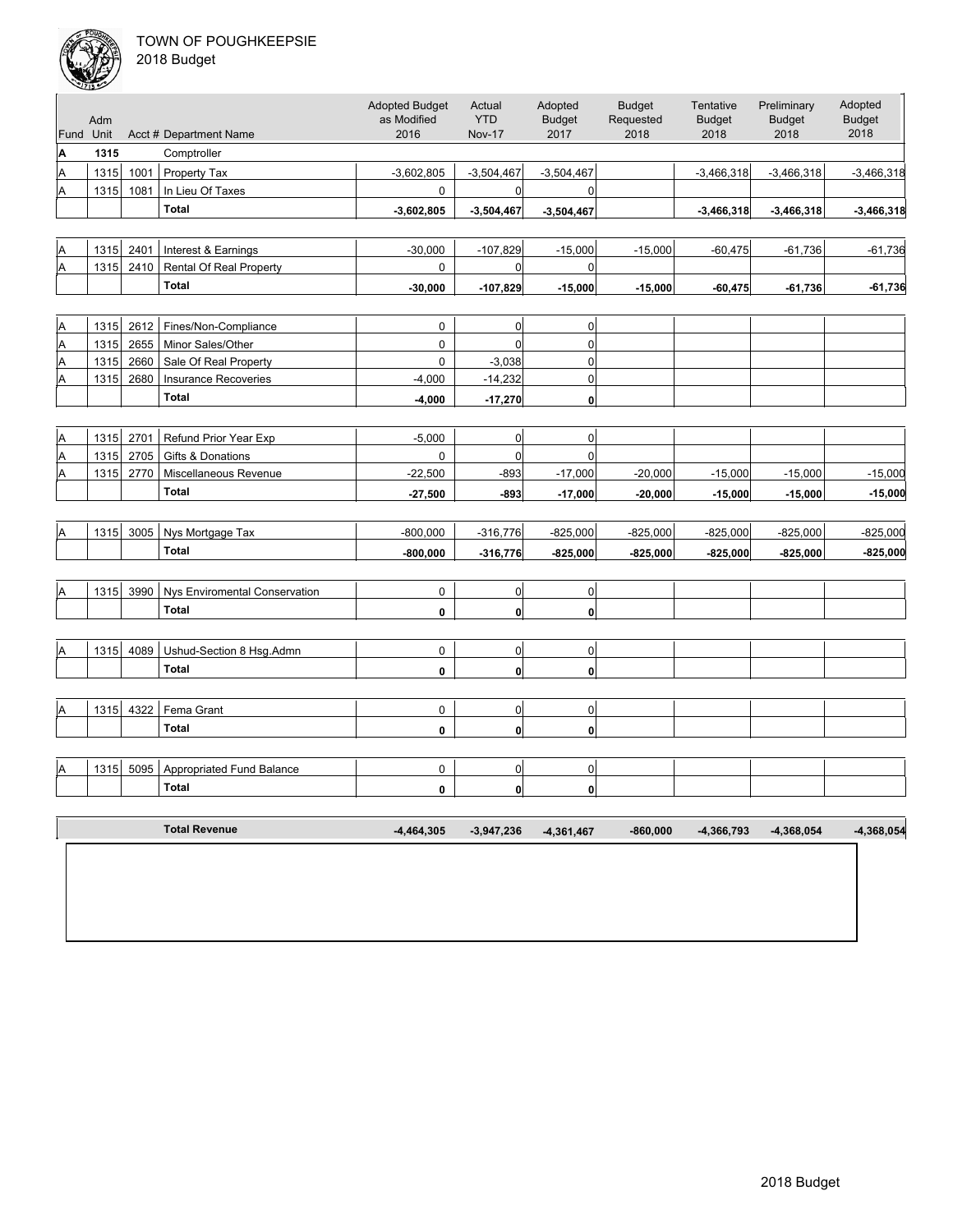| Fund | Adm<br>Unit |      | Acct # Department Name    | <b>Adopted Budget</b><br>as Modified<br>2016 | Actual<br><b>YTD</b><br><b>Nov-17</b> | Adopted<br><b>Budget</b><br>2017 | <b>Budget</b><br>Requested<br>2018 | Tentative<br><b>Budget</b><br>2018 | Preliminary<br><b>Budget</b><br>2018 | Adopted<br><b>Budget</b><br>2018 |
|------|-------------|------|---------------------------|----------------------------------------------|---------------------------------------|----------------------------------|------------------------------------|------------------------------------|--------------------------------------|----------------------------------|
| ΙA   | 1330        |      | <b>Tax Receiver</b>       |                                              |                                       |                                  |                                    |                                    |                                      |                                  |
| ΙA   | 1330        | 1090 | Interest & Penalties Rptx | $-240,000$                                   | $-185,285$                            | $-235,000$                       | $-200,000$                         | $-235,000$                         | $-235,000$                           | $-235,000$                       |
|      |             |      | <b>Total</b>              | $-240,000$                                   | $-185,285$                            | $-235,000$                       | $-200,000$                         | $-235,000$                         | $-235,000$                           | $-235,000$                       |
|      |             |      |                           |                                              |                                       |                                  |                                    |                                    |                                      |                                  |
| ΙA   | 1330        | 1232 | <b>Tax Collector Fees</b> | $-3,500$                                     | $-1,932$                              | $-2,500$                         | $-2,500$                           | $-2,500$                           | $-2,500$                             | $-2,500$                         |
|      |             |      | Total                     | $-3,500$                                     | $-1,932$                              | $-2,500$                         | $-2,500$                           | $-2,500$                           | $-2,500$                             | $-2,500$                         |
|      |             |      |                           |                                              |                                       |                                  |                                    |                                    |                                      |                                  |
| ΙA   | 1330        | 2770 | Miscellaneous Revenue     | $-8,000$                                     | $\overline{0}$                        | O                                |                                    |                                    |                                      |                                  |
|      |             |      | <b>Total</b>              | $-8,000$                                     | $\mathbf{0}$                          | 0                                |                                    |                                    |                                      |                                  |
|      |             |      |                           |                                              |                                       |                                  |                                    |                                    |                                      |                                  |
|      |             |      | <b>Total Revenue</b>      | $-251,500$                                   | $-187,217$                            | $-237,500$                       | $-202,500$                         | $-237,500$                         | $-237,500$                           | $-237,500$                       |
|      |             |      |                           |                                              |                                       |                                  |                                    |                                    |                                      |                                  |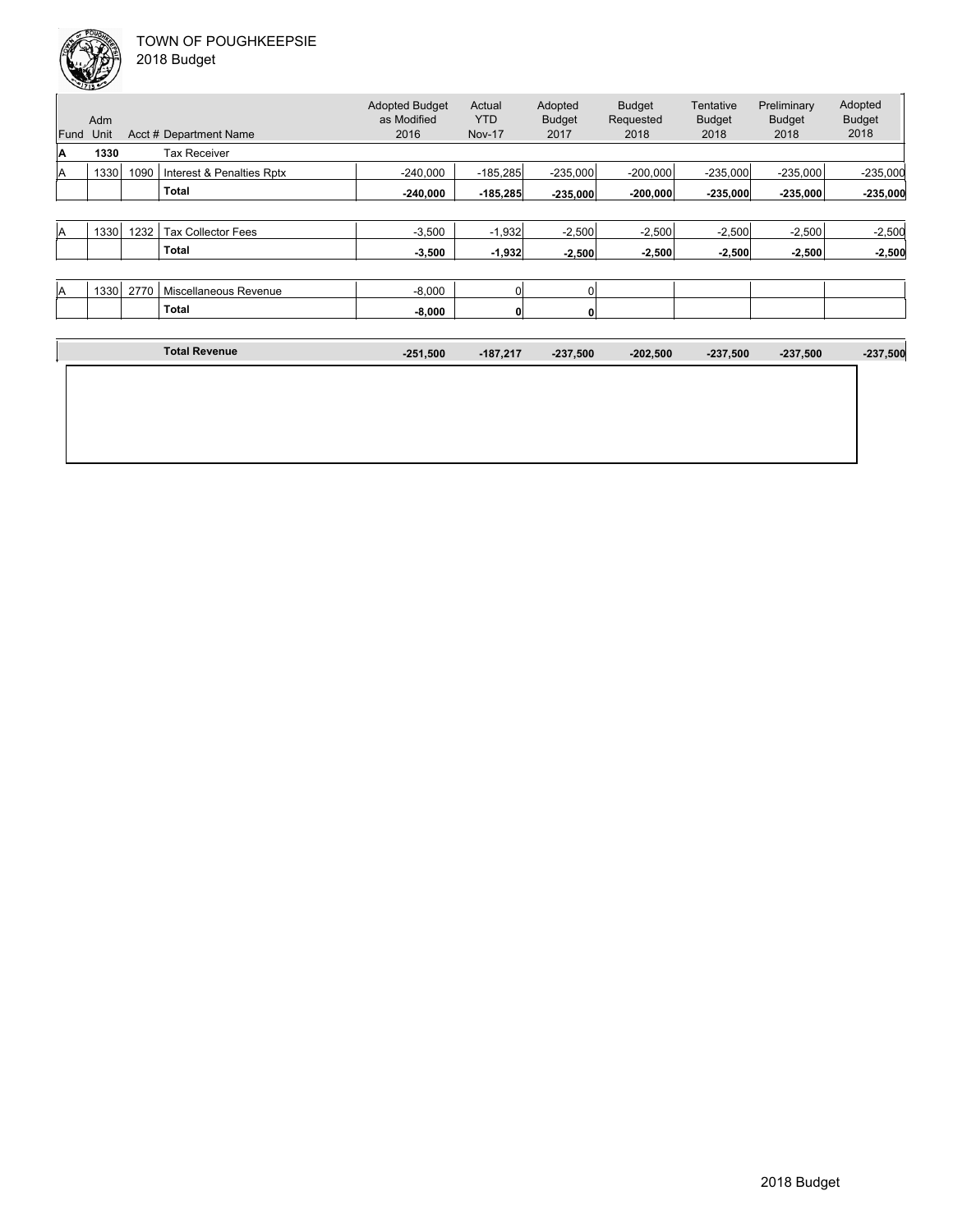

| Fund | Adm<br>Acct # Department Name<br>Unit |      |                         | <b>Adopted Budget</b><br>as Modified<br>2016 | Actual<br><b>YTD</b><br><b>Nov-17</b> | Adopted<br><b>Budget</b><br>2017 | <b>Budget</b><br>Requested<br>2018 | Tentative<br><b>Budget</b><br>2018 | Preliminary<br><b>Budget</b><br>2018 | Adopted<br><b>Budget</b><br>2018 |
|------|---------------------------------------|------|-------------------------|----------------------------------------------|---------------------------------------|----------------------------------|------------------------------------|------------------------------------|--------------------------------------|----------------------------------|
| A    | 1355                                  |      | Assessor                |                                              |                                       |                                  |                                    |                                    |                                      |                                  |
| A    | 1355                                  | 3060 | Nys Sara Grant          | ი                                            |                                       |                                  |                                    |                                    |                                      |                                  |
| ΙA   | 13551                                 | 3089 | Nysrpt-Assesr.Maint.Aid | 0                                            |                                       |                                  |                                    |                                    |                                      |                                  |
|      |                                       |      | <b>Total</b>            | 0                                            |                                       |                                  |                                    |                                    |                                      |                                  |
|      |                                       |      |                         |                                              |                                       |                                  |                                    |                                    |                                      |                                  |
|      |                                       |      | <b>Total Revenue</b>    | 0                                            | 0                                     | 0                                |                                    |                                    |                                      |                                  |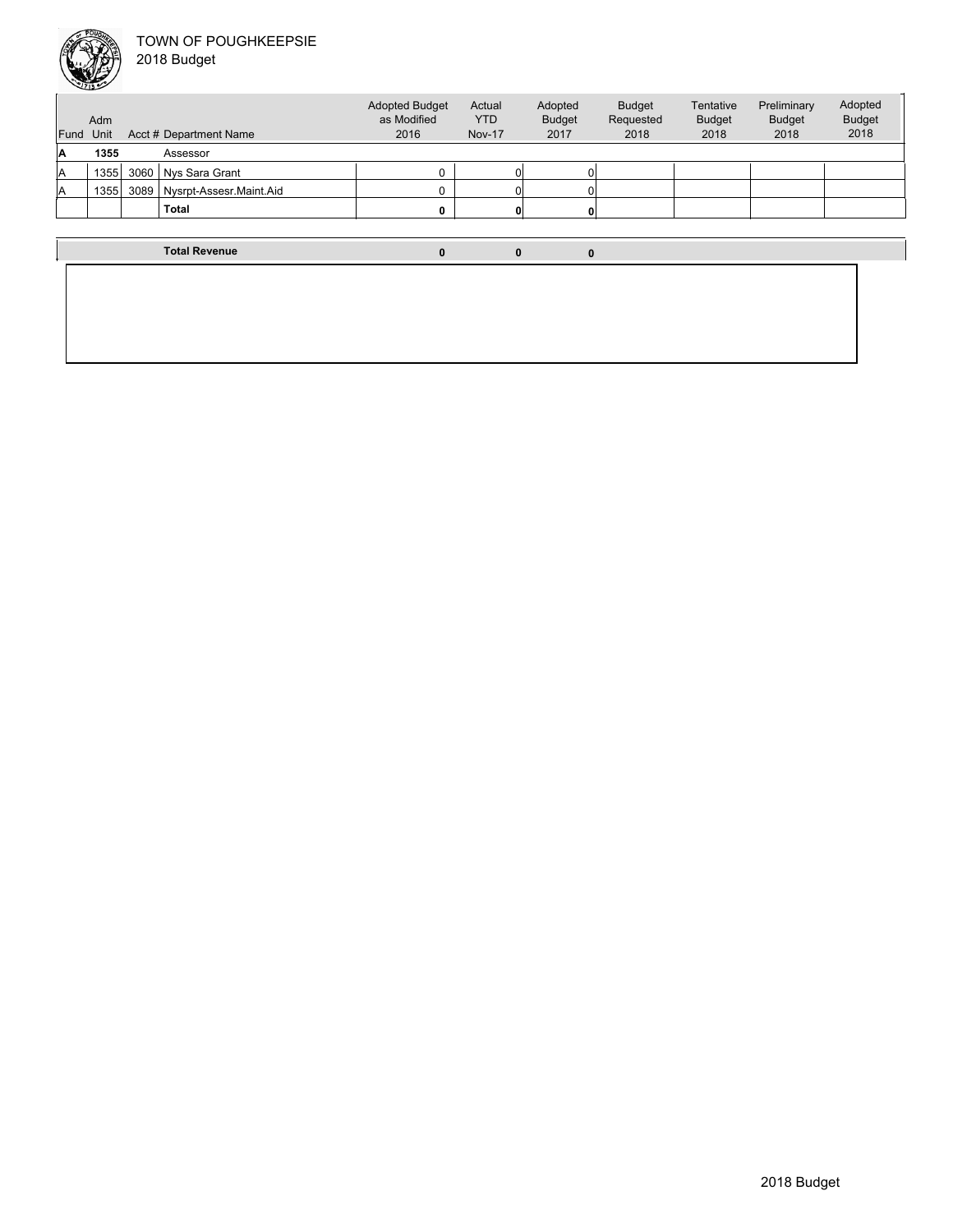

|  | 2018 Budget |
|--|-------------|
|--|-------------|

| Adm<br>Fund Unit<br>1410<br>1410<br>1410<br>1410 | 1255<br>1256<br>1603 | Acct # Department Name<br><b>Town Clerk</b><br><b>Town Clerk Fees</b><br><b>Flea Market Fees</b><br><b>Total</b><br><b>Vital Statistic Fees</b><br><b>Total</b> | <b>Adopted Budget</b><br>as Modified<br>2016<br>$-2,000$<br>0<br>$-2,000$<br>$-25,000$     | Actual<br><b>YTD</b><br><b>Nov-17</b><br>$-3,069$<br>$-1,500$<br>$-4,569$ | Adopted<br><b>Budget</b><br>2017<br>$-2,500$<br>$\Omega$ | <b>Budget</b><br>Requested<br>2018<br>$-2,500$ | Tentative<br><b>Budget</b><br>2018<br>$-2,750$ | Preliminary<br><b>Budget</b><br>2018<br>$-2,750$ | Adopted<br><b>Budget</b><br>2018<br>$-2,750$ |
|--------------------------------------------------|----------------------|-----------------------------------------------------------------------------------------------------------------------------------------------------------------|--------------------------------------------------------------------------------------------|---------------------------------------------------------------------------|----------------------------------------------------------|------------------------------------------------|------------------------------------------------|--------------------------------------------------|----------------------------------------------|
|                                                  |                      |                                                                                                                                                                 |                                                                                            |                                                                           |                                                          |                                                |                                                |                                                  |                                              |
|                                                  |                      |                                                                                                                                                                 |                                                                                            |                                                                           |                                                          |                                                |                                                |                                                  |                                              |
|                                                  |                      |                                                                                                                                                                 |                                                                                            |                                                                           |                                                          |                                                |                                                |                                                  |                                              |
|                                                  |                      |                                                                                                                                                                 |                                                                                            |                                                                           |                                                          |                                                |                                                |                                                  |                                              |
|                                                  |                      |                                                                                                                                                                 |                                                                                            |                                                                           | $-2,500$                                                 | $-2,500$                                       | $-2,750$                                       | $-2,750$                                         | $-2,750$                                     |
|                                                  |                      |                                                                                                                                                                 |                                                                                            |                                                                           |                                                          |                                                |                                                |                                                  |                                              |
|                                                  |                      |                                                                                                                                                                 |                                                                                            | $-22,896$                                                                 | $-25,000$                                                | $-25,000$                                      | $-25,000$                                      | $-25,000$                                        | $-25,000$                                    |
|                                                  |                      |                                                                                                                                                                 | $-25.000$                                                                                  | $-22,896$                                                                 | $-25,000$                                                | $-25,000$                                      | $-25,000$                                      | $-25,000$                                        | $-25,000$                                    |
|                                                  |                      |                                                                                                                                                                 |                                                                                            |                                                                           |                                                          |                                                |                                                |                                                  |                                              |
| 1410                                             | 2401                 | Interest & Earnings                                                                                                                                             | $\mathbf 0$                                                                                | $\overline{0}$                                                            | $\Omega$                                                 |                                                |                                                |                                                  |                                              |
|                                                  |                      | <b>Total</b>                                                                                                                                                    |                                                                                            |                                                                           |                                                          |                                                |                                                |                                                  |                                              |
|                                                  |                      |                                                                                                                                                                 |                                                                                            |                                                                           |                                                          |                                                |                                                |                                                  |                                              |
| 1410                                             | 2501                 | <b>Bus/Ocup Licenses</b>                                                                                                                                        | $\mathbf 0$                                                                                | $-5,100$                                                                  | $\overline{0}$                                           |                                                | $-10,000$                                      | $-10,000$                                        | $-10,000$                                    |
| 1410                                             | 2530                 | Games Of Chance Licenses                                                                                                                                        | $-1,000$                                                                                   | $-70$                                                                     | $-500$                                                   | $-500$                                         | $-100$                                         | $-100$                                           | $-100$                                       |
| 1410                                             | 2540                 | <b>Bingo Licenses</b>                                                                                                                                           | 0                                                                                          | $-300$                                                                    | 0                                                        |                                                | $-500$                                         | $-500$                                           | $-500$                                       |
| 1410                                             | 2544                 | <b>Replacement License</b>                                                                                                                                      | $\Omega$                                                                                   | $-13,016$                                                                 | $\Omega$                                                 |                                                | $-13,000$                                      | $-13,000$                                        | $-13,000$                                    |
| 1410                                             | 2545                 | Hunt/Fish/Bldg/Zone Licen                                                                                                                                       | $-500$                                                                                     | $-423$                                                                    | $-500$                                                   | $-500$                                         | $-500$                                         | $-500$                                           | $-500$                                       |
| 1410                                             | 2546                 | Marriage Licenses                                                                                                                                               | $-2,000$                                                                                   | $-3,413$                                                                  | $-2,200$                                                 | $-2,200$                                       | $-2,500$                                       | $-2,500$                                         | $-2,500$                                     |
| 1410                                             | 2547                 | <b>Other Licenses</b>                                                                                                                                           | $-1,750$                                                                                   | $-1,075$                                                                  | $-1,750$                                                 | $-1,750$                                       | $-1,500$                                       | $-1,500$                                         | $-1,500$                                     |
| 1410                                             | 2548                 | <b>Taxi Licenses</b>                                                                                                                                            | $-20,000$                                                                                  | $-13,250$                                                                 | $-20,000$                                                | $-20,000$                                      | $-20,000$                                      | $-20,000$                                        | $-20,000$                                    |
| 1410                                             | 2549                 | Flea Market Licenses                                                                                                                                            | $-17,000$                                                                                  | $-1,959$                                                                  | $-17,000$                                                | $-17,000$                                      | $-4,000$                                       | $-4,000$                                         | $-4,000$                                     |
| 1410                                             | 2551                 | <b>Rezoning Fees</b>                                                                                                                                            | $-1,000$                                                                                   | $-10,750$                                                                 | $\Omega$                                                 |                                                | $-7,500$                                       | $-7,500$                                         | $-7,500$                                     |
| 1410                                             |                      |                                                                                                                                                                 | 0                                                                                          |                                                                           | $\Omega$                                                 |                                                |                                                |                                                  | $-50$                                        |
|                                                  |                      |                                                                                                                                                                 | $-43,250$                                                                                  | $-49,456$                                                                 | $-41,950$                                                | $-41,950$                                      | $-59,650$                                      | $-59,650$                                        | $-59,650$                                    |
|                                                  |                      |                                                                                                                                                                 |                                                                                            |                                                                           |                                                          |                                                |                                                |                                                  |                                              |
| 1410                                             |                      |                                                                                                                                                                 |                                                                                            |                                                                           |                                                          |                                                |                                                |                                                  | $-1,500$                                     |
|                                                  |                      | <b>Total</b>                                                                                                                                                    | $-4,000$                                                                                   | $-590$                                                                    | $-3.000$                                                 | $-3,000$                                       | $-1,500$                                       | $-1,500$                                         | $-1,500$                                     |
|                                                  |                      |                                                                                                                                                                 |                                                                                            |                                                                           |                                                          |                                                |                                                |                                                  | $-88,900$                                    |
|                                                  |                      |                                                                                                                                                                 |                                                                                            |                                                                           |                                                          |                                                |                                                |                                                  |                                              |
|                                                  |                      | 2590<br>2655                                                                                                                                                    | <b>Blasting/Other Permits</b><br><b>Total</b><br>Minor Sales/Other<br><b>Total Revenue</b> | 0<br>$-4,000$<br>$-74,250$                                                | 0 <br>$-100$<br>$-590$<br>$-77,510$                      | 0<br>$-3,000$<br>$-72,450$                     | $-3,000$<br>$-72,450$                          | $-50$<br>$-1,500$<br>$-88,900$                   | $-50$<br>$-1,500$<br>$-88,900$               |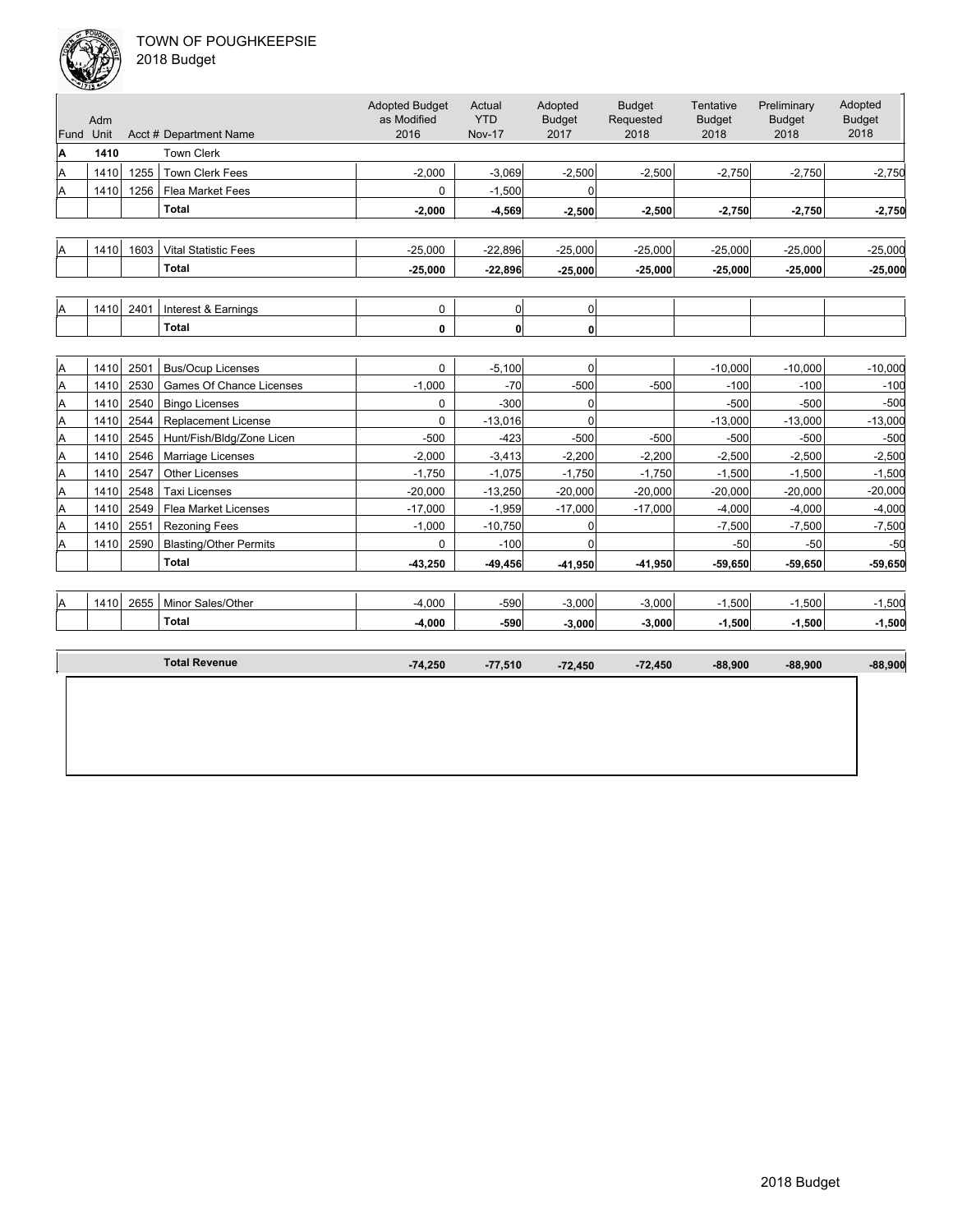

2018 Budget

|      | Adm   |      |                        | <b>Adopted Budget</b><br>as Modified | Actual<br><b>YTD</b> | Adopted<br><b>Budget</b> | <b>Budget</b><br>Requested | Tentative<br><b>Budget</b> | Preliminary<br><b>Budget</b> | Adopted<br><b>Budget</b> |
|------|-------|------|------------------------|--------------------------------------|----------------------|--------------------------|----------------------------|----------------------------|------------------------------|--------------------------|
| Fund | Unit  |      | Acct # Department Name | 2016                                 | <b>Nov-17</b>        | 2017                     | 2018                       | 2018                       | 2018                         | 2018                     |
| ۱A   | 1420  |      | Legal                  |                                      |                      |                          |                            |                            |                              |                          |
| lA   | 1420  | 257' | Admin.Fees Escrow      | $-3,000$                             |                      |                          |                            | $-3,000$                   | $-3,000$                     | $-3,000$                 |
|      |       |      | <b>Total</b>           | $-3.000$                             | 0                    |                          |                            | $-3.000$                   | $-3.000$                     | $-3,000$                 |
|      |       |      |                        |                                      |                      |                          |                            |                            |                              |                          |
| IA   | 1420. | 2610 | Fines & Forfeited Bail | $-35,000$                            | $-28,158$            | $-35,000$                | $-35,000$                  | $-35,000$                  | $-35,000$                    | $-35,000$                |
|      |       |      | <b>Total</b>           | $-35,000$                            | $-28,158$            | $-35,000$                | $-35,000$                  | $-35,000$                  | $-35,000$                    | $-35,000$                |

| <b>Total Revenue</b> | $-38,000$ | $-28,158$ | $-35,000$ | $-35,000$ | $-38,000$ | $-38,000$ | $-38,000$ |
|----------------------|-----------|-----------|-----------|-----------|-----------|-----------|-----------|
|                      |           |           |           |           |           |           |           |
|                      |           |           |           |           |           |           |           |
|                      |           |           |           |           |           |           |           |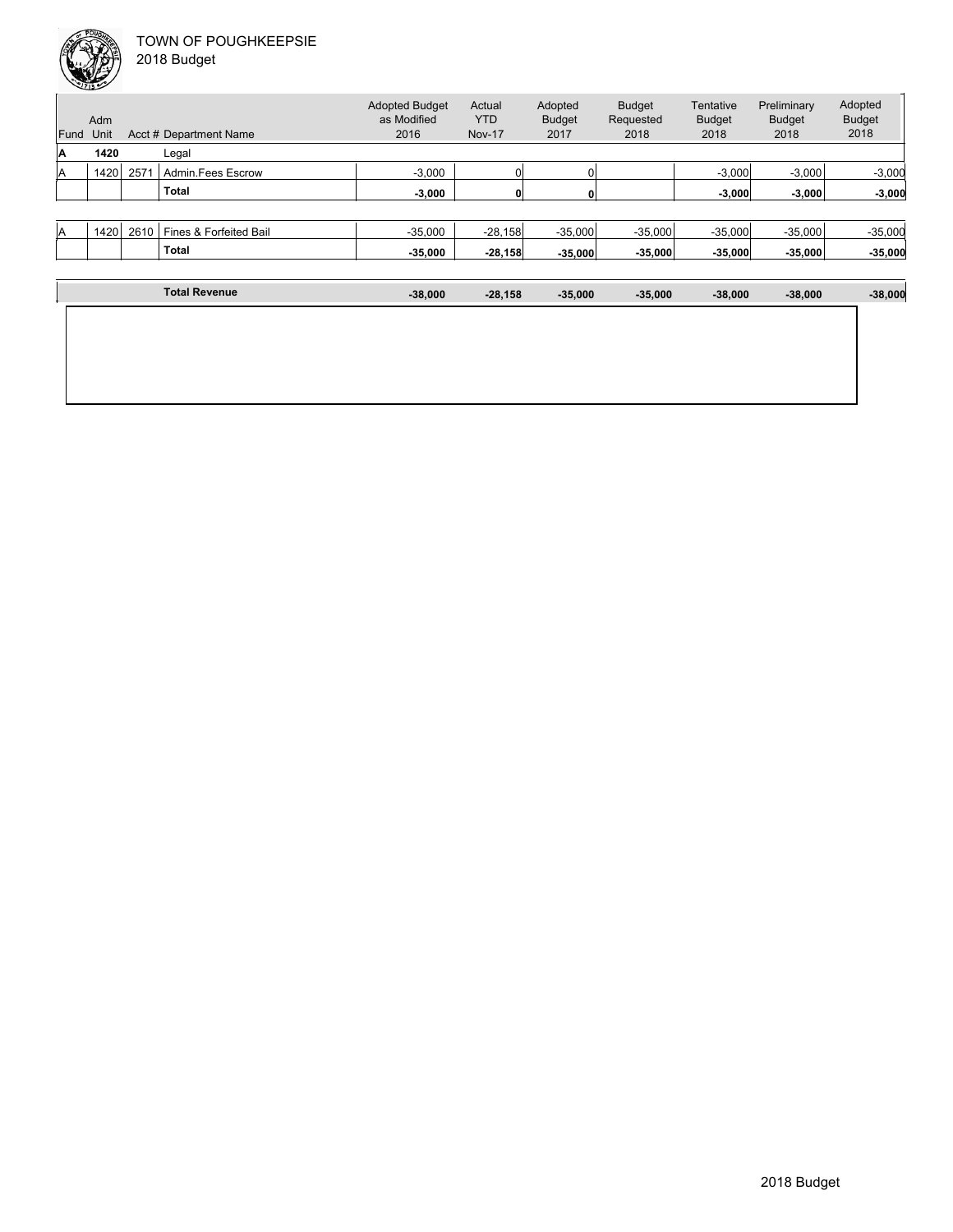| Fund | Adm<br>Unit |      | Acct # Department Name | <b>Adopted Budget</b><br>as Modified<br>2016 | Actual<br><b>YTD</b><br><b>Nov-17</b> | Adopted<br><b>Budget</b><br>2017 | <b>Budget</b><br>Requested<br>2018 | Tentative<br><b>Budget</b><br>2018 | Preliminary<br><b>Budget</b><br>2018 | Adopted<br><b>Budget</b><br>2018 |
|------|-------------|------|------------------------|----------------------------------------------|---------------------------------------|----------------------------------|------------------------------------|------------------------------------|--------------------------------------|----------------------------------|
| ۱A   | 1440        |      | Engineering            |                                              |                                       |                                  |                                    |                                    |                                      |                                  |
| IA   | 1440        | 2571 | Admin Fees Escrow      | $-6.000$                                     | $-1,574$                              | $-5.000$                         | $-5.000$                           |                                    |                                      |                                  |
|      |             |      | <b>Total</b>           | $-6,000$                                     | $-1,574$                              | $-5,000$                         | $-5,000$                           |                                    |                                      |                                  |
|      |             |      |                        |                                              |                                       |                                  |                                    |                                    |                                      |                                  |
|      |             |      | <b>Total Revenue</b>   | $-6,000$                                     | $-1.574$                              | $-5.000$                         | $-5,000$                           | 0                                  | 0                                    |                                  |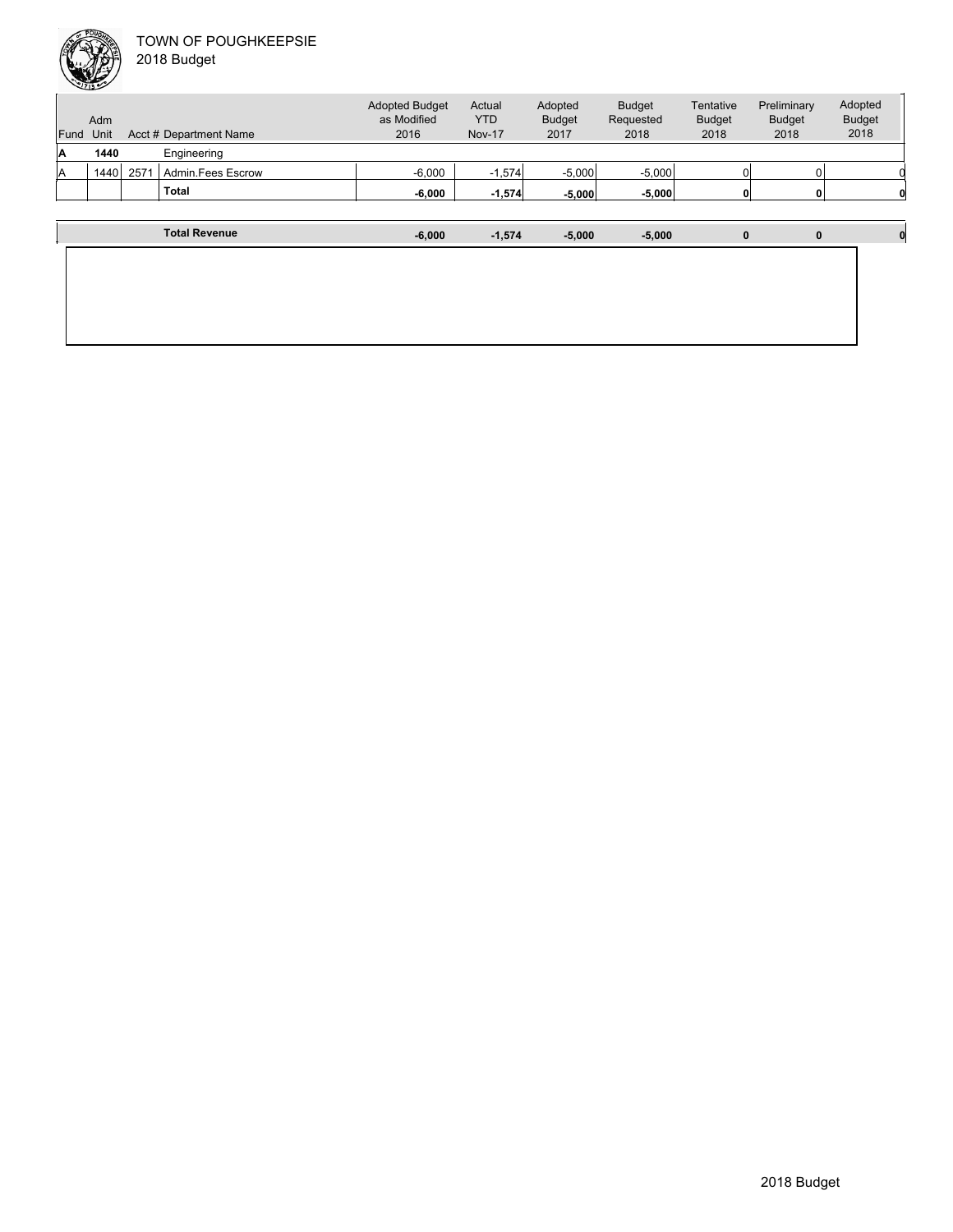

Unit Acct # Department Name Adm Actual YTD Nov-17 Budget Requested 2018 Tentative Budget 2018 Preliminary Budget 2018 Adopted Budget 2018 Adopted Budget as Modified 2016 Fund Unit Adopted Budget 2017 **A 1460** Records Management 1460 3060 Nys Sara Grant 1460 3060 Nys Sara Grant **Total 0 0 0 Total Revenue 0 0 0**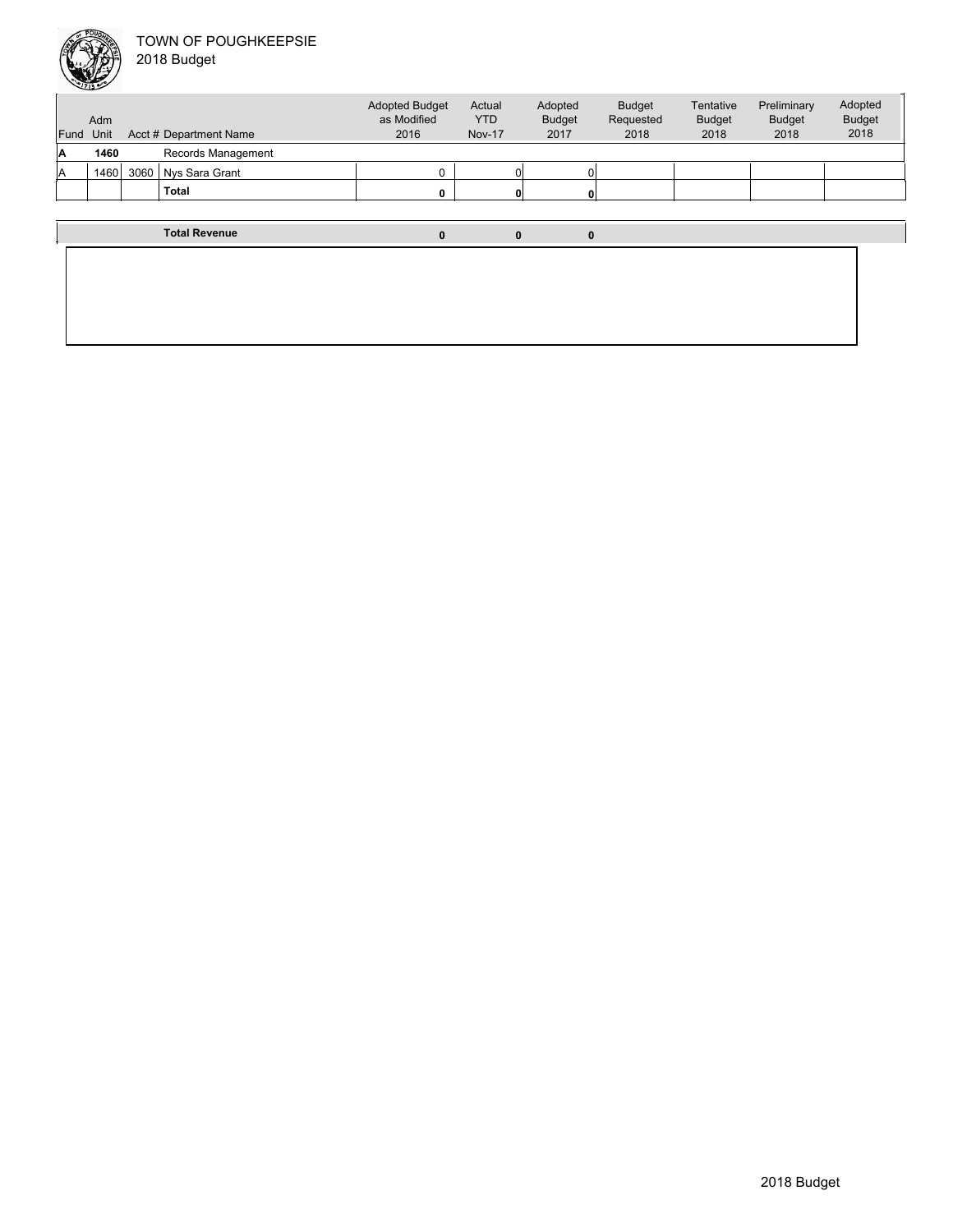

| <b>Fund</b> | Adm<br>Unit |      | Acct # Department Name | <b>Adopted Budget</b><br>as Modified<br>2016 | Actual<br><b>YTD</b><br><b>Nov-17</b> | Adopted<br><b>Budget</b><br>2017 | <b>Budget</b><br>Requested<br>2018 | Tentative<br><b>Budget</b><br>2018 | Preliminary<br><b>Budget</b><br>2018 | Adopted<br><b>Budget</b><br>2018 |
|-------------|-------------|------|------------------------|----------------------------------------------|---------------------------------------|----------------------------------|------------------------------------|------------------------------------|--------------------------------------|----------------------------------|
| A           | 1620        |      | <b>Buildings</b>       |                                              |                                       |                                  |                                    |                                    |                                      |                                  |
| lA          | 1620        | 4323 | Federal Energy Grant   |                                              | 0                                     |                                  |                                    |                                    |                                      |                                  |
|             |             |      | <b>Total</b>           |                                              | $\mathbf{0}$                          |                                  |                                    |                                    |                                      |                                  |
|             |             |      |                        |                                              |                                       |                                  |                                    |                                    |                                      |                                  |
|             |             |      | <b>Total Revenue</b>   | 0                                            | 0                                     | 0                                |                                    |                                    |                                      |                                  |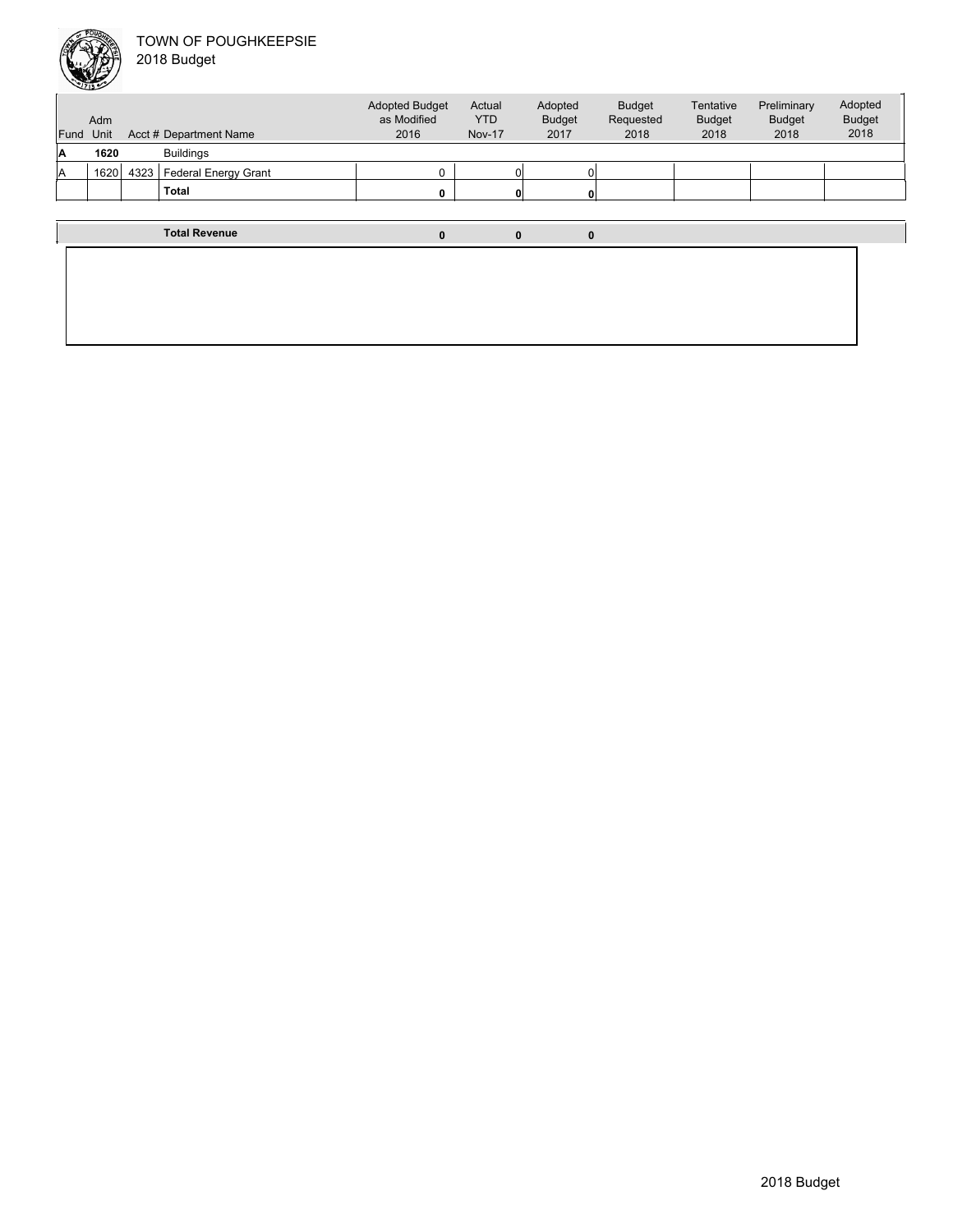

|  | 2018 Budget |  |
|--|-------------|--|
|--|-------------|--|

| $\overline{0}$<br>$\mathbf 0$ |                                                                            |
|-------------------------------|----------------------------------------------------------------------------|
|                               |                                                                            |
| 0 <br>$\mathbf 0$             | 0                                                                          |
|                               |                                                                            |
| 0 <br>$\mathbf 0$             |                                                                            |
| 0 <br>$\mathbf 0$             | 0                                                                          |
|                               |                                                                            |
|                               | $-20,000$                                                                  |
|                               | $-20,000$                                                                  |
|                               |                                                                            |
|                               | $-20,000$                                                                  |
|                               |                                                                            |
|                               |                                                                            |
|                               |                                                                            |
|                               | $-20,000$<br>$-20,000$<br>$-20,000$<br>$-20,000$<br>$-20,000$<br>$-20,000$ |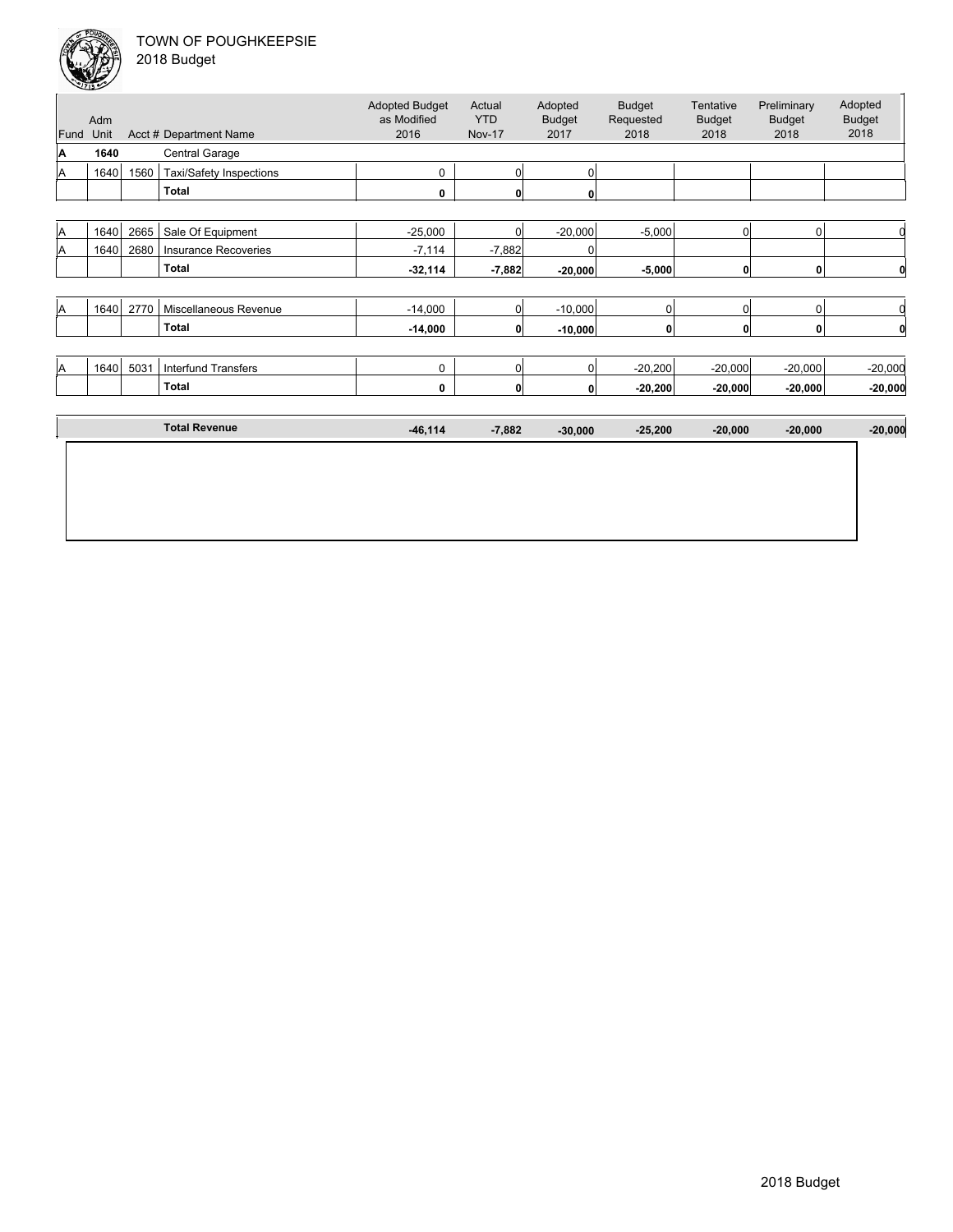

|           | <b>SUZIBLE AND STREET</b> |      |                        |                                      |                |                          |                            |                            |                              |                          |  |
|-----------|---------------------------|------|------------------------|--------------------------------------|----------------|--------------------------|----------------------------|----------------------------|------------------------------|--------------------------|--|
|           | Adm                       |      |                        | <b>Adopted Budget</b><br>as Modified | Actual<br>YTD. | Adopted<br><b>Budget</b> | <b>Budget</b><br>Requested | Tentative<br><b>Budget</b> | Preliminary<br><b>Budget</b> | Adopted<br><b>Budget</b> |  |
| Fund Unit |                           |      | Acct # Department Name | 2016                                 | <b>Nov-17</b>  | 2017                     | 2018                       | 2018                       | 2018                         | 2018                     |  |
| А         | 7020                      |      | Recreation Administra  |                                      |                |                          |                            |                            |                              |                          |  |
|           | 7020                      | 2001 | <b>Recreation Fees</b> |                                      | $-2.995$       |                          | $-6,000$                   |                            |                              |                          |  |

|  | Total                | 0 | $-2,995$ | 0            | $-6,000$ | 0 | 0 |  |
|--|----------------------|---|----------|--------------|----------|---|---|--|
|  |                      |   |          |              |          |   |   |  |
|  | <b>Total Revenue</b> | 0 | $-2,995$ | $\mathbf{0}$ | $-6,000$ | 0 | 0 |  |
|  |                      |   |          |              |          |   |   |  |
|  |                      |   |          |              |          |   |   |  |
|  |                      |   |          |              |          |   |   |  |
|  |                      |   |          |              |          |   |   |  |
|  |                      |   |          |              |          |   |   |  |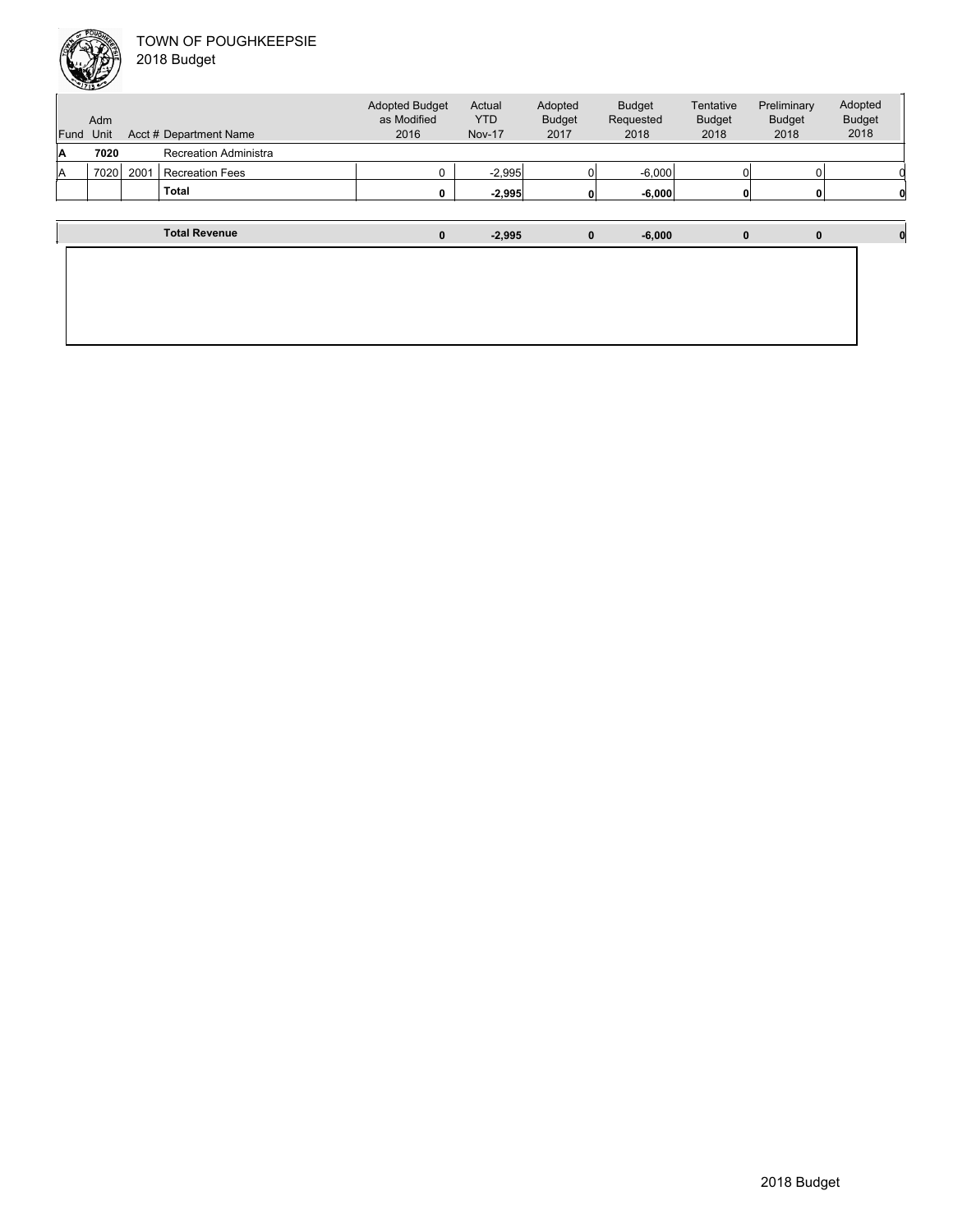

|  | 2018 Budget |  |
|--|-------------|--|
|--|-------------|--|

| Fund     | Adm<br>Unit |      | Acct # Department Name        | <b>Adopted Budget</b><br>as Modified<br>2016 | Actual<br><b>YTD</b><br><b>Nov-17</b> | Adopted<br><b>Budget</b><br>2017 | <b>Budget</b><br>Requested<br>2018 | Tentative<br><b>Budget</b><br>2018 | Preliminary<br><b>Budget</b><br>2018 | Adopted<br><b>Budget</b><br>2018 |
|----------|-------------|------|-------------------------------|----------------------------------------------|---------------------------------------|----------------------------------|------------------------------------|------------------------------------|--------------------------------------|----------------------------------|
| A        | 7110        |      | Parks                         |                                              |                                       |                                  |                                    |                                    |                                      |                                  |
| A        | 7110        | 2001 | <b>Recreation Fees</b>        | $-14,000$                                    | $-3,883$                              | $-6,000$                         | $-6,000$                           | $-6,000$                           | $-6,000$                             | $-6,000$                         |
| A        | 7110        | 2002 | Park Tickets                  | 0                                            | $\Omega$                              |                                  |                                    |                                    |                                      |                                  |
|          |             |      | <b>Total</b>                  | $-14,000$                                    | $-3,883$                              | $-6,000$                         | $-6,000$                           | $-6,000$                           | $-6,000$                             | $-6,000$                         |
|          |             |      |                               |                                              |                                       |                                  |                                    |                                    |                                      |                                  |
| A        | 7110        | 2755 | Endowment & Trust Fund Income | $\mathbf 0$                                  | $-27,891$                             | 0                                |                                    |                                    |                                      |                                  |
| A        | 7110        | 2770 | Miscellaneous Revenue         | $-1,000$                                     | $-7,168$                              | 0                                |                                    |                                    |                                      |                                  |
|          |             |      | <b>Total</b>                  | $-1,000$                                     | $-35,059$                             | 0                                |                                    |                                    |                                      |                                  |
|          |             |      |                               |                                              |                                       |                                  |                                    |                                    |                                      |                                  |
| <b>A</b> | 7110        | 3820 | Nysdfy-Youth Program          | 0                                            | 0                                     | 0                                |                                    |                                    |                                      |                                  |
|          |             |      | <b>Total</b>                  | 0                                            | $\mathbf{0}$                          | 0                                |                                    |                                    |                                      |                                  |
|          |             |      |                               |                                              |                                       |                                  |                                    |                                    |                                      |                                  |
| A        | 7110        | 3989 | Nys Com.Serv./Master Plan     | 0                                            | $\overline{0}$                        | 0                                |                                    |                                    |                                      |                                  |
|          |             |      | <b>Total</b>                  | 0                                            | $\mathbf{0}$                          | 0                                |                                    |                                    |                                      |                                  |
|          |             |      |                               |                                              |                                       |                                  |                                    |                                    |                                      |                                  |
|          |             |      | <b>Total Revenue</b>          | $-15,000$                                    | $-38,942$                             | $-6,000$                         | $-6,000$                           | $-6,000$                           | $-6,000$                             | $-6,000$                         |
|          |             |      |                               |                                              |                                       |                                  |                                    |                                    |                                      |                                  |
|          |             |      |                               |                                              |                                       |                                  |                                    |                                    |                                      |                                  |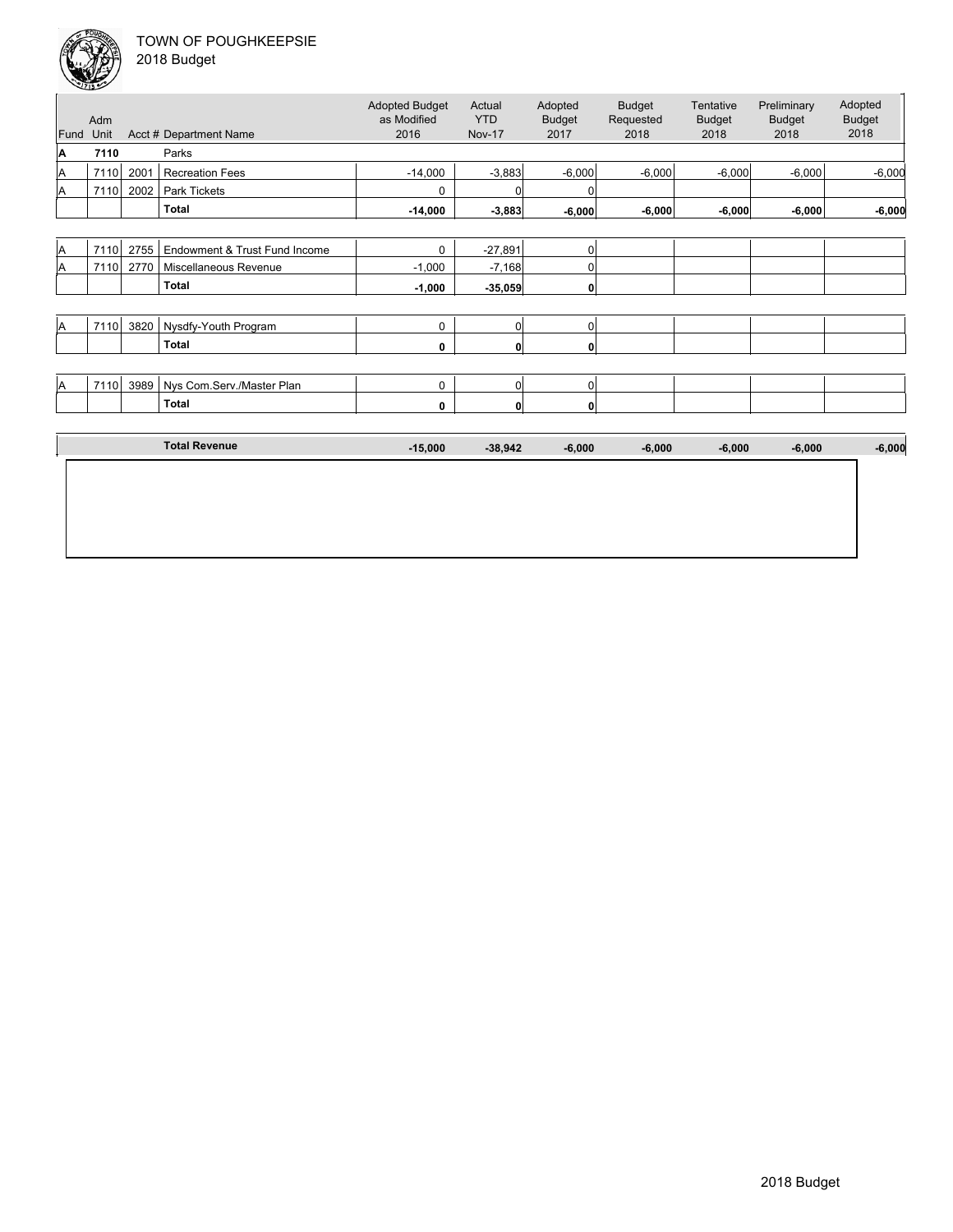

| 2018 Budget |  |
|-------------|--|
|             |  |

| Fund<br>A | Adm<br>Unit<br>7140 |      | Acct # Department Name<br>Playgrounds/Rec Ctrs | <b>Adopted Budget</b><br>as Modified<br>2016 | Actual<br><b>YTD</b><br><b>Nov-17</b> | Adopted<br><b>Budget</b><br>2017 | <b>Budget</b><br>Requested<br>2018 | Tentative<br><b>Budget</b><br>2018 | Preliminary<br><b>Budget</b><br>2018 | Adopted<br><b>Budget</b><br>2018 |
|-----------|---------------------|------|------------------------------------------------|----------------------------------------------|---------------------------------------|----------------------------------|------------------------------------|------------------------------------|--------------------------------------|----------------------------------|
| A         | 7140                | 2001 | Women'S Softball Revenue                       | 0                                            |                                       |                                  |                                    |                                    |                                      |                                  |
|           |                     |      | <b>Total</b>                                   | $\Omega$                                     |                                       |                                  |                                    |                                    |                                      |                                  |
|           |                     |      |                                                |                                              |                                       |                                  |                                    |                                    |                                      |                                  |
| IA.       | 7140                | 3820 | Nysdfy-Youth Program                           | 0                                            |                                       |                                  |                                    |                                    |                                      |                                  |
|           |                     |      | <b>Total</b>                                   | 0                                            |                                       |                                  |                                    |                                    |                                      |                                  |
|           |                     |      |                                                |                                              |                                       |                                  |                                    |                                    |                                      |                                  |
|           |                     |      | <b>Total Revenue</b>                           | $\mathbf{0}$                                 | $\bf{0}$                              | $\mathbf{0}$                     |                                    |                                    |                                      |                                  |
|           |                     |      |                                                |                                              |                                       |                                  |                                    |                                    |                                      |                                  |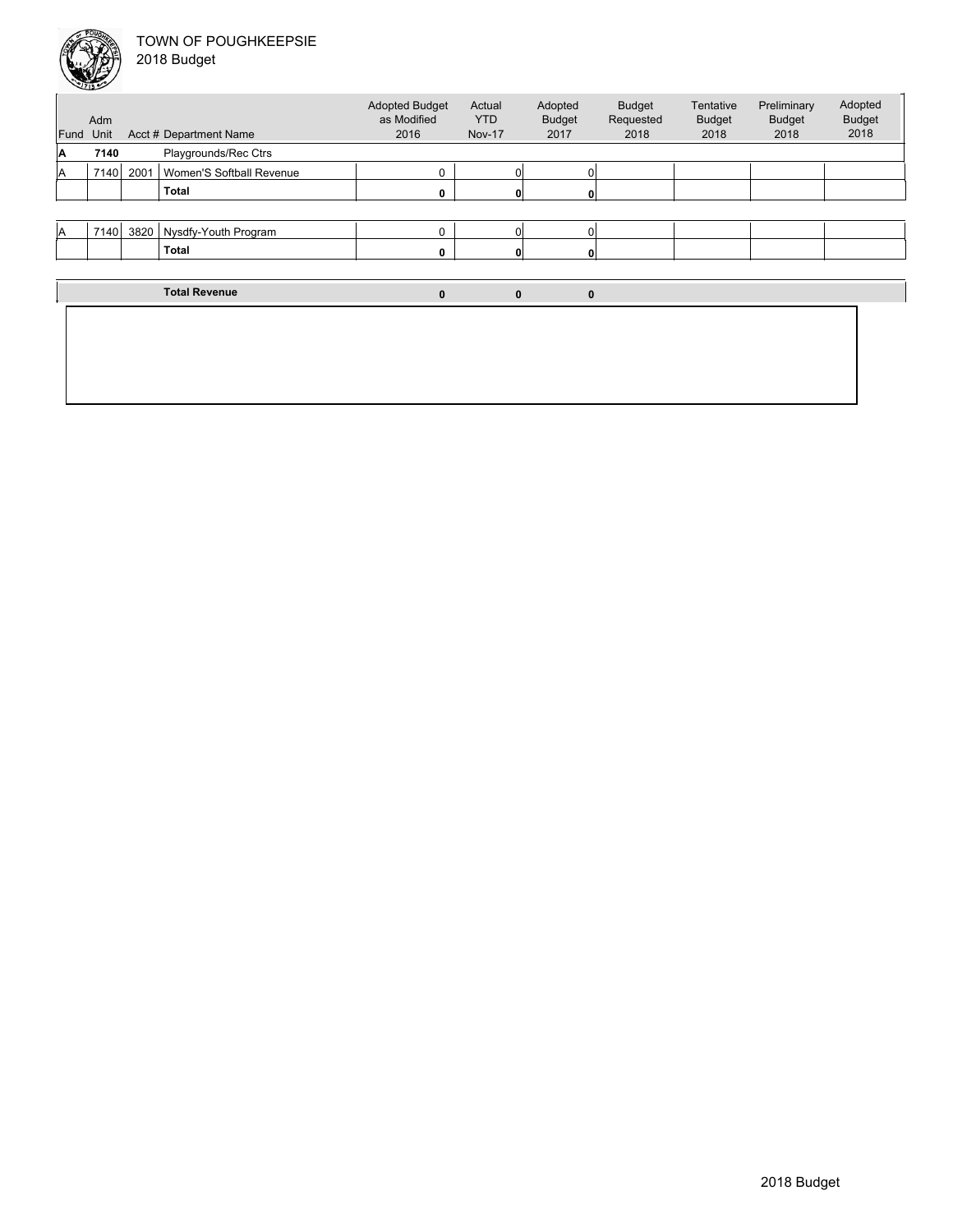

| <b>Budget</b><br>Adopted<br>Adopted<br>Preliminary<br><b>Adopted Budget</b><br>Actual<br>Tentative<br>as Modified<br>YTD<br><b>Budget</b><br><b>Budget</b><br><b>Budget</b><br><b>Budget</b><br>Requested<br>Adm<br>2016<br><b>Nov-17</b><br>2018<br>2018<br>2017<br>2018<br>2018<br>Acct # Department Name<br>Unit<br>Fund<br>Day Camps<br>7141<br>۱A<br>2001<br>$-72.900$<br>$-94.500$<br>$-94.500$<br>7141<br>$-81,592$<br>$-91.732$<br>$-94.500$<br><b>Recreation Fees</b><br>ΙA<br><b>Total</b><br>$-94,500$<br>-72.900<br>$-81,592$<br>$-94.500$<br>$-94.500$<br>$-94.500$<br>$-91.732$ |  | <b>Total Revenue</b> | $-72,900$ | $-81,592$ | $-91,732$ | $-94,500$ | $-94,500$ | $-94,500$ | $-94,500$ |
|-----------------------------------------------------------------------------------------------------------------------------------------------------------------------------------------------------------------------------------------------------------------------------------------------------------------------------------------------------------------------------------------------------------------------------------------------------------------------------------------------------------------------------------------------------------------------------------------------|--|----------------------|-----------|-----------|-----------|-----------|-----------|-----------|-----------|
|                                                                                                                                                                                                                                                                                                                                                                                                                                                                                                                                                                                               |  |                      |           |           |           |           |           |           |           |
|                                                                                                                                                                                                                                                                                                                                                                                                                                                                                                                                                                                               |  |                      |           |           |           |           |           |           | $-94,500$ |
|                                                                                                                                                                                                                                                                                                                                                                                                                                                                                                                                                                                               |  |                      |           |           |           |           |           |           |           |
|                                                                                                                                                                                                                                                                                                                                                                                                                                                                                                                                                                                               |  |                      |           |           |           |           |           |           |           |

| <b>Total Revenue</b> | $-72,900$ | $-81,592$ | $-91,732$ | $-94,500$ | $-94,500$ | $-94,500$ | $-94,500$ |
|----------------------|-----------|-----------|-----------|-----------|-----------|-----------|-----------|
|                      |           |           |           |           |           |           |           |
|                      |           |           |           |           |           |           |           |
|                      |           |           |           |           |           |           |           |
|                      |           |           |           |           |           |           |           |
|                      |           |           |           |           |           |           |           |
|                      |           |           |           |           |           |           |           |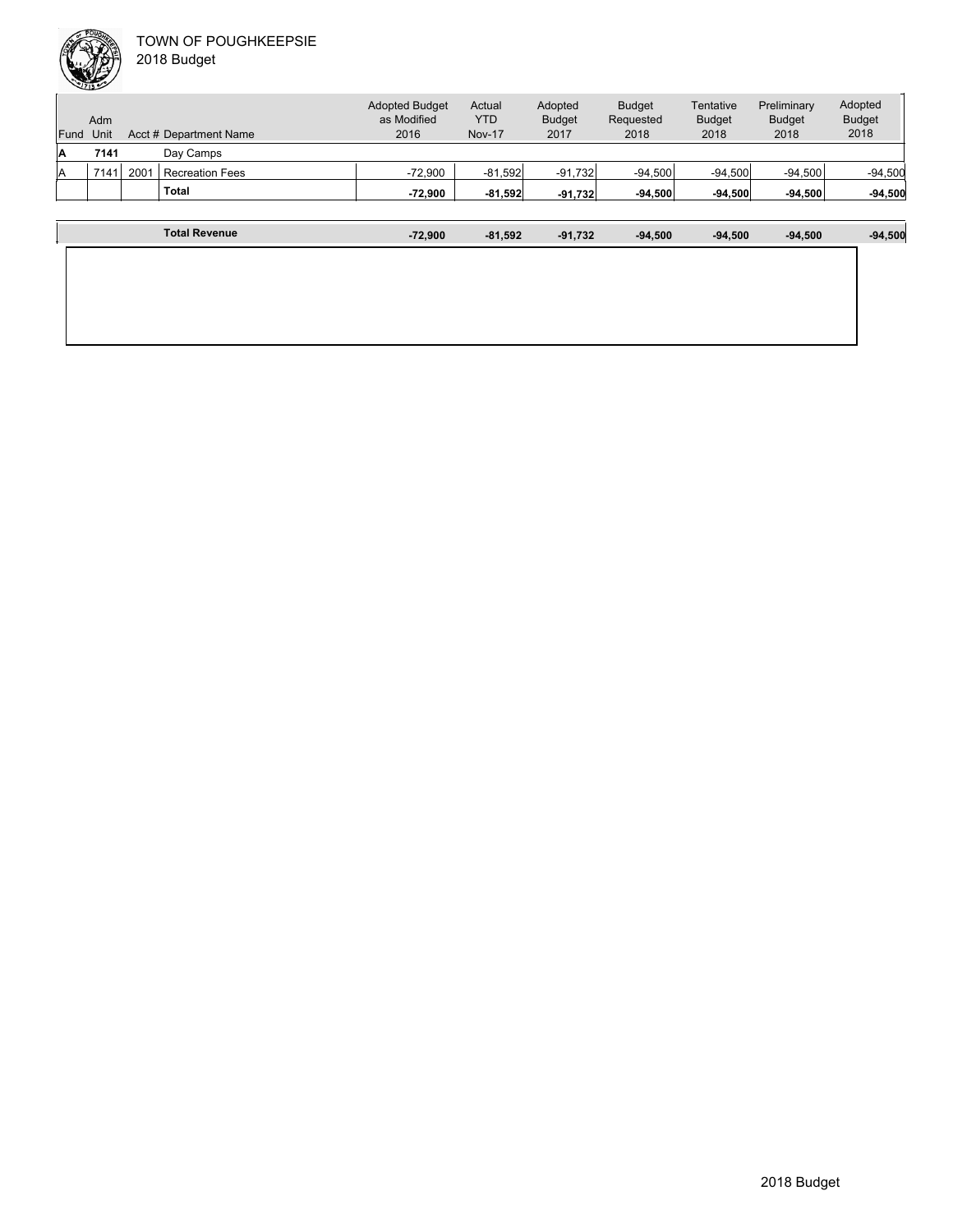

| Fund Unit | <b>Adm</b> |      | Acct # Department Name | <b>Adopted Budget</b><br>as Modified<br>2016 | Actual<br><b>YTD</b><br><b>Nov-17</b> | Adopted<br><b>Budget</b><br>2017 |   | <b>Budget</b><br>Requested<br>2018 | Tentative<br><b>Budget</b><br>2018 | Preliminary<br><b>Budget</b><br>2018 | Adopted<br><b>Budget</b><br>2018 |
|-----------|------------|------|------------------------|----------------------------------------------|---------------------------------------|----------------------------------|---|------------------------------------|------------------------------------|--------------------------------------|----------------------------------|
| Α         | 7142       |      | <b>Specialty Camps</b> |                                              |                                       |                                  |   |                                    |                                    |                                      |                                  |
| A         | 7142       | 2001 | <b>Recreation Fees</b> |                                              |                                       | Οl                               |   |                                    |                                    |                                      |                                  |
|           |            |      | <b>Total</b>           |                                              |                                       | $\mathbf{0}$                     |   |                                    |                                    |                                      |                                  |
|           |            |      |                        |                                              |                                       |                                  |   |                                    |                                    |                                      |                                  |
|           |            |      | <b>Total Revenue</b>   | 0                                            |                                       | 0                                | 0 |                                    |                                    |                                      |                                  |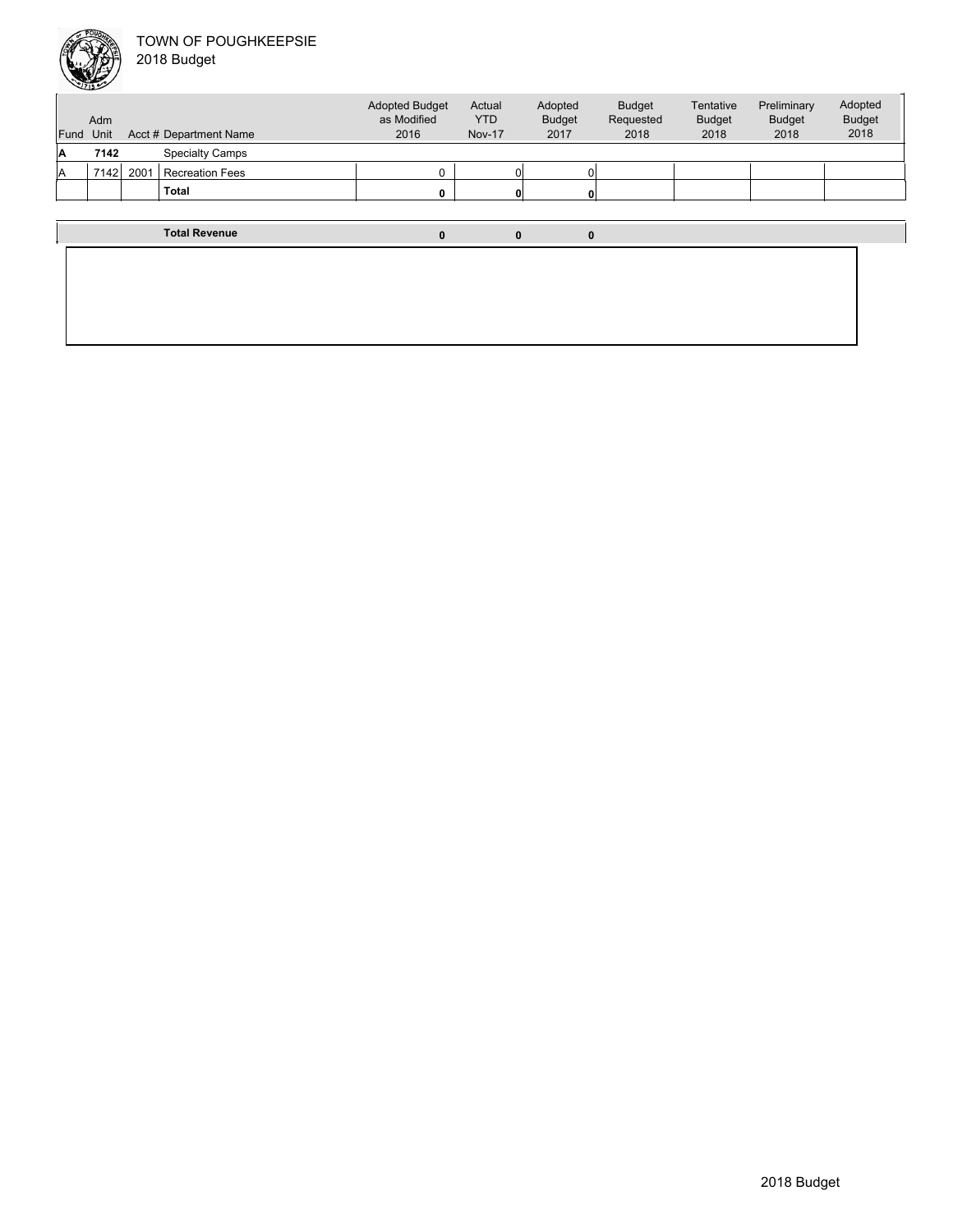

Unit Acct # Department Name Adm Actual YTD Nov-17 Budget Requested 2018 Tentative Budget 2018 Preliminary Budget 2018 Adopted Budget 2018 Adopted Budget as Modified 2016 Fund Unit Adopted Budget 2017 **A 7143** Soccer Camp A 7143 2001 Recreation Fees 0 0 0 **Total 0 0 0 Total Revenue 0 0 0**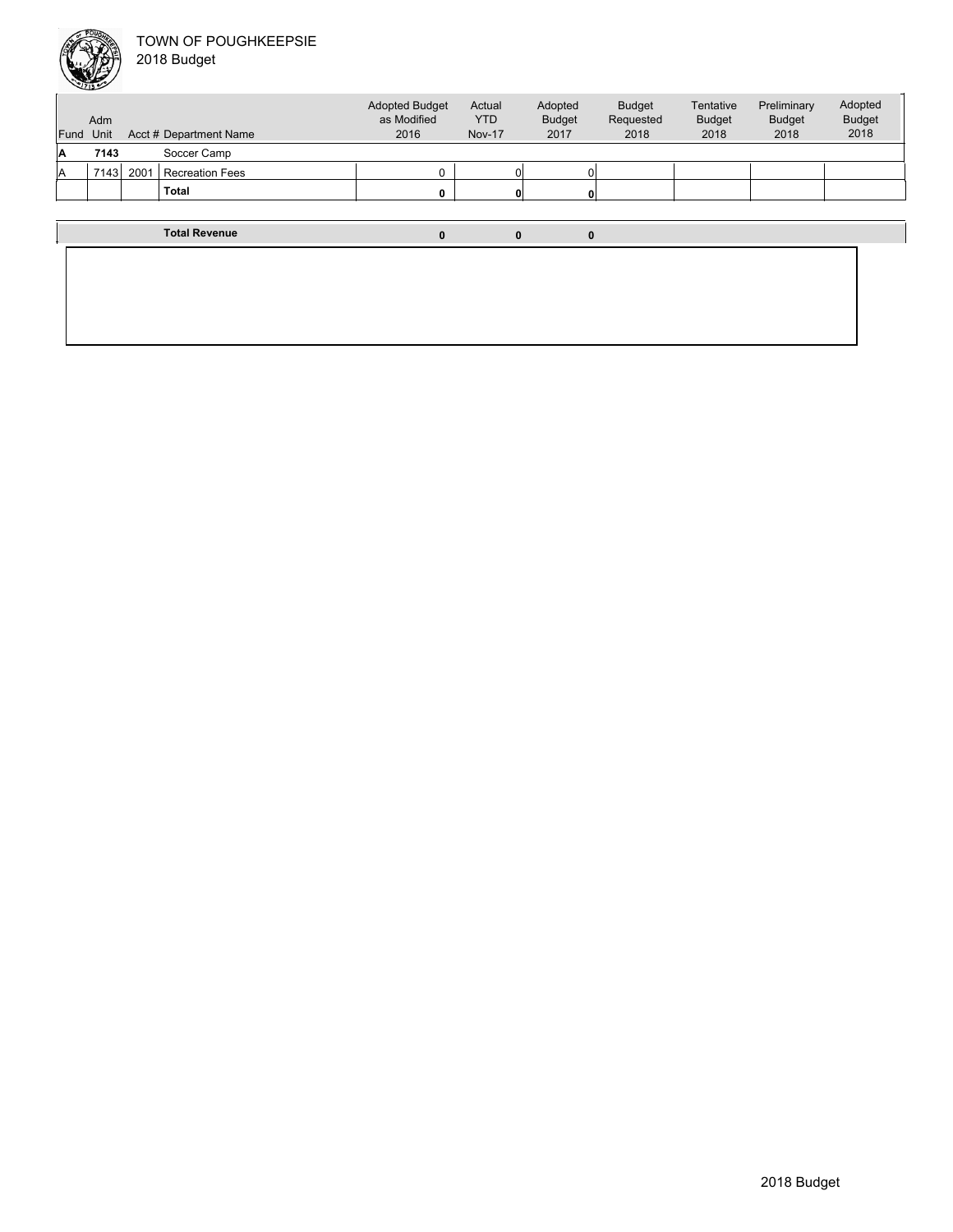

Unit Acct # Department Name Adm Actual YTD Nov-17 Budget Requested 2018 Tentative Budget 2018 Preliminary Budget 2018 Adopted Budget 2018 Adopted Budget as Modified 2016 Fund Unit Adopted Budget 2017 **A 7144** Travel Camp A 7144 2001 Recreation Fees 0 0 0 **Total 0 0 0 Total Revenue 0 0 0**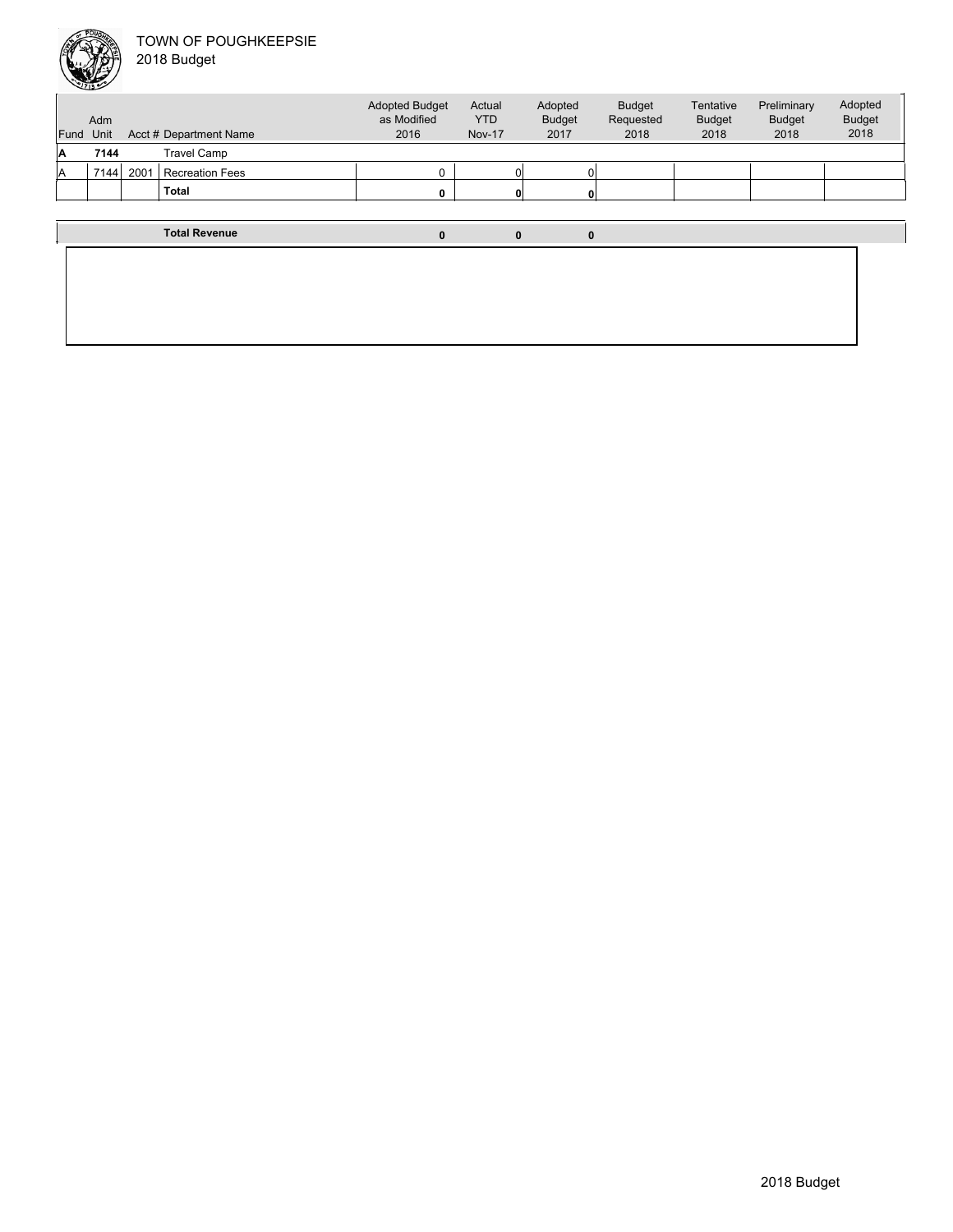

|      | Adm  |      |                                | <b>Adopted Budget</b><br>as Modified | Actual<br><b>YTD</b> | Adopted<br><b>Budget</b> | <b>Budget</b><br>Requested | Tentative<br><b>Budget</b> | Preliminary<br><b>Budget</b> | Adopted<br><b>Budget</b> |
|------|------|------|--------------------------------|--------------------------------------|----------------------|--------------------------|----------------------------|----------------------------|------------------------------|--------------------------|
| Fund | Unit |      | Acct # Department Name         | 2016                                 | <b>Nov-17</b>        | 2017                     | 2018                       | 2018                       | 2018                         | 2018                     |
| A    | 7180 |      | Pool                           |                                      |                      |                          |                            |                            |                              |                          |
| lA   | 7180 | 2001 | <b>Recreation Fees</b>         |                                      |                      |                          |                            |                            |                              |                          |
| lA   | 7180 | 2003 | <b>Recreation Swim Lessons</b> | $-15.000$                            |                      | $-15,000$                | $-15.000$                  | $-15.000$                  | $-15,000$                    | $-15,000$                |
| lA   | 7180 | 2012 | <b>Recreation Concessions</b>  |                                      |                      |                          |                            |                            |                              |                          |
|      |      |      | <b>Total</b>                   | $-15,000$                            |                      | $-15.000$                | $-15,000$                  | $-15,000$                  | $-15,000$                    | $-15,000$                |
|      |      |      |                                |                                      |                      |                          |                            |                            |                              |                          |

| <b>Total Revenue</b> | $-15,000$ | $\mathbf 0$ | $-15,000$ | $-15,000$ | $-15,000$ | $-15,000$ | $-15,000$ |
|----------------------|-----------|-------------|-----------|-----------|-----------|-----------|-----------|
|                      |           |             |           |           |           |           |           |
|                      |           |             |           |           |           |           |           |
|                      |           |             |           |           |           |           |           |
|                      |           |             |           |           |           |           |           |
|                      |           |             |           |           |           |           |           |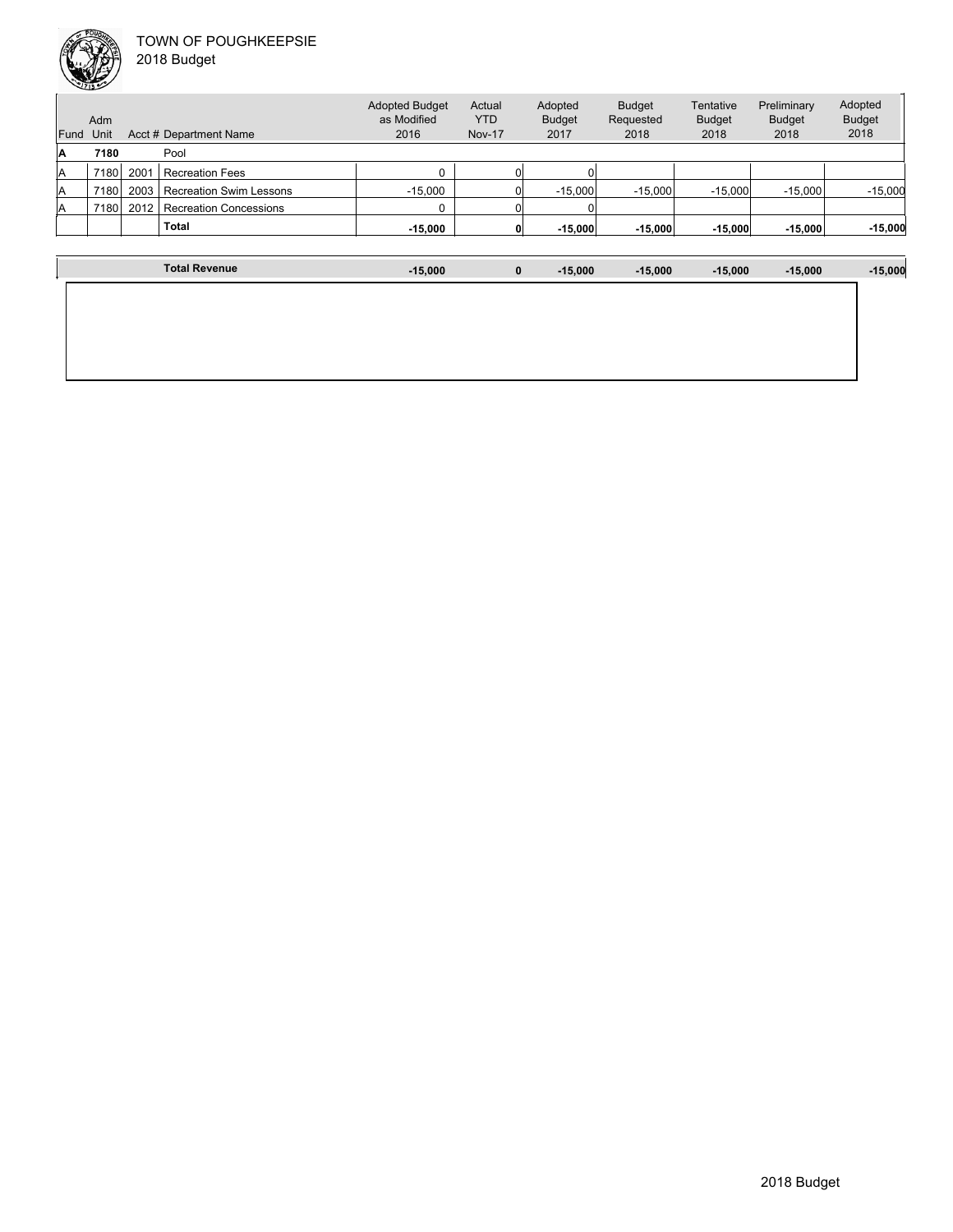

| Fund | Adm<br>Unit |      | Acct # Department Name | <b>Adopted Budget</b><br>as Modified<br>2016 | Actual<br><b>YTD</b><br><b>Nov-17</b> | Adopted<br><b>Budget</b><br>2017 | <b>Budget</b><br>Requested<br>2018 | Tentative<br><b>Budget</b><br>2018 | Preliminary<br><b>Budget</b><br>2018 | Adopted<br><b>Budget</b><br>2018 |
|------|-------------|------|------------------------|----------------------------------------------|---------------------------------------|----------------------------------|------------------------------------|------------------------------------|--------------------------------------|----------------------------------|
| Α    | 7270        |      | Concerts               |                                              |                                       |                                  |                                    |                                    |                                      |                                  |
| A    | 7270        | 2001 | <b>Recreation Fees</b> | $-1.000$                                     |                                       | $-1.000$                         | $-1.000$                           | $-1,000$                           | $-1,000$                             | $-1,000$                         |
|      |             |      | <b>Total</b>           | $-1,000$                                     |                                       | $-1.000$                         | $-1,000$                           | $-1,000$                           | $-1,000$                             | $-1,000$                         |
|      |             |      |                        |                                              |                                       |                                  |                                    |                                    |                                      |                                  |
|      |             |      | <b>Total Revenue</b>   | $-1.000$                                     | $\bf{0}$                              | $-1.000$                         | $-1,000$                           | $-1,000$                           | $-1,000$                             | $-1,000$                         |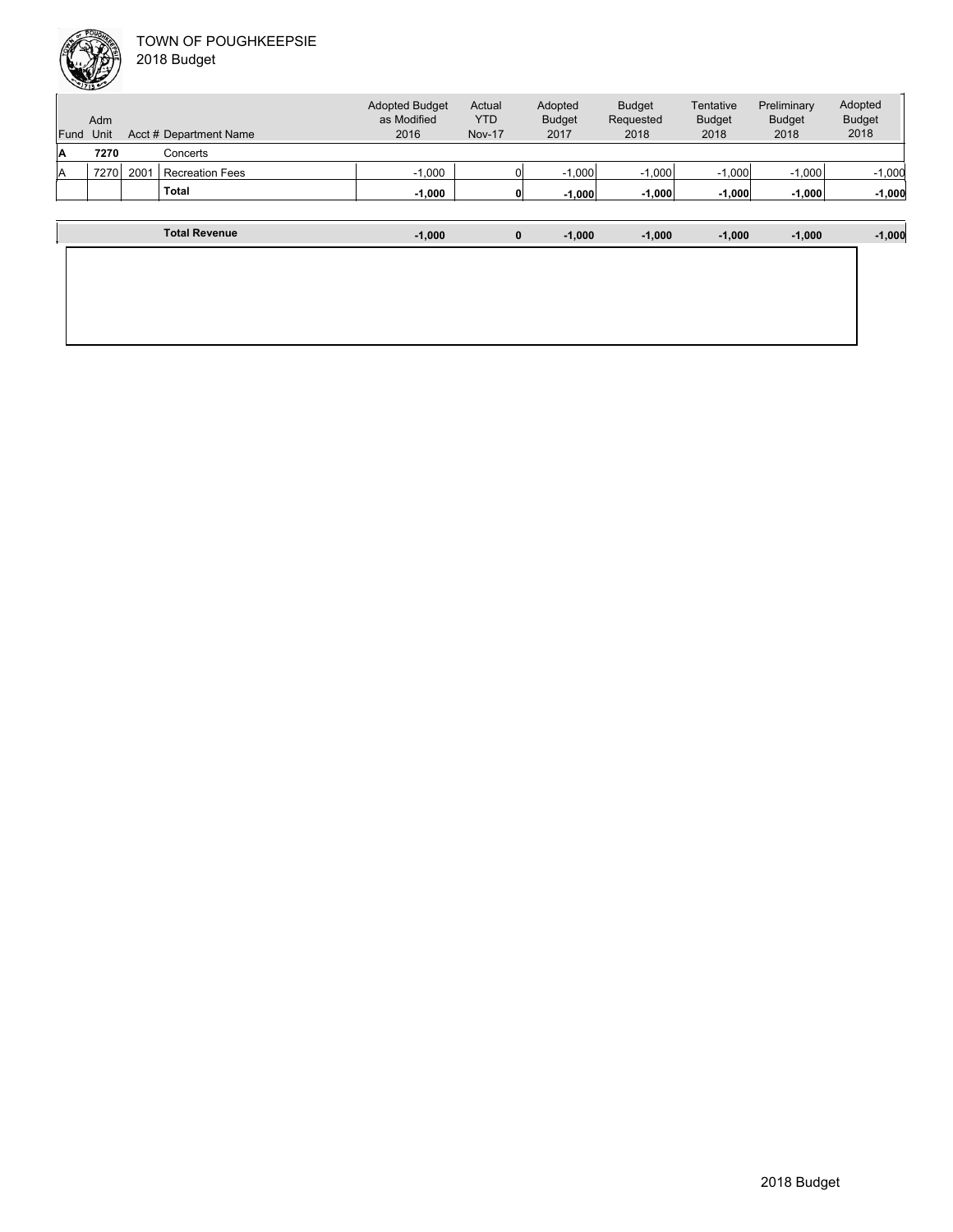

| Fund | Adm<br>Unit |      | Acct # Department Name | <b>Adopted Budget</b><br>as Modified<br>2016 | Actual<br><b>YTD</b><br><b>Nov-17</b> | Adopted<br><b>Budget</b><br>2017 | <b>Budget</b><br>Requested<br>2018 | Tentative<br><b>Budget</b><br>2018 | Preliminary<br><b>Budget</b><br>2018 | Adopted<br><b>Budget</b><br>2018 |
|------|-------------|------|------------------------|----------------------------------------------|---------------------------------------|----------------------------------|------------------------------------|------------------------------------|--------------------------------------|----------------------------------|
| IA   | 7310        |      | Youth Programs         |                                              |                                       |                                  |                                    |                                    |                                      |                                  |
| lA   | 7310        | 2770 | Miscellaneous Revenue  | $-10.000$                                    | $-5,277$                              | $-10,000$                        | $-10.000$                          | $-10,000$                          | $-10,000$                            | $-10,000$                        |
|      |             |      | <b>Total</b>           | $-10.000$                                    | $-5.277$                              | $-10,000$                        | $-10,000$                          | $-10.000$                          | $-10.000$                            | $-10,000$                        |
|      |             |      |                        |                                              |                                       |                                  |                                    |                                    |                                      |                                  |
|      |             |      | <b>Total Revenue</b>   | $-10.000$                                    | $-5,277$                              | $-10,000$                        | $-10.000$                          | $-10.000$                          | $-10.000$                            | $-10,000$                        |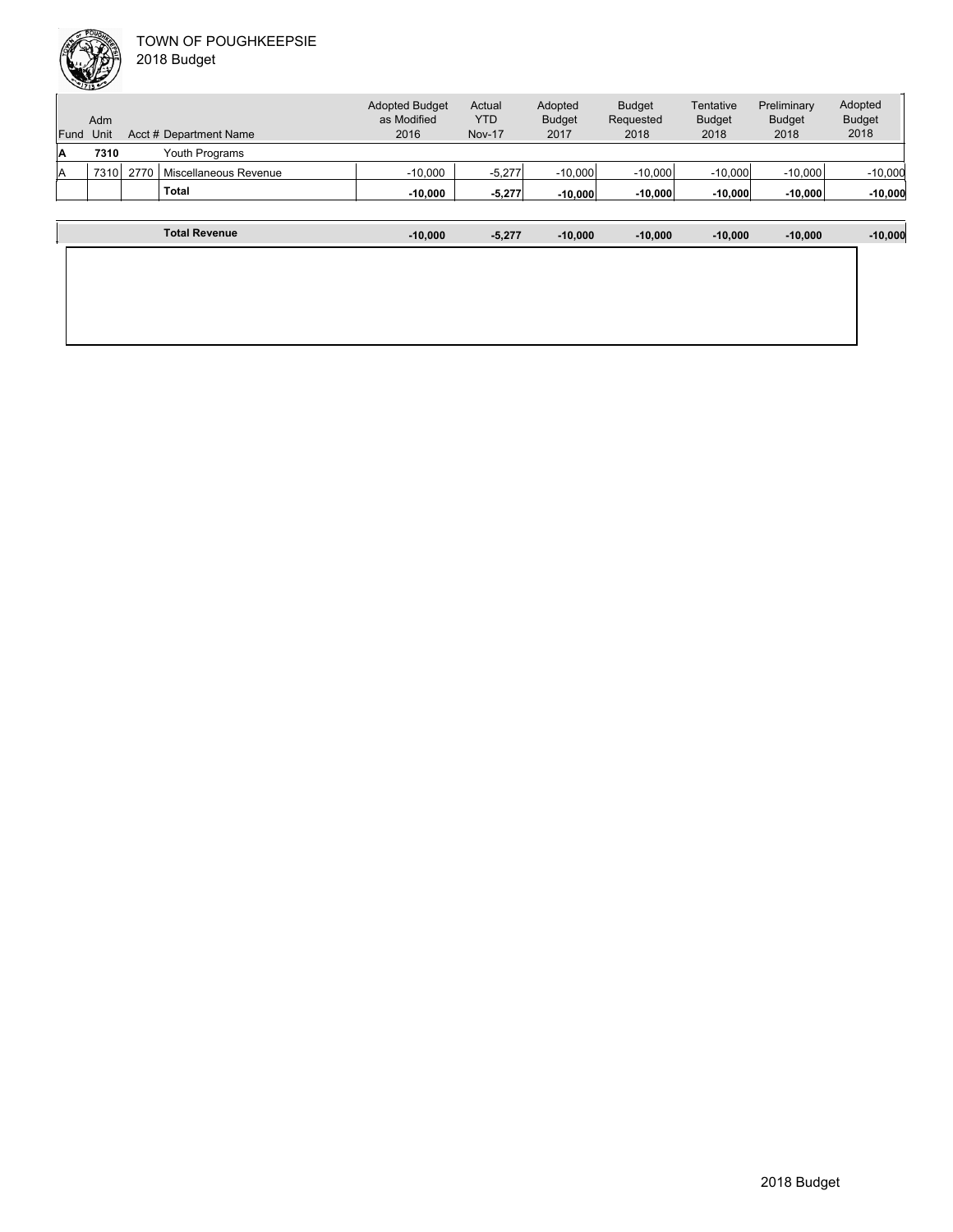

| પ    |             |      |                               |                                              |                                       |                                  |                                    |                                    |                                      |                                  |
|------|-------------|------|-------------------------------|----------------------------------------------|---------------------------------------|----------------------------------|------------------------------------|------------------------------------|--------------------------------------|----------------------------------|
| Fund | Adm<br>Unit |      | Acct # Department Name        | <b>Adopted Budget</b><br>as Modified<br>2016 | Actual<br><b>YTD</b><br><b>Nov-17</b> | Adopted<br><b>Budget</b><br>2017 | <b>Budget</b><br>Requested<br>2018 | Tentative<br><b>Budget</b><br>2018 | Preliminary<br><b>Budget</b><br>2018 | Adopted<br><b>Budget</b><br>2018 |
| ۱A   | 7550        |      | Celebrations                  |                                              |                                       |                                  |                                    |                                    |                                      |                                  |
| ΙA   | 7550        | 2012 | <b>Recreation Concessions</b> | 0                                            |                                       |                                  |                                    |                                    |                                      |                                  |
|      |             |      | <b>Total</b>                  | 0                                            |                                       |                                  |                                    |                                    |                                      |                                  |
|      |             |      |                               |                                              |                                       |                                  |                                    |                                    |                                      |                                  |
|      |             |      | <b>Total Revenue</b>          | 0                                            |                                       | 0                                |                                    |                                    |                                      |                                  |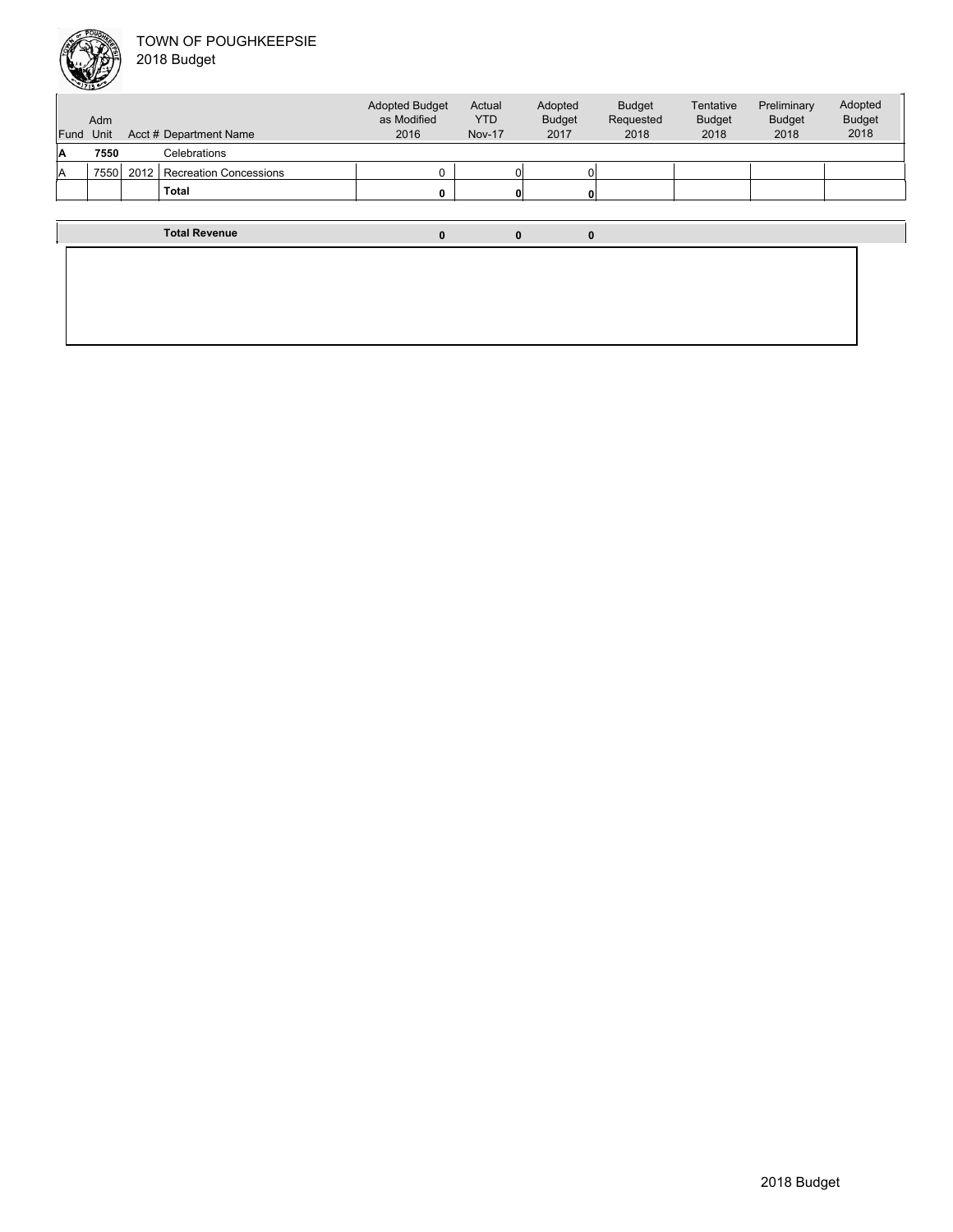|           |           |           |           |           | <b>Nov-17</b> | 2016      | Acct # Department Name  |      | Unit | Fund |
|-----------|-----------|-----------|-----------|-----------|---------------|-----------|-------------------------|------|------|------|
|           |           |           |           |           |               |           | <b>Adult Recreation</b> |      | 7620 | IA   |
| $-82,900$ | $-82.900$ | $-82,900$ | $-82,900$ | $-71,200$ | $-32,359$     | $-25.000$ | <b>Recreation Fees</b>  | 2001 | 7620 | lA   |
| $-82,900$ | $-82,900$ | $-82,900$ | $-82,900$ | $-71,200$ | $-32,359$     | $-25,000$ | <b>Total</b>            |      |      |      |
|           |           |           |           |           |               |           |                         |      |      |      |

| IА | 7000<br>70∠∪ | 24 L | Real<br>Rental<br>Property<br>ີ | 2.00C<br>ง.บบเ | u |  |  |  |
|----|--------------|------|---------------------------------|----------------|---|--|--|--|
|    |              |      | Total                           | $-3,000$       | o |  |  |  |
|    |              |      |                                 |                |   |  |  |  |

| <b>Total Revenue</b> | $-28,000$ | $-32,359$ | $-71,200$ | $-82,900$ | $-82,900$ | $-82,900$ | $-82,900$ |
|----------------------|-----------|-----------|-----------|-----------|-----------|-----------|-----------|
|                      |           |           |           |           |           |           |           |
|                      |           |           |           |           |           |           |           |
|                      |           |           |           |           |           |           |           |
|                      |           |           |           |           |           |           |           |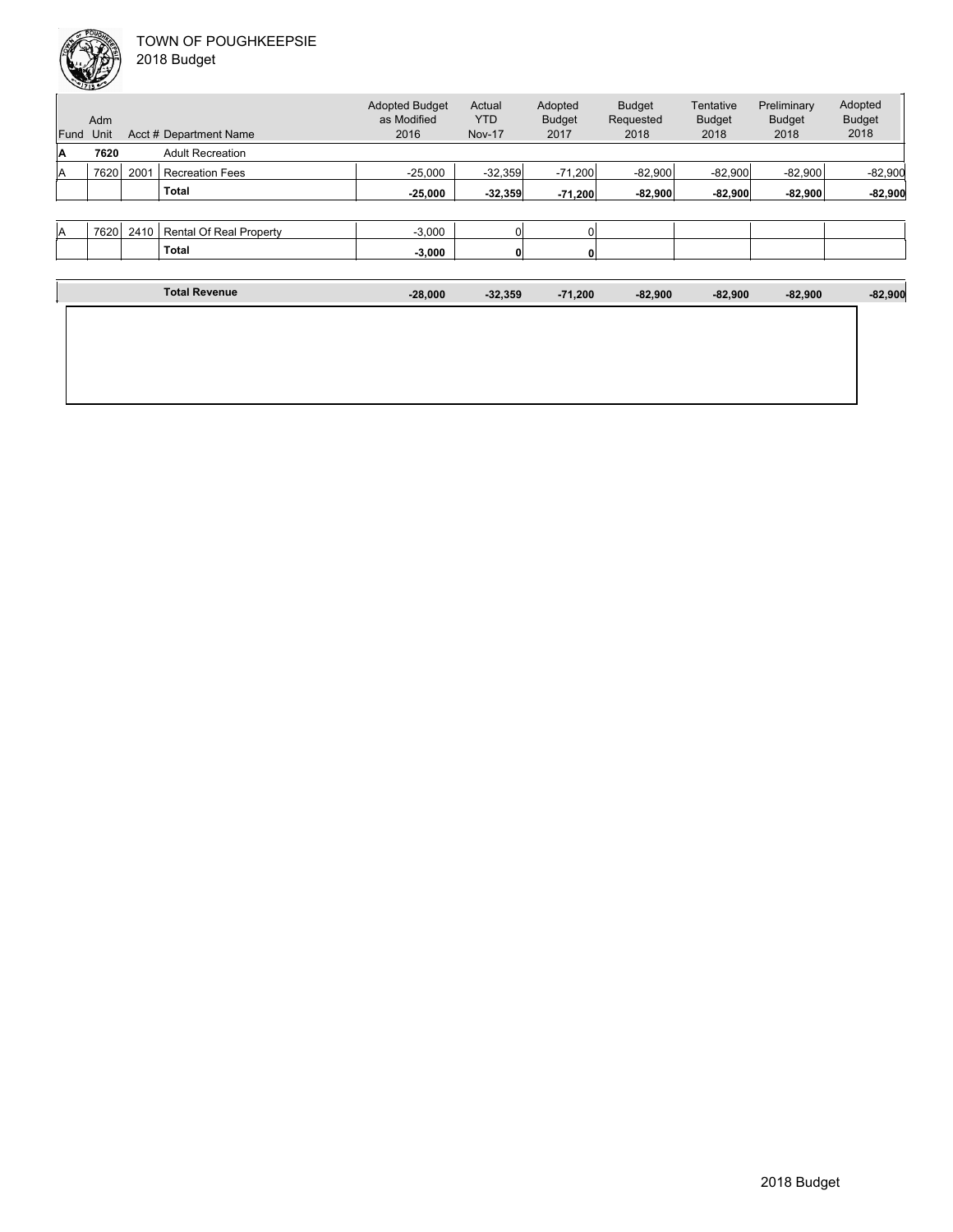

| Fund | Adm<br>Unit |      | Acct # Department Name | <b>Adopted Budget</b><br>as Modified<br>2016 | Actual<br><b>YTD</b><br><b>Nov-17</b> | Adopted<br><b>Budget</b><br>2017 | <b>Budget</b><br>Requested<br>2018 | Tentative<br><b>Budget</b><br>2018 | Preliminary<br><b>Budget</b><br>2018 | Adopted<br><b>Budget</b><br>2018 |
|------|-------------|------|------------------------|----------------------------------------------|---------------------------------------|----------------------------------|------------------------------------|------------------------------------|--------------------------------------|----------------------------------|
| A    | 8510        |      | Comm Beautification    |                                              |                                       |                                  |                                    |                                    |                                      |                                  |
| ΙA   | 8510        | 2651 | Sale Of Refuse         | $-22,000$                                    | $-15,609$                             | $-20,000$                        | $-20,000$                          | $-20,000$                          | $-20,000$                            | $-20,000$                        |
|      |             |      | <b>Total</b>           | $-22.000$                                    | $-15,609$                             | $-20.000$                        | $-20,000$                          | $-20,000$                          | $-20,000$                            | $-20,000$                        |
|      |             |      |                        |                                              |                                       |                                  |                                    |                                    |                                      |                                  |
|      |             |      | <b>Total Revenue</b>   | $-22.000$                                    | $-15.609$                             | $-20.000$                        | $-20.000$                          | $-20.000$                          | $-20.000$                            | $-20,000$                        |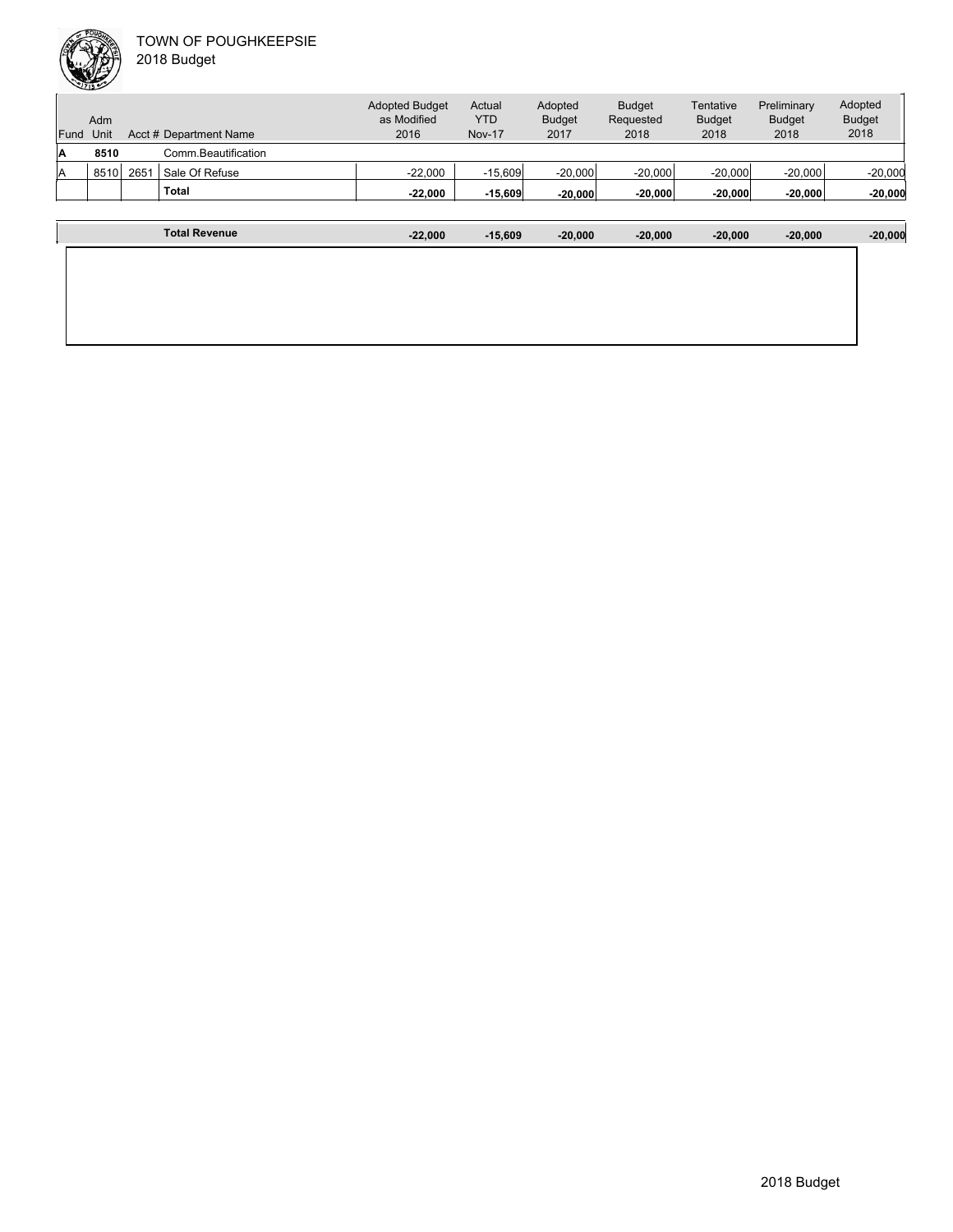|      | Adm  |      |                          | <b>Adopted Budget</b><br>as Modified | Actual<br><b>YTD</b> | Adopted<br><b>Budget</b> | <b>Budget</b><br>Requested | Tentative<br><b>Budget</b> | Preliminary<br><b>Budget</b> | Adopted<br><b>Budget</b> |
|------|------|------|--------------------------|--------------------------------------|----------------------|--------------------------|----------------------------|----------------------------|------------------------------|--------------------------|
| Fund | Unit |      | Acct # Department Name   | 2016                                 | <b>Nov-17</b>        | 2017                     | 2018                       | 2018                       | 2018                         | 2018                     |
| A    | 9060 |      | Hospital & Med Insur.    |                                      |                      |                          |                            |                            |                              |                          |
| A    | 9060 | 2771 | Retiree & Cobra Payments | $-42,000$                            | $-63,610$            | $-50,000$                | $-70.000$                  | $-75,000$                  | $-75,000$                    | $-75,000$                |
|      |      |      | Total                    | -42,000                              | $-63,610$            | $-50.000$                | $-70,000$                  | $-75,000$                  | $-75,000$                    | $-75,000$                |
|      |      |      |                          |                                      |                      |                          |                            |                            |                              |                          |
|      |      |      |                          |                                      |                      |                          |                            |                            |                              |                          |

| <b>Total Revenue</b> | $-42,000$ | $-63,610$ | $-50,000$ | $-70,000$ | $-75,000$ | $-75,000$ | $-75,000$ |
|----------------------|-----------|-----------|-----------|-----------|-----------|-----------|-----------|
|                      |           |           |           |           |           |           |           |
|                      |           |           |           |           |           |           |           |
|                      |           |           |           |           |           |           |           |
|                      |           |           |           |           |           |           |           |
|                      |           |           |           |           |           |           |           |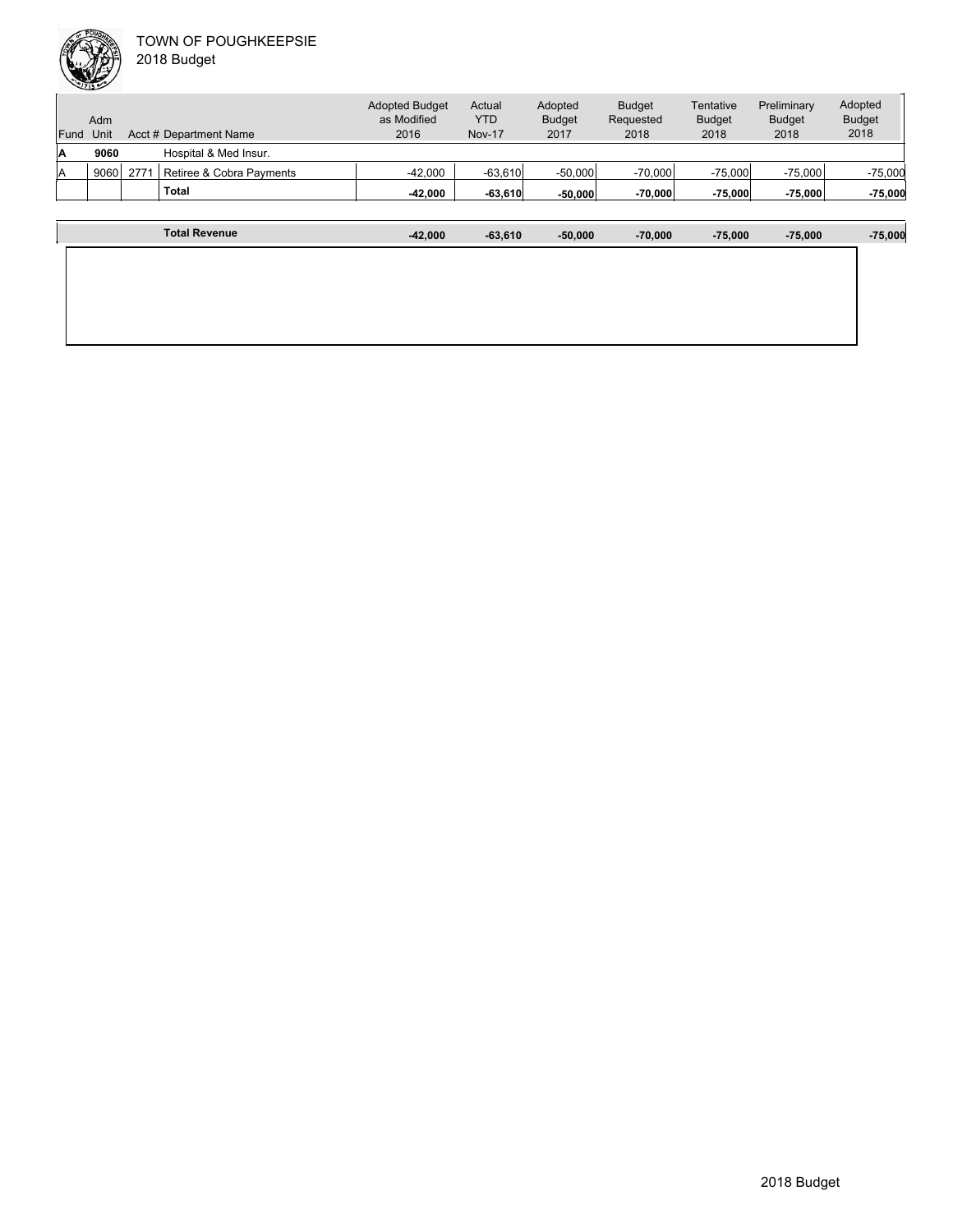

|      | Adm  |     |                        | <b>Adopted Budget</b><br>as Modified | Actual<br>YTD | Adopted<br><b>Budget</b> | <b>Budget</b><br>Requested | Tentative<br><b>Budget</b> | Preliminary<br><b>Budget</b> | Adopted<br><b>Budget</b> |
|------|------|-----|------------------------|--------------------------------------|---------------|--------------------------|----------------------------|----------------------------|------------------------------|--------------------------|
| Fund | Unit |     | Acct # Department Name | 2016                                 | <b>Nov-17</b> | 2017                     | 2018                       | 2018                       | 2018                         | 2018                     |
| ΙA   | 9910 |     | Interfund Trans Other  |                                      |               |                          |                            |                            |                              |                          |
| ΙA   | 9910 | 503 | Interfund Transfers    | $-400,000$                           |               | $-500,000$               | $-300,000$                 | $-400.000$                 | $-400,000$                   | $-400,000$               |
|      |      |     | <b>Total</b>           | $-400.000$                           |               | $-500.000$               | $-300,000$                 | $-400,000$                 | $-400,000$                   | $-400,000$               |
|      |      |     |                        |                                      |               |                          |                            |                            |                              |                          |

| <b>Total Revenue</b> | $-400,000$ | 0 | $-500,000$ | $-300,000$ | $-400,000$ | $-400,000$ | $-400,000$ |
|----------------------|------------|---|------------|------------|------------|------------|------------|
|                      |            |   |            |            |            |            |            |
|                      |            |   |            |            |            |            |            |
|                      |            |   |            |            |            |            |            |
|                      |            |   |            |            |            |            |            |
|                      |            |   |            |            |            |            |            |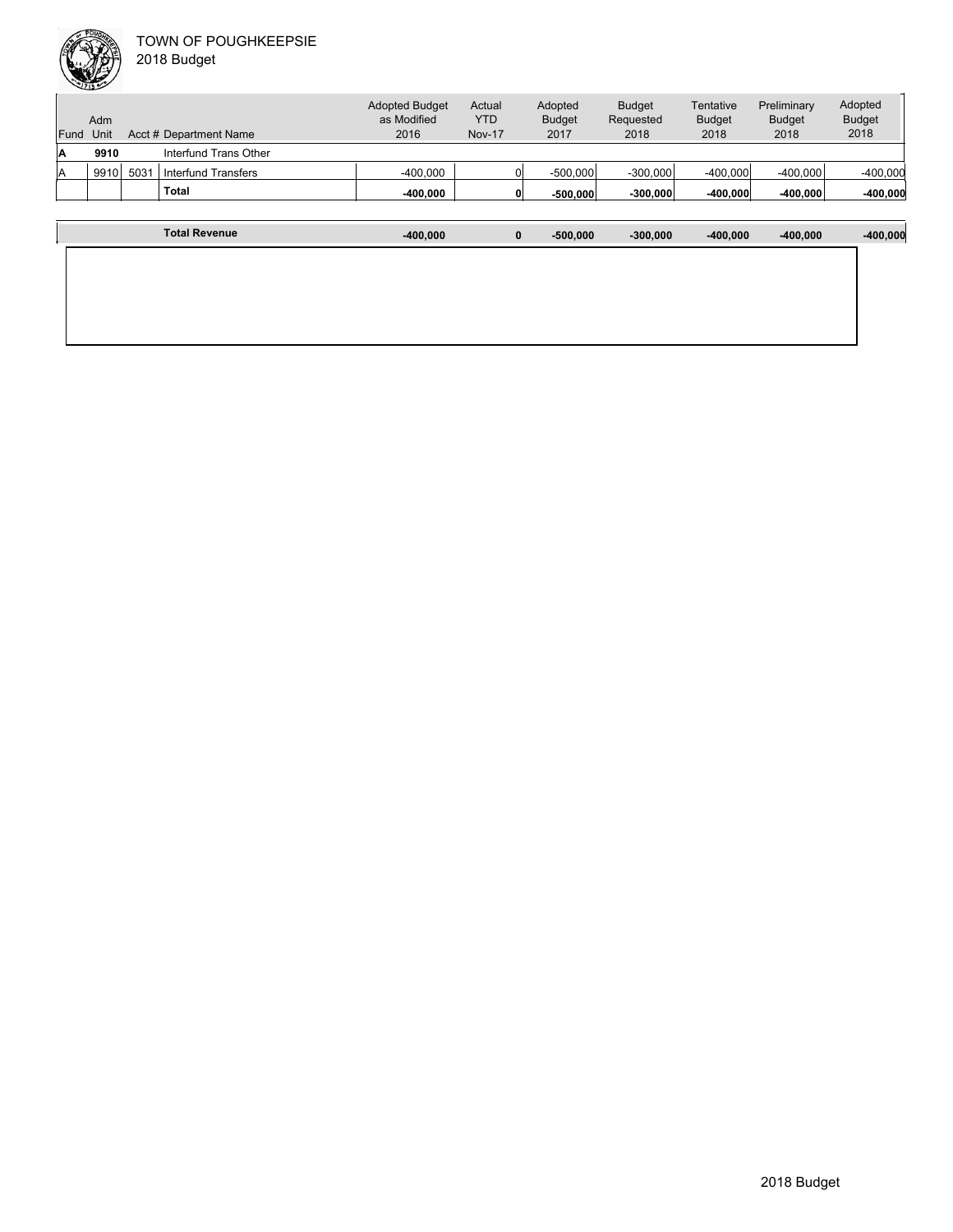

| Fund Unit | Adm  |      | Acct # Department Name          | <b>Adopted Budget</b><br>as Modified<br>2016 | Actual<br><b>YTD</b><br><b>Nov-17</b> | Adopted<br><b>Budget</b><br>2017 | <b>Budget</b><br>Requested<br>2018 | Tentative<br><b>Budget</b><br>2018 | Preliminary<br><b>Budget</b><br>2018 | Adopted<br><b>Budget</b><br>2018 |
|-----------|------|------|---------------------------------|----------------------------------------------|---------------------------------------|----------------------------------|------------------------------------|------------------------------------|--------------------------------------|----------------------------------|
| B         | 1315 |      | Comptroller                     |                                              |                                       |                                  |                                    |                                    |                                      |                                  |
| lв        | 1315 | 1001 | Property Tax                    | $-13,071,476$                                | $-13,284,607$                         | $-13,284,607$                    |                                    | $-13,289,233$                      | $-13,289,233$                        | $-13,289,233$                    |
| B         | 1315 | 1081 | In Lieu Of Taxes                | $-1,075,000$                                 | $-871,316$                            | $-1,032,300$                     | $-1,075,000$                       | $-900,000$                         | $-900,000$                           | $-900,000$                       |
|           |      |      | <b>Total</b>                    | $-14, 146, 476$                              | $-14, 155, 923$                       | $-14,316,907$                    | $-1,075,000$                       | $-14, 189, 233$                    | $-14, 189, 233$                      | $-14, 189, 233$                  |
|           |      |      |                                 |                                              |                                       |                                  |                                    |                                    |                                      |                                  |
| B         | 1315 | 1120 | <b>Sales Tax Distribution</b>   | $-2,025,000$                                 | $-1,803,182$                          | $-2,075,000$                     | $-2,025,000$                       | $-2,200,000$                       | $-2,200,000$                         | $-2,200,000$                     |
| B         | 1315 | 1125 | <b>Grant-Dutchess County</b>    | 0                                            | $\overline{0}$                        | $\overline{0}$                   |                                    |                                    |                                      |                                  |
| B         | 1315 | 1170 | Franchise Tax                   | $-775,000$                                   | $-446,346$                            | $-775,000$                       | $-775,000$                         | $-780,000$                         | $-780,000$                           | $-780,000$                       |
|           |      |      | <b>Total</b>                    | $-2,800,000$                                 | $-2,249,528$                          | $-2,850,000$                     | $-2,800,000$                       | $-2,980,000$                       | $-2,980,000$                         | $-2,980,000$                     |
|           |      |      |                                 |                                              |                                       |                                  |                                    |                                    |                                      |                                  |
| B         | 1315 | 2401 | Interest & Earnings             | $-10,000$                                    | 0                                     | $-10,000$                        | $-10,000$                          | $-10,000$                          | $-10,000$                            | $-10,000$                        |
| lв        | 1315 | 2410 | Rental Of Real Property         | $-235,000$                                   | $-230,890$                            | $-235,000$                       | $-235,000$                         | $-275,000$                         | $-275,000$                           | $-275,000$                       |
|           |      |      | <b>Total</b>                    | $-245,000$                                   | $-230,890$                            | $-245,000$                       | $-245,000$                         | $-285,000$                         | $-285,000$                           | $-285,000$                       |
|           |      |      |                                 |                                              |                                       |                                  |                                    |                                    |                                      |                                  |
| B         | 1315 | 2680 | <b>Insurance Recoveries</b>     | $\mathbf 0$                                  | 0                                     | $\overline{0}$                   |                                    |                                    |                                      |                                  |
|           |      |      | <b>Total</b>                    | 0                                            | $\mathbf{0}$                          | $\mathbf{0}$                     |                                    |                                    |                                      |                                  |
|           |      |      |                                 |                                              |                                       |                                  |                                    |                                    |                                      |                                  |
| B         | 1315 | 2701 | <b>Refund Prior Year Exp</b>    | $\mathbf 0$                                  | $\overline{0}$                        | $\overline{0}$                   |                                    |                                    |                                      |                                  |
| B         | 1315 | 2770 | Miscellaneous Revenue           | $-7,500$                                     | 0                                     | $-5,000$                         | $-5,000$                           | $-5,000$                           | $-5,000$                             | $-5,000$                         |
|           |      |      | <b>Total</b>                    | $-7,500$                                     | $\mathbf{0}$                          | $-5,000$                         | $-5,000$                           | $-5,000$                           | $-5,000$                             | $-5,000$                         |
|           |      |      |                                 |                                              |                                       |                                  |                                    |                                    |                                      |                                  |
| lв        | 1315 | 3001 | Nys Aim Program<br><b>Total</b> | $-252,679$                                   | $-252,679$                            | $-252,000$                       | $-252,000$                         | $-252,000$                         | $-252,000$                           | $-252,000$                       |
|           |      |      |                                 | $-252.679$                                   | $-252,679$                            | $-252,000$                       | $-252,000$                         | $-252,000$                         | $-252,000$                           | $-252,000$                       |
| lв        | 1315 | 4322 | Fema Grant                      | $\mathbf 0$                                  | $\overline{0}$                        | $\overline{0}$                   |                                    |                                    |                                      |                                  |
|           |      |      | Total                           | 0                                            | $\mathbf{0}$                          | $\mathbf{0}$                     |                                    |                                    |                                      |                                  |
|           |      |      |                                 |                                              |                                       |                                  |                                    |                                    |                                      |                                  |
| B         | 1315 | 5095 | Appropriated Fund Balance       | $-200,000$                                   | $\overline{0}$                        | $-160,000$                       | $-200,000$                         | $-345,433$                         | $-345,433$                           | $-345,433$                       |
|           |      |      | <b>Total</b>                    | $-200,000$                                   | $\mathbf{0}$                          | $-160,000$                       | $-200,000$                         | $-345,433$                         | $-345,433$                           | $-345,433$                       |
|           |      |      |                                 |                                              |                                       |                                  |                                    |                                    |                                      |                                  |
|           |      |      | <b>Total Revenue</b>            | $-17,651,655$                                | $-16,889,020$                         | $-17,828,907$                    | $-4,577,000$                       | $-18,056,666$                      | $-18,056,666$                        | -18,056,666                      |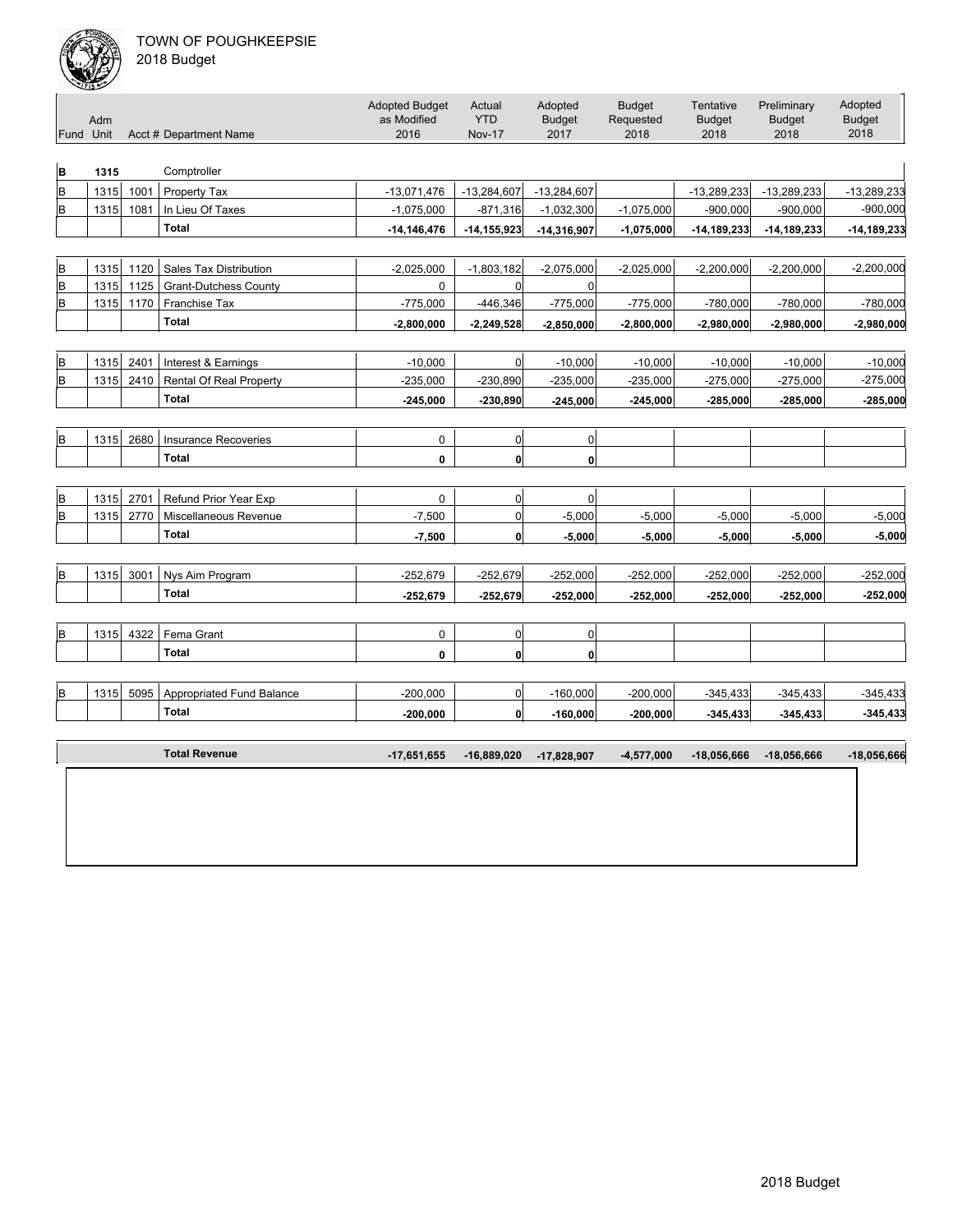

| Fund | Adm<br>Unit |      | Acct # Department Name | <b>Adopted Budget</b><br>as Modified<br>2016 | Actual<br><b>YTD</b><br><b>Nov-17</b> | Adopted<br><b>Budget</b><br>2017 | <b>Budget</b><br>Requested<br>2018 | Tentative<br><b>Budget</b><br>2018 | Preliminary<br><b>Budget</b><br>2018 | Adopted<br><b>Budget</b><br>2018 |
|------|-------------|------|------------------------|----------------------------------------------|---------------------------------------|----------------------------------|------------------------------------|------------------------------------|--------------------------------------|----------------------------------|
| lB   | 1620        |      | <b>Buildings</b>       |                                              |                                       |                                  |                                    |                                    |                                      |                                  |
| lв   | 1620        | 3465 | Nys Health Equipment   |                                              |                                       |                                  |                                    |                                    |                                      |                                  |
|      |             |      | <b>Total</b>           |                                              |                                       |                                  |                                    |                                    |                                      |                                  |
|      |             |      |                        |                                              |                                       |                                  |                                    |                                    |                                      |                                  |
|      |             |      | <b>Total Revenue</b>   | 0                                            | 0                                     | 0                                |                                    |                                    |                                      |                                  |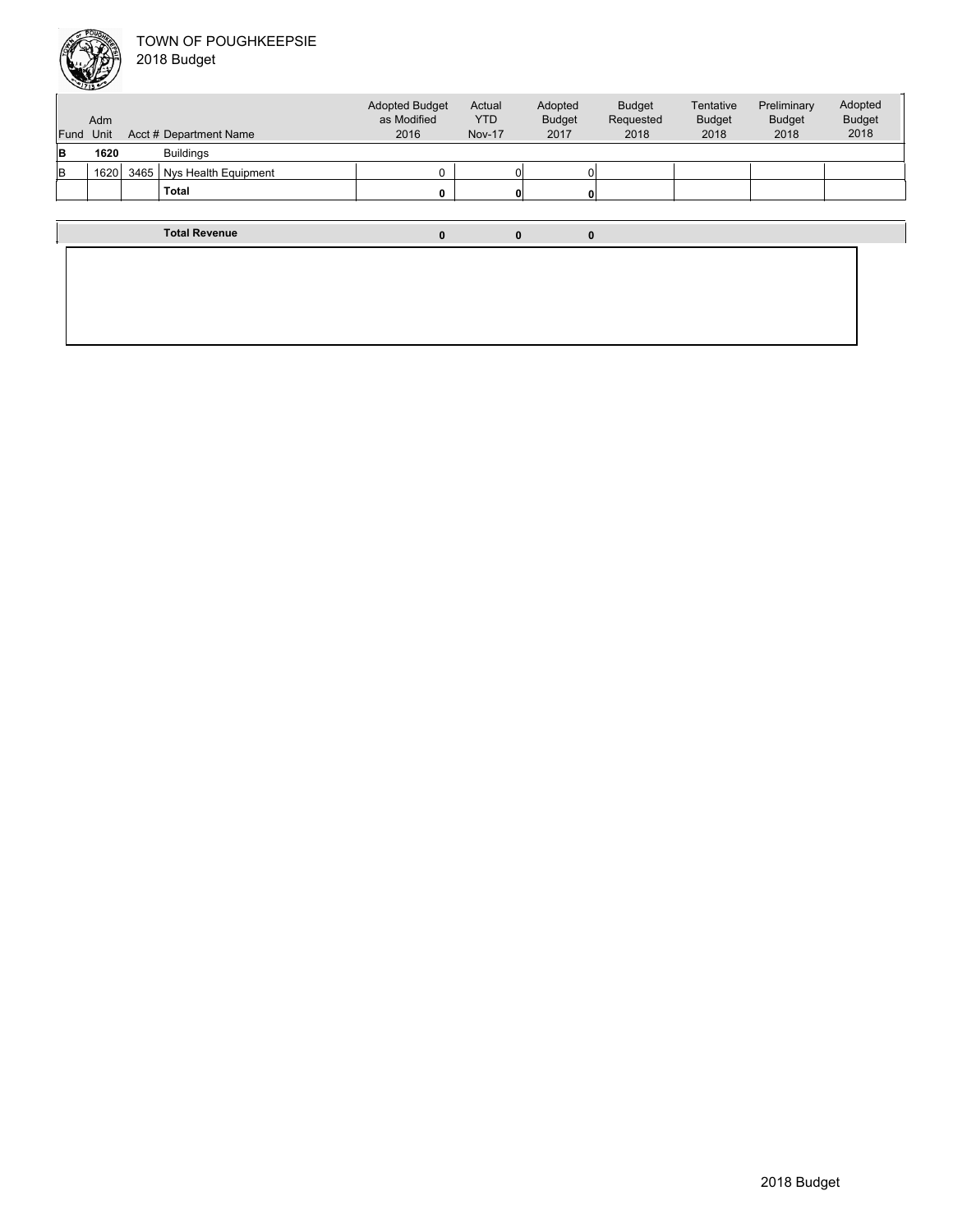

| 2018 Budget |  |
|-------------|--|
|-------------|--|

| Fund | Adm<br>Unit |      | Acct # Department Name             | <b>Adopted Budget</b><br>as Modified<br>2016 | Actual<br><b>YTD</b><br><b>Nov-17</b> | Adopted<br><b>Budget</b><br>2017 | <b>Budget</b><br>Requested<br>2018 | Tentative<br><b>Budget</b><br>2018 | Preliminary<br><b>Budget</b><br>2018 | Adopted<br><b>Budget</b><br>2018 |
|------|-------------|------|------------------------------------|----------------------------------------------|---------------------------------------|----------------------------------|------------------------------------|------------------------------------|--------------------------------------|----------------------------------|
| B    | 3120        |      | Police                             |                                              |                                       |                                  |                                    |                                    |                                      |                                  |
| В    | 3120        | 1520 | Police Fees                        | $-18,843$                                    | $-2,146$                              | $-20,000$                        | $-20,000$                          | $-2,500$                           | $-2,500$                             | $-2,500$                         |
| В    | 3120        | 1530 | <b>Local School Cops</b>           | $-66,300$                                    | $-68,150$                             | $-70,000$                        | $-66,000$                          | $-75,000$                          | $-75,000$                            | $-75,000$                        |
| В    | 3120        | 1550 | Dog Warden Fees                    | 0                                            | $-9,285$                              | 0                                |                                    | $-2,500$                           | $-2,500$                             | $-2,500$                         |
|      |             |      | <b>Total</b>                       | $-85,143$                                    | $-79,581$                             | $-90,000$                        | $-86,000$                          | $-80,000$                          | $-80,000$                            | $-80,000$                        |
|      |             |      |                                    |                                              |                                       |                                  |                                    |                                    |                                      |                                  |
| B    | 3120        | 2210 | Dutchess Co.-Trafic Safty          | $-64,890$                                    | $-3,648$                              | 0                                |                                    |                                    |                                      |                                  |
|      |             |      | <b>Total</b>                       | $-64.890$                                    | $-3,648$                              | $\mathbf{0}$                     |                                    |                                    |                                      |                                  |
|      |             |      |                                    |                                              |                                       |                                  |                                    |                                    |                                      |                                  |
|      |             |      |                                    |                                              |                                       |                                  |                                    |                                    |                                      |                                  |
| В    | 3120        | 2410 | Rental Of Real Property            | 0                                            | $-2,750$                              | $\overline{0}$                   |                                    | $-2,500$                           | $-2,500$                             | $-2,500$                         |
|      |             |      | <b>Total</b>                       | 0                                            | $-2,750$                              | $\mathbf{0}$                     |                                    | $-2,500$                           | $-2,500$                             | $-2,500$                         |
|      |             |      |                                    |                                              |                                       |                                  |                                    |                                    |                                      |                                  |
| B    | 3120        | 2650 | Sale Of Scrap                      | $-1,311$                                     | 0                                     | $\Omega$                         |                                    |                                    |                                      |                                  |
| B    | 3120        | 2665 | Sale Of Equipment                  | $-4,500$                                     | $\overline{0}$                        | $\pmb{0}$                        |                                    |                                    |                                      |                                  |
| В    | 3120        | 2680 | Insurance Recoveries               | $-3,950$                                     | $-106,486$                            | $\mathbf 0$                      |                                    |                                    |                                      |                                  |
|      |             |      | Total                              | $-9,761$                                     | $-106,486$                            | $\mathbf{0}$                     |                                    |                                    |                                      |                                  |
|      |             |      |                                    |                                              |                                       |                                  |                                    |                                    |                                      |                                  |
| В    | 3120        | 2701 | <b>Refund Prior Year Exp</b>       | 0                                            | 0                                     | $\Omega$                         |                                    |                                    |                                      |                                  |
| В    | 3120        | 2705 | <b>Gifts &amp; Donations</b>       | 0                                            | $-17,858$                             | $\Omega$                         |                                    |                                    |                                      |                                  |
| B    | 3120        | 2770 | Miscellaneous Revenue              | $-25,037$                                    | $-66,999$                             | $-15,000$                        | $-15,000$                          | $-30,000$                          | $-30,000$                            | $-30,000$                        |
|      |             |      | <b>Total</b>                       | $-25,037$                                    | $-84,857$                             | $-15,000$                        | $-15,000$                          | $-30,000$                          | $-30,000$                            | $-30,000$                        |
|      |             |      |                                    |                                              |                                       |                                  |                                    |                                    |                                      |                                  |
| В    | 3120        | 3388 | Nys Buffer Zone Protection Pla     | 0                                            | 0                                     | $\overline{0}$                   |                                    |                                    |                                      |                                  |
| В    | 3120        | 3389 | Nys Stop Dwi                       | $-5,500$                                     | 0                                     | 0                                |                                    |                                    |                                      |                                  |
| В    | 3120        | 3390 | Nys Seat Belt Grant                | 0                                            | $\overline{0}$                        | 0                                |                                    |                                    |                                      |                                  |
| В    | 3120        | 3391 | Nys Youth Program                  | 0                                            | 0                                     | 0                                |                                    |                                    |                                      |                                  |
| В    | 3120        | 3392 | Nys Under 21 Drinking              | 0                                            | 0                                     | 0                                |                                    |                                    |                                      |                                  |
| В    | 3120        | 3393 | Nys Edward Byrne Grant             | 0                                            | 0                                     | 0                                |                                    |                                    |                                      |                                  |
| В    | 3120        | 3394 | <b>Corridor Enforcement Safety</b> | 0                                            | $\overline{0}$                        | 0                                |                                    |                                    |                                      |                                  |
| В    | 3120        | 3395 | Nys Div.Of Criminal Justice        | $\pmb{0}$                                    | $-17,877$                             | $\pmb{0}$                        |                                    |                                    |                                      |                                  |
| B    | 3120        | 3396 | Nys Tracks Project                 | 0                                            | $\overline{0}$                        | $\pmb{0}$                        |                                    |                                    |                                      |                                  |
| B    | 3120        | 3397 | Misc.Police Work Reimb.            | $-4,500$                                     | $-8,028$                              | $\pmb{0}$                        |                                    | $-100,000$                         | $-100,000$                           | $-100,000$                       |
| В    | 3120        | 3398 | Misc.Police Equip Grant            | $-20,224$                                    | $\Omega$                              | $\mathbf 0$                      |                                    |                                    |                                      |                                  |
| B    | 3120        | 3399 | <b>Nys Vests</b>                   | $-6,000$                                     | $-10,838$                             | $\overline{0}$                   |                                    |                                    |                                      |                                  |
|      |             |      | <b>Total</b>                       | $-36,224$                                    | $-36,743$                             | $\mathbf{0}$                     |                                    | $-100,000$                         | $-100,000$                           | $-100,000$                       |
|      |             |      |                                    |                                              |                                       |                                  |                                    |                                    |                                      |                                  |
| B    | 3120        |      | 4090   Fed.Aid Guns                | 0                                            | 0                                     | 0                                |                                    |                                    |                                      |                                  |
|      |             |      | <b>Total</b>                       | 0                                            | 0                                     | 0                                |                                    |                                    |                                      |                                  |
|      |             |      |                                    |                                              |                                       |                                  |                                    |                                    |                                      |                                  |
| B    | 3120        | 4386 | Fed.School Prog.Cops               | 0                                            | 0                                     | 0                                |                                    |                                    |                                      |                                  |
| В    | 3120        | 4396 | Fed. Llebg More Cops               | 0                                            | 0                                     | $\overline{0}$                   |                                    |                                    |                                      |                                  |
| В    | 3120        | 4399 | Fed.Aid Vests                      | 0                                            | 0                                     | 0                                |                                    |                                    |                                      |                                  |
|      |             |      | Total                              | 0                                            | 0                                     | $\mathbf{0}$                     |                                    |                                    |                                      |                                  |
|      |             |      |                                    |                                              |                                       |                                  |                                    |                                    |                                      |                                  |
|      |             |      |                                    |                                              |                                       |                                  |                                    |                                    |                                      |                                  |
|      |             |      | <b>Total Revenue</b>               | $-221,055$                                   | $-314,065$                            | $-105.000$                       | $-101,000$                         | $-212,500$                         | $-212,500$                           | $-212,500$                       |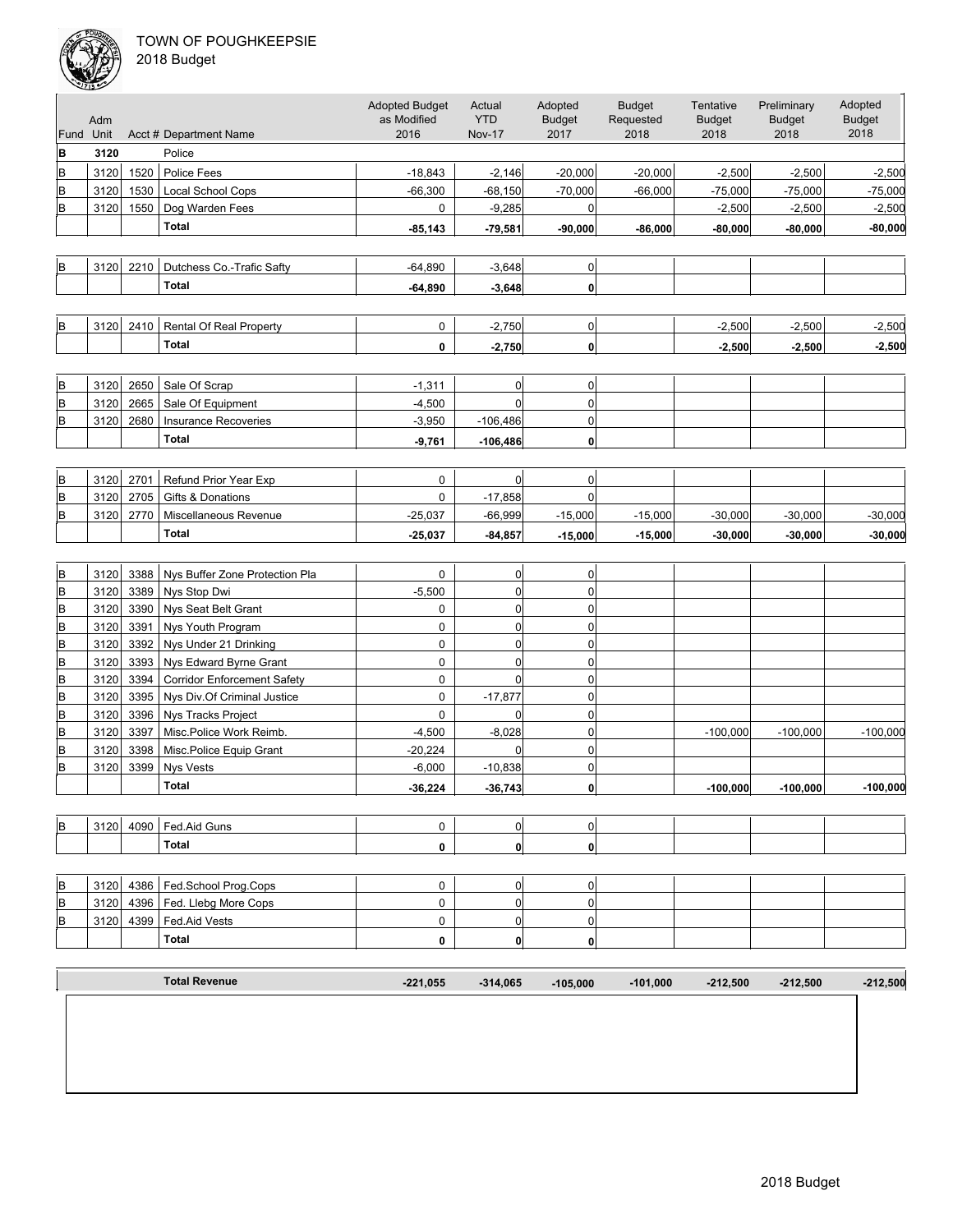|           | Adm  |      |                        | <b>Adopted Budget</b><br>as Modified | Actual<br><b>YTD</b> | Adopted<br><b>Budget</b> | <b>Budget</b><br>Requested | Tentative<br><b>Budget</b> | Preliminary<br><b>Budget</b> | Adopted<br><b>Budget</b> |
|-----------|------|------|------------------------|--------------------------------------|----------------------|--------------------------|----------------------------|----------------------------|------------------------------|--------------------------|
| Fund Unit |      |      | Acct # Department Name | 2016                                 | <b>Nov-17</b>        | 2017                     | 2018                       | 2018                       | 2018                         | 2018                     |
| в         | 3410 |      | Fire Fighting          |                                      |                      |                          |                            |                            |                              |                          |
| в         | 3410 | 2144 | Water Service Charge   |                                      | $-6,087$             |                          |                            |                            |                              |                          |
|           |      |      | Total                  |                                      | $-6,087$             | 0                        |                            |                            |                              |                          |
|           |      |      |                        |                                      |                      |                          |                            |                            |                              |                          |

**Total Revenue 0 -6,087 0**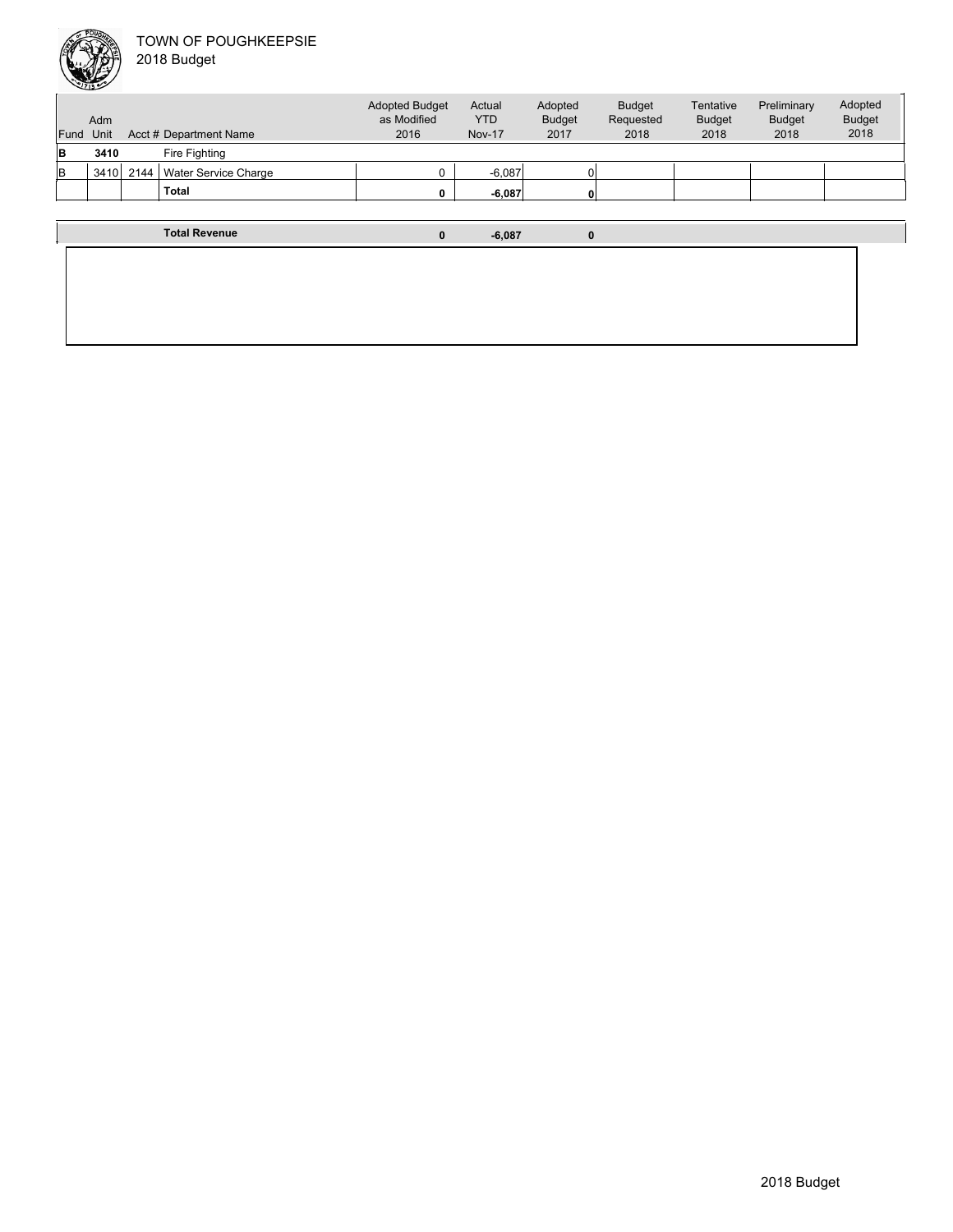

| 018 Budget |  |
|------------|--|
|------------|--|

| Fund | Adm<br>Unit<br>Acct # Department Name |      |                                     | <b>Adopted Budget</b><br>as Modified<br>2016 | Actual<br><b>YTD</b><br><b>Nov-17</b> | Adopted<br><b>Budget</b><br>2017 | <b>Budget</b><br>Requested<br>2018 | Tentative<br><b>Budget</b><br>2018 | Preliminary<br><b>Budget</b><br>2018 | Adopted<br><b>Budget</b><br>2018 |
|------|---------------------------------------|------|-------------------------------------|----------------------------------------------|---------------------------------------|----------------------------------|------------------------------------|------------------------------------|--------------------------------------|----------------------------------|
| B    | 3620                                  |      | Safety Inspection                   |                                              |                                       |                                  |                                    |                                    |                                      |                                  |
| B    | 3620                                  | 1560 | <b>Taxi/Safety Inspections</b>      | $\Omega$                                     | $\Omega$                              | $\Omega$                         |                                    |                                    |                                      |                                  |
| B    | 3620                                  | 1565 | Multi-Dwelling Fire Inspection      | $\Omega$                                     | $-1,800$                              | $\Omega$                         |                                    |                                    |                                      |                                  |
| B    | 3620                                  | 1566 | <b>Commercial Fire Inspection</b>   | $-50,000$                                    | $-7,750$                              | $-55,000$                        | $-55,000$                          | $-52,000$                          | $-52,000$                            | $-52,000$                        |
|      |                                       |      | <b>Total</b>                        | $-50,000$                                    | $-9,550$                              | $-55,000$                        | $-55,000$                          | $-52,000$                          | $-52,000$                            | $-52,000$                        |
|      |                                       |      |                                     |                                              |                                       |                                  |                                    |                                    |                                      |                                  |
| B    | 3620                                  | 2535 | <b>Electrical Permits</b>           | $-42,000$                                    | $-63,961$                             | $-45,000$                        | $-45.000$                          | $-70,000$                          | $-70,000$                            | $-70,000$                        |
| B    | 3620                                  | 2545 | Hunt/Fish/Bldg/Zone Licen           | $-50,000$                                    | $-42,550$                             | $-50,000$                        | $-50,000$                          | $-55,000$                          | $-55,000$                            | $-55,000$                        |
| B    | 3620                                  | 2555 | <b>Building &amp; Alter Permits</b> | $-80,000$                                    | $-86,825$                             | $-85,000$                        | $-85,000$                          | $-90,000$                          | $-90,000$                            | $-90,000$                        |
| B    | 3620                                  | 2556 | Re-Inspection Fee                   | $-10,000$                                    | $-825$                                | $-5,000$                         | $-5,000$                           | $-2,500$                           | $-2,500$                             | $-2,500$                         |
| B    | 3620                                  | 2557 | Public Assembly License Fee         | $-30,000$                                    | $-28,575$                             | $-35,000$                        | $-35,000$                          | $-35,000$                          | $-35,000$                            | $-35,000$                        |
| B    | 3620                                  | 2564 | <b>Commercial Building Permit</b>   | $-255,000$                                   | $-193,485$                            | $-300,000$                       | $-255,000$                         | $-300,000$                         | $-300,000$                           | $-300,000$                       |
| B    | 3620                                  | 2565 | <b>Plumbing Permits</b>             | $-32,500$                                    | $-50,050$                             | $-40,000$                        | $-40,000$                          | $-45,000$                          | $-45,000$                            | $-45,000$                        |
| B    | 3620                                  | 2566 | <b>Plumbing Surchge Fee</b>         | $-1.400$                                     | $-500$                                | $-1.000$                         | $-1,000$                           | $-1,000$                           | $-1.000$                             | $-1,000$                         |
| B    | 3620                                  | 2567 | <b>Building Permits Fines</b>       | $-18,000$                                    | $-12,400$                             | $-15,000$                        | $-15,000$                          | $-17,500$                          | $-17,500$                            | $-17,500$                        |
| B    | 3620                                  | 2568 | Plumbing Id'S                       | $-1,000$                                     | $-2,475$                              | $-2,000$                         | $-2,000$                           | $-3,000$                           | $-3,000$                             | $-3,000$                         |
| B    | 3620                                  | 2569 | Searches & Copies                   | $-60,000$                                    | $-79,123$                             | $-70,000$                        | $-70,000$                          | $-80,000$                          | $-80,000$                            | $-80,000$                        |
| B    | 3620                                  | 2570 | <b>Administration Fees</b>          | $-15,000$                                    | $-29,500$                             | $-25,000$                        | $-25,000$                          | $-30,000$                          | $-30,000$                            | $-30,000$                        |
| B    | 3620                                  | 2571 | Admin.Fees Escrow                   | $-1,000$                                     | $\Omega$                              | $\Omega$                         |                                    |                                    |                                      |                                  |
| B    | 3620                                  | 2590 | <b>Blasting/Other Permits</b>       | $-10,000$                                    | $-34,345$                             | $-25,000$                        | $-25,000$                          | $-30,000$                          | $-30,000$                            | $-30,000$                        |
|      |                                       |      | <b>Total</b>                        | $-605,900$                                   | $-624,614$                            | $-698,000$                       | $-653,000$                         | $-759,000$                         | $-759,000$                           | $-759,000$                       |
|      |                                       |      |                                     |                                              |                                       |                                  |                                    |                                    |                                      |                                  |
| B    | 3620                                  | 2770 | Miscellaneous Revenue               | $-150$                                       | $-60$                                 | 0                                |                                    |                                    |                                      |                                  |
|      |                                       |      | <b>Total</b>                        | $-150$                                       | $-60$                                 | 0                                |                                    |                                    |                                      |                                  |
|      |                                       |      | <b>Total Revenue</b>                | $-656,050$                                   | $-634,224$                            | $-753.000$                       | $-708,000$                         | $-811,000$                         | $-811,000$                           | $-811,000$                       |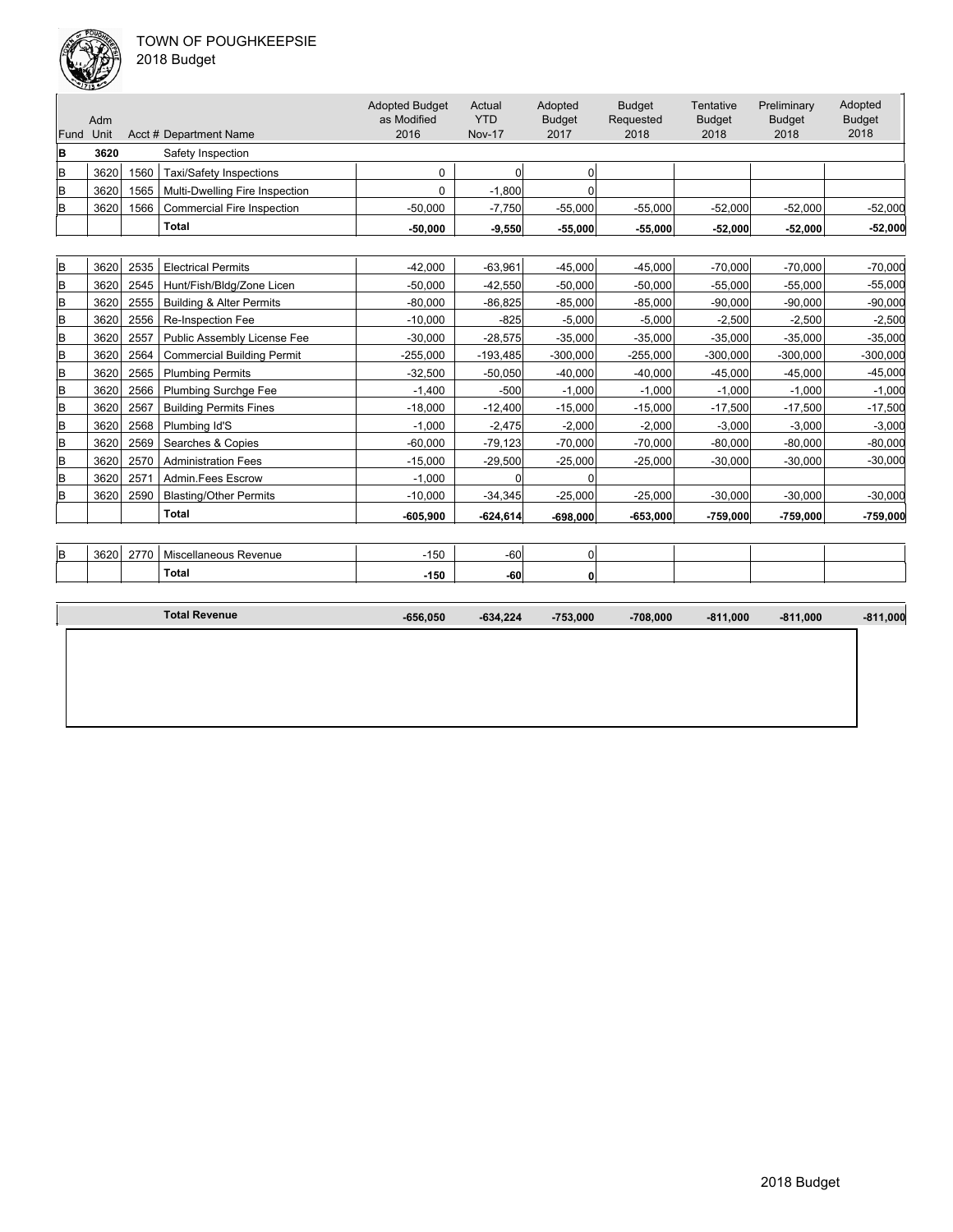

|  | 2018 Budget |  |
|--|-------------|--|
|--|-------------|--|

|      | Adm  |      |                               | <b>Adopted Budget</b><br>as Modified | Actual<br><b>YTD</b> | Adopted<br><b>Budget</b> | <b>Budget</b><br>Requested | Tentative<br><b>Budget</b> | Preliminary<br><b>Budget</b> | Adopted<br><b>Budget</b> |
|------|------|------|-------------------------------|--------------------------------------|----------------------|--------------------------|----------------------------|----------------------------|------------------------------|--------------------------|
| Fund | Unit |      | Acct # Department Name        | 2016                                 | <b>Nov-17</b>        | 2017                     | 2018                       | 2018                       | 2018                         | 2018                     |
| B    | 8010 |      | Zoning                        |                                      |                      |                          |                            |                            |                              |                          |
| B    | 8010 | 1550 | Dog Warden Fees               | $\mathbf 0$                          | 0                    | $\mathbf 0$              |                            |                            |                              |                          |
|      |      |      | <b>Total</b>                  | 0                                    | $\mathbf{0}$         | $\mathbf 0$              |                            |                            |                              |                          |
|      |      |      |                               |                                      |                      |                          |                            |                            |                              |                          |
| B    | 8010 | 2110 | <b>Zoning Fees</b>            | $-17,000$                            | $-10,264$            | $-18,000$                | $-18,000$                  | $-10,000$                  | $-10,000$                    | $-10,000$                |
|      |      |      | <b>Total</b>                  | $-17,000$                            | $-10,264$            | $-18,000$                | $-18,000$                  | $-10,000$                  | $-10,000$                    | $-10,000$                |
|      |      |      |                               |                                      |                      |                          |                            |                            |                              |                          |
| B    | 8010 | 2545 | Hunt/Fish/Bldg/Zone Licen     | $-400$                               | $-3,732$             | $-400$                   | $-400$                     | $-4,000$                   | $-4,000$                     | $-4,000$                 |
| B    | 8010 | 2571 | Admin.Fees Escrow             | $-5,000$                             | 0                    | $-2,500$                 | $-2,500$                   | $-2,500$                   | $-2,500$                     | $-2,500$                 |
| B    | 8010 | 2590 | <b>Blasting/Other Permits</b> | $-36,000$                            | $-22,122$            | $-36,000$                | $-36,000$                  | $-36,000$                  | $-36,000$                    | $-36,000$                |
|      |      |      | <b>Total</b>                  | $-41,400$                            | $-25,854$            | $-38,900$                | $-38,900$                  | $-42,500$                  | $-42,500$                    | $-42,500$                |
|      |      |      |                               |                                      |                      |                          |                            |                            |                              |                          |
| B    | 8010 | 2612 | Fines/Non-Compliance          | $-3,000$                             | $-600$               | $-4,000$                 | $-4,000$                   | $-3,500$                   | $-3,500$                     | $-3,500$                 |
|      |      |      | <b>Total</b>                  | $-3,000$                             | $-600$               | $-4,000$                 | $-4,000$                   | $-3,500$                   | $-3,500$                     | $-3,500$                 |
|      |      |      |                               |                                      |                      |                          |                            |                            |                              |                          |
| B    | 8010 | 2705 | Gifts & Donations             | $\mathbf 0$                          | 0                    | $\mathbf 0$              |                            |                            |                              |                          |
| B    | 8010 | 2770 | Miscellaneous                 | $-200$                               | $-750$               | $-500$                   | $-500$                     | $-1,000$                   | $-1,000$                     | $-1,000$                 |
|      |      |      | <b>Total</b>                  | $-200$                               | $-750$               | $-500$                   | $-500$                     | $-1,000$                   | $-1,000$                     | $-1,000$                 |
|      |      |      |                               |                                      |                      |                          |                            |                            |                              |                          |
|      |      |      | <b>Total Revenue</b>          | $-61,600$                            | $-37,468$            | $-61,400$                | $-61,400$                  | $-57,000$                  | $-57,000$                    | $-57,000$                |
|      |      |      |                               |                                      |                      |                          |                            |                            |                              |                          |
|      |      |      |                               |                                      |                      |                          |                            |                            |                              |                          |
|      |      |      |                               |                                      |                      |                          |                            |                            |                              |                          |
|      |      |      |                               |                                      |                      |                          |                            |                            |                              |                          |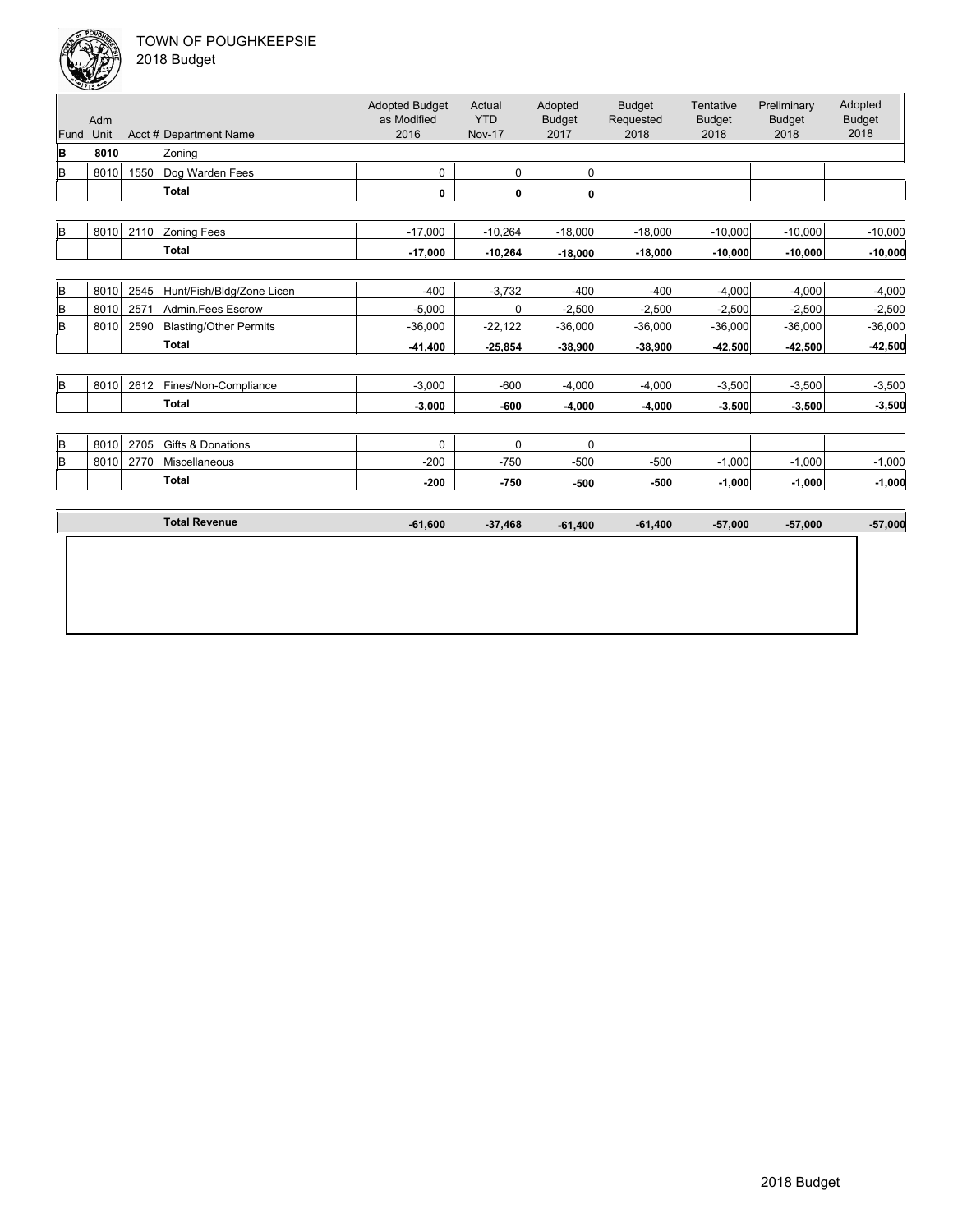

| 2018 Budget |  |
|-------------|--|
|             |  |

| Fund     | Adm<br>Unit |      | Acct # Department Name     | <b>Adopted Budget</b><br>as Modified<br>2016 | Actual<br><b>YTD</b><br><b>Nov-17</b> | Adopted<br><b>Budget</b><br>2017 | <b>Budget</b><br>Requested<br>2018 | Tentative<br><b>Budget</b><br>2018 | Preliminary<br><b>Budget</b><br>2018 | Adopted<br><b>Budget</b><br>2018 |
|----------|-------------|------|----------------------------|----------------------------------------------|---------------------------------------|----------------------------------|------------------------------------|------------------------------------|--------------------------------------|----------------------------------|
| B        | 8020        |      | Planning                   |                                              |                                       |                                  |                                    |                                    |                                      |                                  |
| B        | 8020        | 2115 | <b>Planning Board Fees</b> | $-120,000$                                   | 32,924                                | $-160,000$                       | $-120,000$                         | $-175,000$                         | $-175,000$                           | $-175,000$                       |
|          |             |      | <b>Total</b>               | $-120,000$                                   | 32,924                                | $-160,000$                       | $-120,000$                         | $-175,000$                         | $-175,000$                           | $-175,000$                       |
|          |             |      |                            |                                              |                                       |                                  |                                    |                                    |                                      |                                  |
| lв       | 8020        | 2570 | <b>Administration Fees</b> | $\mathbf 0$                                  | 0                                     | $-10,000$                        | $-10,000$                          | $-10,000$                          | $-10,000$                            | $-10,000$                        |
| B        | 8020        | 2571 | Admin.Fees Escrow          | $-20,000$                                    | $-4,120$                              | 0                                |                                    |                                    |                                      |                                  |
|          |             |      | <b>Total</b>               | $-20,000$                                    | $-4,120$                              | $-10,000$                        | $-10,000$                          | $-10,000$                          | $-10,000$                            | $-10,000$                        |
|          |             |      |                            |                                              |                                       |                                  |                                    |                                    |                                      |                                  |
| B.       | 8020        | 2612 | Fines/Non-Compliance       | 0                                            | 0                                     | $\mathbf 0$                      |                                    |                                    |                                      |                                  |
|          |             |      | <b>Total</b>               | 0                                            | 0                                     | $\mathbf 0$                      |                                    |                                    |                                      |                                  |
|          |             |      |                            |                                              |                                       |                                  |                                    |                                    |                                      |                                  |
| B        | 8020        | 2770 | Miscellaneous Revenue      | $-250$                                       | 0                                     | $\pmb{0}$                        |                                    |                                    |                                      |                                  |
|          |             |      | <b>Total</b>               | $-250$                                       | $\mathbf{0}$                          | $\mathbf 0$                      |                                    |                                    |                                      |                                  |
|          |             |      |                            |                                              |                                       |                                  |                                    |                                    |                                      |                                  |
| <b>B</b> | 8020        | 3989 | Nys Com.Serv./Master Pln   | $\mathbf 0$                                  | 0                                     | $\mathbf 0$                      |                                    |                                    |                                      |                                  |
|          |             |      | <b>Total</b>               | 0                                            | $\mathbf{0}$                          | 0                                |                                    |                                    |                                      |                                  |
|          |             |      |                            |                                              |                                       |                                  |                                    |                                    |                                      |                                  |
|          |             |      | <b>Total Revenue</b>       | $-140,250$                                   | 28,804                                | $-170,000$                       | $-130,000$                         | $-185,000$                         | $-185,000$                           | $-185,000$                       |
|          |             |      |                            |                                              |                                       |                                  |                                    |                                    |                                      |                                  |
|          |             |      |                            |                                              |                                       |                                  |                                    |                                    |                                      |                                  |
|          |             |      |                            |                                              |                                       |                                  |                                    |                                    |                                      |                                  |
|          |             |      |                            |                                              |                                       |                                  |                                    |                                    |                                      |                                  |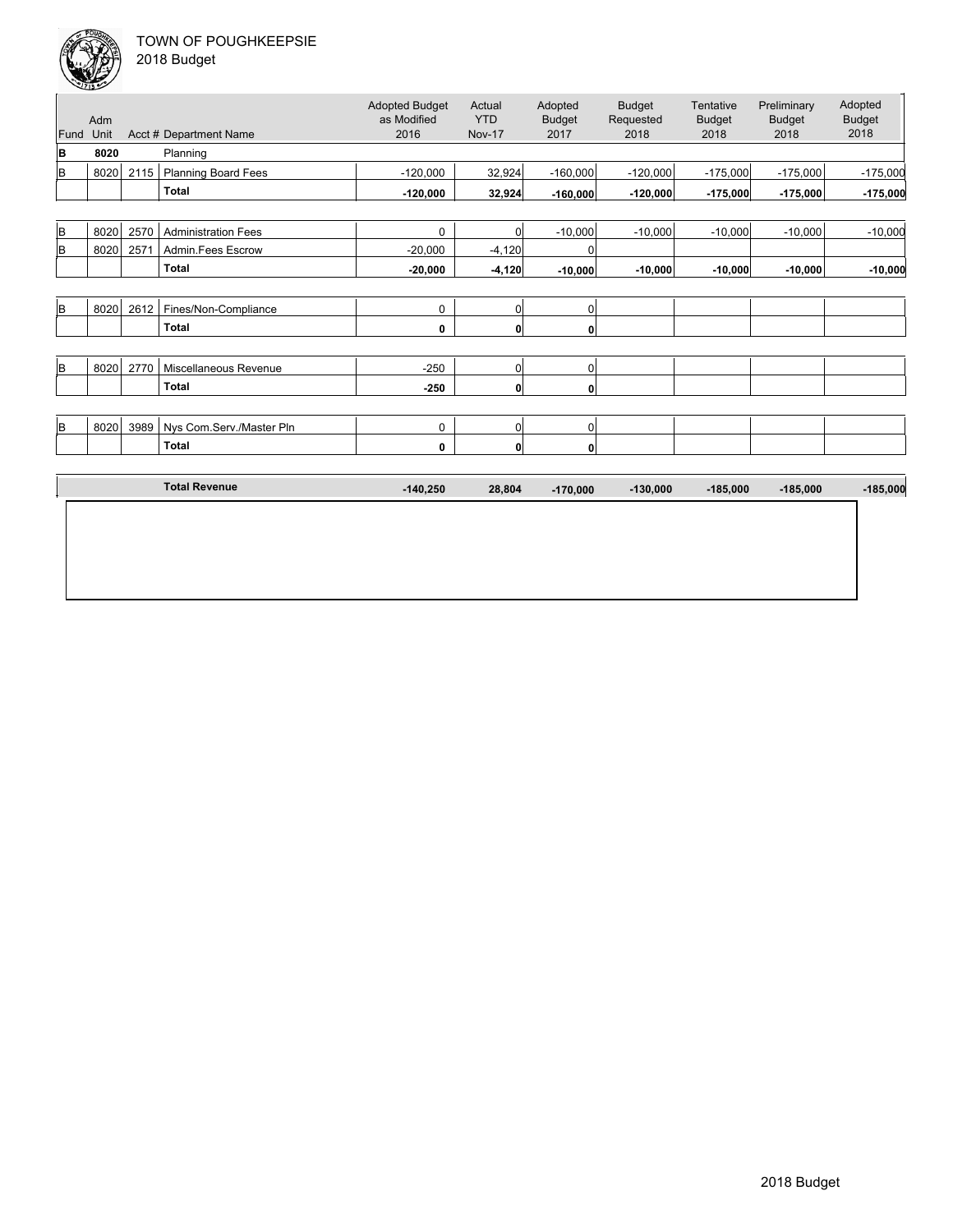|          |      |      | <b>Total</b>             | $-75.000$                            | $-69,256$     | $-75,000$                | $-75.000$                  | $-80,000$                  | $-80,000$                    | $-80,000$                |
|----------|------|------|--------------------------|--------------------------------------|---------------|--------------------------|----------------------------|----------------------------|------------------------------|--------------------------|
| lв       | 9060 | 2771 | Retiree & Cobra Payments | $-75.000$                            | $-69,256$     | $-75.000$                | $-75.000$                  | $-80,000$                  | $-80,000$                    | $-80,000$                |
| <b>B</b> | 9060 |      | Hospital & Med Insur.    |                                      |               |                          |                            |                            |                              |                          |
| Fund     | Unit |      | Acct # Department Name   | 2016                                 | <b>Nov-17</b> | 2017                     | 2018                       | 2018                       | 2018                         | 2018                     |
|          | Adm  |      |                          | <b>Adopted Budget</b><br>as Modified | Actual<br>YTD | Adopted<br><b>Budget</b> | <b>Budget</b><br>Requested | Tentative<br><b>Budget</b> | Preliminary<br><b>Budget</b> | Adopted<br><b>Budget</b> |

| <b>Total Revenue</b> | $-75,000$ | $-69,256$ | $-75,000$ | $-75,000$ | $-80,000$ | $-80,000$ | $-80,000$ |
|----------------------|-----------|-----------|-----------|-----------|-----------|-----------|-----------|
|                      |           |           |           |           |           |           |           |
|                      |           |           |           |           |           |           |           |
|                      |           |           |           |           |           |           |           |
|                      |           |           |           |           |           |           |           |
|                      |           |           |           |           |           |           |           |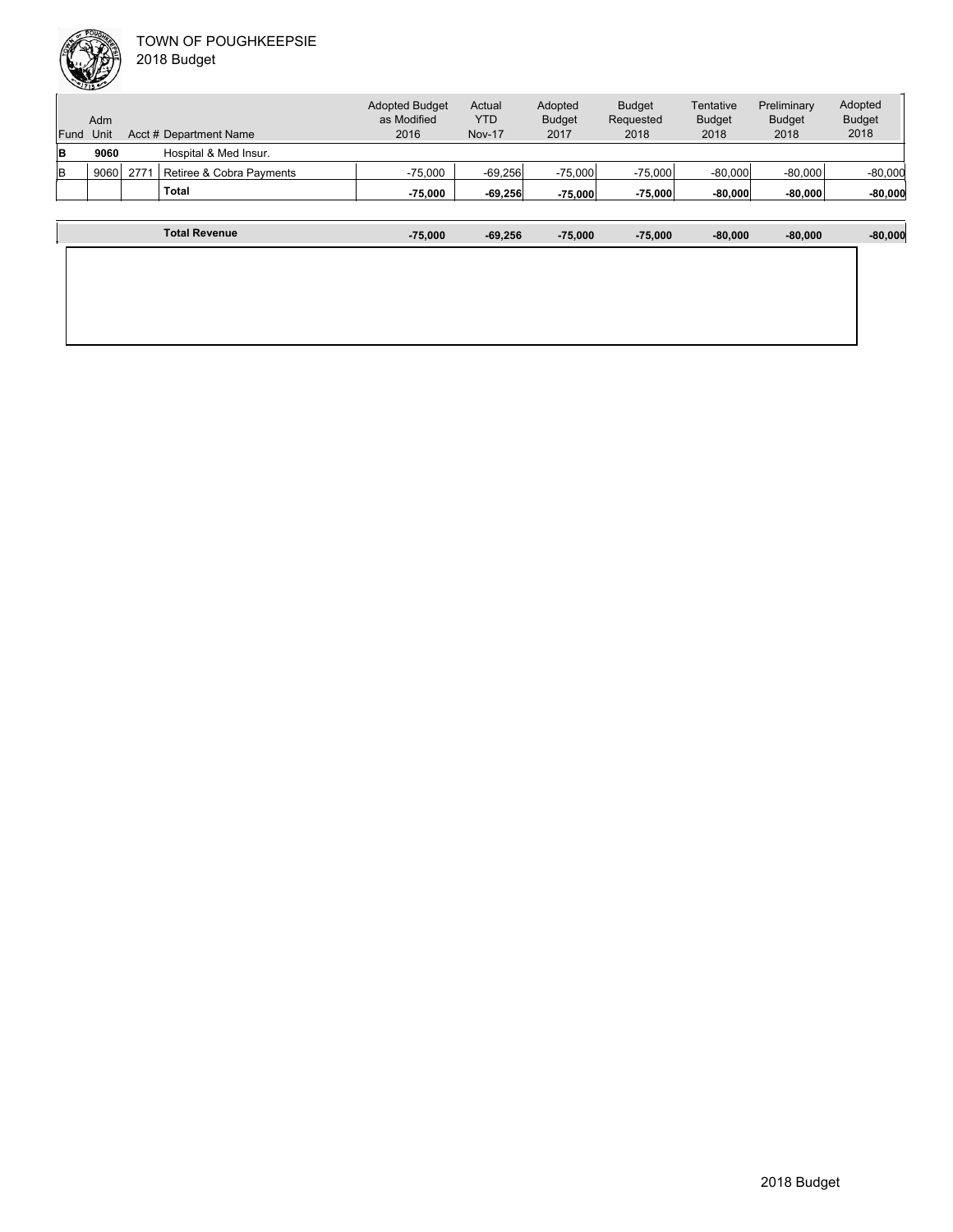

| Fund | Adm<br>Unit |      | Acct # Department Name | <b>Adopted Budget</b><br>as Modified<br>2016 | Actual<br><b>YTD</b><br><b>Nov-17</b> | Adopted<br><b>Budget</b><br>2017 | <b>Budget</b><br>Requested<br>2018 | Tentative<br><b>Budget</b><br>2018 | Preliminary<br><b>Budget</b><br>2018 | Adopted<br><b>Budget</b><br>2018 |
|------|-------------|------|------------------------|----------------------------------------------|---------------------------------------|----------------------------------|------------------------------------|------------------------------------|--------------------------------------|----------------------------------|
| lB.  | 9910        |      | Interfund Trans Other  |                                              |                                       |                                  |                                    |                                    |                                      |                                  |
| lв   | 9910        | 5031 | Interfund Transfers    | $\Omega$                                     |                                       |                                  |                                    |                                    |                                      |                                  |
|      |             |      | <b>Total</b>           | $\Omega$                                     |                                       |                                  |                                    |                                    |                                      |                                  |
|      |             |      |                        |                                              |                                       |                                  |                                    |                                    |                                      |                                  |
|      |             |      | <b>Total Revenue</b>   | $\mathbf{0}$                                 | $\bf{0}$                              | $\bf{0}$                         |                                    |                                    |                                      |                                  |
|      |             |      |                        |                                              |                                       |                                  |                                    |                                    |                                      |                                  |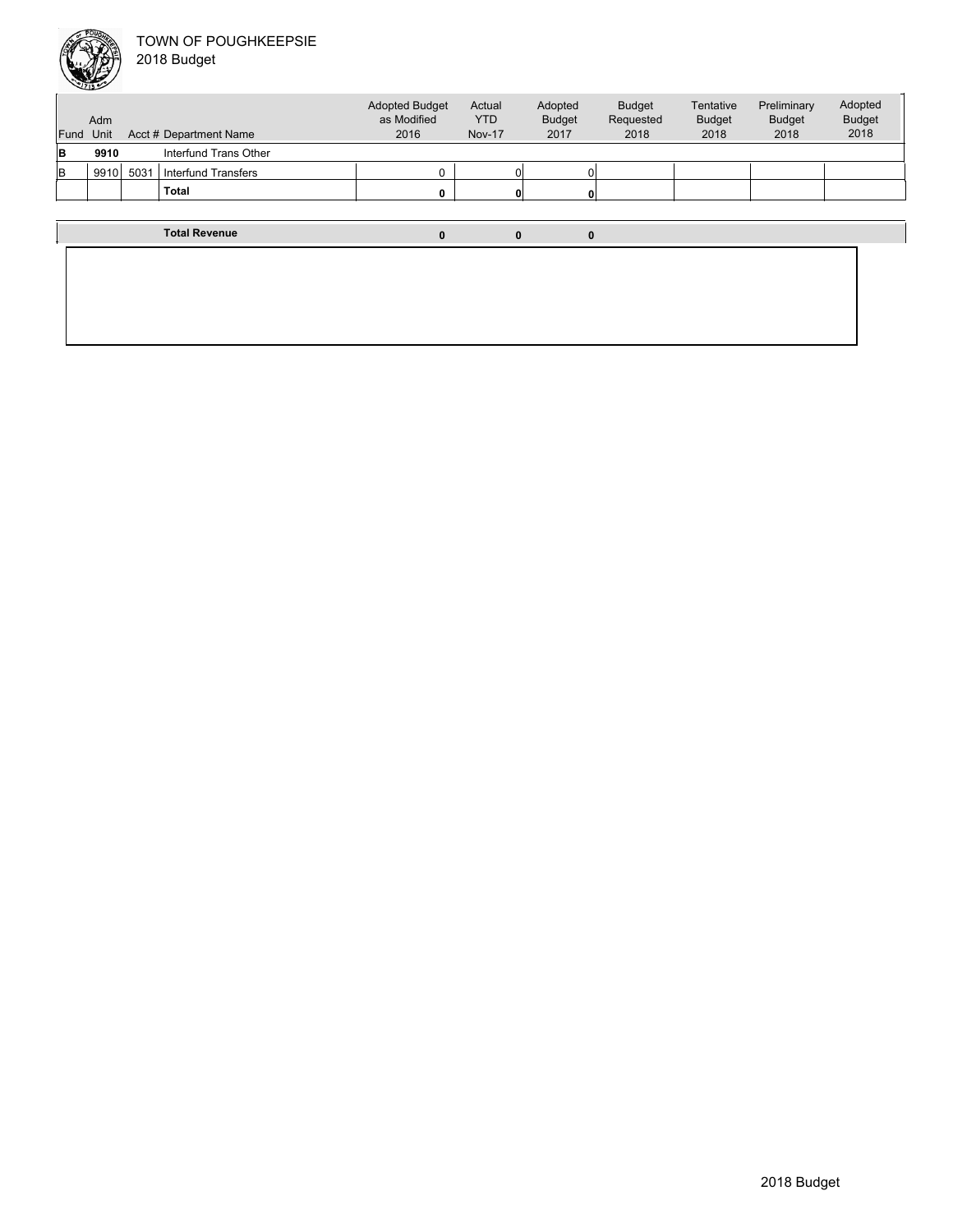| Fund Unit | Adm  |      | Acct # Department Name | <b>Adopted Budget</b><br>as Modified<br>2016 | Actual<br><b>YTD</b><br><b>Nov-17</b> | Adopted<br><b>Budget</b><br>2017 | <b>Budget</b><br>Requested<br>2018 | Tentative<br><b>Budget</b><br>2018 | Preliminary<br><b>Budget</b><br>2018 | Adopted<br><b>Budget</b><br>2018 |
|-----------|------|------|------------------------|----------------------------------------------|---------------------------------------|----------------------------------|------------------------------------|------------------------------------|--------------------------------------|----------------------------------|
| DB        | 0000 |      | Unassigned             |                                              |                                       |                                  |                                    |                                    |                                      |                                  |
| DB        | 0000 | 4322 | Fema Grant             | 0                                            | $\Omega$                              |                                  | 0                                  |                                    |                                      |                                  |
|           |      |      | <b>Total</b>           | 0                                            | 0                                     | 0                                |                                    |                                    |                                      |                                  |
|           |      |      |                        |                                              |                                       |                                  |                                    |                                    |                                      |                                  |
|           |      |      | <b>Total Revenue</b>   | $\pmb{0}$                                    | $\bf{0}$                              | $\bf{0}$                         |                                    |                                    |                                      |                                  |
|           |      |      |                        |                                              |                                       |                                  |                                    |                                    |                                      |                                  |
|           |      |      |                        |                                              |                                       |                                  |                                    |                                    |                                      |                                  |
|           |      |      |                        |                                              |                                       |                                  |                                    |                                    |                                      |                                  |
|           |      |      |                        |                                              |                                       |                                  |                                    |                                    |                                      |                                  |
|           |      |      |                        |                                              |                                       |                                  |                                    |                                    |                                      |                                  |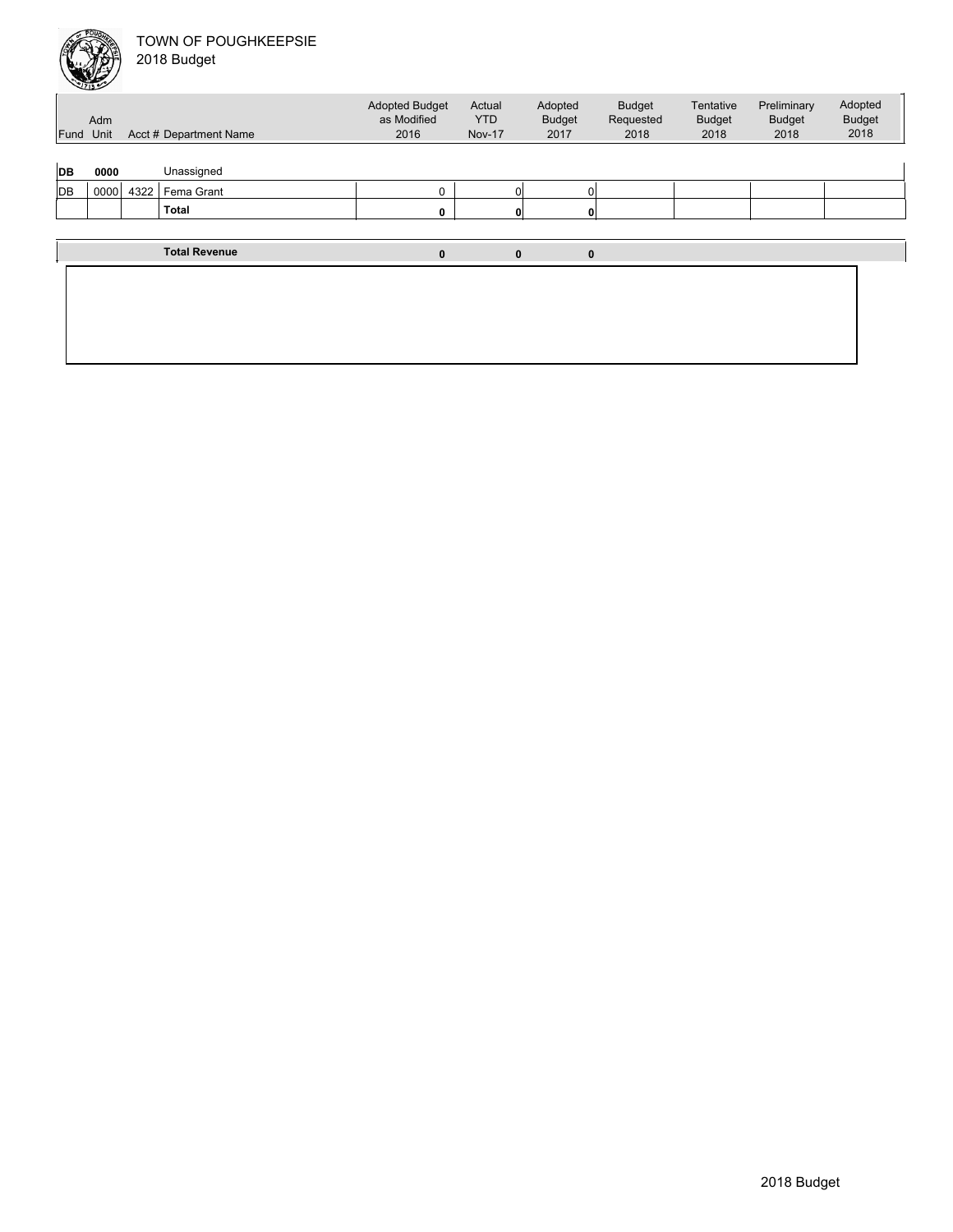

|  |  | 018 Budget |  |
|--|--|------------|--|
|--|--|------------|--|

| Fund | Adm<br>Unit |      | Acct # Department Name           | <b>Adopted Budget</b><br>as Modified<br>2016 | Actual<br><b>YTD</b><br><b>Nov-17</b> | Adopted<br><b>Budget</b><br>2017 | <b>Budget</b><br>Requested<br>2018 | Tentative<br><b>Budget</b><br>2018 | Preliminary<br><b>Budget</b><br>2018 | Adopted<br><b>Budget</b><br>2018 |
|------|-------------|------|----------------------------------|----------------------------------------------|---------------------------------------|----------------------------------|------------------------------------|------------------------------------|--------------------------------------|----------------------------------|
| DB   | 1315        |      | Comptroller                      |                                              |                                       |                                  |                                    |                                    |                                      |                                  |
| DB   | 1315        | 1001 | Property Tax                     | $-5,993,441$                                 | $-6,010,985$                          | $-6,010,985$                     | $-6,202,925$                       | $-6,086,344$                       | $-6,086,344$                         | $-6,086,344$                     |
|      |             |      | <b>Total</b>                     | $-5,993,441$                                 | $-6,010,985$                          | $-6,010,985$                     | $-6,202,925$                       | $-6,086,344$                       | $-6,086,344$                         | $-6,086,344$                     |
|      |             |      |                                  |                                              |                                       |                                  |                                    |                                    |                                      |                                  |
| DB   | 1315        | 1125 | <b>Grant-Dutchess County</b>     | $-4,186$                                     | 0                                     | $\overline{0}$                   | 0                                  | 0                                  | $\pmb{0}$                            | 0                                |
|      |             |      | <b>Total</b>                     | $-4,186$                                     | 0                                     | 0                                | $\mathbf{0}$                       | 0                                  | $\mathbf 0$                          | 0                                |
|      |             |      |                                  |                                              |                                       |                                  |                                    |                                    |                                      |                                  |
| DA   | 1315        | 2401 | Interest & Earnings              | 0                                            | 0                                     | $\overline{0}$                   |                                    |                                    |                                      |                                  |
| DB   | 1315        | 2401 | Interest & Earnings              | $-4,500$                                     | 0                                     | $-3,000$                         | $-2,500$                           | $-3,000$                           | $-3,000$                             | $-3,000$                         |
|      |             |      | <b>Total</b>                     | $-4,500$                                     | 0                                     | $-3,000$                         | $-2,500$                           | $-3,000$                           | $-3,000$                             | $-3,000$                         |
|      |             |      |                                  |                                              |                                       |                                  |                                    |                                    |                                      |                                  |
| DB   | 1315        | 2665 | Sale Of Equipment                | $-61,146$                                    | 0                                     | 0                                | $-5,000$                           | $-15,000$                          | $-15,000$                            | $-15,000$                        |
| DB   | 1315        | 2680 | <b>Insurance Recoveries</b>      | $-5,000$                                     | 0                                     | $\mathbf 0$                      | $\mathbf 0$                        | $-2,000$                           | $-2,000$                             | $-2,000$                         |
|      |             |      | <b>Total</b>                     | $-66, 146$                                   | $\mathbf{0}$                          | 0                                | $-5,000$                           | $-17,000$                          | $-17,000$                            | $-17,000$                        |
|      |             |      |                                  |                                              |                                       |                                  |                                    |                                    |                                      |                                  |
| DB   | 1315        | 2701 | Refund Prior Year Exp            | 0                                            | 0                                     | 0                                |                                    |                                    |                                      |                                  |
| DB   | 1315        | 2705 | <b>Gifts &amp; Donations</b>     | 0                                            | 0                                     | 0                                |                                    |                                    |                                      |                                  |
|      |             |      | <b>Total</b>                     | 0                                            | 0                                     | $\mathbf{0}$                     |                                    |                                    |                                      |                                  |
|      |             |      |                                  |                                              |                                       |                                  |                                    |                                    |                                      |                                  |
| DB   | 1315        | 4322 | Fema Grant                       | 0                                            | 0                                     | $\mathbf 0$                      |                                    |                                    |                                      |                                  |
|      |             |      | <b>Total</b>                     | 0                                            | 0                                     | 0                                |                                    |                                    |                                      |                                  |
|      |             |      |                                  |                                              |                                       |                                  |                                    |                                    |                                      |                                  |
| DB   | 1315        | 5095 | <b>Appropriated Fund Balance</b> | 0                                            | 0                                     | 0                                |                                    | $-250,850$                         | $-250,850$                           | $-250,850$                       |
|      |             |      | <b>Total</b>                     | 0                                            | 0                                     | $\mathbf{0}$                     |                                    | $-250,850$                         | $-250,850$                           | $-250,850$                       |
|      |             |      |                                  |                                              |                                       |                                  |                                    |                                    |                                      |                                  |
|      |             |      | <b>Total Revenue</b>             | $-6,068,273$                                 | $-6,010,985$                          | $-6,013,985$                     | $-6,210,425$                       | $-6,357,194$                       | $-6,357,194$                         | $-6,357,194$                     |
|      |             |      |                                  |                                              |                                       |                                  |                                    |                                    |                                      |                                  |
|      |             |      |                                  |                                              |                                       |                                  |                                    |                                    |                                      |                                  |
|      |             |      |                                  |                                              |                                       |                                  |                                    |                                    |                                      |                                  |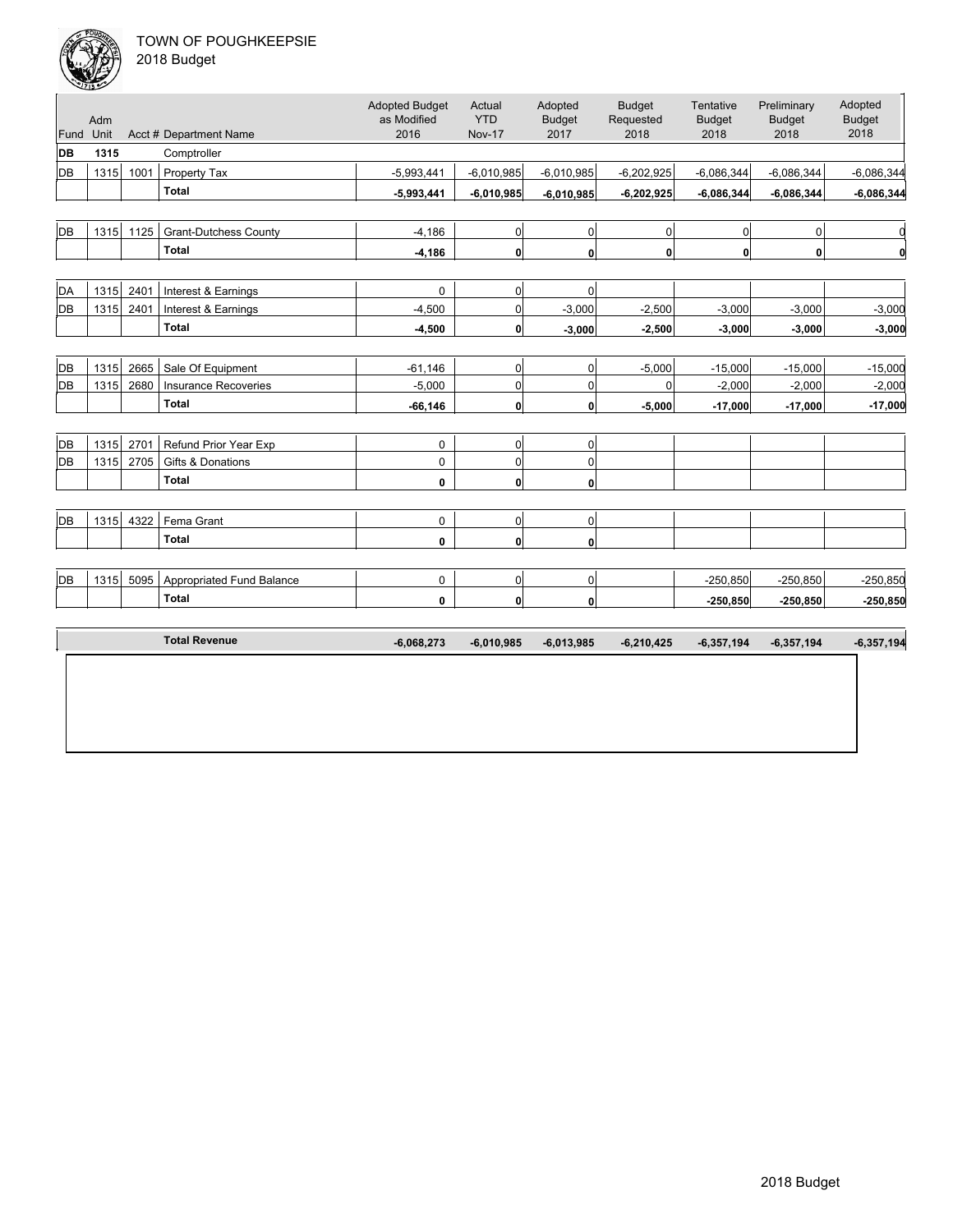|      | ستصف        |      |                               |                                              |                                       |                                  |                                    |                                           |                                      |                                  |
|------|-------------|------|-------------------------------|----------------------------------------------|---------------------------------------|----------------------------------|------------------------------------|-------------------------------------------|--------------------------------------|----------------------------------|
| Fund | Adm<br>Unit |      | Acct # Department Name        | <b>Adopted Budget</b><br>as Modified<br>2016 | Actual<br><b>YTD</b><br><b>Nov-17</b> | Adopted<br><b>Budget</b><br>2017 | <b>Budget</b><br>Requested<br>2018 | <b>Tentative</b><br><b>Budget</b><br>2018 | Preliminary<br><b>Budget</b><br>2018 | Adopted<br><b>Budget</b><br>2018 |
| DB   | 5110        |      | Highway General Repair        |                                              |                                       |                                  |                                    |                                           |                                      |                                  |
| DB   | 5110        | 2590 | <b>Blasting/Other Permits</b> | 0                                            | $-2,878$                              | 0                                |                                    |                                           |                                      |                                  |
|      |             |      | <b>Total</b>                  | 0                                            | $-2,878$                              | 0                                |                                    |                                           |                                      |                                  |
|      |             |      |                               |                                              |                                       |                                  |                                    |                                           |                                      |                                  |
| DB   | 5110        | 2665 | Sale Of Equipment             | 0                                            | 0                                     | 0                                |                                    |                                           |                                      |                                  |
|      |             |      | Total                         | $\mathbf 0$                                  | $\mathbf{0}$                          | 0                                |                                    |                                           |                                      |                                  |
|      |             |      |                               |                                              |                                       |                                  |                                    |                                           |                                      |                                  |
| þв   | 5110        | 2770 | Miscellaneous Revenue         | $\mathbf 0$                                  | $-17,009$                             | $\overline{0}$                   |                                    |                                           |                                      |                                  |
|      |             |      | <b>Total</b>                  | 0                                            | $-17,009$                             | 0                                |                                    |                                           |                                      |                                  |
|      |             |      |                               |                                              |                                       |                                  |                                    |                                           |                                      |                                  |
| DB   | 5110        | 3090 | Nys Disaster Aid              | 0                                            | $\overline{0}$                        | 0                                |                                    |                                           |                                      |                                  |
|      |             |      | <b>Total</b>                  | $\mathbf 0$                                  | $\mathbf{0}$                          | 0                                |                                    |                                           |                                      |                                  |
|      |             |      |                               |                                              |                                       |                                  |                                    |                                           |                                      |                                  |
| IDВ  | 5110        | 3990 | Nys Enviromental Conservation | 0                                            | $\overline{0}$                        | $\overline{0}$                   |                                    |                                           |                                      |                                  |
|      |             |      | <b>Total</b>                  | $\mathbf 0$                                  | $\mathbf{0}$                          | 0                                |                                    |                                           |                                      |                                  |
|      |             |      |                               |                                              |                                       |                                  |                                    |                                           |                                      |                                  |
|      |             |      | <b>Total Revenue</b>          | $\bf{0}$                                     | $-19,887$                             | $\mathbf{0}$                     |                                    |                                           |                                      |                                  |
|      |             |      |                               |                                              |                                       |                                  |                                    |                                           |                                      |                                  |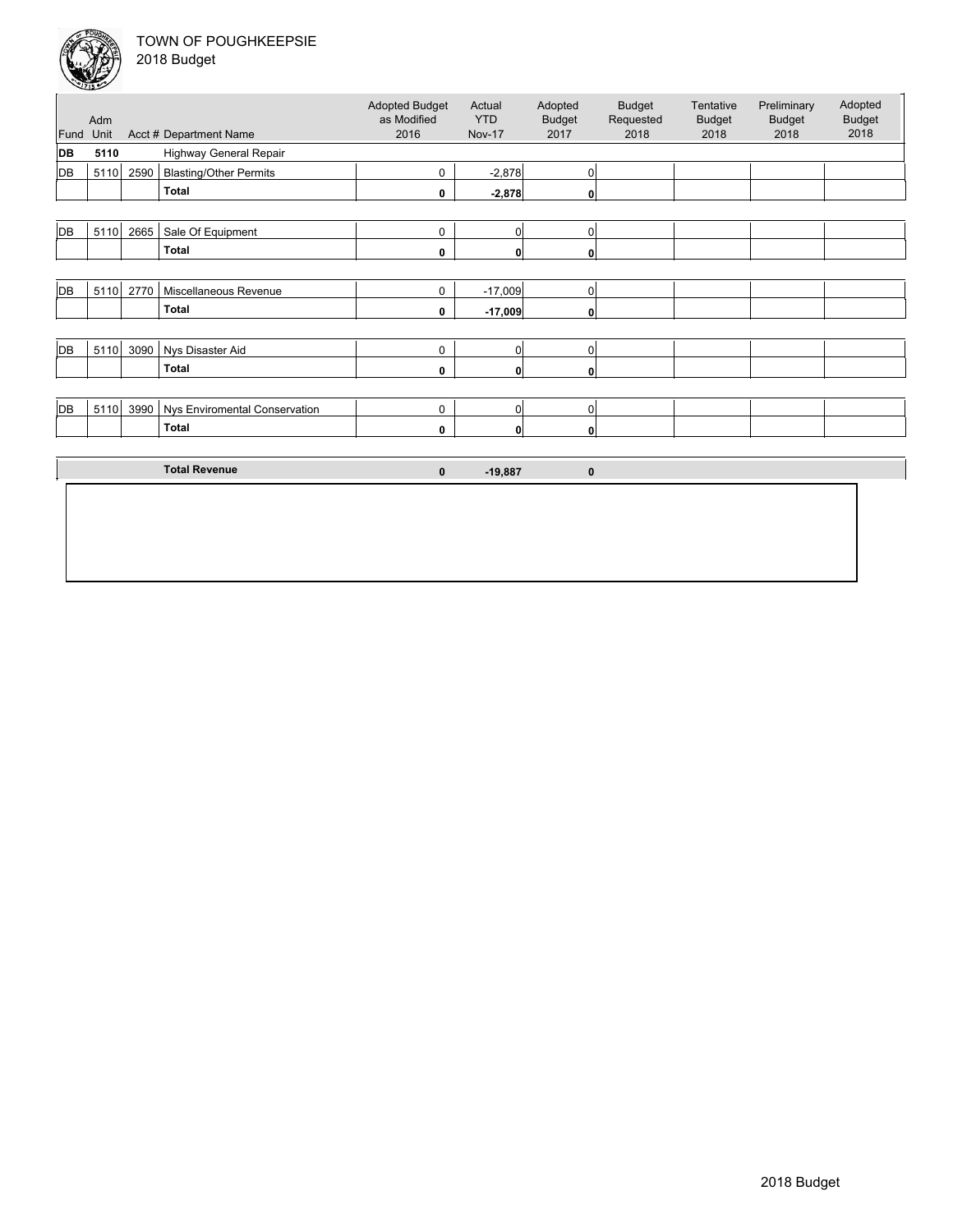

| Fund       | Adm<br>Unit |      | Acct # Department Name | <b>Adopted Budget</b><br>as Modified<br>2016 | Actual<br><b>YTD</b><br><b>Nov-17</b> | Adopted<br><b>Budget</b><br>2017 | <b>Budget</b><br>Requested<br>2018 | Tentative<br><b>Budget</b><br>2018 | Preliminary<br><b>Budget</b><br>2018 | Adopted<br><b>Budget</b><br>2018 |
|------------|-------------|------|------------------------|----------------------------------------------|---------------------------------------|----------------------------------|------------------------------------|------------------------------------|--------------------------------------|----------------------------------|
| <b>DB</b>  | 5112        |      | Highway Improvements   |                                              |                                       |                                  |                                    |                                    |                                      |                                  |
| <b>IDB</b> | 5112        | 3521 | Nysdot-Chips Hgwy Impr | $-406.439$                                   |                                       | $-325.000$                       | $-325.000$                         | $-325.000$                         | $-325.000$                           | $-325,000$                       |
| <b>IDB</b> | 5112        | 3522 | Nysdot-Ships           | $\Omega$                                     |                                       |                                  |                                    |                                    |                                      |                                  |
| <b>DB</b>  | 5112        | 3523 | Nys Multi Modal        | O                                            |                                       |                                  |                                    |                                    |                                      |                                  |
|            |             |      | <b>Total</b>           | -406,439                                     | 0                                     | $-325,000$                       | $-325,000$                         | $-325,000$                         | $-325,000$                           | $-325,000$                       |

| <b>Total Revenue</b> | -406,439 | $\mathbf 0$ | $-325,000$ | $-325,000$ | $-325,000$ | $-325,000$ | $-325,000$ |
|----------------------|----------|-------------|------------|------------|------------|------------|------------|
|                      |          |             |            |            |            |            |            |
|                      |          |             |            |            |            |            |            |
|                      |          |             |            |            |            |            |            |
|                      |          |             |            |            |            |            |            |
|                      |          |             |            |            |            |            |            |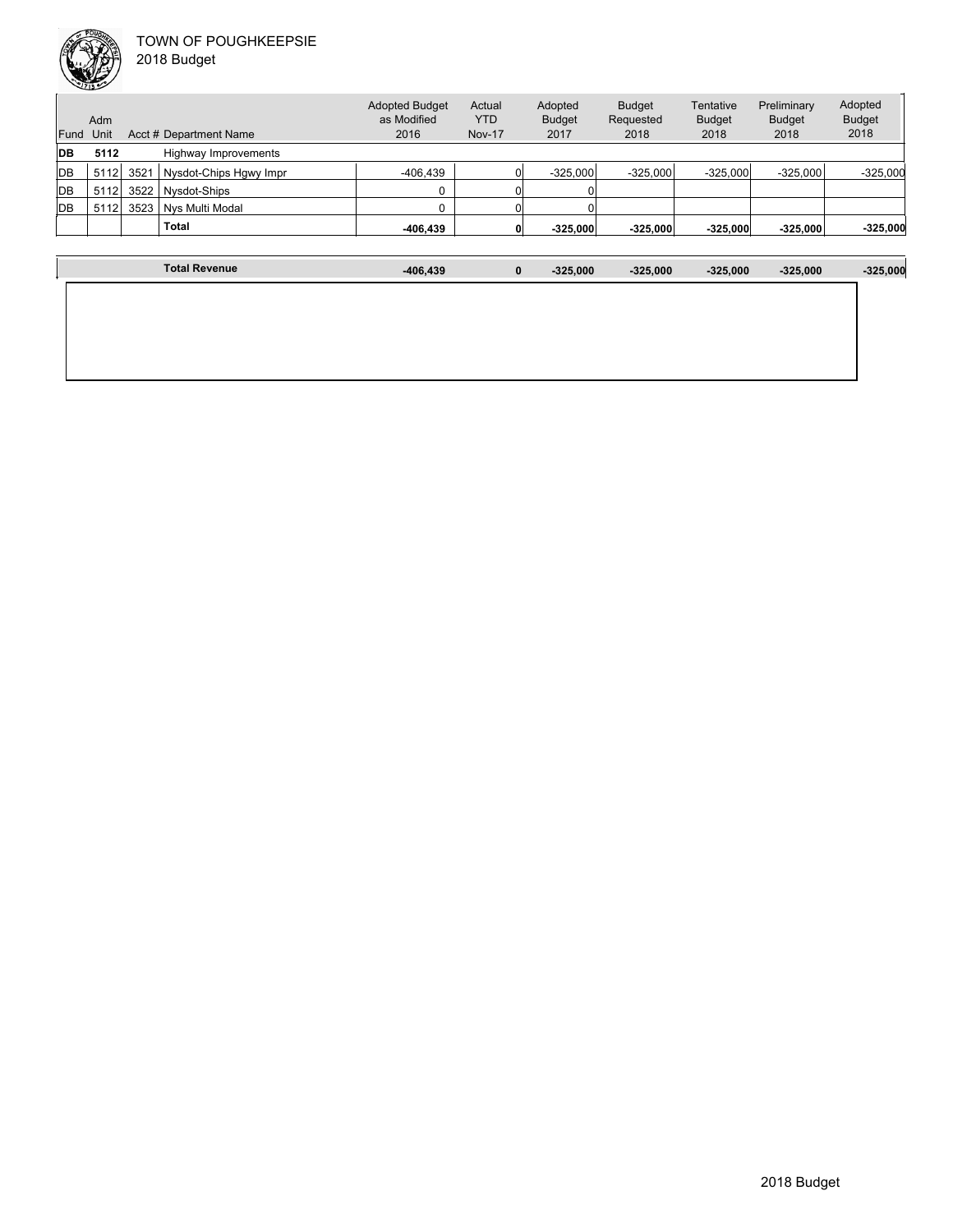| Fund | Adm<br>Unit |      | Acct # Department Name      | <b>Adopted Budget</b><br>as Modified<br>2016 | Actual<br><b>YTD</b><br><b>Nov-17</b> | Adopted<br><b>Budget</b><br>2017 | <b>Budget</b><br>Requested<br>2018 | Tentative<br><b>Budget</b><br>2018 | Preliminary<br><b>Budget</b><br>2018 | Adopted<br><b>Budget</b><br>2018 |
|------|-------------|------|-----------------------------|----------------------------------------------|---------------------------------------|----------------------------------|------------------------------------|------------------------------------|--------------------------------------|----------------------------------|
| DВ   | 5130        |      | <b>Highway Machinery</b>    |                                              |                                       |                                  |                                    |                                    |                                      |                                  |
| DB   | 5130        | 2680 | <b>Insurance Recoveries</b> | $-5,000$                                     |                                       |                                  |                                    |                                    |                                      |                                  |
|      |             |      | <b>Total</b>                | $-5,000$                                     |                                       |                                  |                                    |                                    |                                      |                                  |
|      |             |      |                             |                                              |                                       |                                  |                                    |                                    |                                      |                                  |
| DB   | 5130        | 3521 | Nysdot-Chips Hgwy Impr      | 0                                            |                                       |                                  |                                    |                                    |                                      |                                  |
|      |             |      | <b>Total</b>                | 0                                            |                                       | $\mathbf{0}$                     |                                    |                                    |                                      |                                  |

| <b>Total Revenue</b> | $-5,000$ | 0 | 0 |  |
|----------------------|----------|---|---|--|
|                      |          |   |   |  |
|                      |          |   |   |  |
|                      |          |   |   |  |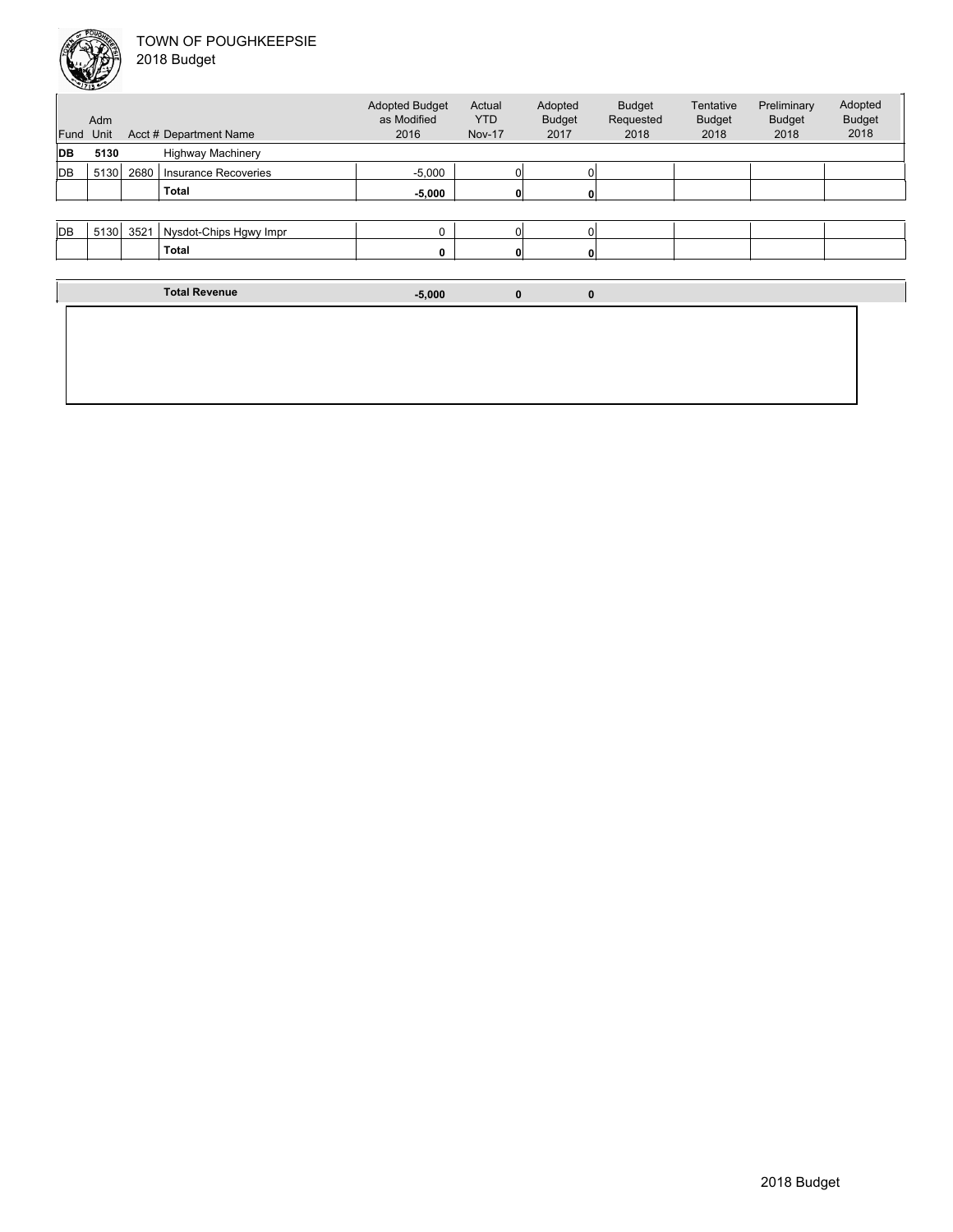|            | Adm  |      |                          | <b>Adopted Budget</b><br>as Modified | Actual<br><b>YTD</b> | Adopted<br><b>Budget</b> | <b>Budget</b><br>Requested | Tentative<br><b>Budget</b> | Preliminary<br><b>Budget</b> | Adopted<br><b>Budget</b> |
|------------|------|------|--------------------------|--------------------------------------|----------------------|--------------------------|----------------------------|----------------------------|------------------------------|--------------------------|
| Fund       | Unit |      | Acct # Department Name   | 2016                                 | <b>Nov-17</b>        | 2017                     | 2018                       | 2018                       | 2018                         | 2018                     |
| <b>IDB</b> | 9060 |      | Hospital & Med Insur.    |                                      |                      |                          |                            |                            |                              |                          |
| <b>IDB</b> | 9060 | 2771 | Retiree & Cobra Payments | $-25.000$                            | $-18,098$            | $-25,000$                | $-25,000$                  | $-25,000$                  | $-25,000$                    | $-25,000$                |
|            |      |      | <b>Total</b>             | $-25,000$                            | $-18,098$            | $-25,000$                | $-25,000$                  | $-25,000$                  | $-25,000$                    | $-25,000$                |
|            |      |      |                          |                                      |                      |                          |                            |                            |                              |                          |

| <b>Total Revenue</b> | $-25,000$ | $-18,098$ | $-25,000$ | $-25,000$ | $-25,000$ | $-25,000$ | $-25,000$ |
|----------------------|-----------|-----------|-----------|-----------|-----------|-----------|-----------|
|                      |           |           |           |           |           |           |           |
|                      |           |           |           |           |           |           |           |
|                      |           |           |           |           |           |           |           |
|                      |           |           |           |           |           |           |           |
|                      |           |           |           |           |           |           |           |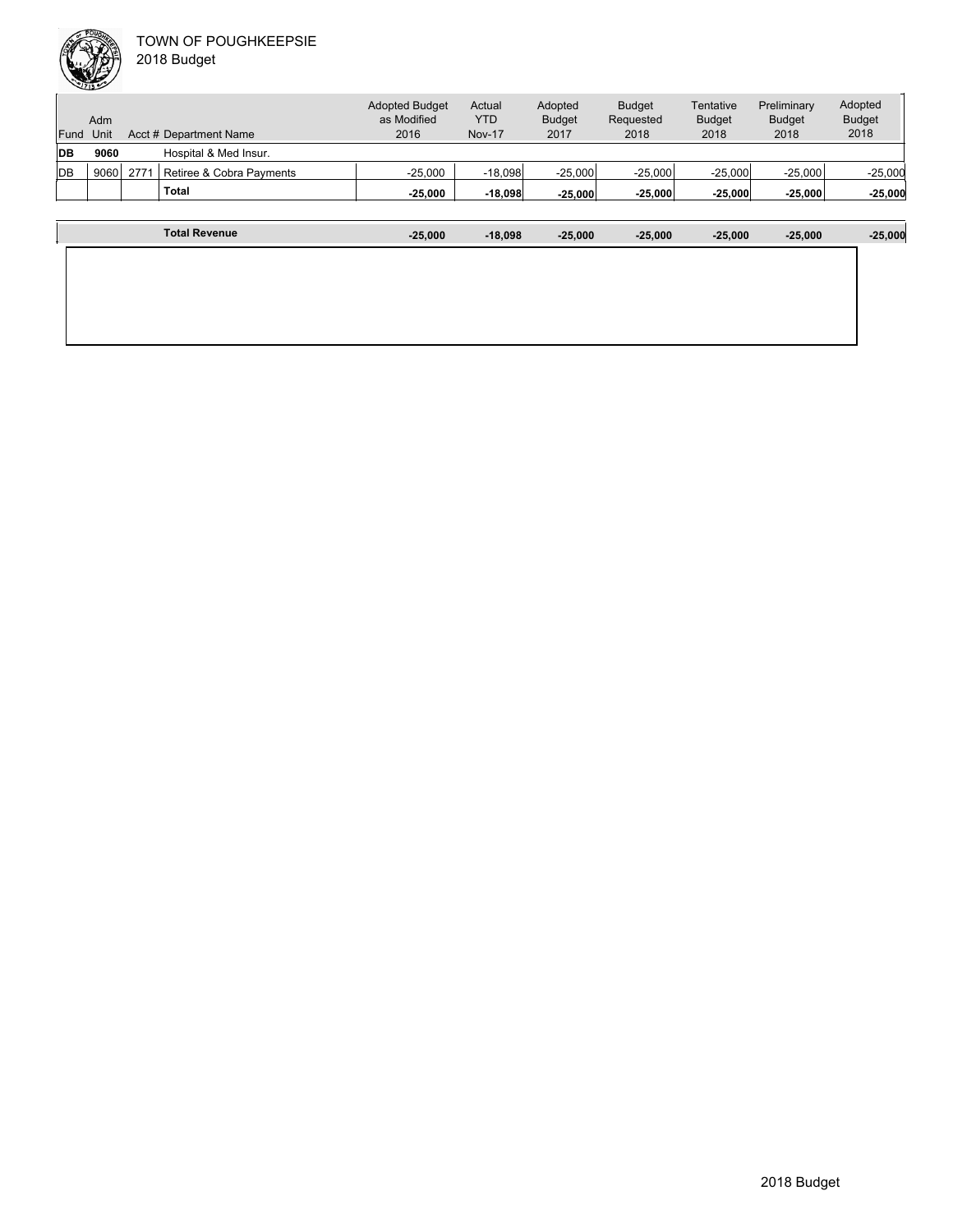

| Fund      | Adm<br>Unit |      | Acct # Department Name | <b>Adopted Budget</b><br>as Modified<br>2016 | Actual<br><b>YTD</b><br><b>Nov-17</b> | Adopted<br><b>Budget</b><br>2017 | <b>Budget</b><br>Requested<br>2018 | Tentative<br><b>Budget</b><br>2018 | Preliminary<br><b>Budget</b><br>2018 | Adopted<br><b>Budget</b><br>2018 |
|-----------|-------------|------|------------------------|----------------------------------------------|---------------------------------------|----------------------------------|------------------------------------|------------------------------------|--------------------------------------|----------------------------------|
| <b>DB</b> | 9910        |      | Interfund Trans Other  |                                              |                                       |                                  |                                    |                                    |                                      |                                  |
| DB        | 9910        | 5031 | Interfund Transfers    |                                              |                                       |                                  |                                    |                                    |                                      |                                  |
|           |             |      | <b>Total</b>           | n.                                           | 0                                     |                                  |                                    |                                    |                                      |                                  |
|           |             |      |                        |                                              |                                       |                                  |                                    |                                    |                                      |                                  |
|           |             |      | <b>Total Revenue</b>   | $\mathbf{0}$                                 | 0                                     | 0                                |                                    |                                    |                                      |                                  |
|           |             |      |                        |                                              |                                       |                                  |                                    |                                    |                                      |                                  |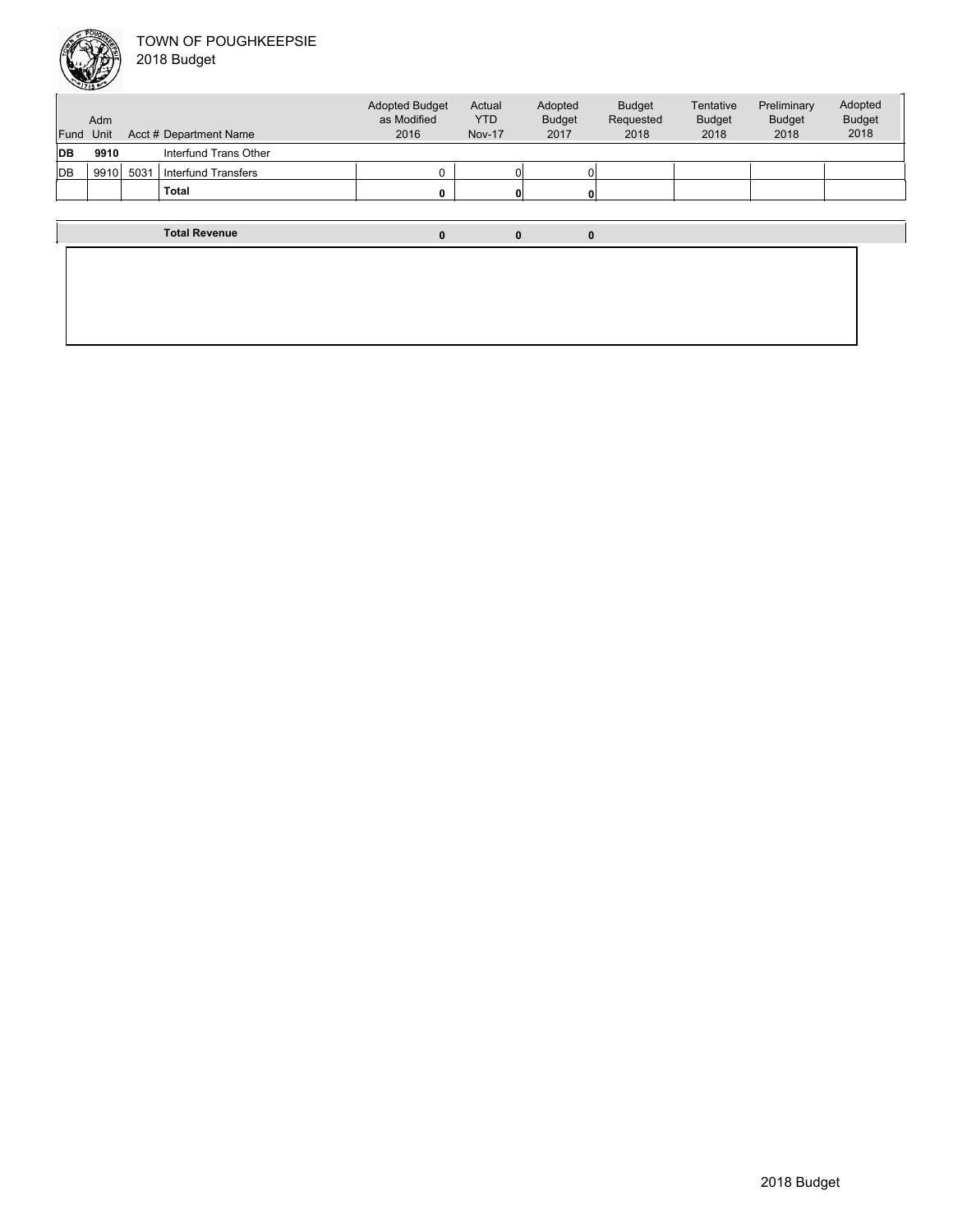

|     | ---<br>Adm<br>Fund Unit |      | Acct # Department Name      | <b>Adopted Budget</b><br>as Modified<br>2016 | Actual<br><b>YTD</b><br><b>Nov-17</b> | Adopted<br><b>Budget</b><br>2017 | <b>Budget</b><br>Requested<br>2018 | Tentative<br><b>Budget</b><br>2018 | Preliminary<br><b>Budget</b><br>2018 | Adopted<br><b>Budget</b><br>2018 |
|-----|-------------------------|------|-----------------------------|----------------------------------------------|---------------------------------------|----------------------------------|------------------------------------|------------------------------------|--------------------------------------|----------------------------------|
| F   | 1315                    |      | Comptroller                 |                                              |                                       |                                  |                                    |                                    |                                      |                                  |
| F   | 1315                    | 1030 | <b>Special Assessment</b>   | $-1,327,335$                                 | $-1,200,000$                          | $-1,200,000$                     |                                    | $-1,035,701$                       | $-1,035,701$                         | $-1,035,701$                     |
| F   | 1315                    | 1081 | In Lieu Of Taxes            | $-66,866$                                    | $-67,194$                             | $-66,500$                        | $-66,500$                          | $-67,000$                          | $-67,000$                            | $-67,000$                        |
| F40 | 1315                    | 1001 | Property Tax                | $-115,188$                                   | $-112,988$                            | $-112,988$                       |                                    |                                    |                                      |                                  |
|     |                         |      | <b>Total</b>                | $-1,509,389$                                 | $-1,380,182$                          | $-1,379,488$                     | $-66,500$                          | $-1,102,701$                       | $-1,102,701$                         | $-1,102,701$                     |
|     |                         |      |                             |                                              |                                       |                                  |                                    |                                    |                                      |                                  |
| F   | 1315                    | 2401 | Interest & Earnings         | $-60,000$                                    | $-112,708$                            | $-3,173$                         | $-2,500$                           | $-45,000$                          | $-59,118$                            | $-59,118$                        |
| F40 | 1315                    | 2401 | Interest & Earnings         | $-200$                                       | $\Omega$                              | $\Omega$                         |                                    |                                    |                                      |                                  |
|     |                         |      | <b>Total</b>                | $-60,200$                                    | $-112,708$                            | $-3,173$                         | $-2,500$                           | $-45.000$                          | $-59,118$                            | $-59,118$                        |
|     |                         |      |                             |                                              |                                       |                                  |                                    |                                    |                                      |                                  |
| ΙF  | 1315                    | 2680 | <b>Insurance Recoveries</b> | 0                                            | $-5,661$                              | 0                                |                                    |                                    |                                      |                                  |
|     |                         |      | <b>Total</b>                | 0                                            | $-5,661$                              | $\mathbf{0}$                     |                                    |                                    |                                      |                                  |
|     |                         |      |                             |                                              |                                       |                                  |                                    |                                    |                                      |                                  |
| ΙF  | 1315                    | 2770 | Miscellaneous Revenue       | 0                                            | $\Omega$                              | $\overline{0}$                   |                                    |                                    |                                      |                                  |
|     |                         |      | <b>Total</b>                | 0                                            | $\mathbf{0}$                          | $\mathbf{0}$                     |                                    |                                    |                                      |                                  |
|     |                         |      |                             |                                              |                                       |                                  |                                    |                                    |                                      |                                  |
| F   | 1315                    | 4322 | Fema Grant                  | 0                                            | 0                                     | $\overline{0}$                   |                                    |                                    |                                      |                                  |
|     |                         |      | <b>Total</b>                | 0                                            | $\mathbf{0}$                          | $\mathbf{0}$                     |                                    |                                    |                                      |                                  |
|     |                         |      |                             |                                              |                                       |                                  |                                    |                                    |                                      |                                  |
| F   | 1315                    | 5095 | Appropriated Fund Balance   | $-400,000$                                   | 0                                     | $-300,000$                       |                                    | $-314,118$                         | $-300,000$                           | $-300,000$                       |
| F40 | 1315                    | 5095 | Appropriated Fund Balance   | 0                                            | $\overline{0}$                        | $\Omega$                         |                                    |                                    |                                      |                                  |
|     |                         |      | <b>Total</b>                | $-400,000$                                   | $\mathbf{0}$                          | $-300,000$                       |                                    | $-314, 118$                        | $-300,000$                           | $-300,000$                       |
|     |                         |      |                             |                                              |                                       |                                  |                                    |                                    |                                      |                                  |
|     |                         |      | <b>Total Revenue</b>        | $-1,969,589$                                 | $-1,498,551$                          | $-1,682,661$                     | $-69,000$                          | $-1,461,819$                       | $-1,461,819$                         | $-1,461,819$                     |
|     |                         |      |                             |                                              |                                       |                                  |                                    |                                    |                                      |                                  |
|     |                         |      |                             |                                              |                                       |                                  |                                    |                                    |                                      |                                  |
|     |                         |      |                             |                                              |                                       |                                  |                                    |                                    |                                      |                                  |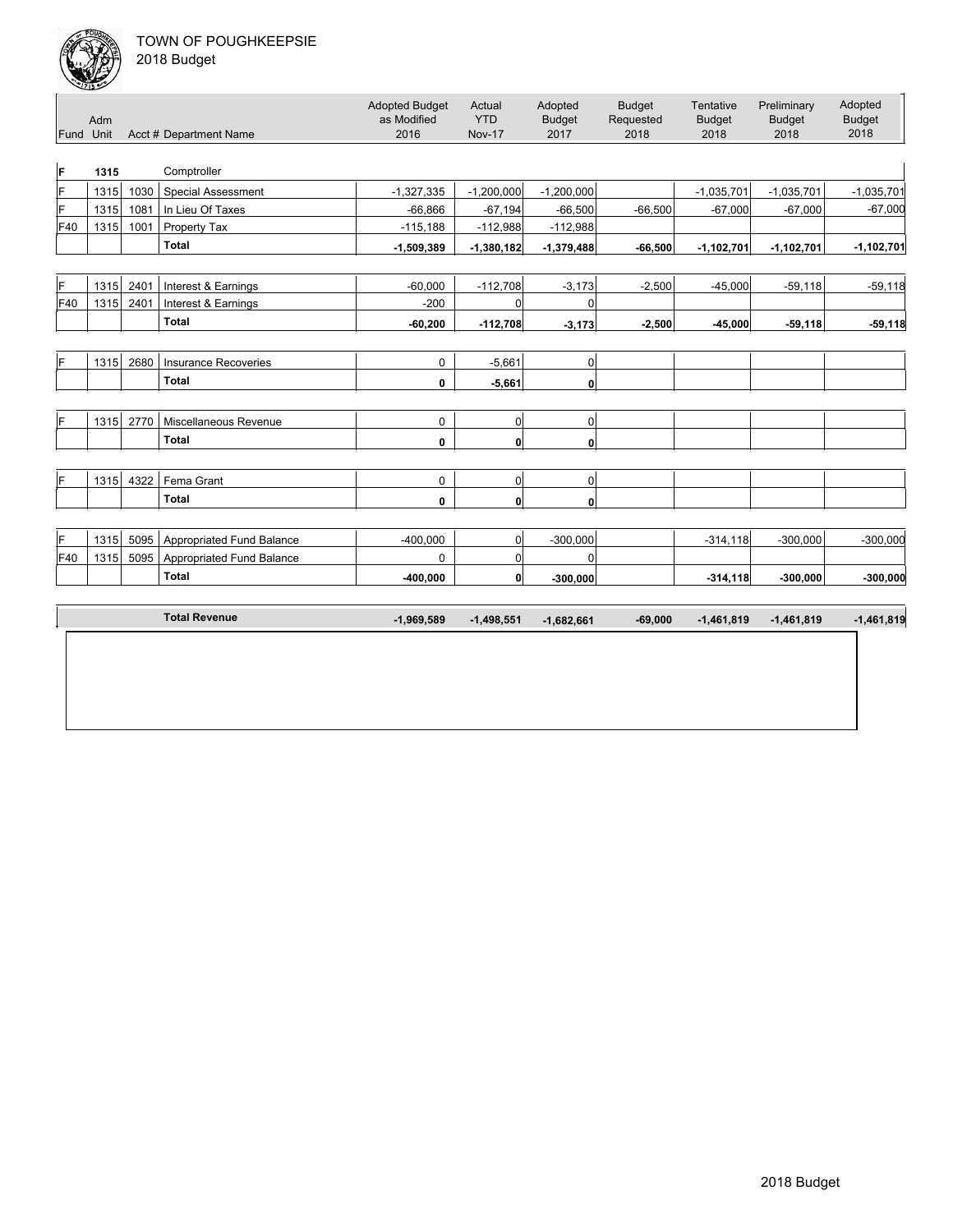

|      | Adm  |      |                              | <b>Adopted Budget</b><br>as Modified | Actual<br><b>YTD</b> | Adopted<br><b>Budget</b> | <b>Budget</b><br>Requested | Tentative<br><b>Budget</b> | Preliminary<br><b>Budget</b> | Adopted<br><b>Budget</b> |
|------|------|------|------------------------------|--------------------------------------|----------------------|--------------------------|----------------------------|----------------------------|------------------------------|--------------------------|
| Fund | Unit |      | Acct # Department Name       | 2016                                 | <b>Nov-17</b>        | 2017                     | 2018                       | 2018                       | 2018                         | 2018                     |
| ΙF   | 8310 |      | <b>Water Administration</b>  |                                      |                      |                          |                            |                            |                              |                          |
| ΙF   | 8310 | 2140 | <b>Metered Water Sales</b>   | $-3,896,610$                         | $-2,669,166$         | $-3,850,000$             | $-3,750,000$               | $-4,000,000$               | $-4,000,000$                 | $-4,000,000$             |
| F    | 8310 | 2141 | Other Metered Wtr Sales      | 0                                    |                      |                          |                            |                            |                              |                          |
| IF   | 8310 | 2142 | <b>Unmetered Water Sales</b> | $-20,000$                            | $-25,290$            | $-35,000$                | $-35,000$                  | $-35,000$                  | $-35,000$                    | $-35,000$                |
| IF   | 8310 | 2144 | Water Service Charge         | $-12,000$                            | $-19,018$            | $-30,000$                | $-30,000$                  | $-30,000$                  | $-30,000$                    | $-30,000$                |
| F    | 8310 | 2148 | Int & Penal On Water Rent    | $-32,000$                            | $-28,286$            | $-32,000$                | $-32,000$                  | $-35,000$                  | $-40,000$                    | $-40,000$                |
|      |      |      | Total                        | $-3,960,610$                         | $-2,741,761$         | $-3,947,000$             | $-3,847,000$               | $-4,100,000$               | $-4,105,000$                 | $-4,105,000$             |
|      |      |      |                              |                                      |                      |                          |                            |                            |                              |                          |
| lF.  | 8310 | 2550 | <b>Contractors Licenses</b>  | $-6,900$                             | $-7,140$             | $-10,000$                | $-10,000$                  | $-12,000$                  | $-12,000$                    | $-12,000$                |
|      |      |      | Total                        | $-6,900$                             | $-7,140$             | $-10,000$                | $-10,000$                  | $-12,000$                  | $-12,000$                    | $-12,000$                |
|      |      |      |                              |                                      |                      |                          |                            |                            |                              |                          |
| IF.  | 8310 | 2770 | Miscellaneous Revenue        | $-20,000$                            | $-6,452$             | $-15,000$                | $-15,000$                  | $-10,000$                  | $-10,000$                    | $-10,000$                |
|      |      |      | Total                        | $-20,000$                            | $-6,452$             | $-15,000$                | $-15,000$                  | $-10,000$                  | $-10,000$                    | $-10,000$                |
|      |      |      |                              |                                      |                      |                          |                            |                            |                              |                          |

| <b>Total Revenue</b> | $-3,987,510$ | $-2,755,353$ | $-3,972,000$ | $-3,872,000$ | $-4,122,000$ | -4,127,000 | $-4,127,000$ |
|----------------------|--------------|--------------|--------------|--------------|--------------|------------|--------------|
|                      |              |              |              |              |              |            |              |
|                      |              |              |              |              |              |            |              |
|                      |              |              |              |              |              |            |              |
|                      |              |              |              |              |              |            |              |
|                      |              |              |              |              |              |            |              |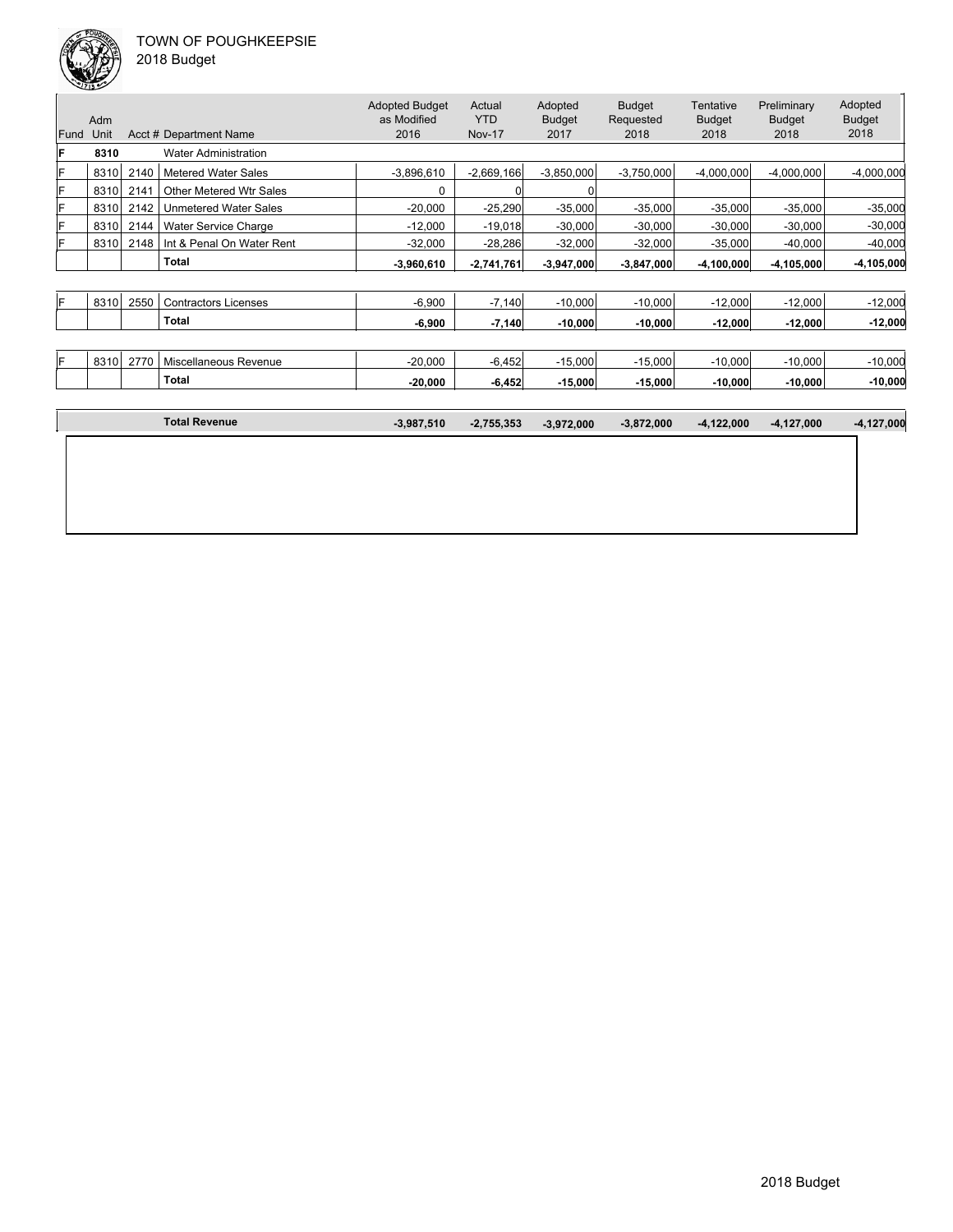|      | Adm  |     |                          | <b>Adopted Budget</b><br>as Modified | Actual<br><b>YTD</b> | Adopted<br><b>Budget</b> | <b>Budget</b><br>Requested | Tentative<br><b>Budget</b> | Preliminary<br><b>Budget</b> | Adopted<br><b>Budget</b> |
|------|------|-----|--------------------------|--------------------------------------|----------------------|--------------------------|----------------------------|----------------------------|------------------------------|--------------------------|
| Fund | Unit |     | Acct # Department Name   | 2016                                 | <b>Nov-17</b>        | 2017                     | 2018                       | 2018                       | 2018                         | 2018                     |
| F    | 9060 |     | Hospital & Med Insur.    |                                      |                      |                          |                            |                            |                              |                          |
| F    | 9060 | 277 | Retiree & Cobra Payments | $-12.000$                            | $-9.946$             | $-12.000$                | $-12.000$                  | $-15.000$                  | $-15.000$                    | $-15,000$                |
|      |      |     | Total                    | $-12.000$                            | $-9,946$             | $-12,000$                | $-12,000$                  | $-15,000$                  | $-15,000$                    | $-15,000$                |
|      |      |     |                          |                                      |                      |                          |                            |                            |                              |                          |
|      |      |     |                          |                                      |                      |                          |                            |                            |                              |                          |

| <b>Total Revenue</b> | $-12,000$ | $-9,946$ | $-12,000$ | $-12,000$ | $-15,000$ | $-15,000$ | $-15,000$ |
|----------------------|-----------|----------|-----------|-----------|-----------|-----------|-----------|
|                      |           |          |           |           |           |           |           |
|                      |           |          |           |           |           |           |           |
|                      |           |          |           |           |           |           |           |
|                      |           |          |           |           |           |           |           |
|                      |           |          |           |           |           |           |           |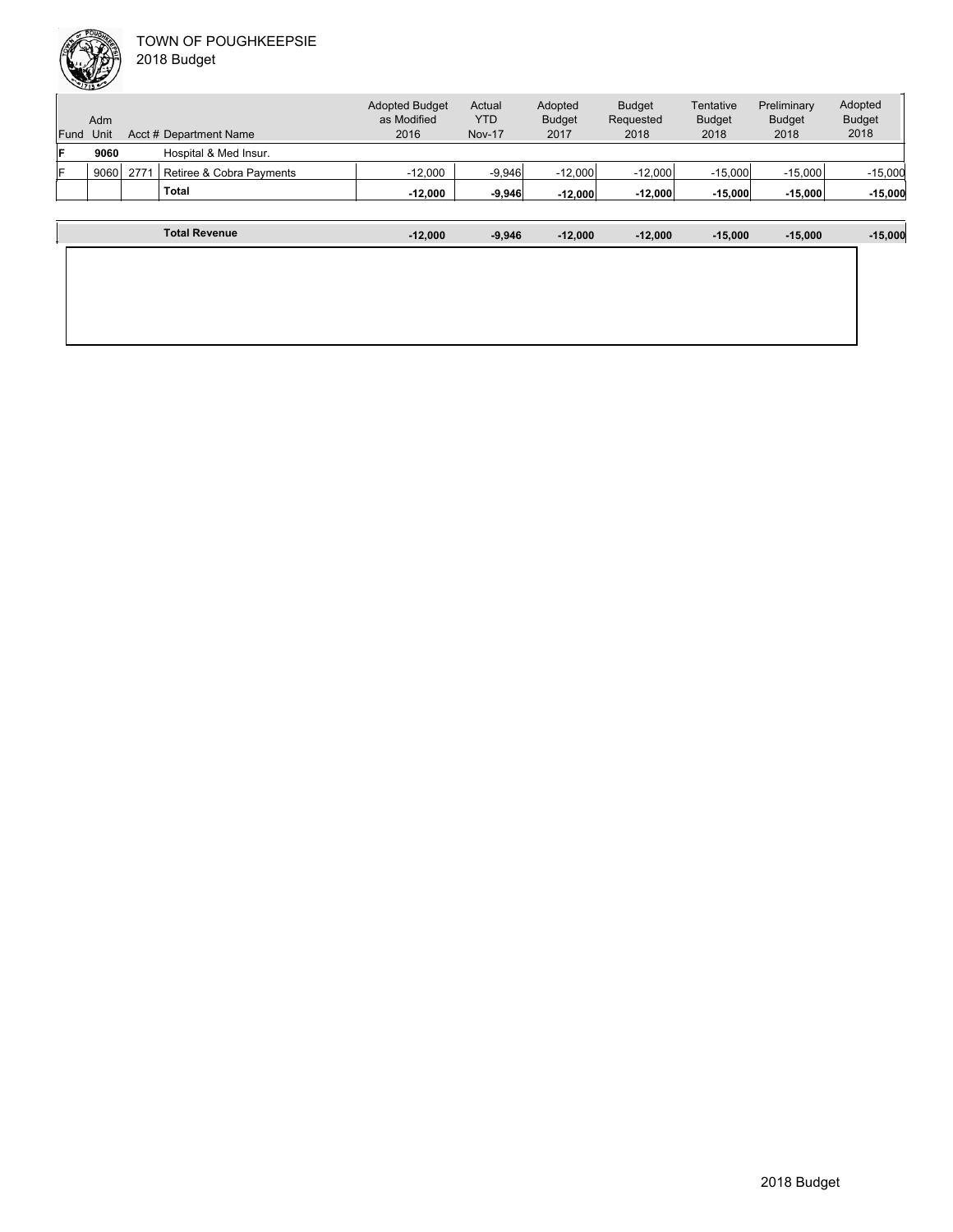

| Fund | Adm<br>Unit |      | Acct # Department Name     | <b>Adopted Budget</b><br>as Modified<br>2016 | Actual<br><b>YTD</b><br><b>Nov-17</b> | Adopted<br><b>Budget</b><br>2017 | <b>Budget</b><br>Requested<br>2018 | Tentative<br><b>Budget</b><br>2018 | Preliminary<br><b>Budget</b><br>2018 | Adopted<br><b>Budget</b><br>2018 |
|------|-------------|------|----------------------------|----------------------------------------------|---------------------------------------|----------------------------------|------------------------------------|------------------------------------|--------------------------------------|----------------------------------|
| F    | 9901        |      | Interfund Tran Wtr/Swr     |                                              |                                       |                                  |                                    |                                    |                                      |                                  |
| ΙF   | 9901        | 5031 | <b>Interfund Transfers</b> | $\Omega$                                     |                                       |                                  |                                    |                                    |                                      |                                  |
|      |             |      | <b>Total</b>               | $\mathbf{0}$                                 |                                       |                                  |                                    |                                    |                                      |                                  |
|      |             |      |                            |                                              |                                       |                                  |                                    |                                    |                                      |                                  |
|      |             |      | <b>Total Revenue</b>       | $\bf{0}$                                     | 0                                     | $\Omega$                         |                                    |                                    |                                      |                                  |
|      |             |      |                            |                                              |                                       |                                  |                                    |                                    |                                      |                                  |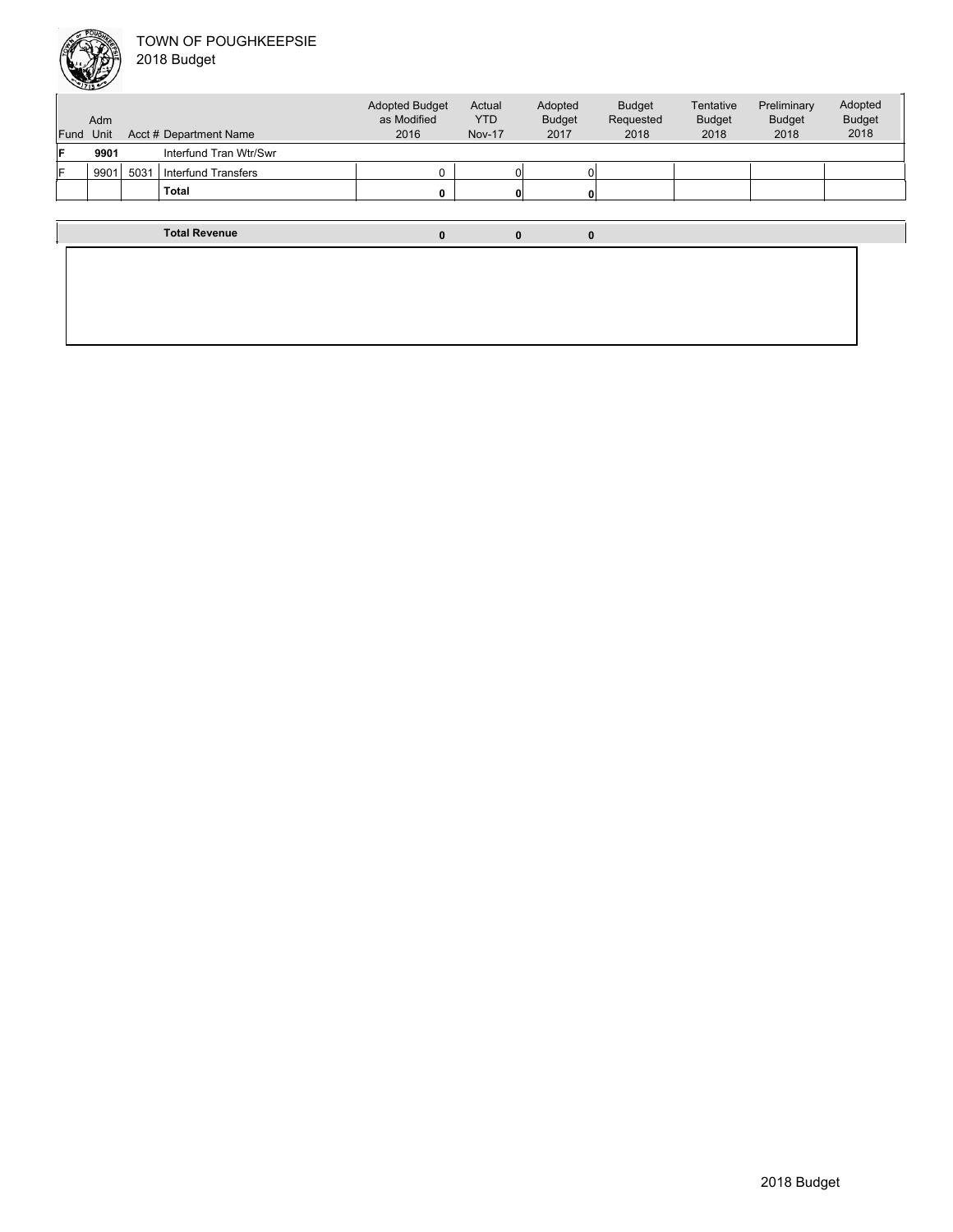

| Fund | Adm<br>Unit |      | Acct # Department Name     | <b>Adopted Budget</b><br>as Modified<br>2016 | Actual<br><b>YTD</b><br><b>Nov-17</b> | Adopted<br><b>Budget</b><br>2017 | <b>Budget</b><br>Requested<br>2018 | Tentative<br><b>Budget</b><br>2018 | Preliminary<br><b>Budget</b><br>2018 | Adopted<br><b>Budget</b><br>2018 |
|------|-------------|------|----------------------------|----------------------------------------------|---------------------------------------|----------------------------------|------------------------------------|------------------------------------|--------------------------------------|----------------------------------|
| F    | 9910        |      | Interfund Trans Other      |                                              |                                       |                                  |                                    |                                    |                                      |                                  |
| F    | 9910        | 5031 | <b>Interfund Transfers</b> | $^{\circ}$                                   |                                       |                                  |                                    |                                    |                                      |                                  |
|      |             |      | Total                      | 0                                            |                                       |                                  |                                    |                                    |                                      |                                  |
|      |             |      |                            |                                              |                                       |                                  |                                    |                                    |                                      |                                  |
|      |             |      | <b>Total Revenue</b>       | $\bf{0}$                                     | $\bf{0}$                              | $\bf{0}$                         |                                    |                                    |                                      |                                  |
|      |             |      |                            |                                              |                                       |                                  |                                    |                                    |                                      |                                  |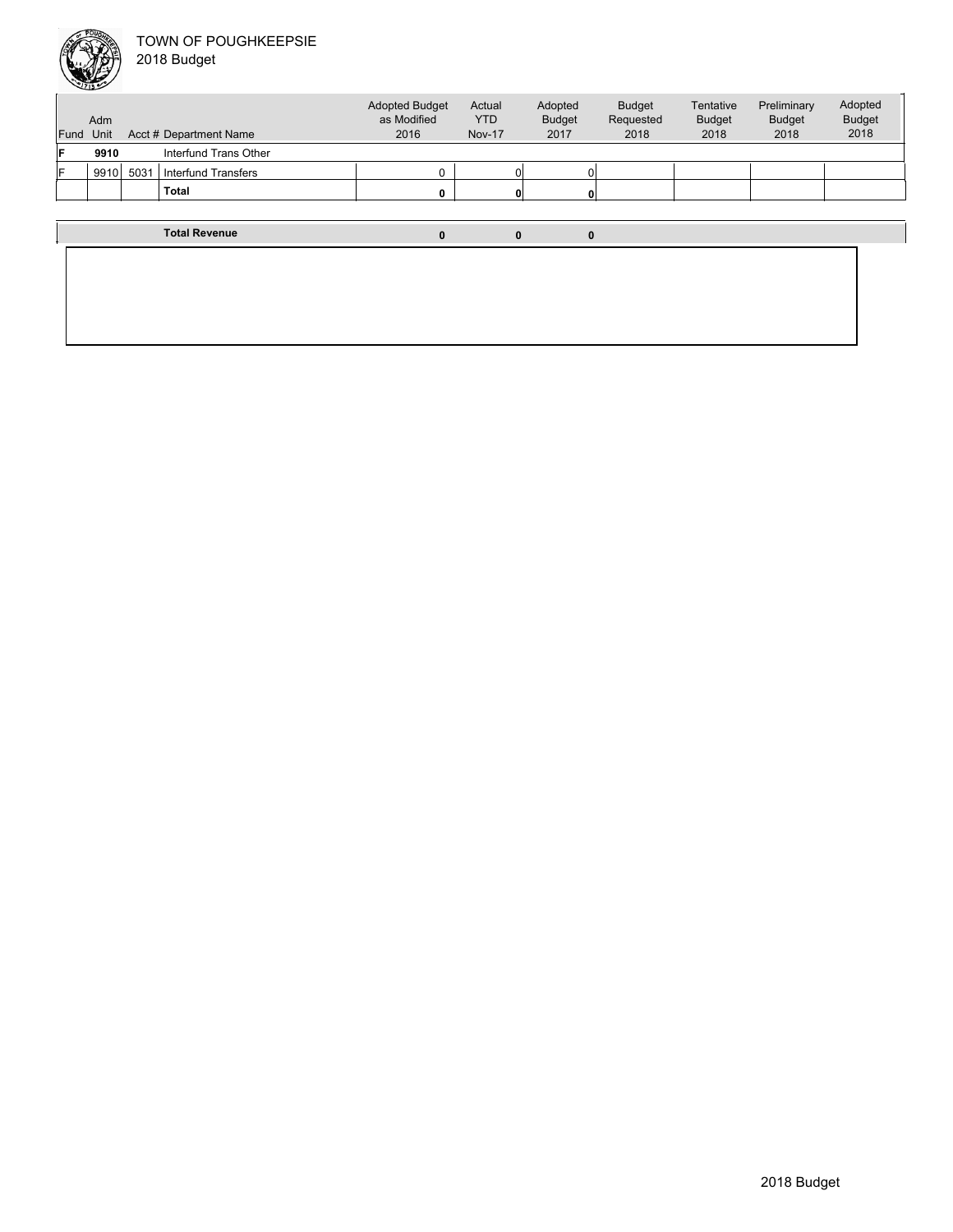|      | Adm  |      |                        | <b>Adopted Budget</b><br>as Modified | Actual<br><b>YTD</b> | Adopted<br><b>Budget</b> | <b>Budget</b><br>Requested | Tentative<br><b>Budget</b> | Preliminary<br><b>Budget</b> | Adopted<br><b>Budget</b> |
|------|------|------|------------------------|--------------------------------------|----------------------|--------------------------|----------------------------|----------------------------|------------------------------|--------------------------|
| Fund | Unit |      | Acct # Department Name | 2016                                 | <b>Nov-17</b>        | 2017                     | 2018                       | 2018                       | 2018                         | 2018                     |
| IЦ   | 1315 |      | Comptroller            |                                      |                      |                          |                            |                            |                              |                          |
| IЦ   | 1315 | 1001 | Property Tax           | $-3,762,925$                         | $-4.055.061$         | $-4,055,061$             |                            | $-4,195,450$               | $-4, 195, 450$               | $-4, 195, 450$           |
| IЦ   | 1315 | 1081 | In Lieu Of Taxes       | 0                                    | $-116,974$           |                          |                            |                            |                              |                          |
|      |      |      | <b>Total</b>           | $-3,762,925$                         | $-4,172,035$         | $-4.055.061$             |                            | $-4,195,450$               | $-4,195,450$                 | $-4, 195, 450$           |
|      |      |      |                        |                                      |                      |                          |                            |                            |                              |                          |
|      |      |      | <b>Total Revenue</b>   | $-3,762,925$                         | $-4,172,035$         | $-4,055,061$             |                            | $-4.195.450$               | $-4,195,450$                 | $-4, 195, 450$           |

|  | 2018 Budget |
|--|-------------|
|  |             |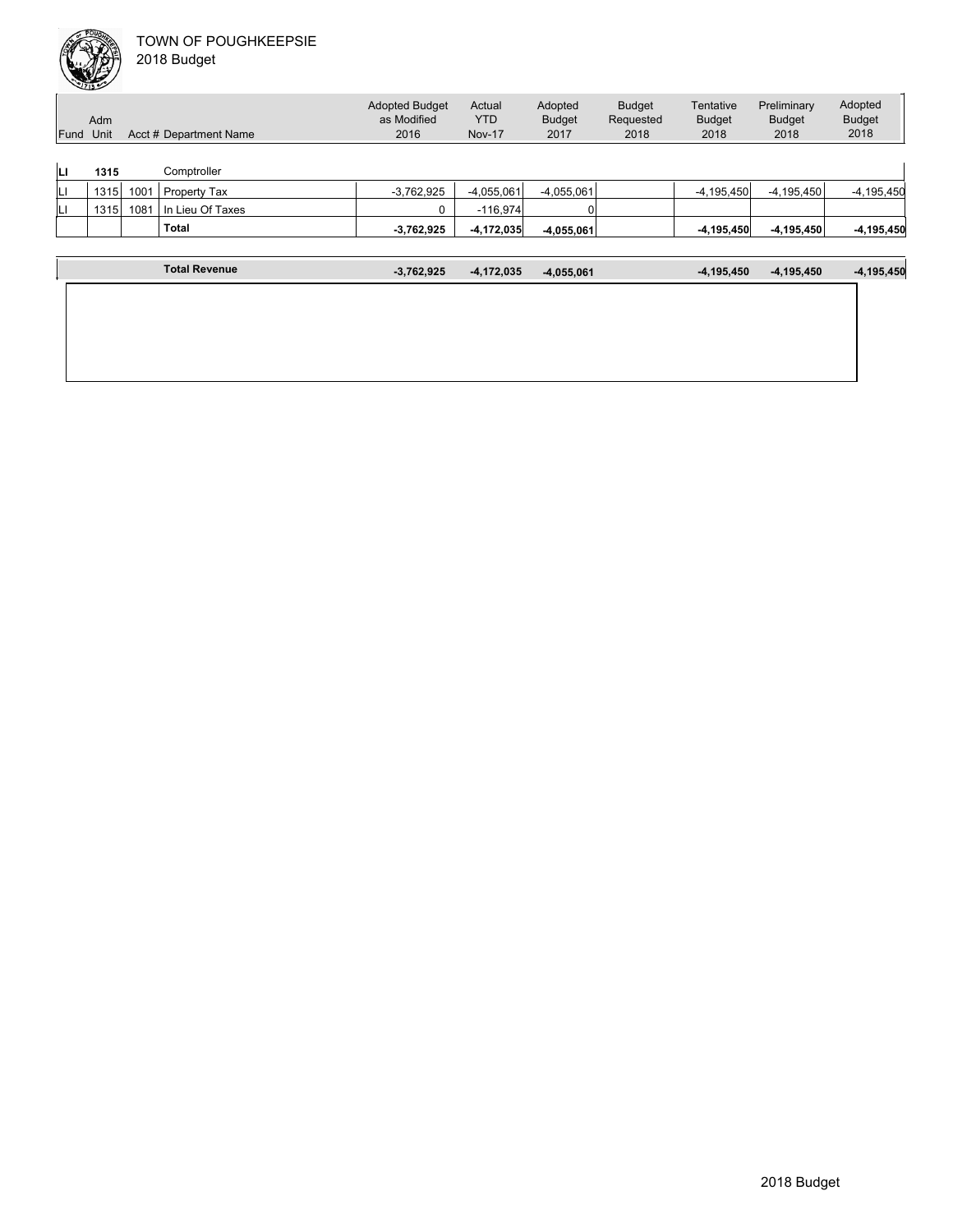

|           | حصت  |      |                        |                                              |                                       |                                  |                                    |                                    |                                      |                                  |
|-----------|------|------|------------------------|----------------------------------------------|---------------------------------------|----------------------------------|------------------------------------|------------------------------------|--------------------------------------|----------------------------------|
| Fund Unit | Adm  |      | Acct # Department Name | <b>Adopted Budget</b><br>as Modified<br>2016 | Actual<br><b>YTD</b><br><b>Nov-17</b> | Adopted<br><b>Budget</b><br>2017 | <b>Budget</b><br>Requested<br>2018 | Tentative<br><b>Budget</b><br>2018 | Preliminary<br><b>Budget</b><br>2018 | Adopted<br><b>Budget</b><br>2018 |
|           |      |      |                        |                                              |                                       |                                  |                                    |                                    |                                      |                                  |
| MA        | 1315 |      | Comptroller            |                                              |                                       |                                  |                                    |                                    |                                      |                                  |
| MA        | 1315 | 1001 | Property Tax           | $-57,500$                                    | $-58,500$                             | $-58,500$                        |                                    | $-57,500$                          | $-57,500$                            | $-57,500$                        |
| MB        | 1315 | 1001 | Property Tax           | $-6,740$                                     | $-6,530$                              | $-6,530$                         |                                    | $-6,315$                           | $-6,315$                             | $-6,315$                         |
|           |      |      | <b>Total</b>           | $-64,240$                                    | $-65,030$                             | $-65,030$                        |                                    | $-63,815$                          | $-63,815$                            | $-63,815$                        |
|           |      |      |                        |                                              |                                       |                                  |                                    |                                    |                                      |                                  |
| MA        | 1315 | 2401 | Interest & Earnings    | 0                                            | $\overline{0}$                        | 0                                |                                    |                                    |                                      |                                  |
| MB        | 1315 | 2401 | Interest & Earnings    | 0                                            | 0                                     | $\Omega$                         |                                    |                                    |                                      |                                  |
|           |      |      | <b>Total</b>           | 0                                            | 0                                     | $\mathbf{0}$                     |                                    |                                    |                                      |                                  |
|           |      |      |                        |                                              |                                       |                                  |                                    |                                    |                                      |                                  |
| MB        | 1315 | 5710 | Serial Bonds           | 0                                            | 0                                     | 0                                |                                    |                                    |                                      |                                  |
|           |      |      | <b>Total</b>           | 0                                            | 0                                     | $\mathbf{0}$                     |                                    |                                    |                                      |                                  |
|           |      |      |                        |                                              |                                       |                                  |                                    |                                    |                                      |                                  |
|           |      |      | <b>Total Revenue</b>   | $-64,240$                                    | $-65,030$                             | $-65,030$                        |                                    | $-63,815$                          | $-63,815$                            | $-63,815$                        |
|           |      |      |                        |                                              |                                       |                                  |                                    |                                    |                                      |                                  |
|           |      |      |                        |                                              |                                       |                                  |                                    |                                    |                                      |                                  |
|           |      |      |                        |                                              |                                       |                                  |                                    |                                    |                                      |                                  |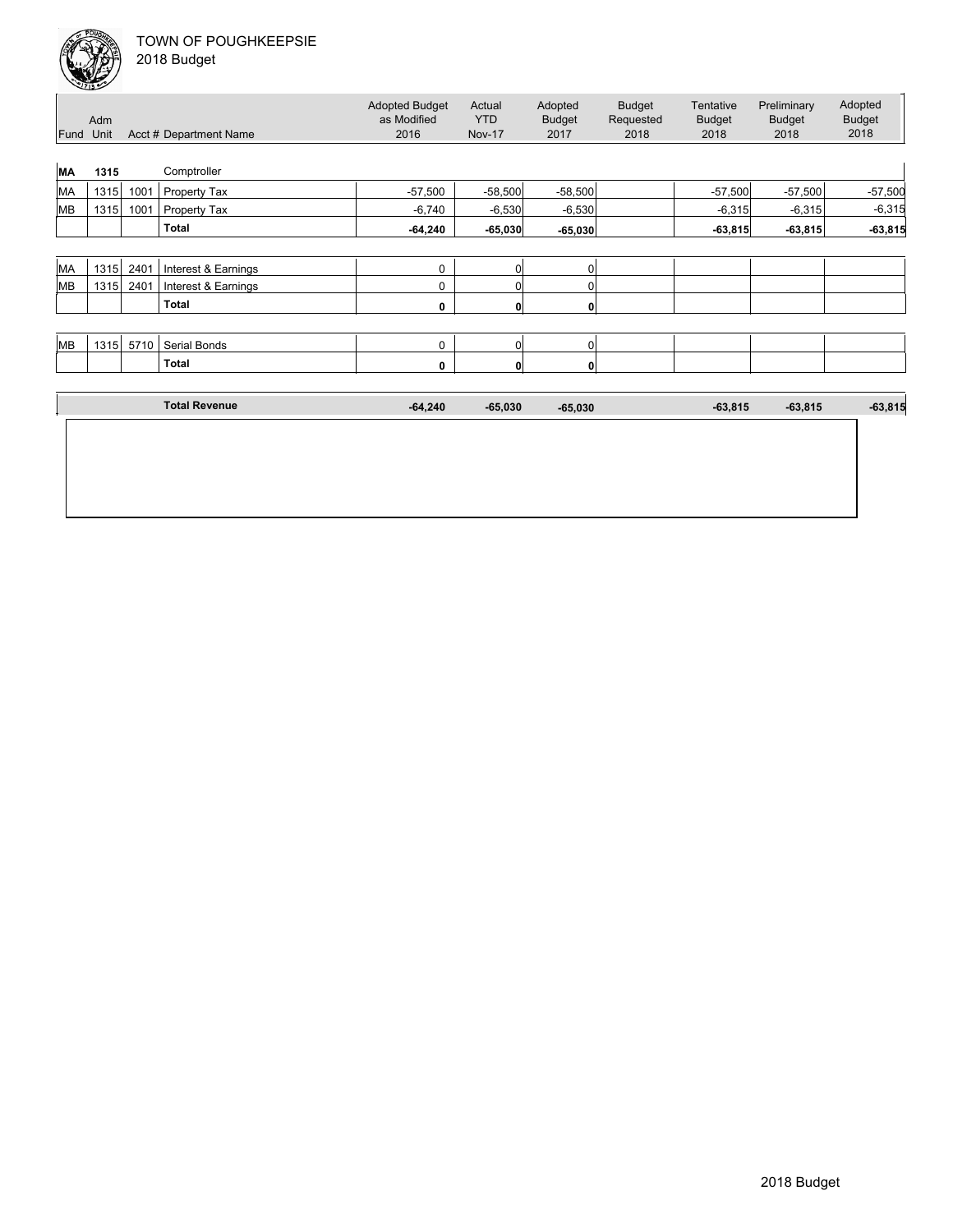

| Fund Unit    | Adm  |      | Acct # Department Name       | <b>Adopted Budget</b><br>as Modified<br>2016 | Actual<br><b>YTD</b><br><b>Nov-17</b> | Adopted<br><b>Budget</b><br>2017 | <b>Budget</b><br>Requested<br>2018 | Tentative<br><b>Budget</b><br>2018 | Preliminary<br><b>Budget</b><br>2018 | Adopted<br><b>Budget</b><br>2018 |
|--------------|------|------|------------------------------|----------------------------------------------|---------------------------------------|----------------------------------|------------------------------------|------------------------------------|--------------------------------------|----------------------------------|
| <b>SD</b>    | 1315 |      | Comptroller                  |                                              |                                       |                                  |                                    |                                    |                                      |                                  |
| SD           | 1315 | 1001 | Property Tax                 | $\mathbf 0$                                  | $-154,500$                            | $-154,500$                       |                                    | $-100,000$                         | $-100,000$                           | $-100,000$                       |
| <b>SD</b>    | 1315 | 1001 | Property Tax                 | $-190,225$                                   | 0                                     | $\mathbf 0$                      |                                    |                                    |                                      |                                  |
| <b>SD</b>    | 1315 | 1081 | In Lieu Of Taxes             | $-4,416$                                     | $-4,466$                              | $-4,500$                         | $-4,500$                           | $-4,500$                           | $-4,500$                             | $-4,500$                         |
| <b>SF</b>    | 1315 | 1001 | Property Tax                 | $-16,778,925$                                | $-16,694,400$                         | $-16,694,400$                    |                                    | $-17,370,400$                      | $-16,967,500$                        | -16,967,500                      |
| <b>SF</b>    | 1315 | 1001 | <b>Property Tax</b>          | $-2,522,705$                                 | $-2,513,774$                          | $-2,513,854$                     |                                    | $-3,520,000$                       | $-3,520,000$                         | $-3,520,000$                     |
| <b>SF</b>    | 1315 | 1001 | Property Tax                 | $-865,762$                                   | $-873,741$                            | $-873,741$                       |                                    | $-891,775$                         | $-891,775$                           | $-891,775$                       |
| SF           | 1315 | 1081 | In Lieu Of Taxes             | 0                                            | $-522,406$                            | 0                                |                                    |                                    |                                      |                                  |
| <b>SL</b>    | 1315 | 1001 | <b>Property Tax</b>          | $-944,736$                                   | $-937,000$                            | $-937,000$                       |                                    | $-850,000$                         | $-850,000$                           | $-850,000$                       |
| <b>SL</b>    | 1315 | 1081 | In Lieu Of Taxes             | $-35,264$                                    | $-36,303$                             | $-37,000$                        | $-37,000$                          | $-37,000$                          | $-37,000$                            | $-37,000$                        |
| <b>SM</b>    | 1315 | 1001 | Property Tax                 | $-35,426$                                    | $-36,000$                             | $-36,000$                        |                                    | $-36,000$                          | $-36,000$                            | $-36,000$                        |
|              |      |      | <b>Total</b>                 | $-21,377,459$                                | $-21,772,590$                         | $-21,250,995$                    | $-41,500$                          | $-22,809,675$                      | $-22,406,775$                        | $-22,406,775$                    |
|              |      |      |                              |                                              |                                       |                                  |                                    |                                    |                                      |                                  |
| S            | 1315 | 2120 | <b>Sewer Rents</b>           | $\pmb{0}$                                    | 0                                     | $\overline{0}$                   |                                    |                                    |                                      |                                  |
|              |      |      | <b>Total</b>                 | $\mathbf{0}$                                 | $\mathbf{0}$                          | 0                                |                                    |                                    |                                      |                                  |
| $\mathsf{s}$ | 1315 | 2401 | Interest & Earnings          | $\mathbf 0$                                  | $\mathbf 0$                           | $\mathbf 0$                      |                                    |                                    |                                      |                                  |
| <b>SD</b>    | 1315 | 2401 | Interest & Earnings          | $\mathbf 0$                                  | $\overline{0}$                        | $\mathbf 0$                      |                                    |                                    |                                      |                                  |
| <b>SD</b>    | 1315 | 2401 | Interest & Earnings          | $\mathsf 0$                                  | $\pmb{0}$                             | 0                                |                                    |                                    |                                      |                                  |
| <b>SL</b>    | 1315 | 2401 | Interest & Earnings          | $\mathsf 0$                                  | $\mathbf 0$                           | 0                                |                                    |                                    |                                      |                                  |
| <b>SM</b>    | 1315 | 2401 | Interest & Earnings          | $\mathsf 0$                                  | $\overline{0}$                        | $\pmb{0}$                        |                                    |                                    |                                      |                                  |
|              |      |      | <b>Total</b>                 | $\mathbf 0$                                  | $\mathbf{0}$                          | 0                                |                                    |                                    |                                      |                                  |
| $\mathsf S$  | 1315 | 2680 | <b>Insurance Recoveries</b>  | $-14,477$                                    | $-2,669$                              | $\mathbf 0$                      |                                    |                                    |                                      |                                  |
| <b>SL</b>    | 1315 | 2680 | <b>Insurance Recoveries</b>  | $\mathbf 0$                                  | $\mathbf 0$                           | $\mathbf 0$                      |                                    |                                    |                                      |                                  |
|              |      |      | <b>Total</b>                 | $-14,477$                                    | $-2,669$                              | 0                                |                                    |                                    |                                      |                                  |
|              |      |      |                              |                                              |                                       |                                  |                                    |                                    |                                      |                                  |
| $\mathbb S$  | 1315 | 2701 | <b>Refund Prior Year Exp</b> | $\mathbf 0$                                  | $\overline{0}$                        | $\overline{0}$                   |                                    |                                    |                                      |                                  |
| <b>SL</b>    | 1315 | 2770 | Miscellaneous Revenue        | $\mathbf 0$                                  | $\mathbf 0$                           | $\mathbf 0$                      |                                    |                                    |                                      |                                  |
|              |      |      | <b>Total</b>                 | $\mathbf 0$                                  | $\mathbf{0}$                          | 0                                |                                    |                                    |                                      |                                  |
| S            | 1315 | 4322 | Fema Grant                   | $\mathbf 0$                                  | 0                                     | $\overline{0}$                   |                                    |                                    |                                      |                                  |
|              |      |      |                              |                                              |                                       |                                  |                                    |                                    |                                      |                                  |
|              |      |      | <b>Total</b>                 | $\mathbf 0$                                  | $\mathbf{0}$                          | 0                                |                                    |                                    |                                      |                                  |
|              |      |      | <b>Total Revenue</b>         | $-21,391,936$                                | $-21,775,260$                         | $-21,250,995$                    | $-41,500$                          | $-22,809,675$                      | $-22,406,775$                        | $-22,406,775$                    |
|              |      |      |                              |                                              |                                       |                                  |                                    |                                    |                                      |                                  |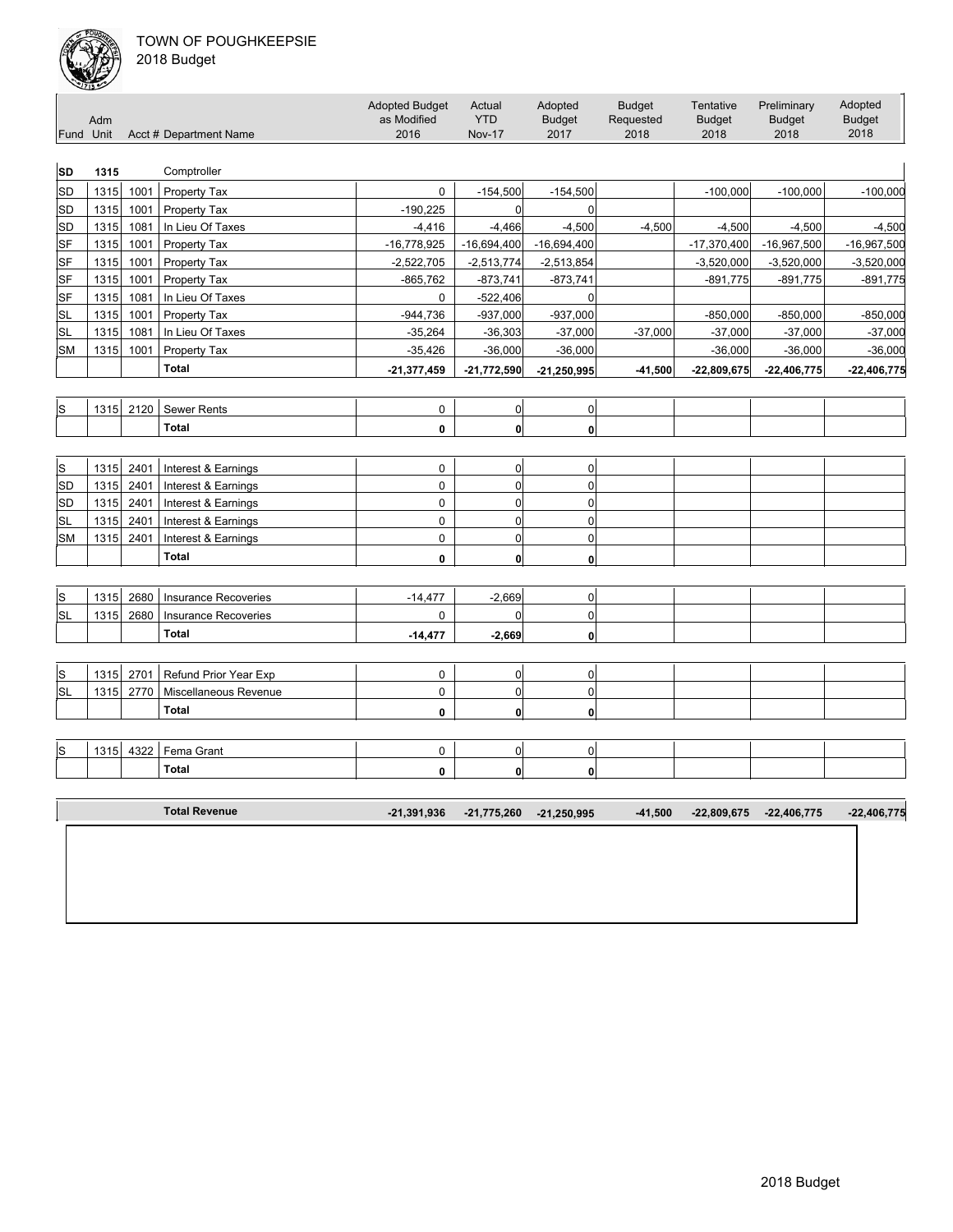| Fund | Adm<br>Unit |      | Acct # Department Name | <b>Adopted Budget</b><br>as Modified<br>2016 | Actual<br>YTD<br><b>Nov-17</b> | Adopted<br><b>Budget</b><br>2017 | <b>Budget</b><br>Requested<br>2018 | Tentative<br><b>Budget</b><br>2018 | Preliminary<br><b>Budget</b><br>2018 | Adopted<br><b>Budget</b><br>2018 |
|------|-------------|------|------------------------|----------------------------------------------|--------------------------------|----------------------------------|------------------------------------|------------------------------------|--------------------------------------|----------------------------------|
| ls   | 8110        |      | Sewer Administraion    |                                              |                                |                                  |                                    |                                    |                                      |                                  |
| ls   | 8110        | 2122 | Sewer Charges          | $-160.000$                                   | $-4.460$                       | $-175.000$                       | $-175.000$                         | $-100.000$                         | $-100.000$                           | $-100,000$                       |
|      |             |      | <b>Total</b>           | $-160.000$                                   | $-4.460$                       | $-175.000$                       | $-175.000$                         | $-100.000$                         | $-100.000$                           | $-100,000$                       |
|      |             |      |                        |                                              |                                |                                  |                                    |                                    |                                      |                                  |
| ls   | 8110        | 2770 | Miscellaneous Revenue  | $-134.000$                                   | $-2,053$                       | $-20,000$                        | $-20,000$                          | $-27,153$                          | $-27,153$                            | $-27,153$                        |
|      |             |      | <b>Total</b>           | $-134.000$                                   | $-2,053$                       | $-20.000$                        | $-20,000$                          | $-27,153$                          | $-27,153$                            | $-27,153$                        |

| <b>Total Revenue</b> | $-294,000$ | $-6,513$ | $-195,000$ | $-195,000$ | $-127,153$ | $-127,153$ | $-127,153$ |
|----------------------|------------|----------|------------|------------|------------|------------|------------|
|                      |            |          |            |            |            |            |            |
|                      |            |          |            |            |            |            |            |
|                      |            |          |            |            |            |            |            |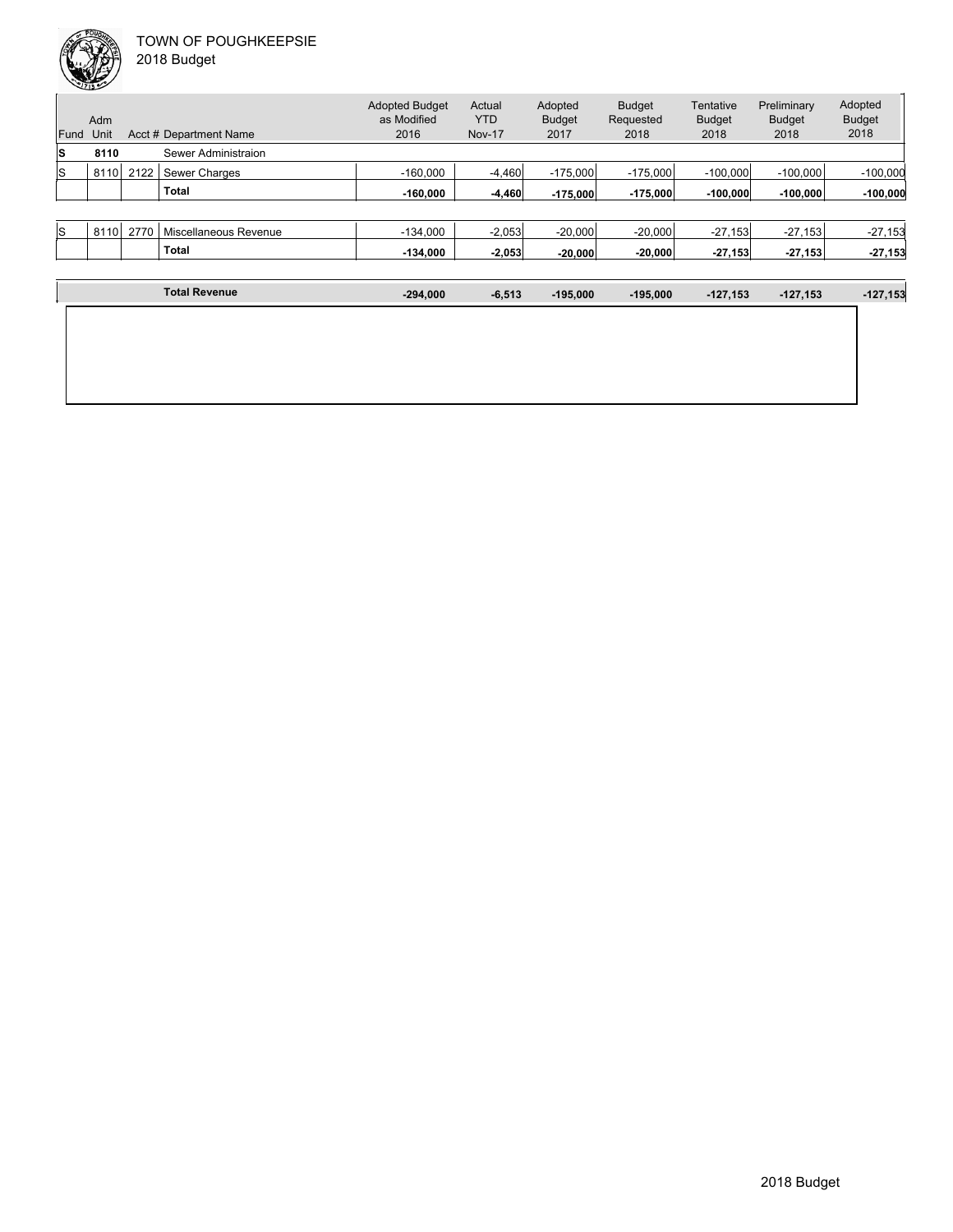|      | Adm  |      |                          | <b>Adopted Budget</b><br>as Modified | Actual<br><b>YTD</b> | Adopted<br><b>Budget</b> | <b>Budget</b><br>Requested | Tentative<br><b>Budget</b> | Preliminary<br><b>Budget</b> | Adopted<br><b>Budget</b> |
|------|------|------|--------------------------|--------------------------------------|----------------------|--------------------------|----------------------------|----------------------------|------------------------------|--------------------------|
| Fund | Unit |      | Acct # Department Name   | 2016                                 | <b>Nov-17</b>        | 2017                     | 2018                       | 2018                       | 2018                         | 2018                     |
| ls   | 9060 |      | Hospital & Med Insur.    |                                      |                      |                          |                            |                            |                              |                          |
| ls   | 9060 | 2771 | Retiree & Cobra Payments | $-16.000$                            | $-12.256$            |                          |                            | $-12.000$                  | $-12.000$                    | $-12,000$                |
|      |      |      | <b>Total</b>             | $-16,000$                            | $-12,256$            |                          |                            | $-12,000$                  | $-12,000$                    | $-12,000$                |
|      |      |      |                          |                                      |                      |                          |                            |                            |                              |                          |

| <b>Total Revenue</b> | $-16,000$ | $-12,256$ | $\bf{0}$ | $-12,000$ | $-12,000$ | $-12,000$ |
|----------------------|-----------|-----------|----------|-----------|-----------|-----------|
|                      |           |           |          |           |           |           |
|                      |           |           |          |           |           |           |
|                      |           |           |          |           |           |           |
|                      |           |           |          |           |           |           |
|                      |           |           |          |           |           |           |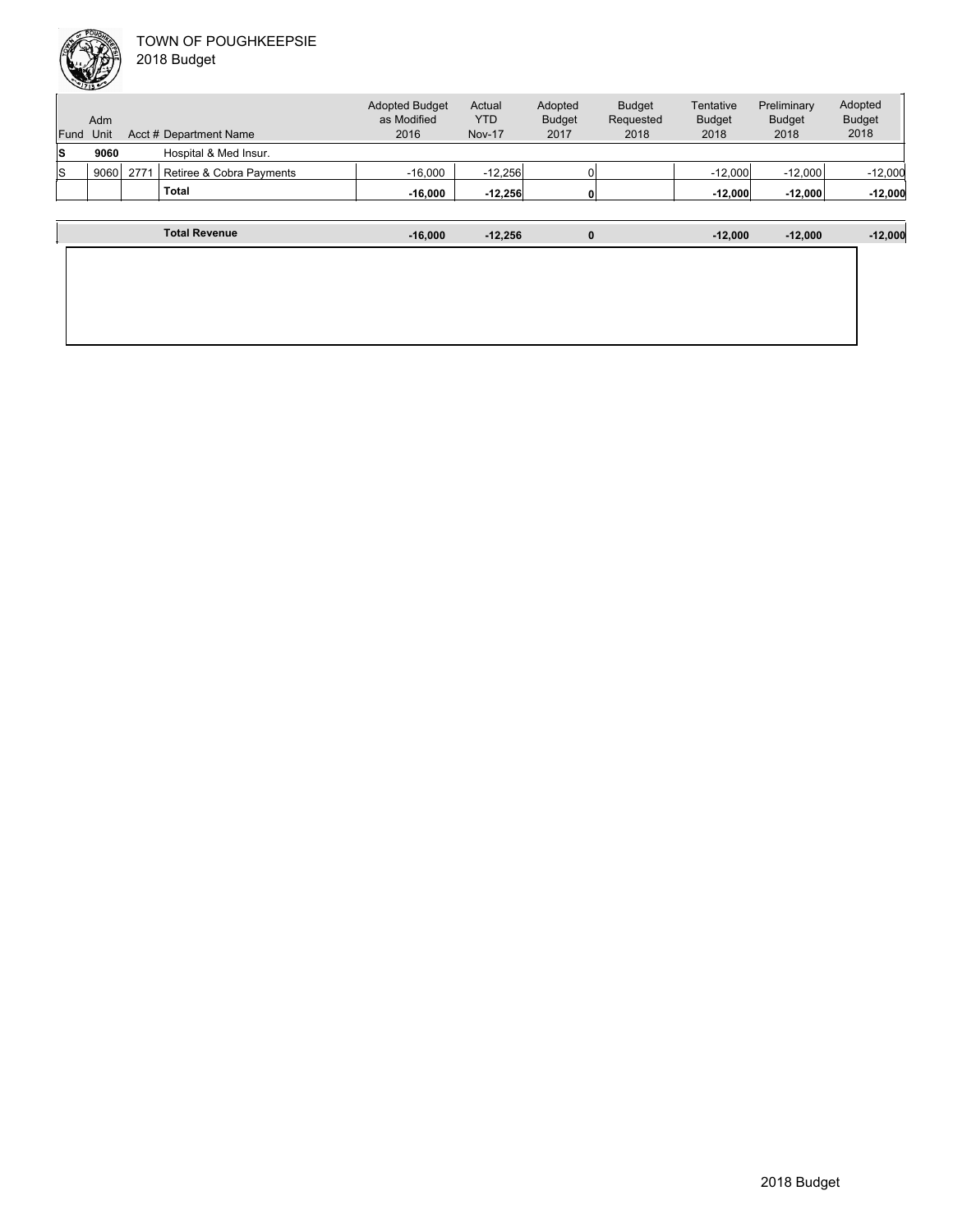|      | Adm  |      | <b>Adopted Budget</b><br>as Modified | Actual<br><b>YTD</b> | Adopted<br><b>Budget</b> | <b>Budget</b><br>Requested | Tentative<br><b>Budget</b> | Preliminary<br><b>Budget</b> | Adopted<br><b>Budget</b> |              |
|------|------|------|--------------------------------------|----------------------|--------------------------|----------------------------|----------------------------|------------------------------|--------------------------|--------------|
| Fund | Unit |      | Acct # Department Name               | 2016                 | <b>Nov-17</b>            | 2017                       | 2018                       | 2018                         | 2018                     | 2018         |
| s    | 9901 |      | Interfund Tran Wtr/Swr               |                      |                          |                            |                            |                              |                          |              |
| ıs   | 9901 | 5031 | Transfer From Other Funds            | $-4,217,017$         |                          | $-3,263,707$               |                            | $-5.473.487$                 | $-5,473,487$             | $-5,473,487$ |
|      |      |      | <b>Total</b>                         | $-4,217,017$         |                          | $-3,263,707$<br>0          |                            | $-5,473,487$                 | $-5,473,487$             | $-5,473,487$ |
|      |      |      |                                      |                      |                          |                            |                            |                              |                          |              |

| <b>Total Revenue</b> | $-4,217,017$ | 0 | $-3,263,707$ | $-5,473,487$ | $-5,473,487$ | $-5,473,487$ |
|----------------------|--------------|---|--------------|--------------|--------------|--------------|
|                      |              |   |              |              |              |              |
|                      |              |   |              |              |              |              |
|                      |              |   |              |              |              |              |
|                      |              |   |              |              |              |              |
|                      |              |   |              |              |              |              |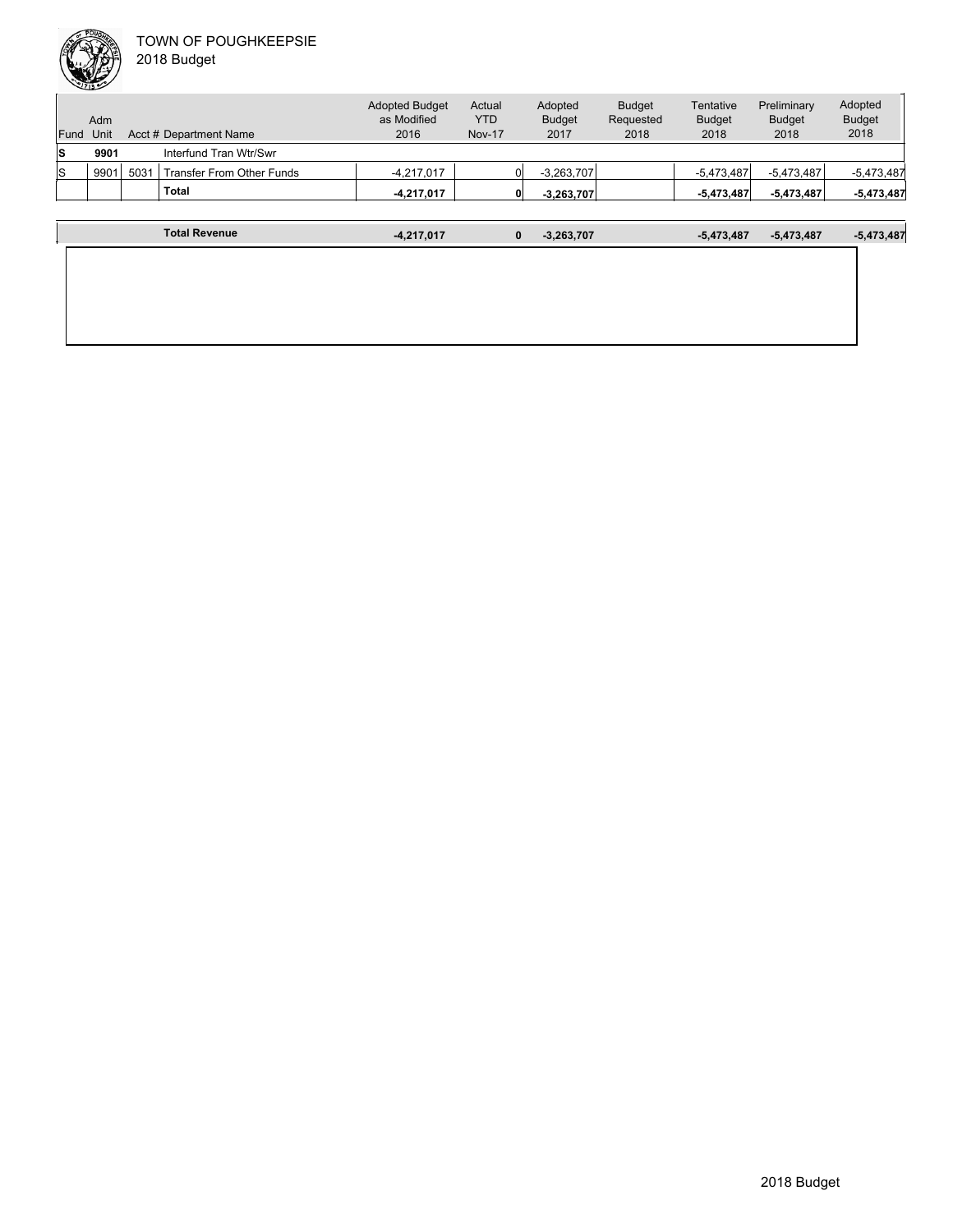

| Fund      | Adm<br>Unit |      | Acct # Department Name | <b>Adopted Budget</b><br>as Modified<br>2016 | Actual<br><b>YTD</b><br><b>Nov-17</b> | Adopted<br><b>Budget</b><br>2017 | <b>Budget</b><br>Requested<br>2018 | Tentative<br><b>Budget</b><br>2018 | Preliminary<br><b>Budget</b><br>2018 | Adopted<br><b>Budget</b><br>2018 |
|-----------|-------------|------|------------------------|----------------------------------------------|---------------------------------------|----------------------------------|------------------------------------|------------------------------------|--------------------------------------|----------------------------------|
| <b>SD</b> | 9910        |      | Interfund Trans Other  |                                              |                                       |                                  |                                    |                                    |                                      |                                  |
| <b>SD</b> | 9910        | 5031 | Interfund Transfers    | $\Omega$                                     |                                       |                                  |                                    |                                    |                                      |                                  |
|           |             |      | <b>Total</b>           | 0                                            |                                       |                                  |                                    |                                    |                                      |                                  |
|           |             |      |                        |                                              |                                       |                                  |                                    |                                    |                                      |                                  |
|           |             |      | <b>Total Revenue</b>   | $\bf{0}$                                     | $\bf{0}$                              | $\bf{0}$                         |                                    |                                    |                                      |                                  |
|           |             |      |                        |                                              |                                       |                                  |                                    |                                    |                                      |                                  |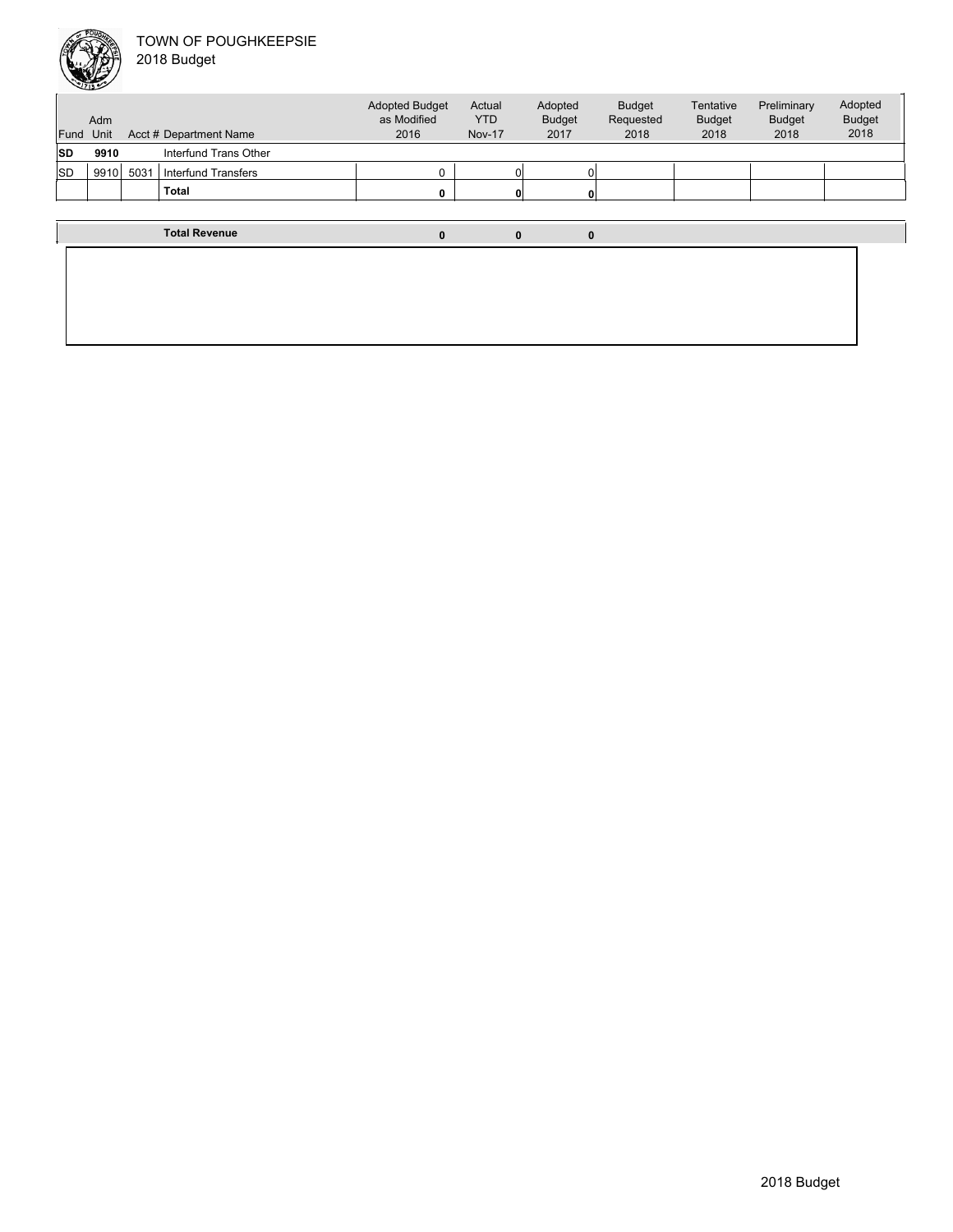

|           |                        | <b>Adopted Budget</b> | Actual        | Adopted       | <b>Budget</b> | Tentative     | Preliminary   | Adopted |
|-----------|------------------------|-----------------------|---------------|---------------|---------------|---------------|---------------|---------|
| Adm       |                        | as Modified           | YTD           | <b>Budget</b> | Requested     | <b>Budget</b> | <b>Budget</b> | Budget  |
| Fund Unit | Acct # Department Name | 2016                  | <b>Nov-17</b> | 2017          | 2018          | 2018          | 2018          | 2018    |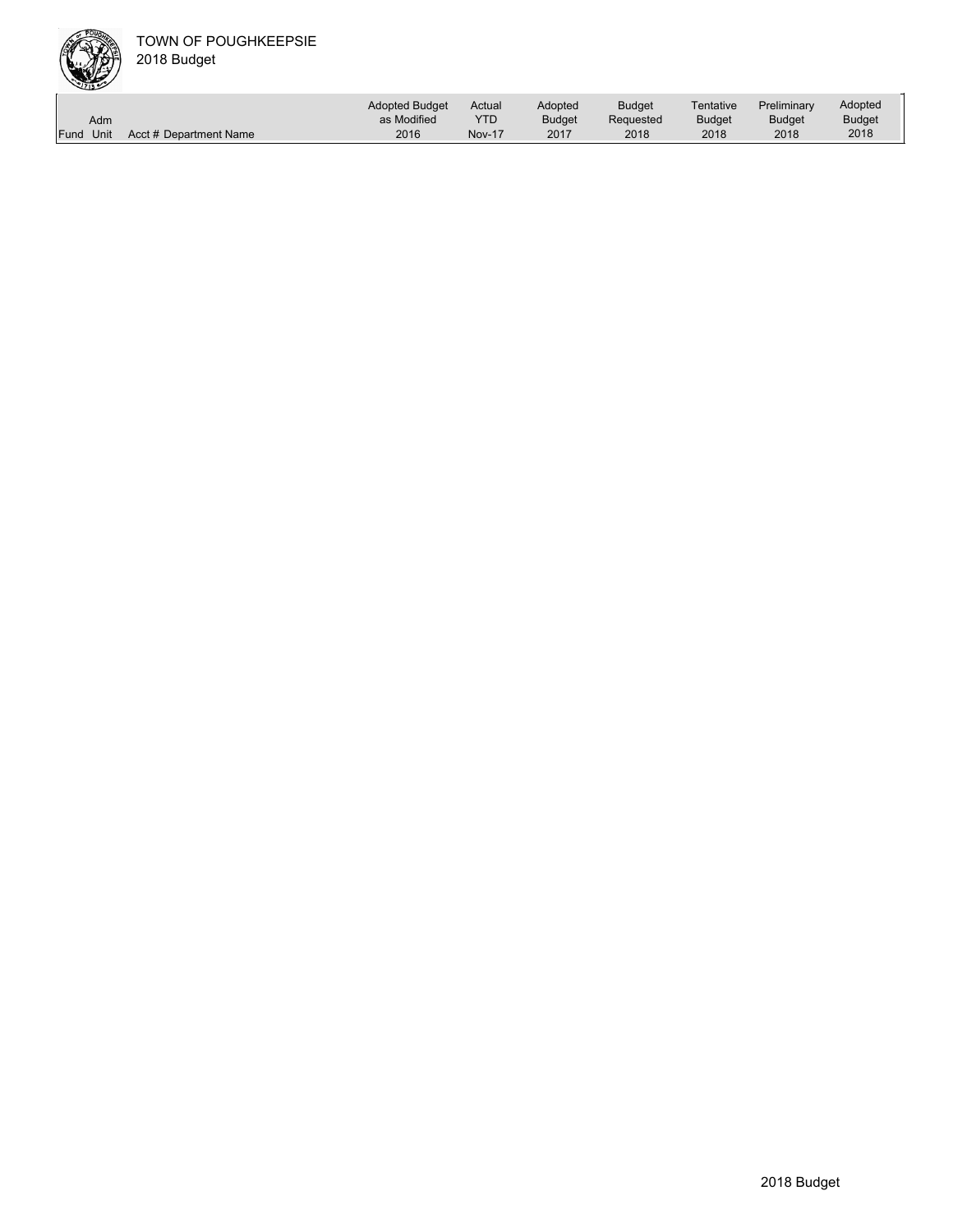

| Fund Unit       | Adm  |           | Acct # Department Name          | Adopted Budget<br>as Modified<br>2016 | Actual<br><b>YTD</b><br><b>Nov-17</b> | Adopted<br><b>Budget</b><br>2017 | <b>Budget</b><br>Requested<br>2018 | Tentative<br><b>Budget</b><br>2018 | Preliminary<br><b>Budget</b><br>2018 | Adopted<br><b>Budget</b><br>2018 |
|-----------------|------|-----------|---------------------------------|---------------------------------------|---------------------------------------|----------------------------------|------------------------------------|------------------------------------|--------------------------------------|----------------------------------|
|                 |      |           | <b>BARNEGAT ESTATES</b>         |                                       |                                       |                                  |                                    |                                    |                                      |                                  |
| F01             | 9710 | 0601      | Principal                       | 0                                     | $\overline{0}$                        | $\mathbf 0$                      | 0                                  | 0                                  | 0                                    | 0                                |
|                 |      |           | <b>Total</b>                    | 0                                     | $\mathbf{0}$                          | $\overline{0}$                   | $\mathbf{0}$                       | $\mathbf{0}$                       | 0                                    | 0                                |
| F01             | 9710 | 0701      | Interest                        | $\pmb{0}$                             | $\overline{0}$                        | $\overline{0}$                   | $\overline{0}$                     | $\mathbf 0$                        | $\pmb{0}$                            | 0                                |
|                 |      |           | <b>Total</b>                    |                                       |                                       | $\boldsymbol{0}$                 |                                    |                                    |                                      |                                  |
|                 |      |           | <b>Total Appropriations</b>     | 0                                     | $\mathbf{0}$                          |                                  | 0                                  | $\mathbf{0}$                       | 0                                    | 0                                |
|                 |      |           |                                 | $\pmb{0}$                             | $\mathbf{0}$                          | $\mathbf 0$                      | $\mathbf{0}$                       | $\mathbf{0}$                       | $\mathbf{0}$                         | $\mathbf{0}$                     |
| F01             |      | 1315 1001 | Property Tax                    | $\pmb{0}$                             | $\mathbf 0$                           | 0                                |                                    | $-1,035,701$                       | -1035701                             | -1035701                         |
|                 |      |           | <b>Total</b>                    | $\pmb{0}$                             | $\mathbf{0}$                          | $\overline{0}$                   |                                    | $-1,035,701$                       | $-1,035,701$                         | -1035701                         |
| F01             |      | 1315 2401 | Interest & Earnings             | $\pmb{0}$                             | $\overline{0}$                        | $\mathbf 0$                      |                                    | $-45,000$                          | $-45000$                             | $-45000$                         |
|                 |      |           | <b>Total</b>                    | $\pmb{0}$                             | $\mathbf{0}$                          | $\overline{0}$                   |                                    | $-45,000$                          | $-45,000$                            | -45000                           |
|                 |      |           | <b>Total Revenue</b>            | $\pmb{0}$                             | $\mathbf{0}$                          | $\mathbf 0$                      |                                    | $-1,080,701$                       | $-1,080,701$                         | $-1080701$                       |
| F02             | 9710 | 0601      | <b>BEECHWOOD</b><br>Principal   | 0                                     | $\overline{0}$                        | 0                                |                                    |                                    |                                      |                                  |
|                 |      |           | <b>Total</b>                    |                                       |                                       |                                  |                                    |                                    |                                      |                                  |
|                 |      |           |                                 | $\pmb{0}$                             | $\mathbf{0}$                          | $\mathbf 0$                      |                                    |                                    |                                      |                                  |
| F02             | 9710 | 0701      | Interest                        | $\mathbf 0$                           | $\overline{0}$                        | $\overline{0}$                   |                                    |                                    |                                      |                                  |
|                 |      |           | <b>Total</b>                    | 0                                     | $\mathbf{0}$                          | $\boldsymbol{0}$                 |                                    |                                    |                                      |                                  |
|                 |      |           | <b>Total Appropriations</b>     | $\pmb{0}$                             | $\bf{0}$                              | $\mathbf 0$                      |                                    |                                    |                                      |                                  |
| F02             |      |           | 1315 1001 Property Tax          | $\pmb{0}$                             | $\overline{0}$                        | $\mathbf 0$                      |                                    |                                    |                                      |                                  |
|                 |      |           | <b>Total</b>                    | $\pmb{0}$                             | $\mathbf{0}$                          | $\mathbf 0$                      |                                    |                                    |                                      |                                  |
| F02             |      | 1315 2401 | Interest & Earnings             | $\mathbf 0$                           | $\overline{0}$                        | $\mathbf 0$                      |                                    |                                    |                                      |                                  |
|                 |      |           | <b>Total</b>                    | 0                                     | $\mathbf{0}$                          | $\mathbf 0$                      |                                    |                                    |                                      |                                  |
|                 |      |           | <b>Total Revenue</b>            | $\bf{0}$                              | $\mathbf{0}$                          | $\mathbf{0}$                     |                                    |                                    |                                      |                                  |
| F <sub>15</sub> | 9710 | 0601      | <b>FIFTH WARD</b><br>Principal  | $\pmb{0}$                             | $\overline{0}$                        | 0                                |                                    |                                    |                                      |                                  |
|                 |      |           | <b>Total</b>                    |                                       |                                       | $\overline{0}$                   |                                    |                                    |                                      |                                  |
| F <sub>15</sub> | 9710 | 0701      | Interest                        | 0<br>$\mathbf 0$                      | $\mathbf{0}$<br>$\overline{0}$        | $\overline{0}$                   |                                    |                                    |                                      |                                  |
|                 |      |           | <b>Total</b>                    | $\bf{0}$                              |                                       |                                  |                                    |                                    |                                      |                                  |
|                 |      |           | <b>Total Appropriations</b>     |                                       | $\mathbf{0}$                          | $\boldsymbol{0}$                 |                                    |                                    |                                      |                                  |
| F <sub>15</sub> |      |           | 1315 1001 Property Tax          | $\bf{0}$<br>$\mathbf 0$               | $\mathbf{0}$<br>$\overline{0}$        | $\mathbf 0$<br>$\mathbf 0$       |                                    |                                    |                                      |                                  |
|                 |      |           | Total                           | $\pmb{0}$                             | 0                                     | $\pmb{0}$                        |                                    |                                    |                                      |                                  |
| F <sub>15</sub> |      |           | 1315 2401   Interest & Earnings | 0                                     | 0                                     | $\overline{0}$                   |                                    |                                    |                                      |                                  |
|                 |      |           | <b>Total</b>                    | $\pmb{0}$                             | 0                                     | 0                                |                                    |                                    |                                      |                                  |
|                 |      |           | <b>Total Revenue</b>            | $\pmb{0}$                             | $\bf{0}$                              | $\pmb{0}$                        |                                    |                                    |                                      |                                  |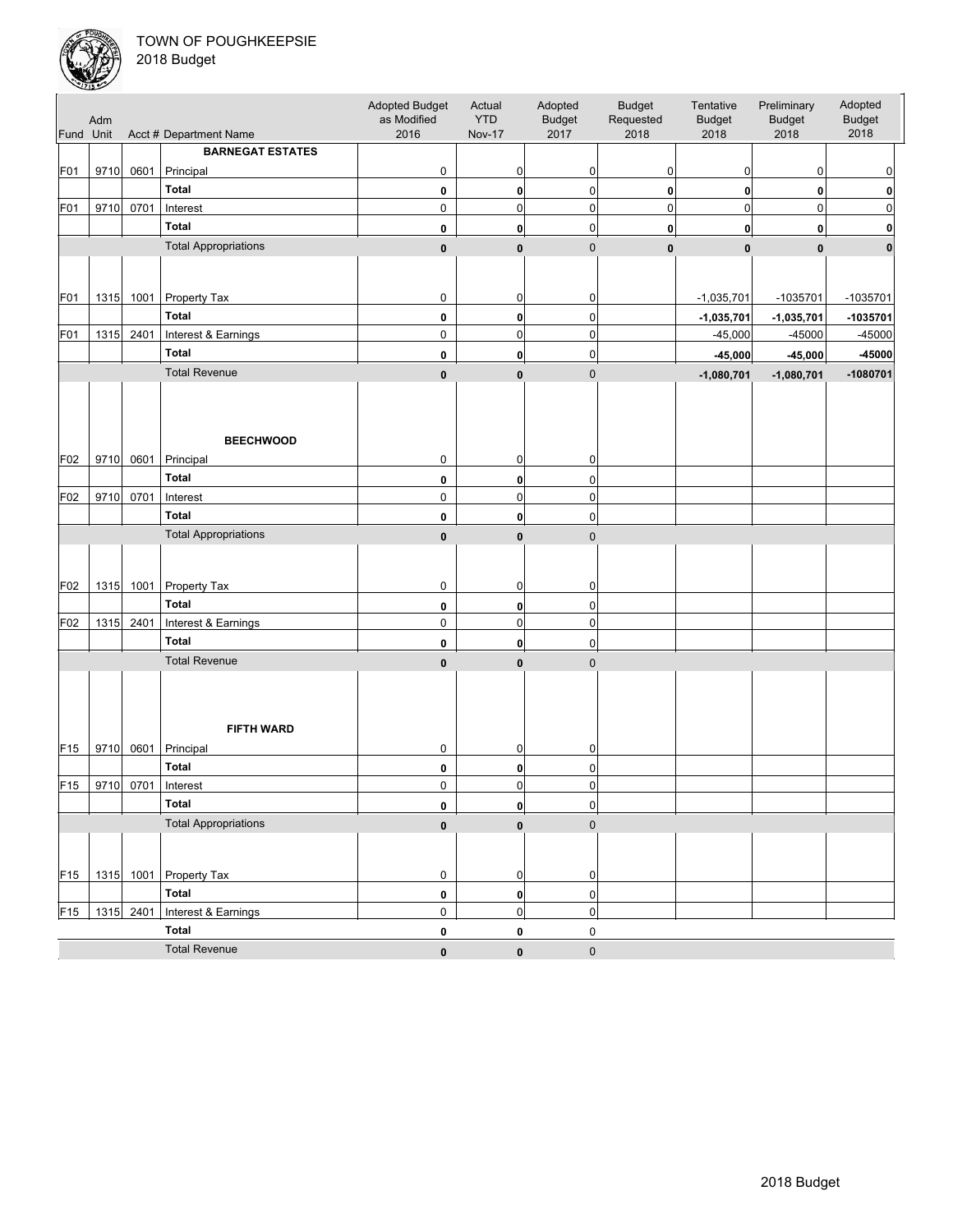

| <b>FIRST WARD</b><br>F16<br>$\mathbf 0$<br>0<br>9710<br>0601<br>Principal<br>0<br>0<br>192,885<br>0<br>0<br><b>Total</b><br>0<br>0<br>$\bf{0}$<br>0<br>192,885<br>$\bf{0}$<br>0<br>$\mathbf 0$<br>0<br>9710<br>0701<br>$\mathsf 0$<br>0<br>$\pmb{0}$<br>227,018<br>$\mathbf 0$<br>Interest<br><b>Total</b><br>0<br>0<br>0<br>227,018<br>$\bf{0}$<br>$\mathbf 0$<br>0<br><b>Total Appropriations</b><br>$\mathbf 0$<br>$\mathbf{0}$<br>419,903<br>$\pmb{0}$<br>$\mathbf{0}$<br>$\pmb{0}$<br>$\bf{0}$<br>1315 1001 Property Tax<br>0<br>0<br>0<br><b>Total</b><br>$\pmb{0}$<br>0<br>0<br>$\mathbf 0$<br>F16<br>1315 2401<br>Interest & Earnings<br>$\mathsf 0$<br>$\mathbf 0$<br><b>Total</b><br>0<br>0<br>0<br>$\mathbf 0$<br>$\pmb{0}$<br>1315<br>5095 Appropriated Fund Balance<br>$\mathbf 0$<br>F16<br>9901<br>5031<br><b>Interfund Transfers</b><br>0<br>0<br>$\pmb{0}$<br><b>Total</b><br>0<br>0<br>0<br><b>Total Revenue</b><br>$\pmb{0}$<br>$\mathbf{0}$<br>$\pmb{0}$<br><b>FOURTH WARD</b><br>0<br>9710<br>0601<br>Principal<br>0<br>0<br>Total<br>$\pmb{0}$<br>$\pmb{0}$<br>0<br>9710<br>0<br>0701<br>0<br>$\pmb{0}$<br>Interest<br><b>Total</b><br>0<br>$\mathbf{0}$<br>0<br><b>Total Appropriations</b><br>$\mathbf{0}$<br>$\mathbf 0$<br>$\pmb{0}$<br>1001 Property Tax<br>1315<br>0<br>0<br>0<br>Total<br>0<br>0<br>$\pmb{0}$<br>F17<br>1315<br>2401<br>0<br>0<br>$\pmb{0}$<br>Interest & Earnings<br><b>Total</b><br>0<br>0<br>0<br><b>Total Revenue</b><br>$\mathbf 0$<br>0<br>0<br><b>HAGAN FARMS</b><br>F18<br>9710 0601 Principal<br>$\overline{0}$<br>0<br>$\pmb{0}$<br><b>Total</b><br>$\pmb{0}$<br>$\pmb{0}$<br>$\mathbf{0}$<br>0701<br>9710<br>$\mathbf{0}$<br>F <sub>18</sub><br>Interest<br>0<br>$\pmb{0}$<br><b>Total</b><br>0<br>$\mathbf{0}$<br>0<br><b>Total Appropriations</b><br>$\pmb{0}$<br>$\pmb{0}$<br>$\mathbf{0}$<br>1315 1001 Property Tax<br>F18<br>0<br>0<br>0<br><b>Total</b><br>0<br>0<br>$\pmb{0}$<br>1315 2401<br>$\pmb{0}$<br>F18<br>Interest & Earnings<br>$\pmb{0}$<br>0<br><b>Total</b><br>$\pmb{0}$<br>0<br>$\mathbf{0}$<br>1315 5095 Appropriated Fund Balance<br>$\mathbf{0}$<br>$\pmb{0}$<br>0<br>F18<br>Total<br>$\pmb{0}$<br>0<br>0<br><b>Total Revenue</b><br>$\pmb{0}$<br>$\pmb{0}$<br>$\pmb{0}$ | Fund Unit       | Adm | Acct # Department Name | Adopted Budget<br>as Modified<br>2016 | Actual<br><b>YTD</b><br><b>Nov-17</b> | Adopted<br><b>Budget</b><br>2017 | <b>Budget</b><br>Requested<br>2018 | Tentative<br><b>Budget</b><br>2018 | Preliminary<br><b>Budget</b><br>2018 | Adopted<br><b>Budget</b><br>2018 |
|---------------------------------------------------------------------------------------------------------------------------------------------------------------------------------------------------------------------------------------------------------------------------------------------------------------------------------------------------------------------------------------------------------------------------------------------------------------------------------------------------------------------------------------------------------------------------------------------------------------------------------------------------------------------------------------------------------------------------------------------------------------------------------------------------------------------------------------------------------------------------------------------------------------------------------------------------------------------------------------------------------------------------------------------------------------------------------------------------------------------------------------------------------------------------------------------------------------------------------------------------------------------------------------------------------------------------------------------------------------------------------------------------------------------------------------------------------------------------------------------------------------------------------------------------------------------------------------------------------------------------------------------------------------------------------------------------------------------------------------------------------------------------------------------------------------------------------------------------------------------------------------------------------------------------------------------------------------------------------------------------------------------------------------------------------------------------------------------------------------------------------------------------------------------------------------------------------------------------------------------------------|-----------------|-----|------------------------|---------------------------------------|---------------------------------------|----------------------------------|------------------------------------|------------------------------------|--------------------------------------|----------------------------------|
|                                                                                                                                                                                                                                                                                                                                                                                                                                                                                                                                                                                                                                                                                                                                                                                                                                                                                                                                                                                                                                                                                                                                                                                                                                                                                                                                                                                                                                                                                                                                                                                                                                                                                                                                                                                                                                                                                                                                                                                                                                                                                                                                                                                                                                                         |                 |     |                        |                                       |                                       |                                  |                                    |                                    |                                      |                                  |
|                                                                                                                                                                                                                                                                                                                                                                                                                                                                                                                                                                                                                                                                                                                                                                                                                                                                                                                                                                                                                                                                                                                                                                                                                                                                                                                                                                                                                                                                                                                                                                                                                                                                                                                                                                                                                                                                                                                                                                                                                                                                                                                                                                                                                                                         |                 |     |                        |                                       |                                       |                                  |                                    |                                    |                                      |                                  |
|                                                                                                                                                                                                                                                                                                                                                                                                                                                                                                                                                                                                                                                                                                                                                                                                                                                                                                                                                                                                                                                                                                                                                                                                                                                                                                                                                                                                                                                                                                                                                                                                                                                                                                                                                                                                                                                                                                                                                                                                                                                                                                                                                                                                                                                         |                 |     |                        |                                       |                                       |                                  |                                    |                                    |                                      |                                  |
|                                                                                                                                                                                                                                                                                                                                                                                                                                                                                                                                                                                                                                                                                                                                                                                                                                                                                                                                                                                                                                                                                                                                                                                                                                                                                                                                                                                                                                                                                                                                                                                                                                                                                                                                                                                                                                                                                                                                                                                                                                                                                                                                                                                                                                                         | F16             |     |                        |                                       |                                       |                                  |                                    |                                    |                                      |                                  |
|                                                                                                                                                                                                                                                                                                                                                                                                                                                                                                                                                                                                                                                                                                                                                                                                                                                                                                                                                                                                                                                                                                                                                                                                                                                                                                                                                                                                                                                                                                                                                                                                                                                                                                                                                                                                                                                                                                                                                                                                                                                                                                                                                                                                                                                         |                 |     |                        |                                       |                                       |                                  |                                    |                                    |                                      |                                  |
|                                                                                                                                                                                                                                                                                                                                                                                                                                                                                                                                                                                                                                                                                                                                                                                                                                                                                                                                                                                                                                                                                                                                                                                                                                                                                                                                                                                                                                                                                                                                                                                                                                                                                                                                                                                                                                                                                                                                                                                                                                                                                                                                                                                                                                                         |                 |     |                        |                                       |                                       |                                  |                                    |                                    |                                      |                                  |
|                                                                                                                                                                                                                                                                                                                                                                                                                                                                                                                                                                                                                                                                                                                                                                                                                                                                                                                                                                                                                                                                                                                                                                                                                                                                                                                                                                                                                                                                                                                                                                                                                                                                                                                                                                                                                                                                                                                                                                                                                                                                                                                                                                                                                                                         |                 |     |                        |                                       |                                       |                                  |                                    |                                    |                                      |                                  |
|                                                                                                                                                                                                                                                                                                                                                                                                                                                                                                                                                                                                                                                                                                                                                                                                                                                                                                                                                                                                                                                                                                                                                                                                                                                                                                                                                                                                                                                                                                                                                                                                                                                                                                                                                                                                                                                                                                                                                                                                                                                                                                                                                                                                                                                         |                 |     |                        |                                       |                                       |                                  |                                    |                                    |                                      |                                  |
|                                                                                                                                                                                                                                                                                                                                                                                                                                                                                                                                                                                                                                                                                                                                                                                                                                                                                                                                                                                                                                                                                                                                                                                                                                                                                                                                                                                                                                                                                                                                                                                                                                                                                                                                                                                                                                                                                                                                                                                                                                                                                                                                                                                                                                                         | F16             |     |                        |                                       |                                       |                                  |                                    |                                    |                                      |                                  |
|                                                                                                                                                                                                                                                                                                                                                                                                                                                                                                                                                                                                                                                                                                                                                                                                                                                                                                                                                                                                                                                                                                                                                                                                                                                                                                                                                                                                                                                                                                                                                                                                                                                                                                                                                                                                                                                                                                                                                                                                                                                                                                                                                                                                                                                         |                 |     |                        |                                       |                                       |                                  |                                    |                                    |                                      |                                  |
|                                                                                                                                                                                                                                                                                                                                                                                                                                                                                                                                                                                                                                                                                                                                                                                                                                                                                                                                                                                                                                                                                                                                                                                                                                                                                                                                                                                                                                                                                                                                                                                                                                                                                                                                                                                                                                                                                                                                                                                                                                                                                                                                                                                                                                                         |                 |     |                        |                                       |                                       |                                  |                                    |                                    |                                      |                                  |
|                                                                                                                                                                                                                                                                                                                                                                                                                                                                                                                                                                                                                                                                                                                                                                                                                                                                                                                                                                                                                                                                                                                                                                                                                                                                                                                                                                                                                                                                                                                                                                                                                                                                                                                                                                                                                                                                                                                                                                                                                                                                                                                                                                                                                                                         |                 |     |                        |                                       |                                       |                                  |                                    |                                    |                                      |                                  |
|                                                                                                                                                                                                                                                                                                                                                                                                                                                                                                                                                                                                                                                                                                                                                                                                                                                                                                                                                                                                                                                                                                                                                                                                                                                                                                                                                                                                                                                                                                                                                                                                                                                                                                                                                                                                                                                                                                                                                                                                                                                                                                                                                                                                                                                         | F <sub>16</sub> |     |                        |                                       |                                       |                                  |                                    |                                    |                                      |                                  |
|                                                                                                                                                                                                                                                                                                                                                                                                                                                                                                                                                                                                                                                                                                                                                                                                                                                                                                                                                                                                                                                                                                                                                                                                                                                                                                                                                                                                                                                                                                                                                                                                                                                                                                                                                                                                                                                                                                                                                                                                                                                                                                                                                                                                                                                         |                 |     |                        |                                       |                                       |                                  |                                    |                                    |                                      |                                  |
|                                                                                                                                                                                                                                                                                                                                                                                                                                                                                                                                                                                                                                                                                                                                                                                                                                                                                                                                                                                                                                                                                                                                                                                                                                                                                                                                                                                                                                                                                                                                                                                                                                                                                                                                                                                                                                                                                                                                                                                                                                                                                                                                                                                                                                                         |                 |     |                        |                                       |                                       |                                  |                                    |                                    |                                      |                                  |
|                                                                                                                                                                                                                                                                                                                                                                                                                                                                                                                                                                                                                                                                                                                                                                                                                                                                                                                                                                                                                                                                                                                                                                                                                                                                                                                                                                                                                                                                                                                                                                                                                                                                                                                                                                                                                                                                                                                                                                                                                                                                                                                                                                                                                                                         |                 |     |                        |                                       |                                       |                                  |                                    |                                    |                                      |                                  |
|                                                                                                                                                                                                                                                                                                                                                                                                                                                                                                                                                                                                                                                                                                                                                                                                                                                                                                                                                                                                                                                                                                                                                                                                                                                                                                                                                                                                                                                                                                                                                                                                                                                                                                                                                                                                                                                                                                                                                                                                                                                                                                                                                                                                                                                         | F17             |     |                        |                                       |                                       |                                  |                                    |                                    |                                      |                                  |
|                                                                                                                                                                                                                                                                                                                                                                                                                                                                                                                                                                                                                                                                                                                                                                                                                                                                                                                                                                                                                                                                                                                                                                                                                                                                                                                                                                                                                                                                                                                                                                                                                                                                                                                                                                                                                                                                                                                                                                                                                                                                                                                                                                                                                                                         |                 |     |                        |                                       |                                       |                                  |                                    |                                    |                                      |                                  |
|                                                                                                                                                                                                                                                                                                                                                                                                                                                                                                                                                                                                                                                                                                                                                                                                                                                                                                                                                                                                                                                                                                                                                                                                                                                                                                                                                                                                                                                                                                                                                                                                                                                                                                                                                                                                                                                                                                                                                                                                                                                                                                                                                                                                                                                         | F17             |     |                        |                                       |                                       |                                  |                                    |                                    |                                      |                                  |
|                                                                                                                                                                                                                                                                                                                                                                                                                                                                                                                                                                                                                                                                                                                                                                                                                                                                                                                                                                                                                                                                                                                                                                                                                                                                                                                                                                                                                                                                                                                                                                                                                                                                                                                                                                                                                                                                                                                                                                                                                                                                                                                                                                                                                                                         |                 |     |                        |                                       |                                       |                                  |                                    |                                    |                                      |                                  |
|                                                                                                                                                                                                                                                                                                                                                                                                                                                                                                                                                                                                                                                                                                                                                                                                                                                                                                                                                                                                                                                                                                                                                                                                                                                                                                                                                                                                                                                                                                                                                                                                                                                                                                                                                                                                                                                                                                                                                                                                                                                                                                                                                                                                                                                         |                 |     |                        |                                       |                                       |                                  |                                    |                                    |                                      |                                  |
|                                                                                                                                                                                                                                                                                                                                                                                                                                                                                                                                                                                                                                                                                                                                                                                                                                                                                                                                                                                                                                                                                                                                                                                                                                                                                                                                                                                                                                                                                                                                                                                                                                                                                                                                                                                                                                                                                                                                                                                                                                                                                                                                                                                                                                                         |                 |     |                        |                                       |                                       |                                  |                                    |                                    |                                      |                                  |
|                                                                                                                                                                                                                                                                                                                                                                                                                                                                                                                                                                                                                                                                                                                                                                                                                                                                                                                                                                                                                                                                                                                                                                                                                                                                                                                                                                                                                                                                                                                                                                                                                                                                                                                                                                                                                                                                                                                                                                                                                                                                                                                                                                                                                                                         | F <sub>17</sub> |     |                        |                                       |                                       |                                  |                                    |                                    |                                      |                                  |
|                                                                                                                                                                                                                                                                                                                                                                                                                                                                                                                                                                                                                                                                                                                                                                                                                                                                                                                                                                                                                                                                                                                                                                                                                                                                                                                                                                                                                                                                                                                                                                                                                                                                                                                                                                                                                                                                                                                                                                                                                                                                                                                                                                                                                                                         |                 |     |                        |                                       |                                       |                                  |                                    |                                    |                                      |                                  |
|                                                                                                                                                                                                                                                                                                                                                                                                                                                                                                                                                                                                                                                                                                                                                                                                                                                                                                                                                                                                                                                                                                                                                                                                                                                                                                                                                                                                                                                                                                                                                                                                                                                                                                                                                                                                                                                                                                                                                                                                                                                                                                                                                                                                                                                         |                 |     |                        |                                       |                                       |                                  |                                    |                                    |                                      |                                  |
|                                                                                                                                                                                                                                                                                                                                                                                                                                                                                                                                                                                                                                                                                                                                                                                                                                                                                                                                                                                                                                                                                                                                                                                                                                                                                                                                                                                                                                                                                                                                                                                                                                                                                                                                                                                                                                                                                                                                                                                                                                                                                                                                                                                                                                                         |                 |     |                        |                                       |                                       |                                  |                                    |                                    |                                      |                                  |
|                                                                                                                                                                                                                                                                                                                                                                                                                                                                                                                                                                                                                                                                                                                                                                                                                                                                                                                                                                                                                                                                                                                                                                                                                                                                                                                                                                                                                                                                                                                                                                                                                                                                                                                                                                                                                                                                                                                                                                                                                                                                                                                                                                                                                                                         |                 |     |                        |                                       |                                       |                                  |                                    |                                    |                                      |                                  |
|                                                                                                                                                                                                                                                                                                                                                                                                                                                                                                                                                                                                                                                                                                                                                                                                                                                                                                                                                                                                                                                                                                                                                                                                                                                                                                                                                                                                                                                                                                                                                                                                                                                                                                                                                                                                                                                                                                                                                                                                                                                                                                                                                                                                                                                         |                 |     |                        |                                       |                                       |                                  |                                    |                                    |                                      |                                  |
|                                                                                                                                                                                                                                                                                                                                                                                                                                                                                                                                                                                                                                                                                                                                                                                                                                                                                                                                                                                                                                                                                                                                                                                                                                                                                                                                                                                                                                                                                                                                                                                                                                                                                                                                                                                                                                                                                                                                                                                                                                                                                                                                                                                                                                                         |                 |     |                        |                                       |                                       |                                  |                                    |                                    |                                      |                                  |
|                                                                                                                                                                                                                                                                                                                                                                                                                                                                                                                                                                                                                                                                                                                                                                                                                                                                                                                                                                                                                                                                                                                                                                                                                                                                                                                                                                                                                                                                                                                                                                                                                                                                                                                                                                                                                                                                                                                                                                                                                                                                                                                                                                                                                                                         |                 |     |                        |                                       |                                       |                                  |                                    |                                    |                                      |                                  |
|                                                                                                                                                                                                                                                                                                                                                                                                                                                                                                                                                                                                                                                                                                                                                                                                                                                                                                                                                                                                                                                                                                                                                                                                                                                                                                                                                                                                                                                                                                                                                                                                                                                                                                                                                                                                                                                                                                                                                                                                                                                                                                                                                                                                                                                         |                 |     |                        |                                       |                                       |                                  |                                    |                                    |                                      |                                  |
|                                                                                                                                                                                                                                                                                                                                                                                                                                                                                                                                                                                                                                                                                                                                                                                                                                                                                                                                                                                                                                                                                                                                                                                                                                                                                                                                                                                                                                                                                                                                                                                                                                                                                                                                                                                                                                                                                                                                                                                                                                                                                                                                                                                                                                                         |                 |     |                        |                                       |                                       |                                  |                                    |                                    |                                      |                                  |
|                                                                                                                                                                                                                                                                                                                                                                                                                                                                                                                                                                                                                                                                                                                                                                                                                                                                                                                                                                                                                                                                                                                                                                                                                                                                                                                                                                                                                                                                                                                                                                                                                                                                                                                                                                                                                                                                                                                                                                                                                                                                                                                                                                                                                                                         |                 |     |                        |                                       |                                       |                                  |                                    |                                    |                                      |                                  |
|                                                                                                                                                                                                                                                                                                                                                                                                                                                                                                                                                                                                                                                                                                                                                                                                                                                                                                                                                                                                                                                                                                                                                                                                                                                                                                                                                                                                                                                                                                                                                                                                                                                                                                                                                                                                                                                                                                                                                                                                                                                                                                                                                                                                                                                         |                 |     |                        |                                       |                                       |                                  |                                    |                                    |                                      |                                  |
|                                                                                                                                                                                                                                                                                                                                                                                                                                                                                                                                                                                                                                                                                                                                                                                                                                                                                                                                                                                                                                                                                                                                                                                                                                                                                                                                                                                                                                                                                                                                                                                                                                                                                                                                                                                                                                                                                                                                                                                                                                                                                                                                                                                                                                                         |                 |     |                        |                                       |                                       |                                  |                                    |                                    |                                      |                                  |
|                                                                                                                                                                                                                                                                                                                                                                                                                                                                                                                                                                                                                                                                                                                                                                                                                                                                                                                                                                                                                                                                                                                                                                                                                                                                                                                                                                                                                                                                                                                                                                                                                                                                                                                                                                                                                                                                                                                                                                                                                                                                                                                                                                                                                                                         |                 |     |                        |                                       |                                       |                                  |                                    |                                    |                                      |                                  |
|                                                                                                                                                                                                                                                                                                                                                                                                                                                                                                                                                                                                                                                                                                                                                                                                                                                                                                                                                                                                                                                                                                                                                                                                                                                                                                                                                                                                                                                                                                                                                                                                                                                                                                                                                                                                                                                                                                                                                                                                                                                                                                                                                                                                                                                         |                 |     |                        |                                       |                                       |                                  |                                    |                                    |                                      |                                  |
|                                                                                                                                                                                                                                                                                                                                                                                                                                                                                                                                                                                                                                                                                                                                                                                                                                                                                                                                                                                                                                                                                                                                                                                                                                                                                                                                                                                                                                                                                                                                                                                                                                                                                                                                                                                                                                                                                                                                                                                                                                                                                                                                                                                                                                                         |                 |     |                        |                                       |                                       |                                  |                                    |                                    |                                      |                                  |
|                                                                                                                                                                                                                                                                                                                                                                                                                                                                                                                                                                                                                                                                                                                                                                                                                                                                                                                                                                                                                                                                                                                                                                                                                                                                                                                                                                                                                                                                                                                                                                                                                                                                                                                                                                                                                                                                                                                                                                                                                                                                                                                                                                                                                                                         |                 |     |                        |                                       |                                       |                                  |                                    |                                    |                                      |                                  |
|                                                                                                                                                                                                                                                                                                                                                                                                                                                                                                                                                                                                                                                                                                                                                                                                                                                                                                                                                                                                                                                                                                                                                                                                                                                                                                                                                                                                                                                                                                                                                                                                                                                                                                                                                                                                                                                                                                                                                                                                                                                                                                                                                                                                                                                         |                 |     |                        |                                       |                                       |                                  |                                    |                                    |                                      |                                  |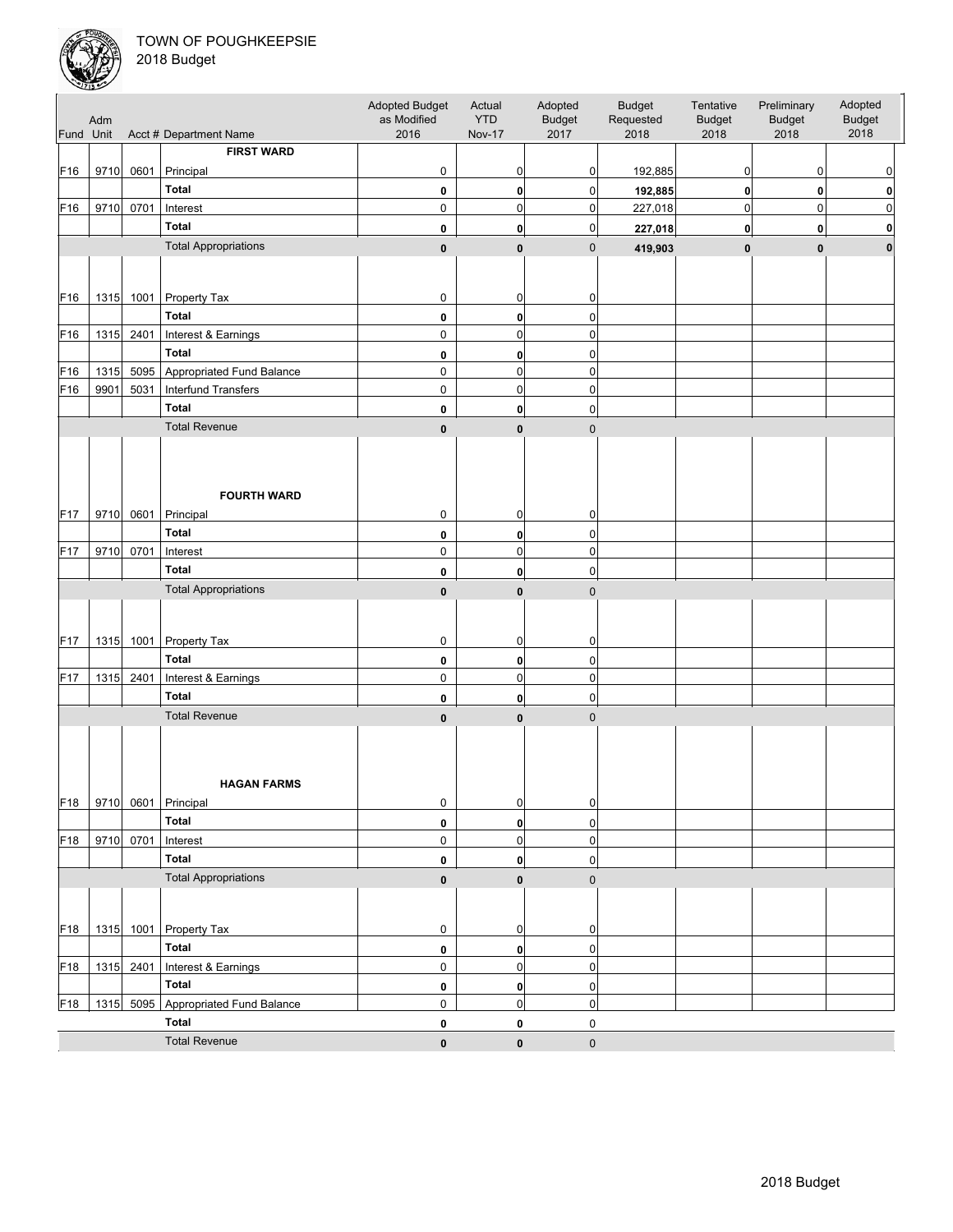

| Fund Unit | Adm  |           | Acct # Department Name          | Adopted Budget<br>as Modified<br>2016 | Actual<br><b>YTD</b><br><b>Nov-17</b> | Adopted<br><b>Budget</b><br>2017 | <b>Budget</b><br>Requested<br>2018 | Tentative<br><b>Budget</b><br>2018 | Preliminary<br><b>Budget</b><br>2018 | Adopted<br><b>Budget</b><br>2018 |
|-----------|------|-----------|---------------------------------|---------------------------------------|---------------------------------------|----------------------------------|------------------------------------|------------------------------------|--------------------------------------|----------------------------------|
|           |      |           | <b>MAPLE ACRES</b>              |                                       |                                       |                                  |                                    |                                    |                                      |                                  |
| F21       | 9710 | 0601      | Principal                       | 0                                     | 0                                     | 0                                |                                    |                                    |                                      |                                  |
|           |      |           | Total                           | 0                                     | 0                                     | $\pmb{0}$                        |                                    |                                    |                                      |                                  |
| F21       | 9710 | 0701      | Interest                        | 0                                     | 0                                     | $\pmb{0}$                        |                                    |                                    |                                      |                                  |
|           |      |           | <b>Total</b>                    | 0                                     | $\mathbf{0}$                          | 0                                |                                    |                                    |                                      |                                  |
|           |      |           | <b>Total Appropriations</b>     |                                       |                                       |                                  |                                    |                                    |                                      |                                  |
|           |      |           |                                 | $\pmb{0}$                             | $\mathbf{0}$                          | $\pmb{0}$                        |                                    |                                    |                                      |                                  |
|           |      |           |                                 |                                       |                                       |                                  |                                    |                                    |                                      |                                  |
| F21       |      |           | 1315 1001 Property Tax          | 0                                     | 0                                     | 0                                |                                    |                                    |                                      |                                  |
|           |      |           | <b>Total</b>                    | 0                                     | 0                                     | $\mathbf 0$                      |                                    |                                    |                                      |                                  |
| F21       | 1315 | 2401      | Interest & Earnings             | 0                                     | 0                                     | $\pmb{0}$                        |                                    |                                    |                                      |                                  |
|           |      |           | <b>Total</b>                    | 0                                     | 0                                     | 0                                |                                    |                                    |                                      |                                  |
|           |      |           | <b>Total Revenue</b>            |                                       |                                       |                                  |                                    |                                    |                                      |                                  |
|           |      |           |                                 | $\pmb{0}$                             | $\mathbf{0}$                          | $\mathbf 0$                      |                                    |                                    |                                      |                                  |
| F27       | 9710 | 0601      | <b>SECOND WARD</b><br>Principal | 0                                     | 0                                     | 0                                |                                    |                                    |                                      |                                  |
|           |      |           | <b>Total</b>                    |                                       |                                       | $\pmb{0}$                        |                                    |                                    |                                      |                                  |
| F27       | 9710 | 0701      | Interest                        | 0<br>0                                | 0<br>0                                | $\pmb{0}$                        |                                    |                                    |                                      |                                  |
|           |      |           | Total                           |                                       |                                       |                                  |                                    |                                    |                                      |                                  |
|           |      |           |                                 | 0                                     | 0                                     | $\pmb{0}$                        |                                    |                                    |                                      |                                  |
|           |      |           | <b>Total Appropriations</b>     | $\pmb{0}$                             | $\mathbf{0}$                          | $\mathbf 0$                      |                                    |                                    |                                      |                                  |
| F27       |      | 1315 1001 | <b>Property Tax</b>             | $\mathbf 0$                           | 0                                     | 0                                |                                    |                                    |                                      |                                  |
|           |      |           | Total                           | 0                                     | 0                                     | 0                                |                                    |                                    |                                      |                                  |
| F27       |      | 1315 2401 | Interest & Earnings             | $\mathbf 0$                           | $\mathbf 0$                           | $\pmb{0}$                        |                                    |                                    |                                      |                                  |
|           |      |           | <b>Total</b>                    | 0                                     | 0                                     | 0                                |                                    |                                    |                                      |                                  |
|           |      |           | <b>Total Revenue</b>            | $\pmb{0}$                             | $\mathbf{0}$                          | $\mathbf 0$                      |                                    |                                    |                                      |                                  |
| F33       | 9710 | 0601      | THIRD & SIXTH WARD<br>Principal | 0                                     | 0                                     | 0                                |                                    |                                    |                                      |                                  |
|           |      |           | <b>Total</b>                    | 0                                     | 0                                     | 0                                |                                    |                                    |                                      |                                  |
| F33       | 9710 | 0701      | Interest                        | $\mathbf 0$                           | $\overline{0}$                        | $\pmb{0}$                        |                                    |                                    |                                      |                                  |
|           |      |           | <b>Total</b>                    | 0                                     | $\mathbf{0}$                          | $\pmb{0}$                        |                                    |                                    |                                      |                                  |
|           |      |           | <b>Total Appropriations</b>     | $\pmb{0}$                             | $\mathbf{0}$                          | $\mathbf 0$                      |                                    |                                    |                                      |                                  |
|           |      |           |                                 |                                       |                                       |                                  |                                    |                                    |                                      |                                  |
| F33       |      |           | 1315 1001 Property Tax          | $\overline{0}$                        | 0                                     | $\pmb{0}$                        |                                    |                                    |                                      |                                  |
|           |      |           | <b>Total</b>                    | $\pmb{0}$                             | $\mathbf{0}$                          | $\pmb{0}$                        |                                    |                                    |                                      |                                  |
| F33       |      |           | 1315 2401 Interest & Earnings   | 0                                     | $\overline{0}$                        | $\pmb{0}$                        |                                    |                                    |                                      |                                  |
|           |      |           | Total                           | $\pmb{0}$                             | 0                                     | $\pmb{0}$                        |                                    |                                    |                                      |                                  |
|           |      |           | <b>Total Revenue</b>            | $\pmb{0}$                             | $\pmb{0}$                             | $\pmb{0}$                        |                                    |                                    |                                      |                                  |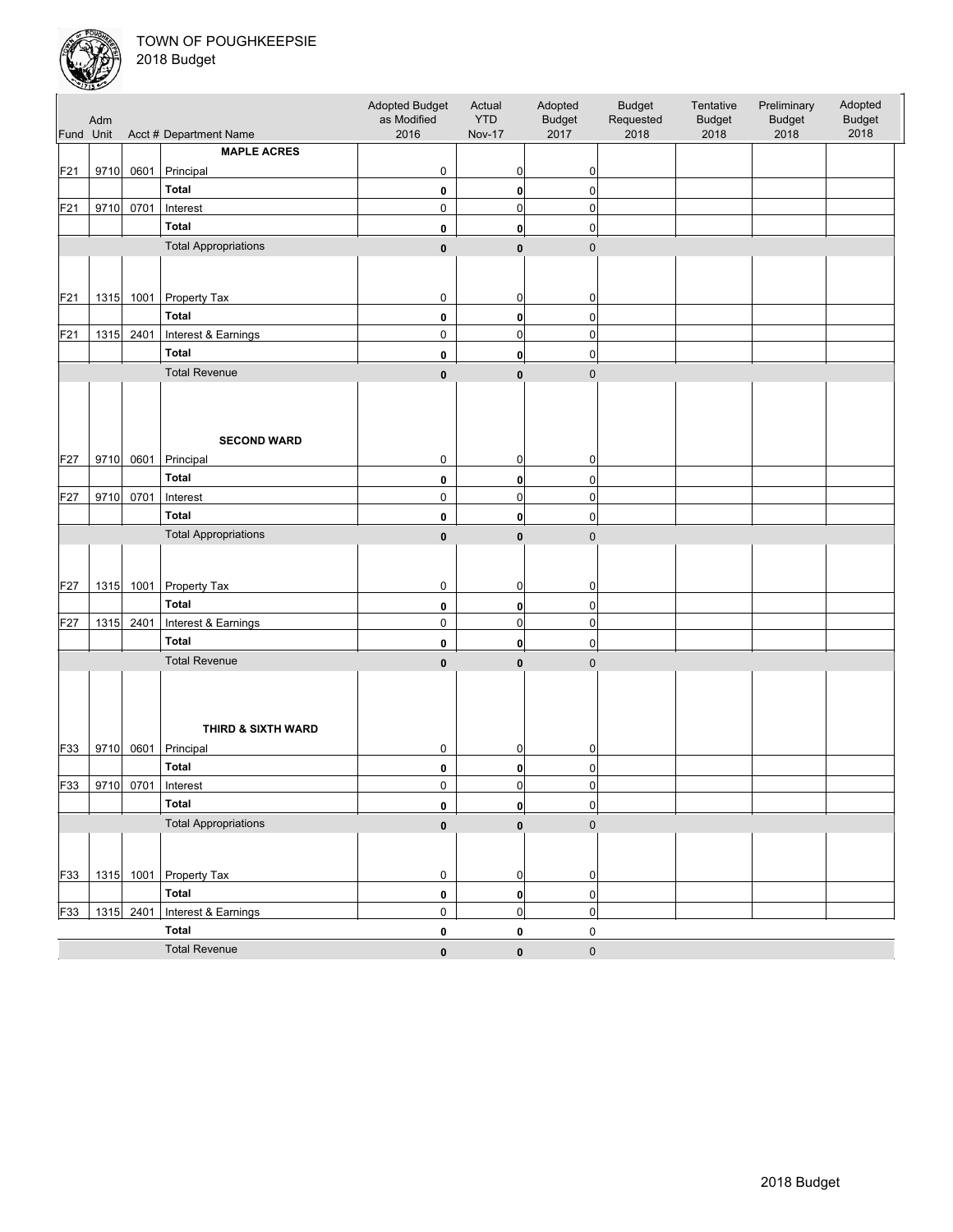

|           | Adm  |      |                                   | <b>Adopted Budget</b><br>as Modified | Actual<br><b>YTD</b> | Adopted<br><b>Budget</b> | <b>Budget</b><br>Requested | Tentative<br><b>Budget</b> | Preliminary<br><b>Budget</b> | Adopted<br><b>Budget</b> |
|-----------|------|------|-----------------------------------|--------------------------------------|----------------------|--------------------------|----------------------------|----------------------------|------------------------------|--------------------------|
| Fund Unit |      |      | Acct # Department Name            | 2016                                 | <b>Nov-17</b>        | 2017                     | 2018                       | 2018                       | 2018                         | 2018                     |
|           |      |      | <b>HEATHBROOK RIDGE</b>           |                                      |                      |                          |                            |                            |                              |                          |
| F39       | 9710 | 0601 | Principal                         | 0                                    | 0                    | 0                        |                            |                            |                              |                          |
|           |      |      | <b>Total</b>                      | 0                                    | $\mathbf{0}$         | 0                        |                            |                            |                              |                          |
| F39       | 9710 | 0701 | Interest                          | 0                                    | $\mathbf 0$          | $\mathbf 0$              |                            |                            |                              |                          |
|           |      |      | <b>Total</b>                      | 0                                    | $\mathbf{0}$         | $\mathbf 0$              |                            |                            |                              |                          |
|           |      |      | <b>Total Appropriations</b>       | $\pmb{0}$                            | $\mathbf{0}$         | $\overline{0}$           |                            |                            |                              |                          |
|           |      |      |                                   |                                      |                      |                          |                            |                            |                              |                          |
|           |      |      |                                   |                                      |                      |                          |                            |                            |                              |                          |
| F39       | 1315 | 1001 | Property Tax                      | 0                                    | 0                    | 0                        |                            |                            |                              |                          |
|           |      |      | Total                             | 0                                    | $\mathbf{0}$         | $\mathbf 0$              |                            |                            |                              |                          |
| F39       | 1315 | 2401 | Interest & Earnings               | 0                                    | $\mathbf 0$          | $\mathbf 0$              |                            |                            |                              |                          |
|           |      |      | <b>Total</b>                      | 0                                    | $\mathbf{0}$         | $\mathbf 0$              |                            |                            |                              |                          |
|           |      |      | <b>Total Revenue</b>              | $\pmb{0}$                            | $\mathbf{0}$         | $\mathbf{0}$             |                            |                            |                              |                          |
|           |      |      |                                   |                                      |                      |                          |                            |                            |                              |                          |
|           |      |      |                                   |                                      |                      |                          |                            |                            |                              |                          |
|           |      |      | <b>HRPC</b>                       |                                      |                      |                          |                            |                            |                              |                          |
| F40       | 8340 | 0481 | <b>Contracted Services</b>        | 0                                    | 0                    | 0                        |                            |                            |                              |                          |
|           |      |      | <b>Total Contractual Expenses</b> | $\mathbf 0$                          | $\mathbf{0}$         | $\Omega$                 |                            |                            |                              |                          |
| F40       | 9710 | 0601 | Principal                         | 80,000                               | 80,000               | 80,000                   | 85,000                     | 85,000                     | 85000                        | 85000                    |
| F40       | 9730 | 0601 | Principal                         | 0                                    | $\mathbf 0$          | $\mathbf 0$              |                            |                            |                              |                          |
|           |      |      | <b>Total</b>                      | 80,000                               | 80,000               | 80,000                   | 85,000                     | 85,000                     | 85,000                       | 85000                    |
| F40       | 9710 | 0701 | Interest                          | 35,388                               | 32,988               | 32,988                   | 30,090                     | 30,088                     | 30088                        | 30088                    |
| F40       | 9730 | 0701 | Interest                          | 0                                    | $\mathbf 0$          | 0                        |                            |                            |                              |                          |
|           |      |      | <b>Total</b>                      | 35,388                               | 32,988               | 32,988                   | 30,090                     | 30,088                     | 30,088                       | 30088                    |
|           |      |      | <b>Total Appropriations</b>       |                                      |                      |                          |                            |                            |                              |                          |
|           |      |      |                                   | 115,388                              | 112,988              | 112,988                  | 115,090                    | 115,088                    | 115,088                      | 115088                   |
|           |      |      |                                   |                                      |                      |                          |                            |                            |                              |                          |
| F40       | 1315 | 1001 | Property Tax                      | $-115,188$                           | $-112,988$           | $-112,988$               |                            |                            |                              |                          |
|           |      |      | <b>Total</b>                      | $-115,188$                           | $-112,988$           | $-112,988$               |                            |                            |                              |                          |
| F40       | 1315 | 2401 | Interest & Earnings               | $-200$                               | $\mathbf 0$          | 0                        |                            |                            |                              |                          |
|           |      |      | <b>Total</b>                      | $-200$                               | $\mathbf 0$          | 0                        |                            |                            |                              |                          |
| F40       | 1315 | 5095 | Appropriated Fund Balance         | 0                                    | $\mathbf 0$          | 0                        |                            |                            |                              |                          |
|           |      |      | <b>Total</b>                      | 0                                    | $\mathbf 0$          | $\mathbf 0$              |                            |                            |                              |                          |
|           |      |      | <b>Total Revenue</b>              | $-115,388$                           | $-112,988$           | $-112,988$               |                            |                            |                              |                          |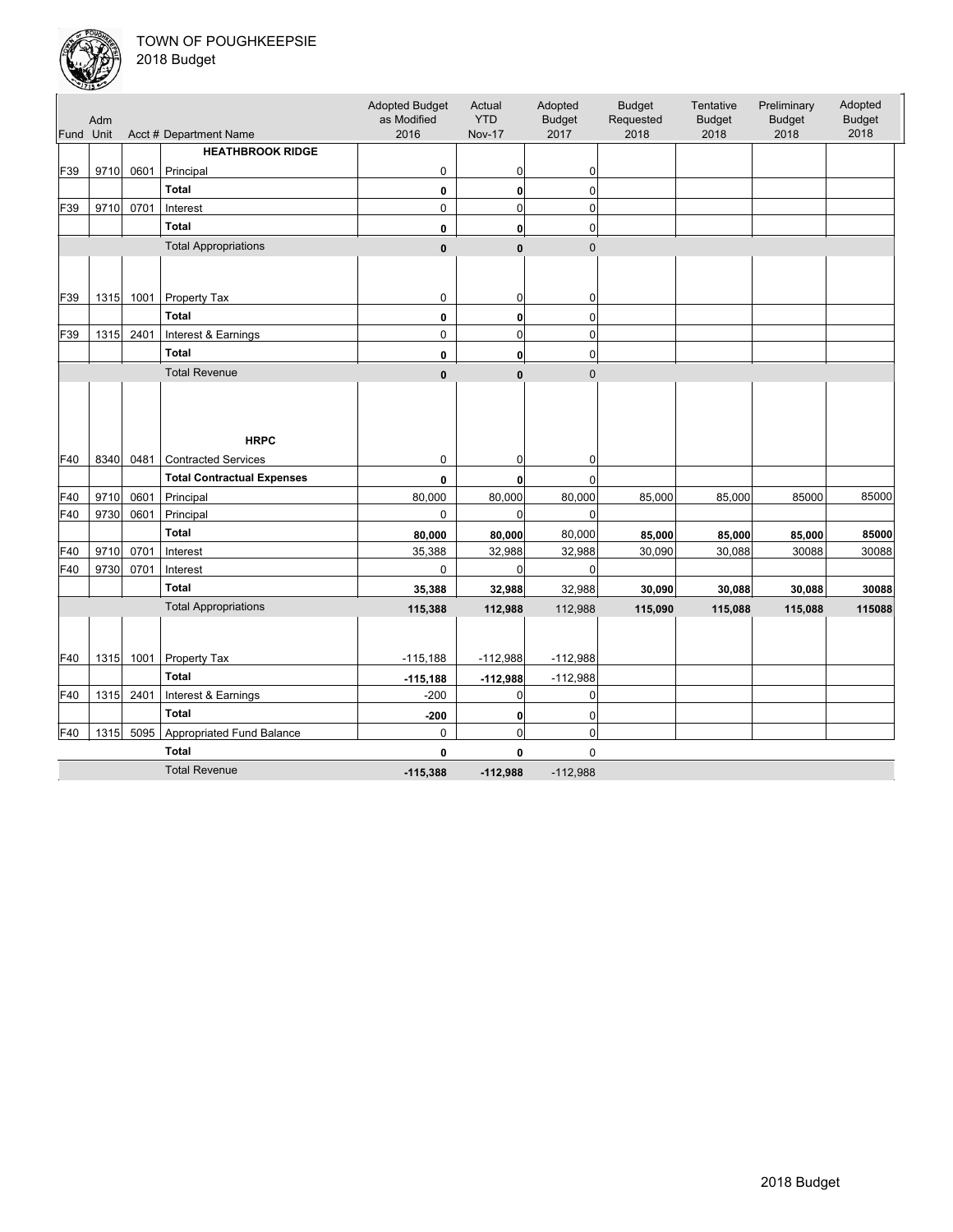

| Fund Unit | Adm  |           | Acct # Department Name            | <b>Adopted Budget</b><br>as Modified<br>2016 | Actual<br><b>YTD</b><br><b>Nov-17</b> | Adopted<br><b>Budget</b><br>2017 | <b>Budget</b><br>Requested<br>2018 | Tentative<br><b>Budget</b><br>2018 | Preliminary<br><b>Budget</b><br>2018 | Adopted<br><b>Budget</b><br>2018 |
|-----------|------|-----------|-----------------------------------|----------------------------------------------|---------------------------------------|----------------------------------|------------------------------------|------------------------------------|--------------------------------------|----------------------------------|
|           |      |           | <b>ARLINGTON SEWER CAP</b>        |                                              |                                       |                                  |                                    |                                    |                                      |                                  |
| S01       | 8130 | 0431      | Materials & Supplies              | 0                                            | 0                                     | 0                                |                                    |                                    |                                      |                                  |
|           |      |           | <b>Total Contractual Expenses</b> | 0                                            | $\bf{0}$                              | 0                                |                                    |                                    |                                      |                                  |
| S01       | 9710 | 0601      | Principal                         | 0                                            | $\mathbf 0$                           | 0                                | 197,885                            | 0                                  | 0                                    | 0                                |
|           |      |           | <b>Total</b>                      | 0                                            | 0                                     | 0                                | 197,885                            | $\mathbf{0}$                       | 0                                    | 0                                |
| S01       | 9710 | 0701      | Interest                          | 0                                            | $\mathbf 0$                           | 0                                | 187,335                            | $\mathbf 0$                        | $\mathbf 0$                          | $\Omega$                         |
|           |      |           | <b>Total</b>                      | 0                                            | 0                                     | 0                                | 187,335                            | $\mathbf{0}$                       | 0                                    | $\mathbf{0}$                     |
| S01       | 9901 | 0901      | Transfer To Other Funds           | 0                                            | $\mathbf 0$                           | $\mathbf 0$                      |                                    |                                    |                                      |                                  |
|           |      |           | <b>Total</b>                      | 0                                            | 0                                     | 0                                |                                    |                                    |                                      |                                  |
|           |      |           | <b>Total Appropriations</b>       | $\bf{0}$                                     | $\bf{0}$                              | $\mathbf 0$                      | 385,220                            | $\bf{0}$                           | $\mathbf{0}$                         | $\bf{0}$                         |
|           |      |           |                                   |                                              |                                       |                                  |                                    |                                    |                                      |                                  |
| S01       |      |           | 1315 1001 Property Tax            | 0                                            | 0                                     | 0                                |                                    | 0                                  | 0                                    | 0                                |
|           |      |           | <b>Total</b>                      | 0                                            | $\bf{0}$                              | 0                                |                                    | $\mathbf{0}$                       | $\mathbf 0$                          | $\mathbf{0}$                     |
| S01       | 1315 | 2120      | Sewer Rents                       | 0                                            | $\mathbf 0$                           | 0                                |                                    |                                    |                                      |                                  |
| S01       | 1315 | 2128      | Int & Penal On Sewer Rent         | 0                                            | $\mathbf 0$                           | 0                                |                                    |                                    |                                      |                                  |
|           |      |           | <b>Total</b>                      | 0                                            | $\bf{0}$                              | 0                                |                                    |                                    |                                      |                                  |
| S01       | 1315 | 2401      | Interest & Earnings               | 0                                            | $\mathbf 0$                           | $\mathbf 0$                      |                                    |                                    |                                      |                                  |
|           |      |           | <b>Total</b>                      | 0                                            | 0                                     | 0                                |                                    |                                    |                                      |                                  |
|           |      |           | <b>Total Revenue</b>              | $\bf{0}$                                     | $\bf{0}$                              | $\mathbf 0$                      |                                    | $\mathbf{0}$                       | $\mathbf{0}$                         | $\bf{0}$                         |
|           |      |           | <b>ARLINGTON SEWER O&amp;M</b>    |                                              |                                       |                                  |                                    |                                    |                                      |                                  |
| S02       |      | 9710 0601 | Principal                         | 0                                            | 0                                     | 0                                |                                    |                                    |                                      |                                  |
|           |      |           | <b>Total</b>                      | 0                                            | 0                                     | 0                                |                                    |                                    |                                      |                                  |
| S02       | 9710 | 0701      | Interest                          | 0                                            | $\mathbf 0$                           | $\mathbf 0$                      |                                    |                                    |                                      |                                  |
|           |      |           | <b>Total</b>                      | 0                                            | 0                                     | $\Omega$                         |                                    |                                    |                                      |                                  |
| S02       | 9901 | 0901      | Transfer To Other Funds           | 1,887,596                                    | 0                                     | 1,895,387                        |                                    | 1,946,500                          | 1946500                              | 1946500                          |
|           |      |           | <b>Total</b>                      | 1,887,596                                    | $\mathbf{0}$                          | 1,895,387                        |                                    | 1,946,500                          | 1,946,500                            | 1946500                          |
|           |      |           | <b>Total Appropriations</b>       | 1,887,596                                    | $\bf{0}$                              | 1,895,387                        |                                    | 1,946,500                          | 1,946,500                            | 1946500                          |
| S02       |      |           | 1315 1001 Property Tax            | $-1,129,096$                                 | $-1,140,387$                          | $-1,140,387$                     |                                    | $-1,140,000$                       | $-1140000$                           | $-1140000$                       |
|           |      |           | <b>Total</b>                      | $-1,129,096$                                 | $-1,140,387$                          | $-1,140,387$                     |                                    | $-1,140,000$                       | $-1,140,000$                         | $-1140000$                       |
| S02       |      | 1315 2120 | <b>Sewer Rents</b>                | $-750,000$                                   | $-601.510$                            | $-750.000$                       | $-750.000$                         | $-800.000$                         | $-800000$                            | $-800000$                        |
| S02       | 1315 |           | 2128   Int & Penal On Sewer Rent  | $-6,000$                                     | $-5,273$                              | $-5,000$                         | $-5,000$                           | $-6,500$                           | $-6500$                              | $-6500$                          |
|           |      |           | Total                             | $-756,000$                                   | $-606,783$                            | $-755,000$                       | $-755,000$                         | $-806,500$                         | $-806,500$                           | $-806500$                        |
| S02       | 1315 | 2401      | Interest & Earnings               | $-2,500$                                     | 0                                     | 0                                |                                    |                                    |                                      |                                  |
|           |      |           | Total                             | $-2,500$                                     | $\mathbf 0$                           | 0                                |                                    |                                    |                                      |                                  |
| S02       | 1315 | 5095      | <b>Appropriated Fund Balance</b>  | 0                                            | $\mathbf 0$                           | 0                                |                                    |                                    |                                      |                                  |
|           |      |           | Total                             | 0                                            | 0                                     | 0                                |                                    |                                    |                                      |                                  |
|           |      |           | <b>Total Revenue</b>              | $-1,887,596$                                 | $-1,747,170$                          | $-1,895,387$                     | $-755,000$                         | $-1,946,500$                       | $-1,946,500$                         | $-1946500$                       |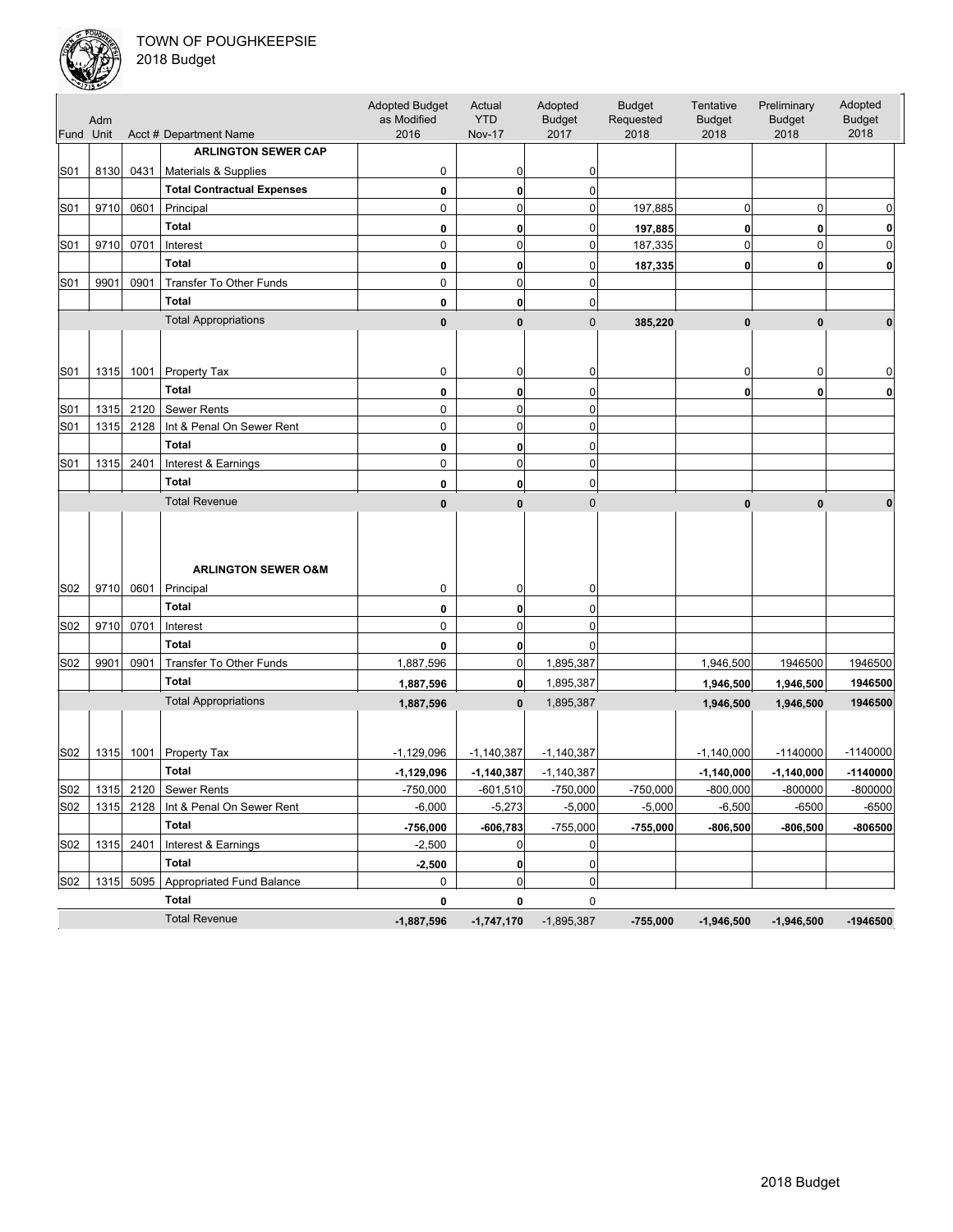

| Fund Unit        | Adm  |      | Acct # Department Name         | <b>Adopted Budget</b><br>as Modified<br>2016 | Actual<br><b>YTD</b><br><b>Nov-17</b> | Adopted<br><b>Budget</b><br>2017 | <b>Budget</b><br>Requested<br>2018 | Tentative<br><b>Budget</b><br>2018 | Preliminary<br><b>Budget</b><br>2018 | Adopted<br><b>Budget</b><br>2018 |
|------------------|------|------|--------------------------------|----------------------------------------------|---------------------------------------|----------------------------------|------------------------------------|------------------------------------|--------------------------------------|----------------------------------|
|                  |      |      | <b>BARNEGATE ESTATES</b>       |                                              |                                       |                                  |                                    |                                    |                                      |                                  |
| S03              | 9710 | 0601 | Principal                      | 0                                            | 0                                     | 0                                |                                    |                                    |                                      |                                  |
|                  |      |      | <b>Total</b>                   | 0                                            | 0                                     | 0                                |                                    |                                    |                                      |                                  |
| S03              | 9710 | 0701 | Interest                       | 0                                            | $\mathbf 0$                           | $\mathbf 0$                      |                                    |                                    |                                      |                                  |
|                  |      |      | <b>Total</b>                   | 0                                            | 0                                     | $\Omega$                         |                                    |                                    |                                      |                                  |
| S <sub>0</sub> 3 | 9901 | 0901 | Transfer To Other Funds        | 25,562                                       | 0                                     | 43,600                           |                                    | 26,750                             | 26750                                | 26750                            |
|                  |      |      | <b>Total</b>                   | 25,562                                       | $\mathbf{0}$                          | 43,600                           |                                    | 26,750                             | 26,750                               | 26750                            |
|                  |      |      | <b>Total Appropriations</b>    | 25,562                                       | $\mathbf{0}$                          | 43,600                           |                                    | 26,750                             | 26,750                               | 26750                            |
|                  |      |      |                                |                                              |                                       |                                  |                                    |                                    |                                      |                                  |
| S <sub>0</sub> 3 | 1315 | 1001 | Property Tax                   | $-16,437$                                    | $-16,600$                             | $-16,600$                        |                                    | $-16,000$                          | $-16000$                             | $-16000$                         |
|                  |      |      | <b>Total</b>                   | $-16,437$                                    | $-16,600$                             | $-16,600$                        |                                    | $-16,000$                          | $-16,000$                            | $-16000$                         |
| S03              | 1315 | 2120 | <b>Sewer Rents</b>             | $-8,960$                                     | $-5,514$                              | $-18,000$                        | $-18,000$                          | $-9,500$                           | $-9500$                              | $-9500$                          |
| S03              | 1315 | 2128 | Int & Penal On Sewer Rent      | $-90$                                        | $-197$                                | $-9,000$                         | $-9,000$                           | $-1,250$                           | $-1250$                              | $-1250$                          |
|                  |      |      | <b>Total</b>                   | $-9,050$                                     | $-5,711$                              | $-27,000$                        | $-27,000$                          | $-10,750$                          | $-10,750$                            | $-10750$                         |
| S03              | 1315 | 2401 | Interest & Earnings            | $-75$                                        | $\mathbf 0$                           | 0                                |                                    |                                    |                                      |                                  |
|                  |      |      | <b>Total</b>                   | $-75$                                        | $\mathbf{0}$                          | 0                                |                                    |                                    |                                      |                                  |
|                  |      |      | <b>Total Revenue</b>           | $-25,562$                                    | $-22,311$                             | $-43,600$                        | $-27,000$                          | $-26,750$                          | $-26,750$                            | $-26750$                         |
| S04              | 9710 | 0601 | <b>BEECHWOOD</b><br>Principal  | $\mathbf 0$                                  | 0                                     | 0                                |                                    |                                    |                                      |                                  |
|                  |      |      | <b>Total</b>                   | 0                                            | 0                                     | $\Omega$                         |                                    |                                    |                                      |                                  |
| S04              | 9710 | 0701 | Interest                       | $\mathbf 0$                                  | $\overline{0}$                        | $\overline{0}$                   |                                    |                                    |                                      |                                  |
|                  |      |      | <b>Total</b>                   | 0                                            | 0                                     | 0                                |                                    |                                    |                                      |                                  |
| S04              | 9901 | 0901 | <b>Transfer To Other Funds</b> | 5,291                                        | $\mathbf 0$                           | 5,050                            |                                    | 5,050                              | 5050                                 | 5050                             |
|                  |      |      | <b>Total</b>                   | 5,291                                        | $\mathbf{0}$                          | 5,050                            |                                    | 5,050                              | 5,050                                | 5050                             |
|                  |      |      | <b>Total Appropriations</b>    | 5,291                                        | $\mathbf{0}$                          | 5,050                            |                                    | 5,050                              | 5,050                                | 5050                             |
|                  |      |      |                                |                                              |                                       |                                  |                                    |                                    |                                      |                                  |
| S04              | 1315 | 1001 | Property Tax                   | $-2,981$                                     | $-3,000$                              | $-3,000$                         |                                    | $-3,000$                           | $-3000$                              | $-3000$                          |
|                  |      |      | <b>Total</b>                   | $-2,981$                                     | $-3,000$                              | $-3,000$                         |                                    | $-3,000$                           | $-3,000$                             | $-3000$                          |
| S04              | 1315 | 2120 | <b>Sewer Rents</b>             | $-2,200$                                     | $-1,049$                              | $-2,000$                         | $-2,000$                           | $-2,000$                           | $-2000$                              | $-2000$                          |
| S04              | 1315 | 2128 | Int & Penal On Sewer Rent      | $-50$                                        | $-23$                                 | $-50$                            | $-50$                              | $-50$                              | $-50$                                | $-50$                            |
|                  |      |      | <b>Total</b>                   | $-2,250$                                     | $-1,072$                              | $-2,050$                         | $-2,050$                           | $-2,050$                           | $-2,050$                             | $-2050$                          |
| S04              | 1315 | 2401 | Interest & Earnings            | $-60$                                        | 0                                     | 0                                |                                    |                                    |                                      |                                  |
|                  |      |      | <b>Total</b>                   | -60                                          | 0                                     | 0                                |                                    |                                    |                                      |                                  |
|                  |      |      | <b>Total Revenue</b>           | $-5,291$                                     | $-4.072$                              | $-5.050$                         | $-2.050$                           | $-5.050$                           | $-5,050$                             | $-5050$                          |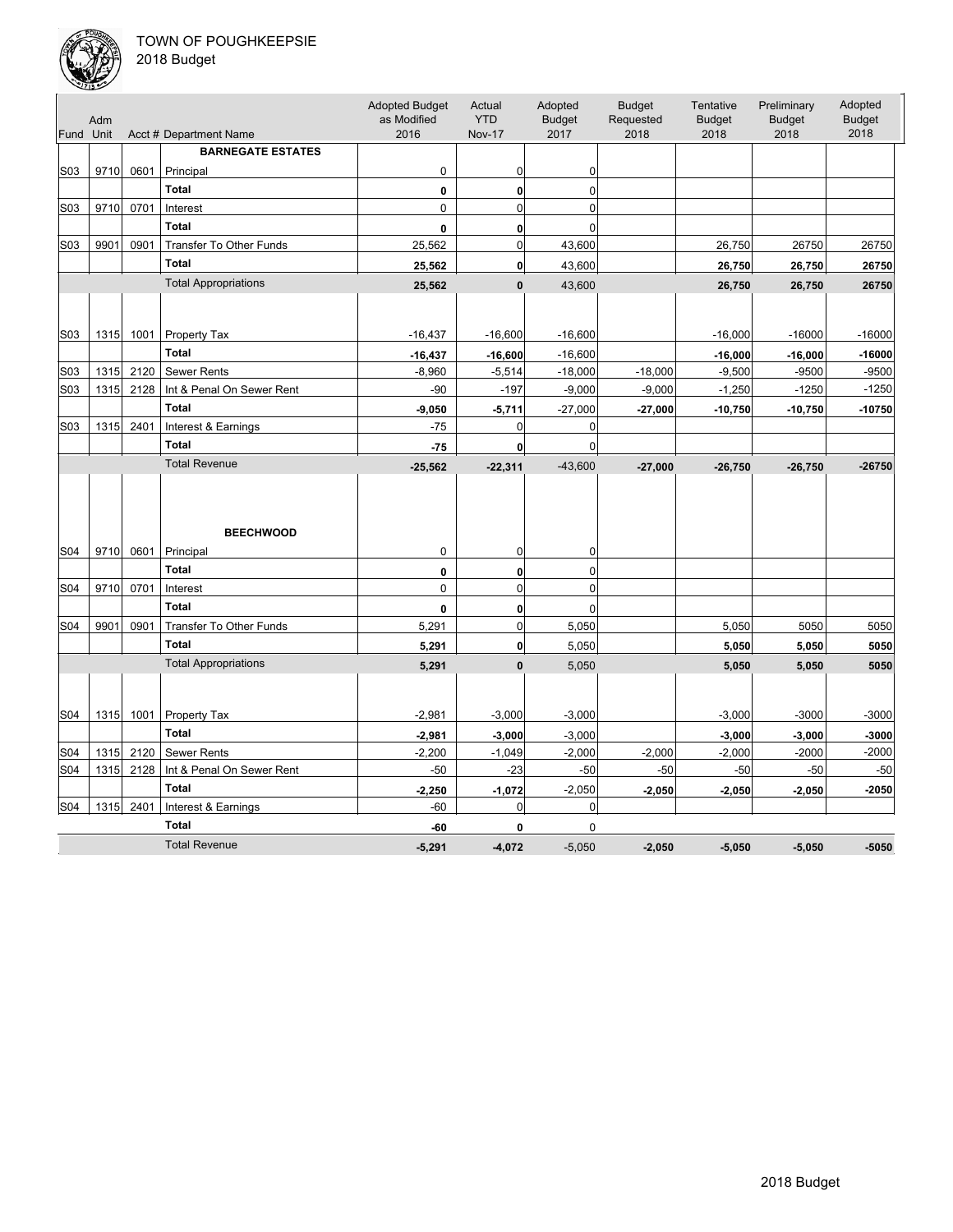

| Fund Unit       | Adm  |      | Acct # Department Name            | <b>Adopted Budget</b><br>as Modified<br>2016 | Actual<br><b>YTD</b><br><b>Nov-17</b> | Adopted<br><b>Budget</b><br>2017 | <b>Budget</b><br>Requested<br>2018 | Tentative<br><b>Budget</b><br>2018 | Preliminary<br><b>Budget</b><br>2018 | Adopted<br><b>Budget</b><br>2018 |
|-----------------|------|------|-----------------------------------|----------------------------------------------|---------------------------------------|----------------------------------|------------------------------------|------------------------------------|--------------------------------------|----------------------------------|
|                 |      |      | <b>BRADLEY</b>                    |                                              |                                       |                                  |                                    |                                    |                                      |                                  |
| <b>S05</b>      | 8130 | 0475 | Operation & Maintenance           | 17,500                                       | 11,250                                | 17,500                           | 17,500                             | 17,500                             | 17500                                | 17500                            |
|                 |      |      | <b>Total Contractual Expenses</b> |                                              |                                       |                                  |                                    |                                    |                                      |                                  |
| <b>S05</b>      | 9710 | 0601 | Principal                         | 17,500<br>0                                  | 11,250<br>$\mathbf 0$                 | 17,500<br>$\mathbf 0$            | 17,500                             | 17,500                             | 17,500                               | 17500                            |
|                 |      |      | <b>Total</b>                      | 0                                            |                                       | $\mathbf 0$                      |                                    |                                    |                                      |                                  |
| S05             | 9710 | 0701 | Interest                          | $\mathbf 0$                                  | 0<br>$\mathbf 0$                      | 0                                |                                    |                                    |                                      |                                  |
|                 |      |      | <b>Total</b>                      |                                              |                                       |                                  |                                    |                                    |                                      |                                  |
| <b>S05</b>      | 9901 | 0901 | Transfer To Other Funds           | 0<br>1,785                                   | 0<br>$\mathbf{0}$                     | 0<br>$\mathbf{0}$                |                                    |                                    |                                      |                                  |
|                 |      |      | <b>Total</b>                      |                                              |                                       |                                  |                                    |                                    |                                      |                                  |
|                 |      |      |                                   | 1,785                                        | $\mathbf{0}$                          | 0                                |                                    |                                    |                                      |                                  |
|                 |      |      | <b>Total Appropriations</b>       | 19,285                                       | 11,250                                | 17,500                           | 17,500                             | 17,500                             | 17,500                               | 17500                            |
|                 |      |      |                                   |                                              |                                       |                                  |                                    |                                    |                                      |                                  |
| S <sub>05</sub> | 1315 | 1001 | Property Tax                      | 0                                            | 0                                     | 0                                |                                    |                                    |                                      |                                  |
|                 |      |      | <b>Total</b>                      | 0                                            | 0                                     | $\Omega$                         |                                    |                                    |                                      |                                  |
| S05             | 1315 | 2120 | Sewer Rents                       | $-19,000$                                    | $-16,877$                             | $-50,000$                        | $-50,000$                          | $-25,000$                          | $-25000$                             | $-25000$                         |
| S05             | 1315 | 2128 | Int & Penal On Sewer Rent         | $-275$                                       | $-273$                                | $-275$                           | $-275$                             | $-300$                             | $-300$                               | $-300$                           |
|                 |      |      | <b>Total</b>                      | $-19,275$                                    | $-17,150$                             | $-50,275$                        | $-50,275$                          | $-25,300$                          | $-25,300$                            | -25300                           |
| S05             | 1315 | 2401 | Interest & Earnings               | $-10$                                        | 0                                     | $\mathbf 0$                      |                                    |                                    |                                      |                                  |
|                 |      |      | <b>Total</b>                      | $-10$                                        | $\mathbf{0}$                          | 0                                |                                    |                                    |                                      |                                  |
|                 |      |      | <b>Total Revenue</b>              | $-19,285$                                    | $-17,150$                             | $-50,275$                        | $-50,275$                          | $-25,300$                          | $-25,300$                            | $-25300$                         |
|                 |      |      | <b>CARRIAGE HILL</b>              |                                              |                                       |                                  |                                    |                                    |                                      |                                  |
| S06             | 9710 | 0601 | Principal                         | 0                                            | 0                                     | 0                                |                                    |                                    |                                      |                                  |
|                 |      |      | <b>Total</b>                      | 0                                            | 0                                     | $\overline{0}$                   |                                    |                                    |                                      |                                  |
| S06             | 9710 | 0701 | Interest                          | 0                                            | 0                                     | 0                                |                                    |                                    |                                      |                                  |
|                 |      |      | <b>Total</b>                      | 0                                            | 0                                     | $\mathbf 0$                      |                                    |                                    |                                      |                                  |
| S06             | 9901 | 0901 | <b>Transfer To Other Funds</b>    | 26,597                                       | 0                                     | 25,600                           |                                    | 28,650                             | 28650                                | 28650                            |
|                 |      |      | <b>Total</b>                      | 26,597                                       | $\mathbf{0}$                          | 25,600                           |                                    | 28,650                             | 28,650                               | 28650                            |
|                 |      |      | <b>Total Appropriations</b>       | 26,597                                       | $\bf{0}$                              | 25,600                           |                                    | 28,650                             | 28,650                               | 28650                            |
|                 |      |      |                                   |                                              |                                       |                                  |                                    |                                    |                                      |                                  |
| S06             | 1315 | 1001 | Property Tax                      | $-15,397$                                    | $-15,500$                             | $-15,500$                        |                                    | $-15,500$                          | $-15500$                             | $-15500$                         |
|                 |      |      | <b>Total</b>                      | $-15,397$                                    | $-15,500$                             | $-15,500$                        |                                    | $-15,500$                          | $-15,500$                            | $-15500$                         |
| S06             | 1315 | 2120 | <b>Sewer Rents</b>                | $-11,000$                                    | $-7,284$                              | $-10,000$                        | $-10,000$                          | $-13,000$                          | $-13000$                             | $-13000$                         |
| S06             | 1315 | 2128 | Int & Penal On Sewer Rent         | $-100$                                       | $-141$                                | $-100$                           | $-100$                             | $-150$                             | $-150$                               | $-150$                           |
|                 |      |      | <b>Total</b>                      | $-11,100$                                    | $-7,425$                              | $-10,100$                        | $-10, 100$                         | $-13,150$                          | $-13,150$                            | $-13150$                         |
| S06             | 1315 | 2401 | Interest & Earnings               | $-100$                                       | $\overline{0}$                        | 0                                |                                    |                                    |                                      |                                  |
|                 |      |      | <b>Total</b>                      | $-100$                                       | 0                                     | 0                                |                                    |                                    |                                      |                                  |
|                 |      |      | <b>Total Revenue</b>              | $-26,597$                                    | $-22.925$                             | $-25,600$                        | $-10.100$                          | $-28,650$                          | $-28,650$                            | $-28650$                         |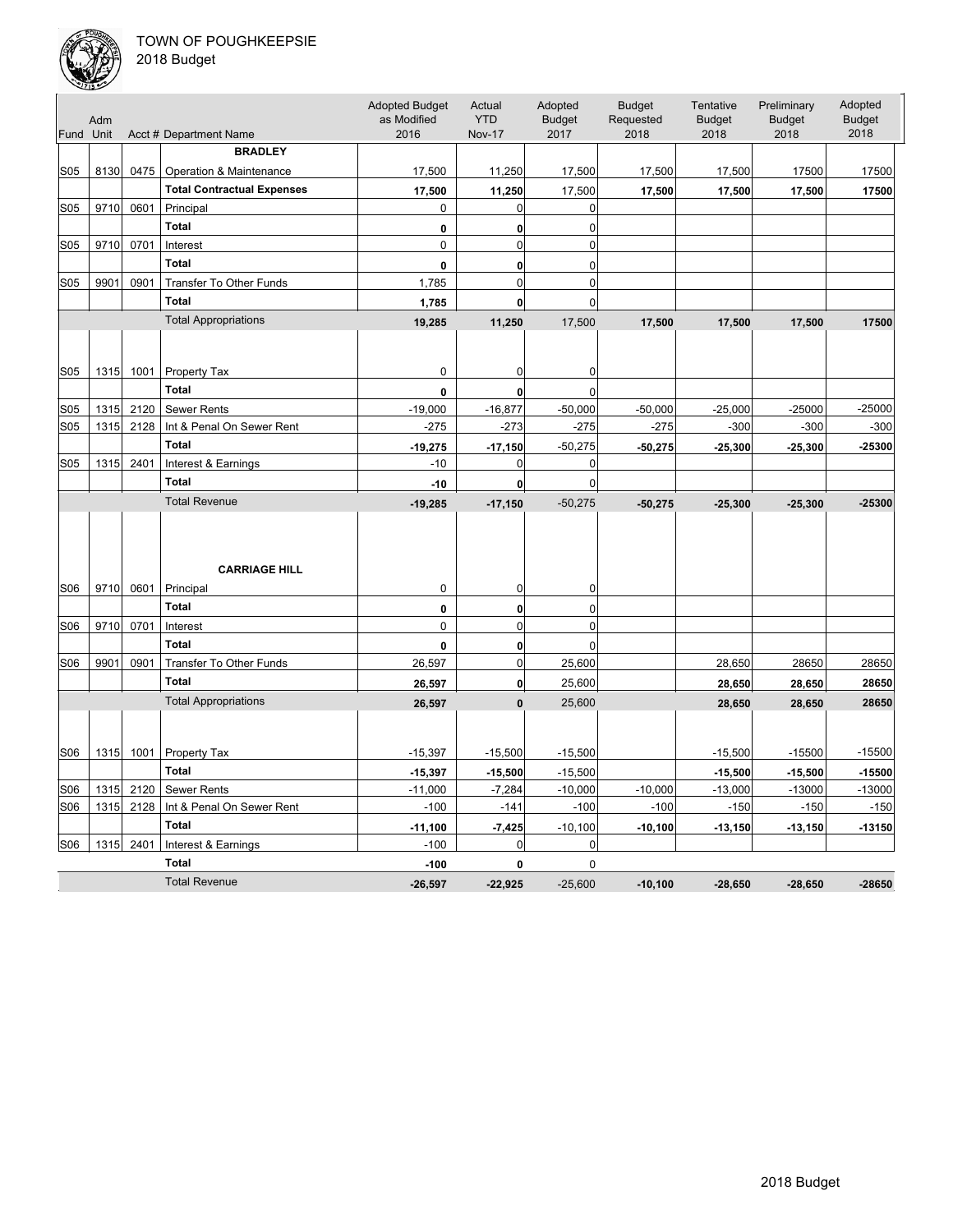

| Fund Unit       | Adm  |      | Acct # Department Name         | <b>Adopted Budget</b><br>as Modified<br>2016 | Actual<br><b>YTD</b><br><b>Nov-17</b> | Adopted<br><b>Budget</b><br>2017 | <b>Budget</b><br>Requested<br>2018 | Tentative<br><b>Budget</b><br>2018 | Preliminary<br><b>Budget</b><br>2018 | Adopted<br><b>Budget</b><br>2018 |
|-----------------|------|------|--------------------------------|----------------------------------------------|---------------------------------------|----------------------------------|------------------------------------|------------------------------------|--------------------------------------|----------------------------------|
|                 |      |      | <b>CASPER CREEK</b>            |                                              |                                       |                                  |                                    |                                    |                                      |                                  |
| S07             | 9710 | 0601 | Principal                      | 0                                            | 0                                     | 0                                |                                    |                                    |                                      |                                  |
|                 |      |      | <b>Total</b>                   | 0                                            | $\mathbf{0}$                          | 0                                |                                    |                                    |                                      |                                  |
| S07             | 9710 | 0701 | Interest                       | $\mathbf 0$                                  | $\mathbf 0$                           | $\mathbf 0$                      |                                    |                                    |                                      |                                  |
|                 |      |      | <b>Total</b>                   | 0                                            | $\mathbf{0}$                          | $\Omega$                         |                                    |                                    |                                      |                                  |
| S07             | 9901 | 0901 | Transfer To Other Funds        | 7,018                                        | $\mathbf 0$                           | 7,225                            |                                    | 7,550                              | 7550                                 | 7550                             |
|                 |      |      | <b>Total</b>                   | 7,018                                        | $\mathbf 0$                           | 7,225                            |                                    |                                    | 7,550                                | 7550                             |
|                 |      |      | <b>Total Appropriations</b>    |                                              | $\mathbf{0}$                          |                                  |                                    | 7,550                              |                                      |                                  |
|                 |      |      |                                | 7,018                                        |                                       | 7,225                            |                                    | 7,550                              | 7,550                                | 7550                             |
| S07             | 1315 | 1001 | Property Tax                   | $-4,923$                                     | $-4,975$                              | $-4,975$                         |                                    | $-5,000$                           | $-5000$                              | $-5000$                          |
|                 |      |      | <b>Total</b>                   | $-4,923$                                     | $-4,975$                              | $-4,975$                         |                                    | $-5,000$                           | $-5,000$                             | $-5000$                          |
| S07             | 1315 | 2120 | <b>Sewer Rents</b>             | $-2,000$                                     | $-875$                                | $-2,200$                         | $-2,200$                           | $-2,500$                           | $-2500$                              | $-2500$                          |
| S07             | 1315 | 2128 | Int & Penal On Sewer Rent      | $-35$                                        | $-55$                                 | $-50$                            | $-50$                              | $-50$                              | $-50$                                | $-50$                            |
|                 |      |      | <b>Total</b>                   | $-2,035$                                     | -930                                  | $-2,250$                         | $-2,250$                           | $-2,550$                           | $-2,550$                             | $-2550$                          |
| S07             | 1315 | 2401 | Interest & Earnings            | $-60$                                        | 0                                     | $\Omega$                         |                                    |                                    |                                      |                                  |
|                 |      |      | <b>Total</b>                   | $-60$                                        | $\mathbf{0}$                          | $\mathbf 0$                      |                                    |                                    |                                      |                                  |
|                 |      |      | <b>Total Revenue</b>           | $-7,018$                                     | $-5,905$                              | $-7,225$                         | $-2,250$                           | $-7,550$                           | $-7,550$                             | $-7550$                          |
| S08             | 9710 | 0601 | <b>COLBURN</b><br>Principal    | 0                                            | 0                                     | 0                                |                                    |                                    |                                      |                                  |
|                 |      |      | <b>Total</b>                   | 0                                            | $\mathbf{0}$                          | 0                                |                                    |                                    |                                      |                                  |
| S08             | 9710 | 0701 | Interest                       | $\mathbf 0$                                  | $\overline{0}$                        | $\mathbf 0$                      |                                    |                                    |                                      |                                  |
|                 |      |      | <b>Total</b>                   | 0                                            | $\mathbf{0}$                          | $\Omega$                         |                                    |                                    |                                      |                                  |
| S <sub>08</sub> | 9901 | 0901 | <b>Transfer To Other Funds</b> | 21,208                                       | $\mathbf 0$                           | 20,630                           |                                    | 21,230                             | 21230                                | 21230                            |
|                 |      |      | <b>Total</b>                   | 21,208                                       | 0                                     | 20,630                           |                                    | 21,230                             | 21,230                               | 21230                            |
|                 |      |      | <b>Total Appropriations</b>    | 21,208                                       | $\mathbf{0}$                          | 20,630                           |                                    | 21,230                             | 21,230                               | 21230                            |
|                 |      |      |                                |                                              |                                       |                                  |                                    |                                    |                                      |                                  |
| S <sub>08</sub> | 1315 | 1001 | Property Tax                   | $-15,433$                                    | $-15,590$                             | $-15,590$                        |                                    | $-15,600$                          | $-15600$                             | $-15600$                         |
|                 |      |      | <b>Total</b>                   | $-15,433$                                    | $-15,590$                             | $-15,590$                        |                                    | $-15,600$                          | $-15,600$                            | $-15600$                         |
| S <sub>08</sub> | 1315 | 2120 | <b>Sewer Rents</b>             | $-5,600$                                     | $-2,723$                              | $-5,000$                         | $-5,000$                           | $-5,600$                           | $-5600$                              | $-5600$                          |
| S08             | 1315 | 2128 | Int & Penal On Sewer Rent      | $-35$                                        | $-22$                                 | $-40$                            | $-40$                              | $-30$                              | $-30$                                | $-30$                            |
|                 |      |      | <b>Total</b>                   | $-5,635$                                     | $-2,745$                              | $-5,040$                         | $-5,040$                           | $-5,630$                           | $-5,630$                             | $-5630$                          |
| <b>S08</b>      | 1315 | 2401 | Interest & Earnings            | $-140$                                       | 0                                     | $\mathbf 0$                      |                                    |                                    |                                      |                                  |
|                 |      |      | <b>Total</b>                   | $-140$                                       | 0                                     | $\mathbf 0$                      |                                    |                                    |                                      |                                  |
|                 |      |      | <b>Total Revenue</b>           | $-21,208$                                    | $-18.335$                             | $-20.630$                        | $-5,040$                           | $-21,230$                          | $-21,230$                            | $-21230$                         |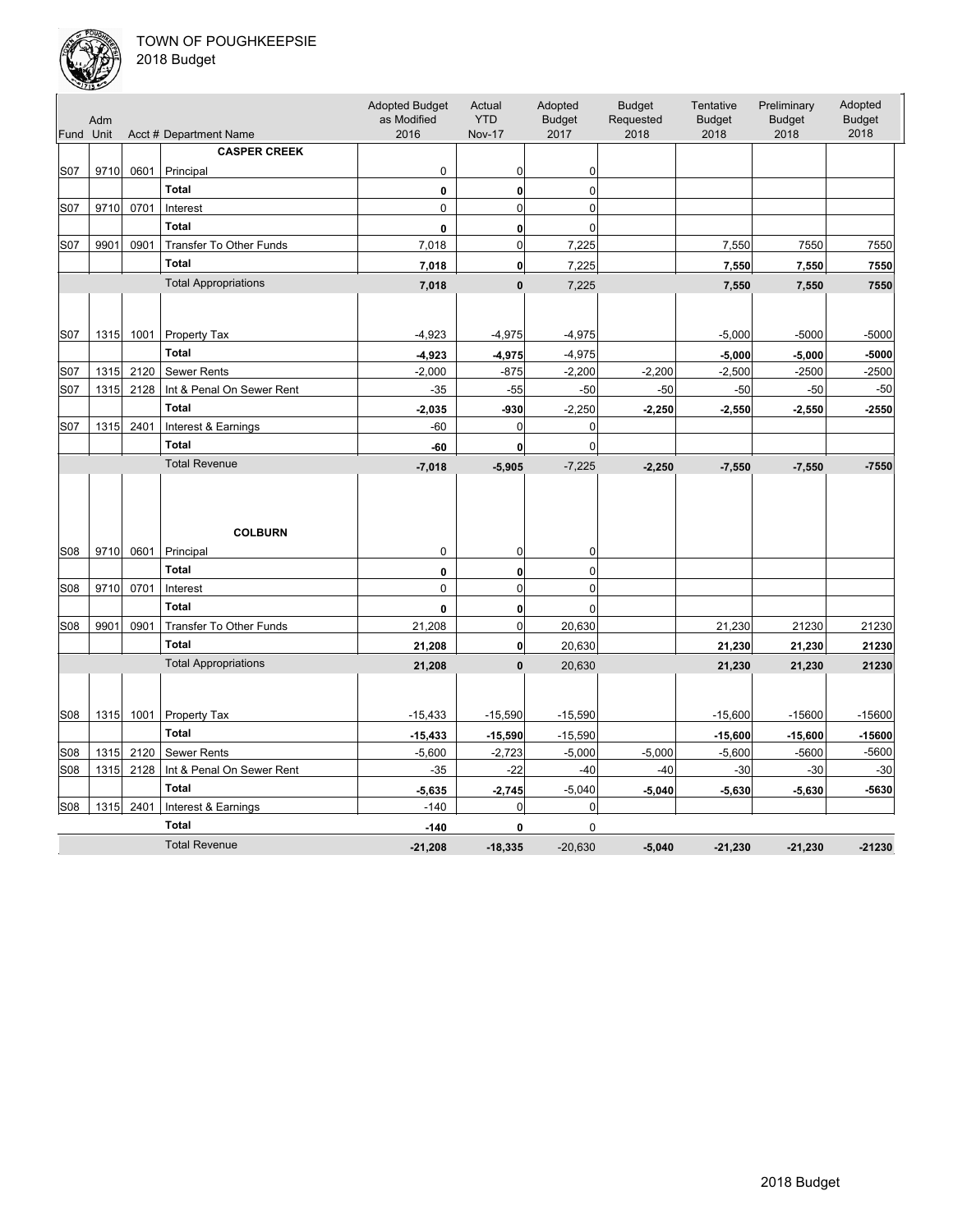

| Fund Unit       | Adm  |           | Acct # Department Name            | <b>Adopted Budget</b><br>as Modified<br>2016 | Actual<br><b>YTD</b><br><b>Nov-17</b> | Adopted<br><b>Budget</b><br>2017 | <b>Budget</b><br>Requested<br>2018 | Tentative<br><b>Budget</b><br>2018 | Preliminary<br><b>Budget</b><br>2018 | Adopted<br><b>Budget</b><br>2018 |
|-----------------|------|-----------|-----------------------------------|----------------------------------------------|---------------------------------------|----------------------------------|------------------------------------|------------------------------------|--------------------------------------|----------------------------------|
|                 |      |           | <b>COUNTRY CLUB</b>               |                                              |                                       |                                  |                                    |                                    |                                      |                                  |
| S <sub>09</sub> | 8130 |           | $0213$   Building                 | 0                                            | 0                                     | 0                                |                                    |                                    |                                      |                                  |
|                 |      |           | <b>Total Equipment</b>            | 0                                            | 0                                     | 0                                |                                    |                                    |                                      |                                  |
| S09             | 8130 | 0481      | <b>Contracted Services</b>        | 0                                            | $\mathbf 0$                           | 0                                |                                    |                                    |                                      |                                  |
|                 |      |           | <b>Total Contractual Expenses</b> | 0                                            | 0                                     | 0                                |                                    |                                    |                                      |                                  |
| S09             | 9710 | 0601      | Principal                         | 75,000                                       | $\mathbf 0$                           | 75,000                           | 75,000                             | $\mathbf 0$                        | $\mathbf 0$                          | 0                                |
|                 |      |           | <b>Total</b>                      | 75,000                                       | 0                                     | 75,000                           | 75,000                             | 0                                  | 0                                    | 0                                |
| S09             | 9710 | 0701      | Interest                          | 14,375                                       | $\mathbf 0$                           | 15,000                           | 15,000                             | $\mathbf 0$                        | $\mathbf 0$                          | $\Omega$                         |
|                 |      |           | <b>Total</b>                      | 14,375                                       | 0                                     | 15,000                           | 15,000                             | $\mathbf{0}$                       | 0                                    |                                  |
| S09             | 9901 | 0901      | Transfer To Other Funds           | 84,500                                       | $\mathbf 0$                           | 84,800                           |                                    | 174,900                            | 174900                               | 174900                           |
|                 |      |           | <b>Total</b>                      | 84,500                                       | 0                                     | 84,800                           |                                    | 174,900                            | 174,900                              | 174900                           |
|                 |      |           | <b>Total Appropriations</b>       |                                              |                                       |                                  |                                    |                                    |                                      |                                  |
|                 |      |           |                                   | 173,875                                      | 0                                     | 174,800                          | 90,000                             | 174,900                            | 174,900                              | 174900                           |
| S <sub>09</sub> | 1315 | 1001      | <b>Property Tax</b>               | $-148,175$                                   | $-149,600$                            | $-149,600$                       |                                    | $-149,600$                         | -149600                              | $-149600$                        |
|                 |      |           | <b>Total</b>                      | $-148, 175$                                  | $-149,600$                            | $-149,600$                       |                                    | $-149,600$                         | $-149,600$                           | $-149600$                        |
| S09             | 1315 | 2120      | <b>Sewer Rents</b>                | $-25,000$                                    | $-18,722$                             | $-25,000$                        | $-25,000$                          | $-25,000$                          | $-25000$                             | $-25000$                         |
| S09             | 1315 | 2128      | Int & Penal On Sewer Rent         | $-200$                                       | $-263$                                | $-200$                           | $-200$                             | $-300$                             | $-300$                               | $-300$                           |
|                 |      |           | <b>Total</b>                      | $-25,200$                                    | $-18,985$                             | $-25,200$                        | $-25,200$                          | $-25,300$                          | $-25,300$                            | -25300                           |
| S09             | 1315 | 2401      | Interest & Earnings               | $-500$                                       | 0                                     | 0                                |                                    |                                    |                                      |                                  |
|                 |      |           | <b>Total</b>                      | $-500$                                       | $\mathbf 0$                           | 0                                |                                    |                                    |                                      |                                  |
|                 |      |           | <b>Total Revenue</b>              | $-173,875$                                   | $-168,585$                            | $-174,800$                       | $-25,200$                          | $-174,900$                         | $-174,900$                           | $-174900$                        |
| S10             | 9710 | 0601      | <b>CROWN HEIGHTS</b><br>Principal | 0                                            | 0                                     | 0                                |                                    |                                    |                                      |                                  |
|                 |      |           | <b>Total</b>                      | 0                                            | 0                                     | 0                                |                                    |                                    |                                      |                                  |
| S <sub>10</sub> | 9710 | 0701      | Interest                          | $\mathbf 0$                                  | $\mathbf 0$                           | 0                                |                                    |                                    |                                      |                                  |
|                 |      |           | <b>Total</b>                      | 0                                            | 0                                     | 0                                |                                    |                                    |                                      |                                  |
| S <sub>10</sub> | 9901 | 0901      | Transfer To Other Funds           | 136,692                                      | 0                                     | 136,700                          |                                    | 133,700                            | 133700                               | 133700                           |
|                 |      |           | <b>Total</b>                      | 136,692                                      | $\mathbf{0}$                          | 136,700                          |                                    | 133,700                            | 133,700                              | 133700                           |
|                 |      |           | <b>Total Appropriations</b>       | 136,692                                      | $\mathbf{0}$                          | 136,700                          |                                    | 133,700                            | 133,700                              | 133700                           |
| S <sub>10</sub> |      |           | 1315 1001 Property Tax            | $-37,642$                                    | $-38.000$                             | $-38,000$                        |                                    | $-38,000$                          | -38000                               | -38000                           |
|                 |      |           | <b>Total</b>                      | $-37,642$                                    | $-38,000$                             | $-38,000$                        |                                    | $-38,000$                          | $-38,000$                            | -38000                           |
| S10             | 1315 | 2120      | <b>Sewer Rents</b>                | $-98,000$                                    | $-59,941$                             | $-98,000$                        | $-98,000$                          | $-95,000$                          | -95000                               | -95000                           |
| S <sub>10</sub> | 1315 | 2128      | Int & Penal On Sewer Rent         | $-700$                                       | $-718$                                | $-700$                           | $-700$                             | $-700$                             | $-700$                               | $-700$                           |
|                 |      |           | Total                             | $-98,700$                                    | $-60,659$                             | $-98,700$                        | $-98,700$                          | -95,700                            | -95,700                              | -95700                           |
| S <sub>10</sub> | 1315 | 2401      | Interest & Earnings               | $-350$                                       | 0                                     | 0                                |                                    |                                    |                                      |                                  |
|                 |      |           | Total                             | $-350$                                       | 0                                     | 0                                |                                    |                                    |                                      |                                  |
| S10             |      | 1315 5095 | Appropriated Fund Balance         | 0                                            | $\mathbf 0$                           | 0                                |                                    |                                    |                                      |                                  |
|                 |      |           | Total                             | 0                                            | 0                                     | 0                                |                                    |                                    |                                      |                                  |
|                 |      |           | <b>Total Revenue</b>              | $-136,692$                                   | $-98,659$                             | $-136,700$                       | $-98,700$                          | $-133,700$                         | $-133,700$                           | $-133700$                        |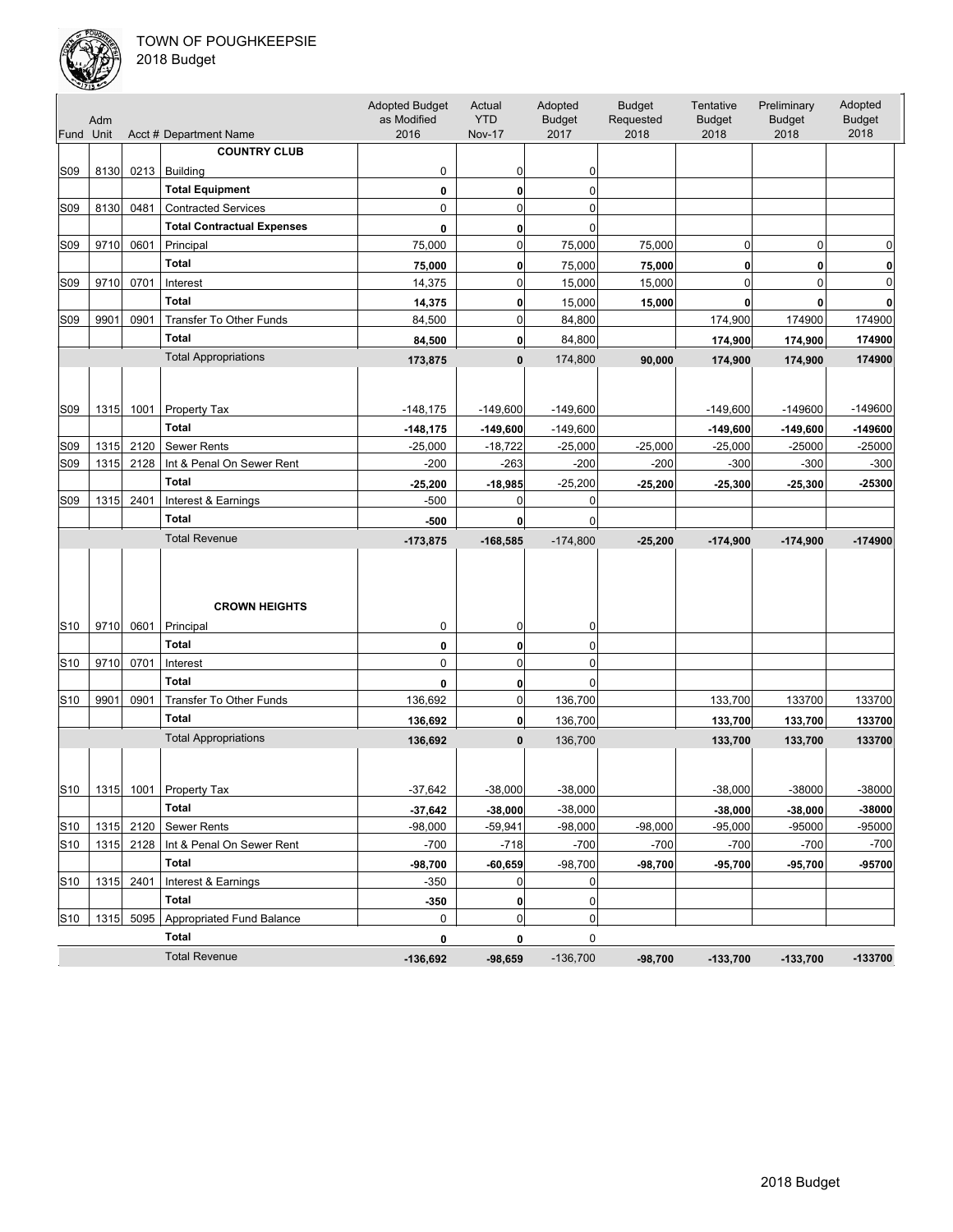

| Fund Unit       | Adm  |      | Acct # Department Name                     | <b>Adopted Budget</b><br>as Modified<br>2016 | Actual<br><b>YTD</b><br><b>Nov-17</b> | Adopted<br><b>Budget</b><br>2017 | <b>Budget</b><br>Requested<br>2018 | Tentative<br><b>Budget</b><br>2018 | Preliminary<br><b>Budget</b><br>2018 | Adopted<br><b>Budget</b><br>2018 |
|-----------------|------|------|--------------------------------------------|----------------------------------------------|---------------------------------------|----------------------------------|------------------------------------|------------------------------------|--------------------------------------|----------------------------------|
|                 |      |      | <b>CROWN HEIGHTS EXT.1</b>                 |                                              |                                       |                                  |                                    |                                    |                                      |                                  |
| S11             | 9710 | 0601 | Principal                                  | $\pmb{0}$                                    | 0                                     | 0                                |                                    |                                    |                                      |                                  |
|                 |      |      | <b>Total</b>                               | $\pmb{0}$                                    | $\bf{0}$                              | $\mathbf 0$                      |                                    |                                    |                                      |                                  |
| S <sub>11</sub> | 9710 | 0701 | Interest                                   | $\pmb{0}$                                    | $\Omega$                              | $\mathbf 0$                      |                                    |                                    |                                      |                                  |
|                 |      |      | <b>Total</b>                               | 0                                            | $\mathbf{0}$                          | $\mathbf 0$                      |                                    |                                    |                                      |                                  |
| S <sub>11</sub> | 9901 | 0901 | <b>Transfer To Other Funds</b>             | 6,278                                        | $\mathbf 0$                           | 6,275                            |                                    | 6,525                              | 6525                                 | 6525                             |
|                 |      |      | <b>Total</b>                               | 6,278                                        | $\mathbf{0}$                          | 6,275                            |                                    | 6,525                              | 6,525                                | 6525                             |
|                 |      |      | <b>Total Appropriations</b>                | 6,278                                        | $\mathbf{0}$                          | 6,275                            |                                    | 6,525                              | 6,525                                | 6525                             |
|                 |      |      |                                            |                                              |                                       |                                  |                                    |                                    |                                      |                                  |
| S <sub>11</sub> | 1315 | 1001 | Property Tax                               | $-4,418$                                     | $-4,450$                              | $-4,450$                         |                                    | $-4,500$                           | $-4500$                              | $-4500$                          |
|                 |      |      | <b>Total</b>                               | $-4,418$                                     | $-4,450$                              | $-4,450$                         |                                    | $-4,500$                           | $-4,500$                             | $-4500$                          |
| S11             | 1315 | 2120 | Sewer Rents                                | $-1,785$                                     | $-1,259$                              | $-1,800$                         | $-1,800$                           | $-2,000$                           | $-2000$                              | $-2000$                          |
| S <sub>11</sub> | 1315 | 2128 | Int & Penal On Sewer Rent                  | 0                                            | $\mathbf 0$                           | $-25$                            | $-25$                              | $-25$                              | $-25$                                | $-25$                            |
|                 |      |      | <b>Total</b>                               | $-1,785$                                     | $-1,259$                              | $-1,825$                         | $-1,825$                           | $-2,025$                           | $-2,025$                             | $-2025$                          |
| S <sub>11</sub> | 1315 | 2401 | Interest & Earnings                        | $-75$                                        | 0                                     | $\mathbf 0$                      |                                    |                                    |                                      |                                  |
|                 |      |      | <b>Total</b>                               | $-75$                                        | 0                                     | $\mathbf 0$                      |                                    |                                    |                                      |                                  |
|                 |      |      | <b>Total Revenue</b>                       | $-6,278$                                     | $-5,709$                              | $-6,275$                         | $-1,825$                           | $-6,525$                           | $-6,525$                             | $-6525$                          |
| S12             | 8130 | 0475 | <b>FAIRVIEW</b><br>Operation & Maintenance | 7,000                                        | 2,625                                 | 7,000                            | 7,000                              | 7,000                              | 7000                                 | 7000                             |
|                 |      |      | <b>Total Contractual Expenses</b>          | 7,000                                        | 2,625                                 | 7,000                            | 7,000                              | 7,000                              | 7,000                                | 7000                             |
| S12             | 9710 | 0601 | Principal                                  | 0                                            | 0                                     | $\mathbf 0$                      |                                    |                                    |                                      |                                  |
|                 |      |      | <b>Total</b>                               | $\pmb{0}$                                    | $\bf{0}$                              | $\mathbf 0$                      |                                    |                                    |                                      |                                  |
| S <sub>12</sub> | 9710 | 0701 | Interest                                   | 0                                            | $\mathbf 0$                           | $\mathbf 0$                      |                                    |                                    |                                      |                                  |
|                 |      |      | <b>Total</b>                               | $\mathbf{0}$                                 | $\mathbf{0}$                          | $\mathbf 0$                      |                                    |                                    |                                      |                                  |
| S <sub>12</sub> | 9901 | 0901 | <b>Transfer To Other Funds</b>             | 5,540                                        | $\mathbf 0$                           | 5,650                            |                                    |                                    |                                      |                                  |
|                 |      |      | <b>Total</b>                               | 5,540                                        | $\mathbf 0$                           | 5,650                            |                                    |                                    |                                      |                                  |
|                 |      |      | <b>Total Appropriations</b>                | 12,540                                       | 2,625                                 | 12,650                           | 7,000                              | 7,000                              | 7,000                                | 7000                             |
|                 |      |      |                                            |                                              |                                       |                                  |                                    |                                    |                                      |                                  |
| S12             | 1315 | 1001 | Property Tax                               | 0                                            | 0                                     | 0                                |                                    |                                    |                                      |                                  |
|                 |      |      | <b>Total</b>                               | 0                                            | $\mathbf 0$                           | $\mathbf 0$                      |                                    |                                    |                                      |                                  |
| S <sub>12</sub> | 1315 | 2120 | <b>Sewer Rents</b>                         | $-12,400$                                    | $-8,911$                              | $-12,500$                        | $-12,500$                          | $-13,000$                          | $-13000$                             | $-13000$                         |
| S <sub>12</sub> | 1315 | 2128 | Int & Penal On Sewer Rent                  | $-110$                                       | $-159$                                | $-150$                           | $-150$                             | $-200$                             | $-200$                               | $-200$                           |
|                 |      |      | <b>Total</b>                               | $-12,510$                                    | $-9,069$                              | $-12,650$                        | $-12,650$                          | $-13,200$                          | $-13,200$                            | $-13200$                         |
| S <sub>12</sub> | 1315 | 2401 | Interest & Earnings                        | $-30$                                        | $\mathbf 0$                           | $\mathbf 0$                      |                                    |                                    |                                      |                                  |
|                 |      |      | <b>Total</b>                               | $-30$                                        | 0                                     | $\mathbf 0$                      |                                    |                                    |                                      |                                  |
|                 |      |      | <b>Total Revenue</b>                       | $-12.540$                                    | $-9.069$                              | $-12.650$                        | $-12,650$                          | $-13,200$                          | $-13,200$                            | $-13200$                         |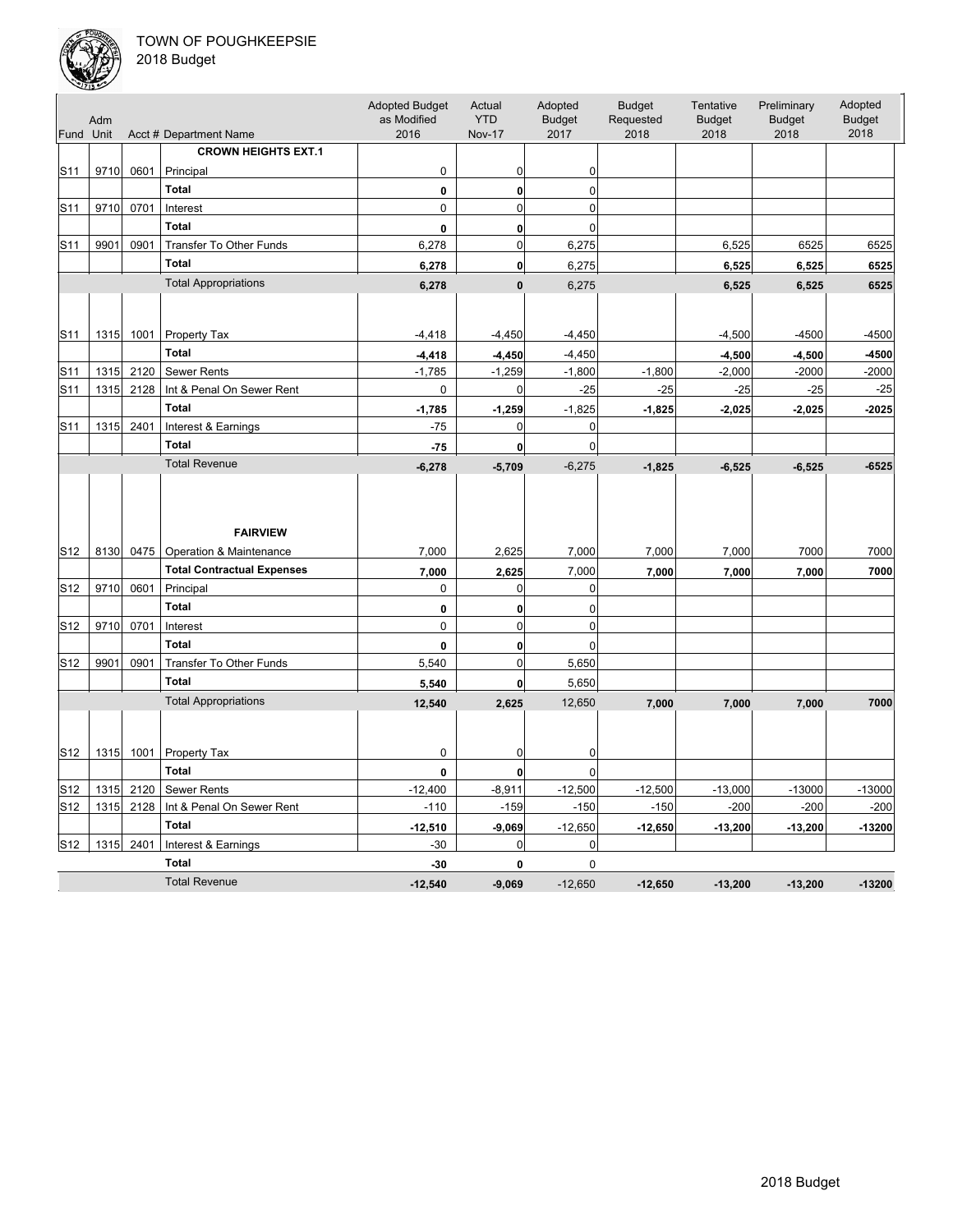

|                 | Adm  |           |                                             | <b>Adopted Budget</b><br>as Modified | Actual<br><b>YTD</b> | Adopted<br><b>Budget</b> | <b>Budget</b><br>Requested | Tentative<br><b>Budget</b> | Preliminary<br><b>Budget</b> | Adopted<br><b>Budget</b><br>2018 |
|-----------------|------|-----------|---------------------------------------------|--------------------------------------|----------------------|--------------------------|----------------------------|----------------------------|------------------------------|----------------------------------|
| Fund Unit       |      |           | Acct # Department Name<br><b>FIRST WARD</b> | 2016                                 | <b>Nov-17</b>        | 2017                     | 2018                       | 2018                       | 2018                         |                                  |
|                 |      |           |                                             |                                      |                      |                          |                            |                            |                              |                                  |
| S13             | 9710 | 0601      | Principal                                   | 0                                    | 0                    | 0                        |                            |                            |                              |                                  |
|                 |      |           | <b>Total</b>                                | 0                                    | 0                    | 0                        |                            |                            |                              |                                  |
| S <sub>13</sub> | 9710 | 0701      | Interest                                    | 0                                    | $\mathbf 0$          | 0                        |                            |                            |                              |                                  |
|                 |      |           | <b>Total</b>                                | 0                                    | 0                    | 0                        |                            |                            |                              |                                  |
| S <sub>13</sub> | 9901 | 0901      | Transfer To Other Funds                     | 0                                    | $\mathbf 0$          | 0                        |                            |                            |                              |                                  |
|                 |      |           | <b>Total</b>                                | 0                                    | $\mathbf{0}$         | 0                        |                            |                            |                              |                                  |
|                 |      |           | <b>Total Appropriations</b>                 | $\pmb{0}$                            | $\mathbf{0}$         | $\mathbf 0$              |                            |                            |                              |                                  |
|                 |      |           |                                             |                                      |                      |                          |                            |                            |                              |                                  |
|                 |      |           |                                             |                                      |                      |                          |                            |                            |                              |                                  |
| S13             |      |           | 1315 1001 Property Tax                      | 0                                    | 0                    | 0                        |                            |                            |                              |                                  |
|                 |      |           | <b>Total</b>                                | 0                                    | 0                    | 0                        |                            |                            |                              |                                  |
| S <sub>13</sub> |      |           | 1315 2120 Sewer Rents                       | 0                                    | $\mathbf 0$          | 0                        |                            |                            |                              |                                  |
| S <sub>13</sub> | 1315 | 2128      | Int & Penal On Sewer Rent                   | 0                                    | $\mathbf 0$          | 0                        |                            |                            |                              |                                  |
|                 |      |           | <b>Total</b>                                | 0                                    | 0                    | 0                        |                            |                            |                              |                                  |
| S <sub>13</sub> | 1315 | 2401      | Interest & Earnings                         | 0                                    | $\mathbf 0$          | 0                        |                            | $-200,000$                 | $-200000$                    | $-200000$                        |
|                 |      |           | <b>Total</b>                                | 0                                    | 0                    | 0                        |                            | $-200,000$                 | $-200,000$                   | $-200000$                        |
| S <sub>13</sub> | 1315 | 5031      | Interfund Transfers                         | 0                                    | 0                    | 0                        |                            |                            |                              |                                  |
| S <sub>13</sub> | 1315 | 5095      | <b>Appropriated Fund Balance</b>            | 0                                    | $\mathbf 0$          | 0                        |                            |                            |                              |                                  |
|                 |      |           | <b>Total</b>                                | 0                                    | 0                    | $\mathbf 0$              |                            |                            |                              |                                  |
|                 |      |           | <b>Total Revenue</b>                        | 0                                    | $\bf{0}$             | $\mathbf 0$              |                            | $-200,000$                 | $-200,000$                   | $-200000$                        |
|                 |      |           | <b>FOURTH WARD CAP</b>                      |                                      |                      |                          |                            |                            |                              |                                  |
| S14             | 8130 |           | 0475 Operation & Maintenance                | 0                                    | 0                    | 0                        |                            |                            |                              |                                  |
|                 |      | 0601      | <b>Total Contractual Expenses</b>           | 0<br>0                               | 0<br>$\mathbf 0$     | 0<br>0                   |                            |                            |                              |                                  |
| S14             | 9710 |           | Principal<br><b>Total</b>                   |                                      |                      |                          |                            |                            |                              |                                  |
|                 |      |           |                                             | 0                                    | 0                    | 0                        |                            |                            |                              |                                  |
| S14             | 9710 | 0701      | Interest                                    | 0                                    | $\mathbf 0$          | 0                        |                            |                            |                              |                                  |
|                 |      |           | <b>Total</b>                                | 0                                    | 0                    | 0                        |                            |                            |                              |                                  |
| S14             | 9901 | 0901      | Transfer To Other Funds                     | 0                                    | $\mathbf 0$          | $\mathbf 0$              |                            |                            |                              |                                  |
|                 |      |           | <b>Total</b>                                | 0                                    | $\mathbf{0}$         | 0                        |                            |                            |                              |                                  |
|                 |      |           | <b>Total Appropriations</b>                 | $\bf{0}$                             | $\mathbf{0}$         | $\overline{0}$           |                            |                            |                              |                                  |
| S <sub>14</sub> |      |           | 1315 1001 Property Tax                      | 0                                    | 0                    | 0                        |                            |                            |                              |                                  |
|                 |      |           | <b>Total</b>                                | 0                                    | $\mathbf{0}$         | 0                        |                            |                            |                              |                                  |
| S14             |      |           | 1315 2120 Sewer Rents                       | 0                                    | $\mathbf 0$          | $\pmb{0}$                |                            |                            |                              |                                  |
| S14             |      |           | 1315 2128   Int & Penal On Sewer Rent       | 0                                    | 0                    | 0                        |                            |                            |                              |                                  |
|                 |      |           | Total                                       | 0                                    | $\mathbf{0}$         | 0                        |                            |                            |                              |                                  |
| S14             |      | 1315 2401 | Interest & Earnings                         | 0                                    | $\mathbf 0$          | 0                        |                            |                            |                              |                                  |
|                 |      |           | <b>Total</b>                                | 0                                    | 0                    | 0                        |                            |                            |                              |                                  |
|                 |      |           | <b>Total Revenue</b>                        | $\pmb{0}$                            | $\mathbf 0$          | $\pmb{0}$                |                            |                            |                              |                                  |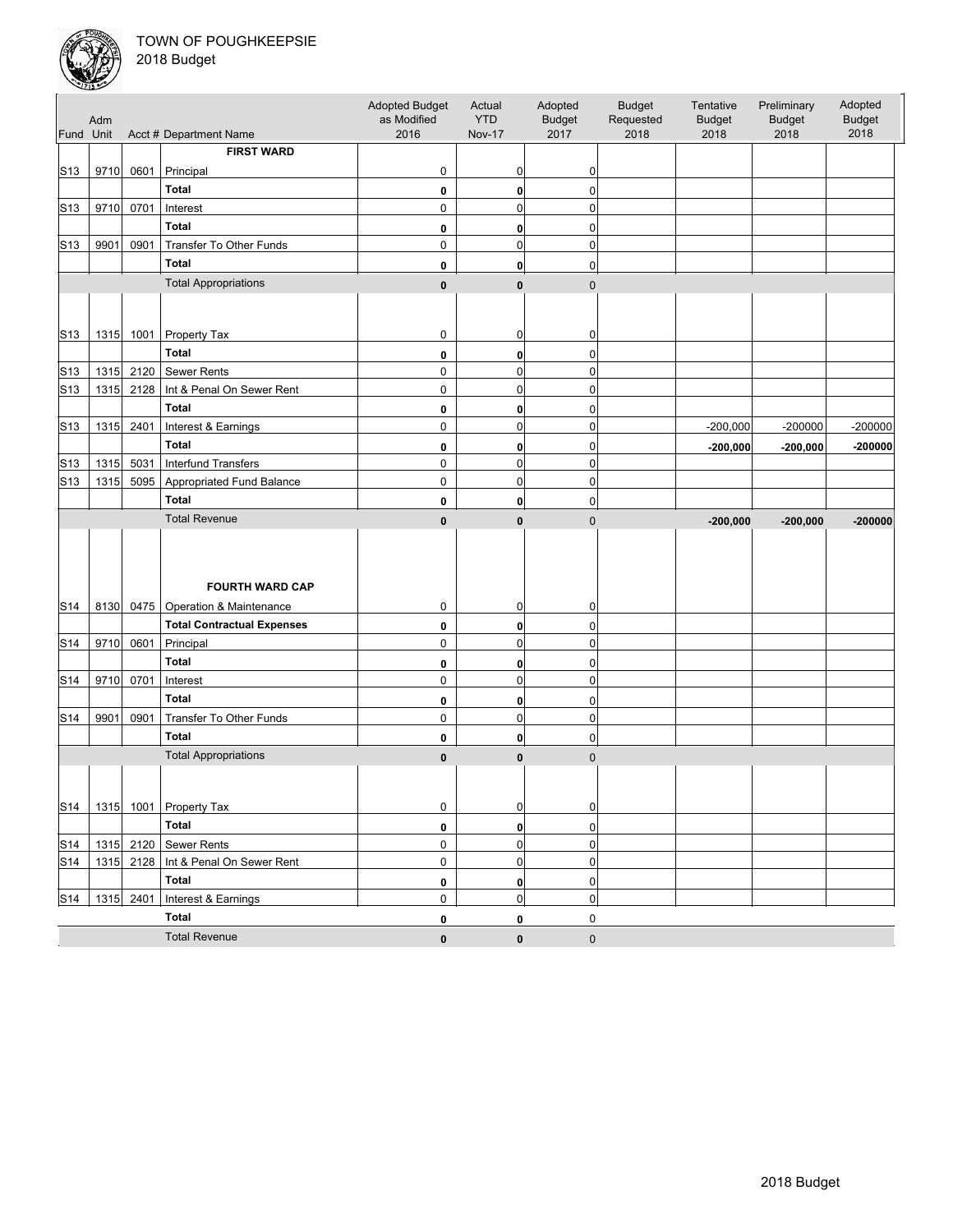

| Fund Unit       | Adm  |           | Acct # Department Name            | <b>Adopted Budget</b><br>as Modified<br>2016 | Actual<br><b>YTD</b><br><b>Nov-17</b> | Adopted<br><b>Budget</b><br>2017 | <b>Budget</b><br>Requested<br>2018 | Tentative<br><b>Budget</b><br>2018 | Preliminary<br><b>Budget</b><br>2018 | Adopted<br><b>Budget</b><br>2018 |
|-----------------|------|-----------|-----------------------------------|----------------------------------------------|---------------------------------------|----------------------------------|------------------------------------|------------------------------------|--------------------------------------|----------------------------------|
|                 |      |           | <b>FOURTH WARD O&amp;M</b>        |                                              |                                       |                                  |                                    |                                    |                                      |                                  |
| S15             | 8130 | 0475      | Operation & Maintenance           | 425,000                                      | 266,353                               | 425,000                          | 425,000                            | 400,000                            | 400000                               | 400000                           |
|                 |      |           | <b>Total Contractual Expenses</b> | 425,000                                      | 266,353                               | 425,000                          | 425,000                            | 400,000                            | 400,000                              | 400000                           |
| S15             | 9710 | 0601      | Principal                         | 0                                            | 0                                     | 0                                |                                    |                                    |                                      |                                  |
|                 |      |           | <b>Total</b>                      | 0                                            | 0                                     | 0                                |                                    |                                    |                                      |                                  |
| S15             | 9710 | 0701      | Interest                          | 0                                            | $\mathbf 0$                           | $\mathbf 0$                      |                                    |                                    |                                      |                                  |
|                 |      |           | <b>Total</b>                      | 0                                            | 0                                     | 0                                |                                    |                                    |                                      |                                  |
| S15             | 9901 | 0901      | <b>Transfer To Other Funds</b>    | 306,500                                      | $\mathbf 0$                           | $\mathbf 0$                      |                                    | 347,500                            | 347500                               | 347500                           |
|                 |      |           | <b>Total</b>                      | 306,500                                      | 0                                     | 0                                |                                    | 347,500                            | 347,500                              | 347500                           |
|                 |      |           | <b>Total Appropriations</b>       | 731,500                                      | 266,353                               | 425,000                          | 425,000                            | 747,500                            | 747,500                              | 747500                           |
|                 |      |           |                                   |                                              |                                       |                                  |                                    |                                    |                                      |                                  |
| S15             |      | 1315 1001 | <b>Property Tax</b>               | 0                                            | 0                                     | 0                                |                                    |                                    |                                      |                                  |
|                 |      |           | <b>Total</b>                      | 0                                            | 0                                     | $\Omega$                         |                                    |                                    |                                      |                                  |
| S15             | 1315 | 2120      | <b>Sewer Rents</b>                | $-720,000$                                   | $-653,955$                            | $-725,000$                       | $-725,000$                         | $-725,000$                         | -725000                              | $-725000$                        |
| S15             | 1315 | 2122      | Sewer Charges                     | $-10,000$                                    | $-11,883$                             | $-10,500$                        | $-10,500$                          | $-15,000$                          | $-15000$                             | $-15000$                         |
| S15             | 1315 | 2128      | Int & Penal On Sewer Rent         | $-1,500$                                     | $-5,580$                              | 0                                |                                    | $-7,500$                           | $-7500$                              | $-7500$                          |
|                 |      |           | <b>Total</b>                      | -731,500                                     | $-671,417$                            | $-735,500$                       | -735,500                           | -747,500                           | $-747,500$                           | -747500                          |
| S15             | 1315 | 2401      | Interest & Earnings               | 0                                            | 0                                     | 0                                |                                    |                                    |                                      |                                  |
|                 |      |           | <b>Total</b>                      | 0                                            | 0                                     | 0                                |                                    |                                    |                                      |                                  |
| S15             | 1315 | 5095      | <b>Appropriated Fund Balance</b>  | 0                                            | 0                                     | $\mathbf 0$                      |                                    |                                    |                                      |                                  |
|                 |      |           | <b>Total</b>                      | 0                                            | $\mathbf{0}$                          | 0                                |                                    |                                    |                                      |                                  |
|                 |      |           | <b>Total Revenue</b>              | $-731,500$                                   | $-671,417$                            | $-735,500$                       | $-735,500$                         | $-747,500$                         | $-747,500$                           | $-747500$                        |
|                 |      |           | <b>HAGAN FARMS</b>                |                                              |                                       |                                  |                                    |                                    |                                      |                                  |
| S <sub>16</sub> | 9710 | 0601      | Principal                         | 0                                            | 0                                     | 0                                |                                    |                                    |                                      |                                  |
|                 |      |           | <b>Total</b>                      | 0                                            | 0                                     | 0                                |                                    |                                    |                                      |                                  |
| S16             | 9710 | 0701      | Interest                          | 0                                            | $\mathbf 0$                           | $\mathbf 0$                      |                                    |                                    |                                      |                                  |
|                 |      |           | <b>Total</b>                      | 0                                            | $\mathbf{0}$                          | $\mathbf 0$                      |                                    |                                    |                                      |                                  |
| S16             | 9901 | 0901      | Transfer To Other Funds           | 251,234                                      | 0                                     | 248,950                          |                                    | 259,000                            | 259000                               | 259000                           |
|                 |      |           | <b>Total</b>                      | 251,234                                      | $\mathbf{0}$                          | 248,950                          |                                    | 259,000                            | 259,000                              | 259000                           |
|                 |      |           | <b>Total Appropriations</b>       | 251,234                                      | $\bf{0}$                              | 248,950                          |                                    | 259,000                            | 259,000                              | 259000                           |
| S16             | 1315 | 1001      | Property Tax                      | $-166,284$                                   | $-167,950$                            | $-167,950$                       |                                    | $-168,000$                         | $-168000$                            | $-168000$                        |
|                 |      |           | Total                             | $-166,284$                                   | $-167,950$                            | $-167,950$                       |                                    | $-168,000$                         | $-168,000$                           | $-168000$                        |
| S16             | 1315 | 2120      | <b>Sewer Rents</b>                | $-83,500$                                    | $-51,516$                             | $-80,000$                        | $-80,000$                          | $-90,000$                          | $-90000$                             | $-90000$                         |
| S16             | 1315 | 2128      | Int & Penal On Sewer Rent         | $-800$                                       | $-926$                                | $-1,000$                         | $-1,000$                           | $-1,000$                           | $-1000$                              | $-1000$                          |
|                 |      |           | Total                             | $-84,300$                                    | $-52,443$                             | $-81,000$                        | $-81,000$                          | $-91,000$                          | $-91,000$                            | $-91000$                         |
| S16             |      | 1315 2401 | Interest & Earnings               | -650                                         | 0                                     | 0                                |                                    |                                    |                                      |                                  |
|                 |      |           | <b>Total</b>                      | -650                                         | 0                                     | 0                                |                                    |                                    |                                      |                                  |
|                 |      |           | <b>Total Revenue</b>              | $-251,234$                                   | $-220,393$                            | $-248,950$                       | $-81,000$                          | $-259,000$                         | $-259,000$                           | $-259000$                        |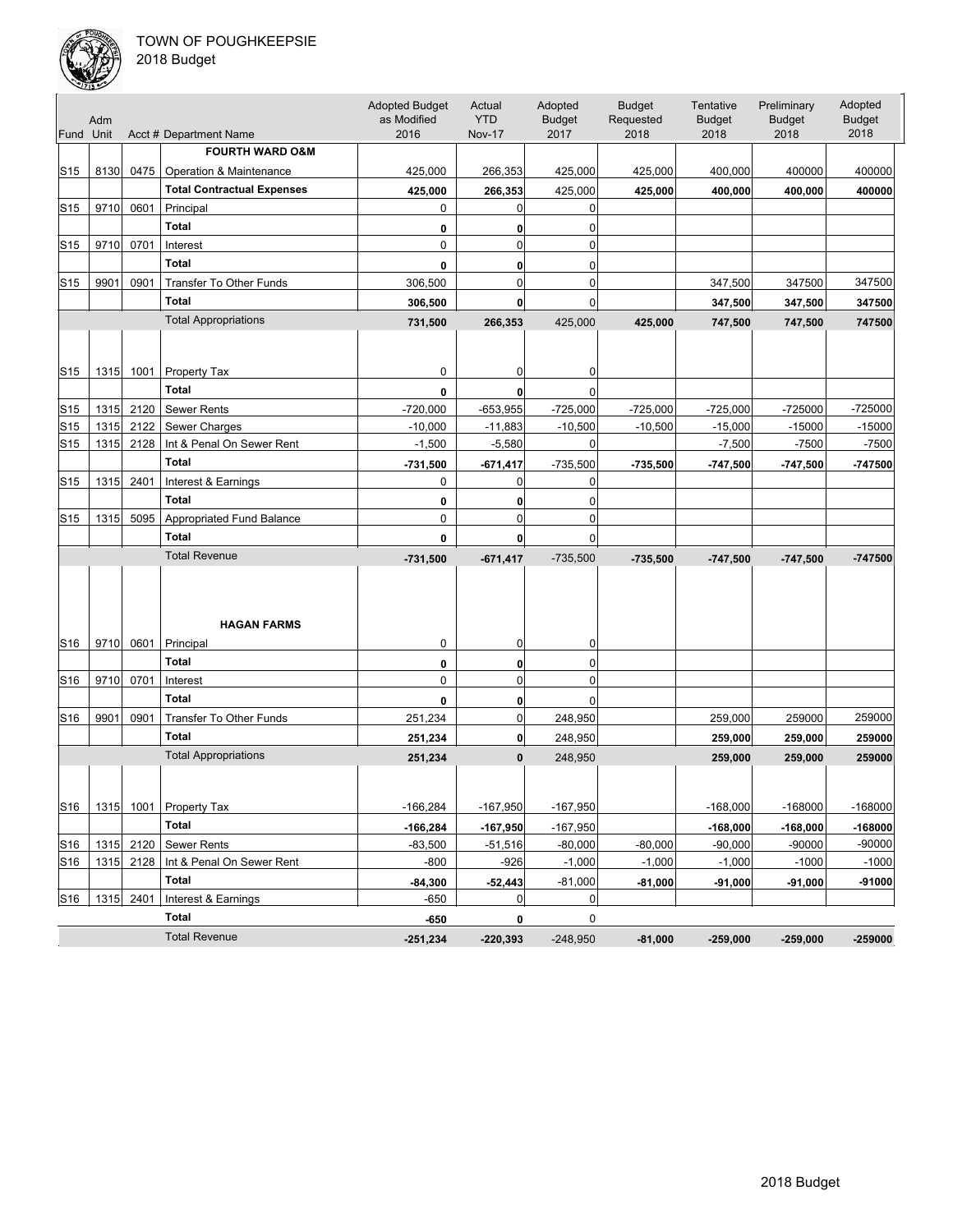

| Fund Unit       | Adm  |      | Acct # Department Name      | <b>Adopted Budget</b><br>as Modified<br>2016 | Actual<br><b>YTD</b><br><b>Nov-17</b> | Adopted<br><b>Budget</b><br>2017 | <b>Budget</b><br>Requested<br>2018 | Tentative<br><b>Budget</b><br>2018 | Preliminary<br><b>Budget</b><br>2018 | Adopted<br><b>Budget</b><br>2018 |
|-----------------|------|------|-----------------------------|----------------------------------------------|---------------------------------------|----------------------------------|------------------------------------|------------------------------------|--------------------------------------|----------------------------------|
|                 |      |      | <b>IRELAND</b>              |                                              |                                       |                                  |                                    |                                    |                                      |                                  |
| S <sub>17</sub> | 9710 | 0601 | Principal                   | 0                                            | 0                                     | 0                                |                                    |                                    |                                      |                                  |
|                 |      |      | <b>Total</b>                | 0                                            | $\mathbf 0$                           | 0                                |                                    |                                    |                                      |                                  |
| S <sub>17</sub> | 9710 | 0701 | Interest                    | $\mathbf 0$                                  | $\Omega$                              | $\Omega$                         |                                    |                                    |                                      |                                  |
|                 |      |      | <b>Total</b>                | 0                                            | 0                                     | $\Omega$                         |                                    |                                    |                                      |                                  |
| S17             | 9901 | 0901 | Transfer To Other Funds     | 37,361                                       | $\mathbf 0$                           | 37,960                           |                                    | 39,200                             | 39200                                | 39200                            |
|                 |      |      | <b>Total</b>                | 37,361                                       | $\mathbf{0}$                          | 37,960                           |                                    | 39,200                             | 39,200                               | 39200                            |
|                 |      |      | <b>Total Appropriations</b> | 37,361                                       | $\mathbf{0}$                          | 37,960                           |                                    | 39,200                             | 39,200                               | 39200                            |
|                 |      |      |                             |                                              |                                       |                                  |                                    |                                    |                                      |                                  |
| S <sub>17</sub> | 1315 | 1001 | Property Tax                | $-22,626$                                    | $-22,800$                             | $-22,800$                        |                                    | $-23,000$                          | $-23000$                             | $-23000$                         |
|                 |      |      | <b>Total</b>                | $-22,626$                                    | $-22,800$                             | $-22,800$                        |                                    | $-23,000$                          | $-23,000$                            | $-23000$                         |
| S <sub>17</sub> | 1315 | 2120 | Sewer Rents                 | $-14,400$                                    | $-14,130$                             | $-15,000$                        | $-15,000$                          | $-16,000$                          | $-16000$                             | $-16000$                         |
| S <sub>17</sub> | 1315 | 2128 | Int & Penal On Sewer Rent   | $-160$                                       | $-184$                                | $-160$                           | $-160$                             | $-200$                             | $-200$                               | $-200$                           |
|                 |      |      | <b>Total</b>                | $-14,560$                                    | $-14,313$                             | $-15,160$                        | $-15,160$                          | $-16,200$                          | $-16,200$                            | $-16200$                         |
| S <sub>17</sub> | 1315 | 2401 | Interest & Earnings         | $-175$                                       | $\mathbf 0$                           | $\mathbf 0$                      |                                    |                                    |                                      |                                  |
|                 |      |      | <b>Total</b>                | $-175$                                       | 0                                     | 0                                |                                    |                                    |                                      |                                  |
|                 |      |      | <b>Total Revenue</b>        | $-37,361$                                    | $-37,113$                             | $-37,960$                        | $-15,160$                          | $-39,200$                          | $-39,200$                            | $-39200$                         |
|                 |      |      | <b>OLD FARMS</b>            |                                              |                                       |                                  |                                    |                                    |                                      |                                  |
| S <sub>18</sub> | 9710 | 0601 | Principal<br><b>Total</b>   | $\mathbf 0$                                  | $\mathbf 0$                           | 0                                |                                    |                                    |                                      |                                  |
| S <sub>18</sub> | 9710 | 0701 | Interest                    | 0<br>$\mathbf 0$                             | $\mathbf 0$<br>$\mathbf 0$            | 0<br>$\mathbf 0$                 |                                    |                                    |                                      |                                  |
|                 |      |      | <b>Total</b>                | 0                                            | 0                                     | 0                                |                                    |                                    |                                      |                                  |
| S <sub>18</sub> | 9901 | 0901 | Transfer To Other Funds     | 22,166                                       | $\mathbf 0$                           | 21,590                           |                                    | 22,600                             | 22600                                | 22600                            |
|                 |      |      | <b>Total</b>                | 22,166                                       | 0                                     | 21,590                           |                                    | 22,600                             | 22,600                               | 22600                            |
|                 |      |      | <b>Total Appropriations</b> |                                              | $\mathbf{0}$                          | 21,590                           |                                    |                                    |                                      | 22600                            |
|                 |      |      |                             | 22,166                                       |                                       |                                  |                                    | 22,600                             | 22,600                               |                                  |
| S18             | 1315 | 1001 | Property Tax                | $-14,846$                                    | $-14,990$                             | $-14,990$                        |                                    | $-15,000$                          | $-15000$                             | $-15000$                         |
|                 |      |      | Total                       | $-14,846$                                    | $-14,990$                             | $-14,990$                        |                                    | $-15,000$                          | $-15,000$                            | $-15000$                         |
| S <sub>18</sub> | 1315 | 2120 | Sewer Rents                 | $-7,080$                                     | $-4,102$                              | $-6,500$                         | $-6,500$                           | $-7,500$                           | $-7500$                              | $-7500$                          |
| S <sub>18</sub> | 1315 | 2128 | Int & Penal On Sewer Rent   | $-65$                                        | $-90$                                 | $-100$                           | $-100$                             | $-100$                             | $-100$                               | $-100$                           |
|                 |      |      | <b>Total</b>                | $-7,145$                                     | $-4,193$                              | $-6,600$                         | $-6,600$                           | $-7,600$                           | $-7,600$                             | $-7600$                          |
| S <sub>18</sub> | 1315 | 2401 | Interest & Earnings         | $-175$                                       | 0                                     | 0                                |                                    |                                    |                                      |                                  |
|                 |      |      | <b>Total</b>                | $-175$                                       | 0                                     | $\mathbf 0$                      |                                    |                                    |                                      |                                  |
|                 |      |      | <b>Total Revenue</b>        | $-22.166$                                    | $-19.183$                             | $-21.590$                        | $-6.600$                           | $-22,600$                          | $-22.600$                            | $-22600$                         |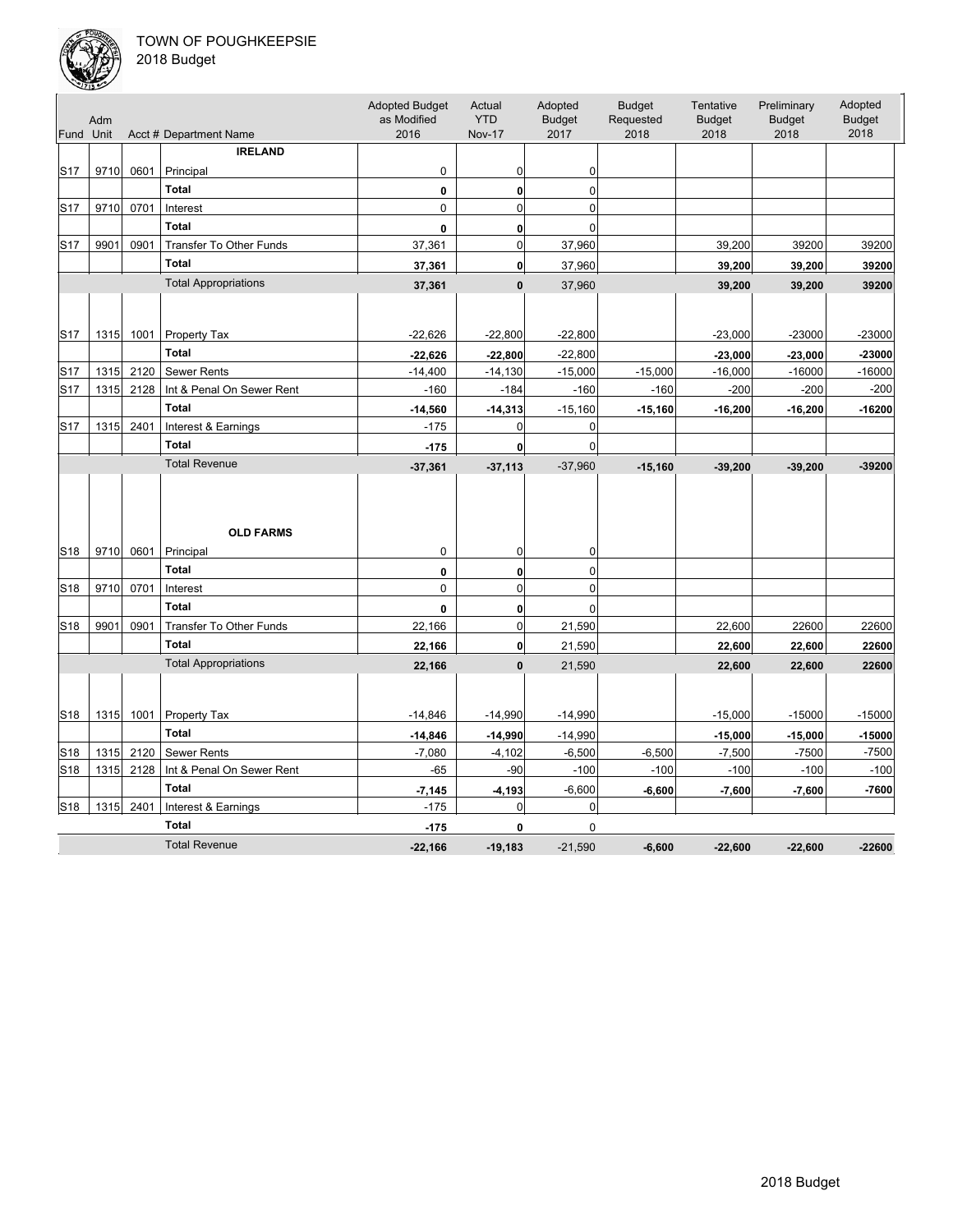

|                 | Adm          |              |                                  | <b>Adopted Budget</b><br>as Modified<br>2016 | Actual<br><b>YTD</b>      | Adopted<br><b>Budget</b> | <b>Budget</b><br>Requested | Tentative<br><b>Budget</b> | Preliminary<br><b>Budget</b> | Adopted<br><b>Budget</b> |
|-----------------|--------------|--------------|----------------------------------|----------------------------------------------|---------------------------|--------------------------|----------------------------|----------------------------|------------------------------|--------------------------|
| Fund Unit       |              |              | Acct # Department Name           |                                              | <b>Nov-17</b>             | 2017                     | 2018                       | 2018                       | 2018                         | 2018                     |
|                 |              |              | <b>SOUTH GATE</b>                |                                              |                           |                          |                            |                            |                              |                          |
| S <sub>19</sub> | 9710         | 0601         | Principal                        | 0                                            | 0                         | 0                        |                            |                            |                              |                          |
|                 |              |              | <b>Total</b>                     | 0                                            | $\bf{0}$                  | $\mathbf 0$              |                            |                            |                              |                          |
| S <sub>19</sub> | 9710         | 0701         | Interest                         | 0                                            | $\mathbf 0$               | $\overline{0}$           |                            |                            |                              |                          |
|                 |              |              | <b>Total</b>                     | 0                                            | $\mathbf{0}$              | $\mathbf 0$              |                            |                            |                              |                          |
| S <sub>19</sub> | 9901         | 0901         | <b>Transfer To Other Funds</b>   | 174,134                                      | $\mathbf 0$               | 181,200                  |                            | 180,200                    | 180200                       | 180200                   |
|                 |              |              | <b>Total</b>                     | 174,134                                      | $\mathbf{0}$              | 181,200                  |                            | 180,200                    | 180,200                      | 180200                   |
|                 |              |              | <b>Total Appropriations</b>      | 174,134                                      | $\mathbf{0}$              | 181,200                  |                            | 180,200                    | 180,200                      | 180200                   |
|                 |              |              |                                  |                                              |                           |                          |                            |                            |                              |                          |
| S <sub>19</sub> | 1315         | 1001         | Property Tax                     | $-105,624$                                   | $-106,600$                | $-106,600$               |                            | $-106,600$                 | $-106600$                    | $-106600$                |
|                 |              |              | <b>Total</b>                     |                                              |                           |                          |                            |                            |                              |                          |
| S <sub>19</sub> | 1315         | 2120         | <b>Sewer Rents</b>               | $-105,624$<br>$-67,425$                      | $-106,600$<br>$-47,317$   | $-106,600$<br>$-74,000$  | $-74,000$                  | $-106,600$<br>$-73,000$    | $-106,600$<br>$-73000$       | $-106600$<br>-73000      |
| S <sub>19</sub> | 1315         | 2128         | Int & Penal On Sewer Rent        | $-620$                                       | $-430$                    | $-600$                   | $-600$                     | $-600$                     | $-600$                       | $-600$                   |
|                 |              |              | <b>Total</b>                     | $-68,045$                                    |                           | $-74,600$                |                            | $-73,600$                  |                              | -73600                   |
| S <sub>19</sub> | 1315         | 2401         | Interest & Earnings              | $-465$                                       | $-47,746$<br>0            | 0                        | $-74,600$                  |                            | $-73,600$                    |                          |
|                 |              |              | <b>Total</b>                     | $-465$                                       | $\mathbf{0}$              | $\mathbf 0$              |                            |                            |                              |                          |
|                 |              |              | <b>Total Revenue</b>             | $-174, 134$                                  | $-154,346$                | $-181,200$               | $-74,600$                  | $-180,200$                 | $-180,200$                   | $-180200$                |
| S20             | 9710         | 0601         | <b>SOUTH ROAD</b><br>Principal   | 0                                            | 0                         | 0                        |                            |                            |                              |                          |
|                 |              |              | <b>Total</b>                     | 0                                            | $\mathbf{0}$              | $\mathbf 0$              |                            |                            |                              |                          |
| S <sub>20</sub> | 9710         | 0701         | Interest                         | 0                                            | $\overline{0}$            | $\overline{0}$           |                            |                            |                              |                          |
|                 |              |              | <b>Total</b>                     | 0                                            | $\mathbf{0}$              | $\mathbf 0$              |                            |                            |                              |                          |
| S20             | 9901         | 0901         | <b>Transfer To Other Funds</b>   | 732,158                                      | $\mathbf 0$               | 76,090                   |                            | 762,700                    | 762700                       | 762700                   |
|                 |              |              | <b>Total</b>                     | 732,158                                      | 0                         | 76,090                   |                            | 762,700                    | 762,700                      | 762700                   |
|                 |              |              | <b>Total Appropriations</b>      | 732,158                                      | $\mathbf{0}$              | 76,090                   |                            | 762,700                    | 762,700                      | 762700                   |
|                 |              |              |                                  |                                              |                           |                          |                            | $-432,000$                 | -432000                      | -432000                  |
| S20<br>S20      | 1315<br>1315 | 1001<br>1081 | Property Tax<br>In Lieu Of Taxes | $-427,527$<br>$-1,631$                       | $-431,800$<br>$-1,728$    | $-431,800$<br>$-1,650$   | $-1,650$                   | $-1,700$                   | $-1700$                      | $-1700$                  |
|                 |              |              | <b>Total</b>                     |                                              |                           |                          |                            |                            |                              |                          |
| S20             | 1315         | 2120         | <b>Sewer Rents</b>               | $-429, 158$<br>$-300,000$                    | $-433,528$<br>$-212,265$  | $-433,450$<br>$-325,000$ | $-1,650$<br>$-325,000$     | $-433,700$<br>$-325,000$   | $-433,700$<br>$-325000$      | -433700<br>$-325000$     |
| S20             | 1315         | 2128         | Int & Penal On Sewer Rent        | $-1,700$                                     | $-4, 118$                 | $-2,500$                 | $-2,500$                   | $-4,000$                   | $-4000$                      | $-4000$                  |
|                 |              |              | <b>Total</b>                     |                                              |                           | $-327,500$               |                            |                            |                              | -329000                  |
| S20             | $1315$       | 2401         | Interest & Earnings              | $-301,700$<br>$-1,300$                       | $-216,382$<br>$\mathbf 0$ | 0                        | $-327,500$                 | $-329,000$                 | $-329,000$                   |                          |
|                 |              |              | <b>Total</b>                     | $-1,300$                                     | 0                         | 0                        |                            |                            |                              |                          |
|                 |              |              | <b>Total Revenue</b>             | $-732,158$                                   | $-649.911$                | $-760.950$               | $-329,150$                 | $-762,700$                 | $-762,700$                   | $-762700$                |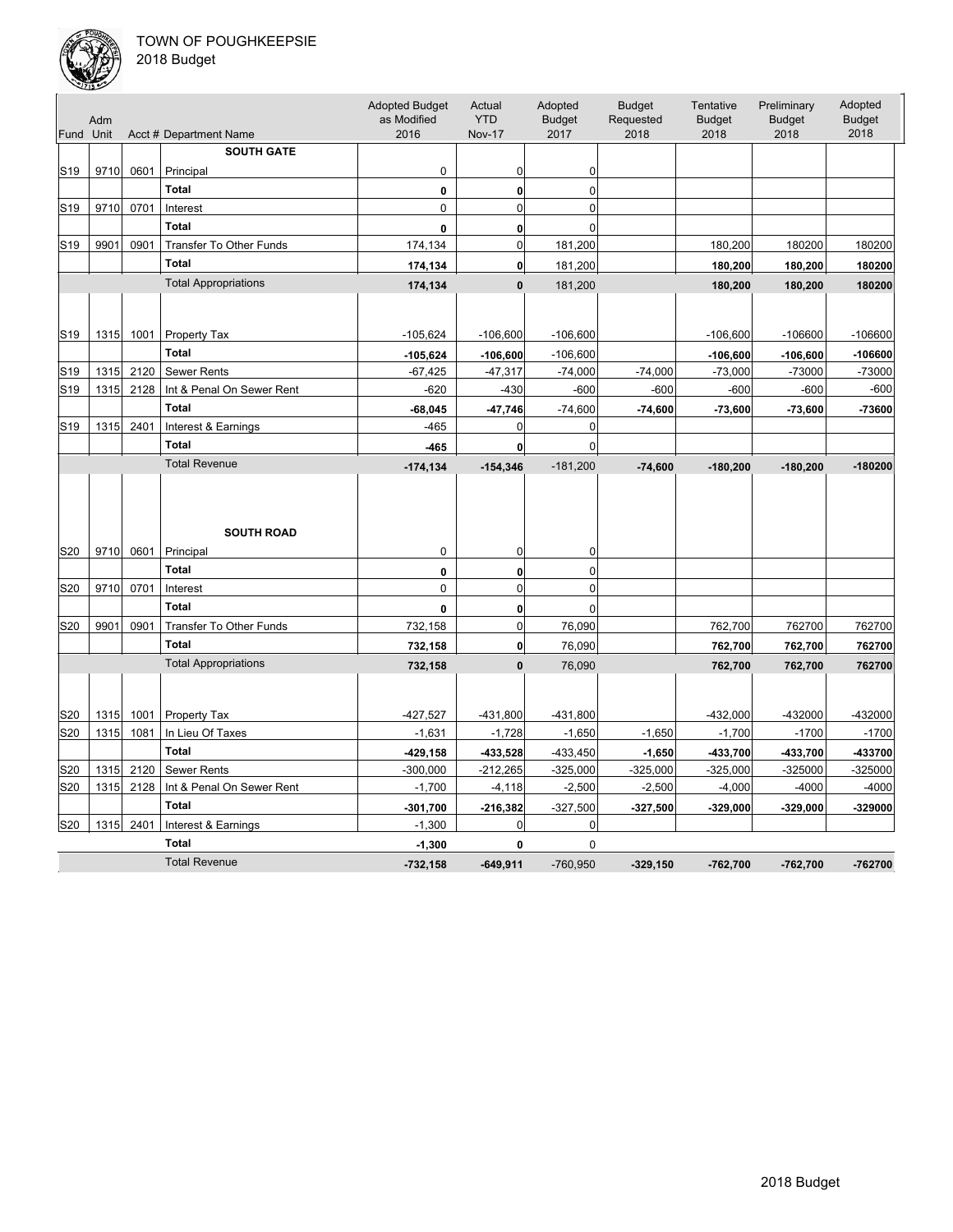

| Fund Unit       | Adm  |      | Acct # Department Name         | <b>Adopted Budget</b><br>as Modified<br>2016 | Actual<br><b>YTD</b><br><b>Nov-17</b> | Adopted<br><b>Budget</b><br>2017 | <b>Budget</b><br>Requested<br>2018 | Tentative<br><b>Budget</b><br>2018 | Preliminary<br><b>Budget</b><br>2018 | Adopted<br><b>Budget</b><br>2018 |
|-----------------|------|------|--------------------------------|----------------------------------------------|---------------------------------------|----------------------------------|------------------------------------|------------------------------------|--------------------------------------|----------------------------------|
|                 |      |      | <b>SPACKENKILL</b>             |                                              |                                       |                                  |                                    |                                    |                                      |                                  |
| S21             | 9710 | 0601 | Principal                      | 0                                            | 0                                     | 0                                |                                    |                                    |                                      |                                  |
|                 |      |      | <b>Total</b>                   | 0                                            | 0                                     | 0                                |                                    |                                    |                                      |                                  |
| S <sub>21</sub> | 9710 | 0701 | Interest                       | $\mathbf 0$                                  | $\overline{0}$                        | $\mathbf 0$                      |                                    |                                    |                                      |                                  |
|                 |      |      | <b>Total</b>                   | 0                                            | 0                                     | $\mathbf 0$                      |                                    |                                    |                                      |                                  |
| S21             | 9901 | 0901 | <b>Transfer To Other Funds</b> | 23,021                                       | $\mathbf 0$                           | 23,245                           |                                    | 24,225                             | 24225                                | 24225                            |
|                 |      |      | <b>Total</b>                   | 23,021                                       | $\mathbf{0}$                          | 23,245                           |                                    |                                    |                                      | 24225                            |
|                 |      |      | <b>Total Appropriations</b>    |                                              |                                       |                                  |                                    | 24,225                             | 24,225                               |                                  |
|                 |      |      |                                | 23,021                                       | $\bf{0}$                              | 23,245                           |                                    | 24,225                             | 24,225                               | 24225                            |
|                 |      |      |                                |                                              |                                       |                                  |                                    |                                    |                                      |                                  |
| S21             | 1315 | 1001 | Property Tax                   | $-16,406$                                    | $-16,570$                             | $-16,570$                        |                                    | $-16,600$                          | $-16600$                             | $-16600$                         |
|                 |      |      | <b>Total</b>                   | $-16,406$                                    | $-16,570$                             | $-16,570$                        |                                    | $-16,600$                          | $-16,600$                            | $-16600$                         |
| S21             | 1315 | 2120 | <b>Sewer Rents</b>             | $-6,400$                                     | $-6,584$                              | $-6,600$                         | $-6,600$                           | $-7,500$                           | $-7500$                              | $-7500$                          |
| S <sub>21</sub> | 1315 | 2128 | Int & Penal On Sewer Rent      | $-65$                                        | $-93$                                 | $-75$                            | $-75$                              | $-125$                             | $-125$                               | $-125$                           |
|                 |      |      | <b>Total</b>                   | $-6,465$                                     | $-6,677$                              | $-6,675$                         | $-6,675$                           | $-7,625$                           | $-7,625$                             | $-7625$                          |
| S21             | 1315 | 2401 | Interest & Earnings            | $-150$                                       | 0                                     | 0                                |                                    |                                    |                                      |                                  |
|                 |      |      | <b>Total</b>                   | $-150$                                       | 0                                     | 0                                |                                    |                                    |                                      |                                  |
|                 |      |      | <b>Total Revenue</b>           | $-23,021$                                    | $-23,247$                             | $-23,245$                        | $-6,675$                           | $-24,225$                          | $-24,225$                            | $-24225$                         |
|                 |      |      | <b>SUTTON PARK</b>             |                                              |                                       |                                  |                                    |                                    |                                      |                                  |
| S22             | 9710 | 0601 | Principal                      | 0                                            | 0                                     | 0                                |                                    |                                    |                                      |                                  |
|                 |      |      | <b>Total</b>                   | 0                                            | 0                                     | $\mathbf 0$                      |                                    |                                    |                                      |                                  |
| S22             | 9710 | 0701 | Interest                       | 0                                            | 0                                     | $\Omega$                         |                                    |                                    |                                      |                                  |
|                 |      |      | <b>Total</b>                   | 0                                            | 0                                     | $\mathbf 0$                      |                                    |                                    |                                      |                                  |
| S22             | 9901 | 0901 | Transfer To Other Funds        | 122,682                                      | $\mathbf 0$                           | 123,025                          |                                    | 131,600                            | 131600                               | 131600                           |
|                 |      |      | <b>Total</b>                   | 122,682                                      | $\mathbf{0}$                          | 123,025                          |                                    | 131,600                            | 131,600                              | 131600                           |
|                 |      |      | <b>Total Appropriations</b>    | 122,682                                      | $\bf{0}$                              | 123,025                          |                                    | 131,600                            | 131,600                              | 131600                           |
|                 |      |      |                                |                                              |                                       |                                  |                                    |                                    |                                      |                                  |
| S22             | 1315 | 1001 | Property Tax                   | $-60,032$                                    | $-60,600$                             | $-60,600$                        |                                    | $-60,600$                          | $-60600$                             | -60600                           |
|                 |      |      | <b>Total</b>                   | $-60,032$                                    | $-60,600$                             | $-60,600$                        |                                    | $-60,600$                          | $-60,600$                            | $-60600$                         |
| S22             | 1315 | 2120 | <b>Sewer Rents</b>             | $-61,700$                                    | $-43,329$                             | $-61,700$                        | $-61,700$                          | $-70,000$                          | $-70000$                             | $-70000$                         |
| S22             | 1315 | 2128 | Int & Penal On Sewer Rent      | $-700$                                       | $-767$                                | $-725$                           | $-725$                             | $-1,000$                           | $-1000$                              | $-1000$                          |
|                 |      |      | <b>Total</b>                   | $-62,400$                                    | -44,096                               | $-62,425$                        | $-62,425$                          | $-71,000$                          | $-71,000$                            | $-71000$                         |
| S22             | 1315 | 2401 | Interest & Earnings            | $-250$                                       | 0                                     | 0                                |                                    |                                    |                                      |                                  |
|                 |      |      | <b>Total</b>                   | $-250$                                       | 0                                     | 0                                |                                    |                                    |                                      |                                  |
|                 |      |      | <b>Total Revenue</b>           | $-122,682$                                   | $-104.696$                            | $-123.025$                       | $-62.425$                          | $-131,600$                         | -131.600                             | $-131600$                        |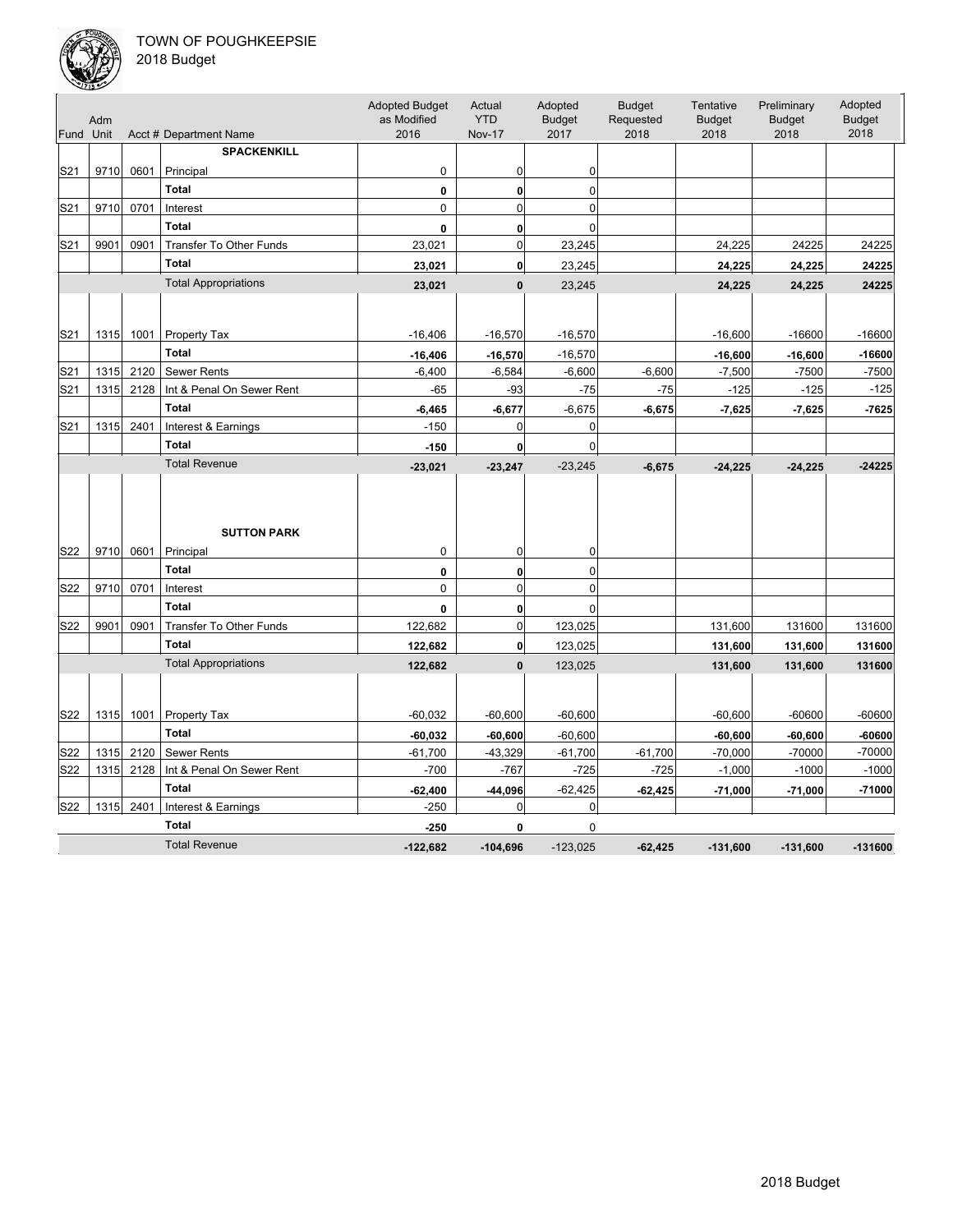

| Fund Unit        | Adm  |      | Acct # Department Name              | <b>Adopted Budget</b><br>as Modified<br>2016 | Actual<br><b>YTD</b><br><b>Nov-17</b> | Adopted<br><b>Budget</b><br>2017 | <b>Budget</b><br>Requested<br>2018 | Tentative<br><b>Budget</b><br>2018 | Preliminary<br><b>Budget</b><br>2018 | Adopted<br><b>Budget</b><br>2018 |
|------------------|------|------|-------------------------------------|----------------------------------------------|---------------------------------------|----------------------------------|------------------------------------|------------------------------------|--------------------------------------|----------------------------------|
|                  |      |      | <b>TWIN HILLS</b>                   |                                              |                                       |                                  |                                    |                                    |                                      |                                  |
| S <sub>2</sub> 3 | 9710 | 0601 | Principal                           | 0                                            | 0                                     | 0                                |                                    |                                    |                                      |                                  |
|                  |      |      | <b>Total</b>                        | 0                                            | $\mathbf{0}$                          | 0                                |                                    |                                    |                                      |                                  |
| S <sub>2</sub> 3 | 9710 | 0701 | Interest                            | $\mathbf 0$                                  | $\Omega$                              | $\Omega$                         |                                    |                                    |                                      |                                  |
|                  |      |      | <b>Total</b>                        | 0                                            | 0                                     | $\Omega$                         |                                    |                                    |                                      |                                  |
| S23              | 9901 | 0901 | Transfer To Other Funds             | 38,503                                       | $\mathbf 0$                           | 37,075                           |                                    | 39,200                             | 39200                                | 39200                            |
|                  |      |      | <b>Total</b>                        | 38,503                                       | $\mathbf{0}$                          | 37,075                           |                                    | 39,200                             | 39,200                               | 39200                            |
|                  |      |      | <b>Total Appropriations</b>         | 38,503                                       | $\mathbf{0}$                          | 37,075                           |                                    | 39,200                             | 39,200                               | 39200                            |
|                  |      |      |                                     |                                              |                                       |                                  |                                    |                                    |                                      |                                  |
| S <sub>2</sub> 3 | 1315 | 1001 | Property Tax                        | $-23,718$                                    | $-23,950$                             | $-23,950$                        |                                    | $-24,000$                          | $-24000$                             | $-24000$                         |
|                  |      |      | <b>Total</b>                        | $-23,718$                                    | $-23,950$                             | $-23,950$                        |                                    | $-24,000$                          | $-24,000$                            | $-24000$                         |
| S23              | 1315 | 2120 | Sewer Rents                         | $-14,500$                                    | $-8,856$                              | $-13,000$                        | $-13,000$                          | $-15,000$                          | $-15000$                             | $-15000$                         |
| S <sub>2</sub> 3 | 1315 | 2128 | Int & Penal On Sewer Rent           | $-110$                                       | $-155$                                | $-125$                           | $-125$                             | $-200$                             | $-200$                               | $-200$                           |
|                  |      |      | <b>Total</b>                        | $-14,610$                                    | $-9,011$                              | $-13,125$                        | $-13, 125$                         | $-15,200$                          | $-15,200$                            | $-15200$                         |
| S <sub>2</sub> 3 | 1315 | 2401 | Interest & Earnings                 | $-175$                                       | $\mathbf 0$                           | $\mathbf 0$                      |                                    |                                    |                                      |                                  |
|                  |      |      | <b>Total</b>                        | $-175$                                       | 0                                     | 0                                |                                    |                                    |                                      |                                  |
|                  |      |      | <b>Total Revenue</b>                | $-38,503$                                    | $-32,961$                             | $-37,075$                        | $-13,125$                          | $-39,200$                          | $-39,200$                            | $-39200$                         |
|                  | 9710 | 0601 | <b>TWIN HILLS EXT1</b><br>Principal | $\mathbf 0$                                  | 0                                     | 0                                |                                    |                                    |                                      |                                  |
| S24              |      |      | <b>Total</b>                        | 0                                            | $\mathbf{0}$                          | 0                                |                                    |                                    |                                      |                                  |
| S24              | 9710 | 0701 | Interest                            | $\mathbf 0$                                  | $\mathbf 0$                           | $\mathbf 0$                      |                                    |                                    |                                      |                                  |
|                  |      |      | <b>Total</b>                        | 0                                            | 0                                     | 0                                |                                    |                                    |                                      |                                  |
| S24              | 9901 | 0901 | Transfer To Other Funds             | 15,176                                       | $\mathbf 0$                           | 14,975                           |                                    | 15,650                             | 15650                                | 15650                            |
|                  |      |      | <b>Total</b>                        | 15,176                                       | 0                                     | 14,975                           |                                    | 15,650                             | 15,650                               | 15650                            |
|                  |      |      | <b>Total Appropriations</b>         | 15,176                                       | $\mathbf{0}$                          | 14,975                           |                                    | 15,650                             | 15,650                               | 15650                            |
|                  |      |      |                                     |                                              |                                       |                                  |                                    |                                    |                                      |                                  |
| S24              | 1315 | 1001 | Property Tax                        | $-8,811$                                     | $-8,900$                              | $-8,900$                         |                                    | $-8,900$                           | $-8900$                              | $-8900$                          |
|                  |      |      | Total                               | $-8,811$                                     | $-8,900$                              | $-8,900$                         |                                    | $-8,900$                           | $-8,900$                             | $-8900$                          |
| S24              | 1315 | 2120 | Sewer Rents                         | $-6,200$                                     | $-4,011$                              | $-6,000$                         | $-6,000$                           | $-6,700$                           | $-6700$                              | $-6700$                          |
| S24              | 1315 | 2128 | Int & Penal On Sewer Rent           | $-15$                                        | $-74$                                 | $-75$                            | $-75$                              | $-50$                              | $-50$                                | $-50$                            |
|                  |      |      | <b>Total</b>                        | $-6,215$                                     | $-4,085$                              | $-6,075$                         | $-6,075$                           | $-6,750$                           | $-6,750$                             | $-6750$                          |
| S24              | 1315 | 2401 | Interest & Earnings                 | $-150$                                       | 0                                     | 0                                |                                    |                                    |                                      |                                  |
|                  |      |      | <b>Total</b>                        | $-150$                                       | 0                                     | $\mathbf 0$                      |                                    |                                    |                                      |                                  |
|                  |      |      | <b>Total Revenue</b>                | $-15,176$                                    | $-12.985$                             | $-14.975$                        | $-6.075$                           | $-15,650$                          | $-15,650$                            | $-15650$                         |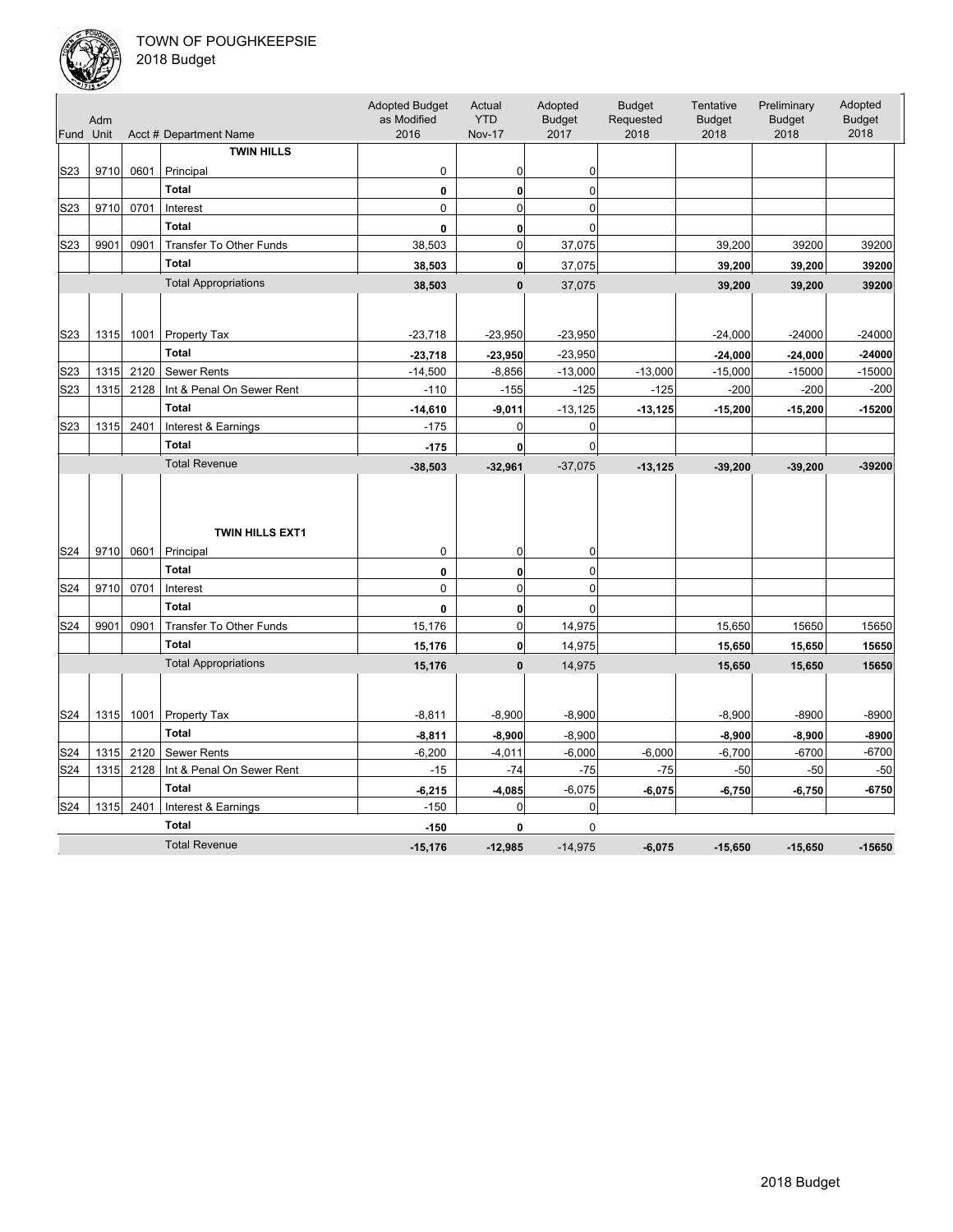

|                 | Adm  |      |                                       | <b>Adopted Budget</b><br>as Modified | Actual<br><b>YTD</b> | Adopted<br><b>Budget</b> | <b>Budget</b><br>Requested | Tentative<br><b>Budget</b> | Preliminary<br><b>Budget</b> | Adopted<br><b>Budget</b> |
|-----------------|------|------|---------------------------------------|--------------------------------------|----------------------|--------------------------|----------------------------|----------------------------|------------------------------|--------------------------|
| Fund Unit       |      |      | Acct # Department Name                | 2016                                 | <b>Nov-17</b>        | 2017                     | 2018                       | 2018                       | 2018                         | 2018                     |
|                 |      |      | <b>WOODMERE</b>                       |                                      |                      |                          |                            |                            |                              |                          |
| S <sub>25</sub> | 9710 | 0601 | Principal                             | 0                                    | 0                    | 0                        |                            |                            |                              |                          |
|                 |      |      | <b>Total</b>                          | 0                                    | $\bf{0}$             | $\overline{0}$           |                            |                            |                              |                          |
| S25             | 9710 | 0701 | Interest                              | 0                                    | 0                    | 0                        |                            |                            |                              |                          |
|                 |      |      | <b>Total</b>                          | $\mathbf{0}$                         | $\mathbf{0}$         | $\Omega$                 |                            |                            |                              |                          |
| S25             | 9901 | 0901 | Transfer To Other Funds               | 184,421                              | $\mathbf 0$          | 185,150                  |                            | 190,300                    | 190300                       | 190300                   |
|                 |      |      | <b>Total</b>                          | 184,421                              | $\mathbf{0}$         | 185,150                  |                            | 190,300                    | 190,300                      | 190300                   |
|                 |      |      | <b>Total Appropriations</b>           | 184,421                              | $\mathbf{0}$         | 185,150                  |                            | 190,300                    | 190,300                      | 190300                   |
|                 |      |      |                                       |                                      |                      |                          |                            |                            |                              |                          |
|                 |      |      |                                       |                                      |                      |                          |                            |                            |                              |                          |
| S25             | 1315 | 1001 | Property Tax                          | $-113,271$                           | $-114,400$           | $-114,400$               |                            | $-114,400$                 | $-114400$                    | $-114400$                |
|                 |      |      | <b>Total</b>                          | $-113,271$                           | $-114,400$           | $-114,400$               |                            | $-114,400$                 | $-114,400$                   | $-114400$                |
| S25             | 1315 | 2120 | <b>Sewer Rents</b>                    | $-70,000$                            | $-45,314$            | $-70,000$                | $-70,000$                  | $-75,000$                  | $-75000$                     | $-75000$                 |
| S25             | 1315 | 2128 | Int & Penal On Sewer Rent             | $-750$                               | $-887$               | $-750$                   | $-750$                     | $-900$                     | $-900$                       | $-900$                   |
|                 |      |      | <b>Total</b>                          | $-70,750$                            | $-46,201$            | $-70,750$                | $-70,750$                  | $-75,900$                  | $-75,900$                    | $-75900$                 |
| S25             | 1315 | 2401 | Interest & Earnings                   | $-400$                               | 0                    | 0                        |                            |                            |                              |                          |
|                 |      |      | <b>Total</b>                          | $-400$                               | $\mathbf{0}$         | $\mathbf 0$              |                            |                            |                              |                          |
|                 |      |      | <b>Total Revenue</b>                  | $-184,421$                           | $-160,601$           | $-185,150$               | $-70,750$                  | $-190,300$                 | $-190,300$                   | $-190300$                |
| S26             | 9710 | 0601 | <b>HAGAN FARMS MAP 5</b><br>Principal | 0                                    | 0                    | 0                        |                            |                            |                              |                          |
|                 |      |      | <b>Total</b>                          | 0                                    | $\mathbf{0}$         | 0                        |                            |                            |                              |                          |
| S26             | 9710 | 0701 | Interest                              | 0                                    | $\mathbf 0$          | $\mathbf 0$              |                            |                            |                              |                          |
|                 |      |      | <b>Total</b>                          | 0                                    | $\mathbf{0}$         | $\Omega$                 |                            |                            |                              |                          |
| S26             | 9901 | 0901 | <b>Transfer To Other Funds</b>        | 12,678                               | $\mathbf 0$          | 12,700                   |                            | 13,150                     | 13150                        | 13150                    |
|                 |      |      | <b>Total</b>                          | 12,678                               | $\mathbf{0}$         | 12,700                   |                            | 13,150                     | 13,150                       | 13150                    |
|                 |      |      | <b>Total Appropriations</b>           | 12,678                               | $\mathbf{0}$         | 12,700                   |                            | 13,150                     | 13,150                       | 13150                    |
|                 |      |      |                                       |                                      |                      |                          |                            |                            |                              |                          |
| S26             | 1315 | 1001 | Property Tax                          | $-8,538$                             | $-8,625$             | $-8,625$                 |                            | $-8,600$                   | $-8600$                      | -8600                    |
|                 |      |      | <b>Total</b>                          | $-8,538$                             | $-8,625$             | $-8,625$                 |                            | $-8,600$                   | $-8,600$                     | -8600                    |
| S26             | 1315 | 2120 | <b>Sewer Rents</b>                    | $-4,000$                             | $-2,911$             | $-4,000$                 | $-4,000$                   | $-4,500$                   | $-4500$                      | $-4500$                  |
| S26             | 1315 | 2128 | Int & Penal On Sewer Rent             | $-40$                                | $-29$                | $-75$                    | $-75$                      | $-50$                      | $-50$                        | $-50$                    |
|                 |      |      | <b>Total</b>                          | $-4,040$                             | $-2,940$             | $-4,075$                 | $-4,075$                   | $-4,550$                   | $-4,550$                     | -4550                    |
| S26             | 1315 | 2401 | Interest & Earnings                   | $-100$                               | $\mathbf 0$          | 0                        |                            |                            |                              |                          |
|                 |      |      | <b>Total</b>                          | $-100$                               | 0                    | 0                        |                            |                            |                              |                          |
|                 |      |      | <b>Total Revenue</b>                  | $-12,678$                            | $-11.565$            | $-12.700$                | $-4.075$                   | $-13,150$                  | $-13,150$                    | $-13150$                 |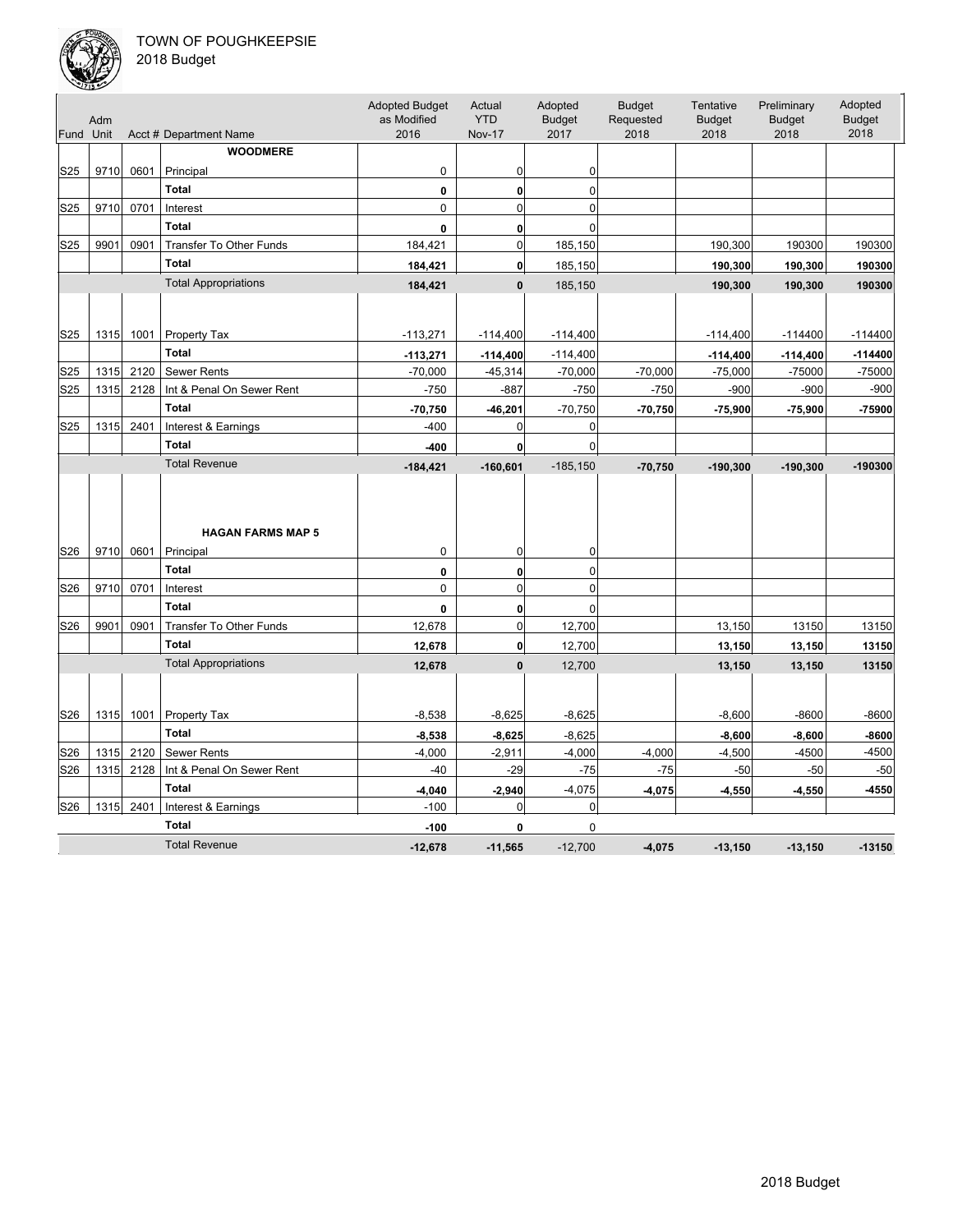

| Fund Unit | Adm  |      | Acct # Department Name         | <b>Adopted Budget</b><br>as Modified<br>2016 | Actual<br><b>YTD</b><br><b>Nov-17</b> | Adopted<br><b>Budget</b><br>2017 | <b>Budget</b><br>Requested<br>2018 | Tentative<br><b>Budget</b><br>2018 | Preliminary<br><b>Budget</b><br>2018 | Adopted<br><b>Budget</b><br>2018 |
|-----------|------|------|--------------------------------|----------------------------------------------|---------------------------------------|----------------------------------|------------------------------------|------------------------------------|--------------------------------------|----------------------------------|
|           |      |      | <b>DEER RUN NORTH ROAD</b>     |                                              |                                       |                                  |                                    |                                    |                                      |                                  |
| S27       | 9710 | 0601 | Principal                      | 0                                            | 0                                     | 0                                |                                    |                                    |                                      |                                  |
|           |      |      | <b>Total</b>                   | 0                                            | 0                                     | 0                                |                                    |                                    |                                      |                                  |
| S27       | 9710 | 0701 | Interest                       | $\mathbf 0$                                  | $\mathbf 0$                           | $\overline{0}$                   |                                    |                                    |                                      |                                  |
|           |      |      | <b>Total</b>                   |                                              |                                       | $\Omega$                         |                                    |                                    |                                      |                                  |
| S27       | 9901 | 0901 | Transfer To Other Funds        | 0<br>3,962                                   | 0<br>$\mathbf 0$                      | 3,950                            |                                    | 4,110                              | 4110                                 | 4110                             |
|           |      |      | <b>Total</b>                   |                                              | $\mathbf{0}$                          | 3,950                            |                                    |                                    |                                      | 4110                             |
|           |      |      | <b>Total Appropriations</b>    | 3,962                                        |                                       |                                  |                                    | 4,110                              | 4,110                                |                                  |
|           |      |      |                                | 3,962                                        | $\mathbf{0}$                          | 3,950                            |                                    | 4,110                              | 4,110                                | 4110                             |
|           |      |      |                                |                                              |                                       |                                  |                                    |                                    |                                      |                                  |
| S27       | 1315 | 1001 | Property Tax                   | $-2,812$                                     | $-2,840$                              | $-2,840$                         |                                    | $-2,900$                           | $-2900$                              | $-2900$                          |
|           |      |      | <b>Total</b>                   | $-2,812$                                     | $-2,840$                              | $-2,840$                         |                                    | $-2,900$                           | $-2,900$                             | $-2900$                          |
| S27       | 1315 | 2120 | Sewer Rents                    | $-1,100$                                     | $-644$                                | $-1,100$                         | $-1,100$                           | $-1,200$                           | $-1200$                              | $-1200$                          |
| S27       | 1315 | 2128 | Int & Penal On Sewer Rent      | $-10$                                        | $-12$                                 | $-10$                            | $-10$                              | $-10$                              | $-10$                                | $-10$                            |
|           |      |      | <b>Total</b>                   | $-1,110$                                     | $-655$                                | $-1,110$                         | $-1,110$                           | $-1,210$                           | $-1,210$                             | $-1210$                          |
| S27       | 1315 | 2401 | Interest & Earnings            | $-40$                                        | $\mathbf 0$                           | $\mathbf 0$                      |                                    |                                    |                                      |                                  |
|           |      |      | <b>Total</b>                   | $-40$                                        | 0                                     | $\mathbf 0$                      |                                    |                                    |                                      |                                  |
|           |      |      | <b>Total Revenue</b>           | $-3,962$                                     | $-3,495$                              | $-3,950$                         | $-1,110$                           | $-4, 110$                          | $-4,110$                             | $-4110$                          |
|           |      |      | <b>CLARK HARRIS</b>            |                                              |                                       |                                  |                                    |                                    |                                      |                                  |
| S28       | 9710 | 0601 | Principal<br><b>Total</b>      | $\mathbf 0$                                  | 0                                     | 0                                |                                    |                                    |                                      |                                  |
| S28       | 9710 | 0701 | Interest                       | 0<br>$\mathbf 0$                             | $\mathbf{0}$<br>$\overline{0}$        | 0<br>$\overline{0}$              |                                    |                                    |                                      |                                  |
|           |      |      | <b>Total</b>                   |                                              |                                       |                                  |                                    |                                    |                                      |                                  |
| S28       | 9901 | 0901 | <b>Transfer To Other Funds</b> | 0<br>2,202                                   | 0<br>$\overline{0}$                   | $\mathbf 0$                      |                                    |                                    | 2210                                 | 2210                             |
|           |      |      | <b>Total</b>                   |                                              |                                       | 2,185                            |                                    | 2,210                              |                                      |                                  |
|           |      |      | <b>Total Appropriations</b>    | 2,202                                        | $\mathbf{0}$                          | 2,185                            |                                    | 2,210                              | 2,210                                | 2210                             |
|           |      |      |                                | 2,202                                        | $\mathbf{0}$                          | 2,185                            |                                    | 2,210                              | 2,210                                | 2210                             |
| S28       | 1315 | 1001 | Property Tax                   | $-1,462$                                     | $-1,475$                              | $-1,475$                         |                                    | $-1,500$                           | $-1500$                              | $-1500$                          |
|           |      |      | <b>Total</b>                   | $-1,462$                                     | $-1,475$                              | $-1,475$                         |                                    | $-1,500$                           | $-1,500$                             | $-1500$                          |
| S28       | 1315 | 2120 | <b>Sewer Rents</b>             | $-700$                                       | $-580$                                | $-700$                           | $-700$                             | $-700$                             | $-700$                               | $-700$                           |
| S28       | 1315 | 2128 | Int & Penal On Sewer Rent      | 0                                            | $-17$                                 | $-10$                            | $-10$                              | $-10$                              | $-10$                                | $-10$                            |
|           |      |      | <b>Total</b>                   | $-700$                                       | $-597$                                | $-710$                           | $-710$                             | $-710$                             | $-710$                               | $-710$                           |
| S28       | 1315 | 2401 | Interest & Earnings            | $-40$                                        | $\mathbf 0$                           | 0                                |                                    |                                    |                                      |                                  |
|           |      |      | <b>Total</b>                   | $-40$                                        | 0                                     | 0                                |                                    |                                    |                                      |                                  |
|           |      |      | <b>Total Revenue</b>           | $-2.202$                                     | $-2.072$                              | $-2.185$                         | $-710$                             | $-2.210$                           | $-2,210$                             | $-2210$                          |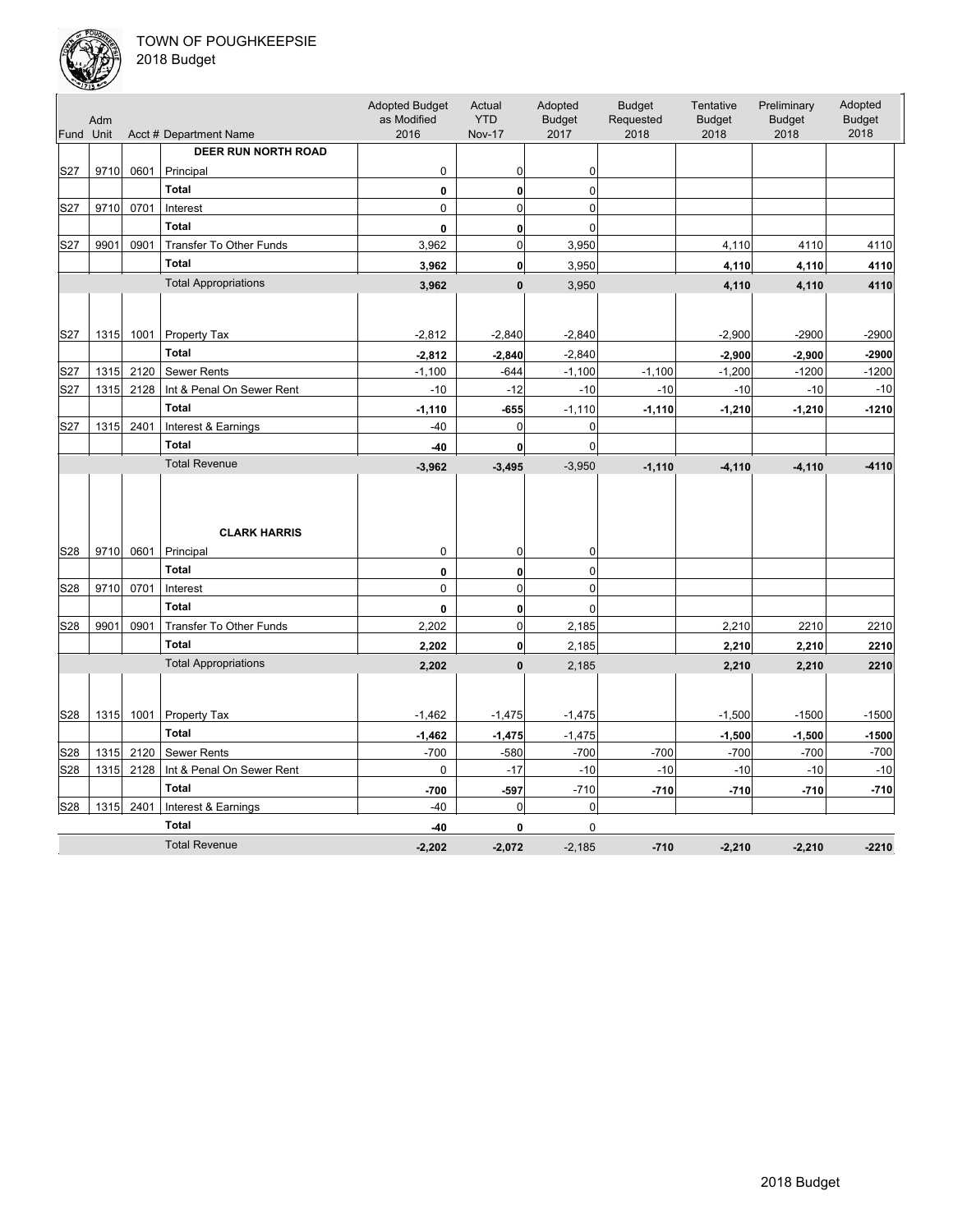

| Fund Unit       | Adm  |      | Acct # Department Name         | <b>Adopted Budget</b><br>as Modified<br>2016 | Actual<br><b>YTD</b><br><b>Nov-17</b> | Adopted<br><b>Budget</b><br>2017 | <b>Budget</b><br>Requested<br>2018 | Tentative<br><b>Budget</b><br>2018 | Preliminary<br><b>Budget</b><br>2018 | Adopted<br><b>Budget</b><br>2018 |
|-----------------|------|------|--------------------------------|----------------------------------------------|---------------------------------------|----------------------------------|------------------------------------|------------------------------------|--------------------------------------|----------------------------------|
|                 |      |      | <b>ANTON MEYER</b>             |                                              |                                       |                                  |                                    |                                    |                                      |                                  |
| S29             | 9710 | 0601 | Principal                      | $\mathbf 0$                                  | 0                                     | 0                                |                                    |                                    |                                      |                                  |
|                 |      |      | <b>Total</b>                   | 0                                            | $\mathbf{0}$                          | 0                                |                                    |                                    |                                      |                                  |
| S <sub>29</sub> | 9710 | 0701 | Interest                       | $\mathbf 0$                                  | $\mathbf 0$                           | $\mathbf 0$                      |                                    |                                    |                                      |                                  |
|                 |      |      | <b>Total</b>                   | 0                                            | 0                                     | $\mathbf{0}$                     |                                    |                                    |                                      |                                  |
| S29             | 9901 | 0901 | Transfer To Other Funds        | 3,208                                        | $\mathbf 0$                           | 3,250                            |                                    | 3,310                              | 3310                                 | 3310                             |
|                 |      |      | <b>Total</b>                   | 3,208                                        | $\mathbf{0}$                          | 3,250                            |                                    | 3,310                              | 3,310                                | 3310                             |
|                 |      |      | <b>Total Appropriations</b>    | 3,208                                        | $\mathbf{0}$                          | 3,250                            |                                    | 3,310                              | 3,310                                | 3310                             |
|                 |      |      |                                |                                              |                                       |                                  |                                    |                                    |                                      |                                  |
| S <sub>29</sub> | 1315 | 1001 | Property Tax                   | $-2,353$                                     | $-2,375$                              | $-2,375$                         |                                    | $-2,400$                           | $-2400$                              | $-2400$                          |
|                 |      |      | <b>Total</b>                   | $-2,353$                                     | $-2,375$                              | $-2,375$                         |                                    | $-2,400$                           | $-2,400$                             | $-2400$                          |
| S <sub>29</sub> | 1315 | 2120 | <b>Sewer Rents</b>             | $-805$                                       | $-681$                                | $-850$                           | $-850$                             | $-900$                             | $-900$                               | $-900$                           |
| S29             | 1315 | 2128 | Int & Penal On Sewer Rent      | $-10$                                        | $-13$                                 | $-25$                            | $-25$                              | $-10$                              | $-10$                                | $-10$                            |
|                 |      |      | <b>Total</b>                   | $-815$                                       | $-694$                                | $-875$                           | $-875$                             | $-910$                             | $-910$                               | $-910$                           |
| S29             | 1315 | 2401 | Interest & Earnings            | $-40$                                        | $\mathbf 0$                           | 0                                |                                    |                                    |                                      |                                  |
|                 |      |      | <b>Total</b>                   | $-40$                                        | 0                                     | 0                                |                                    |                                    |                                      |                                  |
|                 |      |      | <b>Total Revenue</b>           | $-3,208$                                     | $-3,069$                              | $-3,250$                         | $-875$                             | $-3,310$                           | $-3,310$                             | $-3310$                          |
| S30             | 9710 | 0601 | <b>FAIR OAKS</b><br>Principal  | $\mathbf 0$                                  | 0                                     | 0                                |                                    |                                    |                                      |                                  |
|                 |      |      | <b>Total</b>                   | 0                                            | 0                                     | 0                                |                                    |                                    |                                      |                                  |
| S30             | 9710 | 0701 | Interest                       | $\mathbf 0$                                  | $\mathbf 0$                           | $\mathbf 0$                      |                                    |                                    |                                      |                                  |
|                 |      |      | <b>Total</b>                   | 0                                            | 0                                     | 0                                |                                    |                                    |                                      |                                  |
| S30             | 9901 | 0901 | <b>Transfer To Other Funds</b> | 16,221                                       | $\mathbf 0$                           | 16,000                           |                                    | 16,575                             | 16575                                | 16575                            |
|                 |      |      | <b>Total</b>                   | 16,221                                       | 0                                     | 16,000                           |                                    | 16,575                             | 16,575                               | 16575                            |
|                 |      |      | <b>Total Appropriations</b>    | 16,221                                       | $\mathbf{0}$                          | 16,000                           |                                    | 16,575                             | 16,575                               | 16575                            |
|                 |      |      |                                |                                              |                                       |                                  |                                    |                                    |                                      |                                  |
| S30             | 1315 | 1001 | Property Tax                   | $-9,346$                                     | $-9,450$                              | $-9,450$                         |                                    | $-9,500$                           | $-9500$                              | $-9500$                          |
|                 |      |      | <b>Total</b>                   | $-9,346$                                     | $-9,450$                              | $-9,450$                         |                                    | $-9,500$                           | $-9,500$                             | $-9500$                          |
| S30             | 1315 | 2120 | Sewer Rents                    | $-6,700$                                     | $-4,293$                              | $-6,500$                         | $-6,500$                           | $-7,000$                           | $-7000$                              | $-7000$                          |
| S30             | 1315 | 2128 | Int & Penal On Sewer Rent      | $-75$                                        | $-48$                                 | $-50$                            | $-50$                              | $-75$                              | $-75$                                | $-75$                            |
|                 |      |      | <b>Total</b>                   | $-6,775$                                     | $-4,341$                              | $-6,550$                         | $-6,550$                           | $-7,075$                           | $-7,075$                             | $-7075$                          |
| S30             | 1315 | 2401 | Interest & Earnings            | $-100$                                       | 0                                     | 0                                |                                    |                                    |                                      |                                  |
|                 |      |      | <b>Total</b>                   | $-100$                                       | 0                                     | $\mathbf 0$                      |                                    |                                    |                                      |                                  |
|                 |      |      | <b>Total Revenue</b>           | $-16,221$                                    | $-13.791$                             | $-16.000$                        | $-6,550$                           | $-16,575$                          | $-16,575$                            | $-16575$                         |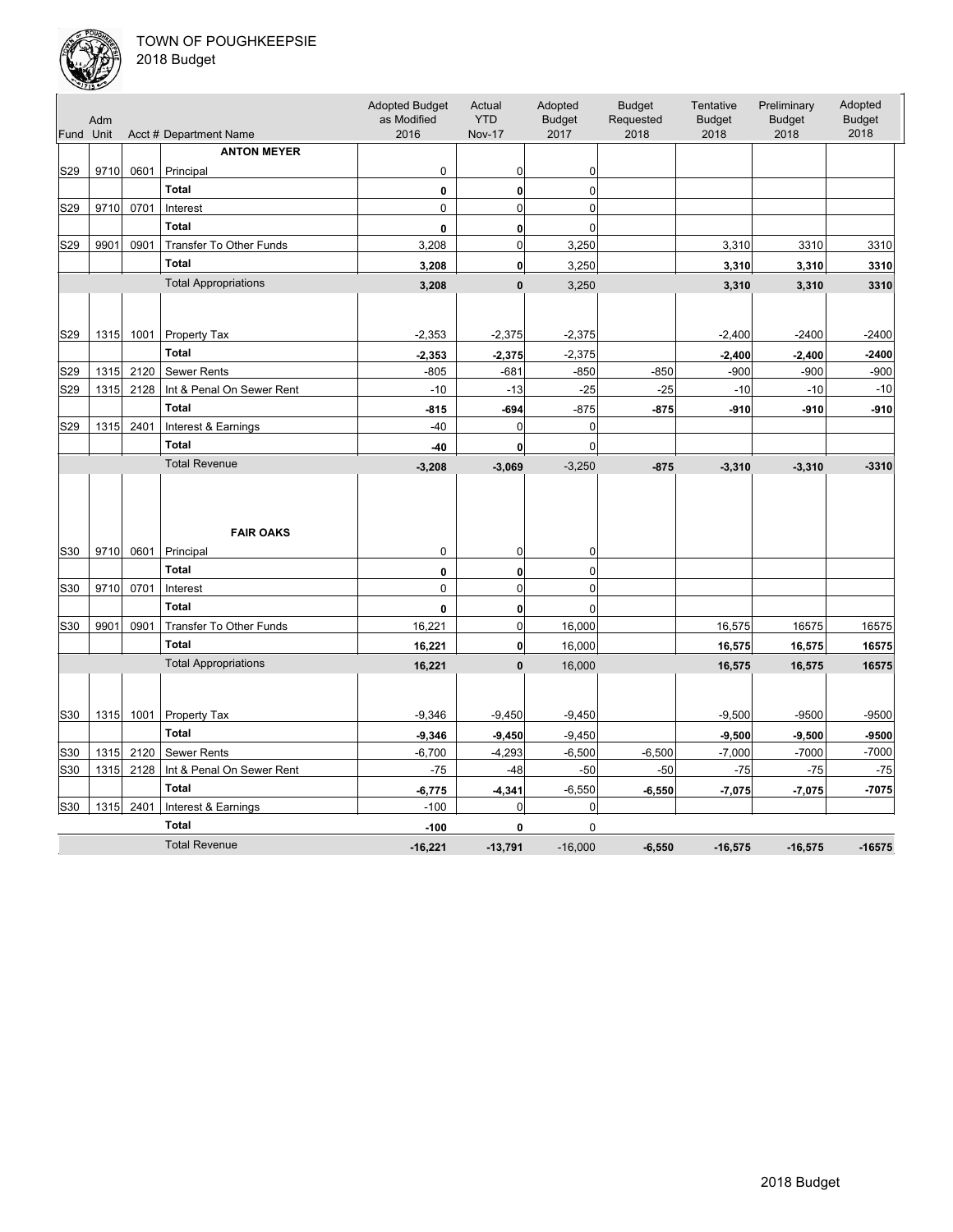

| Fund Unit | Adm  |           | Acct # Department Name            | <b>Adopted Budget</b><br>as Modified<br>2016 | Actual<br><b>YTD</b><br><b>Nov-17</b> | Adopted<br><b>Budget</b><br>2017 | <b>Budget</b><br>Requested<br>2018 | Tentative<br><b>Budget</b><br>2018 | Preliminary<br><b>Budget</b><br>2018 | Adopted<br><b>Budget</b><br>2018 |
|-----------|------|-----------|-----------------------------------|----------------------------------------------|---------------------------------------|----------------------------------|------------------------------------|------------------------------------|--------------------------------------|----------------------------------|
|           |      |           | <b>TRI-MUNICPAL</b>               |                                              |                                       |                                  |                                    |                                    |                                      |                                  |
| S31       | 8130 |           | $0213$   Building                 | 0                                            | 0                                     | 40,000                           | 200,000                            | 200,000                            | 200000                               | 200000                           |
|           |      |           | <b>Total Equipment</b>            | 0                                            | 0                                     | 40,000                           | 200,000                            | 200,000                            | 200,000                              | 200000                           |
| S31       | 8130 | 0475      | Operation & Maintenance           | 200,000                                      | 209,093                               | 200,000                          |                                    |                                    |                                      |                                  |
|           |      |           | <b>Total Contractual Expenses</b> | 200,000                                      | 209,093                               | 200,000                          |                                    |                                    |                                      |                                  |
| S31       | 9710 | 0601      | Principal                         | 73,100                                       | 0                                     | 0                                | 73,100                             | $\overline{0}$                     | $\mathbf 0$                          | 0                                |
|           |      |           | <b>Total</b>                      | 73,100                                       | 0                                     | 0                                | 73,100                             | $\mathbf{0}$                       | 0                                    | 0                                |
| S31       | 9710 | 0701      | Interest                          | 1,462                                        | 0                                     | 0                                | 1,500                              | $\mathbf 0$                        | $\mathbf 0$                          | 0                                |
|           |      |           | <b>Total</b>                      | 1,462                                        | 0                                     | 0                                | 1,500                              | $\mathbf{0}$                       | 0                                    | 0                                |
| S31       | 9901 | 0901      | Transfer To Other Funds           | 63,413                                       | 0                                     | 40,000                           |                                    | 55,000                             | 55000                                | 55000                            |
|           |      |           | <b>Total</b>                      | 63,413                                       | $\mathbf 0$                           | 40,000                           |                                    | 55,000                             | 55,000                               | 55000                            |
|           |      |           | <b>Total Appropriations</b>       | 337,975                                      | 209,093                               | 280,000                          | 274,600                            | 255,000                            | 255,000                              | 255000                           |
|           |      |           |                                   |                                              |                                       |                                  |                                    |                                    |                                      |                                  |
|           |      |           |                                   |                                              |                                       |                                  |                                    |                                    |                                      |                                  |
| S31       | 1315 | 1001      | <b>Property Tax</b>               | $-72,825$                                    | $-40,000$                             | $-40,000$                        |                                    | $-40,000$                          | $-40000$                             | -40000                           |
|           |      |           | <b>Total</b>                      | $-72,825$                                    | $-40,000$                             | $-40,000$                        |                                    | $-40,000$                          | $-40,000$                            | -40000                           |
| S31       | 1315 | 2120      | <b>Sewer Rents</b>                | $-175,000$                                   | $-156,693$                            | $-200,000$                       | $-200,000$                         | $-210,000$                         | $-210000$                            | -210000                          |
| S31       | 1315 | 2128      | Int & Penal On Sewer Rent         | $-1,500$                                     | $-3,836$                              | $-1,500$                         | $-1,500$                           | $-5,000$                           | $-5000$                              | $-5000$                          |
|           |      |           | <b>Total</b>                      | $-176,500$                                   | $-160,529$                            | $-201,500$                       | $-201,500$                         | $-215,000$                         | $-215,000$                           | $-215000$                        |
| S31       | 1315 | 2401      | Interest & Earnings               | $-400$                                       | 0                                     | 0                                |                                    |                                    |                                      |                                  |
|           |      |           | <b>Total</b>                      | -400                                         | 0                                     | 0                                |                                    |                                    |                                      |                                  |
| S31       | 1315 | 2701      | Refund Prior Year Exp             | 0                                            | $\mathbf 0$                           | 0                                |                                    |                                    |                                      |                                  |
|           |      |           | <b>Total</b>                      | 0                                            | 0                                     | 0                                |                                    |                                    |                                      |                                  |
| S31       | 1315 | 5095      | Appropriated Fund Balance         | $-88,250$                                    | 0                                     | 0                                |                                    |                                    |                                      |                                  |
| S31       | 9901 | 5031      | <b>Interfund Transfers</b>        | 0                                            | 0                                     | 0                                |                                    |                                    |                                      |                                  |
| S31       | 9910 | 5031      | <b>Interfund Transfers</b>        | 0                                            | 0                                     | 0                                |                                    |                                    |                                      |                                  |
|           |      |           | <b>Total</b>                      | $-88,250$                                    | $\mathbf 0$                           | 0                                |                                    |                                    |                                      |                                  |
|           |      |           | <b>Total Revenue</b>              | $-337,975$                                   | $-200,529$                            | $-241,500$                       | $-201,500$                         | $-255,000$                         | $-255,000$                           | $-255000$                        |
|           |      |           | ARL.SWR.SERV.IMP.AREA             |                                              |                                       |                                  |                                    |                                    |                                      |                                  |
| S33       | 9710 | 0601      | Principal                         | 0                                            | 0                                     | 100,000                          | 100,000                            | 338,656                            | 338656                               | 338656                           |
|           |      |           | <b>Total</b>                      | 0                                            | 0                                     | 100,000                          | 100,000                            | 338,656                            | 338,656                              | 338656                           |
| S33       | 9710 | 0701      | Interest                          | 0                                            | 0                                     | 18,000                           | 18,000                             | 346,604                            | 346604                               | 346604                           |
|           |      |           | <b>Total</b>                      | 0                                            |                                       | 18,000                           | 18,000                             | 346,604                            | 346,604                              | 346604                           |
| S33       | 9901 | 0901      | Transfer To Other Funds           | 0                                            | 0                                     | 0                                |                                    |                                    |                                      |                                  |
| S33       | 9910 | 0901      | <b>Transfers To Other Funds</b>   | 0                                            | 0                                     | 0                                |                                    |                                    |                                      |                                  |
|           |      |           | <b>Total</b>                      | 0                                            | 0                                     | 0                                |                                    |                                    |                                      |                                  |
|           |      |           | <b>Total Appropriations</b>       | $\pmb{0}$                                    | 0                                     | 118,000                          | 118,000                            | 685,260                            | 685,260                              | 685260                           |
| S33       | 1315 |           | 1001   Property Tax               | 0                                            | 0                                     | 0                                |                                    | $-377,602$                         | -377602                              | -377602                          |
|           |      |           | Total                             | 0                                            | 0                                     | 0                                |                                    | $-377,602$                         | $-377,602$                           | $-377602$                        |
| S33       |      |           | 1315 2120 Sewer Rents             | 0                                            | 0                                     | 0                                |                                    |                                    |                                      |                                  |
| S33       |      | 1315 2128 | Int & Penal On Sewer Rent         | 0                                            | 0                                     | 0                                |                                    |                                    |                                      |                                  |
|           |      |           | <b>Total</b>                      | 0                                            | 0                                     | 0                                |                                    |                                    |                                      |                                  |
| S33       | 1315 | 2401      | Interest & Earnings               | 0                                            | 0                                     | 0                                |                                    | $-200,000$                         | $-200000$                            | $-200000$                        |
|           |      |           | <b>Total</b>                      | 0                                            | 0                                     | 0                                |                                    | $-200,000$                         | $-200,000$                           | $-200000$                        |
| S33       |      | 9910 5031 | <b>Interfund Transfers</b>        | 0                                            | 0                                     | 0                                |                                    |                                    |                                      |                                  |
|           |      |           | Total                             | 0                                            | 0                                     | 0                                |                                    |                                    |                                      |                                  |
|           |      |           | <b>Total Revenue</b>              | 0                                            | 0                                     | 0                                |                                    | $-577,602$                         | $-577,602$                           | -577602                          |